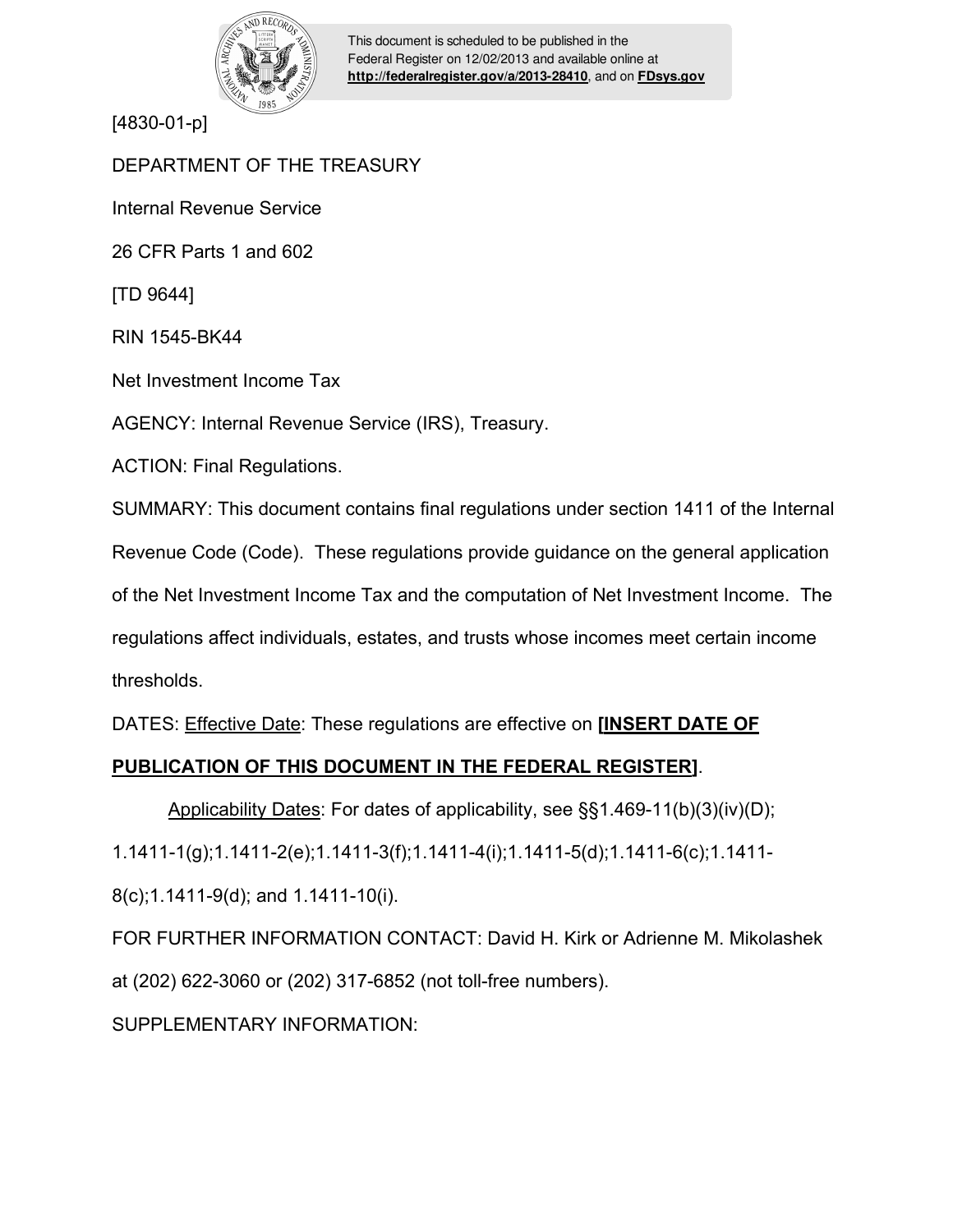# **Paperwork Reduction Act**

The collection of information contained in these regulations has been reviewed and approved by the Office of Management and Budget in accordance with the Paperwork Reduction Act of 1995 (44 U.S.C. 3507) under control number 1545-2227. The collection of information in these final regulations is in §1.1411-10(g). The collection of information in §1.1411-10(g) is necessary for the IRS to determine whether a taxpayer has made an election pursuant to §1.1411-10(g) and to determine whether the amount of tax has been reported and calculated correctly.

An agency may not conduct or sponsor, and a person is not required to respond to, a collection of information unless it displays a valid control number assigned by the Office of Management and Budget.

Books or records relating to a collection of information must be retained as long as their contents may become material in the administration of any internal revenue law. Generally, tax returns and return information are confidential, as required by section 6103.

### **Background**

## I. In General

This document contains final amendments to 26 CFR part 1 under sections 469 and 1411 of the Internal Revenue Code (Code). Section 1402(a)(1) of the Health Care and Education Reconciliation Act of 2010 (Public Law 111-152, 124 Stat. 1029) (HCERA) added section 1411 to a new chapter 2A of subtitle A (Income Taxes) of the Code effective for taxable years beginning after December 31, 2012.

- 2 -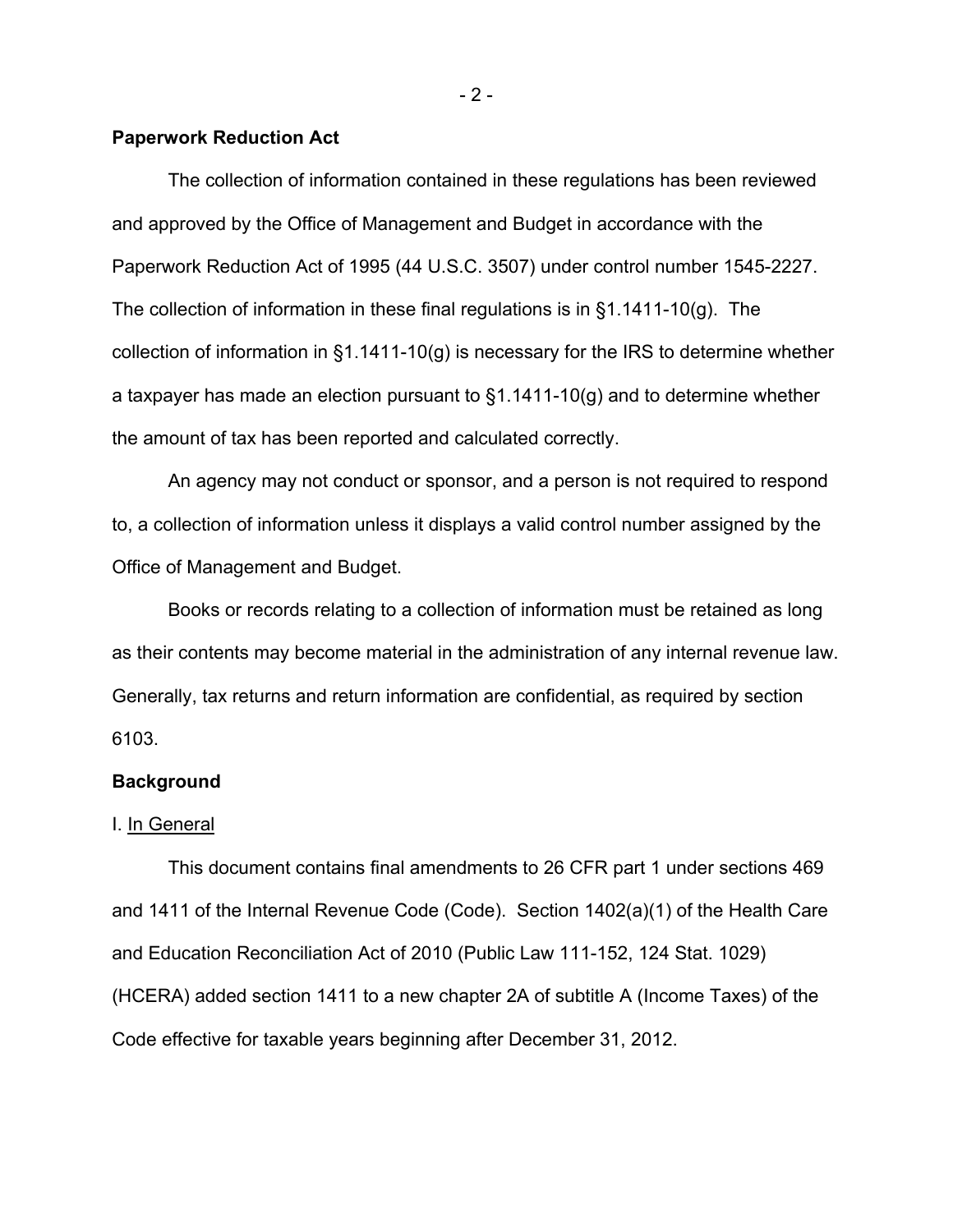On December 5, 2012, the Treasury Department and the IRS published a notice of proposed rulemaking in the **Federal Register** (REG-130507-11; 77 FR 72612) relating to the Net Investment Income Tax. On January 31, 2013, corrections to the proposed regulations were published in the **Federal Register** (78 FR 6781). The Treasury Department and the IRS received numerous comments in response to the proposed regulations. All comments are available at www.regulations.gov or upon request. The Treasury Department and the IRS held a public hearing on the proposed regulations on April 2, 2013.

In addition to these final regulations, the Treasury Department and the IRS are contemporaneously publishing a notice of proposed rulemaking in the **Federal Register** (REG-130843-13) relating to the Net Investment Income Tax.

Public comments on the 2012 proposed regulations identified two issues that the IRS and the Treasury Department will study further and on which the IRS and the Treasury Department request additional comments. Those issues, the treatment of accumulation distributions from foreign trusts and material participation of estates and trusts, are discussed in parts 4.D and 4.F of this preamble, respectively. Comments on those issues should be submitted in writing by **[INSERT DATE 90 DAYS AFTER PUBLICATION OF THIS DOCUMENT IN THE FEDERAL REGISTER]**, and can be mailed to the Office of Associate Chief Counsel (Passthroughs and Special Industries), Re: REG-130507-11 – Estates/Trusts, CC:PSI:B02, Room 5011, 1111 Constitution Avenue NW., Washington, DC 20224. All comments received will be available for public inspection at www.regulations.gov (IRS REG-130507-11).

- 3 -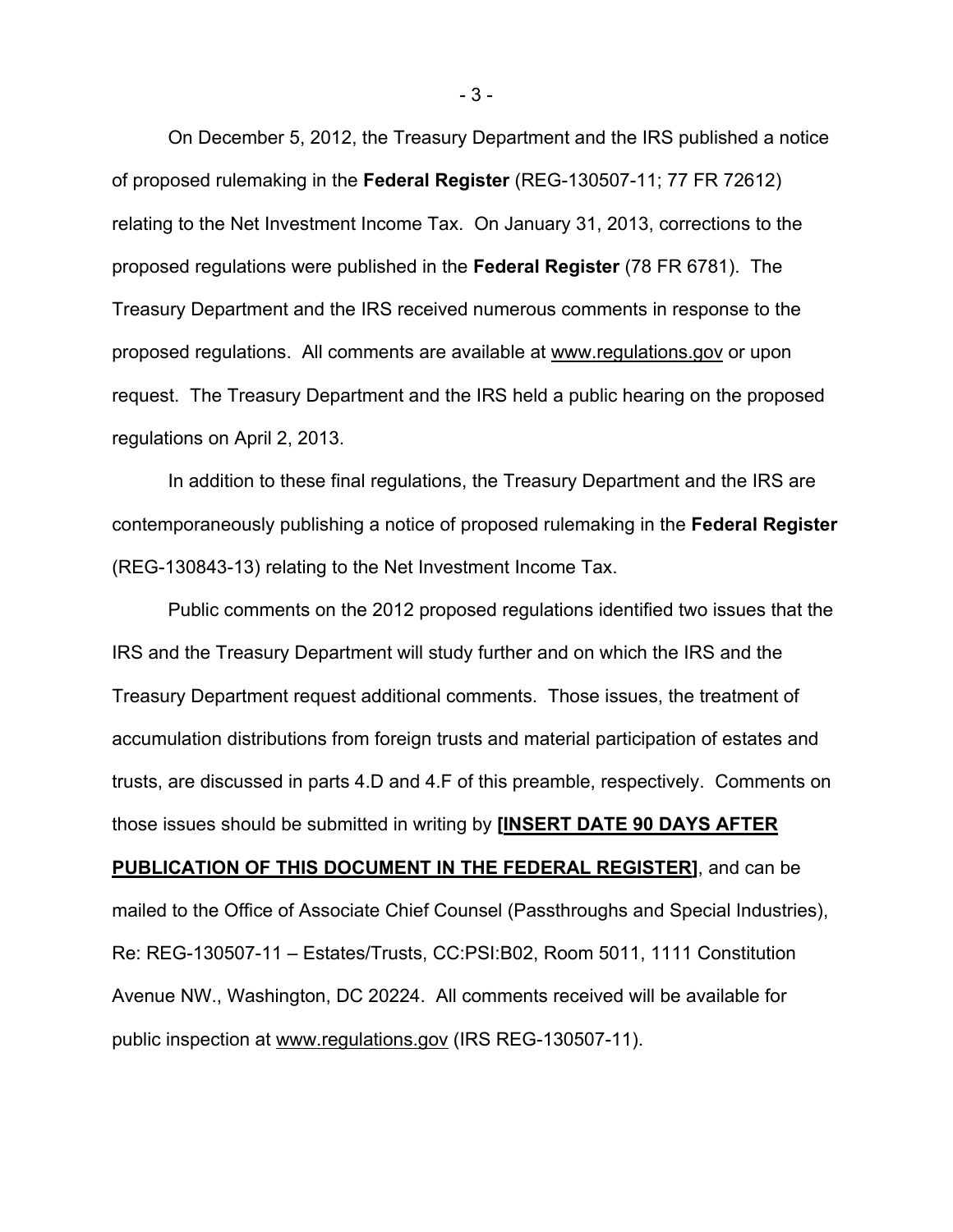### II. Statutory Provisions

Section 1402(a)(1) of the HCERA added section 1411 to a new chapter 2A of subtitle A (Income Taxes) of the Code effective for taxable years beginning after December 31, 2012. Section 1411 imposes a 3.8 percent tax on certain individuals, estates, and trusts. See section 1411(a)(1) and (a)(2). The tax does not apply to a nonresident alien or to a trust all of the unexpired interests in which are devoted to one or more of the purposes described in section 170(c)(2)(B). See section 1411(e).

In the case of an individual, section 1411(a)(1) imposes a tax (in addition to any other tax imposed by subtitle A) for each taxable year equal to 3.8 percent of the lesser of: (A) the individual's net investment income for such taxable year, or (B) the excess (if any) of: (i) the individual's modified adjusted gross income for such taxable year, over (ii) the threshold amount. Section 1411(b) provides that the threshold amount is: (1) in the case of a taxpayer making a joint return under section 6013 or a surviving spouse (as defined in section 2(a)), \$250,000; (2) in the case of a married taxpayer (as defined in section 7703) filing a separate return, \$125,000; and (3) in the case of any other individual, \$200,000. Section 1411(d) defines modified adjusted gross income as adjusted gross income increased by the excess of: (1) the amount excluded from gross income under section 911(a)(1), over (2) the amount of any deductions (taken into account in computing adjusted gross income) or exclusions disallowed under section 911(d)(6) with respect to the amount excluded from gross income under section 911(a)(1). Section 1.1411-2 of the final regulations provides guidance on the computation of the net investment income tax for individuals.

- 4 -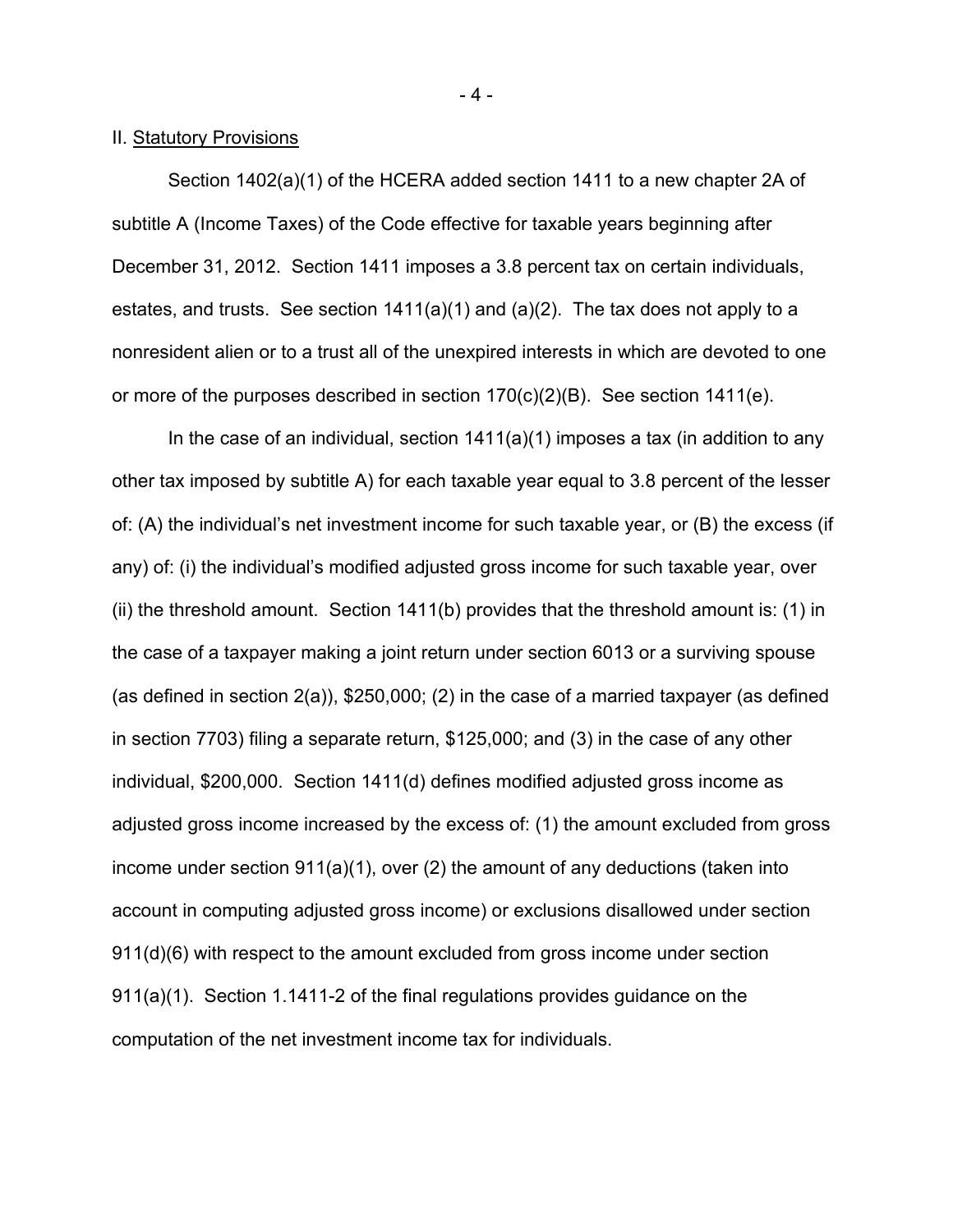In the case of an estate or trust, section 1411(a)(2) imposes a tax (in addition to any other tax imposed by subtitle A) for each taxable year equal to 3.8 percent of the lesser of: (A) the estate's or trust's undistributed net investment income, or (B) the excess (if any) of: (i) the estate's or trust's adjusted gross income (as defined in section 67(e)) for such taxable year, over (ii) the dollar amount at which the highest tax bracket in section 1(e) begins for such taxable year. Section 1.1411-3 of the final regulations provides guidance on the computation of the net investment income tax for estates and trusts.

Section 1411(c)(1) provides that net investment income means the excess (if any) of: (A) the sum of (i) gross income from interest, dividends, annuities, royalties, and rents, other than such income derived in the ordinary course of a trade or business to which the tax does not apply, (ii) other gross income derived from a trade or business to which the tax applies, and (iii) net gain (to the extent taken into account in computing taxable income) attributable to the disposition of property other than property held in a trade or business to which the tax does not apply; over (B) the deductions allowed by subtitle A that are properly allocable to such gross income or net gain. Sections 1.1411- 4 and 1.1411-10 of the final regulations provide guidance on the calculation of net investment income under section 1411(c)(1).

Section 1411(c)(1)(A) defines net investment income, in part, by reference to trades or businesses described in section 1411(c)(2). A trade or business is described in section  $1411(c)(2)$  if such trade or business is: (A) a passive activity (within the meaning of section 469) with respect to the taxpayer, or (B) a trade or business of trading in financial instruments or commodities (as defined in section 475(e)(2)).

- 5 -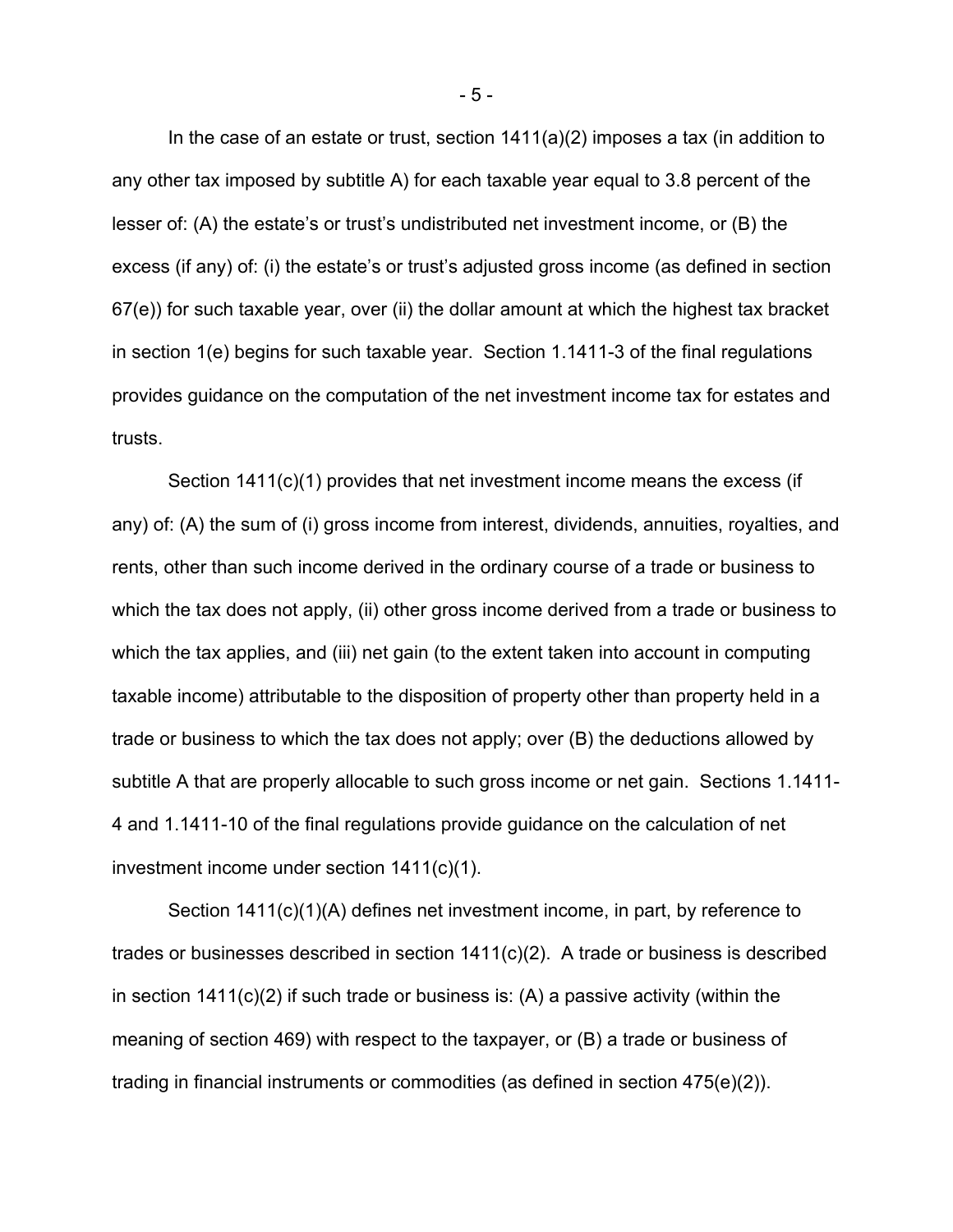Section 1.1411-5 of the final regulations provides guidance on the trades or businesses described in section 1411(c)(2).

Section 1411(c)(3) provides that income on the investment of working capital is not treated as derived from a trade or business for purposes of section 1411(c)(1) and is subject to tax under section 1411. Section 1.1411-6 of the final regulations provides guidance on working capital under section 1411(c)(3).

In the case of the disposition of an interest in a partnership or an S corporation, section 1411(c)(4) provides that gain or loss from such disposition is taken into account for purposes of section  $1411(c)(1)(A)(iii)$  only to the extent of the net gain or net loss that would be so taken into account by the transferor if all property of the partnership or S corporation were sold at fair market value immediately before the disposition of such interest. Section 1.1411-7 of the final regulations is reserved for guidance under section 1411(c)(4). However, regulations are being proposed contemporaneously with these final regulations that address the application of section 1411(c)(4) to dispositions of interests in partnerships or S corporations.

Section 1411(c)(5) provides that net investment income does not include distributions from a plan or arrangement described in section 401(a), 403(a), 403(b), 408, 408A, or 457(b). Section 1.1411-8 of the final regulations provides guidance on distributions from qualified plans under section 1411(c)(5).

Section 1411(c)(6) provides that net investment income also does not include any item taken into account in determining self-employment income for a taxable year on which a tax is imposed by section 1401(b). Section 1.1411-9 of the final regulations provides guidance regarding self-employment income under section 1411(c)(6).

- 6 -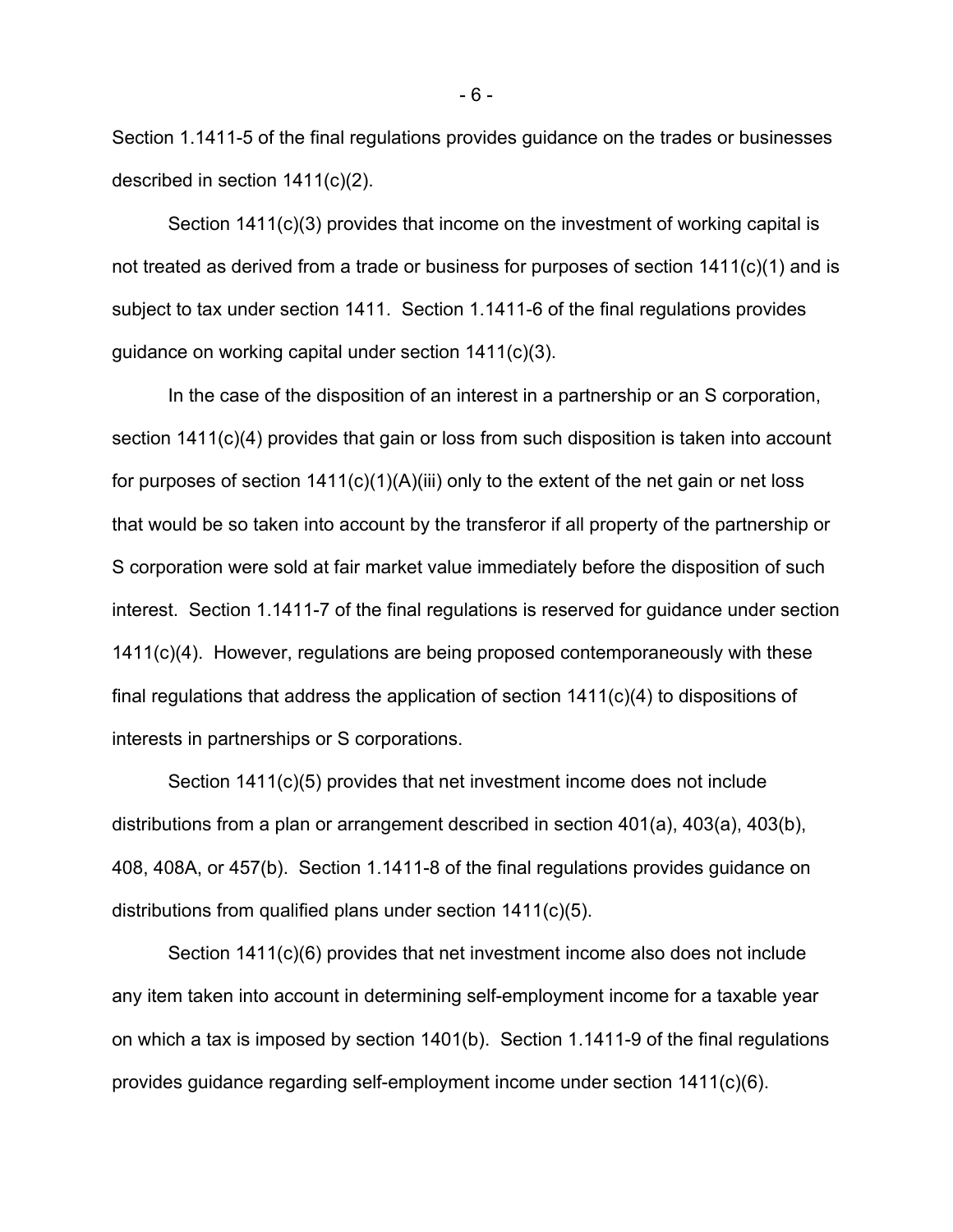- 7 -

### **Summary of Comments and Explanation of Provisions**

The Treasury Department and the IRS received numerous written and electronic comments regarding the proposed regulations. The comments included requests for clarification and recommendations relating to: (1) the calculation of net investment income; (2) the treatment of several special types of trusts; (3) the interaction between various aspects of section 469 and the regulations thereunder with the calculation of net investment income; (4) the method of gain calculation regarding a sale of an interest in a partnership or S corporation; and (5) multiple areas where the proposed regulations could be simplified. After consideration of all of the comments, the proposed regulations are adopted as amended by this Treasury decision. In general, the final regulations follow the approach of the proposed regulations with some modifications in response to comments and questions that have arisen with respect to the application of the proposed regulations. This preamble describes comments received by the Treasury Department and the IRS on the most significant issues.

# 1. Comments of General Applicability

# A. Confirmation in the regulation text of certain statements made in the preamble

The Treasury Department and the IRS received a number of comments noting that some of the rules set forth in the preamble were not contained in the regulation text itself. In response to these comments, the final regulations provide additional guidance within the regulation text. For example, §1.1411-1(d) of the final regulations contains additional guidance related to various definitions applicable to multiple sections of the regulations, which had appeared only in the preamble to the proposed regulations. In addition, the final regulations contain supplemental clarifications and examples.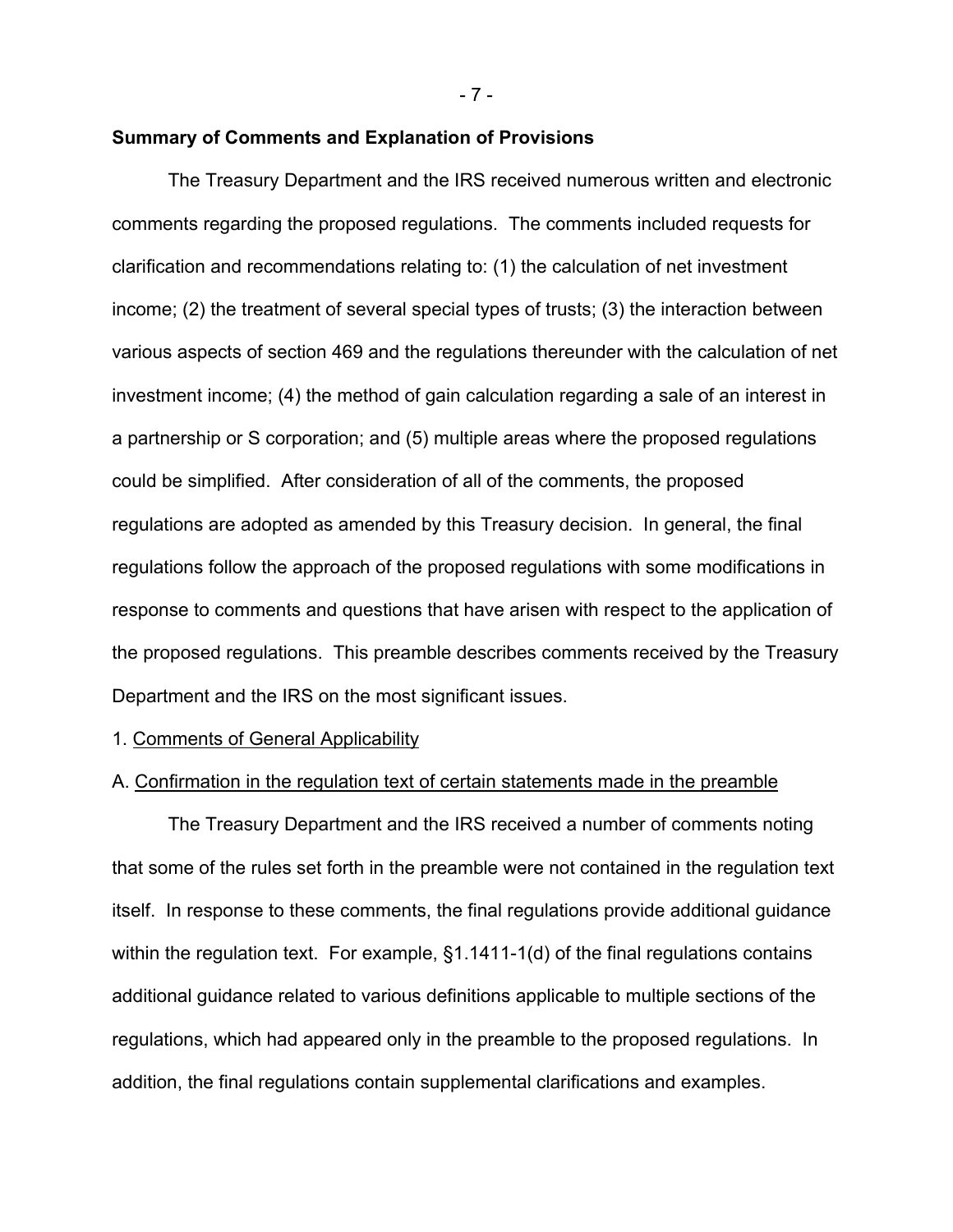In addition, one commentator stated that the preamble to the proposed regulations acknowledges that certain types of income may not be subject to tax under section 1411, even if such income is not explicitly excepted from the tax under section  $1411(c)(1)(A)(i)$  or  $(c)(1)(A)(iii)$ , or is earned in a trade or business that is not a passive activity or in a trade or business of trading in financial instruments or commodities. Multiple commentators suggested that the final regulations confirm that there are types of income that are not included in net investment income. One commentator suggested the best way to illustrate principles of income that is not net investment income is inclusion of one or more examples of income not subject to tax under section 1411. Another commentator requested that the final regulations include a non-exhaustive list of items of income that are not net investment income.

The final regulations do not provide a list of income or deduction items that are excluded from the calculation of net investment income. However, the final regulations provide, in certain instances, additional guidance on items of income that are or are not included in net investment income. For example, pursuant to one comment asking whether distributions from foreign pension plans are included in net investment income, the definition of "annuity" in §1.1411-1(d) of the final regulations clarifies that the term annuities, as used in section 1411(c) and §1.1411-4, does not include amounts paid in consideration for services rendered even if such amounts are subject to the rules of section 72. This is consistent with United States income tax treaties that prescribe one set of rules for "annuities" that are not paid in exchange for services, but another set of rules for pension distributions paid in the form of an annuity. See, for example, paragraphs 1 and 3 of Article 17 (Pensions, Social Security, Annuities, Alimony, and

- 8 -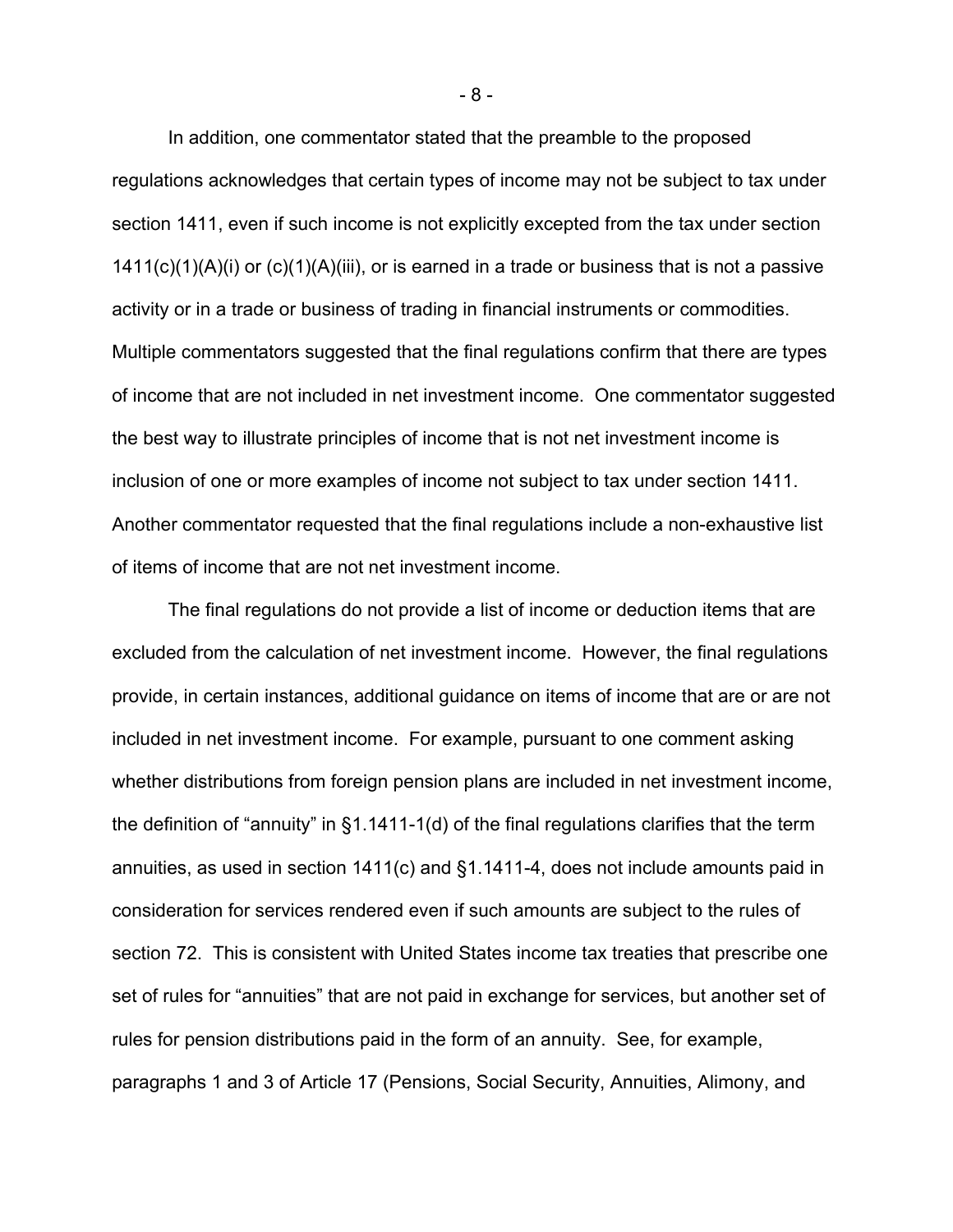Child Support) of the 2006 United States Model Income Tax Convention. In addition, the final regulations provide examples of items excluded from net investment income in  $§1.1411-1(d)(4).$ 

Furthermore, these final regulations, as with the notice of proposed rulemaking, re-confirm the application of chapter 1 provisions in the absence of special rules for purposes of the net investment income tax. The Treasury Department and the IRS may issue other guidance in the future, as necessary, to address the treatment of particular income items whose treatment is not apparent from the general rules of section 1411 and these final regulations or from chapter 1.

# B. Section 1411 and estimated taxes

Two commentators stated that, because many investors do not know until the end of the year if a passthrough investment will generate net investment income for that year, the Treasury Department and the IRS should not penalize taxpayers for failure to include net investment income in their calculation of estimated tax payments. One commentator suggested that the estimated tax calculation fully exempt the tax imposed by section 1411. Another commentator urged the Treasury Department and the IRS to grant penalty relief for failure to pay the appropriate estimated tax payments due to the impact of section 1411.

Section 1402(a)(2) of the HCERA amended section 6654 of the Code to provide that the tax imposed under chapter 2A (which includes section 1411) is subject to the estimated tax provisions. To assist taxpayers with their compliance obligations for taxable years beginning after December 31, 2012, the notice of proposed rulemaking extended reliance upon the proposed regulations for this first taxable year in which

- 9 -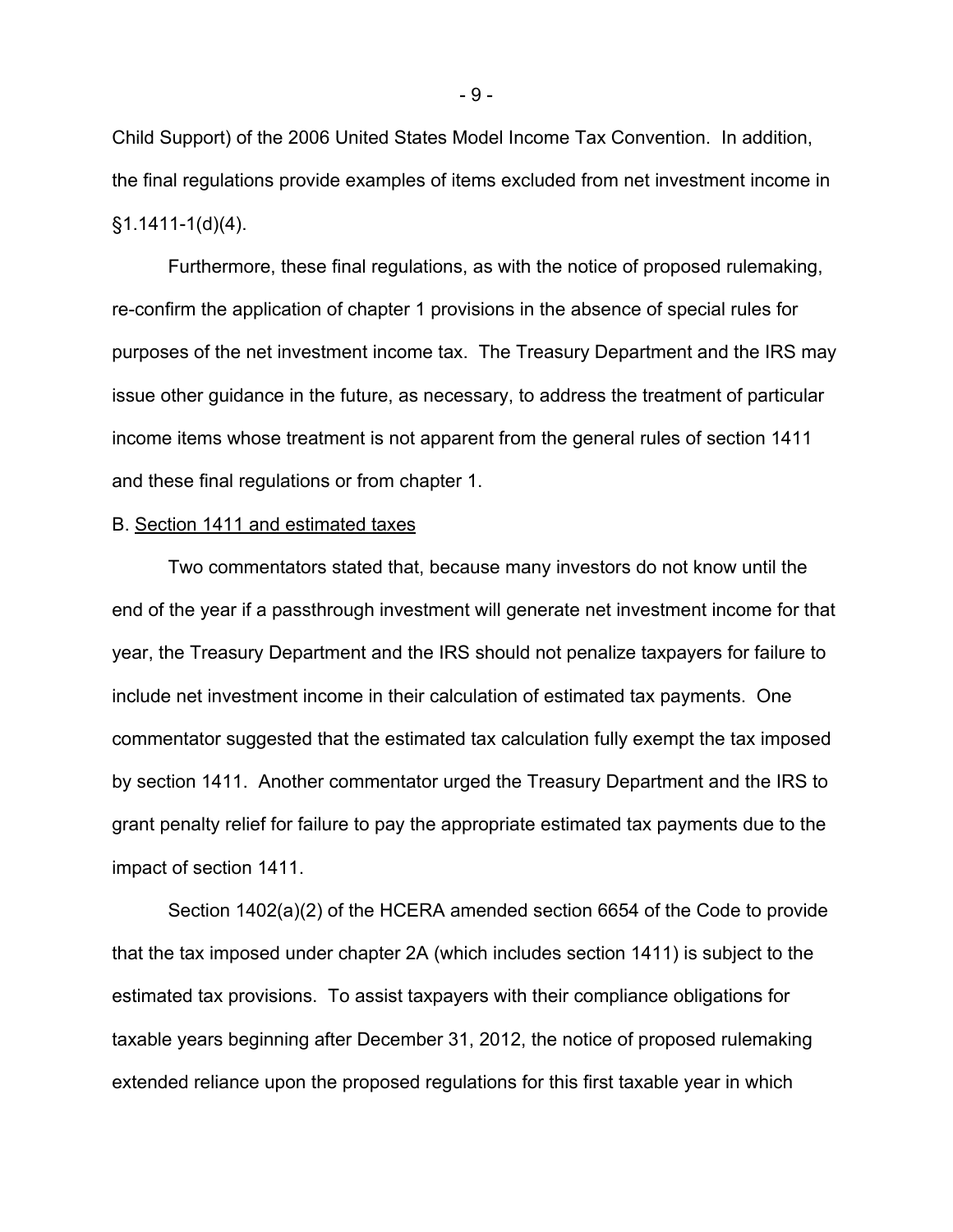section 1411 was in effect. Although the Treasury Department and IRS recognize that the actual tax liability of a taxpayer may not be known at the time that an estimated tax payment is due, a similar issue is present for chapter 1 purposes. Moreover, taxpayers subject to estimated tax payments may not be subject to a penalty under certain circumstances. See section 6654(b). After consideration of these comments, the Treasury Department and IRS decline to extend penalty relief.

#### C. Availability of tax credits to reduce section 1411 tax

The Treasury Department and the IRS received comments asking whether foreign income, war profits, and excess profits taxes ("foreign income taxes") are allowed under sections 27(a) and 901 as a credit against the section 1411 tax. Under the express language of sections 27(a) and 901(a), foreign income taxes are not creditable against United States taxes other than those imposed by chapter 1 of the Code. Section 1.1411-1(e) of the final regulations clarifies that amounts that are allowed as credits only against the tax imposed by chapter 1 of the Code, including credits for foreign income taxes, may not be credited against the section 1411 tax, which is imposed by chapter 2A of the Code. This limitation is similar to the limitation applicable to a number of other credits that are allowed only against the tax imposed by chapter 1 of the Code. See, for example, section 38.

The Treasury Department and the IRS also received comments asking whether United States income tax treaties may provide an independent basis to credit foreign income taxes against the section 1411 tax. The Treasury Department and the IRS do not believe that these regulations are an appropriate vehicle for guidance with respect to specific treaties. An analysis of each United States income tax treaty would be

- 10 -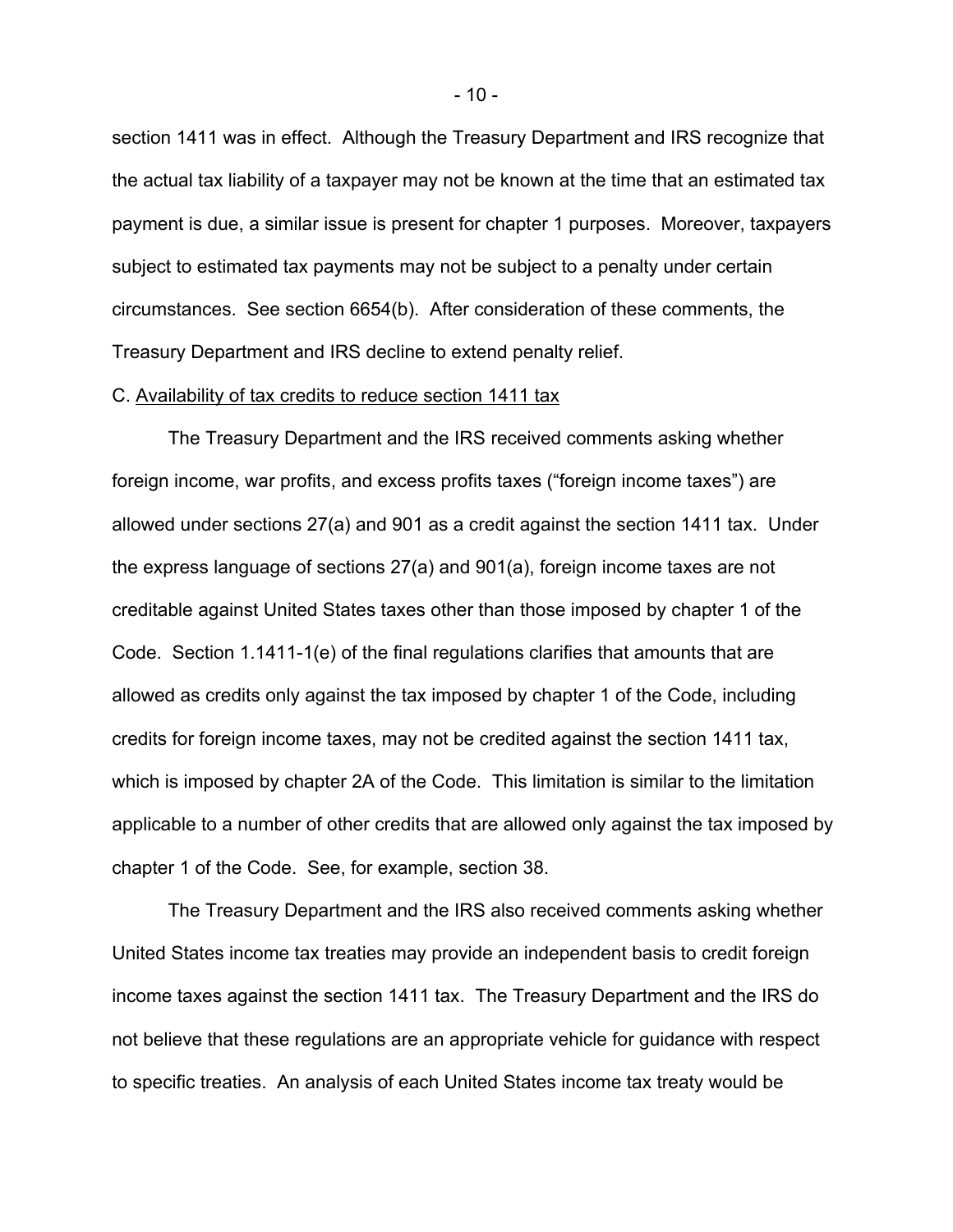required to determine whether the United States would have an obligation under that treaty to provide a credit against the section 1411 tax for foreign income taxes paid to the other country. If, however, a United States income tax treaty contains language similar to that in paragraph 2 of Article 23 (Relief from Double Taxation) of the 2006 United States Model Income Tax Convention, which refers to the limitations of United States law (which include sections 27(a) and 901), then such treaty would not provide an independent basis for a credit against the section 1411 tax.

### 2. Comments Regarding Regrouping under Section 469

Section 1.469-4(e)(1) provides that, except as provided in §§1.469-4(e)(2) and 1.469-11, after a taxpayer has grouped activities, the taxpayer may not regroup those activities in subsequent taxable years. The preamble to the proposed regulations acknowledged that the enactment of section 1411 may cause taxpayers to reconsider their previous grouping determinations.

The proposed regulations provided taxpayers an opportunity to regroup their activities in the first taxable year beginning after December 31, 2012, in which: (1) the taxpayer met the applicable income threshold under section 1411, and (2) had net investment income. The determination in the preceding sentence was to be made without regard to the effect of the regrouping. Pursuant to proposed §1.469- 11(b)(3)(iv)(A), a taxpayer may regroup his or her activities once, and any such regrouping applies to the taxable year for which the regrouping is made and all subsequent years. Furthermore, the disclosure requirements of §1.469-4(e) and Revenue Procedure 2010-13 (2010-1 CB 329) require taxpayers who regroup their activities pursuant to proposed §1.469-11(b)(3)(iv) to report their regroupings to the IRS.

- 11 -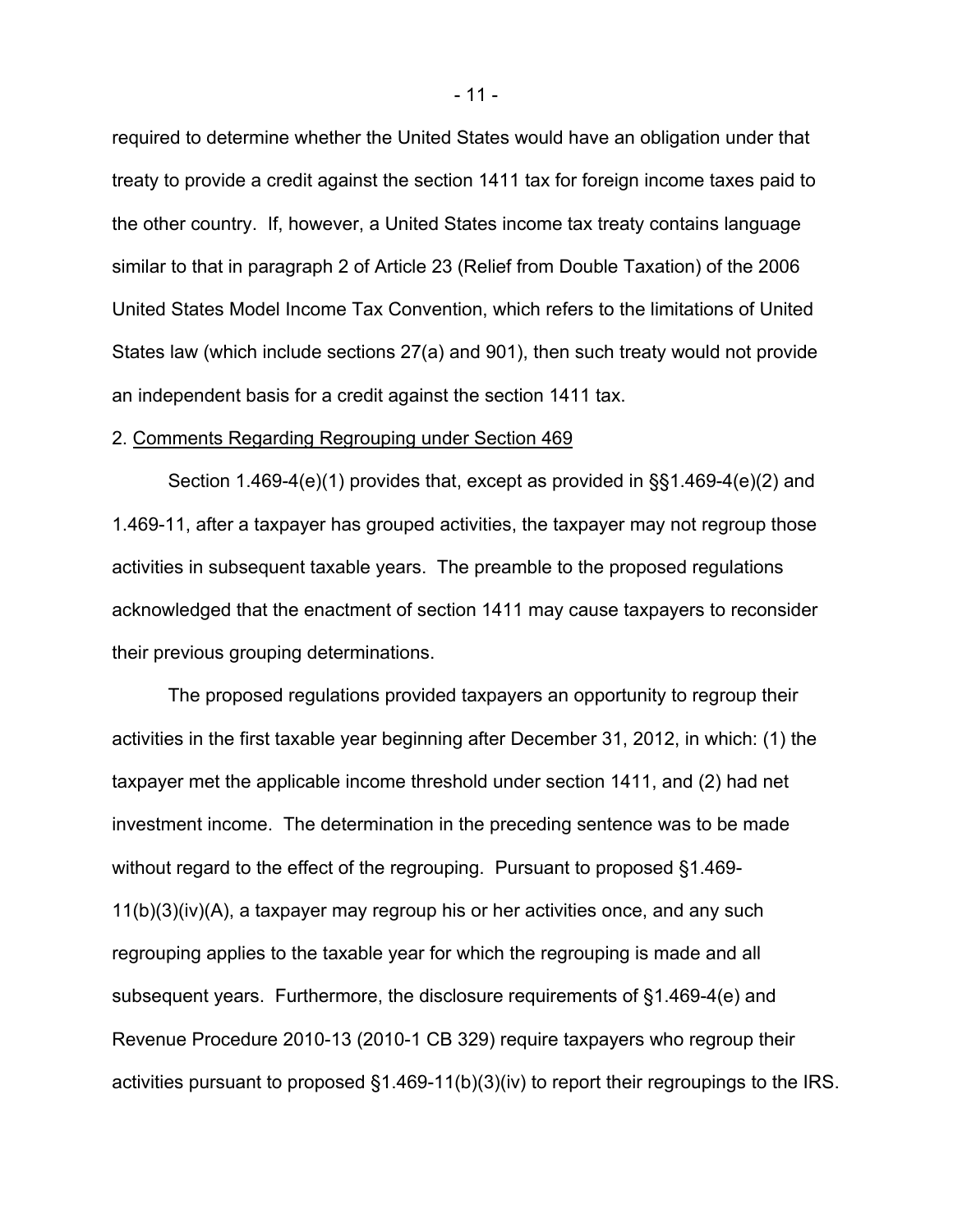The Treasury Department and the IRS received several comments regarding proposed amendments to §1.469-11(b)(3)(iv). One commentator suggested that all individuals, trusts, and estates – regardless of whether they have net investment income or modified adjusted gross income above the threshold – be permitted a "fresh start" with respect to their section 469 groupings. The commentator stated that restricting the fresh start only to taxpayers subject to section 1411 places lower income taxpayers at a disadvantage. In addition, multiple commentators recommended that S corporations and partnerships be permitted to change their groupings in light of the application of section 1411 for any tax year that begins during 2013 or 2014. These commentators acknowledged that section 1411 does not apply to partnerships and S corporations directly, but stated that the Treasury Department and the IRS have regulatory authority to allow these entities to change the groupings reported to their owners and that the disclosure required under Revenue Procedure 2010-13 may operate to improve tax administration in this complex area.

Multiple commentators suggested that, in the case of a failure to make regrouping elections in 2013 or 2014, the final regulations should allow taxpayers to make their regrouping election on an amended return. These commentators noted that denying regrouping on an amended return where there is an adjustment to income after a return has been filed may be unfair.

The final regulations retain the requirement that regrouping under §1.469- 11(b)(3)(iv) may occur only during the first taxable year beginning after December 31, 2012, in which (1) the taxpayer meets the applicable income threshold under section 1411, and (2) has net investment income. The Treasury Department and the IRS

- 12 -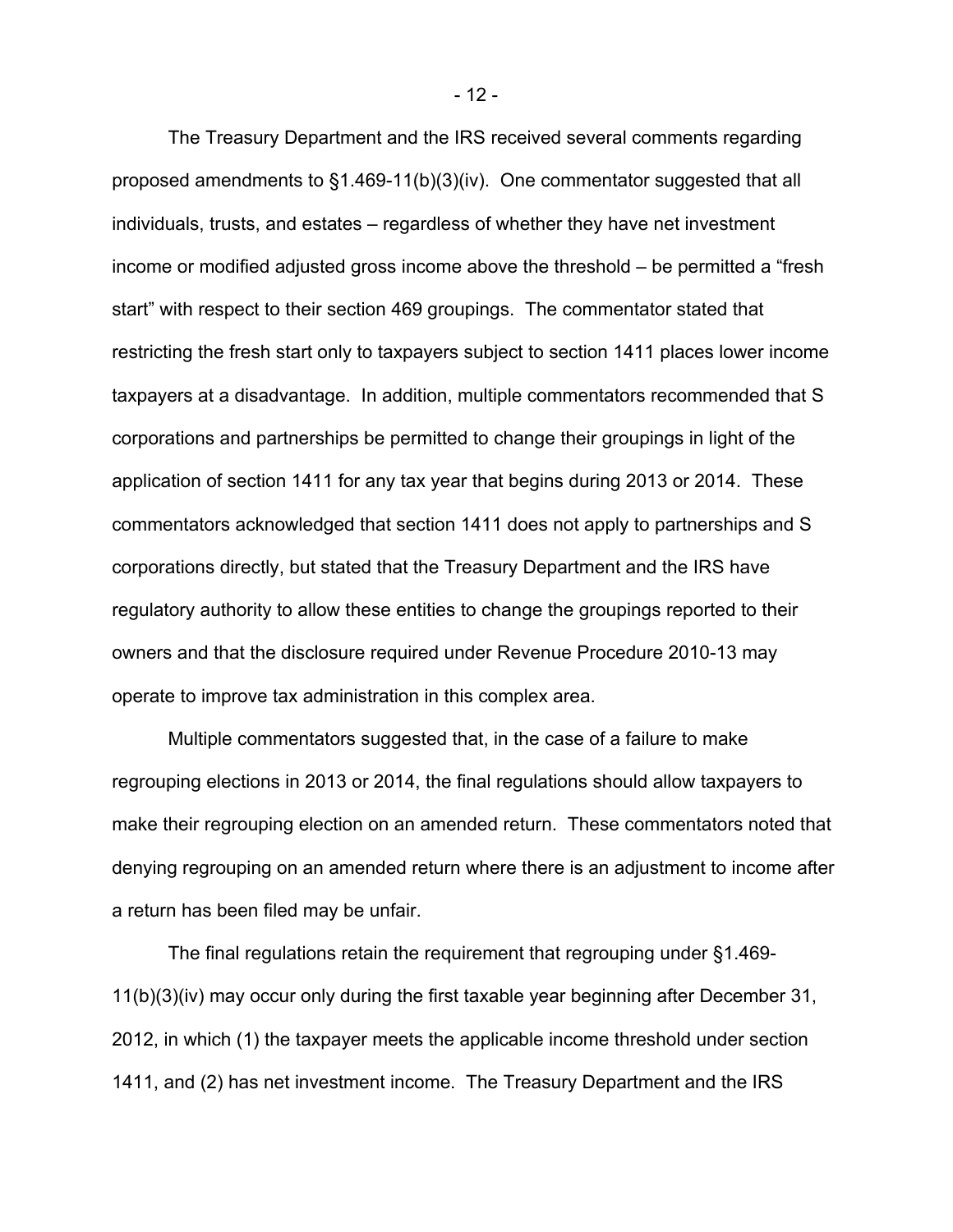believe that the interaction between section 1411 and section 469 justifies the section 1411 regrouping rule, and that, if a taxpayer does not have a section 1411 tax liability, the reason for allowing the regrouping does not apply. The Treasury Department and the IRS acknowledge that, in the case of regrouping elections by partnerships and S corporations, one commentator's implied assertion is correct that imposition of section 1411 on a passthrough entity's owner(s) is the same change in law that precipitated the proposed regulation's allowance of regrouping in the first instance. However, if the Treasury Department and the IRS were to expand the scope of the regulations to allow regrouping by partnerships and S corporations, then taxpayers with no tax liability under section 1411 indirectly would be allowed to regroup. Accordingly, the final regulations do not adopt this suggestion.

 However, after considering the comments, the Treasury Department and the IRS agree with the commentators' concerns regarding the potential unfairness to taxpayers who become subject to section 1411 after adjustments to, for example, income or deduction items after an original return has been filed. Therefore, the final regulations allow a taxpayer to regroup under §1.469-11(b)(3)(iv) on an amended return, but only if the taxpayer was not subject to section 1411 on his or her original return (or previously amended return), and if, because of a change to the original return, the taxpayer owed tax under section 1411 for that taxable year. This rule applies equally to changes to modified adjusted gross income or net investment income upon an IRS examination. However, if a taxpayer regroups on an original return (or previously amended return) under these rules, and then subsequently determines that the taxpayer is not subject to section 1411 in that year, such regrouping is void in that year and all subsequent years

- 13 -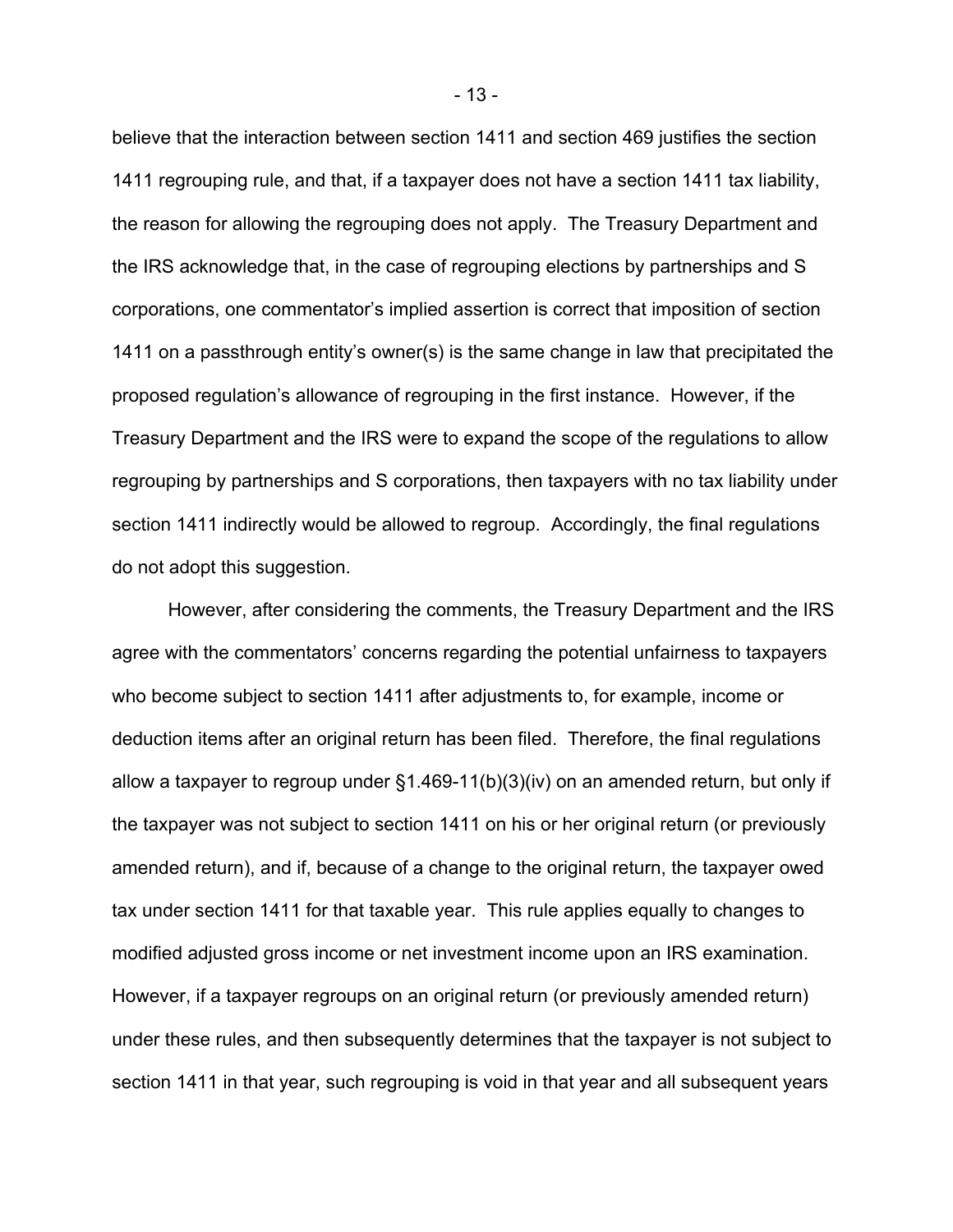until a valid regrouping is done. The voiding of the regrouping may cause additional changes to the taxpayer's current year return and may warrant corrections to future year returns to restore the taxpayer's original groupings. The final regulations contain two exceptions to such voided elections. First, the final regulations allow a taxpayer to adopt the voided grouping in a subsequent year without filing an amended return if the taxpayer is subject to section 1411 in such year. Second, if the taxpayer is subject to section 1411 in a subsequent year, the taxpayer may file an amended return to regroup in a manner that differs from the previous year's voided regrouping. The final regulations provide four new examples on the amended return regrouping rules. Furthermore, §1.1411-2(a)(2)(iii) of the final section 1411 regulations also contains a similar rule applicable to section 6013(g) elections.

# 3. Comments Regarding the Application of Section 1411 to Individuals

Section 1411(a)(1) imposes a tax on individuals, but section 1411(e)(1) provides that section 1411 does not apply to a nonresident alien. The proposed regulations provided that the term individual for purposes of section 1411 is any natural person, except for natural persons who are nonresident aliens. The final regulations retain this position.

### A. Dual resident individuals

During the consideration of comments concerning the application of section 1411 to foreign individuals, the Treasury Department and the IRS considered how section 1411 applies to a dual-resident individual, within the meaning of §301.7701(b)-7(a)(1), who determines that he or she is a resident of a foreign country for tax purposes pursuant to an income tax treaty between the United States and that foreign country

- 14 -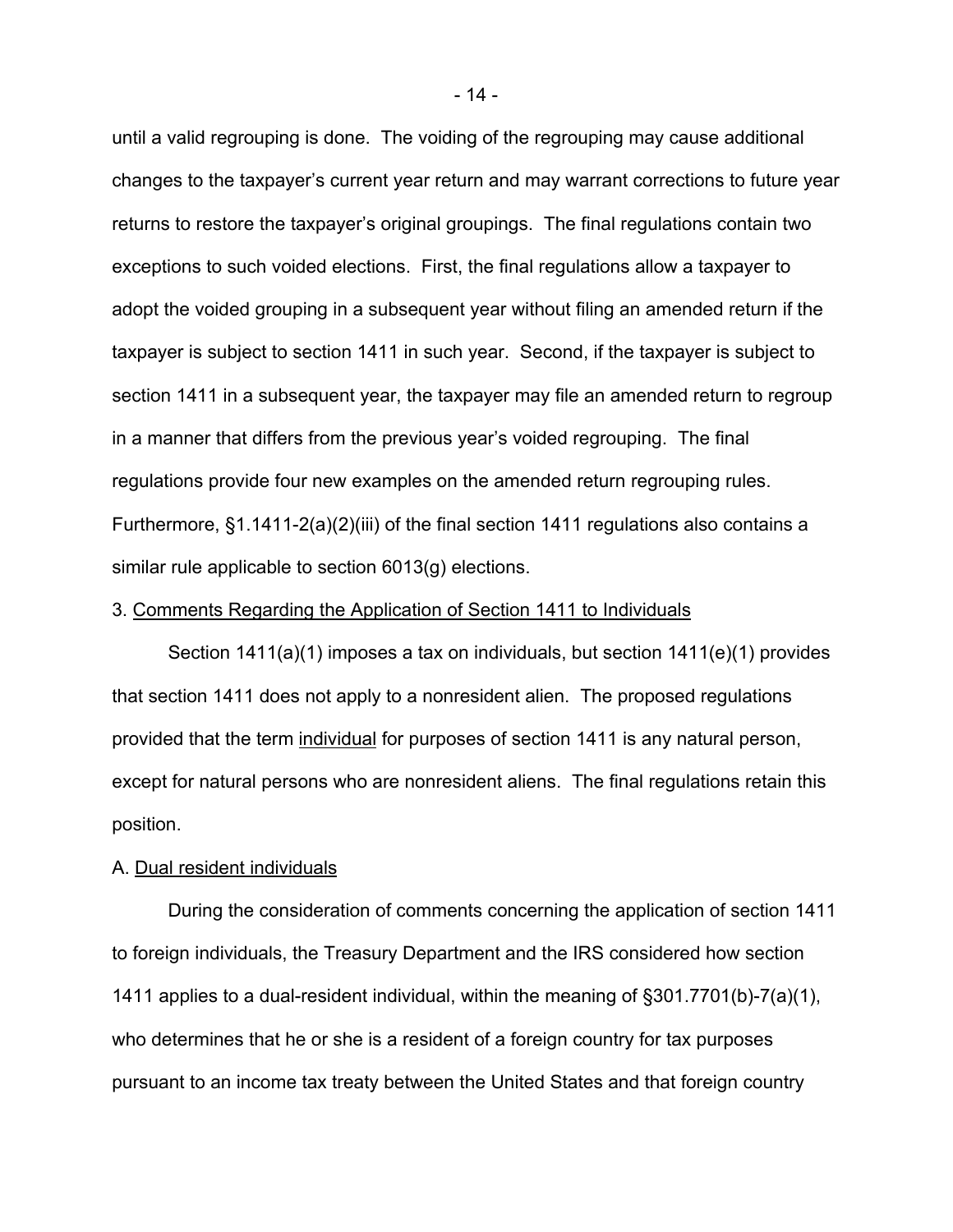and claims benefits of the treaty as a nonresident of the United States. Consistent with §301.7701(b)-7(a)(1), which provides that such an individual will be treated as a nonresident alien of the United States for purposes of computing that individual's United States income tax liability, the final regulations provide that the individual is treated as a nonresident for purposes of section 1411.

#### B. Dual-Status individuals

The Treasury Department and the IRS also considered how section 1411 should apply to a dual-status individual who is a resident of the United States for part of the year and a nonresident for the other part of the year. The Treasury Department and the IRS believe that a dual-status resident should be subject to section 1411 only with respect to the portion of the year during which the individual is a United States resident, and the final regulations clarify this. However, consistent with the rule for taxable years of less than 12 months in  $\S1.1411-2(d)(2)$ , the threshold amount under  $\S1.1411-2(d)(1)$ is not reduced or prorated for a dual-status resident. The Treasury Department and the IRS may reconsider this rule if taxpayers are applying it inappropriately.

# C. Section 6013(h) elections

During the consideration of comments concerning the application of section 1411 to foreign individuals, the Treasury Department and the IRS considered whether the final regulations should provide an election with respect to section 6013(h) that is similar to the election that  $\S1.1411-2(a)(2)(i)(B)$  of the proposed regulations provided for section 6013(g). Section 6013(h) allows a dual-status individual who is a nonresident alien at the beginning of any taxable year but at the close of such taxable year is a United States resident, and who is married to a United States citizen or resident, to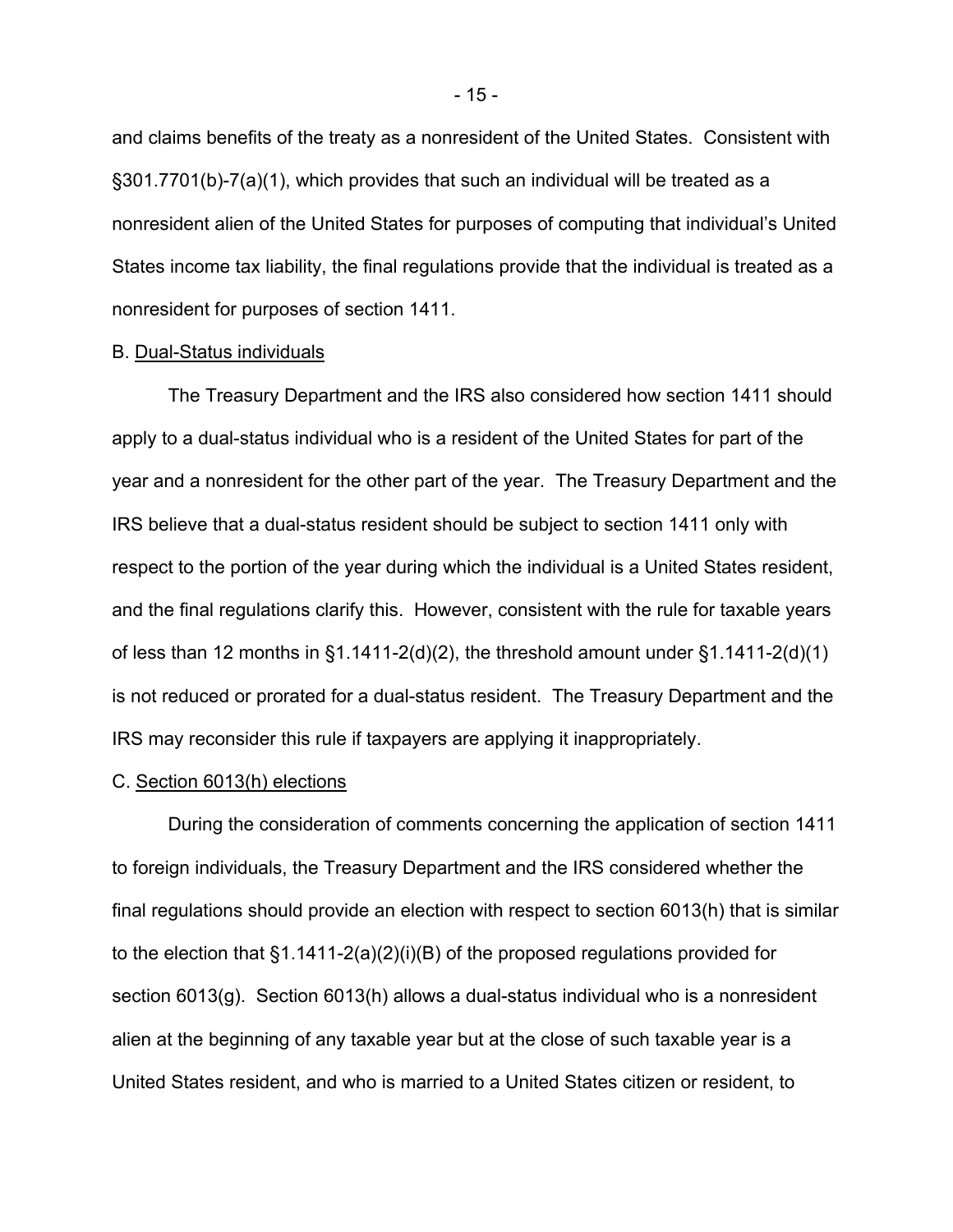make a joint election with his or her spouse to be treated as a United States resident for purposes of chapters 1 and 24 for such taxable year. The Treasury Department and the IRS believe that such an election is appropriate. Accordingly,  $\S1.1411-2(a)(2)(iv)(B)$  of the final regulations provides that a dual-status individual who makes a section 6013(h) election with his or her spouse for purposes of chapters 1 and 24 also may make a section 6013(h) election for purposes of chapter 2A. For purposes of calculating the tax imposed under section 1411(a)(1), the effect of such an election is to include the combined income of the United States citizen or resident spouse and the dual-status spouse in the section  $1411(a)(1)$  calculation and subject the income of both spouses to the \$250,000 threshold amount in section 1411(b)(1) for taxpayers filing a joint return. Section 1.1411-2(a)(2)(iv)(B)(2) of the final regulations provides procedural requirements for making this election.

If the spouses do not make a section 6013(h) election for purposes of chapter 2A (whether or not they make the election for purposes of chapters 1 and 24), the final regulations require each spouse to determine his or her own net investment income and modified adjusted gross income (MAGI), and subjects each spouse to the \$125,000 threshold amount for spouses filing separately. Consistent with the rule for taxable years of less than 12 months in §1.1411-2(d)(2), the threshold amount under §1.1411- 2(d)(1) is not reduced or prorated in the case of the dual-status resident spouse for the portion of the year that he or she is treated as a United States resident. The Treasury Department and the IRS may reconsider this rule if taxpayers are applying it inappropriately.

- 16 -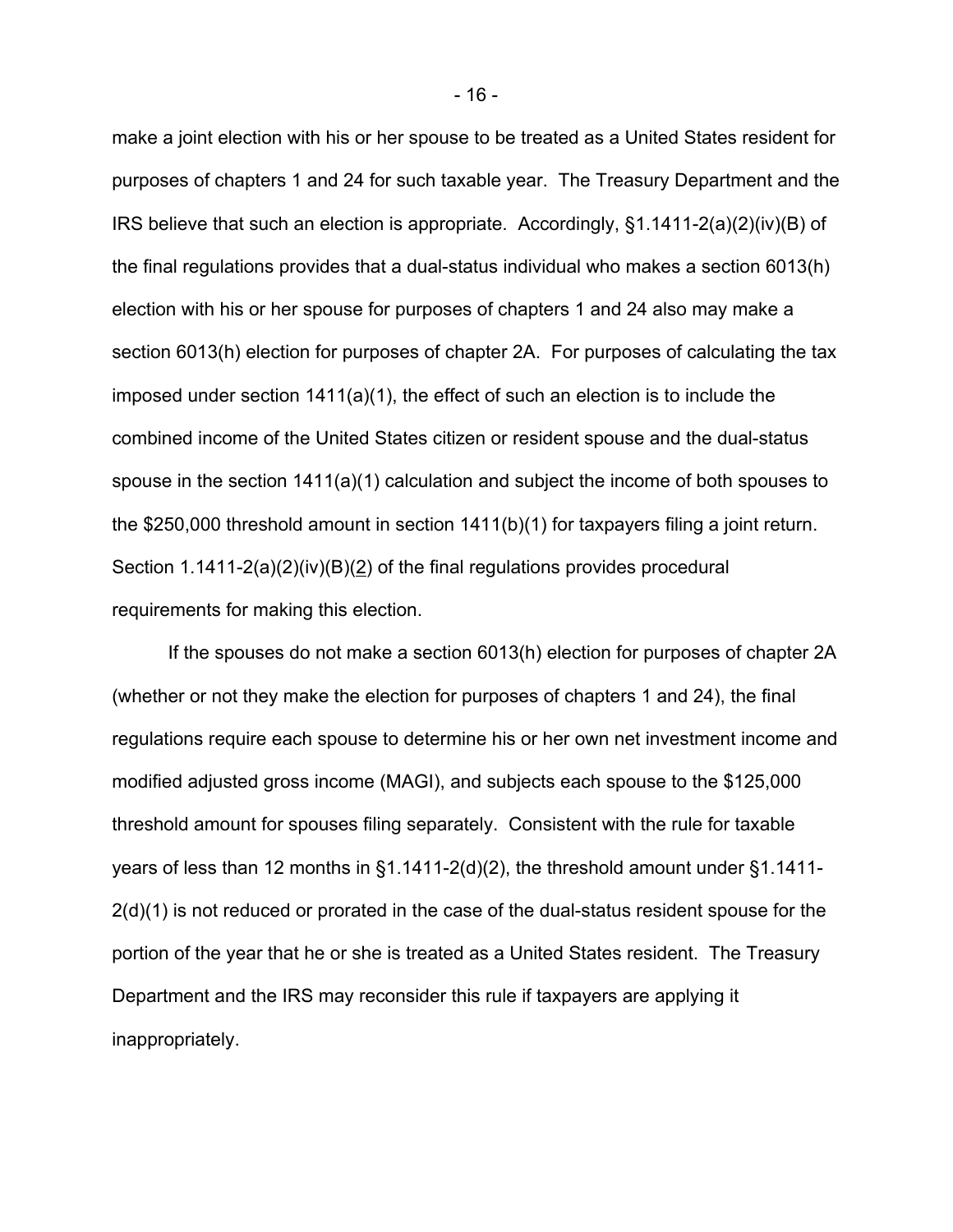- 17 -

# 4. Comments Regarding the Application of Section 1411 to Estates and Trusts

In general, section 1411(a)(2) imposes on estates and trusts a tax of 3.8 percent on the lesser of their undistributed net investment income or the excess of their adjusted gross income (as defined in section 67(e)) over the dollar amount at which the highest tax bracket in section 1(e) begins for such taxable year.

# A. Exclusion of certain estates and trusts from the application of section 1411

The preamble to the proposed regulations stated that section 1411 applies to ordinary trusts described in §301.7701-4(a) that are subject to the provisions of part 1 of subchapter J of chapter 1 of subtitle A of the Code, even if the trusts have special computational rules within part 1 of subchapter J. The proposed regulation preamble identified four such trusts to which section 1411 will apply: (1) pooled income funds described in section 642(c)(5), (2) cemetery perpetual care funds described in section 642(i), (3) qualified funeral trusts described in section 685, and (4) Alaska Native settlement trusts described in section 646. The Treasury Department and the IRS requested public comments as to whether there may be administrative reasons to exclude one or more of these types of trusts from section 1411. In response, numerous commentators advocated for exclusion or inclusion of the trusts identified above. i. Pooled Income Funds (PIFs)

Commentators recommended that the final regulations provide that section 1411 not apply to PIFs because doing so would be tantamount to taxing a charity that ultimately receives the property after the expiration of the income interest. Specifically, only the PIF's undistributed short-term gains are subject to tax under chapter 1, and those gains are held for ultimate distribution to charity. The commentators stated that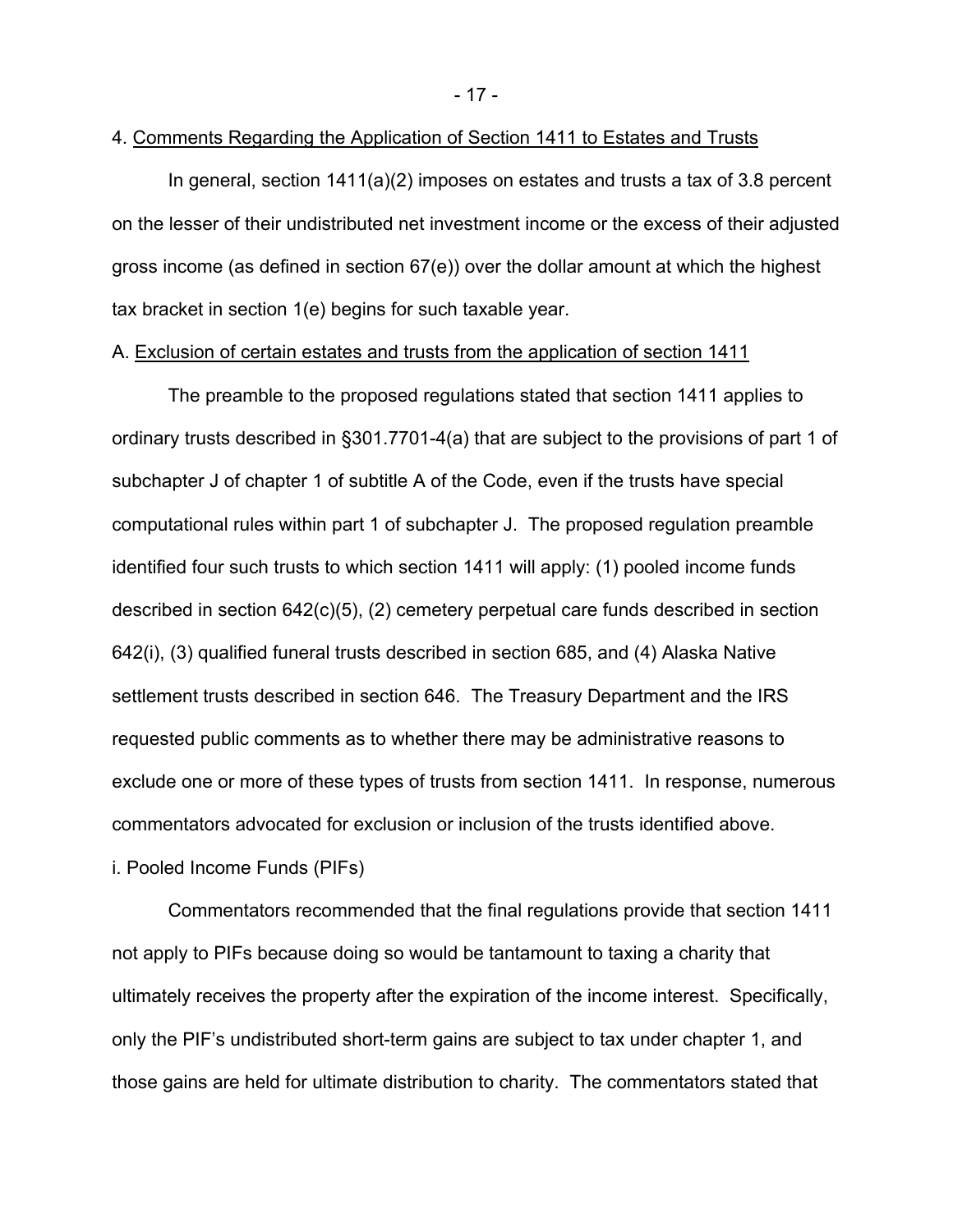the provisions of the Code dealing with charitable organizations, and contributions to them, should be broadly construed in favor of charitable organizations and their donors and, thus, section 1411 should not apply to PIFs. Furthermore, one commentator stated that treating PIFs in a manner significantly different from charitable remainder trusts is inequitable. The commentator analogized PIFs, operationally, to charitable remainder trusts. However, the commentator acknowledged that, unlike charitable remainder trusts, PIFs, by being taxable on undistributed short-term capital gains, do not escape all instances of federal income taxation. The commentators recommended that the final regulations either: (1) provide that a PIF's short-term capital gains be excluded from net investment income, or (2) exclude PIFs from the application of section 1411 altogether.

The final regulations do not adopt these suggestions. The Treasury Department and the IRS recognize that imposing tax on the PIF will reduce the amount of property the charitable remainderman will receive after the expiration of the income interest. However, section 1411 limits its exclusion to wholly charitable trusts; this group of trusts does not include either charitable remainder trusts or PIFs. While charitable remainder trusts are excluded from section 1411 by the express language of section 664, there is no comparable provision excluding PIFs.

Another commentator recommended that the final regulations provide that the section 642(c) charitable set-aside deduction that is available for a PIF's long-term capital gains for income tax purposes also reduce a PIF's net investment income. For purposes of taxation under chapter 1 of the Code, the taxable income of the PIF is limited, generally, to the undistributed short-term capital gains because the PIF will

- 18 -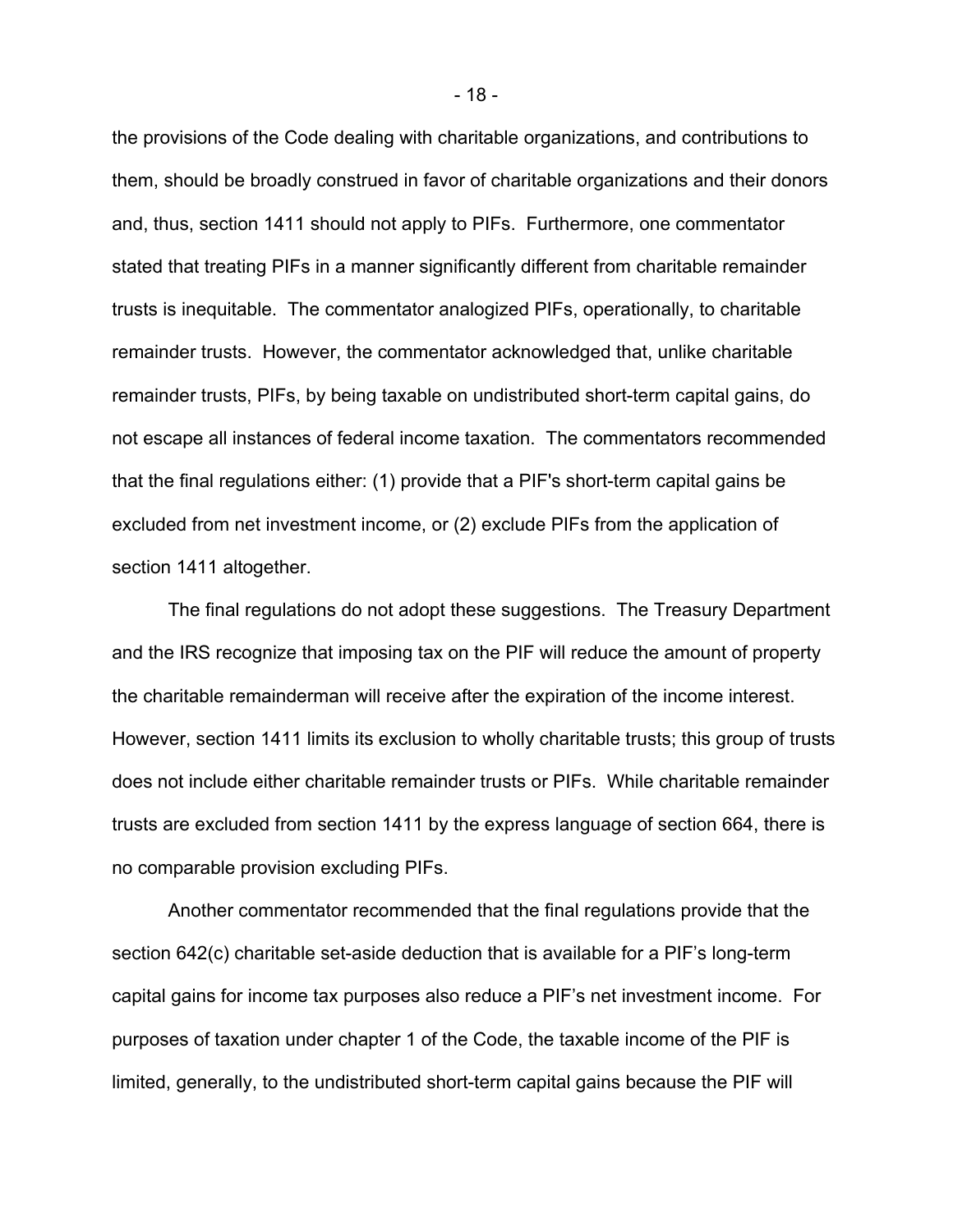receive an income distribution deduction for the income paid to the income beneficiaries and any long-term capital gains will be offset by the section 642(c)(3) charitable set aside deduction. As is generally true throughout these regulations, the final regulations mirror this treatment under chapter 1 for purposes of section 1411.

# ii. Cemetery Perpetual Care Funds

One commentator stated that there is no administrative reason why Cemetery Perpetual Care Funds (Cemetery Trusts) should not be treated the same as other trusts for purposes of section 1411, and accordingly recommended taxing such trusts under section 1411.

Two other commentators advocated for the exclusion of Cemetery Trusts from section 1411 because inclusion of such trusts would be inconsistent with the policy behind section 1411. They stated that Cemetery Trusts are established for consumer protection, and also to ensure that cemetery properties are maintained in perpetuity and do not become an obligation of the government. They noted that, as is the case with a qualified funeral trust, a cemetery perpetual care trust is essentially a collection of many small, individual trusts held for the benefit of unrelated gravesite owners whose only common interest is that they are owed the same promise of future services from the funeral provider or cemetery company. Thus, under section 642(i), the only "beneficiary" is a taxable cemetery company. Therefore, the commentators stated that the imposition of section 1411 tax on the aggregate income of a perpetual care fund would effectively be a tax on an operating business, which directly conflicts with the terms of section 1411.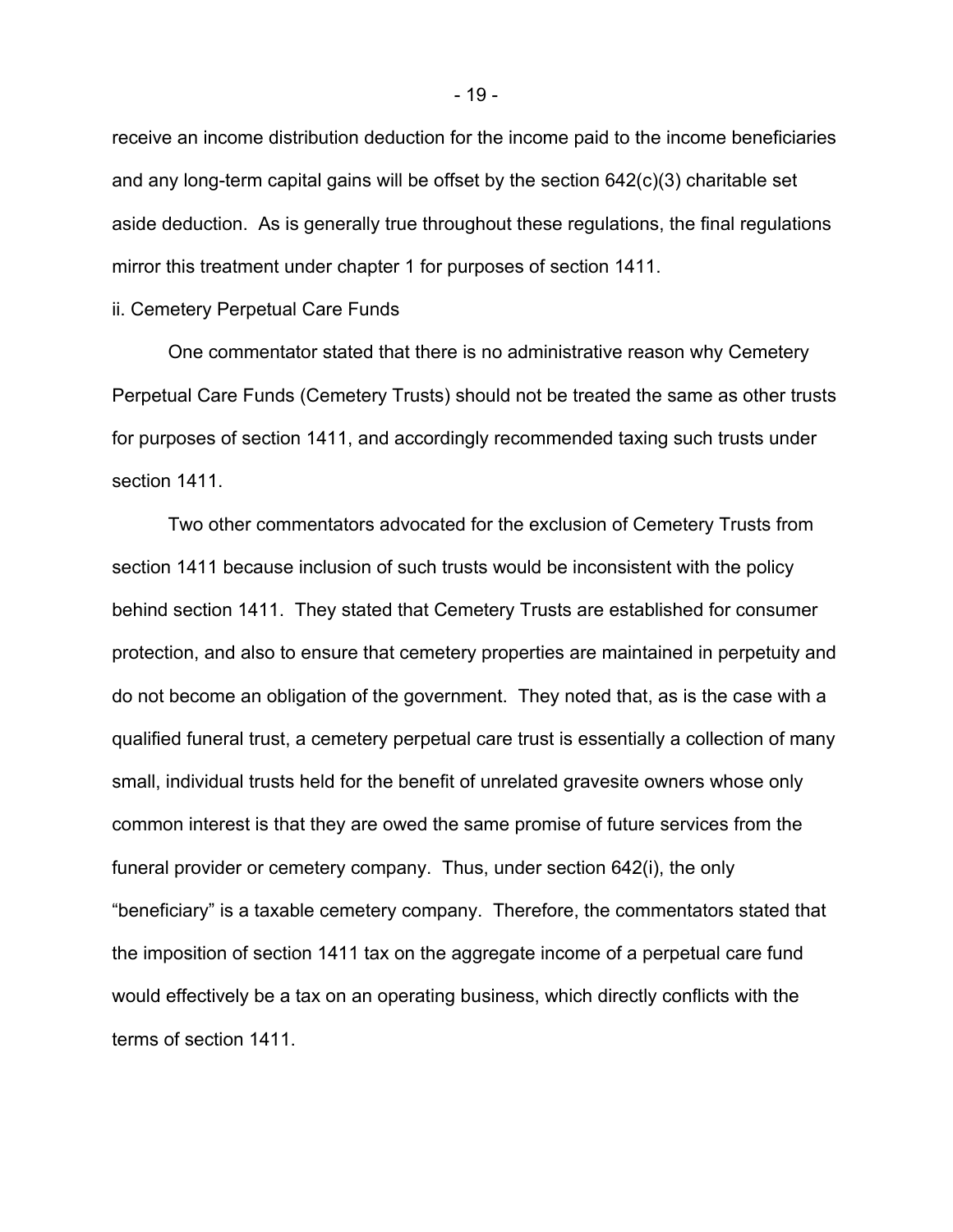The Treasury Department and the IRS agree that cemetery trusts should be excluded from section 1411. By benefitting an operating company, these trusts are similar to the business trusts that are excluded from the operation of section 1411. Accordingly, §1.1411-3(b)(1) of the final regulations exclude Cemetery Perpetual Care Funds described in section 642(i) from the application of section 1411.

iii. Electing Alaska Native Settlement Trusts (ANSTs)

Several commentators argued that ANSTs should be excepted from the net investment income tax as a matter of statutory construction and as a matter of tax policy.

Some commentators explained that the usual rules regarding the income taxation of trusts and their beneficiaries do not apply to ANSTs and their beneficiaries, and accordingly, ANSTs should not be viewed as trusts for purposes of section 1411. Specifically, section 646 provides special rules for the taxation of ANSTs at the lowest individual tax rate. Furthermore, section 646 treats all distributions, to the extent of the trust's current and accumulated taxable income, as amounts excludable from the gross income of the recipient beneficiaries. Additionally, section 646 prohibits the trust from claiming a distribution deduction, which is a deduction allowed in computing a trust's income under chapter 1 and also a deduction allowable for purposes of section 1411.

Commentators further explained that the statutory framework for the taxation of ANSTs reflects important policy considerations relating to the beneficiaries of ANSTs, which were expressed in the Congressional findings and declaration of policy in the Alaska Native Claims Settlement Act (Public Law 92-203, 85 Stat. 688) ("ANCSA"). See 43 U.S.C. §1601. The commentators said that those policies include the following: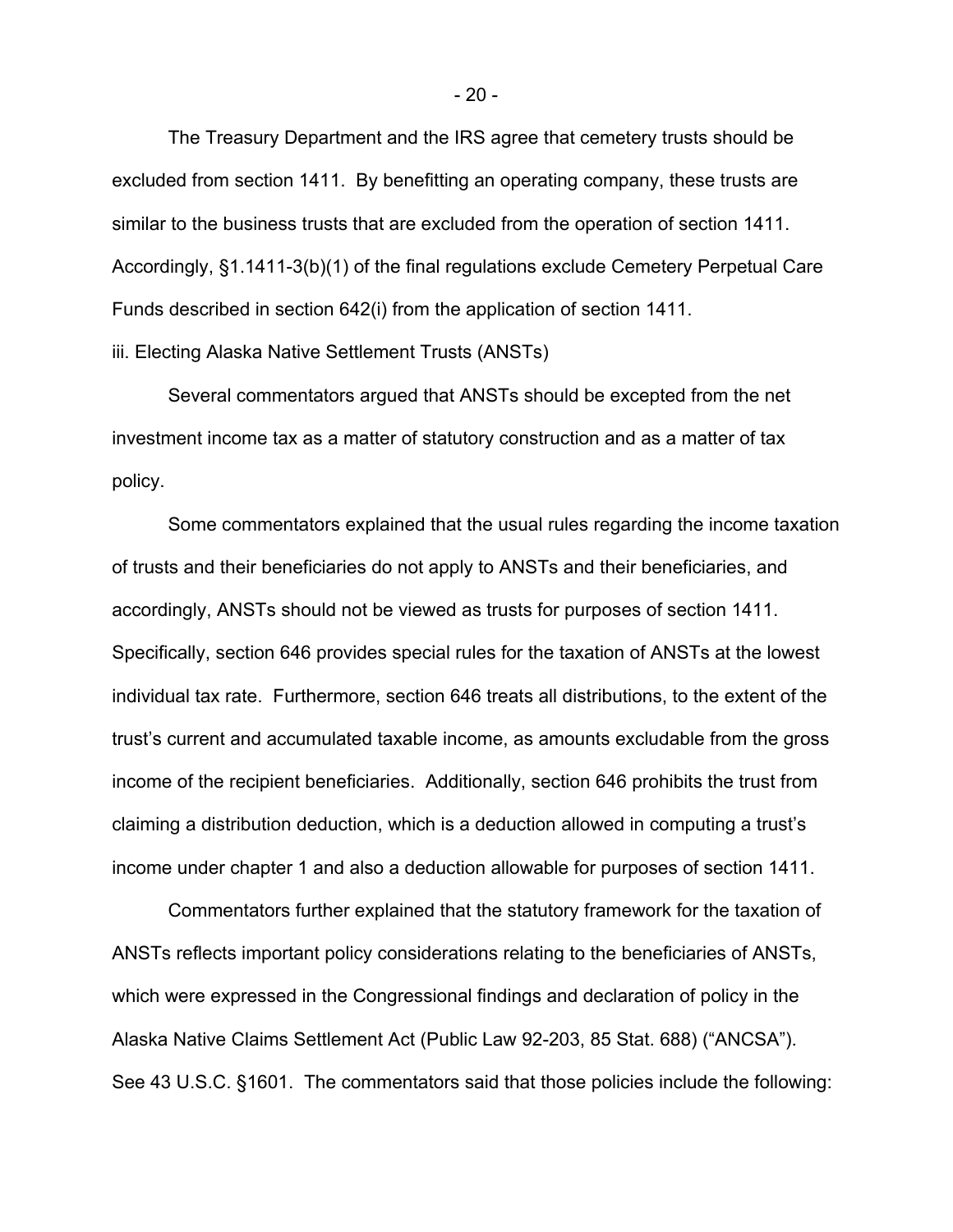Alaska Natives have long been recognized as being among the poorest inhabitants of our nation, with poverty rates significantly higher than the national average; ANSTs are not vehicles wealthy individuals might use to avoid the reach of section 1411 by employing a trust to reinvest investment income rather than making distributions; rather, ANSTs are entities created to provide for "the real economic and social needs of Natives" by making distributions and/or reinvesting trust income to grow the trust to better provide for the future needs of its beneficiaries.

The Treasury Department and the IRS agree with the commentators that ANSTs should not be subject to section 1411, and that this exclusion is consistent with the chapter 1 taxation of these entities at the lowest individual tax rate. Therefore, the final regulations modify §1.1411-3(b)(1) to exclude from section 1411 all ANSTs that have made an election under section 646.

iv. Qualified Funeral Trusts (QFTs) Taxable under Section 685

One commentator stated that it was illogical for section 1411 to apply to QFTs because Congress intended to impose section 1411 on "private trusts," which highincome individuals often establish as vehicles for the management and intergenerational transfer of wealth. Another commentator stated that there is no administrative reason why QFTs should not be treated the same as other trusts for purposes of section 1411.

Three commentators noted that a QFT's regular tax liability is calculated on a per-contract basis and then consolidated into a single return. Specifically, section 685(c) provides that the tax imposed on the QFT is calculated by treating each beneficiary's interest in his or her contract as a separate trust. The commentators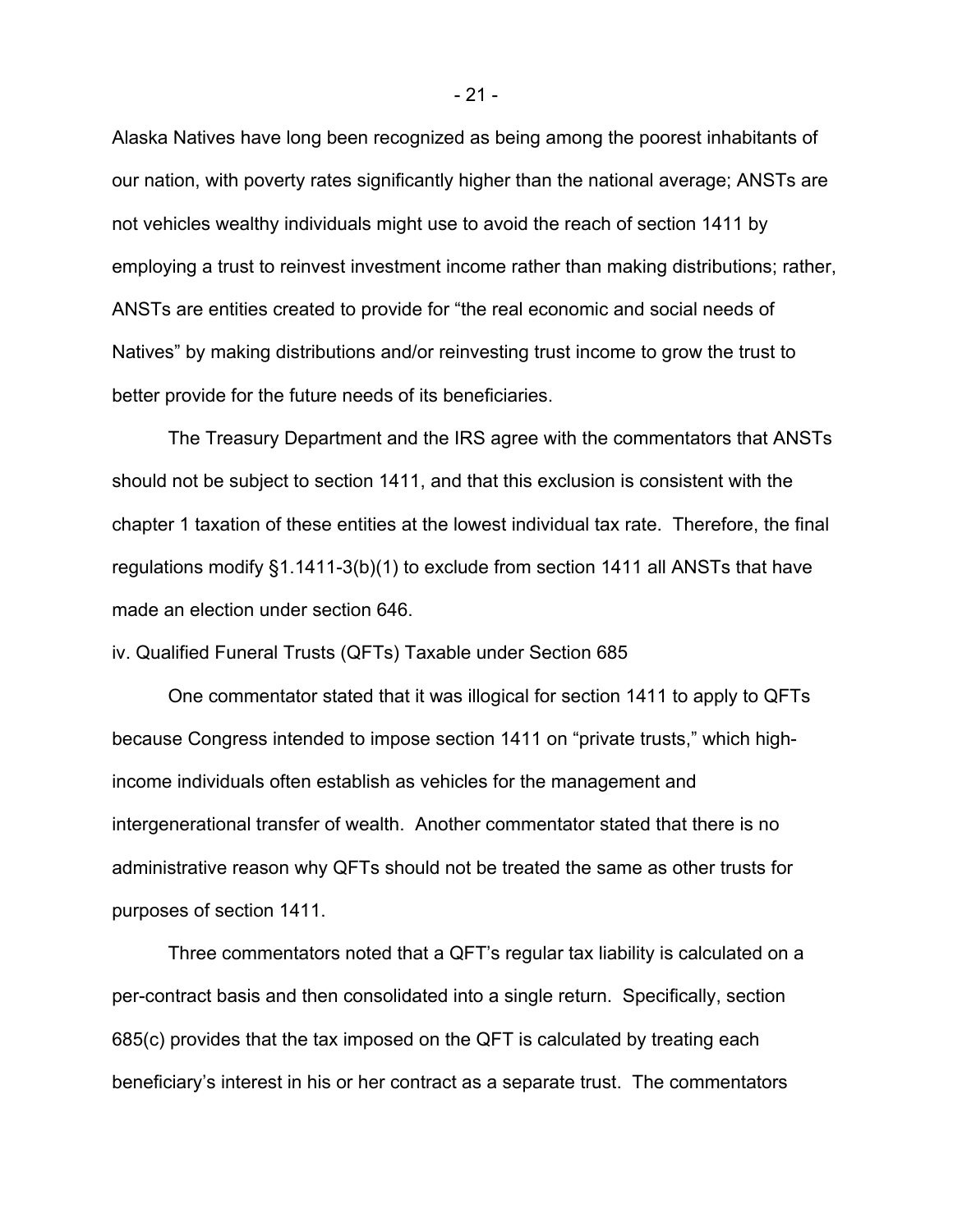stated that, because the individual contracts are generally under \$10,000, the annual investment income on them likewise is generally well under \$10,000. Thus, as a practical matter, the commentators believed that QFTs would not incur this tax (due to the investment income on each contract being below the section 1411(a)(2)(B)(ii) threshold amount).

The final regulations do not exclude QFTs from the application of the net investment income tax. However, the final regulations do confirm that the calculation of the section 1411 tax will be consistent with the taxation of QFTs in chapter 1. As a result, §1.1411-3(b)(2)(i) of the final regulations provides that the section 1411 is applied to the QFT by treating each beneficiary's interest in that beneficiary's contract as a separate trust.

v. Charitable Purpose Estates

Section  $1411(e)(2)$  and proposed  $\S1.1411-3(b)(1)$  exclude from the application of section 1411 a trust all of the unexpired interests in which are devoted to one or more of the purposes described in section 170(c)(2)(B) (referred to as "Charitable Purpose Trusts"). The final regulations retain this rule in §1.1411-3(b)(1).

One commentator pointed out that proposed §1.1411-3(d) does not have an exclusion comparable to proposed §1.1411-3(b)(1) to exempt an estate all of the unexpired interests in which are devoted to one or more of the purposes described in section 170(c)(2)(B) (referred to as "Charitable Purpose Estates"). The commentator noted that, although Charitable Purpose Trusts are statutorily exempt from the net investment income tax, Charitable Purpose Estates are subject to section 1411 but may achieve the same result through the use of the charitable deduction in section 642(c).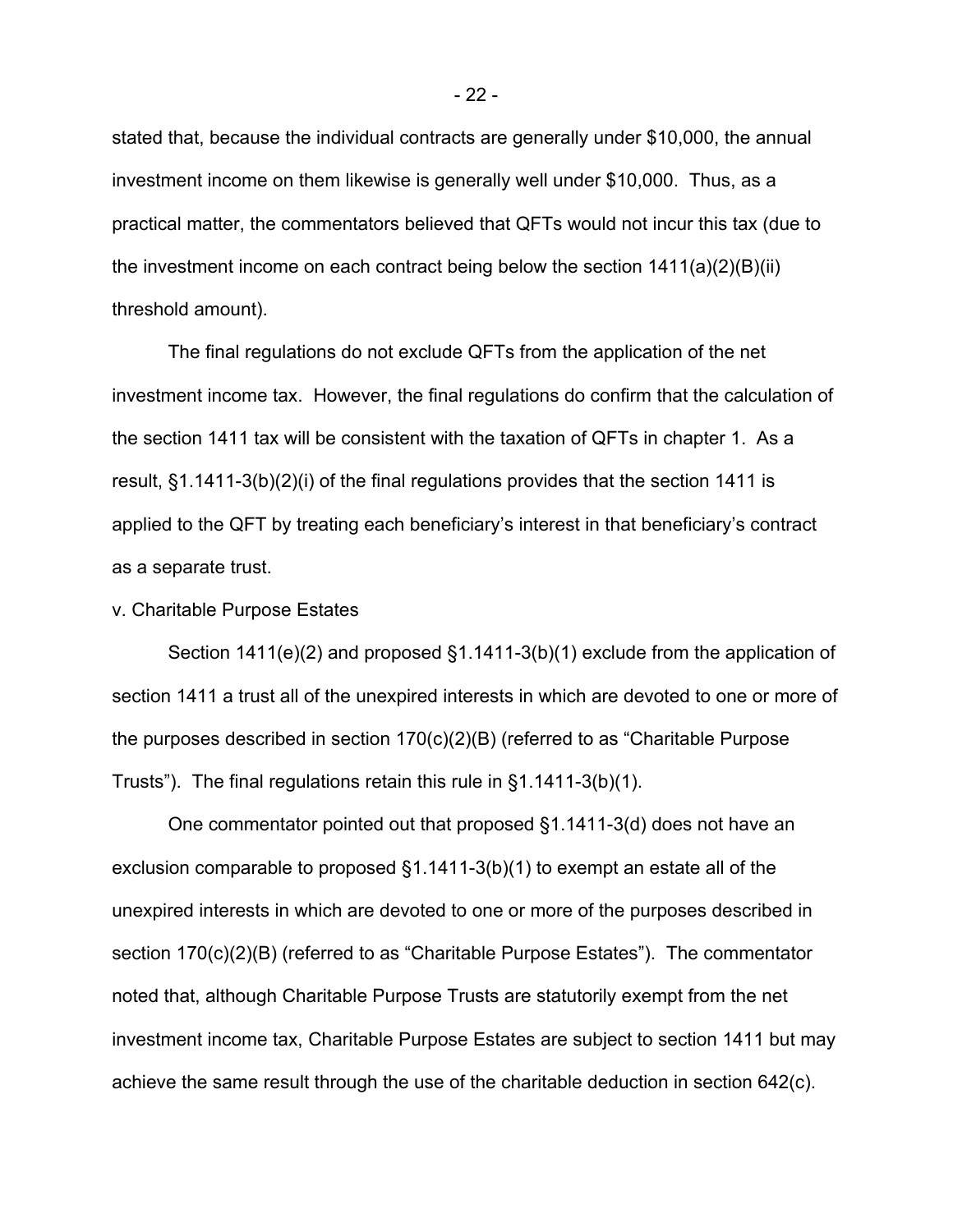Thus, through the operation of provisions outside of section 1411, it is expected that Charitable Purpose Estates typically will not have a section 1411 tax liability.

The commentator also pointed out that a Charitable Purpose Estate's need to rely on the section 642(c) deduction to achieve this result (and thus, this inconsistency between Charitable Purpose Trusts and Charitable Purpose Estates) could have an inadvertent and adverse impact on both Charitable Purpose Estates and Charitable Purpose Trusts for chapter 1 purposes – specifically, on their decision to make an election under section 645 (a "645 Election"). Section 645 was enacted to eliminate the differences in income tax treatment between the disposition of a decedent's property by will (through an estate) and by a revocable trust (that becomes irrevocable on the decedent's death). See H.R. Rep. No. 148, 105th Cong., 1st Sess. 618 (1997).

Assuming a wholly-charitable disposition by a decedent, the commentator stated that a trustee of the decedent's formerly revocable trust and the executor of the related estate would normally join in a 645 Election to minimize the cost and burden of administration and to achieve consistency in the income tax treatment of the estate and trust. However, unless an estate and trust have the same exemption from section 1411, the trustees of a Charitable Purpose Trust may be reluctant to join in an otherwise useful election.

The Treasury Department and the IRS agree with the commentator's recommendation. Given that, whether under section 1411(e)(2) or section 642(c), no section 1411 tax is imposed on a wholly charitable trust or estate, respectively, the Treasury Department and the IRS believe it is consistent with the Congressional intent of both section 1411 and section 645 to treat both types of entities as exempt from

- 23 -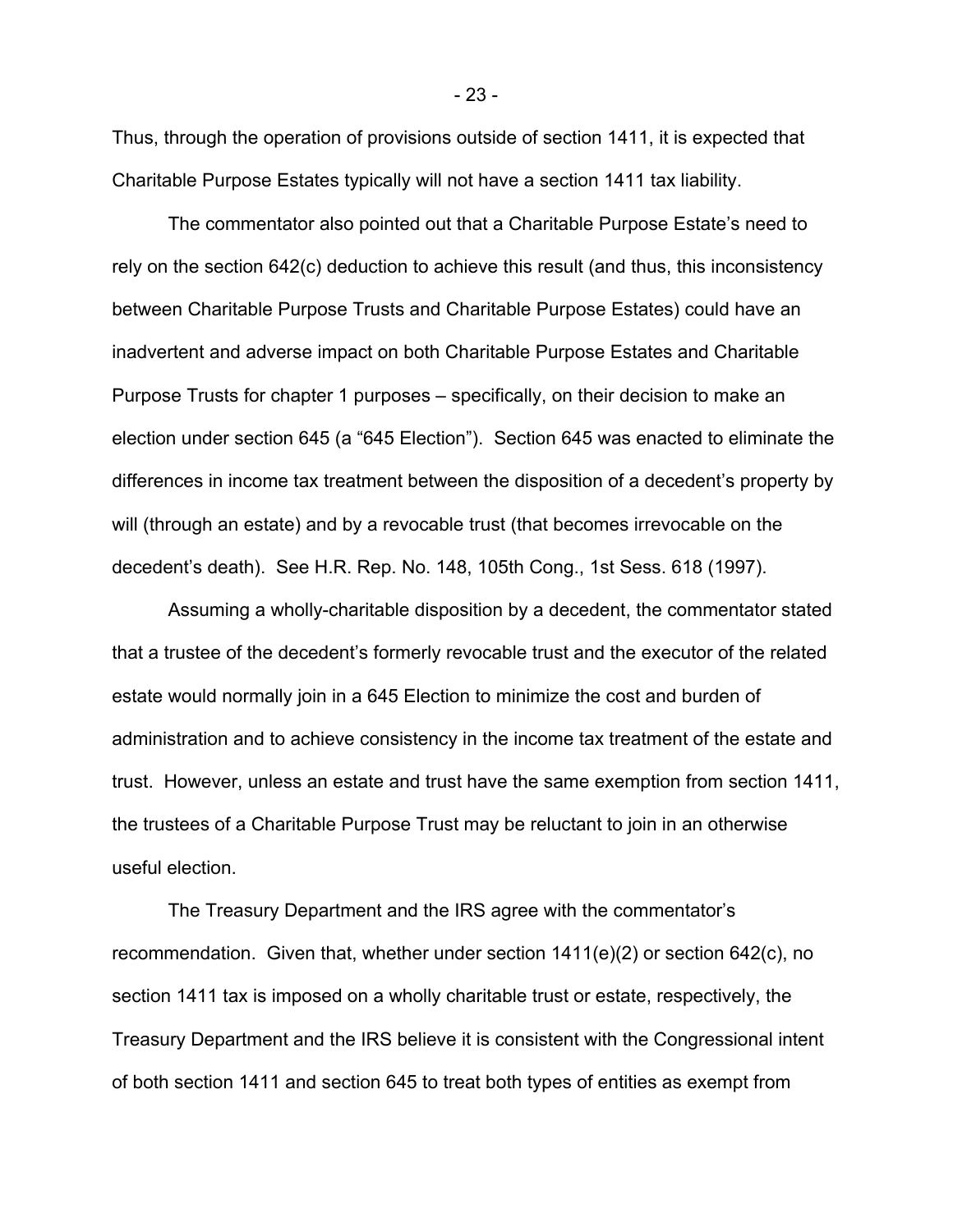section 1411. Accordingly, §1.1411-3(b)(1) of the final regulations excludes from the application of section 1411 an estate in which all of the unexpired interests are devoted to one or more of the purposes described in section 170(c)(2)(B).

### B. Application of section 1411 to Electing Small Business Trusts (ESBTs)

The proposed regulations preserved the chapter 1 treatment of the ESBT as two separate trusts for computational purposes but consolidated the ESBT into a single trust for determining the adjusted gross income threshold in section  $1411(a)(2)(B)(ii)$ . This is consistent with the chapter 1 treatment of ESBTs, which are entitled to only a single personal exemption, rather than one per ESBT portion, notwithstanding the fact that the income for each portion is computed separately. Moreover, this rule in the proposed regulations put ESBTs on the same footing as other taxable trusts by applying a single section 1(e) threshold to ESBTs similar to other taxable trusts. Proposed §1.1411-3(c)(1)(ii) described the method to determine the ESBT's section 1411 tax base. First, the ESBT separately calculates the undistributed net investment income of the S portion and non-S portion in accordance with the general rules for trusts under chapter 1, and then combines the undistributed net investment income of the S portion and the non-S portion. Second, the ESBT determines its adjusted gross income, solely for purposes of section 1411, by adding the net income or net loss from the S portion to the adjusted gross income of the non-S portion as a single item of income or loss. Finally, to determine whether the ESBT is subject to section 1411, the ESBT compares the combined undistributed net investment income with the excess of its adjusted gross income over the section 1(e) threshold.

- 24 -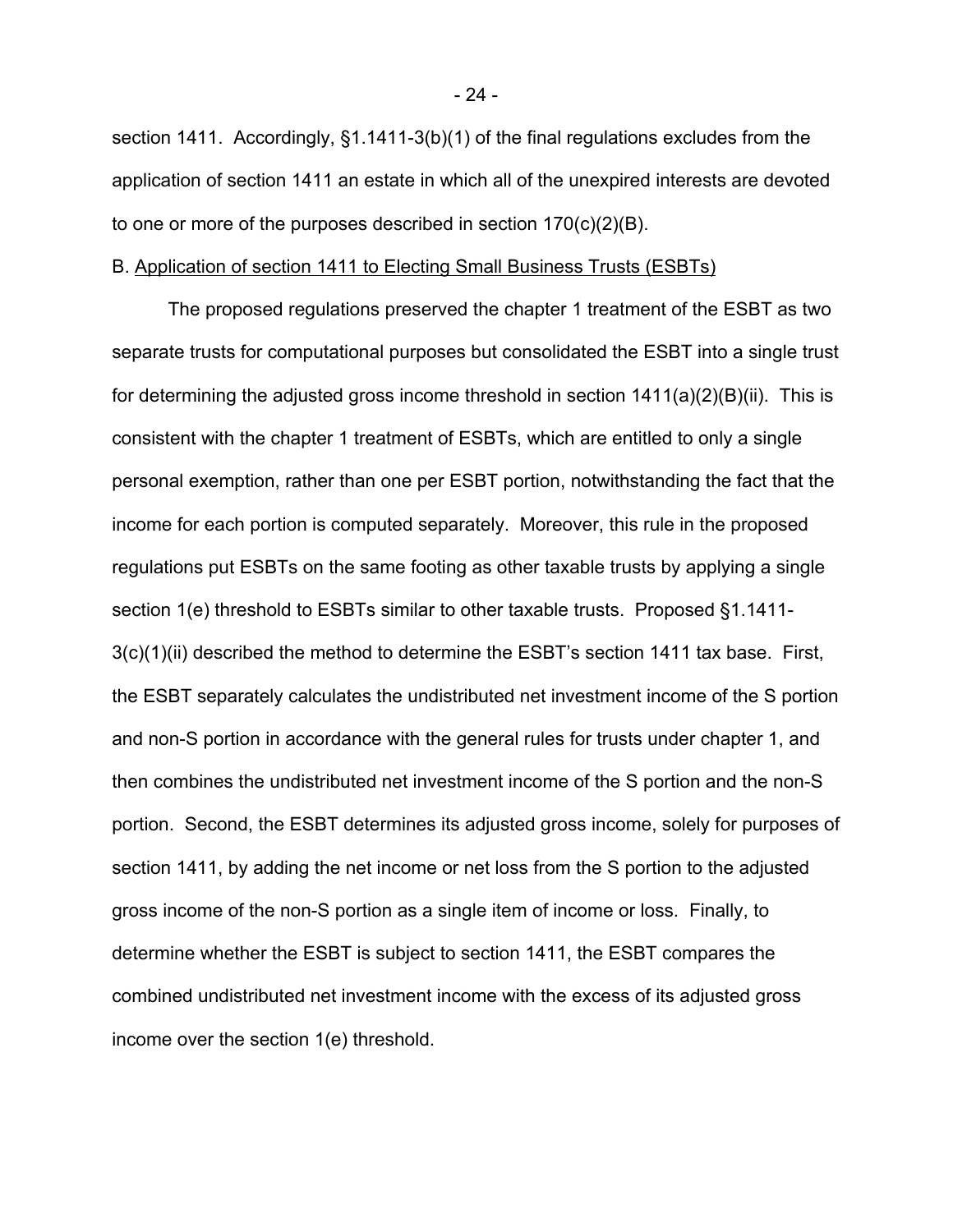One commentator challenged the authority of the Treasury Department and the IRS to issue regulations that require the use of chapter 1's separate trust treatment of the S portion and non-S portion of an ESBT for purposes of section 1411. The commentator also stated that the lack of any mention of ESBTs in section 1411 or its legislative history means that there is no regulatory authority for the treatment of an ESBT as detailed in the proposed regulations.

The preamble to the proposed regulations stated, in relevant part, that "[s]ection 1411 (which constitutes chapter 2A of the Code) contains terms commonly used in Federal income taxation and cross-references certain provisions of chapter 1 such as sections 67(e), 469, 401(a), and 475(e)(2)." However, the preamble also stated that "there is no indication in the legislative history of section 1411 that Congress intended, in every event, that a term used in section 1411 would have the same meaning ascribed to it for other Federal income tax purposes (such as chapter 1)." The Treasury Department and the IRS believe that the ESBT regulations under section 1411, which generally conform to the chapter 1 framework but with certain modifications needed for section 1411 compliance purposes, fall well within the general regulatory authority pursuant to section 7805.

Two other commentators addressed the inability to offset net investment income losses (capital, ordinary, and/or passive) from one portion of the ESBT with net investment income from the other portion. The commentators recommended that, if one portion has income or a net capital gain and the other has a net capital loss, the ESBT should be able to offset one against the other in the same manner as a non-ESBT nongrantor trust. Both commentators focused on the annual calculation of net

- 25 -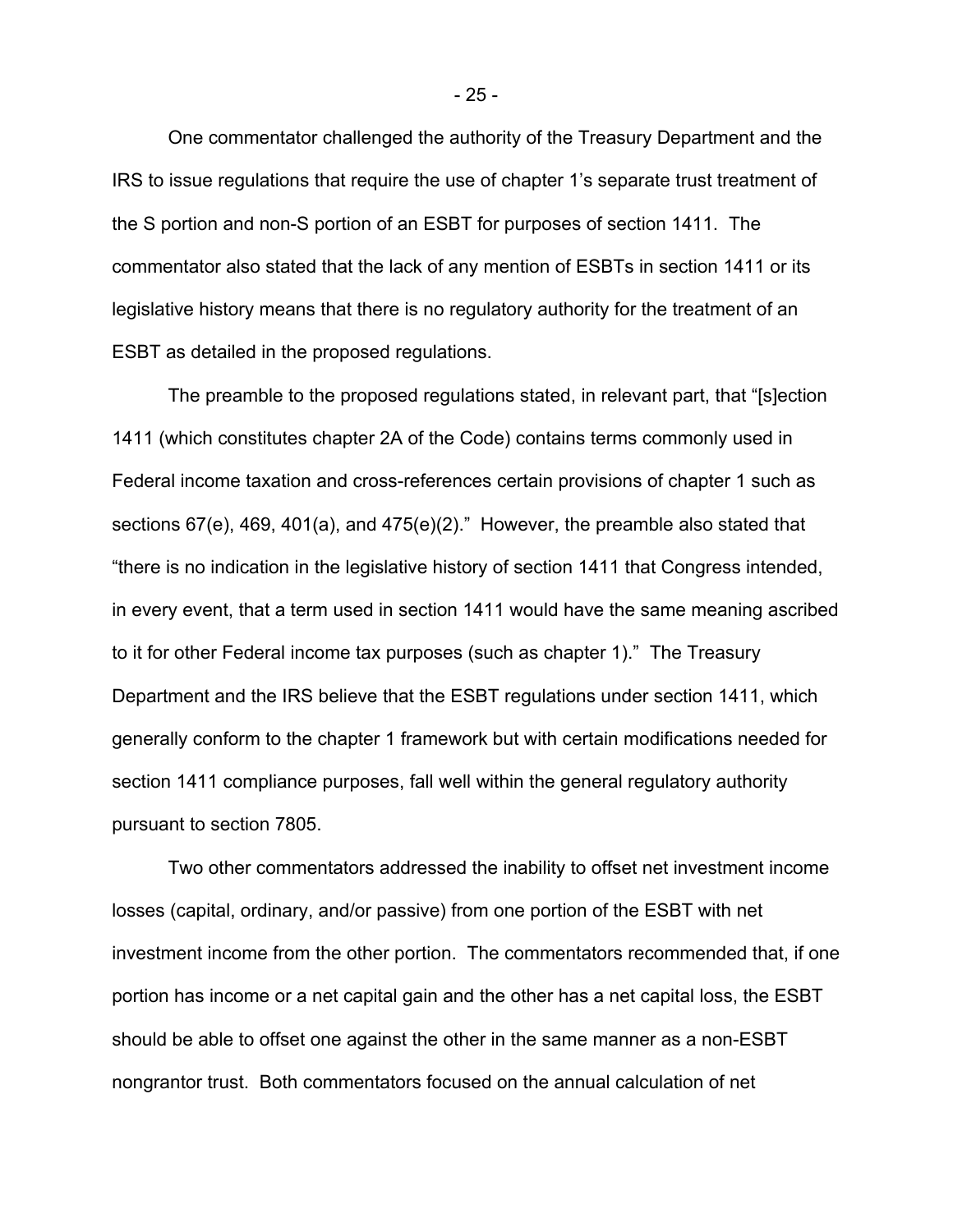investment income, but neither addressed the potential problems from allowing income and losses to offset: (1) loss duplication in carryover years (because loss would offset gain across portions in year 1 and also be a carryover to year 2 within the originating portion), or (2) differences in loss carryforwards for purposes of chapters 1 and 2A.

The Treasury Department and the IRS agree with the commentators' observations that the method of consolidation in the proposed regulations, in certain instances, may put ESBTs at a computational disadvantage, from a section 1411 perspective, to similarly situated nongrantor trusts in the case of netting of income and losses. However, this computational disadvantage exists with regard to the tax imposed under chapter 1, and the rules regarding ESBTs (and the final regulations generally) adopt chapter 1 principles. The Treasury Department and the IRS believe a full integration of the S portion and non-S portion into a single trust for purposes of section 1411 is administratively burdensome to both taxpayers and the IRS because it would cause the section 1411 calculations to deviate significantly from the calculations for purposes of chapter 1, resulting in the need for additional rules to address the computational differences and treatment of separate carryover regimes. For example, a full integration of the S and non-S portion would allow passive income and passive losses from each portion to offset each other, which would result in different loss carryforwards for regular tax and section 1411 purposes. A similar outcome would occur if capital gains and losses could offset between the portions in a manner inconsistent with chapter 1. Therefore, the final regulations retain the calculation of an ESBT's undistributed net investment income and modified adjusted gross income without change, but have relocated the operative ESBT rules to §1.1411-3(c).

- 26 -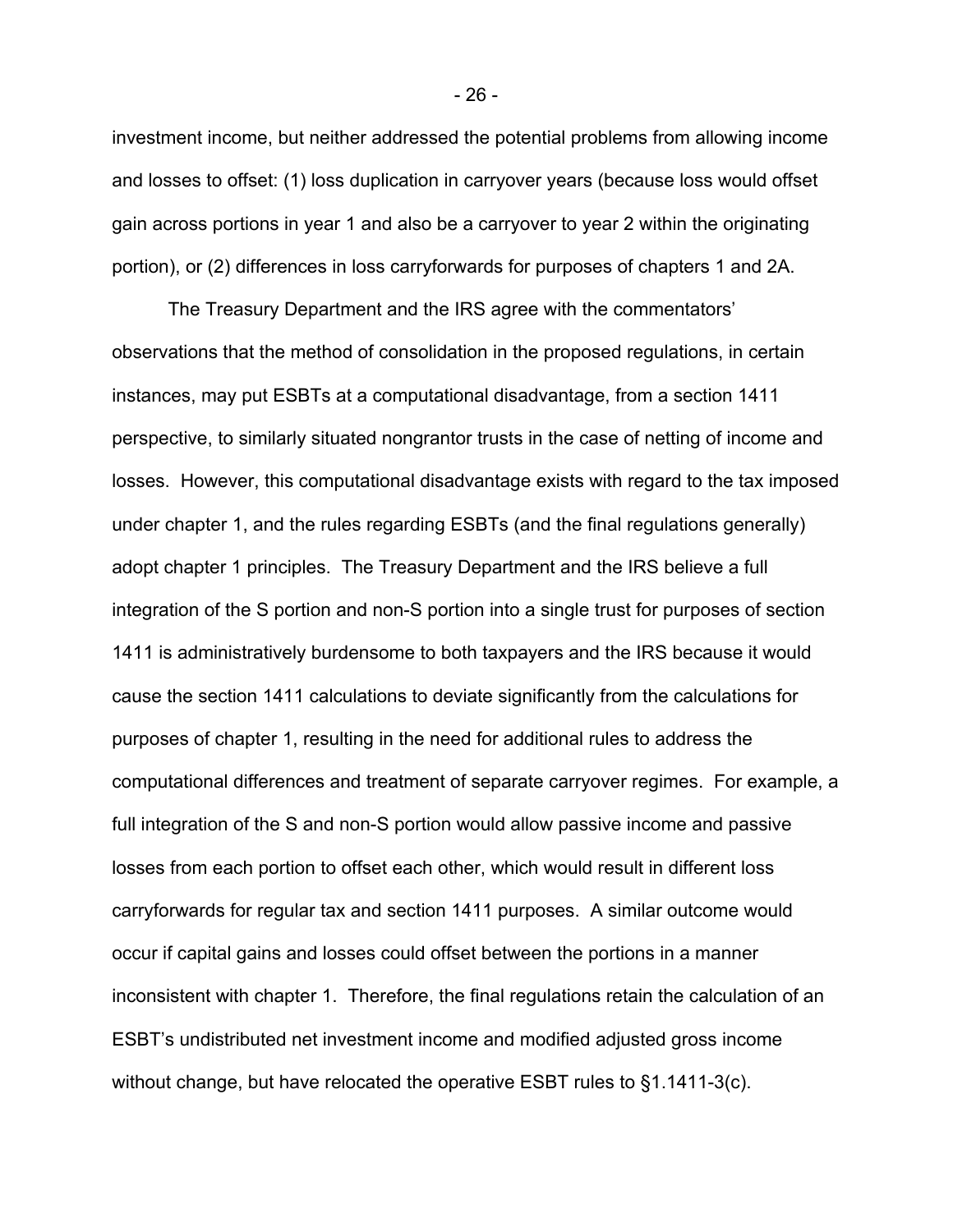One commentator recommended that the final regulations clarify that, when an ESBT disposes of S corporation stock, the rules under §§1.641(c)-1(d)(3) and 1.1361- 1(m)(5)(ii) that permit the use of the installment method on the sale or disposition of stock in an S corporation by an ESBT, also should apply for purposes of section 1411. The Treasury Department and the IRS believe that the general administrative principles enumerated in §1.1411-1(a) accomplish this result for section 1411 purposes. Accordingly, a special rule within §1.1411-3(c) is not necessary to achieve what the commentator requested.

# C. Application of section 1411 to Charitable Remainder Trusts (CRTs)

The proposed regulations provided special computational rules for the classification of the income of and the distributions from charitable remainder trusts, solely for section 1411 purposes. Proposed §1.1411-3(c)(2)(i) provided that distributions from a CRT to a beneficiary for a taxable year consist of net investment income in an amount equal to the lesser of the total amount of the distributions for that year, or the current and accumulated net investment income of the CRT. Proposed §1.1411-3(c)(2)(iii) defined the term accumulated net investment income (ANII) as the total amount of net investment income received by a CRT for all taxable years beginning after December 31, 2012, less the total amount of net investment income distributed for all prior taxable years beginning after December 31, 2012.

The Treasury Department and the IRS acknowledged in the preamble to the proposed regulations that the classification of income as net investment income or nonnet investment income would be separate from, and in addition to, the four tiers under section 664(b), which would continue to apply for chapter 1 purposes. The Treasury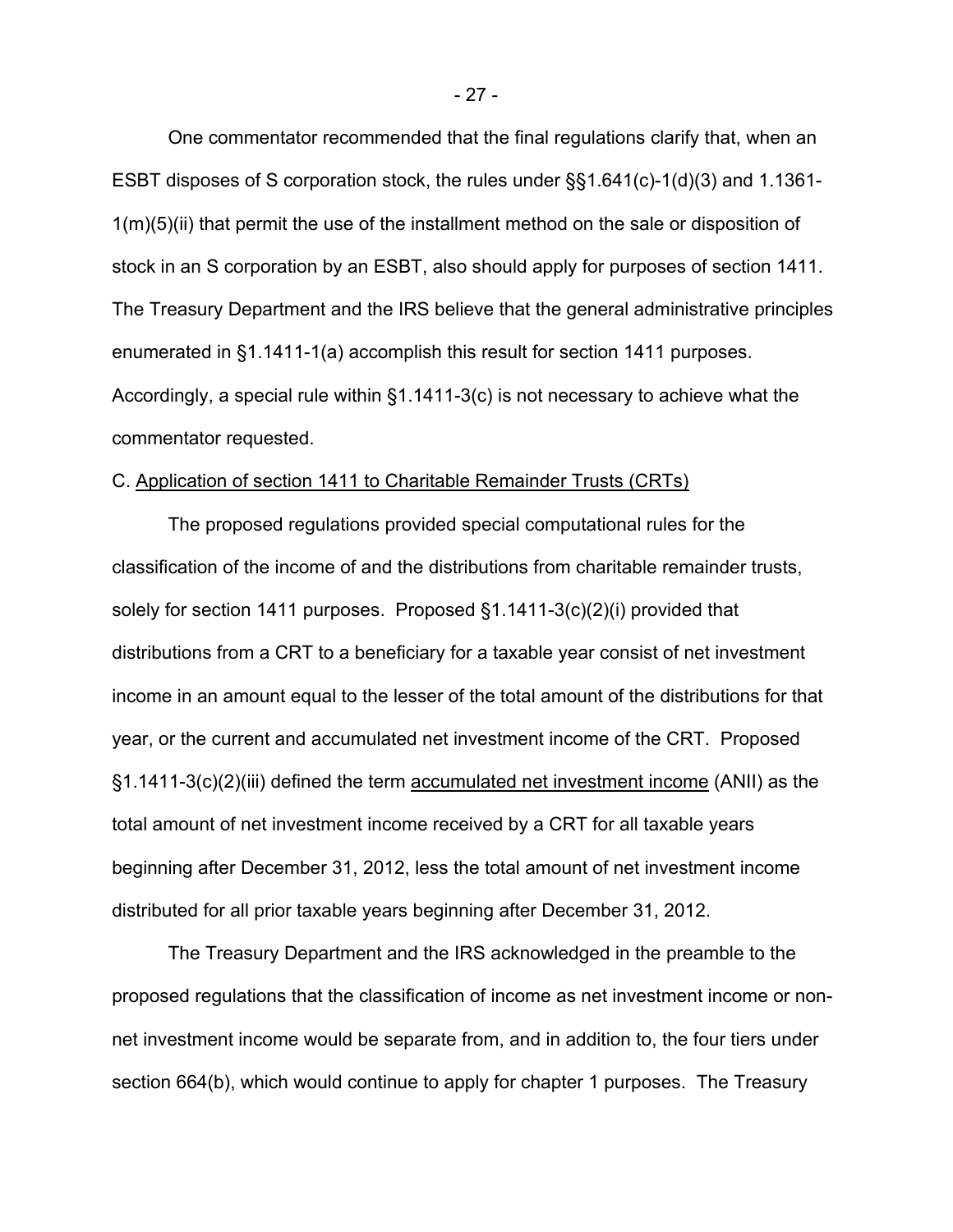Department and the IRS also stated in the preamble that they considered an alternative method for determining the distributed amount of net investment income under which net investment income would be determined on a class-by-class basis within each of the §1.664-1(d)(1) enumerated categories. The Treasury Department and the IRS acknowledged that, although differentiating between net investment income and non-net investment income within each class and category might be more consistent with the structure created for CRTs by section 664 and the corresponding regulations, the Treasury Department and the IRS were concerned that the apparent recordkeeping and compliance burden on trustees would outweigh the benefits of this alternative.

Multiple commentators asked that the final regulations follow the existing rules under section 664 that create subclasses in each category of income as the tax rates on certain types of income are changed from time to time. They said that CRT trustees are already maintaining the appropriate records and are familiar with the existing rules, so compliance would be less complicated than under the new system described in the proposed regulations. Some of the commentators suggested that the final regulations allow the trustee to elect between the method described in the proposed regulations and the existing rules under section 664.

Section 1.1411-3(d)(2) of the final regulations adopts the commentators' request to categorize and distribute net investment income based on the existing section 664 category and class system. The provisions of §1.1411-3(d)(2), as discussed in this preamble, will apply to taxable years of CRTs that begin after December 31, 2012, provided however that, for CRTs that relied on the proposed regulations for returns filed before the publication of these final regulations in the **Federal Register**, the CRT and

- 28 -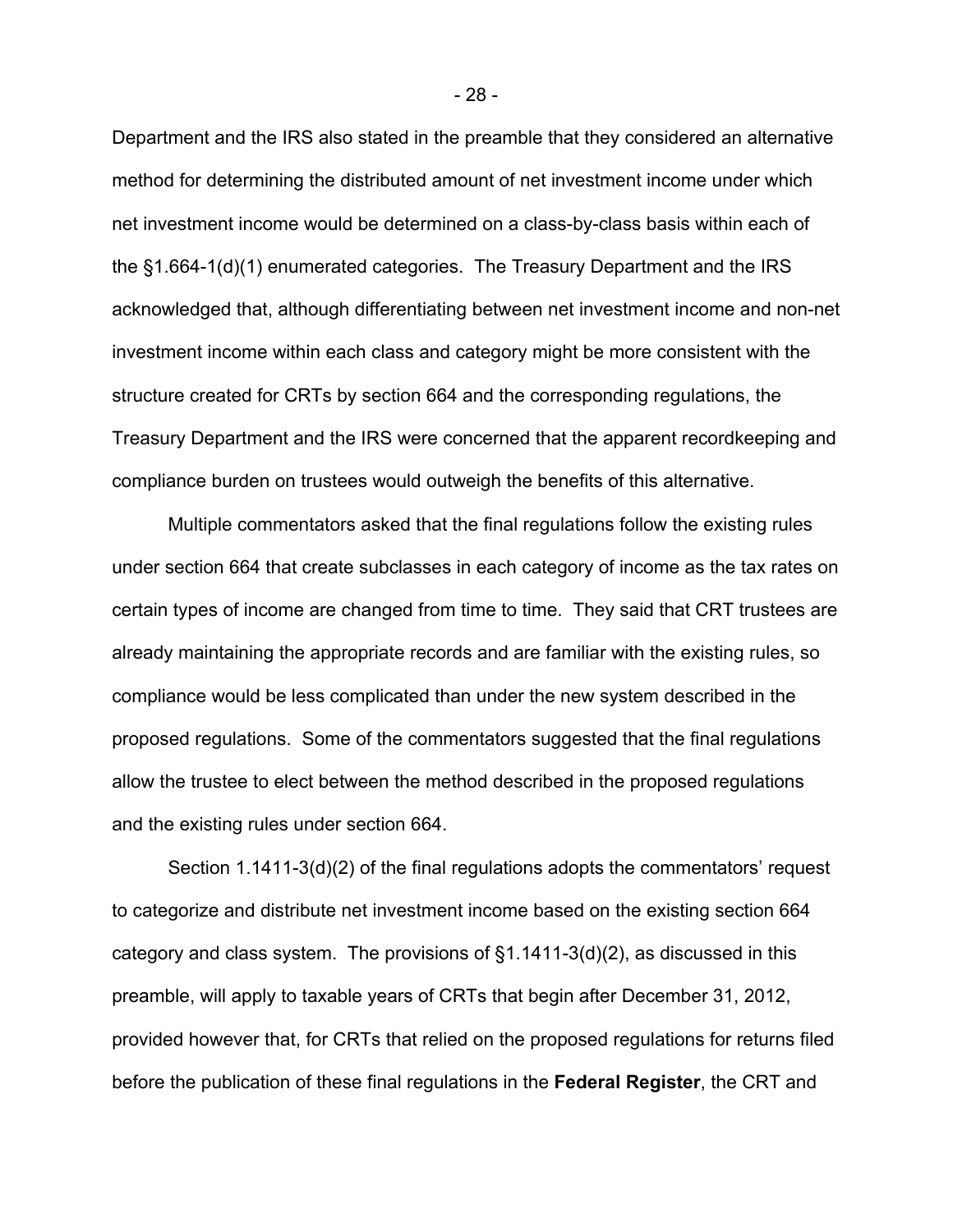its beneficiary (as applicable) do not have to amend their returns to comply with rules set forth in these final regulations. For such a CRT, when transitioning from the method in the proposed regulations to the method in these final regulations, the CRT may use any reasonable method to allocate the remaining undistributed net investment income for that year to the categories and classes under section 664.

The final regulations retain the concept of ANII. ANII is defined as the total amount of net investment income received by a charitable remainder trust for all taxable years beginning after December 31, 2012, less the total amount of net investment income distributed for all prior taxable years beginning after December 31, 2012. The final regulations apply the section 664 category and class system to ANII by providing that the Federal income tax rate applicable to an item of ANII, for purposes of allocating that item of ANII to the appropriate class within a category of income as described in §1.664-1(d)(1), is the sum of the income tax rate imposed on that item under chapter 1 and the rate of the tax imposed under section 1411. Thus, if a charitable remainder trust has both excluded income (such as income received by the trust prior to January 1, 2013, or other income received after December 31, 2012, but excluded from net investment income) and ANII in an income category, such excluded income and ANII will constitute separate classes of income for purposes of  $§1.664-1(d)(1)(i)(b)$ .

The Treasury Department and the IRS believe special rules are necessary to apply the section 664 category and class system contained in §1.664-1(d) to certain distributions made to charitable remainder trusts that own interests in CFCs and PFICs not making the §1.1411-10(g) election to account for the difference between the income inclusion for chapter 1 and for section 1411 purposes. Accordingly, the final regulations

- 29 -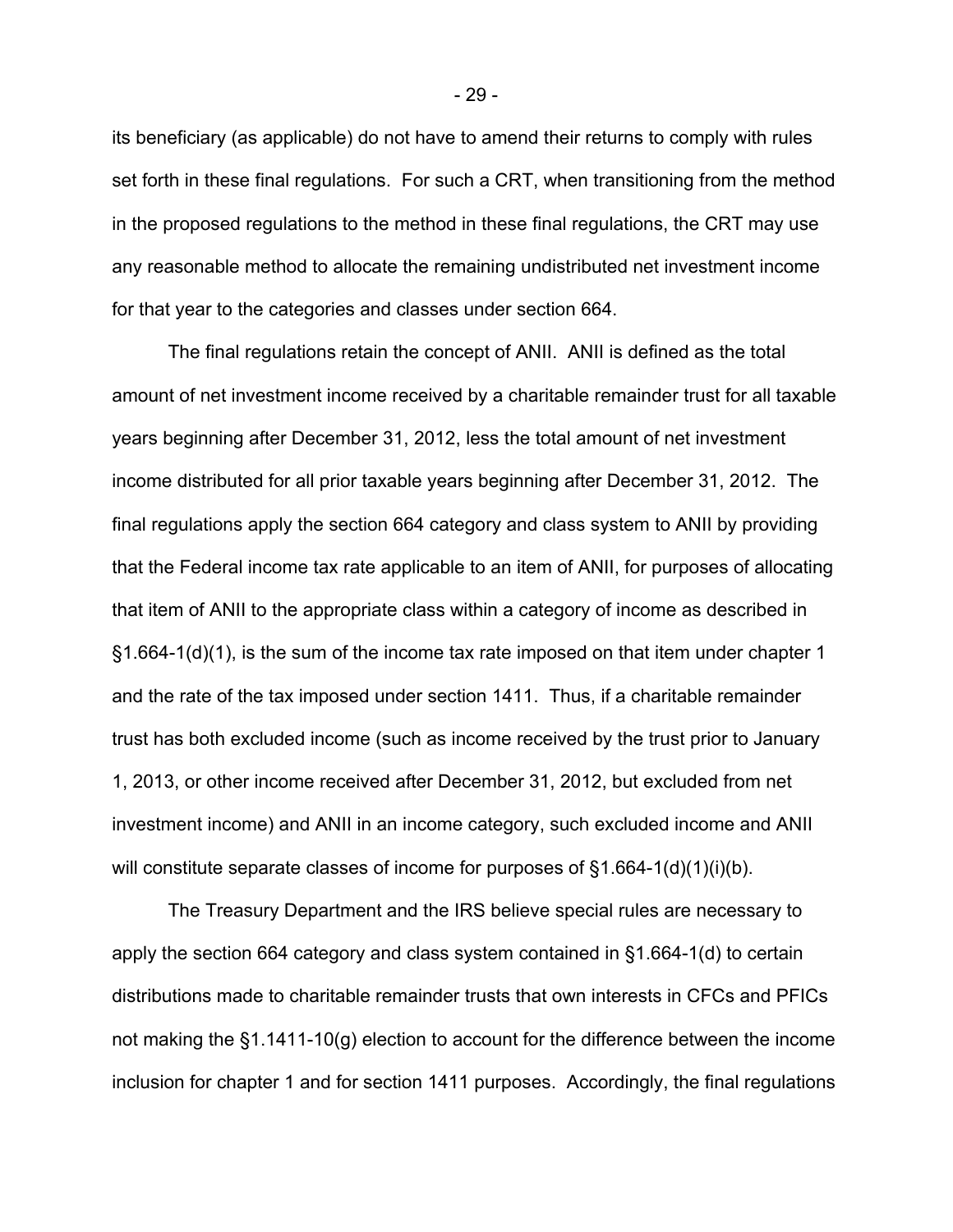reserve paragraph §1.1411-3(d)(2)(ii) for special rules in this case. The companion notice of proposed rulemaking (REG-130843-13) contains special rules relating to CFCs and PFICs and are proposed to be effective for tax years beginning after December 31, 2013.

The final regulations reserve paragraph §1.1411-3(d)(3) for rules allowing the CRT to elect between the simplified method contained in the proposed regulations and the section 664 method contained in these final regulations. The companion notice of proposed rulemaking (REG-130843-13) provides rules to enable a CRT to choose between the simplified method described in the proposed regulations (with the modification noted in the companion notice) and the existing rules under section 664. The rules contained in the companion proposed regulation are proposed to be effective for taxable years beginning after December 31, 2012.

### D. Application of section 1411 to foreign estates and trusts

Section 1411 does not address specifically the treatment of foreign estates and foreign nongrantor trusts. Proposed §§1.1411-3(d)(2)(i) and 1.1411-3(b)(6) provided, as a general rule, that foreign estates and foreign trusts are not subject to section 1411. i. Foreign Estates

 The proposed regulations requested comments as to whether section 1411 should apply to foreign estates with United States beneficiaries. The Treasury Department and the IRS received several comments recommending that the section 1411 tax not apply to foreign estates, even those with United States beneficiaries, as there is little potential abuse in this context. Although some commentators recommended providing special rules for foreign estates with United States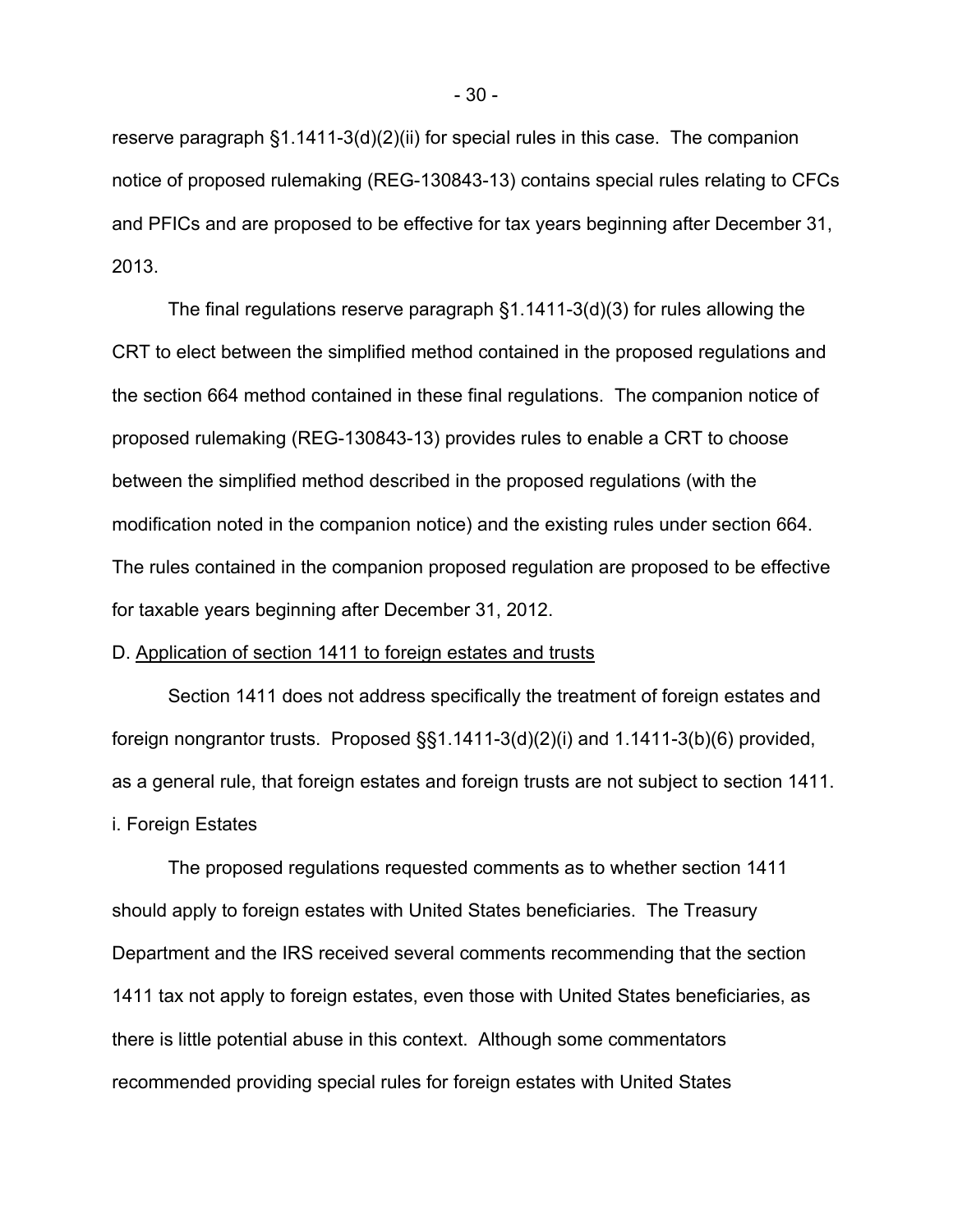beneficiaries, the Treasury Department and the IRS continue to believe that section 1411 should not apply to foreign estates that often have little or no connection to the United States. Accordingly, §1.1411-3(b)(1)(ix) of the final regulations provides that the section 1411 tax does not apply to foreign estates. This rule, however, does not exempt United States beneficiaries of foreign estates from the application of section 1411 to distributions from foreign estates. The taxation under section 1411 of United States beneficiaries receiving distributions of net investment income from a foreign estate will be consistent with the general operation of subparts A through D of part I of subchapter J and will be subject to section 1411. See §§1.1411-3(e)(3)(ii) and 1.1411-4(e)(1). ii. Foreign Trusts

The preamble to proposed §1.1411-3(c)(3) requested comments on the application of section 1411 to net investment income of foreign trusts that is earned or accumulated for the benefit of United States beneficiaries, including whether section 1411 should apply to the foreign trust, or to the United States beneficiaries upon an accumulation distribution. Commentators recommended that section 1411 should not apply to foreign trusts that accumulate income for the benefit of United States beneficiaries, but rather, that United States beneficiaries should be subject to section 1411 upon the receipt of an accumulation distribution from a foreign trust.

The Treasury Department and the IRS agree that section 1411 should apply to United States beneficiaries that receive distributions of accumulated net investment income from a foreign trust rather than to the foreign trust itself. The Treasury Department and the IRS continue to study how section 1411 should apply to accumulation distributions from foreign trusts to United States beneficiaries and intend

- 31 -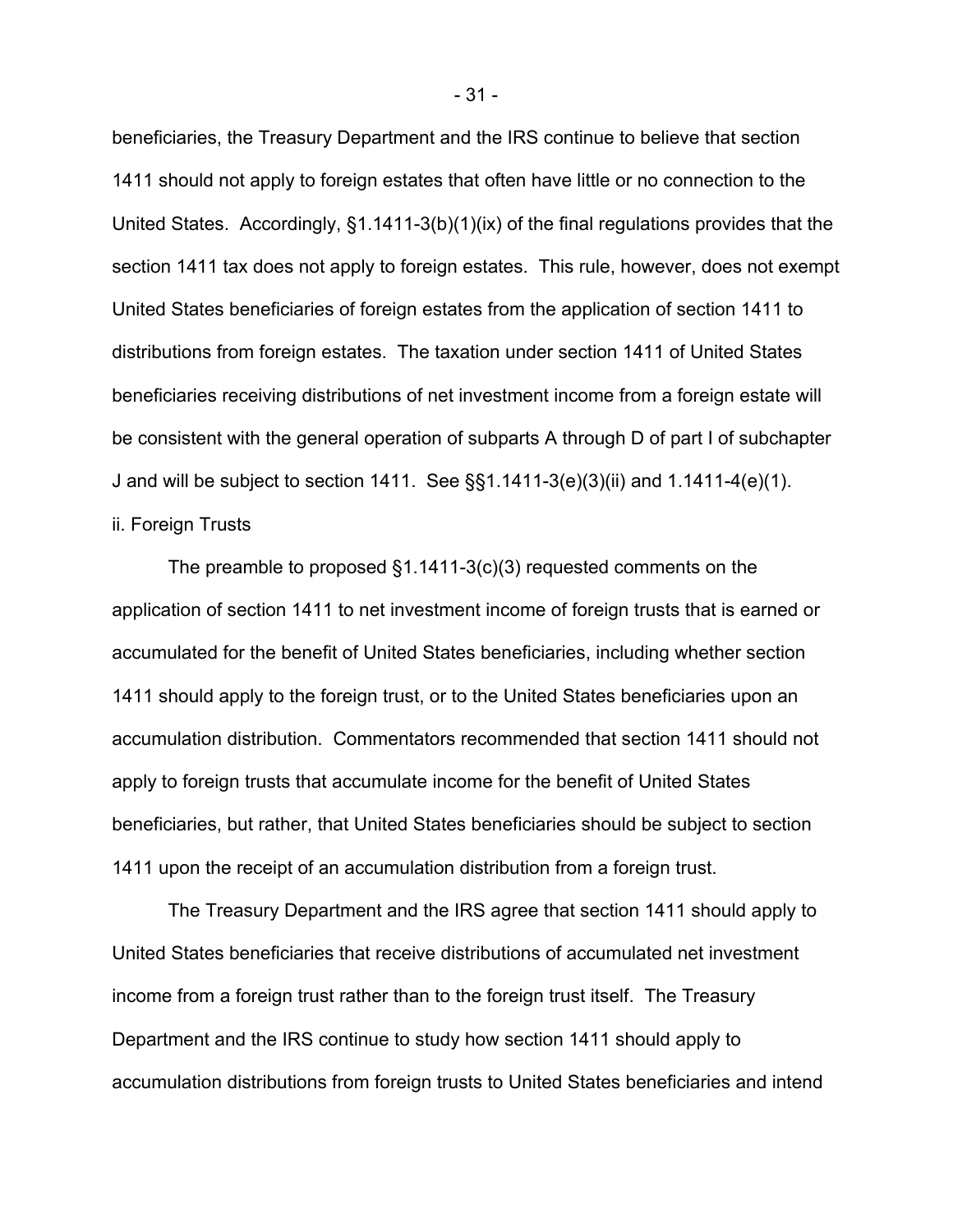to issue subsequent guidance on this issue. Pending the issuance of such guidance, section 1411 will not apply to distributions of accumulated income from a foreign trust to United States beneficiary. Therefore, §1.1411-4(e)(1)(ii) of the final regulations is reserved.

The Treasury Department and the IRS request additional comments concerning this issue, including recommendations on methods by which to identify accumulation distributions as net investment income. In particular, the Treasury Department and the IRS are interested in possible methods by which to determine the "additional tax" imposed under section 667(b) when the distribution is "thrown back" to the relevant past tax year, possible methods by which to identify and exclude the "additional tax" imposed under section 667(b) from years prior to the effective date of section 1411, whether a default rule similar to that contained in Notice 97-34 may be a viable approach for section 1411 purposes, and other specific technical recommendations (accompanied by numerical examples, if possible) for applying section 1411 to accumulation distributions. E. Calculation of undistributed net investment income

The proposed regulations provided that undistributed net investment income of an estate or trust is its net investment income (as determined under proposed §1.1411- 4), reduced by the net investment income included in the distribution to beneficiaries deductible by the estate or trust under section 651 or section 661, and by the net investment income for which the estate or trust was entitled to a section 642(c) deduction, in each case as computed in accordance with §1.642(c)-2 and the allocation and ordering rules under §1.662(b)-2. The proposed regulations adopted the class system of income categorization, generally embodied in sections 651 through 663 and

- 32 -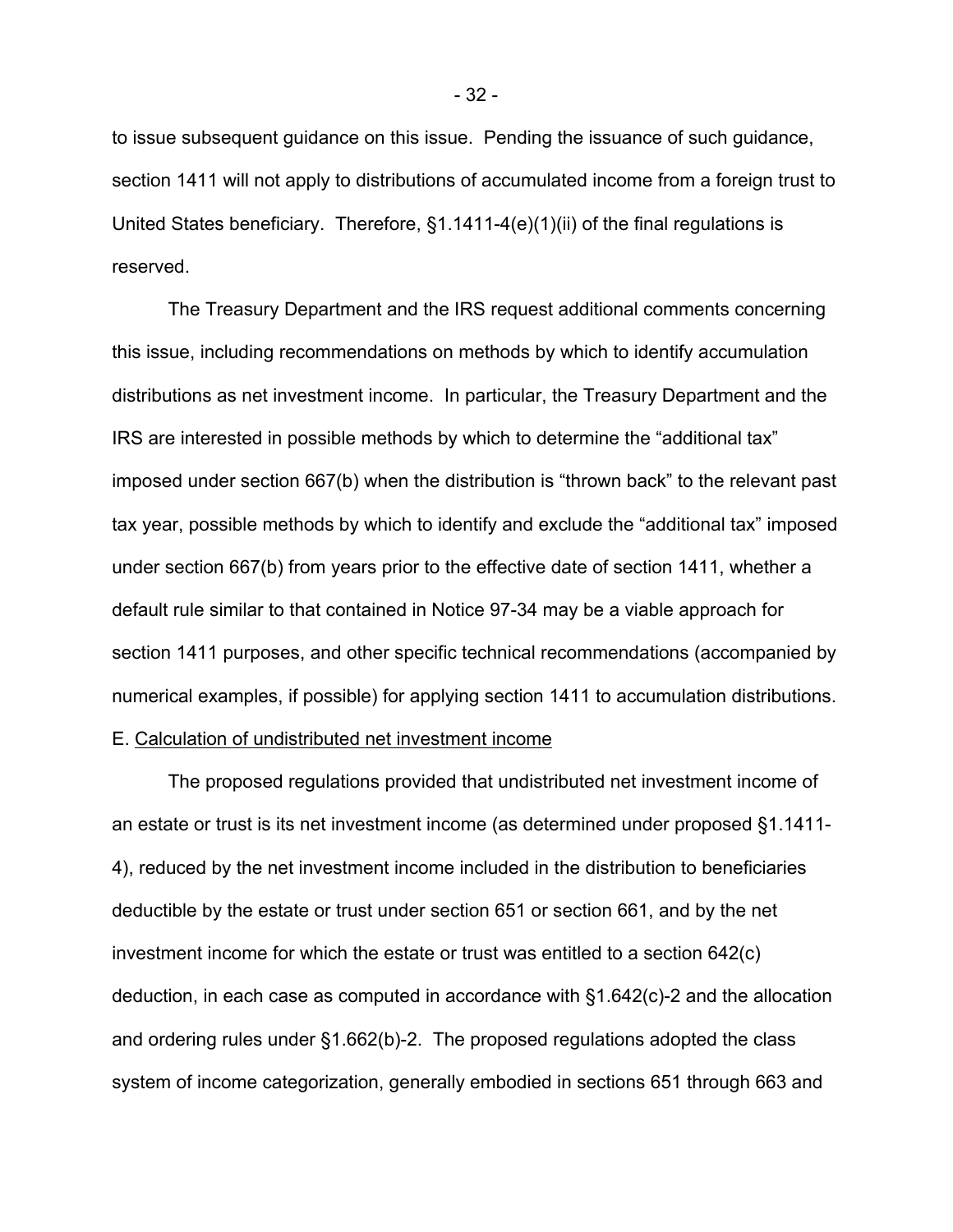the regulations thereunder, to arrive at the trust's net investment income reduction in the case of distributions that are comprised of both net investment income and net excluded income items. Section 1.1411-3(e) of the final regulations retain this approach.

Proposed §1.1411-3(f) provided examples of the calculation of undistributed net investment income. One commentator noted that Example 1 and Example 2 of the proposed regulations contain incorrect computations of distributable net income, which consequently causes an incorrect calculation of undistributed net investment income. The final regulations correct the computational error in these examples.

Some commentators recommended that the final regulations allow fiduciaries to reconsider a previous decision to include capital gains in the distributable net income (DNI) of an estate or trust. Section 1.643(a)-3(b)(1) provides that a fiduciary may allocate capital gains between corpus and DNI as long as such decision is a reasonable and impartial exercise of discretion and part of a consistent practice over time. In general, the commentators noted that, because section 1411 causes many capital gains to be included in net investment income, an estate or trust that does not include capital gains in DNI causes such net investment income to be retained in the estate or trust and thus, because of the low income threshold applicable to estates and trusts, to be subjected to the section 1411 tax more readily than if it had been distributed. The commentators note that, when a fiduciary considers whether capital gains are to be treated as part of DNI pursuant to section 643, as part of its duty to the trust or estate and its beneficiaries, a fiduciary takes into account any tax that would be imposed, including any tax imposed pursuant to section 1411. If the tax imposed by section 1411 had existed in the year that an existing trust or estate had first incurred capital gains, the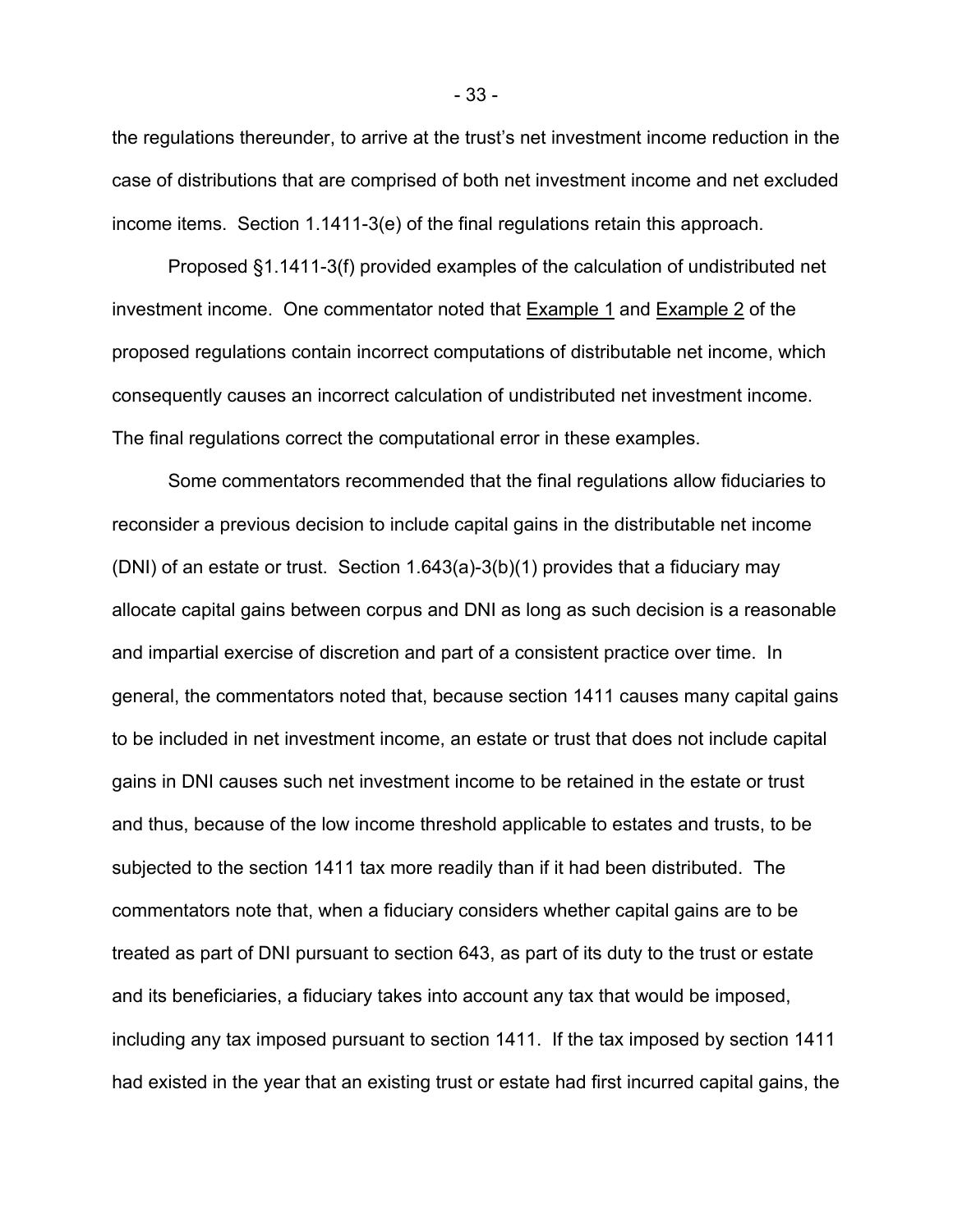fiduciary may have exercised its discretion differently. The commentators request that the final regulations allow a fiduciary a "fresh start" to determine whether capital gains are to be treated as part of DNI.

The final regulations do not adopt this suggestion. A fiduciary's decision regarding the inclusion of capital gains in DNI is comparable to other elections under chapter 1 that only indirectly impact the computation of net investment income. In addition, the potential for fluctuations in the effective tax rate on capital gains is a factor that is foreseeable by fiduciaries making these elections.

#### F. Material participation of estates & trusts

Several commentators noted that the enactment of section 1411 has created an additional and compelling reason for the need to determine how an estate or a trust materially participates in an activity. An estate's or a trust's income or gain from a trade or business activity in which the entity materially participates does not constitute income from a passive activity under section 469 or section 1411. One commentator noted that, in the case of estates or trusts that have not incurred losses from a passive activity, those estates and trusts previously have not had to characterize either losses or income under section 469.

Commentators stated that the legislative history of section 469 suggests that only a fiduciary's participation should control in determining whether an estate or a trust materially participates in a trade or business activity. In certain situations, case law has concluded that the participation of beneficiaries and employees also should be considered. One commentator noted that case law and IRS guidance conflict, leaving taxpayers with uncertainty in determining the material participation of a trust.

- 34 -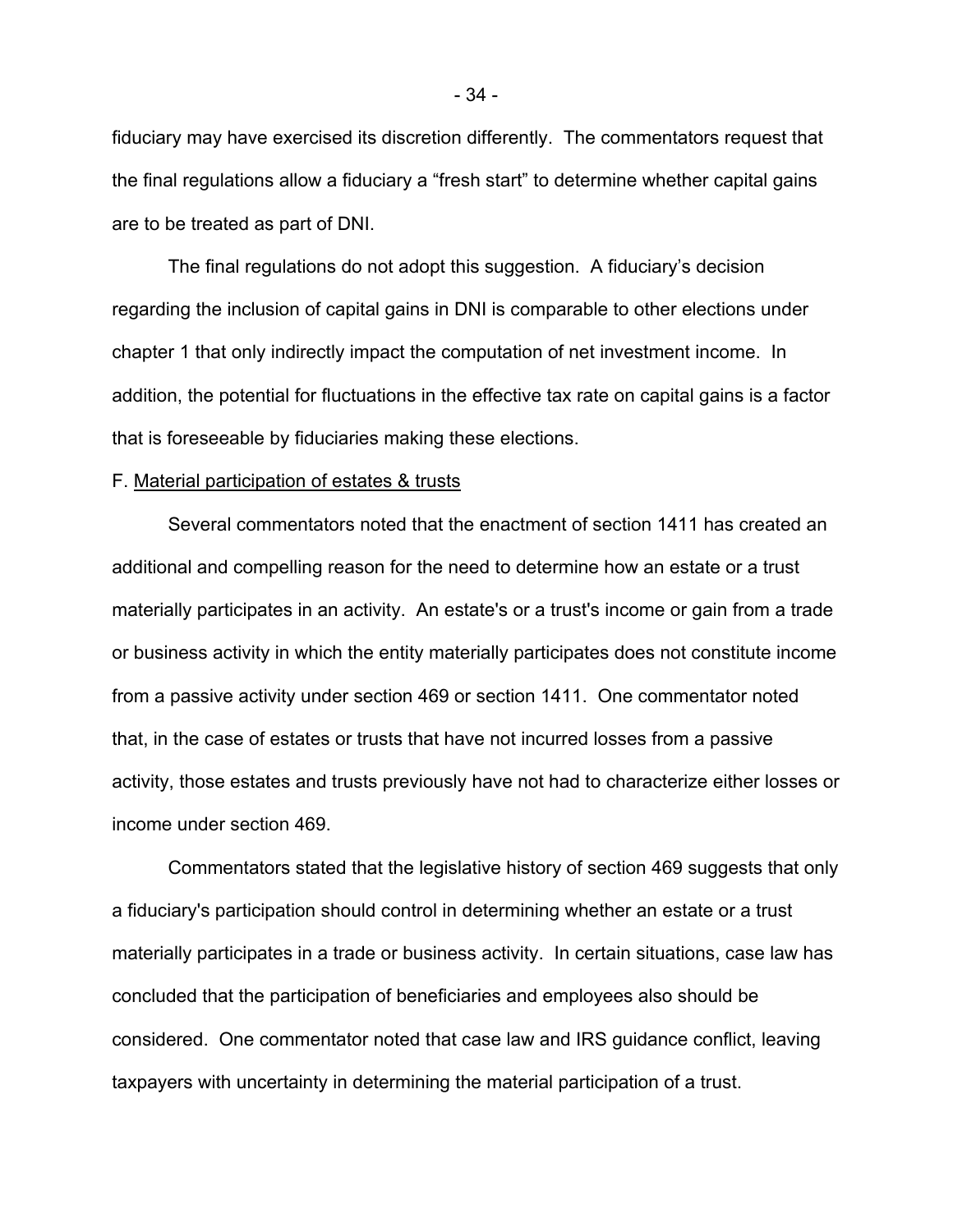A number of commentators requested that the Treasury Department and the IRS provide guidance on material participation of estates and trusts. However, the commentators acknowledged that guidance on material participation would apply under both sections 469 and 1411, and consequently suggested the initiation of a guidance project to propose the rules for which §1.469-5T(g) has been reserved.

The Treasury Department and the IRS believe that the commentators have raised valid concerns. The Treasury Department and the IRS considered whether the scope of these regulations should be broadened to include guidance on material participation of estates and trusts. The Treasury Department and the IRS, however, believe that this guidance would be addressed more appropriately in the section 469 regulations. Further, because the issues inherent in drafting administrable rules under section 469 regarding the material participation of estates and trusts are very complex, the Treasury Department and the IRS believe that addressing material participation of trusts and estates at this time would significantly delay the finalization of these regulations. However, the issue of material participation of estates and trusts is currently under study by the Treasury Department and the IRS and may be addressed in a separate guidance project issued under section 469 at a later date. The Treasury Department and the IRS welcome any comments concerning this issue, including recommendations on the scope of any such guidance and on specific approaches to the issue.

# 5. Comments Regarding the Calculation of Net Investment Income

Section 1411(c)(1) defines net investment income as the excess (if any) of (A) the sum of: (i) gross income from interest, dividends, annuities, royalties, and rents,

- 35 -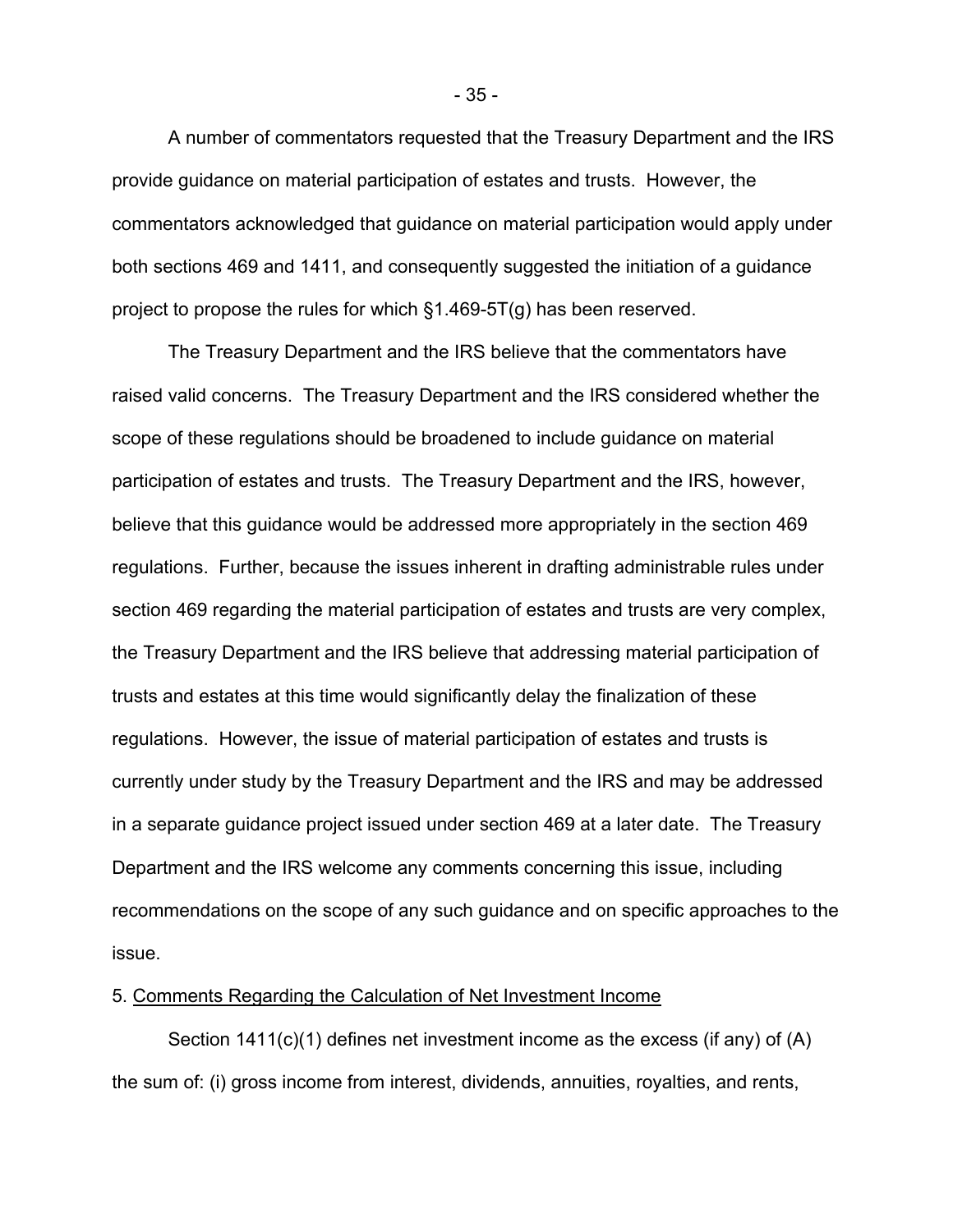other than such income derived in the ordinary course of a trade or business to which the tax does not apply, (ii) other gross income from trades or businesses to which the tax applies, and (iii) net gain (to the extent taken into account in computing taxable income) attributable to the disposition of property other than property held in a trade or business to which the tax does not apply, over (B) deductions allowed by subtitle A that are properly allocable to such gross income or net gain. Section 1.1411-4 of the proposed regulations provided guidance on the calculation of net investment income. The final regulations retain the general structure of proposed §1.1411-4 with some modifications as discussed in this part.

### A. Interaction with section 469

Section 469 and the regulations thereunder provide several rules that restrict the ability of taxpayers to artificially generate passive income from certain types of passive activities. The preamble to the proposed regulations provided a summary of the section 469 rules applicable for purposes of section 1411. The preamble identified certain aspects of the section 469 regulations that would apply for section 1411 purposes (such as the various types of recharacterization rules), and other areas where certain section 469 rules were not applicable for purposes of section 1411 (for example, the scope of a passive activity under section 469 is broader than the section 1411(c)(2)(A) definition of passive activity).

The preamble to the proposed regulations identified a series of section 469 rules that recharacterize income from a passive activity as income not from a passive activity (income recharacterization rules). Commentators requested the final regulations clarify the interaction between certain aspects of the income recharacterization rules and items

- 36 -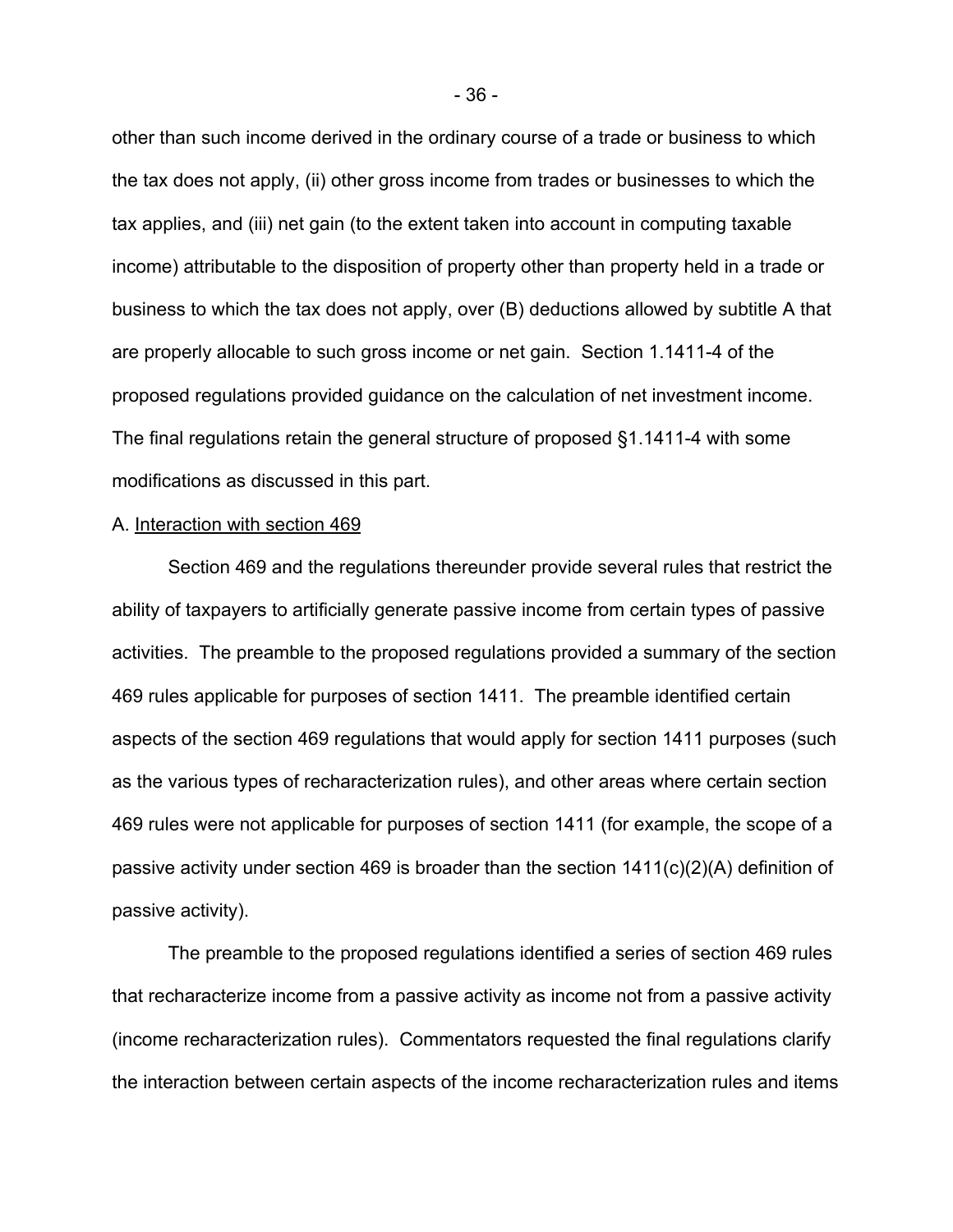of gross income included in section 1411(c)(1)(A). One such income recharacterization involves section 469(e)'s definition of portfolio income versus working capital. The comments regarding portfolio income are discussed in this part of the preamble and comments regarding working capital are discussed in part 7 of this preamble. Part 6 discusses comments regarding the net income recharacterization rules.

# B. Gross income items described in section 1411(c)(1)(a)(i)

#### i. Portfolio Income

 The Treasury Department and the IRS received several comments regarding the interaction between section  $1411(c)(1)(A)(i)$  and the portfolio income items described in section 469(e)(1)(A) and the regulations thereunder. One commentator suggested that the final regulations cross reference the definition of portfolio income so that items included in portfolio income for section 469 purposes are net investment income under section  $1411(c)(1)(A)(i)$ .

In general, section 469(e)(1)(A)(i)(I) defines portfolio income as interest, dividends, annuities, or royalties not derived in the ordinary course of a trade or business. The Treasury Department and the IRS recognize that this definition is similar to section 1411(c)(1)(A)(i). However, pursuant to the specific grant of authority to promulgate regulations under section 469 provided to the Treasury Department and the IRS in section 469(l), §1.469-2T(c)(3) expands the definition of portfolio income to include, for example, income from controlled foreign corporations and qualified electing funds.

Furthermore, §1.469-1T(d)(1) provides that the characterization of items of income or deduction as passive activity gross income (within the meaning of §1.469-

- 37 -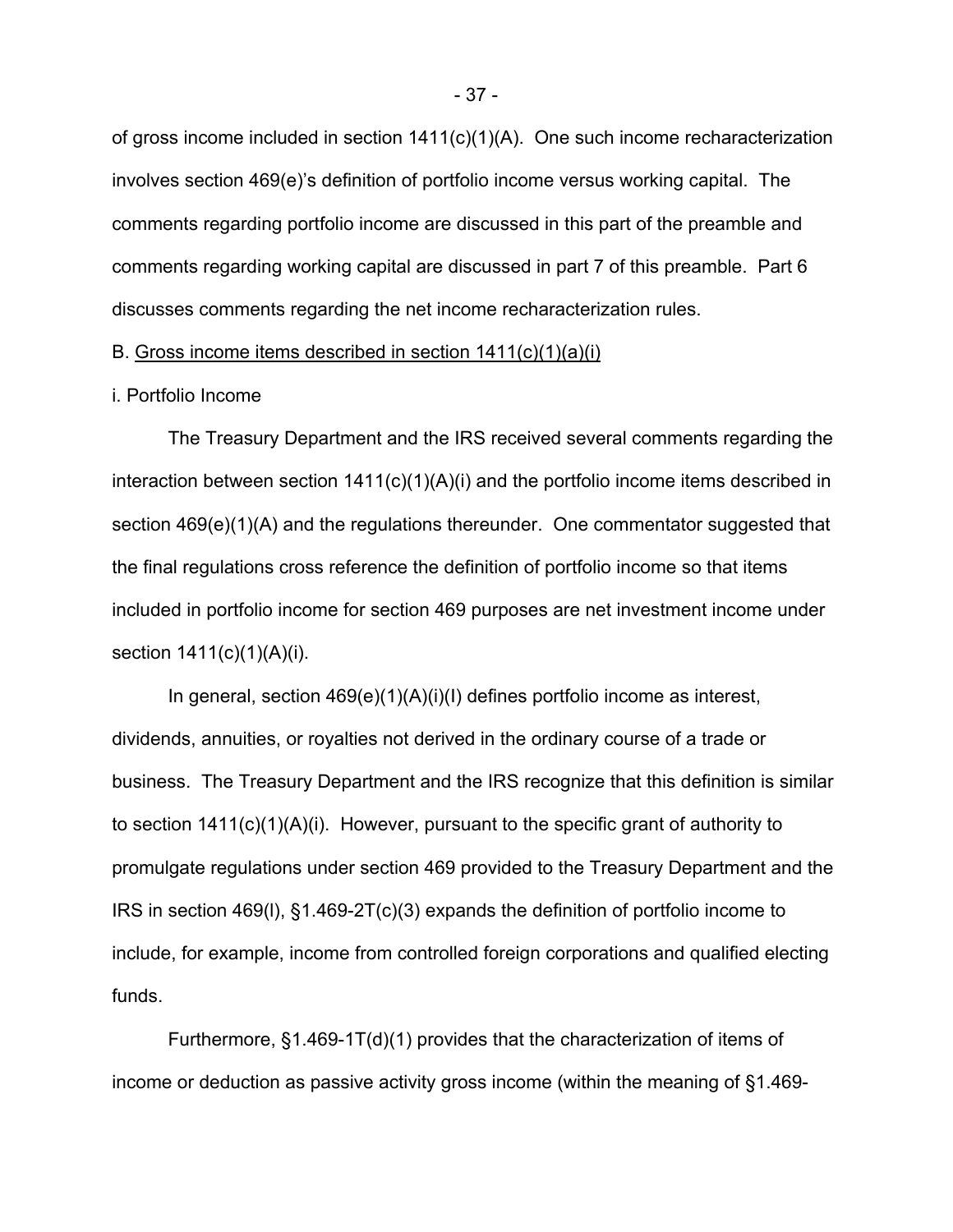2T(c)) does not affect the treatment of any item of income or gain under any provision of the Code other than section 469. Therefore, the characterization of certain types of income, gain, loss, and deduction as portfolio income under  $\S1.469-2T(c)(3)$  is expressly limited to the section 469 context. While many of the provisions of section 469 impact the classification of income, gain, loss, and deduction for net investment income purposes within section 1411, such interaction with section 469 is generally limited to the determination of whether those items are attributable to a passive activity within the meaning of section 1411(c)(2)(A). Accordingly, because the scope of portfolio income as defined in the regulations under section 469 does not match the scope of net investment income items in section  $1411(c)(1)(A)(i)$ , the final regulations do not adopt this recommendation.

ii. Definition of "Derived in the Ordinary Course of a Trade or Business"

The preamble to the proposed regulations stated that the ordinary course of a trade or business exception is a two-part test. First, the item must be "derived in" a trade or business not described in section 1411(c)(2). Second, such item must be derived in the "ordinary course" of such trade or business. The preamble to the proposed regulations provided that a trade or business refers to a trade or business within the meaning of section 162 but the phrase was not defined in the proposed regulations. The proposed regulations did not provide guidance on the meaning of "ordinary course."

a. Definition of a trade or business

Several commentators requested guidance concerning the meaning of "trade or business." Commentators suggested that the regulations include references to relevant

- 38 -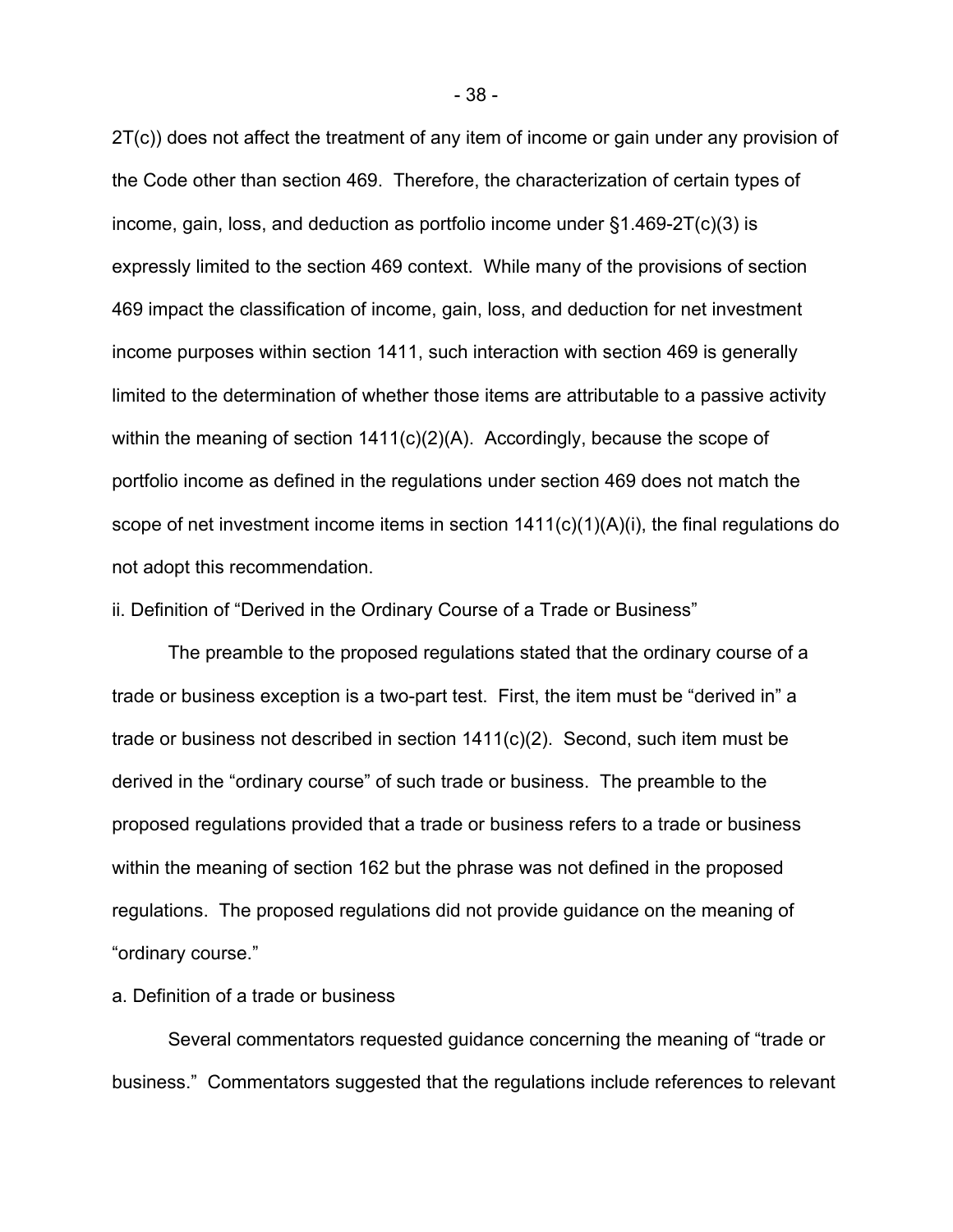case law and administrative guidance. A commentator requested that the regulations expand upon existing guidance by including bright-line examples of what constitutes a trade or business to aid taxpayers in determining if income is derived in the ordinary course of a trade or business and thus is excluded from net investment income.

As noted in part 6.A. of the preamble to the proposed regulations, the rules under section 162 have long existed as guidance for determining the existence of a trade or business and are applied in many circumstances. Whether an activity constitutes a trade or business for purposes of section 162 is generally a factual question. For example, in Higgins v. Commissioner, 312 U.S. 212 (1941), the Supreme Court stated that the determination of "whether the activities of a taxpayer are 'carrying on a trade or business' requires an examination of the facts in each case." 312 U.S. at 217. Except for certain clarifications made in response to the proposed regulations, further guidance concerning the definition of trade or business is beyond the scope of these regulations.

In response to these commentators,  $§1.1411-1(d)$  of the final regulations provides that the term trade or business, when used in section 1411 and the final regulations, describes a trade or business within the meaning of section 162. The section 162 reference incorporates case law and administrative guidance applicable to section 162.

One commentator noted that determining whether income is earned in a section 162 trade or business under a separate entity approach, as reflected in proposed §1.1411-4(b), will yield unexpected results that are inconsistent with section 162. For purposes of determining whether income is earned under section 162, the commentator noted that §1.183-1(d) provides that activities are determined and their section 162

- 39 -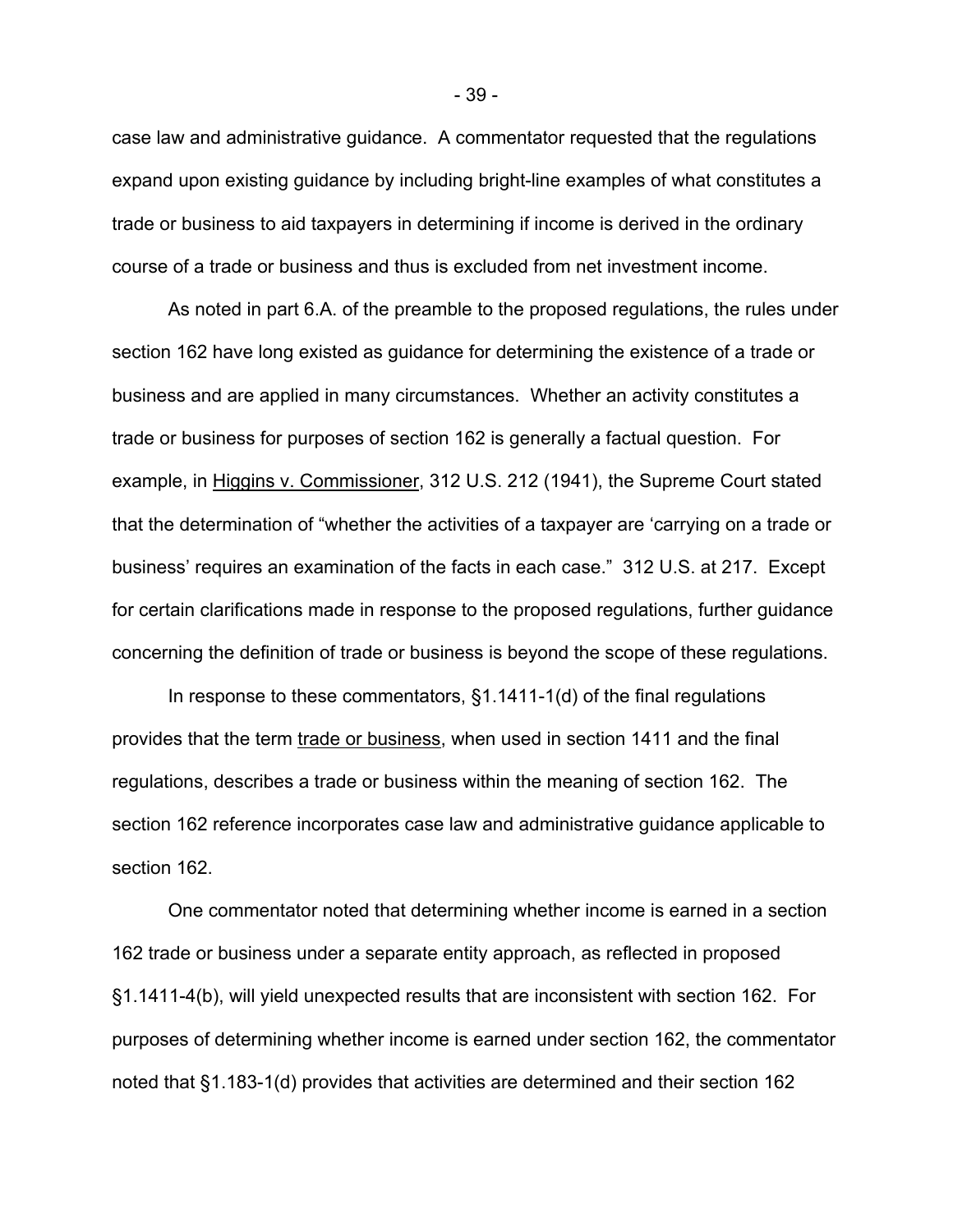trade or business status is evaluated by aggregating undertakings in any reasonable manner determined by the taxpayer.

The Treasury Department and the IRS do not believe that the determination of a trade or business under section 162 mandates the use of the definition of "activity" within the meaning of §1.183-1(d). Section 183 disallows expenses in excess of income attributable to activities not engaged in for profit. Section 1.183-1(a) provides that section 162 and section 212 activities are not subject to section 183 limitations. The definition of activity within §1.183-1(d) allows taxpayers latitude to combine different activities into a single activity to establish that the taxpayer is engaged in an activity for profit, and thus is not subject to the section 183 limitation. However, once the taxpayer determines that section 183 is not applicable, the taxpayer then must determine whether the activity is a section 162 trade or business or a section 212 for-profit activity. Furthermore, different definitions of "activity" can be found in sections 465 and 469. Therefore, the Treasury Department and the IRS do not believe that determining whether a trade or business exists using the activity determinations of Code provisions unrelated to section 162 is appropriate.

The Treasury Department and the IRS received multiple comments regarding the determination of a trade or business within the context of rental real estate. Specifically, commentators stated that Example 1 of proposed §1.1411-5(b)(2) is inconsistent with existing case law regarding the definition of a trade or business of rental real estate. Commentators cited cases such as Fackler v. Commissioner, 45 BTA 708 (1941), aff'd, 133 F.2d 509 (6th Cir. 1943); Hazard v. Commissioner, 7 T.C. 372 (1946); and Lagreide

- 40 -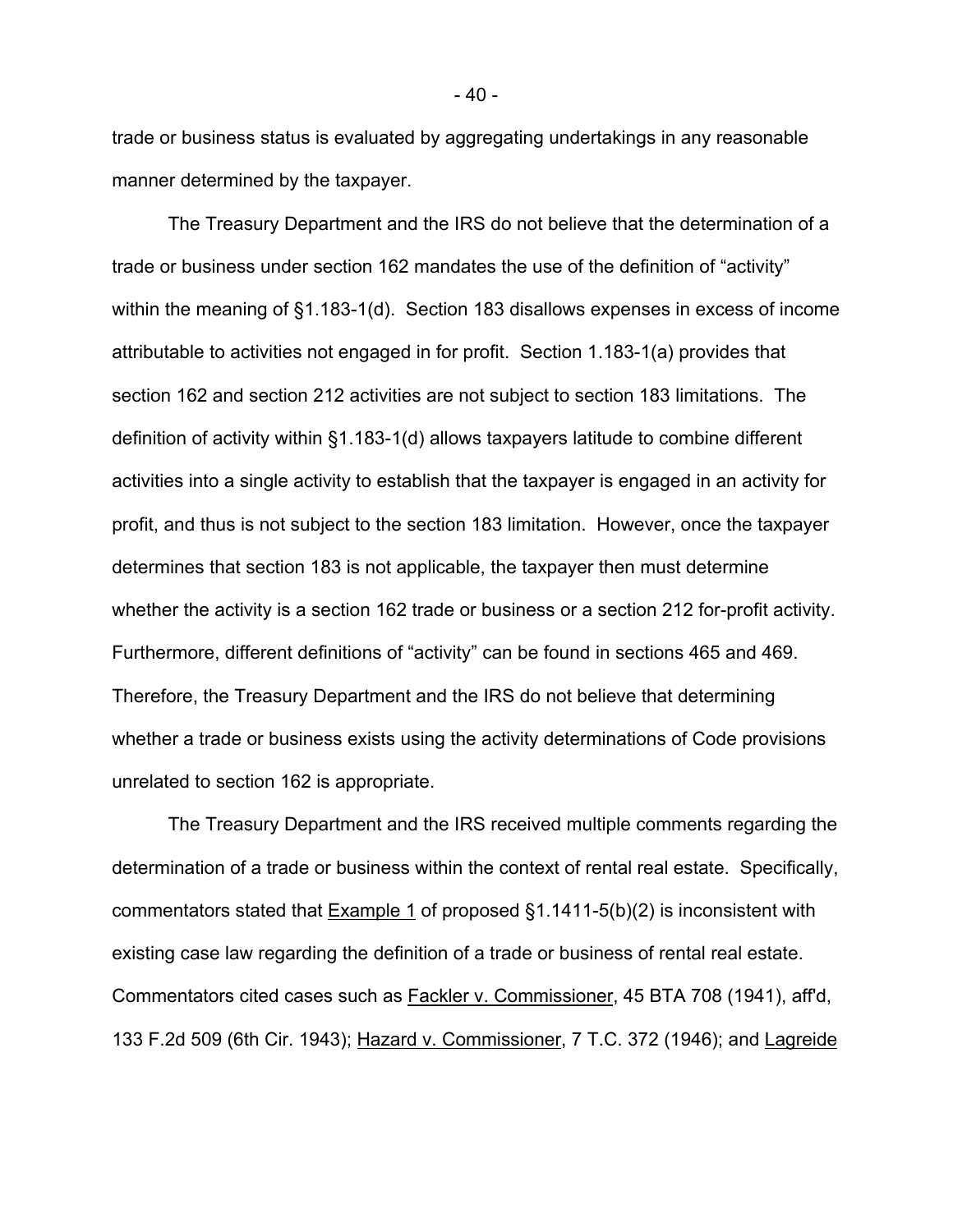v. Commissioner, 23 T.C. 508 (1954), for the proposition that the activities of a single property can rise to the level of a trade or business.

The Treasury Department and the IRS agree with commentators that, in certain circumstances, the rental of a single property may require regular and continuous involvement such that the rental activity is a trade or business within the meaning of section 162. However, the Treasury Department and the IRS do not believe that the rental of a single piece of property rises to the level of a trade or business in every case as a matter of law. For example, §1.212-1(h) provides that the rental of real property is an example of a for-profit activity under section 212 and not a trade or business.

Within the scope of a section 162 determination regarding a rental activity, key factual elements that may be relevant include, but are not limited to, the type of property (commercial real property versus a residential condominium versus personal property), the number of properties rented, the day-to-day involvement of the owner or its agent, and the type of rental (for example, a net lease versus a traditional lease, short-term versus long-term lease). Therefore, due to the large number of factual combinations that exist in determining whether a rental activity rises to the level of a section 162 trade or business, bright-line definitions are impractical and would be imprecise. The same is true wherever the section 162 trade or business standard is used and is not unique to section 1411. The Treasury Department and the IRS decline to provide guidance on the meaning of trade or business solely within the context of section 1411. However, the Treasury Department and the IRS have modified Example 1 in §1.1411-5(b)(3) to explicitly state that the rental property in question is not a trade or business under applicable section 162 standards.

- 41 -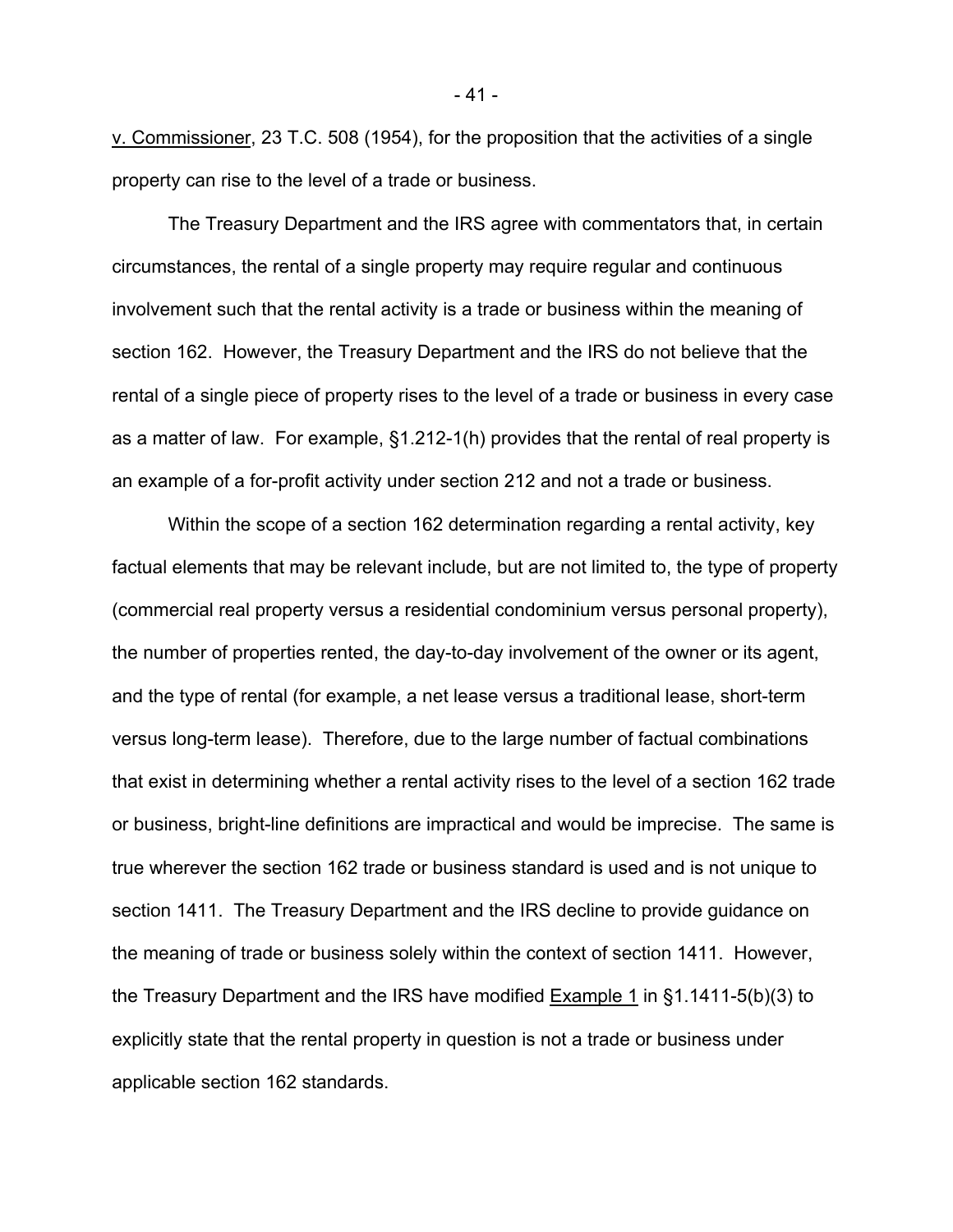In cases where other Code provisions use a trade or business standard that is the same or substantially similar to the section 162 standard adopted in these final regulations, the IRS will closely scrutinize situations where taxpayers take the position that an activity is a trade or business for purposes of section 1411, but not a trade or business for such other provisions. For example, if a taxpayer takes the position that a certain rental activity is a trade or business for purposes of section 1411, the IRS will take into account the facts and circumstances surrounding the taxpayer's determination of a trade or business for other purposes, such as whether the taxpayer complies with any information reporting requirements for the rental activity imposed by section 6041. b. Definition of "derived in the ordinary course"

Section 1411 does not define the phrase "derived in the ordinary course" within the context of a trade or business. The preamble to the proposed regulations stated that other regulation sections and case law provide guidance on whether an item of gross income is derived in the ordinary course of a trade or business and specifically referenced  $\S1.469-2T(c)(3)(ii)$  as an example.

The Treasury Department and the IRS received comments regarding the meaning of the phrase "derived in the ordinary course" within the context of section 1411(c)(1)(A)(i) and proposed §1.1411-4(b).

Within the context of section 469, income from interest, dividends, royalties, and annuities is classified as portfolio income unless such income is derived in the ordinary course of a trade or business. Section 1.469-2T(c)(3)(ii)(A) through (c)(3)(ii)(G), which implements section 469(e)(1)(B), identifies several situations where interest, dividends, royalties, or annuities are derived in the ordinary course of a trade or business, and

- 42 -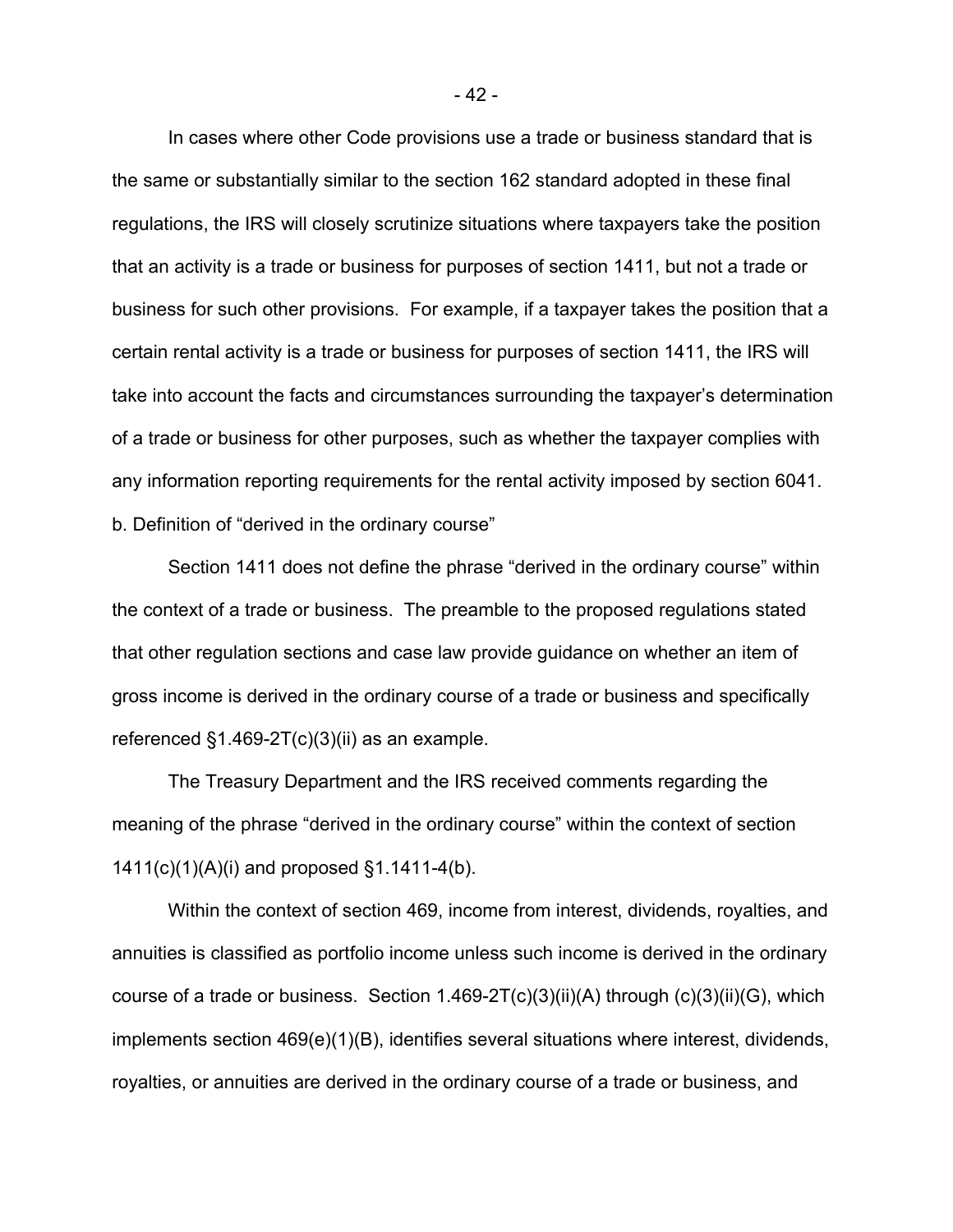therefore are not portfolio income. If the interest, dividends, royalties, or annuities do not fall into one of these situations, then they constitute working capital because they are not derived in the ordinary course of a trade or business. If the assets that generate the interest, dividends, royalties, and annuities are not held in a trade or business, however, then the classification of the income as working capital by reference to §1.469-2T(c)(3)(ii) is irrelevant.

Proposed §1.1411-6 defined working capital by reference to section 469(e)(1)(B) and §1.469-2T(c)(3)(ii). The definition of working capital in §1.1411-6(a) of the final regulations continues to reference §1.469-2T(c)(3)(ii). If a trade or business receives interest, dividends, royalties, or annuities, and the income is working capital under §1.1411-6(a), then it is not derived in the ordinary course of a trade or business for purposes of section 1411(c)(1)(A)(i) and §1.1411-4(b). Conversely, if a trade or business receives interest, dividends, royalties, or annuities, and the income is not working capital under §1.1411-6(a) because it falls within one of the situations in §1.469-2T(c)(3)(ii), then such income is derived in the ordinary course of a trade or business for both section 469 and section  $1411(c)(1)(A)(i)$  and  $§1.1411-4(b)$ . As a result of the interaction between §1.1411-6(a) and §1.469-2T(c)(3)(ii), the Treasury Department and the IRS do not believe that any special rules are necessary within §1.1411-4(b) defining "derived in the ordinary course" or, conversely, "working capital" with respect to section 1411(c)(1)(A)(i) income other than rents. In the case of rents, which are not covered by §1.469-2T(c)(3), case law will provide guidance on whether rents are derived in the ordinary course of a trade or business. Additional public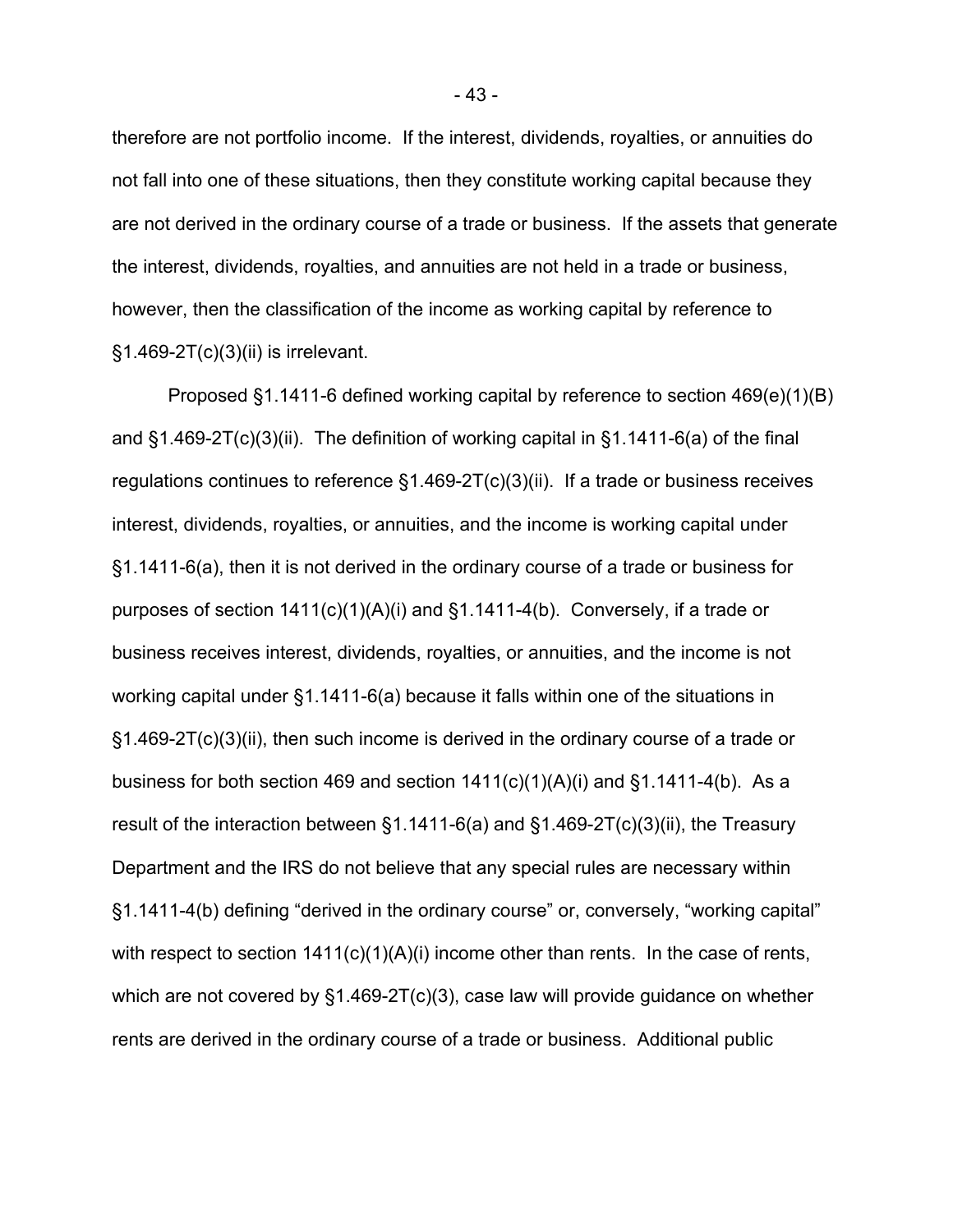comments pertaining to the definition of working capital are discussed in part 7 of this preamble.

iii. Income from Annuities

The preamble of the proposed regulations provided that gross income from annuities includes the amount received as an annuity under an annuity, endowment, or life insurance contract that is includible in gross income as a result of the application of section 72(a) and section 72(b), and an amount not received as an annuity under an annuity contract that is includible in gross income under section 72(e).

The Code does not define the term annuity. Section 72(a) provides that gross income includes any amount received as an annuity under an annuity, endowment, or life insurance contract. Section 72(b), however, excludes from gross income that part of an amount received as annuity that bears the same ratio to that amount as the investment in the contract bears to the expected return under the contract (determined as of the annuity starting date).

Section 72(e) governs the treatment of amounts received under an annuity contract that are not received as an annuity (such as lump sum distributions or surrenders). Section 72(e)(2) provides in general that such amounts received on or after the annuity starting date are included in gross income, and that amounts received before the annuity starting date are included in gross income to the extent allocable to income on the contract on an income-first basis.

The preamble to the proposed regulations provided that gain or loss from the sale of an annuity is treated as net investment income for purposes of section 1411. To the extent the sales price of an annuity does not exceed its surrender value, the gain

- 44 -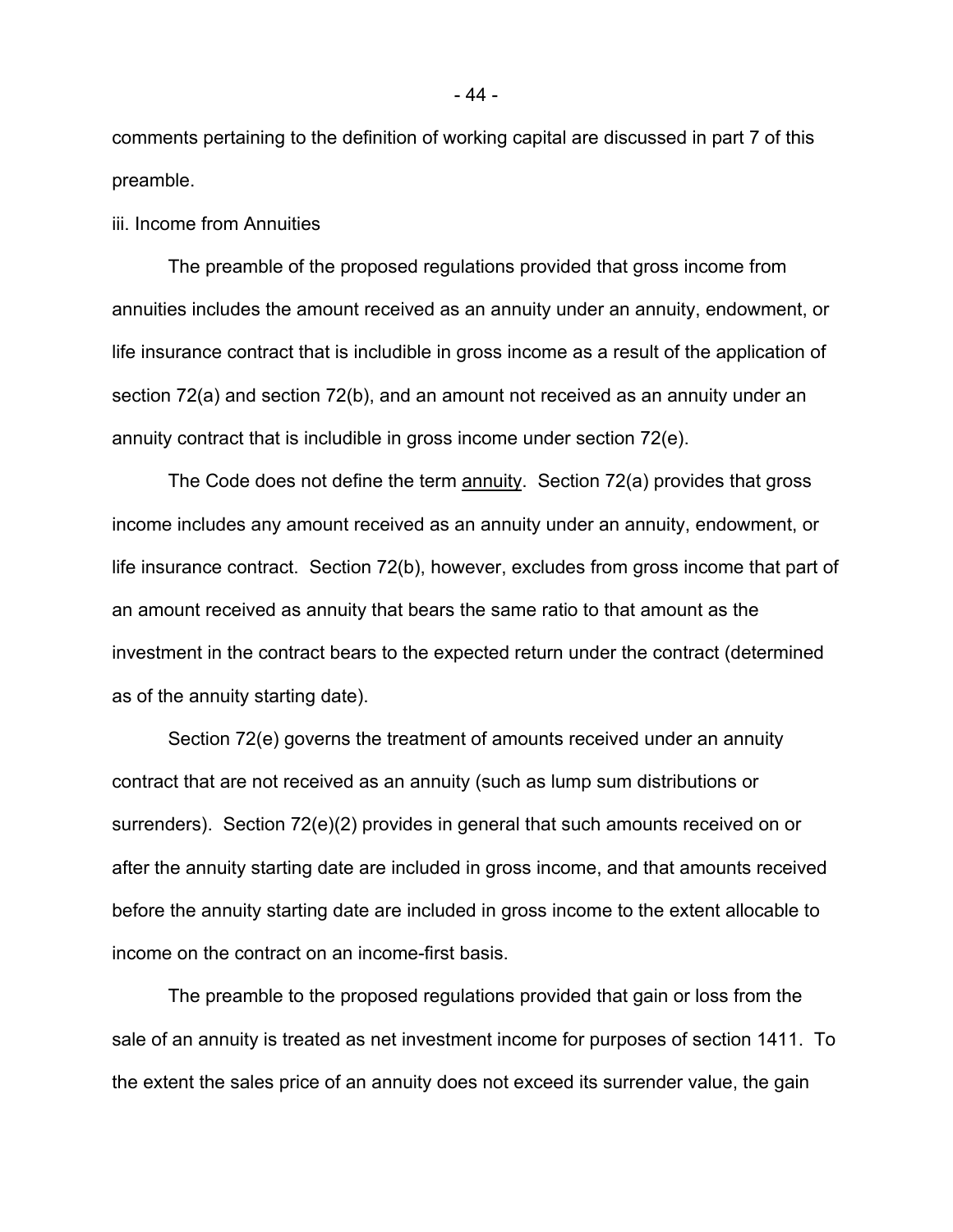recognized is treated as gross income described in section  $1411(c)(1)(A)(i)$  and §1.1411-4(a)(1)(i). If the sales price of the annuity exceeds its surrender value, the seller treats the gain equal to the difference between the basis in the annuity and the surrender value as gross income described in section 1411(c)(1)(A)(i) and §1.1411- 4(a)(1)(i), and treats the excess of the sales price over the surrender value as gain from the disposition of property under section  $1411(c)(1)(A)(iii)$  and  $§1.1411-4(a)(1)(iii)$ . The final regulations generally retain this approach.

One commentator stated that the definition of the term "annuity" provided in the preamble of the proposed regulations is too expansive. The commentator requested that the final regulations clarify that only items of income for which a taxpayer is liable under section 72(a) are subject to the net investment income tax. The final regulations do not adopt the requested change. The principles and rules under chapter 1 of the Code generally apply, where appropriate, in interpreting the statutory language of section 1411. Section 1411(c)(1)(A)(i) provides that net investment income includes "gross income from … annuities." Amounts received as an annuity under an annuity contract are includible in gross income under section 72(a) and section 72(b). However, there are other types of distributions from annuity contracts that are includible in gross income under section 72(e). Such amounts may include, for example, dividends received from an annuity contract. See section 72(e)(1)(B). We believe it is appropriate to apply these same rules in determining what constitutes gross income from annuities for purposes of section 1411. Therefore, amounts received under annuity contracts that are includible in income under section 72(a), (b), and (e) are subject to the net investment income tax.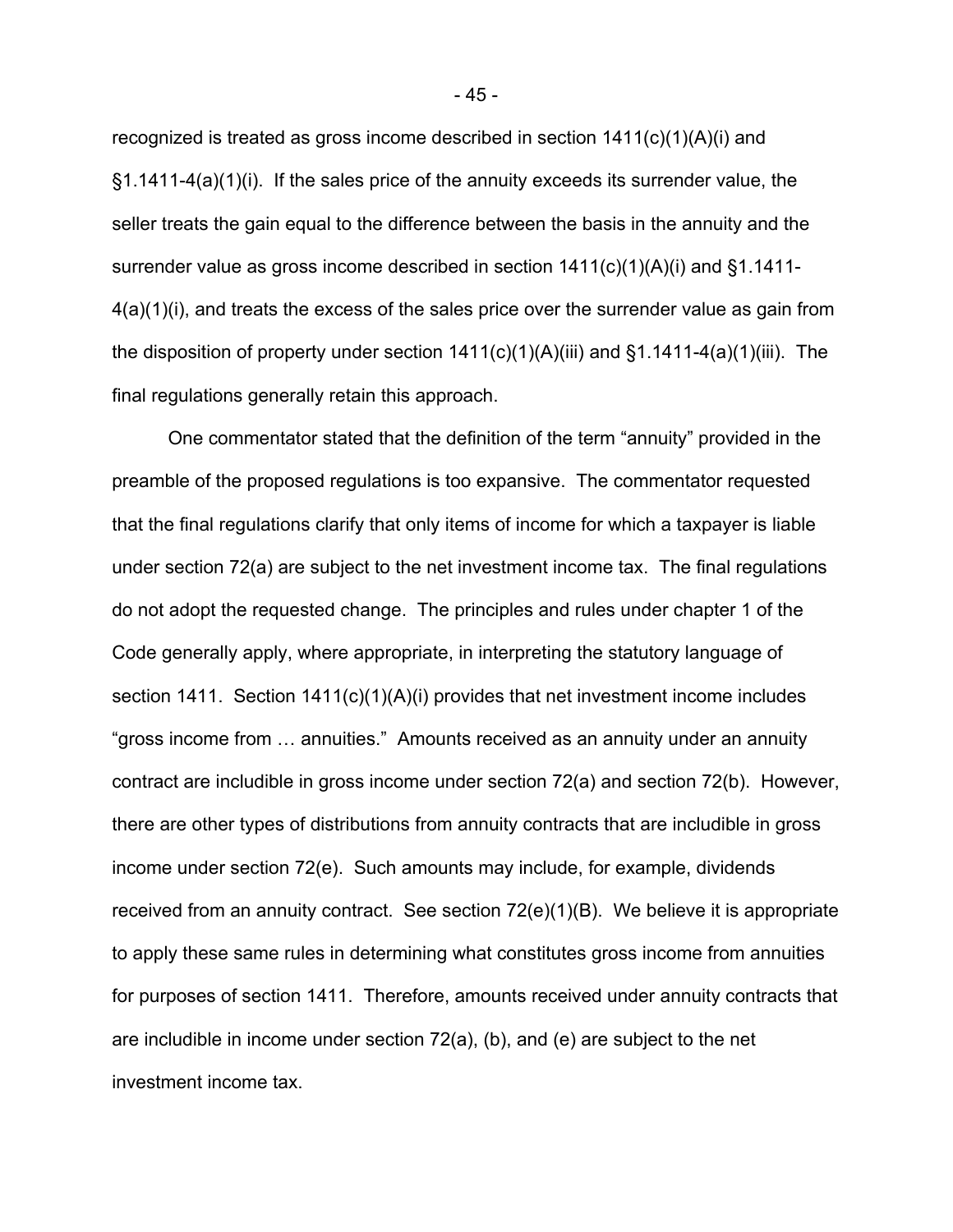One commentator requested that the final regulations clarify that net investment income from charitable gift annuities established post-2012 will be spread over the annuitant's life expectancy, similar to other items of income, pursuant to §1.1011-2(c), Example 8. The commentator also requested that the final regulations clarify that the income recognized and distributed from charitable gift annuities established prior to 2013 is not subject to the net investment income tax. The commentator asked that the final regulation extend the benefit afforded to CRTs with regard to pre-2013 gifts to pre-2013 funded charitable gift annuities.

Charitable gift annuities, like installment sales and other tax deferral transactions, defer the recognition of income to a future year. Charitable gift annuities share more characteristics with installment sales than with CRTs. In the case of installment sales, amounts received in taxable years beginning after December 31, 2012, on installment sales made prior to the effective date of section 1411 are included in net investment income, unless an exception applies. See §1.1411-4(d)(4)(i)(C), Example 2. A CRT, as defined in section 664, must provide for the distribution of a specified payment, at least annually, to one or more persons (at least one of which is a noncharitable beneficiary). Upon the termination of the noncharitable interest or interests, the remainder must either be held in continuing trust for charitable purposes or be paid to or for the use of one or more organizations described in section 170(c). During its operation, a CRT is a tax-exempt entity. Unlike charitable gift annuities, the Federal income tax character of the income received by a CRT's annuity or unitrust beneficiary is dependant on the Federal income tax character of the income received by the CRT in the year of distribution and, in many cases, income received in year(s) prior to the distribution. In

- 46 -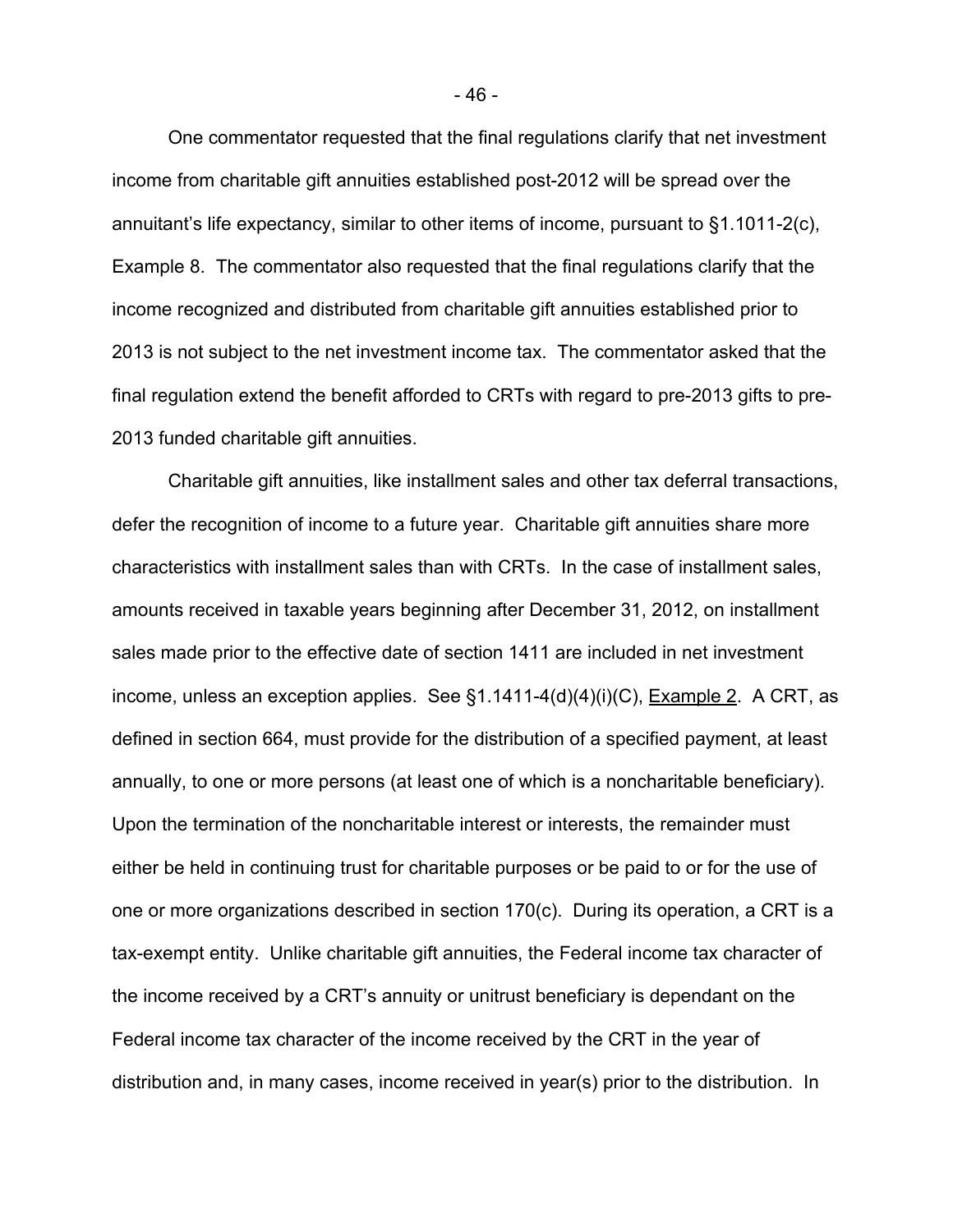the case of charitable gift annuities, the amount and character of the income paid to the annuity recipient generally is known at the inception of the annuity. Furthermore, the amount and character of the income paid to the annuity recipient is not dependent on the charity's use (or sale) of the property exchanged for the annuity. The section 1411 policy reason behind the exclusion of pre-2013 accumulated income within a CRT from net investment income is that the character is passed through from the CRT to the recipient, and pre-2013 income is not net investment income. Because the character of the distribution to the recipient of a charitable gift annuity is not dependent on its character in the hands of the payor, the final regulations do not adopt the requested change.

#### B. Gross income items described in section 1411(c)(1)(a)(ii)

Net investment income also includes other gross income derived from a trade or business described in section 1411(c)(2). For a trade or business described in section 1411(c)(2)(A), that is, a trade or business that is a passive activity with respect to the taxpayer, proposed §1.1411-4(c) provided that section 1411(c)(1)(A)(ii) includes other gross income that is not included in section  $1411(c)(1)(A)(i)$  or section  $1411(c)(1)(A)(iii)$ . For a trade or business described in section 1411(c)(2)(B), that is, a trade or business of trading in financial instruments or commodities (a "trading business"), proposed  $\S1.1411$ -4(c) provided that section  $1411(c)(1)(A)(ii)$  includes all other gross income from such trade or business that is not included in section  $1411(c)(1)(A)(i)$ . See part 5.b.ii.a of this preamble for a discussion of the definition of a trade or business for purpose of section 1411.

- 47 -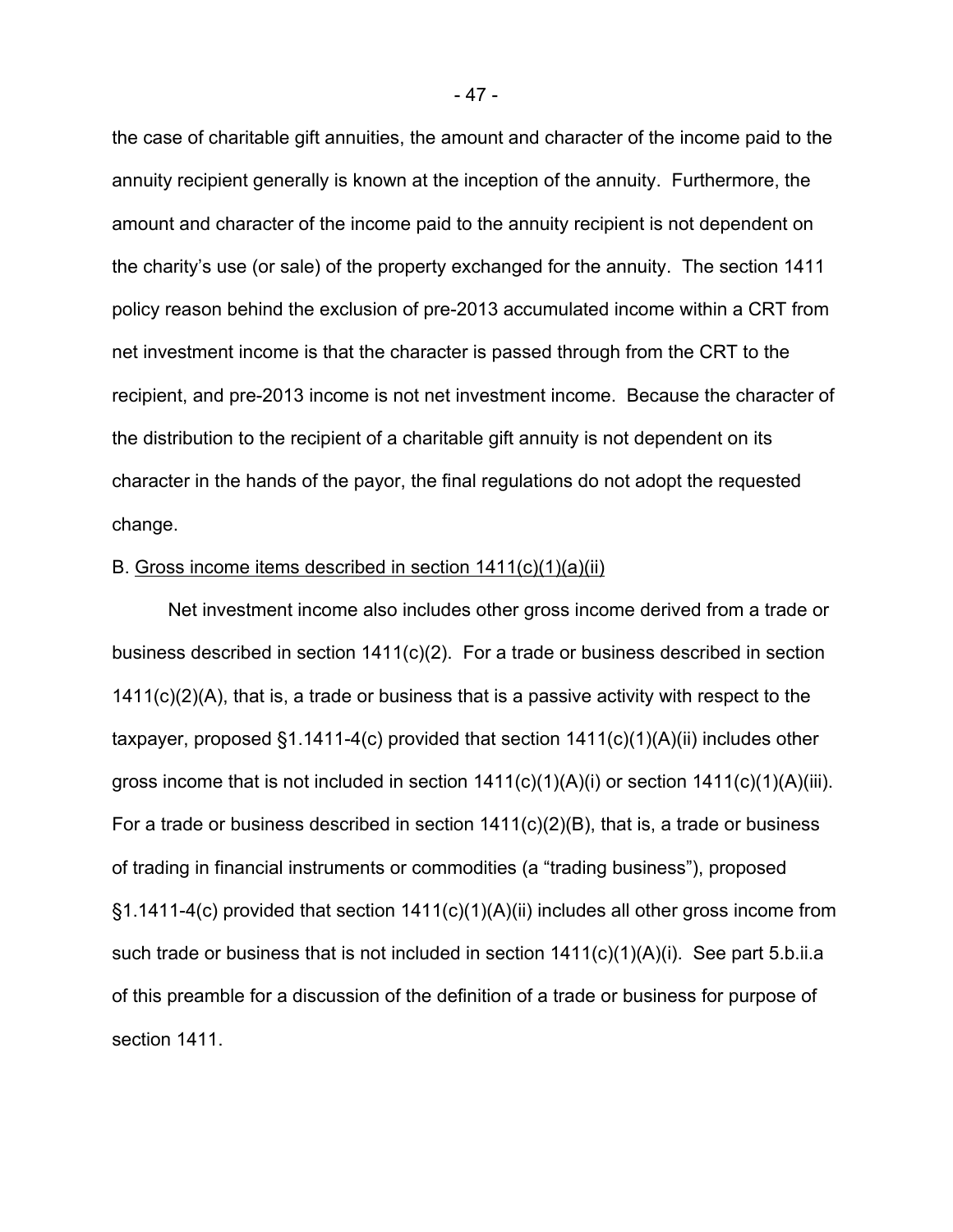The Treasury Department and the IRS received a number of comments regarding the proper treatment of gains and losses from a trade or business of trading in financial instruments or commodities described in section 1411(c)(2)(B). For chapter 1 purposes, a taxpayer engaged in a trading business combines gains and losses from trading activities to arrive at a net amount of gain or loss from the trading business. Under proposed §1.1411-4(c)(2), all gross income from a trading business is included in net investment income under section 1411(c)(1)(A)(ii), except for interest, dividends, rents, royalties, and annuities included in net investment income under section 1411(c)(1)(A)(i). Under proposed §1.1411-4(f)(4), section 165 losses are taken into account under section 1411(c)(1)(A)(iii) and are subject to a limit on net losses. Commentators interpreted these proposed regulations to mean that all gains from the trading activities of a trading business are included in net investment income under section 1411(c)(1)(A)(ii), while the offsetting trading losses would be under section  $1411(c)(1)(A)(iii)$ . As a result, the section  $1411(c)(1)(A)(iii)$  loss limitation would prevent a trading business from netting the gains and losses for purposes of the net investment income tax. Multiple commentators recommended that trading losses generated by a trading business should be allocated to the same category as trading gains. Some commentators recommended that proposed §1.1411-4(f)(4) not apply to trading gains, which would allow trading losses to offset trading gains under section 1411(c)(1)(A)(ii). Other commentators recommended that trading gains should be included in net investment income under section  $1411(c)(1)(A)(iii)$  rather than under section 1411(c)(1)(A)(ii).

- 48 -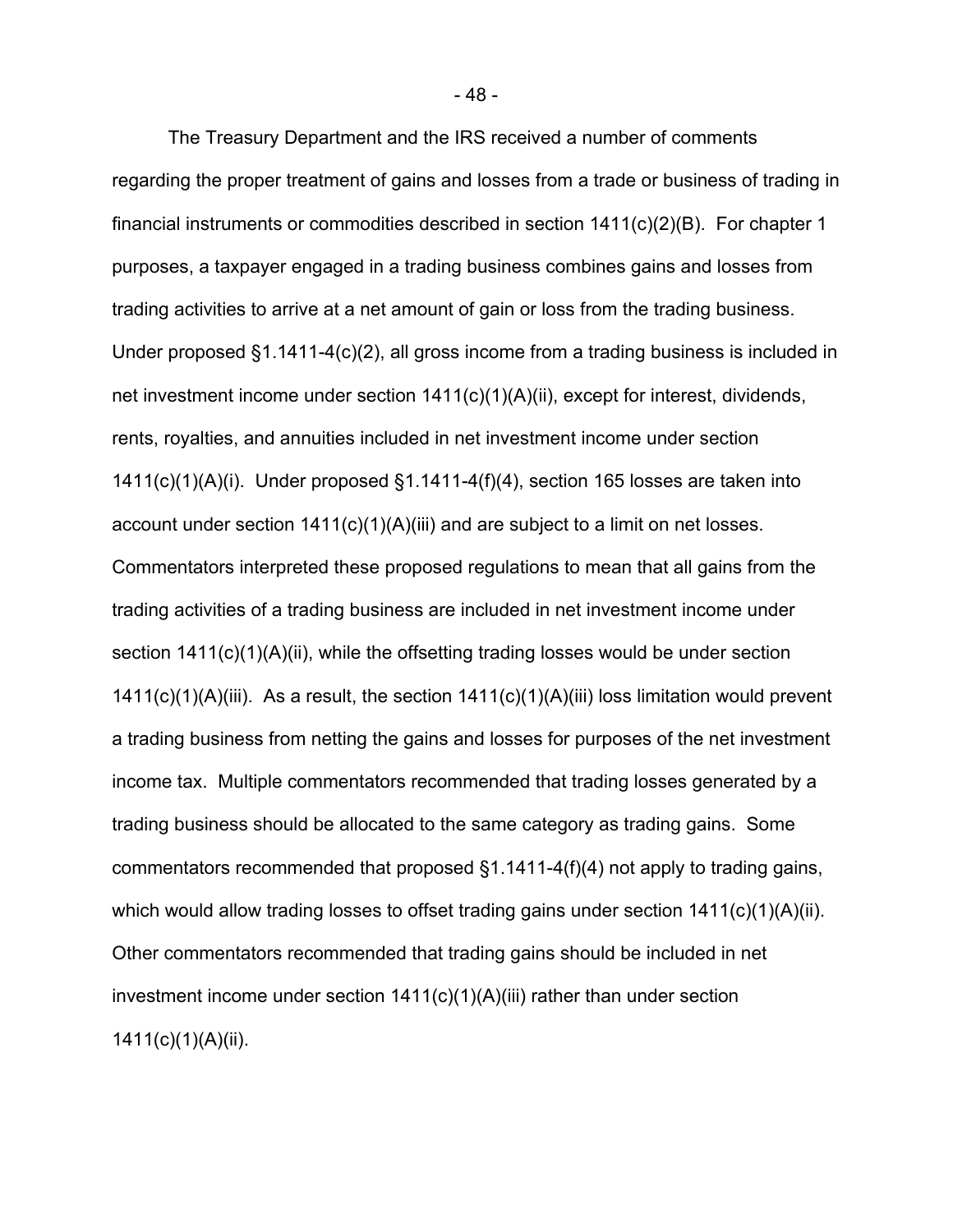The Treasury Department and the IRS agree that trading gains and losses should be assigned to the same category of net investment income. Because section 1411(c)(2)(B) does not distinguish between a trader who has made a section 475(f) mark-to-market election (a "section 475 trader") and a trader who has not made a section 475(f) mark-to-market election (a "non-section 475 trader"), aligning gains and losses from a trading business requires rules that apply equally to a section 475 trader and to a non-section 475 trader. Chapter 1, however, provides different timing and character rules for the two types of traders. For a section 475 trader, all securities and commodities held in a trading business are marked to market on the last day of the tax year, both realized and mark-to-market gains or losses have ordinary character, and any net trading loss may be used to offset other income under chapter 1. In contrast, a non-section 475 trader generally does not mark securities and commodities to market, gains and losses recognized from trading are capital in character, and any net trading loss would be subject to chapter 1 capital loss limitations. One possible solution is to assign the trading gains and losses from both section 475 traders and non-section 475 traders to section 1411(c)(1)(A)(ii), which would permit a non-section 475 trader to use net trading losses to offset other net investment income. Another possible solution is to assign the trading gains and losses from both section 475 traders and non-section 475 traders to section  $1411(c)(1)(A)(iii)$ , thereby making a section 475 trader subject to the loss limitations of that section. Under either scenario, some traders would be treated differently for purposes of section 1411 and chapter 1. This would have required those traders to maintain a separate set of books and records specifically to comply with section 1411.

- 49 -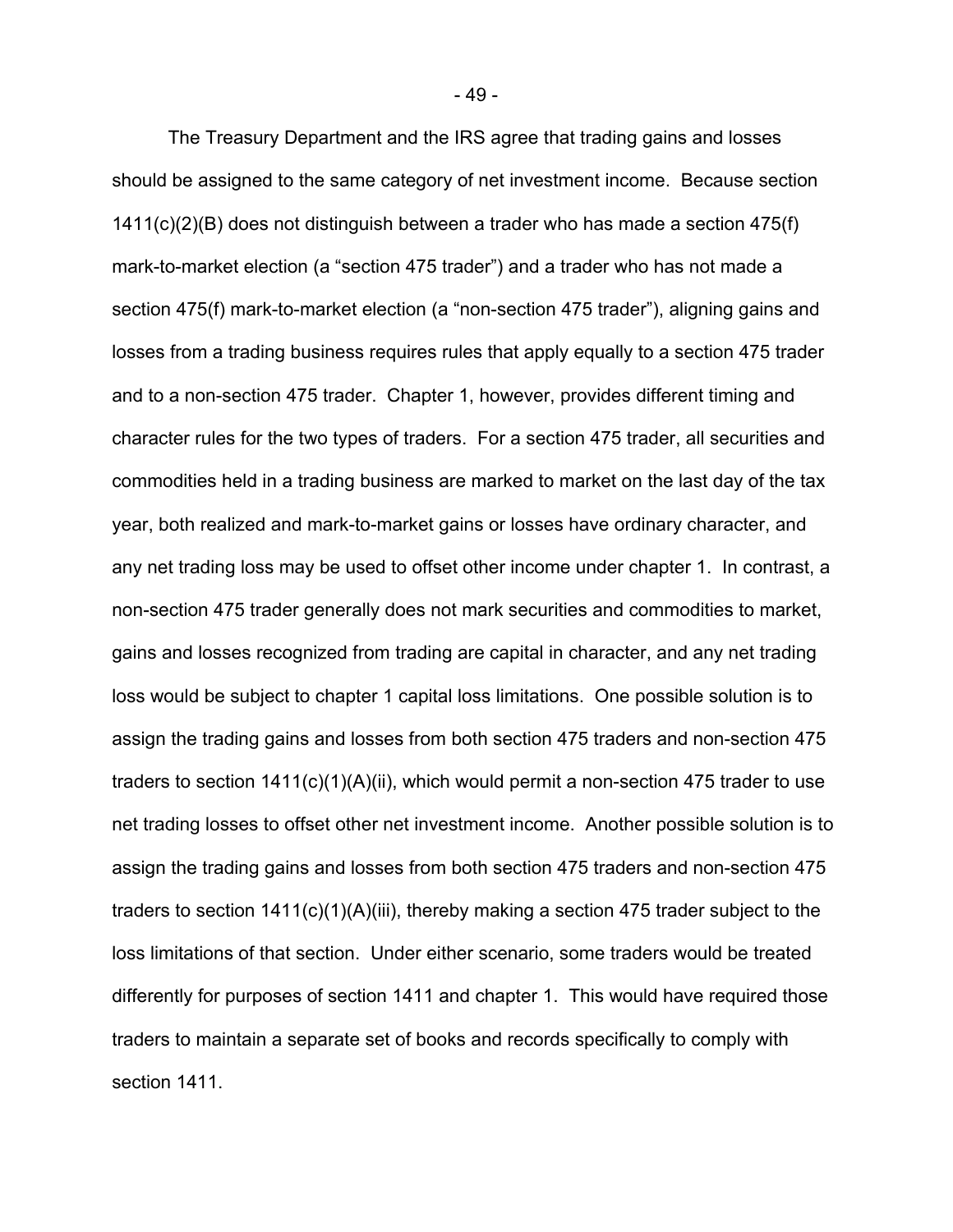To minimize the inconsistencies between chapter 1 and section 1411 for traders, the final regulations assign all trading gains and trading losses to section 1411(c)(1)(A)(iii). The final regulations also permit a taxpayer to deduct excess losses from the trading business of a section 475 trader from other categories of income. Part 5.C of this preamble describes the treatment of those excess losses. Section 1.1411- 4(c) of the final regulations provides that gross income from a trading business is included in net investment income under section 1411(c)(1)(A)(ii) only to the extent that income is not included in section 1411(c)(1)(A)(i) or (c)(1)(A)(iii). This change aligns the categorization of income between section  $1411(c)(1)(A)(i)$ ,  $(c)(1)(A)(ii)$ , and  $(c)(1)(A)(iii)$ in a manner consistent with income from a passive activity trade or business described in section 1411(c)(2)(A). As a result, the final regulations now categorize gross gains from the disposition of property associated with a trading business as net investment income under section 1411(c)(1)(A)(iii), which may be offset by losses from trading dispositions. However, see part 5.C of this preamble for a discussion of additional changes relative to section  $1411(c)(1)(A)(iii)$  and section  $1411(c)(1)(B)$  that impact the calculation of net investment income for items of gain and loss attributable to a trading business.

#### C. Calculation of net gain in section  $1411(c)(1)(a)(iii)$

The proposed regulations provided that net investment income includes net gain (to the extent taken into account in computing taxable income) attributable to the sale, exchange, transfer, conversion, cash settlement, cancellation, termination, lapse, expiration, or other disposition (collectively, referred to as the disposition) of property other than property held in a trade or business not described in section 1411(c)(2). The

- 50 -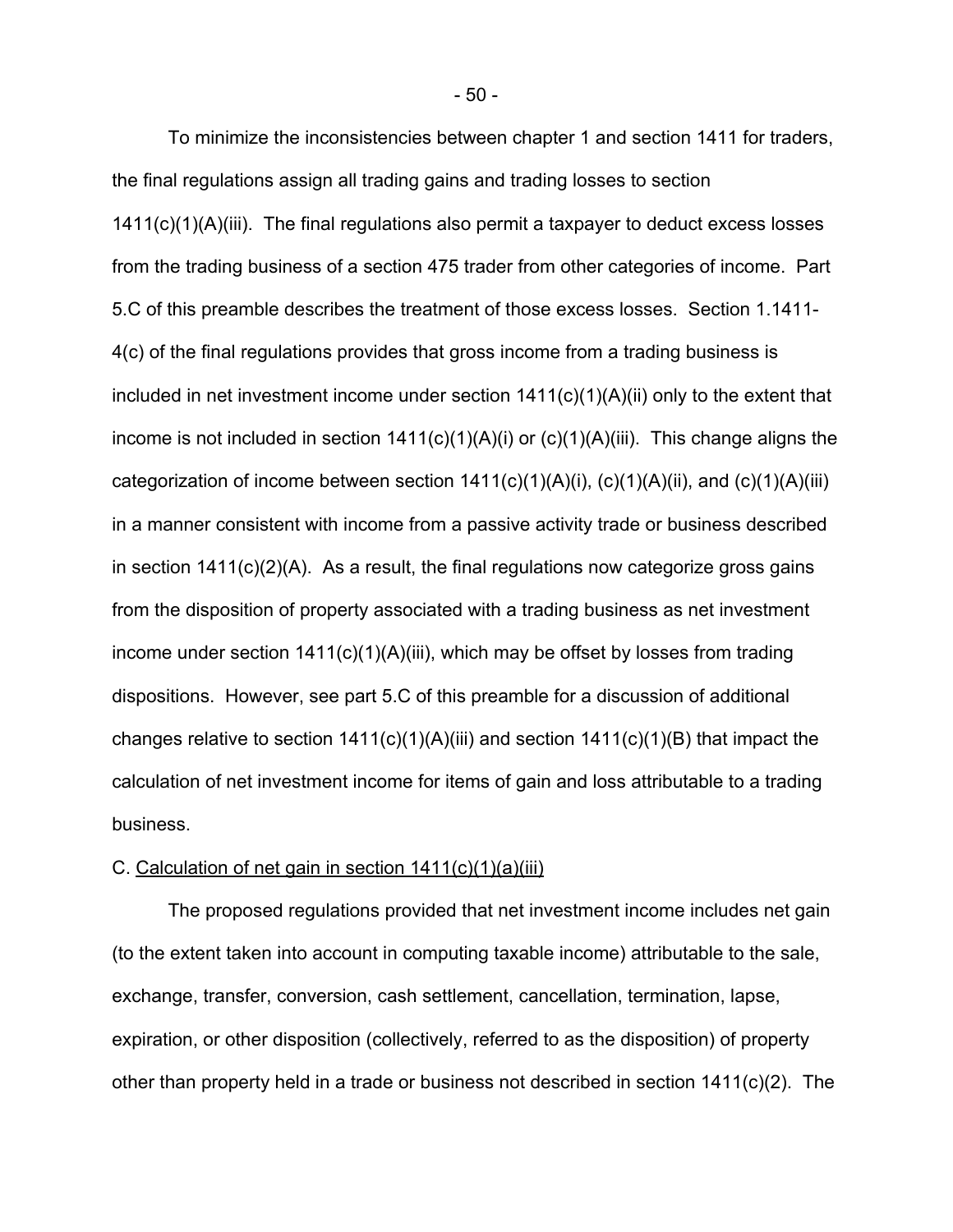proposed requiations provided that, because section  $1411(c)(1)(A)(iii)$  uses the term "net gain" and not the term "net gain or loss," the amount of net gain included in net investment income may not be less than zero. However, the proposed regulations also provided that losses allowable under section  $1211(b)(1)$  and  $(b)(2)$  are permitted to offset gain from the disposition of assets other than capital assets that are subject to section 1411.

#### i. Overall Limits on Losses

Several commentators suggested that, instead of limiting net gain to zero, losses in excess of gains should offset other net investment income in order to reflect the true economic net investment income for any given year. One commentator acknowledged that the position taken by the proposed regulations appears consistent with the statutory definition of net investment income because section 1411(c)(1)(A)(iii) appears to preclude the possibility of a net loss. Another commentator observed that the proposed regulations place excessive stress on the word "gain" in section 1411(c)(1)(A)(iii), and insufficient stress on the word "net." Stressing the word "gain" prevents a taxpayer from deducting a \$3,000 capital loss limit against other investment income (such as interest). Another commentator stated that, because chapter 1 imposes significant constraints on deducting capital losses against non-capital income (such as the prohibition on carrybacks of such losses for individuals), and imposes a variety of limitations on deducting ordinary losses under section 165, including losses that become section 165 deductions through the operation of other provisions such as section 475, 988, or 1231, there does not appear to be any reason to impose additional limitations on those deductions for section 1411 purposes. A number of commentators recommended that

- 51 -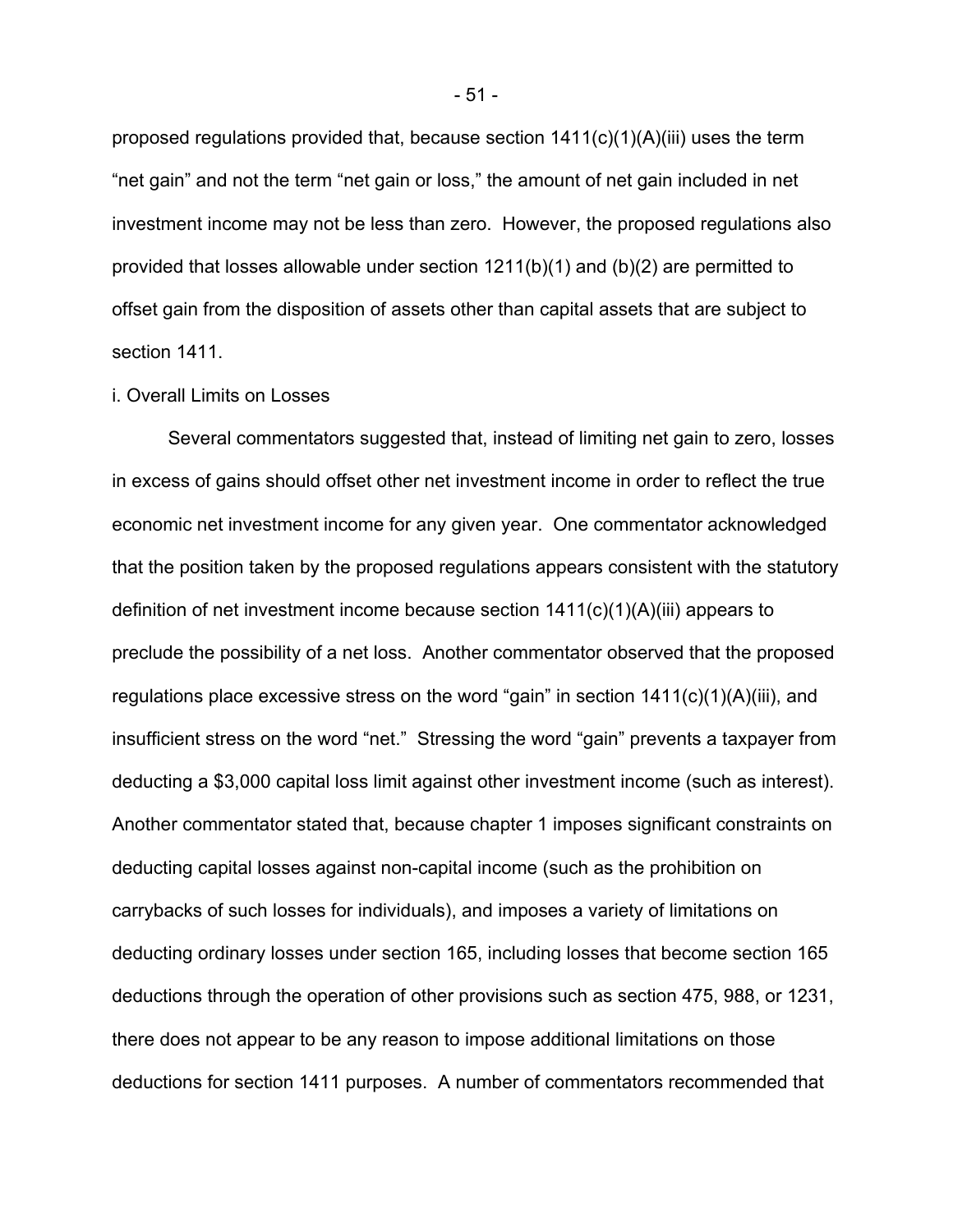losses in excess of gains be allowed as a properly allocable deduction that may offset other net investment income from section 1411(c)(1)(A)(i) or (c)(1)(A)(ii). Some commentators suggested that section 1411(c)(1)(B) properly allocable deductions include any capital losses allowed for chapter 1 purposes. Several other commentators suggested that there should be no limit imposed on losses, capital or ordinary.

 Section 1.1411-4(d)(2) of the final regulations retains the overall limitation of the proposed regulations on allowable losses that the calculation of net gain within section 1411(c)(1)(A)(iii) cannot be less than zero. The Treasury Department and the IRS believe that provision follows the statutory language of section 1411(c)(1)(A)(iii). However, §1.1411-4(f)(4) of the final regulations provides that losses described in section 165, whether described in section 62 or section 63(d), are allowed as a properly allocable deduction to the extent such losses exceed the amount of gain described in section 61(a)(3) and are not taken into account in computing net gain by reason of §1.1411-4(d). Thus, although §1.1411-4(d)(2) imposes an overall limitation on net gain included in net investment income by reason of section 1411(c)(1)(A)(iii), §1.1411- 4(f)(4) allows losses in excess of gains as a properly allocable deduction to the extent the losses would be allowable in computing taxable income under chapter 1. Losses are first applied to calculate net gain under §1.1411-4(d), and then §1.1411-4(f)(4) applies to the excess losses. This ordering rule prevents taxpayers from deducting the same loss twice: first in calculating net gain under §1.1411-4(d), and then again in  $\S1.1411-4(f)(4)$ . As a result, final  $\S1.1411-4(f)(4)$  allows, as a properly allocable deduction, the \$3,000 capital loss (\$1,500 in the case of an individual filing as married filing separately) allowed by section 1211(b) in all cases. Furthermore, a taxpayer, such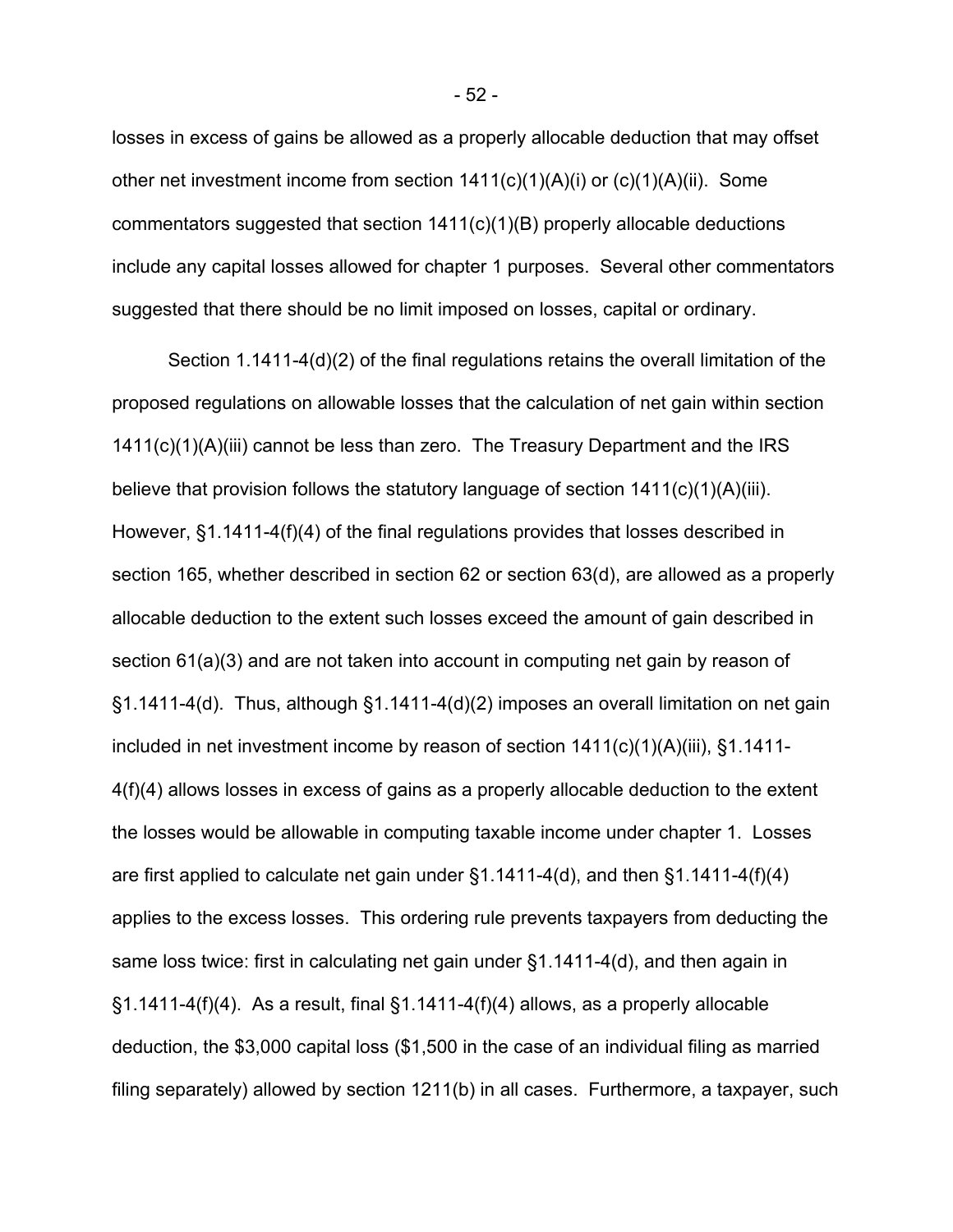as a section 475 trader, that has ordinary losses in excess of ordinary gains and net capital gains, may claim those excess losses as a §1.1411-4(f)(4) properly allocable deduction.

Furthermore, the final regulations retain the definition of disposition as the sale, exchange, transfer, conversion, cash settlement, cancellation, termination, lapse, expiration, or other disposition of property.

A commentator suggested that section 1411 does not apply to a deemed sale resulting from section 877A. Section 877A(a)(1) provides, in relevant part, that "For purposes of this subtitle, all property of a covered expatriate shall be treated as sold on the day before the expatriation date for its fair market value." The Treasury Department and the IRS believe that any gain taken into account in computing a covered expatriate's taxable income is also included in net investment income because the operative provision of section 877A(a)(1) treats the property as sold for purposes of subtitle A, which includes section 1411. Accordingly, the final regulations clarify that a deemed sale under section 877A, which applies for purposes of subtitle A, is a disposition of property subject to section 1411.

# ii. Treatment of Certain Capital Loss Carryforwards

 The proposed regulations provided, and the final regulations retain, the provision that except as otherwise expressly provided in regulations, the income tax gain and loss recognition rules in chapter 1 apply for purposes of determining net gain under section 1411. Losses properly taken into account in determining net gain include all losses deductible under section 165 to the extent they are attributable to property that is either: (1) not held in a trade or business, or (2) held in a trade or business described in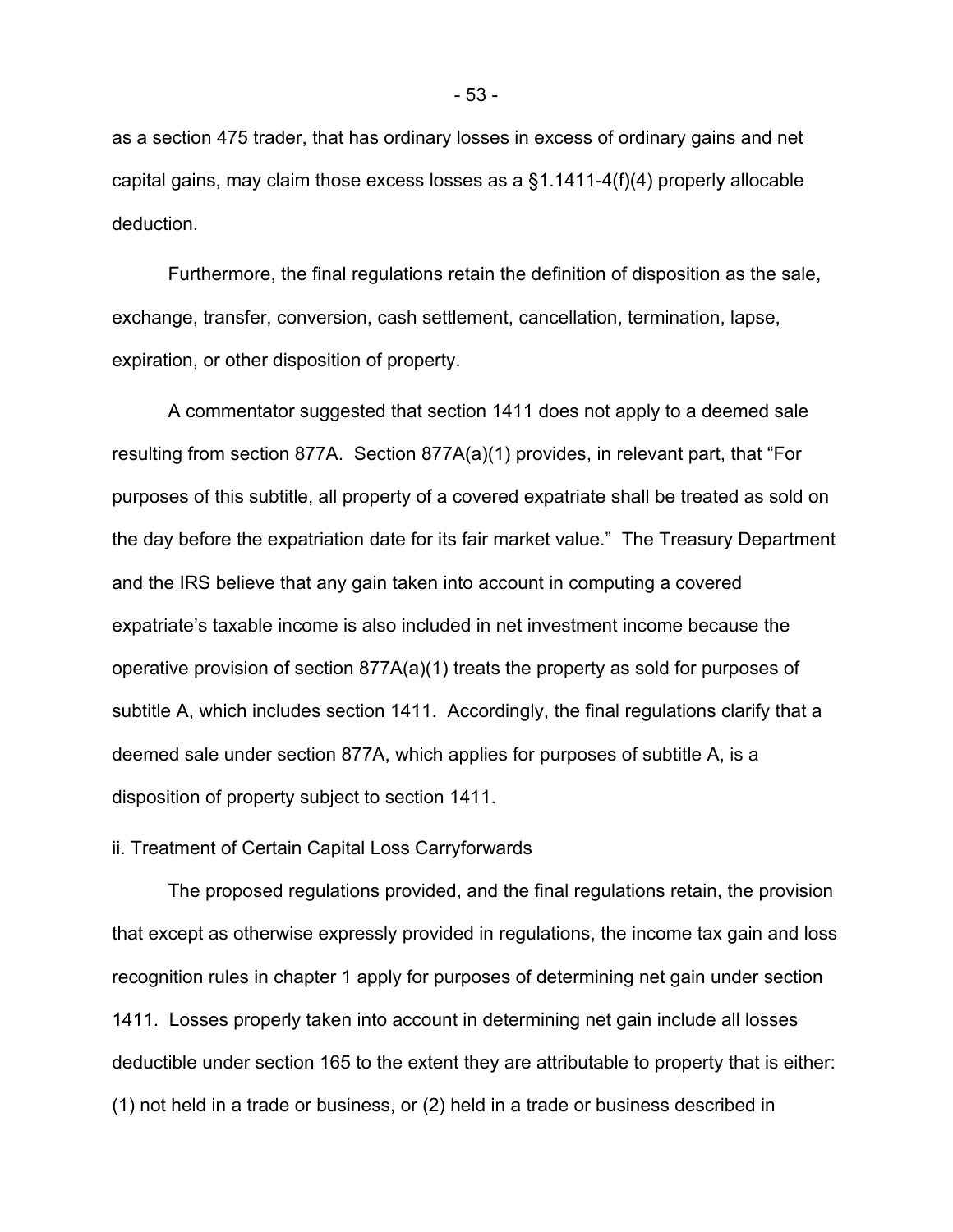proposed §1.1411-5. Therefore, under the proposed regulations, net gain took into account capital losses carried over from prior years by reason of section 1212(b)(1) (including years preceding the effective date of section 1411). The final regulations retain this position.

The Treasury Department and the IRS received several comments and inquiries regarding the treatment of capital loss carryforwards. The final regulations reserve paragraph §1.1411-4(d)(4)(iii) for special rules that the Treasury Department and the IRS believe are necessary to properly address capital loss carryforwards. The companion notice of proposed rulemaking (REG-130843-13) contains an explanation of the proposed rule and the proposed regulation text.

## D. Properly allocable deductions described in section 1411(c)(1)(b)

Section 1411(c)(1)(B) provides that net investment income includes deductions allowed by subtitle A that are properly allocable to gross income or net gain described in section 1411(c)(1)(A). Section 1.1411-4(f)(1)(i) of the proposed regulations provided that "[u]nless specifically stated otherwise, only properly allocable deductions described in this paragraph (f) may be taken into account in determining net investment income." Specifically, proposed §1.1411-4(f)(3) provided that properly allocable deductions include: (A) investment interest expense, (B) investment expenses described in section 163(d)(4)(C), and (C) state, local, and foreign income taxes described in section 164(a)(3). The Treasury Department and the IRS intend this rule to limit the deductions against net investment income to those specifically enumerated in paragraph (f).

One commentator recommended that the final regulations provide that the phrase "properly allocable deductions" comprise all of the chapter 1 deductions that are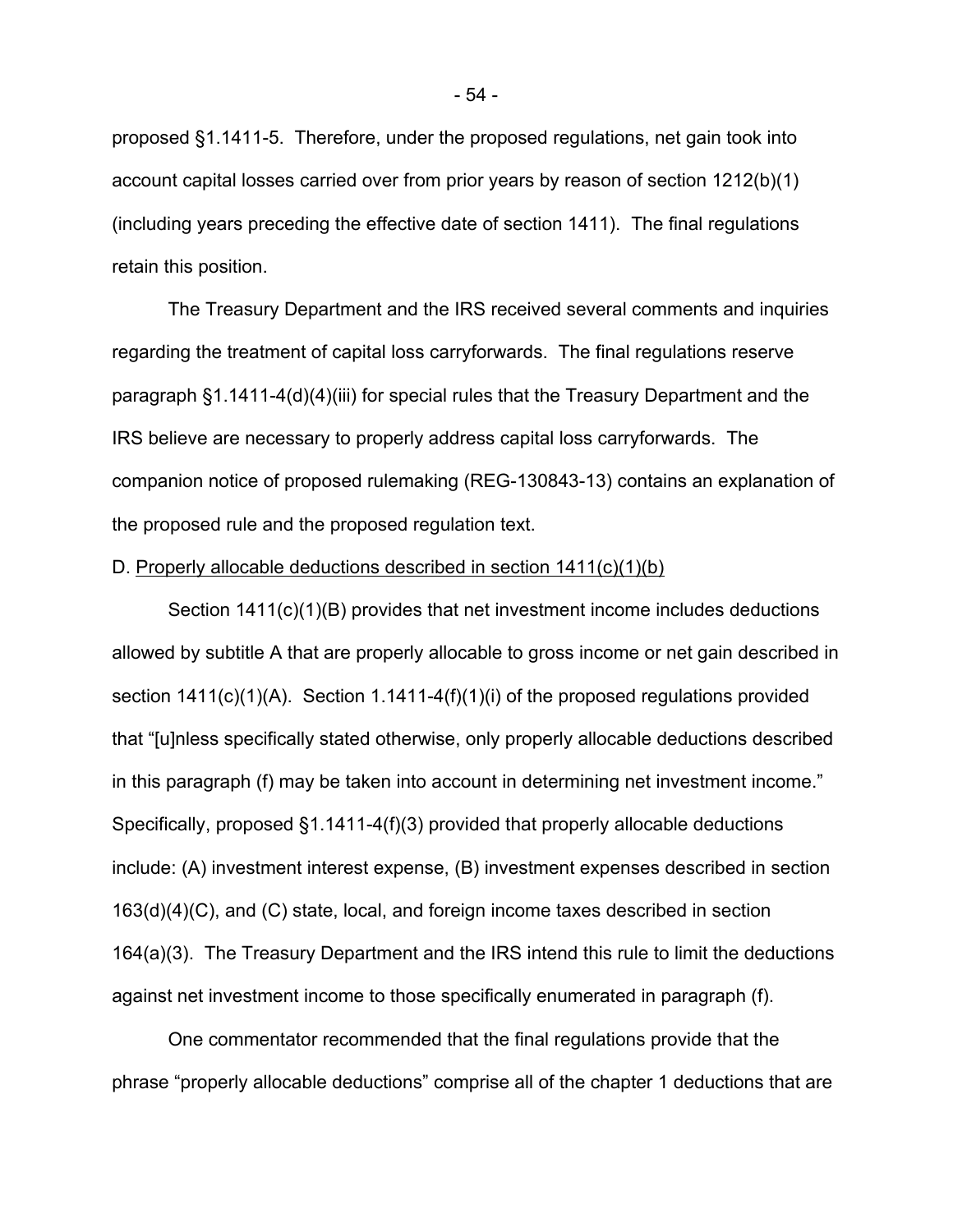allowed against chapter 1 gross income from rent, dividends, royalties, annuities and interest, other gross income derived from a trade or business, and net gains attributable to the disposition of property other than property held in a trade or business.

The Treasury Department and the IRS believe the recommended language would permit taxpayers to argue that they can take deductions that have no direct relation to net investment income, and it would lead to uncertainty and to disputes between taxpayers and the IRS over what constitutes properly allocable deductions. However, the Treasury Department and the IRS acknowledge that flexibility is needed within §1.1411-4(f) so that future changes in law or circumstances can be more easily integrated into the regulations. Although the cross-references in §1.1411-4(f)(2) to deductions described in section 62(a) provide section 1411(c)(1)(B) flexibility to automatically take into account additions or changes to chapter 1 deductions attributable to trades or business, rents, and royalties, these regulations would have to be amended to expand properly allocable deductions in the event of such changes not captured by section  $62(a)(1)$  or  $62(a)(4)$ . To strike a balance between the intent of the proposed rule (to provide a specific list of deductions to limit uncertainty and controversy) and the recognized value of future flexibility inherent in the commentators' recommendation, §1.1411-4(f)(6) of the final regulations allows the Treasury Department and the IRS to publish additional guidance in the Internal Revenue Bulletin that expands the list of properly allocable deductions.

i. Inclusion of Additional Properly Allocable Deductions

- 55 -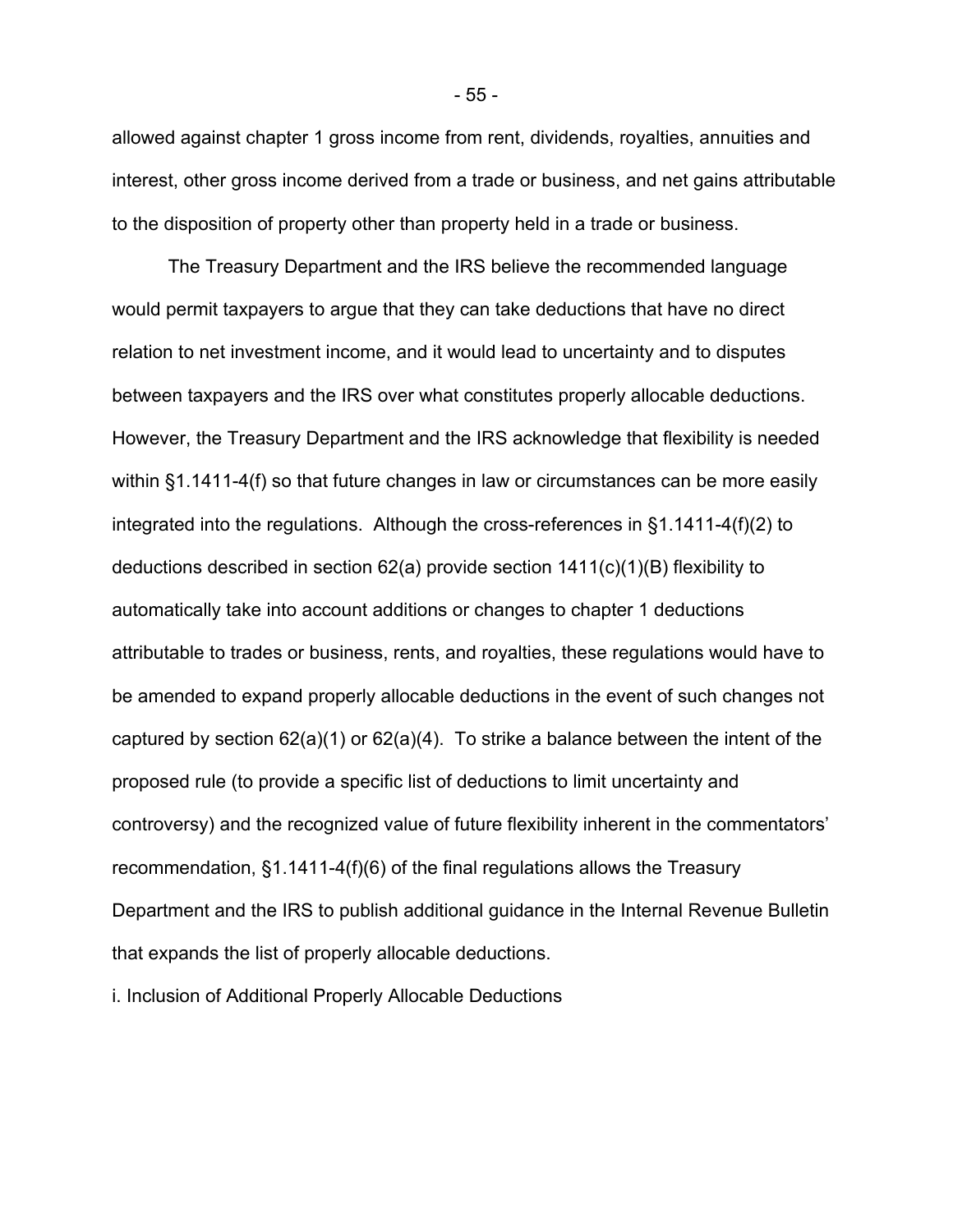Commentators requested that properly allocable deductions also include amounts described in sections 72(b)(3), 642(h), 691(b), 691(c), 1341, and 7518  $(c)(1)(A)$ .

Section 72(b)(3) allows a deduction for unrecovered basis in an annuity when an annuitant dies with unrecovered basis in the annuity contract. Section 72(b)(3) allows the deduction on the decedent's final income tax return. The Treasury Department and the IRS believe that, because an annuity contract would have produced income subject to tax under section 1411 had the annuitant continued living, it is appropriate to allow the deduction under section 72(b)(3) in calculating the net investment income for the decedent's final taxable year. Accordingly, §1.1411-4(f)(3)(iv) of the final regulations provides that the section 72(b)(3) deduction for unrecovered annuity basis is a properly allocable deduction.

Section 642(h) provides "[i]f on the termination of an estate or trust, the estate or trust has (1) a net operating loss carryover under section 172 or a capital loss carryover under section 1212, or (2) for the last taxable year of the estate or trust deductions (other than the deductions allowed under subsections (b) or (c)) in excess of gross income for such year, then such carryover or such excess shall be allowed as a deduction … to the beneficiaries succeeding to the property of the estate or trust."

Section 691(b) provides that an estate (or successor to property) may take deductions described in section 162, 163, 164, 212, or 611 in respect of a decedent, which are not properly allowable to the decedent in the taxable period prior to or in which falls the date of the decedent's death (these items are often referred to as Deductions in Respect of a Decedent, or "DRD"). Section 691(b) is the statutory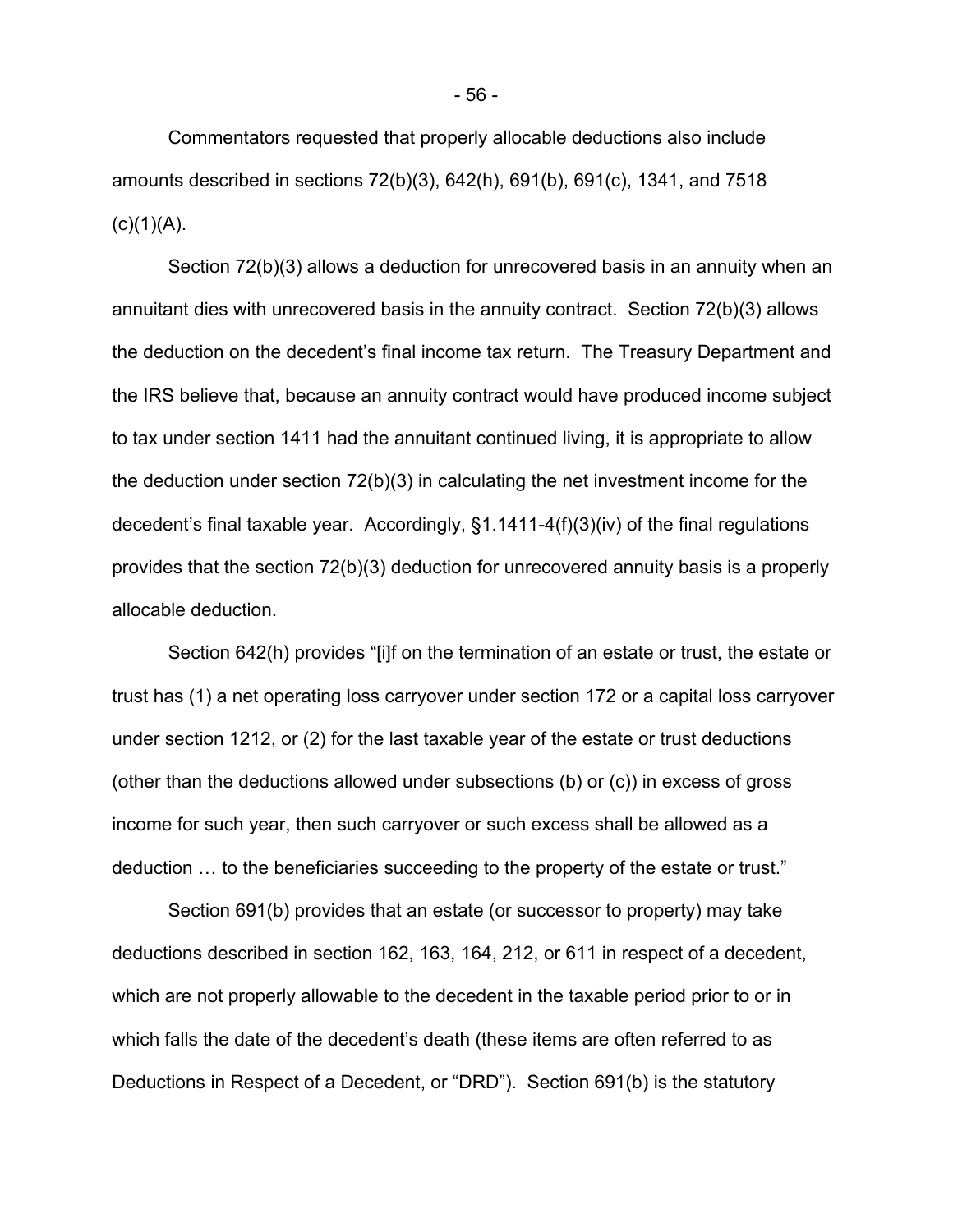mechanism that allows a deduction to the estate (or other successor to property) because, under the normal accounting rules, the decedent would have been entitled to the deduction but failed to live long enough to take it. The section 691(b) listing of deductions is an exclusive list. If a deduction is not listed (such as suspended capital losses), then it is not deductible under this provision.

The Treasury Department and the IRS believe that it is appropriate to provide a special rule that allows a beneficiary to succeed to the deductions of a terminating estate or trust in the same fashion as that provided by section 642(h) for chapter 1 purposes. In addition, the Treasury Department and the IRS believe that it is appropriate to provide a special rule that allows for deductions described in section 691(b) to be claimed by an estate or a successor to the estate. However, to limit the deductions to those that would have been deductible had the predecessor been able to deduct the expenses, the scope of allowable deductions under these special rules is limited to only those deductions allowed under §1.1411-4(f), and only to the extent that the terminating estate or trust has negative net investment income upon termination.

Section 691(c) allows a deduction for estate taxes imposed on items of income that are Income in Respect of a Decedent (IRD) under section 691(a). The section 691(c) deduction allowed for estate tax attributable to IRD that is ordinary income must be claimed as an itemized deduction, and not as a deduction from gross income in arriving at adjusted gross income (AGI), because it is not among the deductions listed in section 62. However, the section 691(c) deduction is not subject to the 2-percent floor under section 67.

- 57 -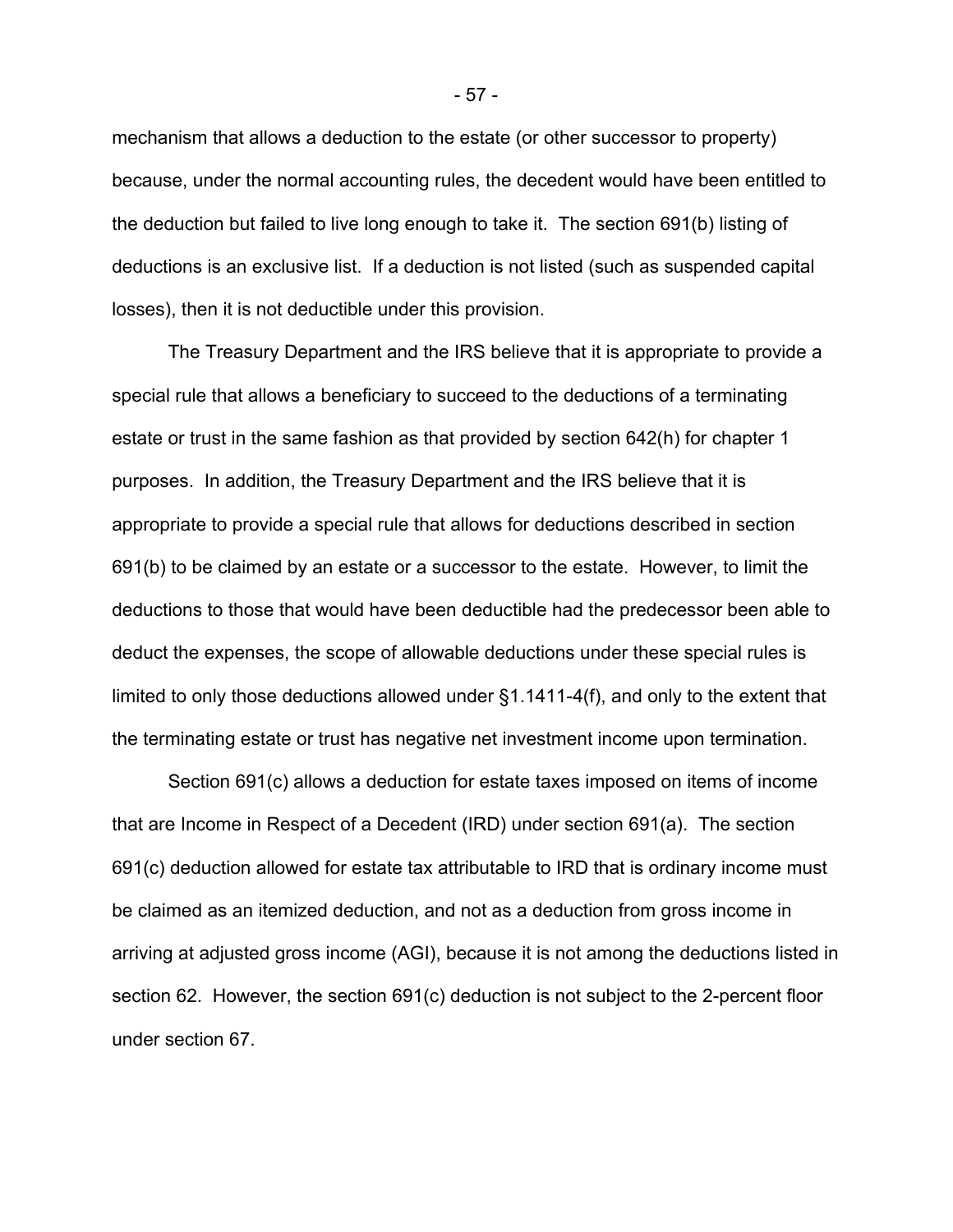In the case of IRD that is capital gain, section 691(c)(4) provides that "[f]or purposes of section 1(h), 1201, 1202, and 1211, the amount taken into account with respect to any item described in subsection (a)(1) shall be reduced (but not below zero) by the amount of the deduction allowable under paragraph (1) of this subsection with respect to such item."

Net investment income may include items of IRD (such as annuities and outstanding installment sale payments) that may carry with it a deduction under section 691(c) for chapter 1 purposes. Therefore, the Treasury Department and the IRS believe it is consistent with the general principles of section 691 also to allow the section 691(c) deduction to reduce net investment income. Section 1.1411-4(f)(3)(v) of the final regulations provides that the deduction described in section 691(c) is a properly allocable deduction, except to the extent that the section 691(c) deduction is taken into account in determining net gain (within the meaning of §1.1411-4(d)) by reason of section 691(c)(4).

Generally, section 1341 applies if: (1) a taxpayer included an item in gross income in a prior taxable year because it appeared that the taxpayer had a claim of right to the item, and (2) a deduction is allowable for the repayment of the item in a later taxable year under some provision of the Code other than section 1341 because it is established that the taxpayer did not have a right to the item. If section 1341 applies, a taxpayer's tax liability for the year of repayment (or the taxable year in which the obligation to make repayment otherwise gives rise to a deduction) is based on the lesser of: (A) the tax for the taxable year, computed with a deduction of the repayment amount ("section 1341 deduction amount"), or (B) the tax for the year of repayment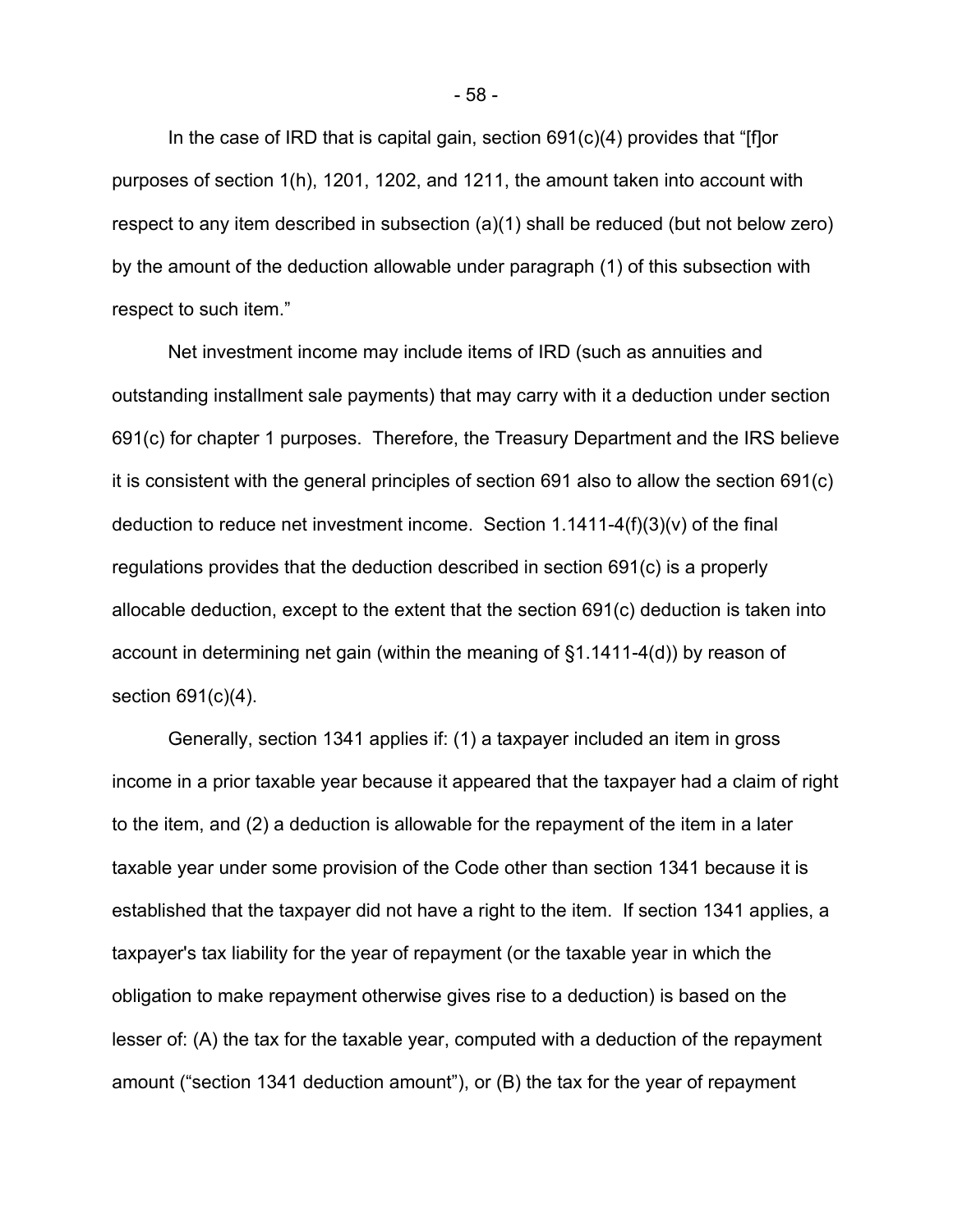computed without the repayment deduction, less the decrease in tax imposed by chapter 1 in the prior taxable year(s) that would result solely from the exclusion of the restored item from gross income in the prior taxable year(s) ("section 1341 credit amount"). The section 1341 credit amount is intended to compensate the taxpayer for the tax paid in the year of income inclusion (for example, if the tax rates were higher in the year of inclusion).

One commentator recommended that the final regulations contain certain provisions similar to section 1341 to the extent that section 1341 would apply for chapter 1 in a particular year. The commentator noted that, because some types of income that might be restored under section 1341 might have been subjected to tax under section 1411 when included in a prior year, it would be equitable for the section 1411 regulations to contain a mechanism similar to section 1341 to allow a deduction under section 1411(c)(1)(B) for repayment of the income in a later year.

To the extent that a deduction is allowable under a provision of chapter 1 that specifically is allowed under section  $1411(c)(1)(B)$  and  $\S1.1411-4(f)$ , that amount also would be a deduction for section 1411 purposes in the year of the repayment (or the taxable year in which the obligation to make repayment otherwise gives rise to a deduction). For example, if the repayment constituted a section 165 loss that was a properly allocable deduction, then that deduction also would be available for section 1411 purposes.

However, if the section 1341 credit amount produces a lower tax for the repayment year when compared to the section 1341 deduction amount, section 1341(b)(3) denies the taxpayer a deduction in the year of repayment in favor of the

- 59 -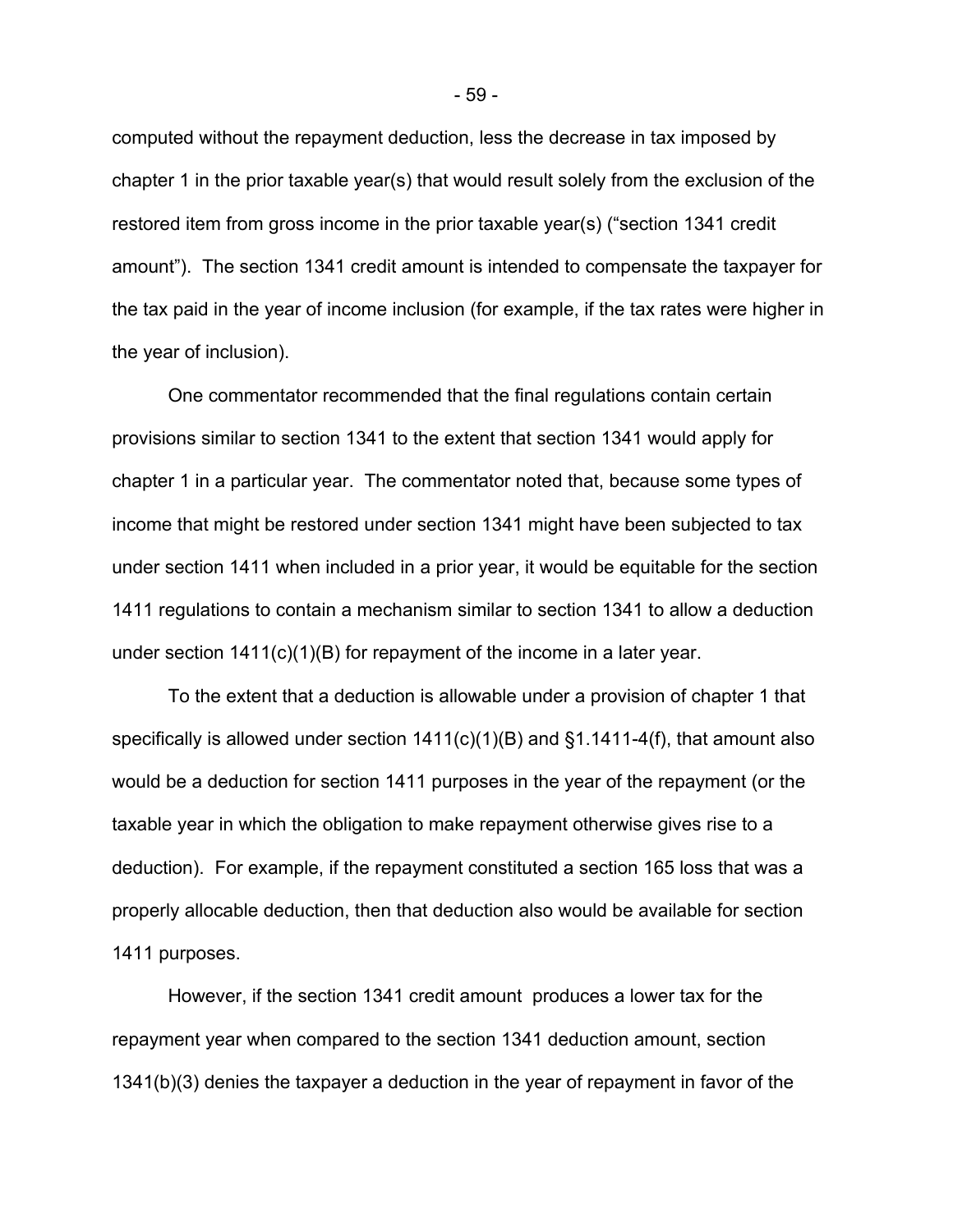alternative credit for the tax cost. In this instance, the deduction is not allowed by subtitle A (which includes chapter 1, chapter 2, and chapter 2A) in the recovery year, and therefore would not be a properly allocable deduction under section 1411(c)(1)(B) and §1.1411-4(f). Therefore, the final regulations do not incorporate this recommendation.

One commentator recommended that the final regulations include amounts deposited in capital construction funds described in section 7518 as a properly allocable deduction under section 1411(c)(1)(B). Section 7518(c)(1)(A), which is in chapter 77 of subtitle F of the Code, provides that taxable income is reduced by certain amounts described in section 7518(a)(1)(A) that a taxpayer deposits into the fund. The final regulations do not adopt this recommendation. Section 1411(c)(1)(B) provides that net investment income includes deductions allowed by subtitle A that are properly allocable to such gross income or net gain described in section  $1411(c)(1)(A)$ . The reduction in taxable income provided by section  $7518(c)(1)(A)$  is not a deduction allowed by subtitle A of the Code. Therefore, these deductible amounts are outside of the scope of section 1411(c)(1)(B).

Section 1.1411-4(f) of the final regulations also provides that properly allocable deductions include amounts described in section 212(3). Section 212(3) allows a deduction for all the ordinary and necessary expenses paid or incurred during the taxable year in connection with the determination, collection, or refund of any tax. Section 1.212-1(l) provides, in relevant part, that expenses paid or incurred by a taxpayer for tax counsel or expenses paid or incurred in connection with the preparation of tax returns or in connection with any proceedings involved in determining or

- 60 -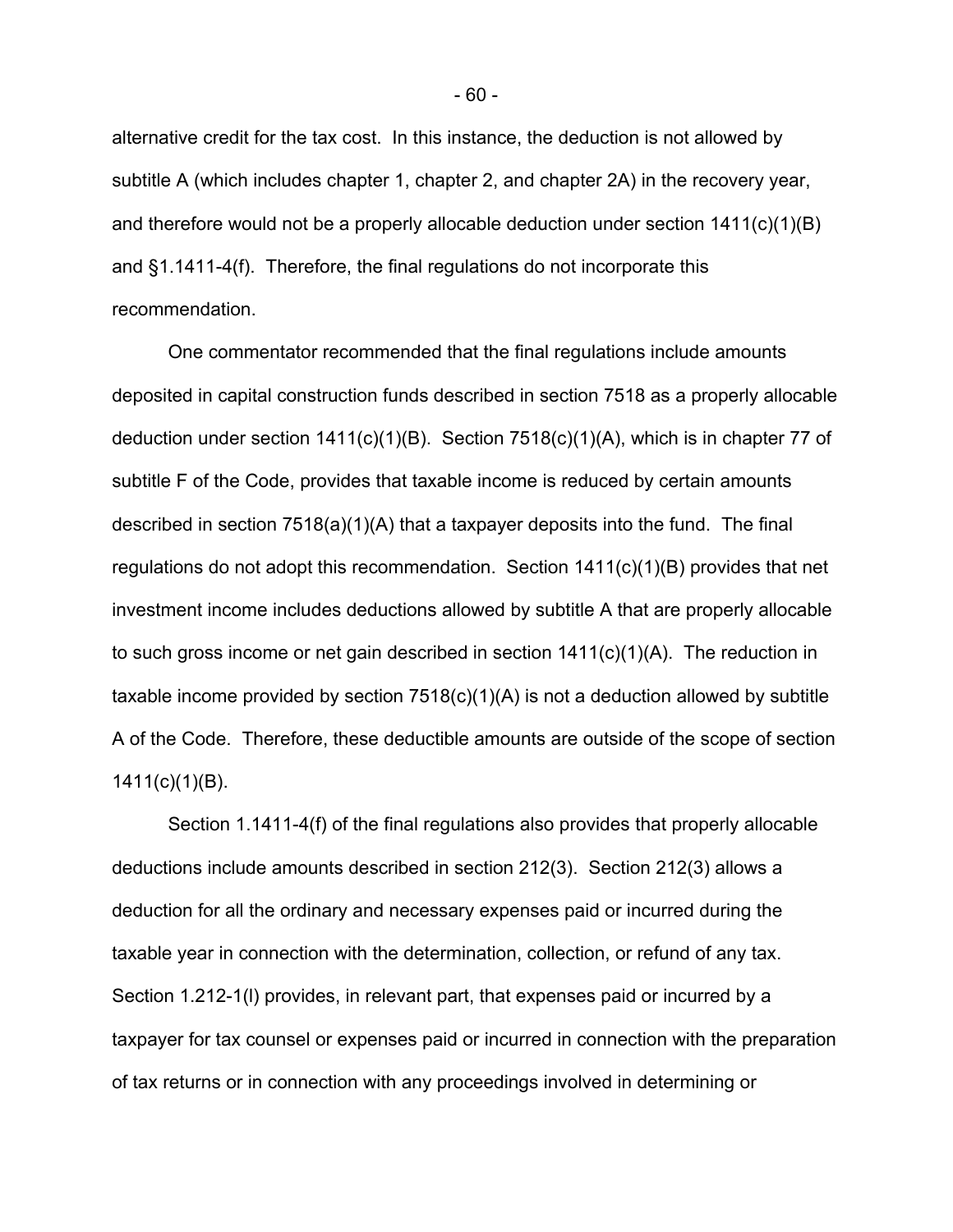contesting a tax liability are deductible. Section 1.1411-4(f)(3)(vi) of the final regulations provides that amounts described in section 212(3) and §1.212-1(l) that are allocable to net investment income using any reasonable method are properly allocable deductions.

Section 1.1411-4(f) also includes two additional properly allocable deductions attributable to investments in certain types of debt instruments. In the case of a contingent payment debt instrument, the holder may receive a payment that is less than the corresponding projected payment determined under the noncontingent bond method, resulting in a negative adjustment under §1.1275-4(b)(6). In general, a holder treats a negative adjustment as a reduction in interest income otherwise includible for the taxable year and, if there is any excess, as an ordinary loss for the taxable year to the extent of prior interest inclusions. The loss, in effect, reverses the holder's prior interest over-inclusions on the debt instrument. One commentator recommended that the final regulations provide that a holder's negative adjustment treated as an ordinary loss under §1.1275-4(b)(6) be a properly allocable deduction. The final regulations adopt this recommendation and treat the loss as a properly allocable deduction because it accurately reflects the taxpayer's economic net investment income attributable to the debt instrument and is otherwise allowed by chapter 1. The final regulations also provide a similar rule for a deflation adjustment on an inflation-indexed debt instrument subject to §1.1275-7.

 If a taxpayer purchases a taxable debt instrument at a premium, the taxpayer can elect under section 171 to amortize the bond premium. In general, the amount of amortizable bond premium for a period offsets the interest income allocable to the period and the taxpayer includes the net amount of interest in taxable income. In

- 61 -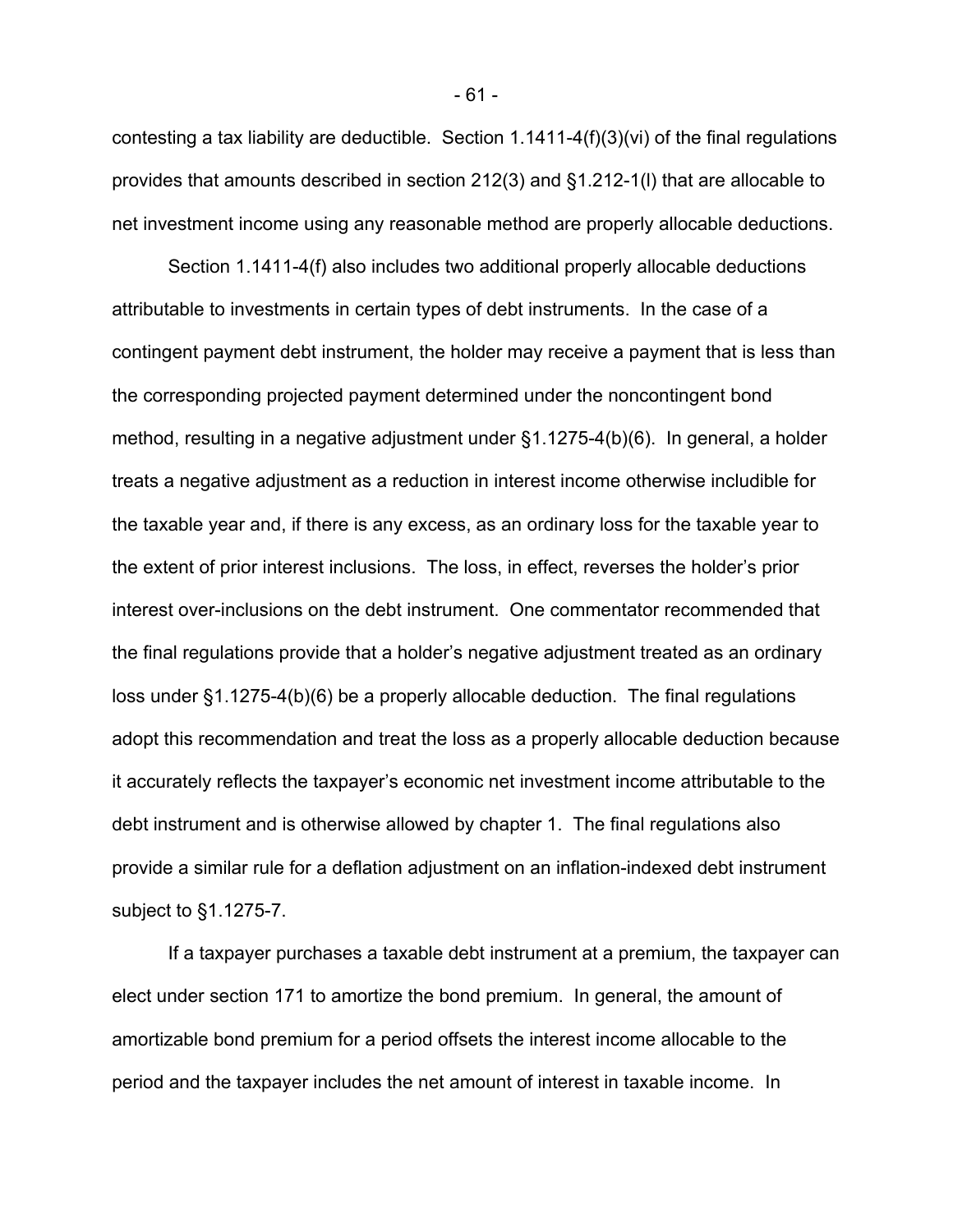certain circumstances, however, the taxpayer is entitled to deduct all or a portion of the bond premium under section 171(a)(1). For example, if an electing taxpayer acquires a Treasury bill at a premium and holds the bill until maturity, the taxpayer can deduct the premium at maturity under section  $171(a)(1)$ . See  $§1.171-2T(a)(4)(i)(C)$ . In these circumstances, the final regulations provide that a deduction under section 171(a)(1) is a properly allocable deduction.

# ii. Deduction for Income Taxes Described in Section 164(a)(3)

The Treasury Department and the IRS received comments on multiple aspects of proposed  $\S1.1411-4(f)(3)(i)(C)$ , which pertains to itemized deductions for state and local, and foreign income, war profits, and excess profits taxes described in section 164(a)(3) ("section 164(a)(3) taxes"). Proposed §1.1411-4(f)(3)(i)(C) provided that income taxes imposed on investment income that are described in section 164(a)(3) are deductible in determining net investment income. In the case of taxes imposed on both investment income and non-investment income, the proposed regulations provided that the portion of taxes properly allocable to investment income may be determined by taxpayers using any reasonable method. The proposed regulations further provided that allocating the deduction based on the ratio of investment income to total gross income is an example of a reasonable method.

Commentators recommended that the final regulations provide additional examples of reasonable methods of allocation of taxes between net investment income and non-net investment income. One commentator recommended that the final regulations provide that state income tax reported on the state income tax return, rather than the actual state income tax payments made during the year, should be used in

- 62 -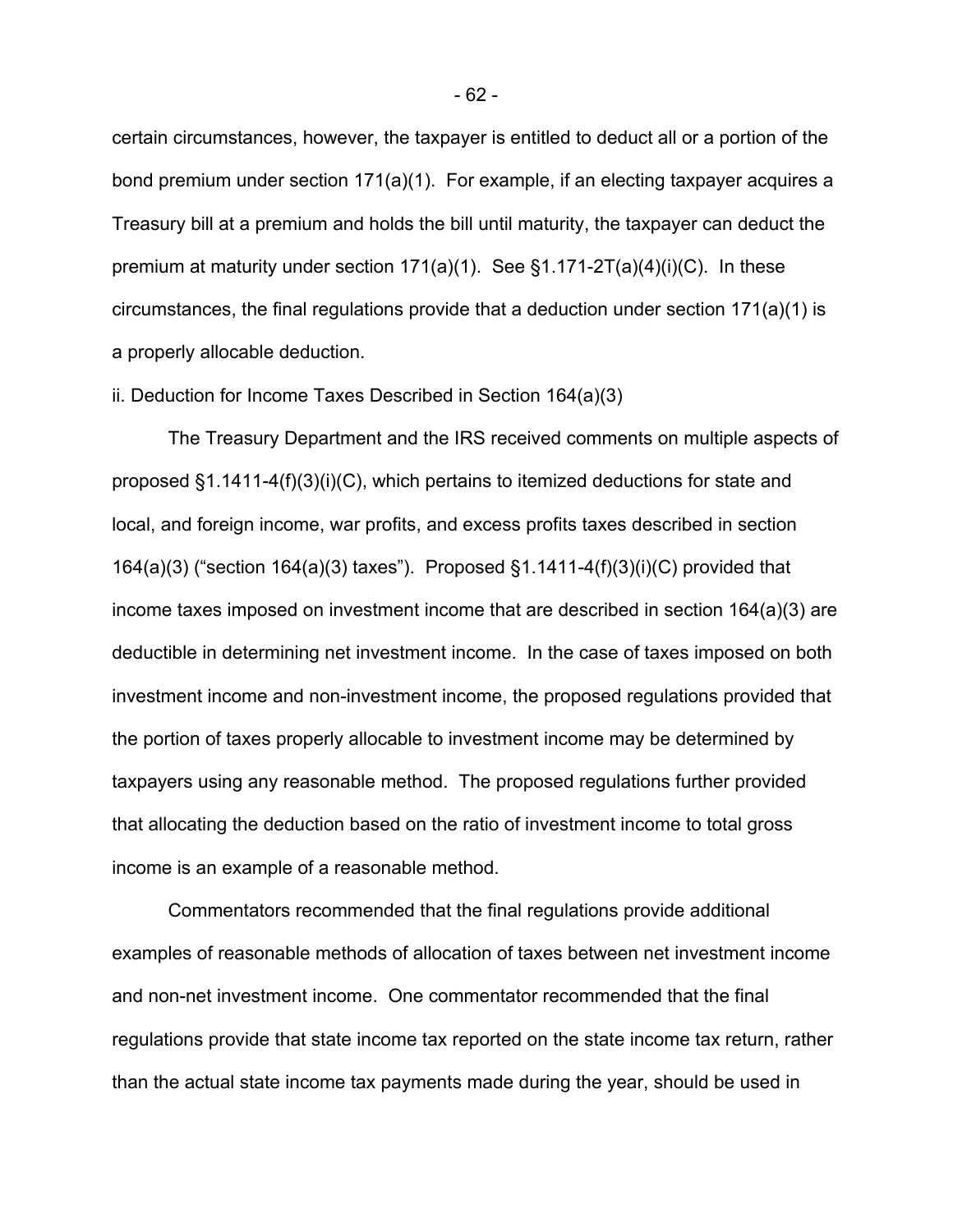calculating a trust or estate's deduction under proposed §1.1411-4(f)(3)(i)(C) for taxes under section 164(a)(3). One commentator requested alignment between the reasonable method of allocating section 164(a)(3) taxes in proposed §1.1411- 4(f)(3)(i)(C) with the existing allocation rules in chapter 1 for estates and trusts. One commentator stated that the proposed method of allocation creates a problem because a trust or estate deducts state and local taxes for DNI purposes in a different manner. Another commentator recommended that the final regulations follow the long-standing state and local tax allocation rules of §1.652(b)-3(b).

The final regulations generally retain the position of the proposed regulations. Although the regulations provide an example of a reasonable method of allocation, it is not the only reasonable method. The final regulations do not provide other examples of generally applicable reasonable allocation methods because the Treasury Department and the IRS believe that providing multiple examples of reasonable methods may lead to taxpayers to incorrectly conclude that the methods listed are the only acceptable methods. Therefore, the Treasury Department and the IRS believe that the final regulations allow taxpayers flexibility to determine a method of allocation that best applies to their specific facts. The final regulations do provide, however, that for estates and trusts, an allocation between classes of income under §1.652(b)-3 is a reasonable allocation.

Several commentators suggested that foreign taxes should be a properly allocable deduction under section 1411(c)(1)(B), without reference to any election made by the taxpayer for chapter 1 purposes. Another commentator, however, suggested that the final regulations confirm that foreign taxes included in the foreign tax credit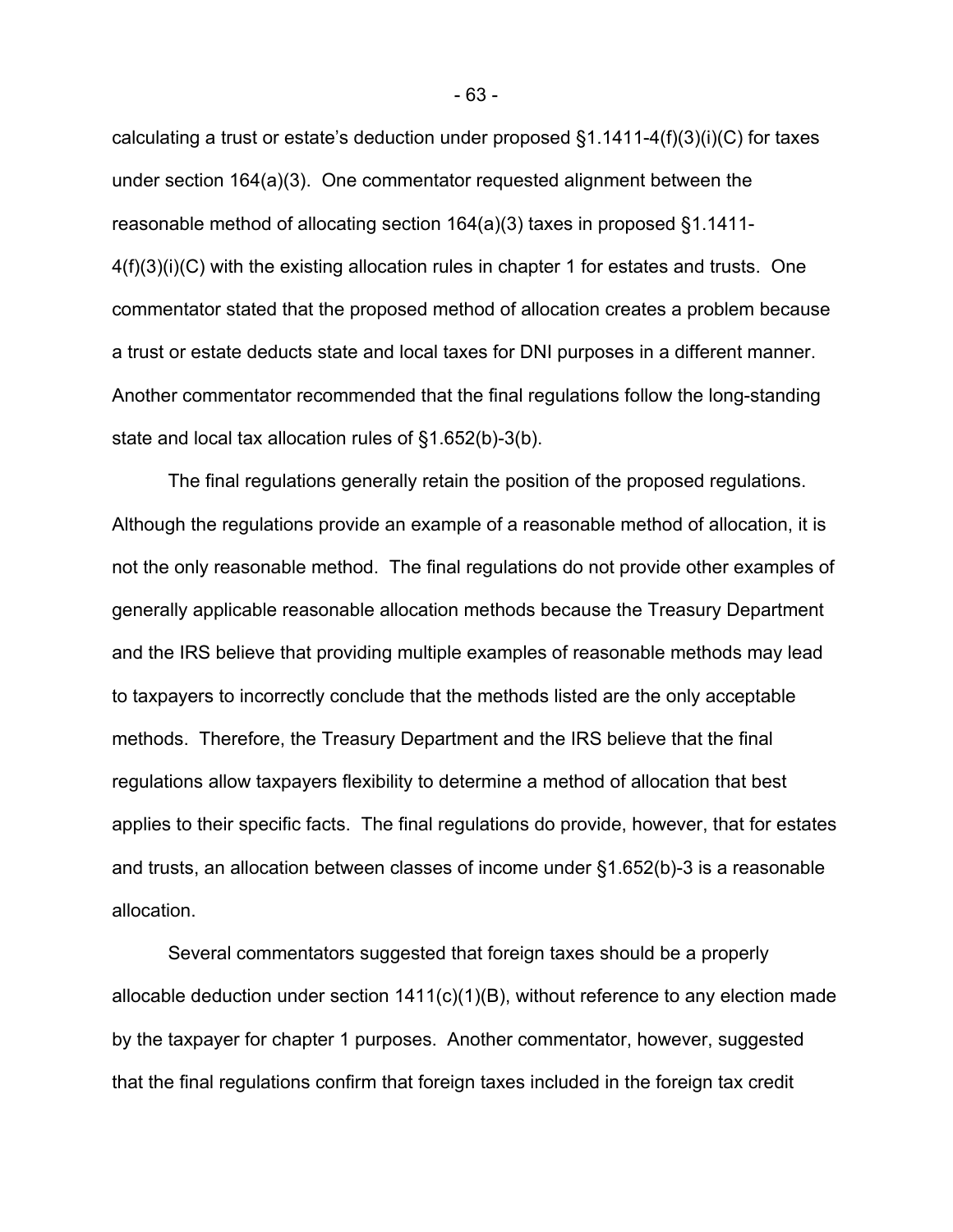computation are not taxes included in section 164(a)(3) and, therefore, would not be allowed as a deduction allocable to net investment income. Section 1.1411-4(f)(3)(iii) of the final regulations provides that foreign income, war profits, and excess profits taxes may be allowable as deductions in determining net investment income only if the taxpayer does not choose to take any foreign tax credits under section 901 with respect to the same taxable year. This rule is consistent with the limitation in section 275(a)(4) on deductibility of those taxes.

Several commentators requested that the final regulations address the proper treatment of refunds of taxes deductible under section 164(a)(3). In response to this request, §1.1411-4(g)(2) of the final regulations provides guidance on refunds and recoveries of amounts deducted under section 1411(c)(1)(B) and §1.1411-4 in prior taxable years. In general, the final regulations provide that the recovery or refund of a previously deducted item shall reduce the total amount of properly allocable deductions in the year of the recovery. The final regulations first determine the recovered amount without regard to the application of the tax benefit rule in section 111 for chapter 1 purposes. For example, if a taxpayer receives a refund of state income taxes from a prior year, such a refund would be included in the taxpayer's gross income. However, if the taxpayer was subject to the alternative minimum tax in the year of the payment, the taxpayer may not have received any tax benefit under chapter 1, and therefore section 111 may exclude some, or all, of the refund from gross income. However, the deductibility of state income taxes for section 1411 purposes is independent of the deductibility of the taxes for alternative minimum tax purposes. Therefore, the applicability of the recovery rule in §1.1411-4(g)(2) is determined without regard to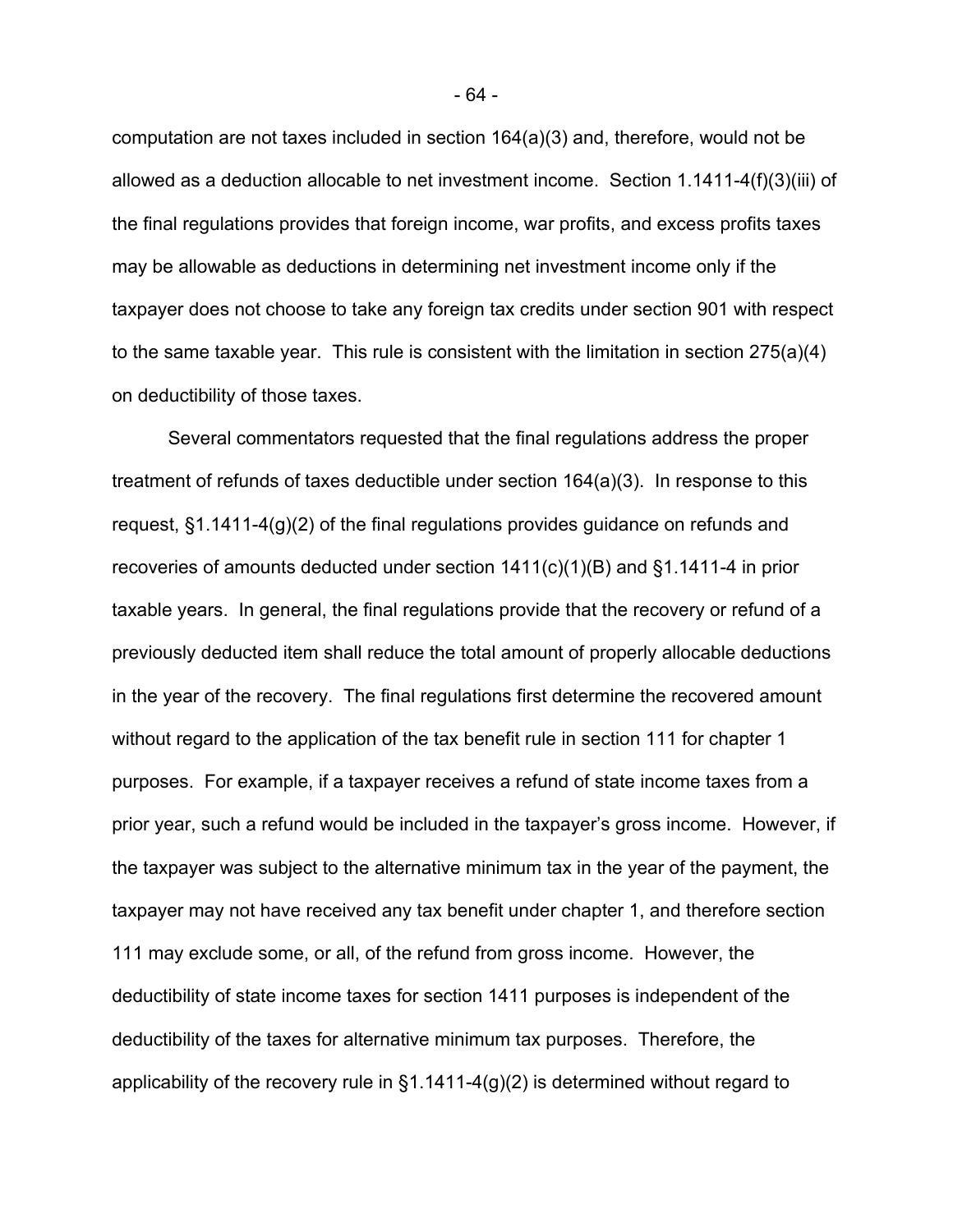whether the recovered amount was excluded from gross income by reason of section 111.

The final regulations contain two exceptions to the general rule. The two exceptions apply the tax benefit rule of section 111 within the section 1411 system, and therefore operate independently of the application of section 111 for chapter 1 purposes. First, properly allocable deductions are not reduced in the year of the recovery if the amount deducted in the prior year did not reduce the amount of section 1411 liability. For example, the receipt in 2014 of a refund of income taxes paid in 2012 would not reduce a taxpayer's section  $1411(c)(1)(B)$  deduction because section 1411 was not in effect in 2012 and thus the 2012 taxes were not properly allocable to net investment income. Second, properly allocable deductions are not reduced in the year of the recovery if the amount deducted in the prior year is included in net investment income by reason of section 1411(c)(1)(A). For example, a reimbursement of a deduction from a passive activity trade or business that is gross income for chapter 1 purposes is included as gross income from a passive activity under section 1411(c)(1)(A)(ii). Therefore, the recovery is already reflected in the recovery year's net investment income calculation.

In addition, §1.1411-4(g)(2) of the final regulations provides a special rule in the case of a recovery of a deduction that was allocated between net investment income and non-net investment income (such as section 164(a)(3) taxes). The final regulations provide that the amount taken into account under the recovery rule is based on the ratio used to allocate the item in the year of the deduction. For example, if a taxpayer allocated 45 percent of its total section 164(a)(3) taxes to net investment income in the

- 65 -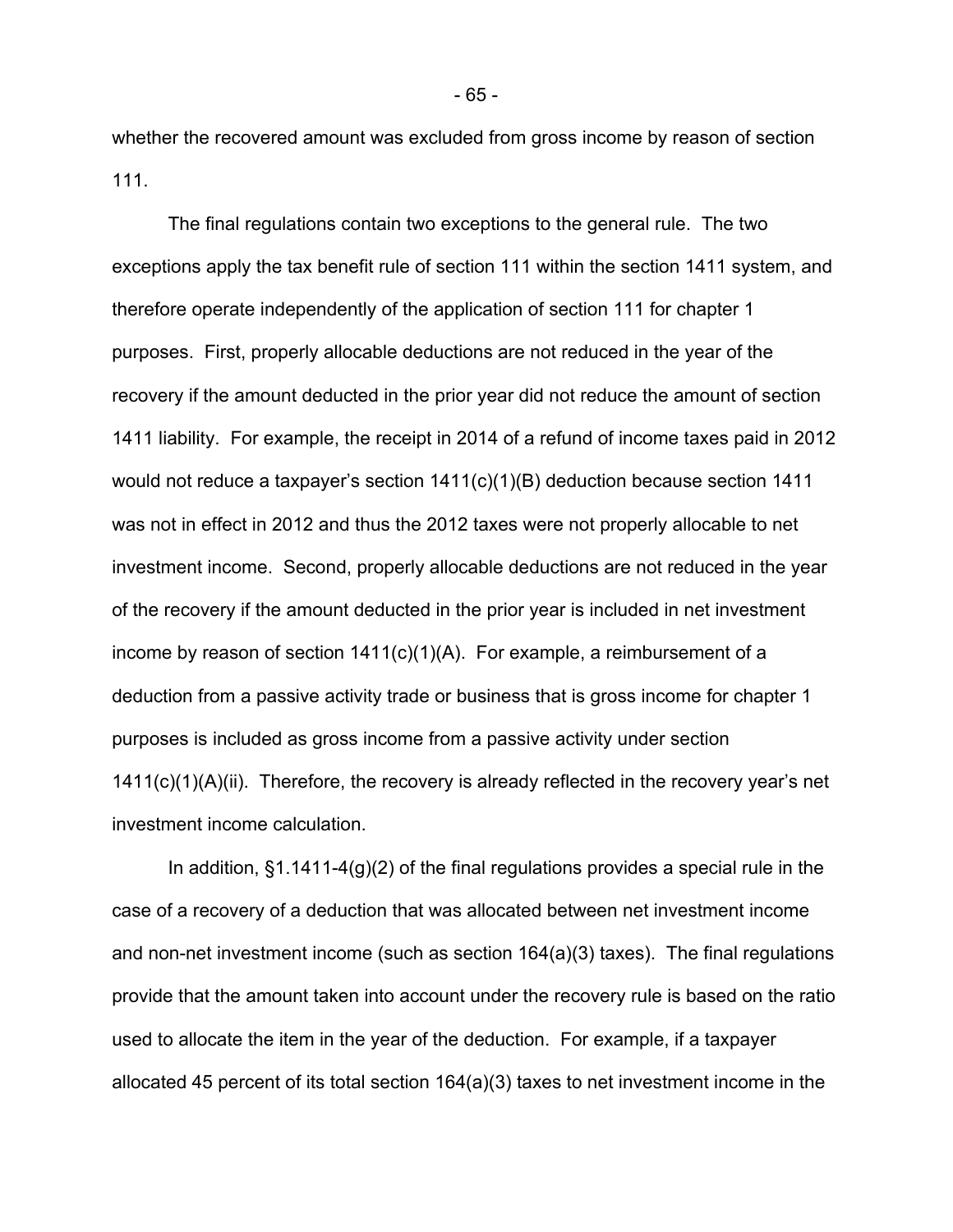year of the deduction, 45 percent of the recovery of such taxes will reduce the total amount of properly allocable deductions in the year of the recovery even though the taxpayer's allocation of section 164(a)(3) taxes to net investment income in the year of recovery may be, for example, 30 percent.

#### iii. Treatment of Estate and Trust Administration Expenses

Several commentators requested that the final regulations explicitly provide that section 1411(c)(1)(B) properly allocable deductions include fiduciary commissions, legal and accounting fees, and other estate and trust administration expenses. Subject to the limitations pursuant to section 67(e), the final regulations adopt this comment by amending proposed §1.1411-4(f)(3) to provide that properly allocable deductions include amounts described in §1.212-1(i) (allowing a deduction for reasonable amounts paid or incurred by the fiduciary of an estate or trust on account of administration expenses, including fiduciaries' fees and expenses of litigation) to the extent they are allocable to net investment income. The final regulations require that estates and trusts apportion any §1.212-1(i) expenses between net investment income and excluded income using any reasonable method.

#### iv. Limitations on Properly Allocable Deductions

Under the proposed regulations, properly allocable deductions that are itemized deductions subject to the 2-percent floor on miscellaneous itemized deductions under section 67 or to the overall limitation on itemized deductions under section 68 are deducted in determining net investment income only to the extent that they are deductible for income tax purposes after the application of both limitations. The proposed regulations provided a method for apportioning these limitations to determine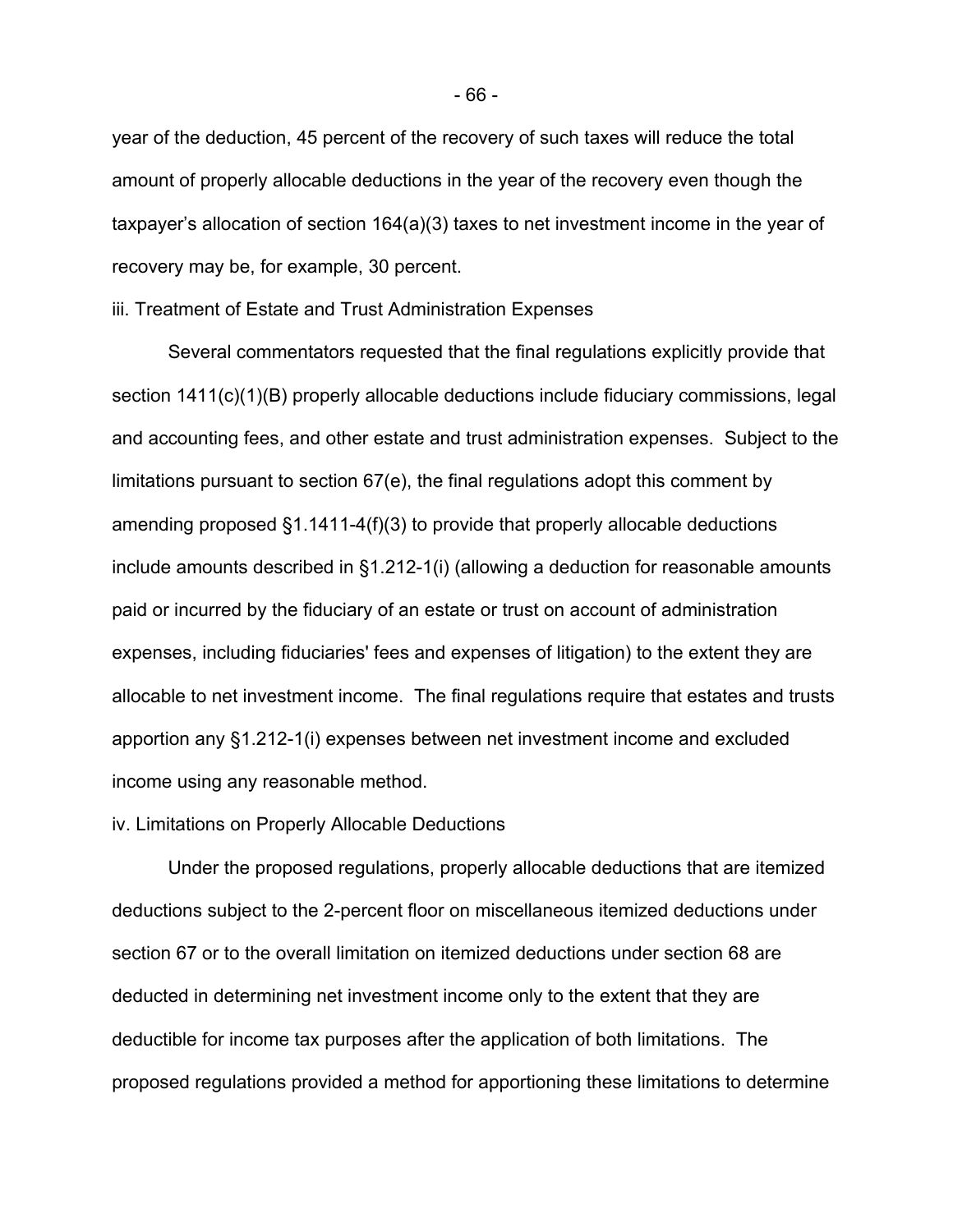the amount of deductions allowed in computing net investment income after applying sections 67 and 68. This method first applies section 67 to all deductions subject to the 2-percent floor. The disallowance is applied proportionately to each deduction subject to section 67. The proposed regulations then apply a similar process to deductions subject to section 68.

One commentator argued that applying general limitations on deductions under sections 67 and 68 is inconsistent with congressional intent, and that it may cause "taxable" net investment income to exceed "economic" net investment income. The commentator recommended that the final regulations allow the full amount of properly allocable itemized deductions to offset income items comprising net investment income without regard to the limitations imposed under sections 67 and 68.

Section 1411(c)(1)(B) provides that only those deductions that are allowed under subtitle A and properly allocable to component items of net investment income are deducted in determining net investment income. Sections 67 and 68 limit the amount of certain itemized deductions in determining taxable income for purposes of subtitle A and, therefore, also apply to limit the amount of those itemized deductions in determining net investment income. Accordingly, properly allocable deductions that are subject to section 67 or 68 are deducted in determining net investment income only to the extent that they are deductible after the application of the limitations.

Another commentator agreed that the limitations on itemized deductions under sections 67 and 68 should apply for section 1411 purposes, but suggested that these limitations only reduce the amount of properly allocable itemized deductions if such deductions exceed the aggregate amount of the deductions, whether properly allocable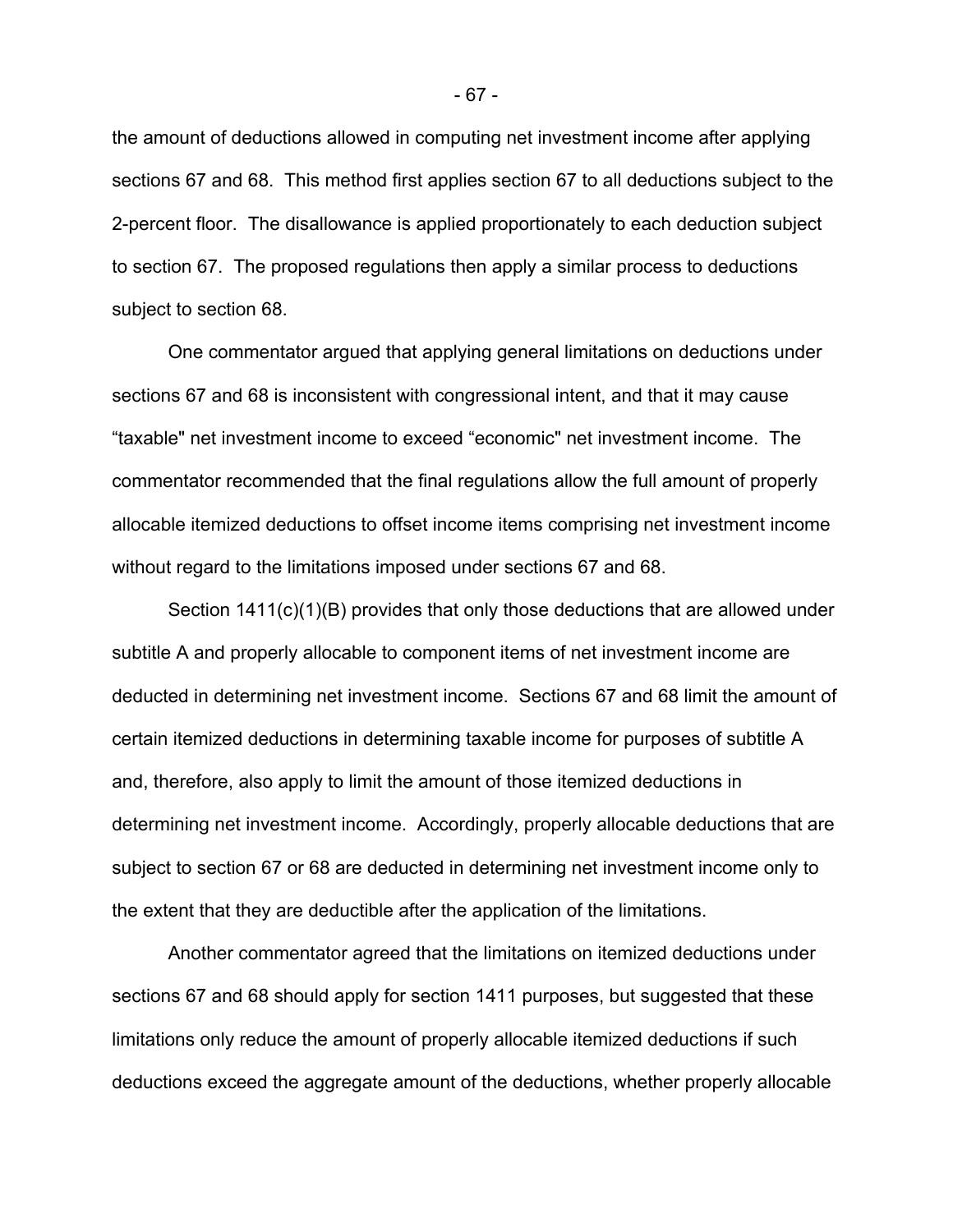or not, that would be allowed after application of these limitations. In other words, the commentator requested an ordering approach to the section 67 and 68 limitations, instead of the pro-rata approach in the proposed regulations. Both the commentator's recommendation and the proposed regulation method are reasonable interpretations of section 1411(c)(1)(B), accordingly, the final regulations adopt the commentator's recommendation.

Under §1.1411-4(f)(7) of the final regulations, the amount of miscellaneous itemized deductions allowed under section 67 in determining net investment income (but before the application of section 68) is the lesser of: (1) the amount of miscellaneous itemized deductions before applying section 67 that are properly allocable to net investment income, or (2) the amount of all miscellaneous itemized deductions allowed after the application of section 67. The amount of itemized deductions subject to limitation under section 68 that are deducted in determining net investment income is the lesser of: (1) the amount of such deductions that are properly allocable to net investment income allowed after the application of section 67 but before the application of section 68, or (2) the amount of all deductions allowed after the application of section 68.

v. Treatment of Properly Allocable Deductions in Excess of Investment Income

Proposed §1.1411-4(f)(1)(ii) provided that any deductions described in §1.1411- 4(f) in excess of gross income and net gain are not taken into account in determining net investment income in any other taxable year, except as allowed under chapter 1. Many commentators recommended that the final regulations provide that negative net investment income (when section 1411(c)(1)(B) deductions exceed section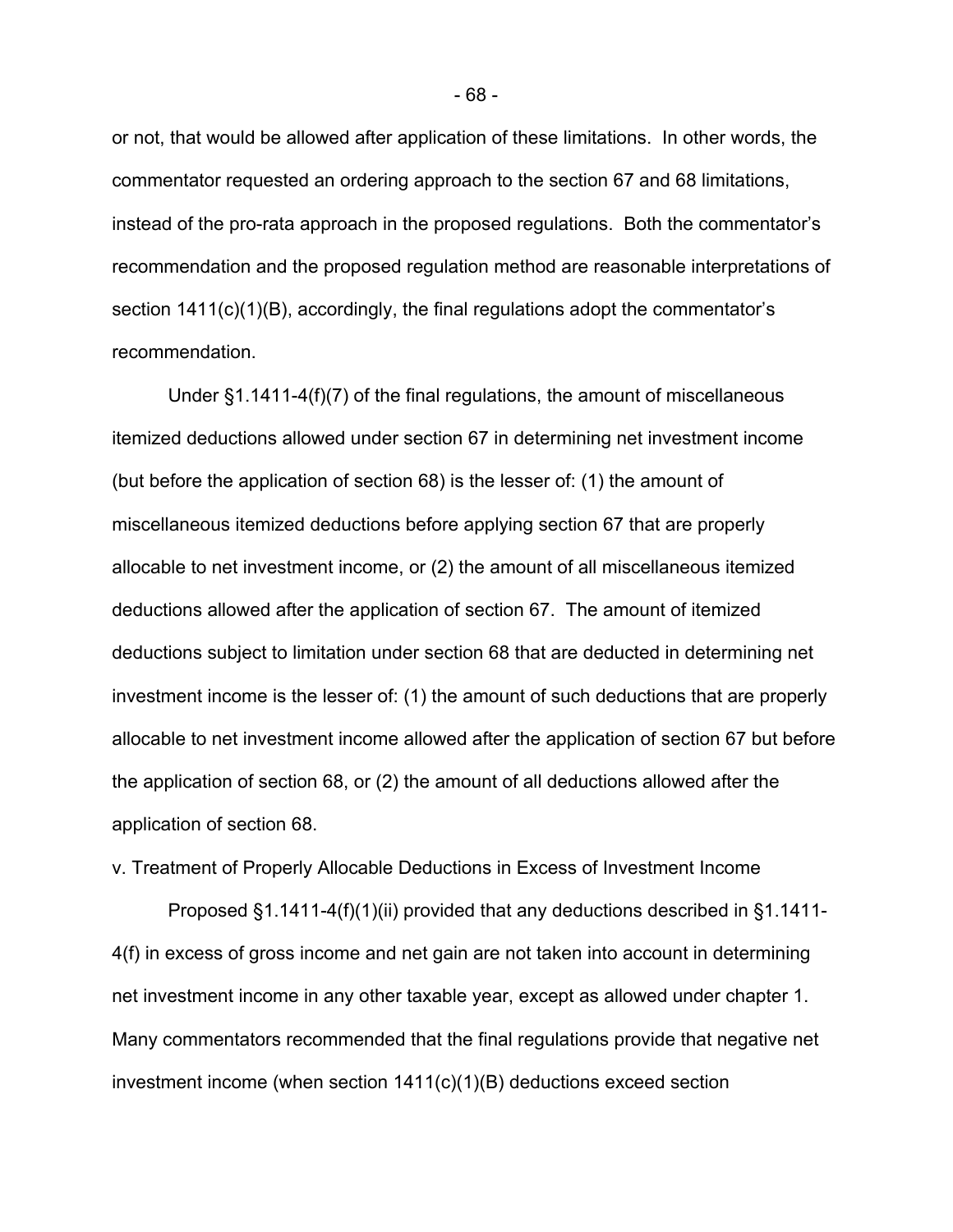1411(c)(1)(A) income) be carried over and become a section 1411(c)(1)(B) deduction in the subsequent year.

The final regulations do not adopt this recommendation. Section 1411(c)(1)(B) provides that, in order for a deduction to be allowed, it must be: (1) allowed by subtitle A, and (2) be properly allocable to section  $1411(c)(1)(A)$  income. Section  $1411(c)(1)(B)$ only allows deductions allowed by other Code sections; it does not establish a basis for a deduction that does not exist elsewhere in the Code. However, as discussed in the following part of this preamble, the final regulations do permit deductions of net operating losses otherwise allowed by subtitle A that are properly allocable to section 1411(c)(1)(A) income.

## vi. Net Operating Losses as a Properly Allocable Deduction

Proposed §1.1411-4(f)(1)(ii) provided that, in no event, will a net operating loss (NOL) deduction allowed under section 172 be taken into account in determining net investment income for any taxable year. The proposed regulations requested comments on whether a deduction should be allowed for an NOL in determining net investment income. Several commentators argued that, for purposes of section 1411(c)(1)(B), at least some portion of an NOL deduction should be a deduction properly allocable to gross income included in net investment income and therefore allowed in determining net investment income. Three commentators recommended that taxpayers be allowed to keep track of the portions of an NOL attributable to investment income for the loss year. One commentator recommended that the IRS adopt a simple rule for determining a portion of an NOL that is attributable to a "net investment loss" for a loss year (for example, using a ratio of the portion of the loss attributable to "net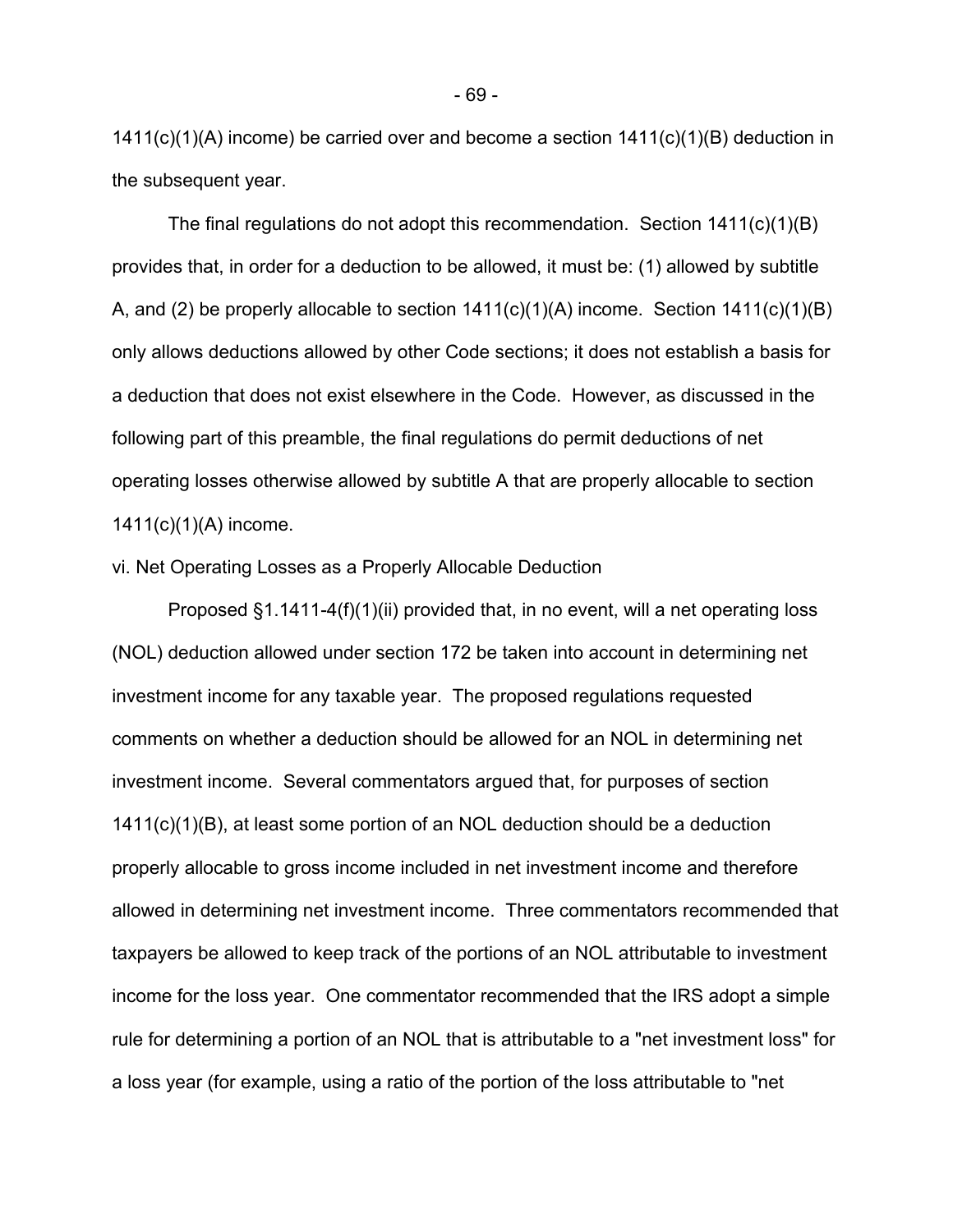investment loss" to the NOL) and allow taxpayers to take a prorated portion of the NOL deduction into account in determining net investment income for a taxable year to which the NOL is carried.

The final regulations adopt a modified version of the commentator's approach in §1.1411-4(f)(2)(iv) and (h). Because NOLs are computed and carried over year-byyear, a separate ratio must be determined for each year. Thus, the final regulations provide that taxpayers may deduct a portion of an NOL deduction in determining their net investment income. The portion of an NOL deduction for a taxable year that may be deducted for section 1411 purposes is calculated by first determining the applicable portion of the NOL for each loss year. The applicable portion of the NOL is the lesser of: (1) the amount of the NOL for the loss year that the taxpayer would have incurred if only items of gross income that are used to determine net investment income and only properly allocable deductions were taken into account in determining the NOL in accordance with section 172(c) and (d), or (2) the amount of the taxpayer's NOL for the loss year. Next, the amount of the NOL carried from each loss year and deducted in the taxable year is multiplied by a fraction. The numerator of this fraction is the applicable portion of the NOL for the loss year as determined above. The denominator of the fraction is the total NOL for the loss year. A separate fraction is determined for each loss year. The result of this multiplication is the amount of the NOL deduction from the loss year that is allowed as a section 1411(c)(1)(B) deduction in the taxable year, referred to as the section 1411 NOL amount. The sum of the section 1411 NOL amounts for each NOL carried to and deducted in the taxable year, referred to as the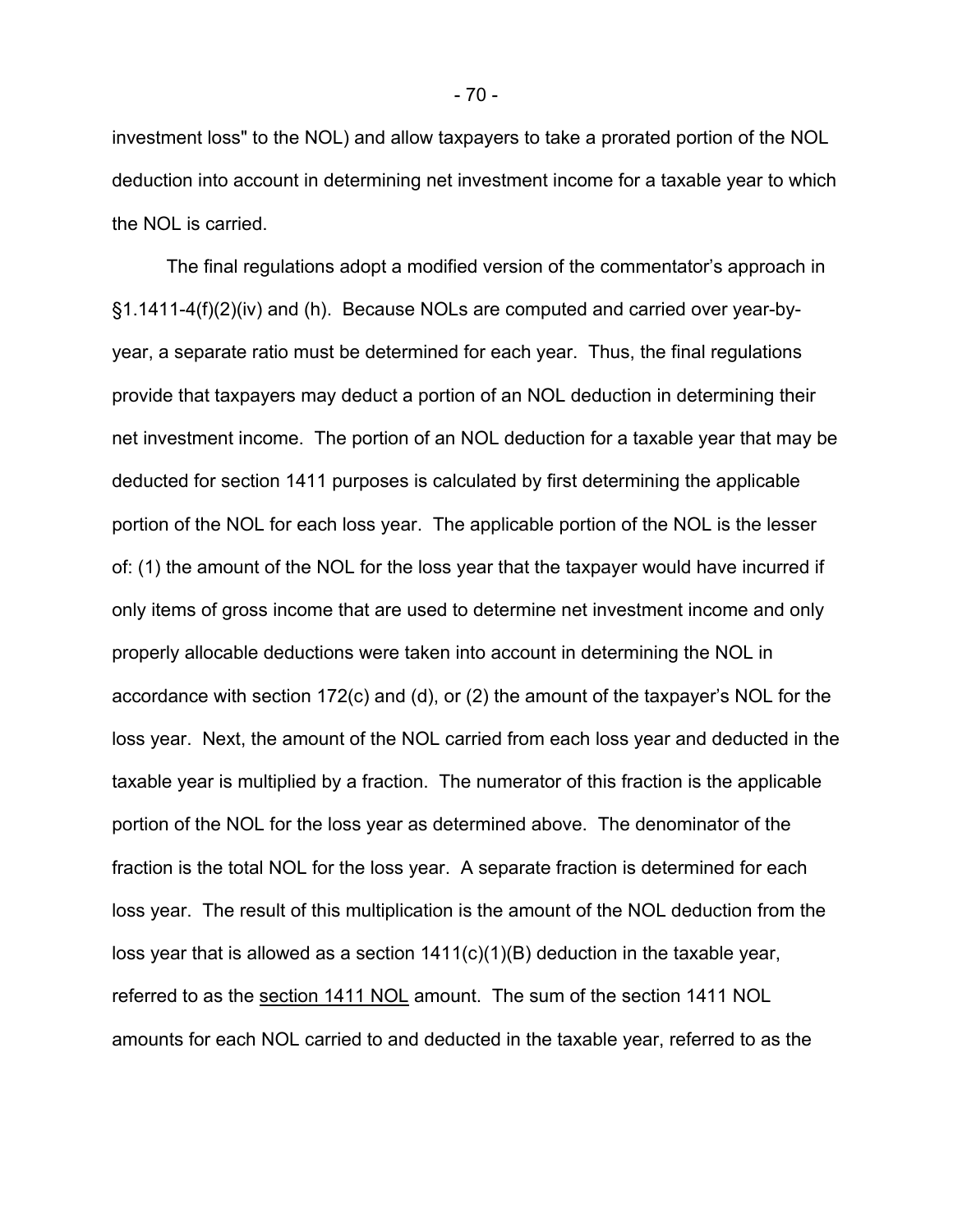total section 1411 NOL amount, is the amount of the NOL deduction for the taxable year that is properly allocable to net investment income.

#### E. Calculation of net investment income in special situations

Section 1411(c)(1)(A)(i) provides that net investment income does not include (among other things) items of interest, dividend, annuity, royalty or rent derived in the ordinary course of a trade or business that is not a passive activity with respect to the taxpayer within the meaning of section 469. Section 1411(c)(1)(A)(iii) provides that net investment income does not include (among other things) gain or loss from the disposition of property used in a trade or business that is not a passive activity of the taxpayer. In general, section 469 and the regulations thereunder provide four ways for an item of income to be nonpassive – grouping, activity recharacterization, income recharacterization, and material participation.

In the case of certain types of net investment income, such as rent and interest, commentators recommended that the final regulations exclude certain nonpassive net income, gain, or loss and self-charged interest from net investment income. Other commentators recommended that the final regulations provide a deduction that offsets the income.

As discussed in part 5.D.v. of this preamble, section 1411(c)(1)(B) only allows deductions allowed by other Code sections; it does not establish a basis for a deduction that does not exist elsewhere in the Code. Therefore, the Treasury Department and the IRS do not adopt the recommendation that the final regulations contain an offsetting deduction (or a reversal of a net loss item) that is subject to section 1411. Nevertheless, the Treasury Department and the IRS recognize that in some cases it is

- 71 -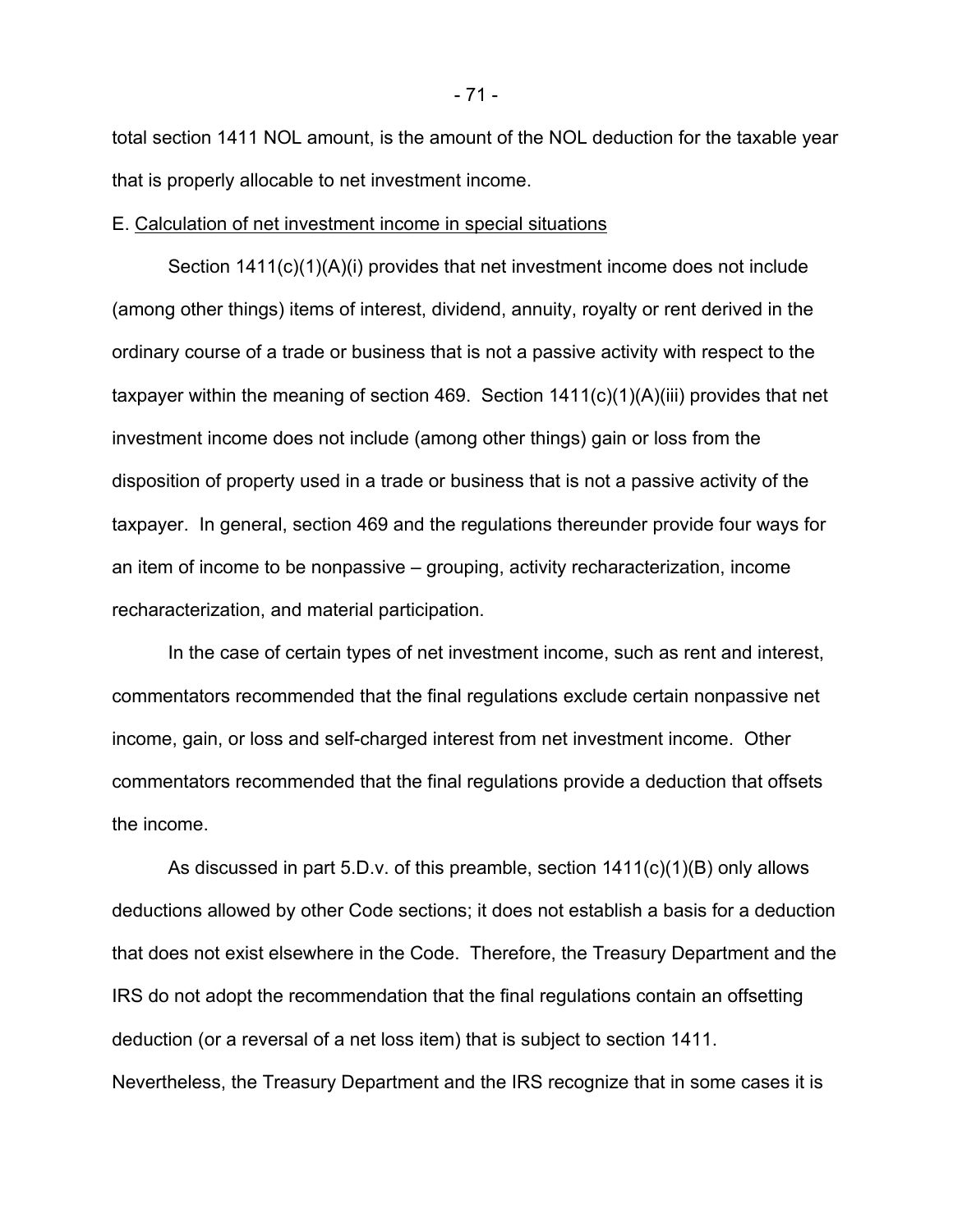appropriate to exclude certain nonpassive items of income from net investment income. Accordingly, in the limited and specific situations described in this part of the preamble, the final regulations deem a particular item of income to be "derived in the ordinary course of a trade or business" for purposes of section 1411(c)(1)(A) and therefore excluded from net investment income. However, the Treasury Department and the IRS emphasize that these specific rules contained in these final regulations are for section 1411 purposes only, and thus taxpayers should not draw any inference regarding the treatment of these items for any purpose other than section 1411. See §1.1411-1(c). i. Treatment of Self-Charged Interest

Commentators noted that, under the proposed regulations, a taxpayer who is not engaged in the trade or business of lending would have net investment income when it receives interest income attributable to a loan made to a passthrough entity in which it materially participates because the offsetting interest expense allocable to the taxpayer from the nonpassive activity would not be a properly allocable deduction under section 1411(c)(1)(B) and §1.1411-4(f). An analogous situation was identified during the 1986 enactment of section 469, which resulted in the promulgation of the self-charged interest rules in §1.469-7.

In response to these comments, the final regulations include a special rule that addresses self-charged interest. The special rule provides that, in the case of selfcharged interest received from a nonpassive entity, the amount of interest income excluded from net investment income will be the taxpayer's allocable share of the nonpassive deduction. The rule cross-references the self charged interest rule of §1.469-7 for the operative mechanics. The mathematical result of the special rule is to

- 72 -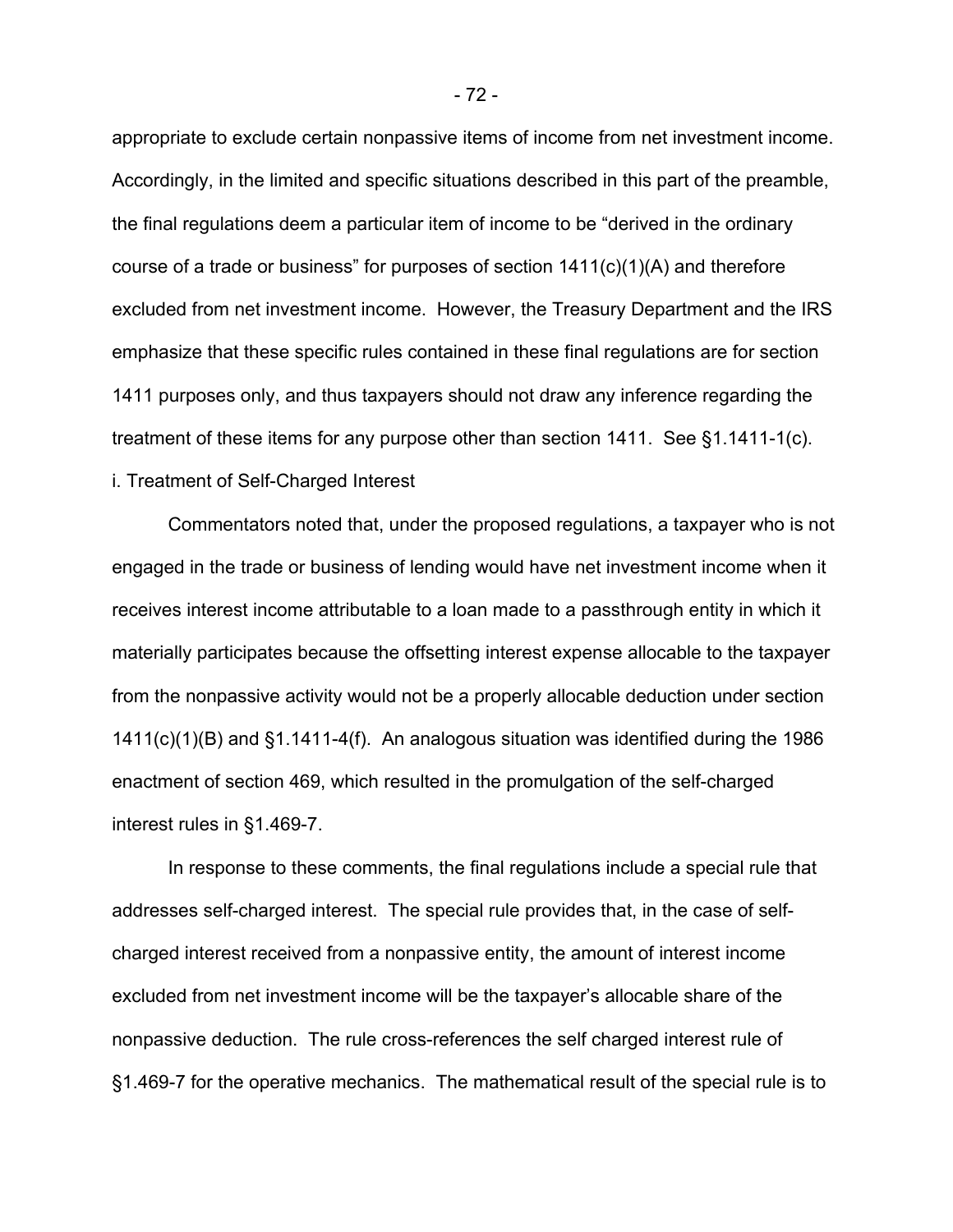exclude an amount of interest income from net investment income that is equal to the amount of interest income that would have been considered passive income under §1.469-7 if the nonpassive activity was considered passive activity. However, the special rule contains an exception. The special rule will not apply to a situation where the interest deduction is taken into account in determining self-employment income that is subject to tax under section 1401(b).

#### ii. Treatment of Certain Nonpassive Rental Activities

With regard to grouping and recharacterizations, commentators recommended that the final regulations clarify that determining whether income is net investment income should be based solely on its recharacterized or grouped status as nonpassive under section 469 and the regulations thereunder. Although the Treasury Department and the IRS recognize the administrative simplicity of this rule, the Treasury Department and the IRS believe that this rule is too broad as it would 'deem' certain items to be derived in a trade or business when it is unlikely that a section 162 trade or business is present. For example, see §§1.469-1T(e)(3)(ii)(D) (rental of property incidental to an investment activity) and 1.469-2T(f)(3) (rental of nondepreciable property). Therefore, the final regulations do not adopt this broad approach.

Another option advanced by some commentators is a special rule for selfcharged rents similar to §1.469-7 pertaining to self-charged interest. However, a proposed rule for self-charged rents would be more complex than the rule for selfcharged interest because the amount of the net investment income exclusion must take into account the deductions allowed (depreciation, taxes, interest, etc.) that are not present in self-charged interest. A self-charged rent rule would have to exclude from

- 73 -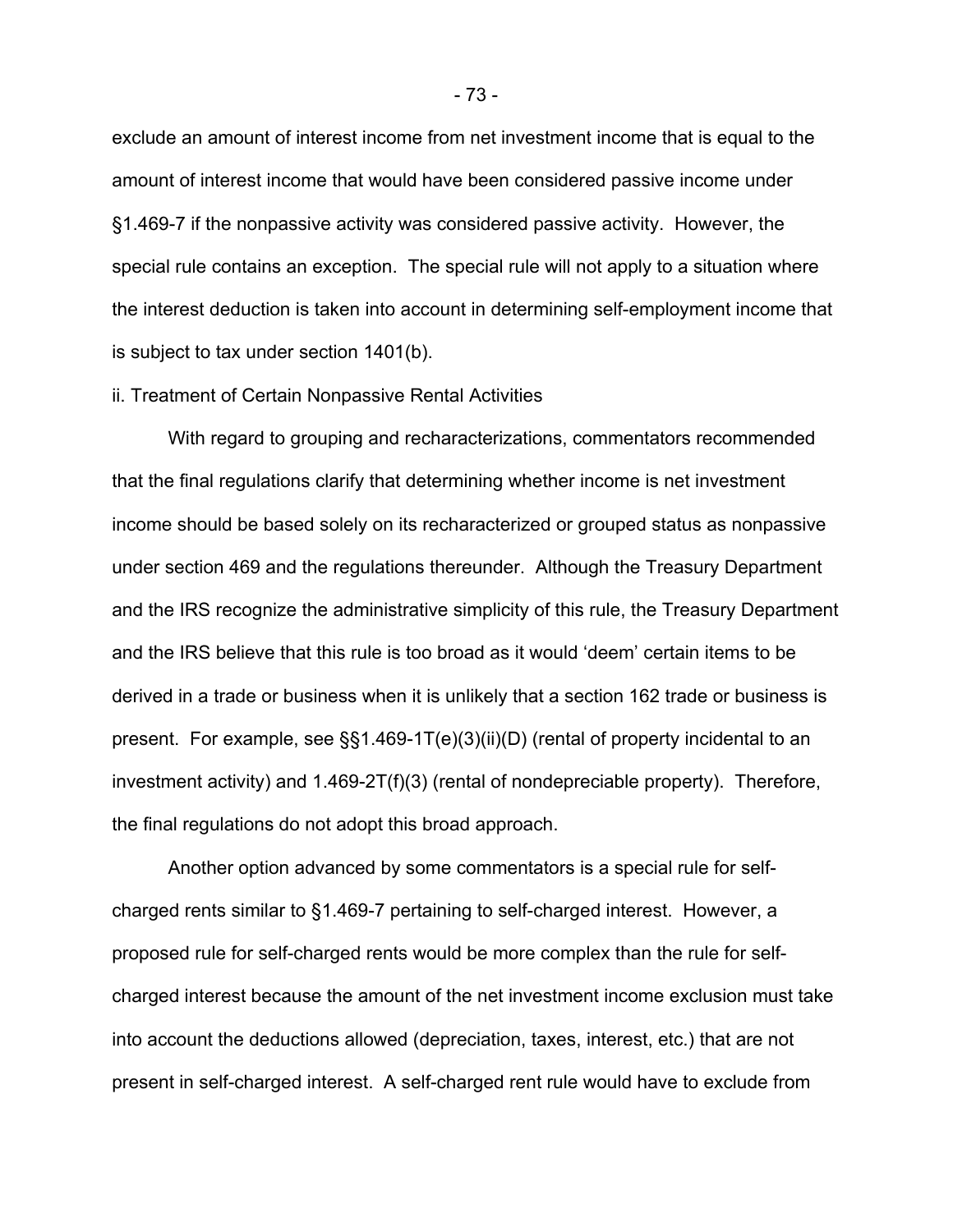gross income rents in the same way as self-charged interest, and would also exclude a share of the deductions attributable to earning the income. In addition, a rule based on  $\S1.469$ -7 would cover only rents within the context of section  $1411(c)(1)(A)(i)$  and would not provide relief from the inclusion of the gain upon the sale of the property from net investment income. Accordingly, the final regulations do not adopt this recommendation.

However, the Treasury Department and the IRS appreciate the concerns raised by the commentators. Therefore, the final regulations provide special rules for selfcharged rental income. The final regulations provide that, in the case of rental income that is treated as nonpassive by reason of §1.469-2(f)(6) (which generally recharacterizes what otherwise would be passive rental income from a taxpayer's property as nonpassive when the taxpayer rents the property for use in an activity in which the taxpayer materially participates) or because the rental activity is properly grouped with a trade or business activity under §1.469-4(d)(1) and the grouped activity is a nonpassive activity, the gross rental income is deemed to be derived in the ordinary course of a trade or business. Furthermore, in both of these instances, the final regulations provide that any gain or loss from the assets associated with that rental activity that are treated as nonpassive gain or loss will also be treated as gain or loss attributable to the disposition of property held in a nonpassive trade or business. iii. Treatment of Section 469(c)(7) Real Estate Professionals

With regard to real estate professionals, many commentators recommended that the final regulations provide that, if a real estate professional materially participates in his or her rental real estate activities, then the rental income should be excluded from

- 74 -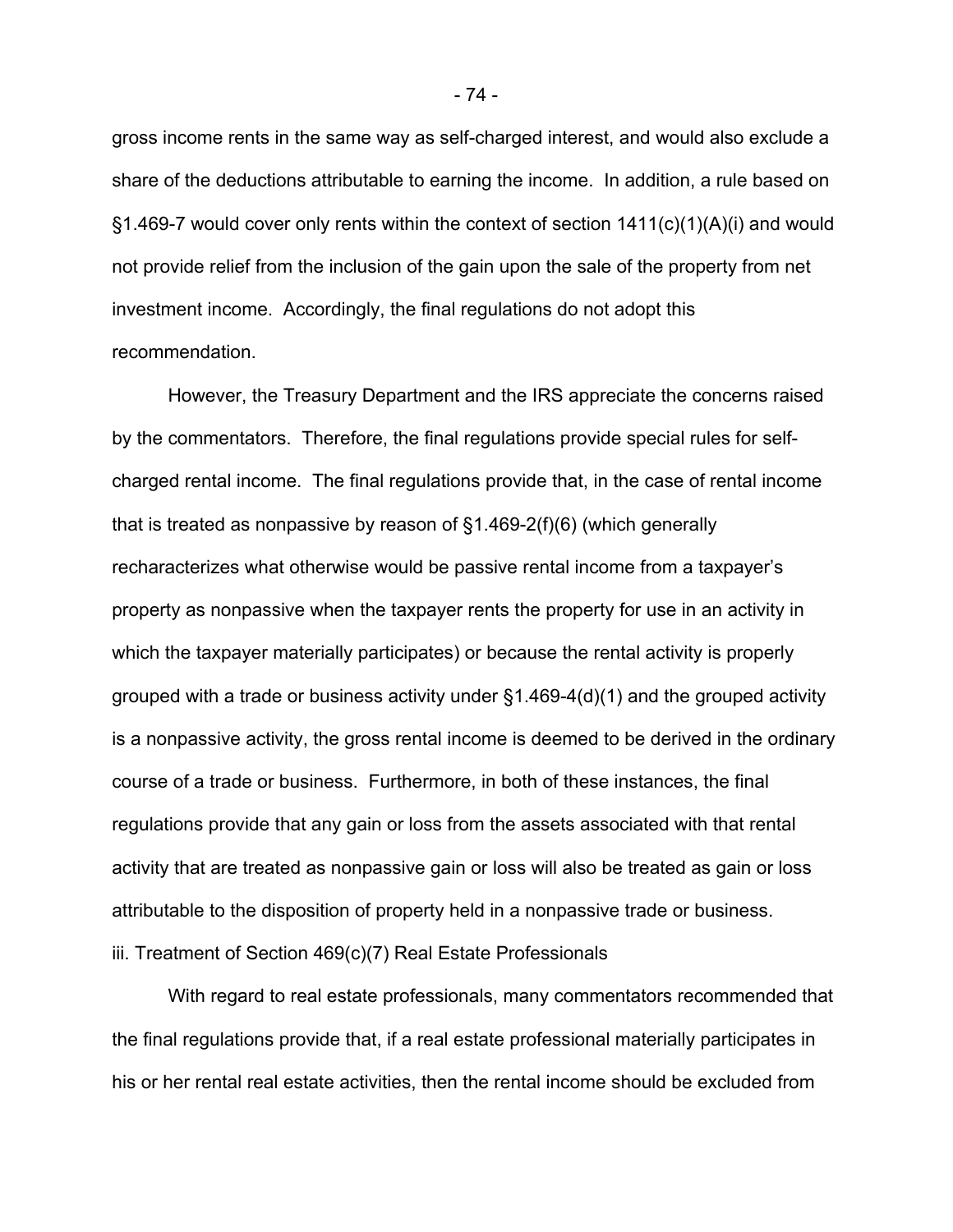net investment income. The general theory behind the commentators' recommendation was that such rental income must be derived in the ordinary course of a trade or business because a taxpayer that qualifies as a real estate professional under section 469 is necessarily engaged in a real property trade or business. In certain situations, the Treasury Department and the IRS agree that some real estate professionals derive rental income in the ordinary course of the real property trade or business. However, for several reasons, the Treasury Department and the IRS do not believe that every real estate professional is necessarily engaged in the trade or business of rental real estate.

Section 469(c)(7)(C) provides 11 types of activities that constitute a real property trade or business. Only a few of the 11 enumerated activities may be relevant in determining whether rents are derived in the ordinary course of a trade or business, such as the activities of "rental" and "leasing." Some of the other enumerated items have little, if any, relation to rental activities. For example, an individual engaged in real property construction could satisfy the two tests enumerated in section 469(c)(7)(B) to qualify as a real estate professional, but the construction activities may not have any relation to whether the individual's rental income is derived in the ordinary course of a trade or business. In addition, the scope of activities that a taxpayer may consider in determining whether a real property trade or business exists is broader than the definition of a trade or business for section 1411 purposes. Section 1.469-9(b)(1) states "[a] trade or business is any trade or business determined by treating the types of activities in §1.469-4(b)(1) as if they involved the conduct of a trade or business, and any interest in rental real estate, including any interest in rental real estate that gives rise to deductions under section 212." Therefore, under §1.469-9(b)(1), individuals may

- 75 -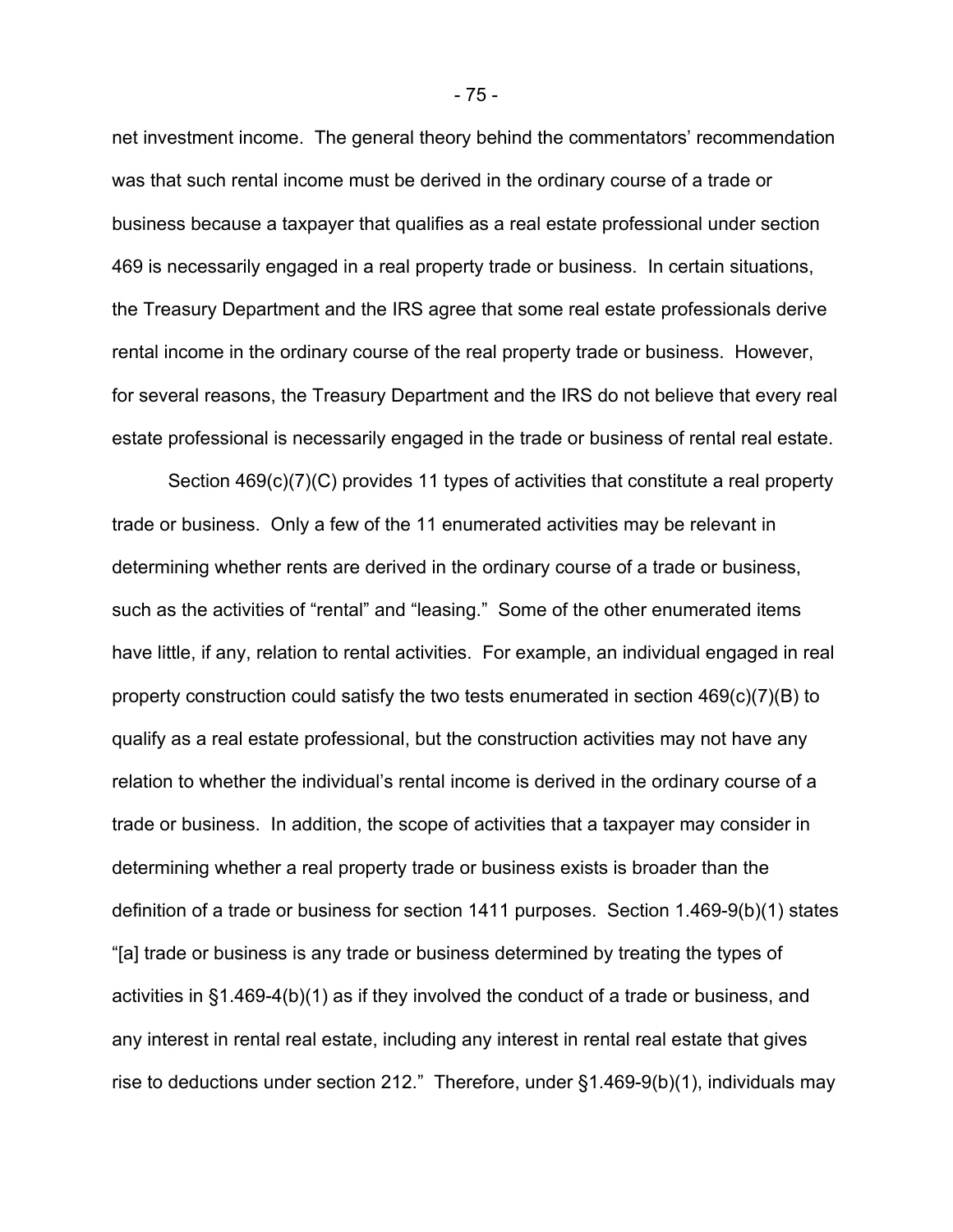establish real estate professional status by combining non-trade or business activities (such as multiple section 212 rental activities) for determining a taxpayer's real property trade or business. Because the analysis under section 469(c)(7) and the regulations thereunder to determine whether a taxpayer is a real estate professional differs from the analysis to determine whether rental income is derived in the ordinary course of a trade or business under section 1411(c)(1)(A)(i), the use of a taxpayer's real estate professional status as a proxy to determine whether rental income is derived in the ordinary course of a trade or business is not appropriate.

Once an individual establishes real estate professional status, that status only allows the taxpayer to treat rental real estate activities as nonpassive if the taxpayer satisfies at least one of the tests for material participation in §1.469-5T in the rental real estate activities. The status as a real estate professional alone does not establish that those rental real estate activities rise to the level of a trade or business within the meaning of section 162. Section 1.469-5T(a) provides seven tests to establish material participation. However, not all of the material participation tests provide conclusive evidence that a taxpayer is regularly, continuously, and substantially involved in a rental trade or business within the meaning of section 162. For example, a real estate broker that satisfies the section 469(c)(7) real estate professional requirements by reason of hours devoted to brokerage could classify his or her real property rental activity as nonpassive by satisfying §1.469-5T(a)(2). Under this test, the taxpayer needs to establish only that the taxpayer's participation in the activity was substantially all of the activity (taking into account all other persons involved in the activity) to establish material participation. As a result, and similar to the case of establishing real estate

- 76 -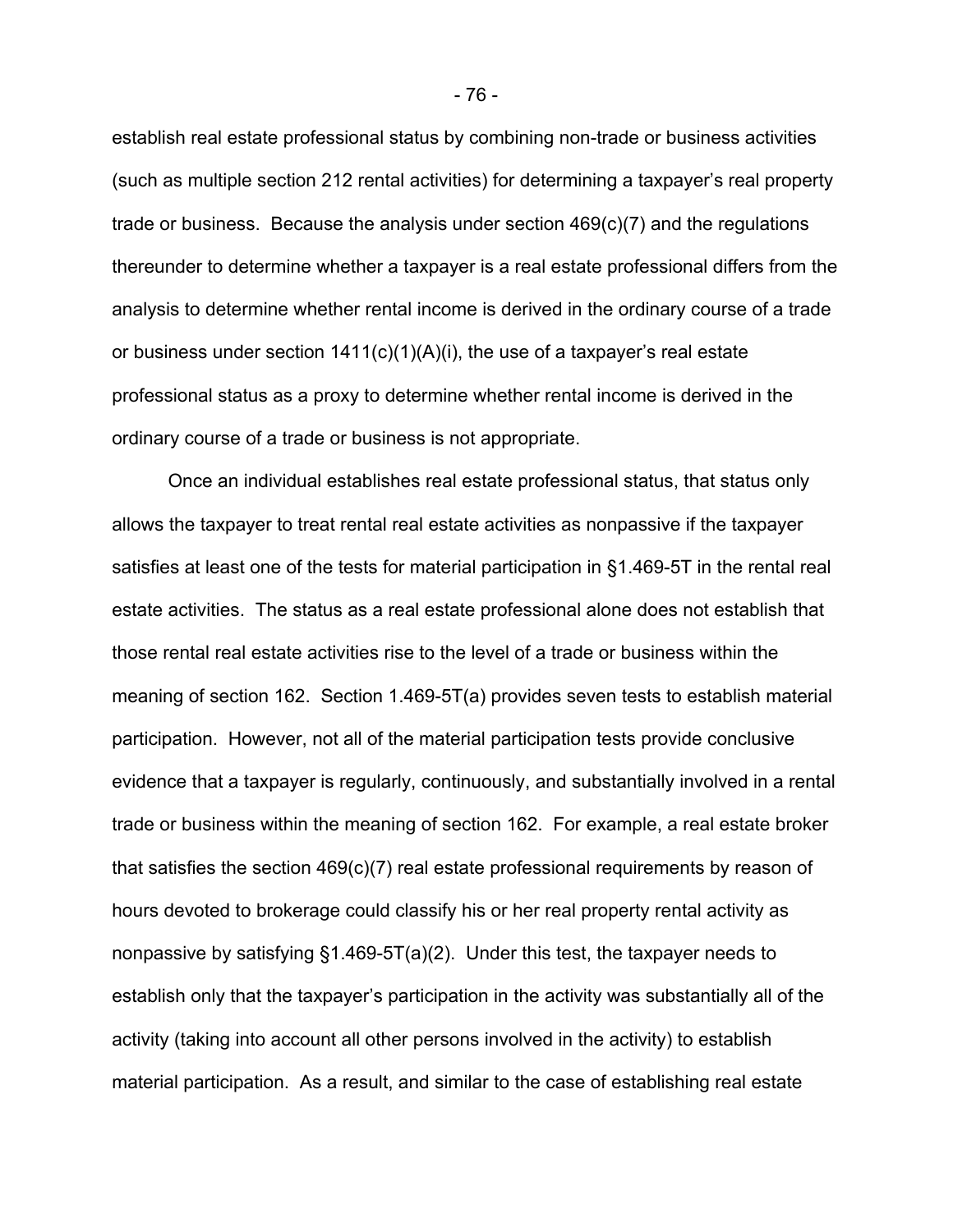trade or business, the Treasury Department and the IRS believe that reliance on the §1.469-5T material participation tests as a proxy to establish regular, continuous, and substantial activity within the meaning of section 162 for section 1411 purposes is not appropriate.

The final regulations do, however, provide a safe harbor test for certain real estate professionals in  $\S1.1411-4(g)(7)$ . The safe harbor test provides that, if a real estate professional (within the meaning of section 469(c)(7)) participates in rental real estate activities for more than 500 hours per year, the rental income associated with that activity will be deemed to be derived in the ordinary course of a trade or business. Alternatively, if the taxpayer has participated in rental real estate activities for more than 500 hours per year in five of the last ten taxable years (one or more of which may be taxable years prior to the effective date of section 1411), then the rental income associated with that activity will be deemed to be derived in the ordinary course of a trade or business. The safe harbor test also provides that, if the hour requirements are met, the real property is considered as used in a trade or business for purposes of calculating net gain under section 1411(c)(1)(A)(iii). The Treasury Department and the IRS recognize that some real estate professionals with substantial rental activities may derive such rental income in the ordinary course of a trade or business, even though they fail to satisfy the 500 hour requirement in the safe harbor test. As a result, the final regulations specifically provide that such failure will not preclude a taxpayer from establishing that such gross rental income and gain or loss from the disposition of real property, as applicable, is not included in net investment income.

iv. Treatment of Former Passive Activities

- 77 -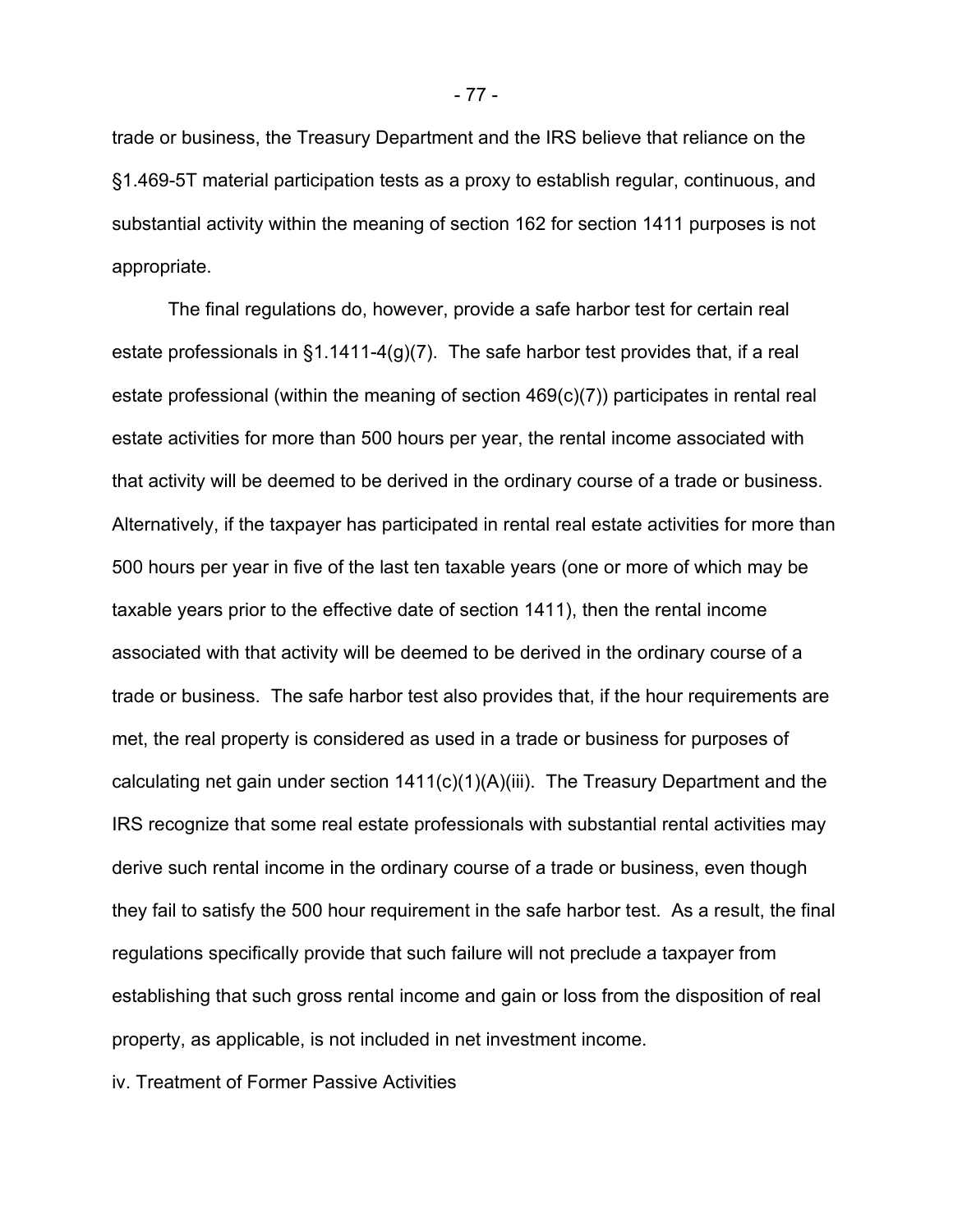Losses disallowed by section 469 stem from (1) expenses incurred in the passive activity or (2) a sale of a portion of the passive activity or property used in the activity, in excess of passive income from any source. Section 1.469-1T(f)(2)(i) and (ii) require taxpayers to trace disallowed losses back to the activities giving rise to the losses and to further trace the losses allocated to a particular activity back to the deductions from the activity giving rise to the net loss. When a taxpayer disposes of a partial interest in a passive activity or disposes of assets used within a passive activity, any losses realized from the disposition are treated as arising from the passive activity and are allocated to that activity. Sections 469(b), (g), and §1.469-1(f)(4) provide that, generally, passive losses that are disallowed in the current year carry forward to the succeeding tax year and remain suspended until the taxpayer has sufficient passive income to offset those losses or otherwise disposes of the entire activity in a fully taxable transaction with an unrelated party.

In cases where a taxpayer materially participates in an activity that was formerly a passive activity, the deductions produced by the activity in the current year are not subject to section 469. However, the carryover (or "suspended") passive losses incurred in prior years when the activity was a passive activity remain disallowed passive losses subject to carryover. Section 469(f)(1)(A) allows the suspended passive losses when the former passive activity produces current-year net income (even though that income is technically from a nonpassive activity). To the extent the taxpayer has passive losses allocable to a former passive activity in excess of the current year nonpassive income from that activity (the section 469(f)(1)(A) amount), section 469(f)(1)(C) allows excess passive losses to offset net passive income from other

- 78 -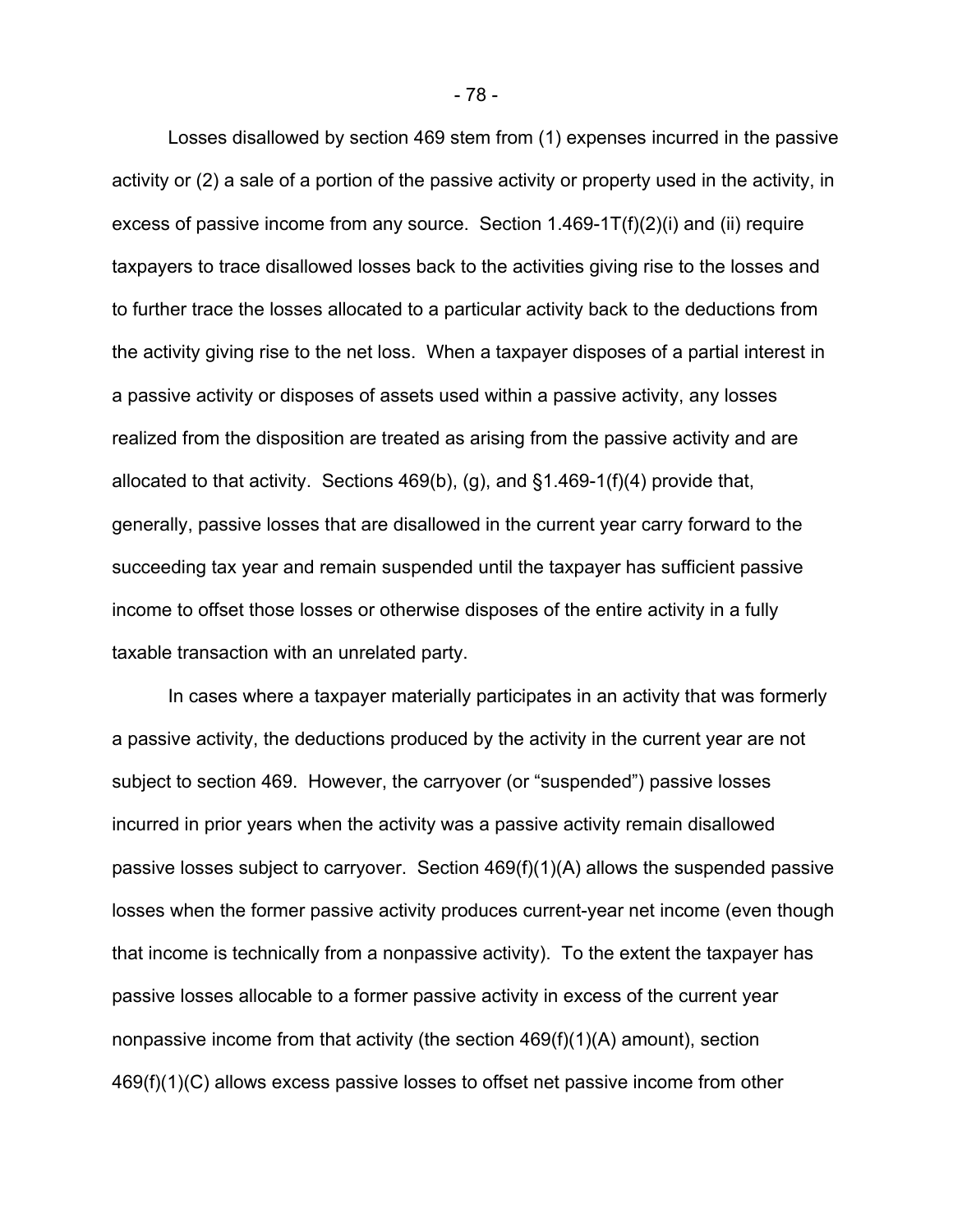passive activities of the taxpayer. Any suspended passive losses not allowed by section 469(f)(1)(A) or (C) remain suspended and are carried over to the following year.

Section 469 does not alter the character or nature of the items that make up the suspended passive loss. If the suspended losses are attributable to operating deductions in excess of operating income, such suspended losses retain that character as deductions described in section 62(a)(1) or 62(a)(4) when ultimately allowed by section 469. To the extent the suspended losses are comprised of losses originating from the disposition of property (such as ordinary section 1231 losses or capital losses), those losses also retain their character as section 165 losses when they are ultimately allowed by section 469.

If a taxpayer materially participates in a former passive trade or business activity, the gross income produced by that activity (and associated section 1411(c)(1)(B) properly allocable deductions) in the current year generally would not be net investment income because the activity is no longer a trade or business that is a passive activity within the meaning of section 469. However, in the case of rental income not derived in the ordinary course of a trade or business, a classification of the rental income as nonpassive for purposes of section 469 will not result automatically in the exclusion of such rental income and associated deductions from net investment income. Furthermore, it is possible that a section 469 former passive activity may still generate net investment income on its disposition to the extent the gain is included in section 1411(c)(1)(A)(iii) and not entirely excluded by, for example, section 1411(c)(4).

Suspended losses that are allowed by reason of section 469(f)(1)(A) or (C) may constitute properly allocable deductions under section  $1411(c)(1)(B)$  and  $\S1.1411-4(f)(2)$ 

- 79 -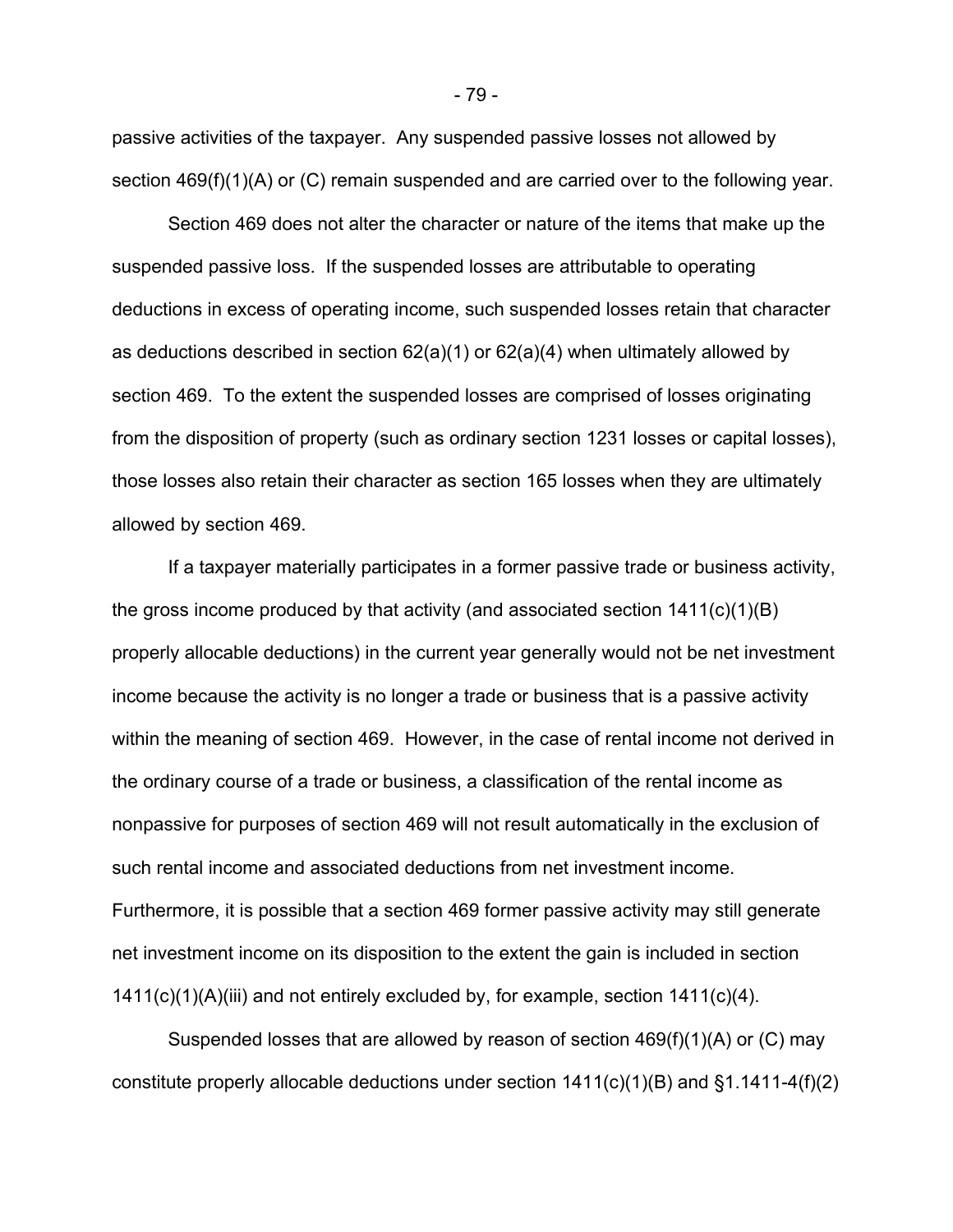(to the extent those losses would be described in section  $62(a)(1)$  or  $62(a)(4)$ ) or may be included within the calculation of net gain in section  $1411(c)(1)(A)(iii)$  and  $§1.1411-4(d)$ (to the extent those losses would be described in section 62(a)(3) in the year they are allowed, depending on the underlying character and origin of such losses). The treatment of excess suspended losses of a former passive activity upon a fully taxable disposition is discussed in the next section of this preamble.

 The final regulations clarify, for section 1411 purposes, the treatment of income, deductions, gains, losses, and the use of suspended losses from former passive activities. The Treasury Department and the IRS considered three alternatives. One approach is the complete disallowance of all suspended losses once the activity is no longer a passive activity (in other words, becomes a former passive activity or a nonpassive activity). The rationale behind this approach is that the income from the activity would not be includable in net investment income, thus the suspended losses become irrelevant. Another approach is the unrestricted allowance of all suspended losses in the year in which they are allowed by section 469(f), regardless of whether the nonpassive income is included in net investment income. The rationale behind this approach is that the losses were generated during a period when the activity was a passive activity, and if such losses were allowed in full, they would have potentially reduced net investment income, and therefore the losses should continue to retain their character as net investment income deductions. The third approach is a hybrid approach that allows suspended losses from former passive activities in calculation of net investment income (as properly allocable deductions under section 1411(c)(1)(B) or in section  $1411(c)(1)(A)(iii)$  in the case of losses) but only to the extent of the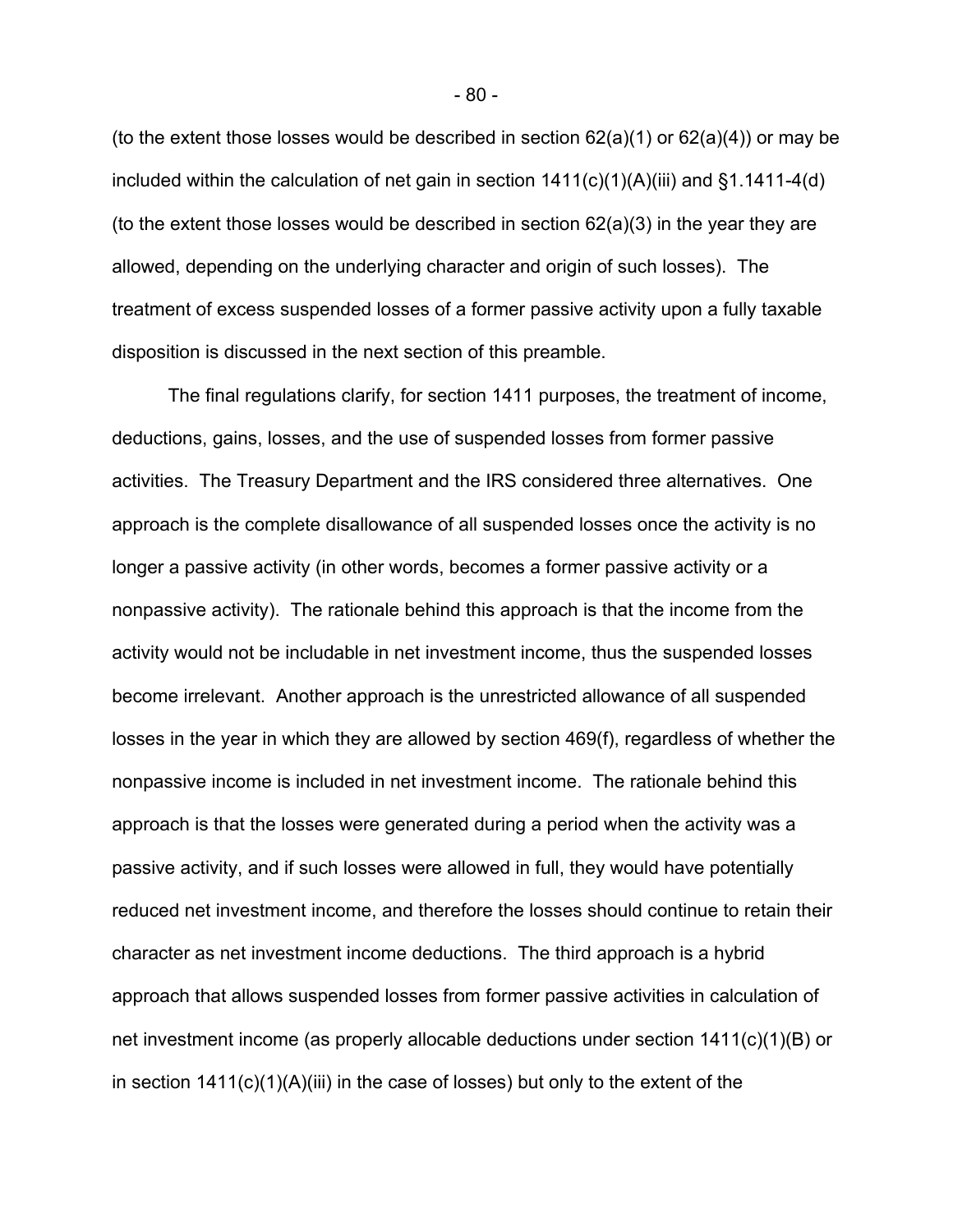nonpassive income from such former passive activity that is included in net investment income in that year. The final regulations adopt this hybrid approach.

For example, in the case of a former passive trade or business activity with suspended losses of \$10,000 that generates \$3,000 of net nonpassive income, section 469(c)(1)(A) allows \$3,000 of the \$10,000 suspended loss to offset the nonpassive income in the current year. Since the gross nonpassive income is not included in section  $1411(c)(1)(A)(ii)$  (or in section  $1411(c)(1)(A)(iii)$  in the case of gains from the disposition of property in such trade or business), none of the deductions and losses associated with such income are properly allocable deductions under section 1411(c)(1)(B) (or in section 1411(c)(1)(A)(iii) in the case of losses from the disposition of property in such trade or business). Thus, under the facts of this example, the final regulations provide that the \$3,000 is not a properly allocable deduction (or a loss included in section  $1411(c)(1)(A)(iii)$ . However, to the extent that the remaining suspended passive loss deduction of \$7,000 is allowed by section 469(f)(1)(C) to offset other net passive activity income (which is included in net investment income by reason of section 1411(c)(1)(A) less deductions allowed by section 1411(c)(1)(B)), such amounts are considered properly allocable deductions under section 1411(c)(1)(B), or as a loss included in section 1411(c)(1)(A)(iii), as appropriate.

v. Treatment of Losses and Deductions Described in Section 469(g)(1)

Section 469(g)(1) provides, in relevant part, that if all gain or loss realized on a disposition is recognized, the excess of any loss from that activity for such taxable year (determined after the application of section 469(b)), over any net income or gain for that taxable year from all other passive activities (determined after the application of section

- 81 -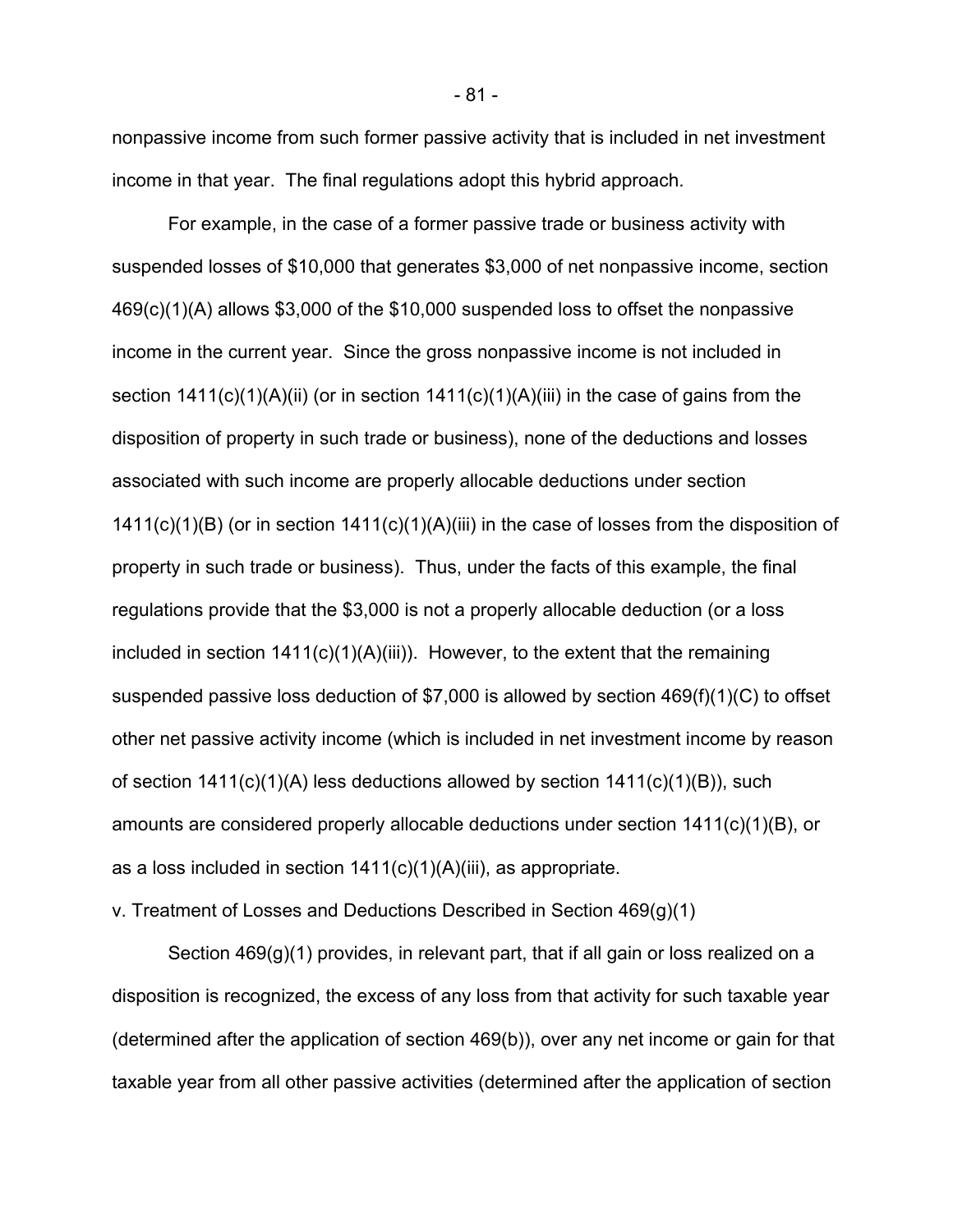469(b)), shall be treated as a loss which is not from a passive activity. The preamble to the proposed regulations requested comments on "whether the losses triggered under section 469(g)(1) upon the disposition should be taken into account in determining the taxpayer's net gain on the disposition of the activity under section 1411(c)(1)(A)(iii) or whether the losses should be considered properly allocable deductions to gross income and net gain described in section 1411(c)(1)(A)(i) through (iii)." Because section 469(g)(1) provides that the allowed loss is treated as a loss "which is not from a passive activity," there is a question whether this language prevents the allowed losses from being treated as "properly allocable deductions" from passive activities for purposes of section 1411.

Commentators recommended that losses allowed under section 469(g) be taken into account in computing net gain under section 1411(c)(1)(A)(iii), and that any net loss in section 1411(c)(1)(A)(iii) resulting from the use of such losses should be treated as a properly allocable deduction under section  $1411(c)(1)(B)$ . One commentator suggested that, to the extent a taxpayer has a net loss under section  $1411(c)(1)(A)(iii)$  that is attributable to the allowed loss under section 469(g), the excess section 469(g) loss should continue to be suspended and carried forward to offset future gain resulting from the disposition of other passive assets subject to inclusion in section 1411(c)(1)(A)(iii).

The final regulations provide that section 469(g) losses, which are treated as losses from a nonpassive activity, are taken into account for net investment income purposes in the same manner in which they are taken into account for chapter 1 purposes. As discussed in the context of section 469(f), section 469 does not alter the character or nature of the suspended passive loss. If the suspended losses allowed as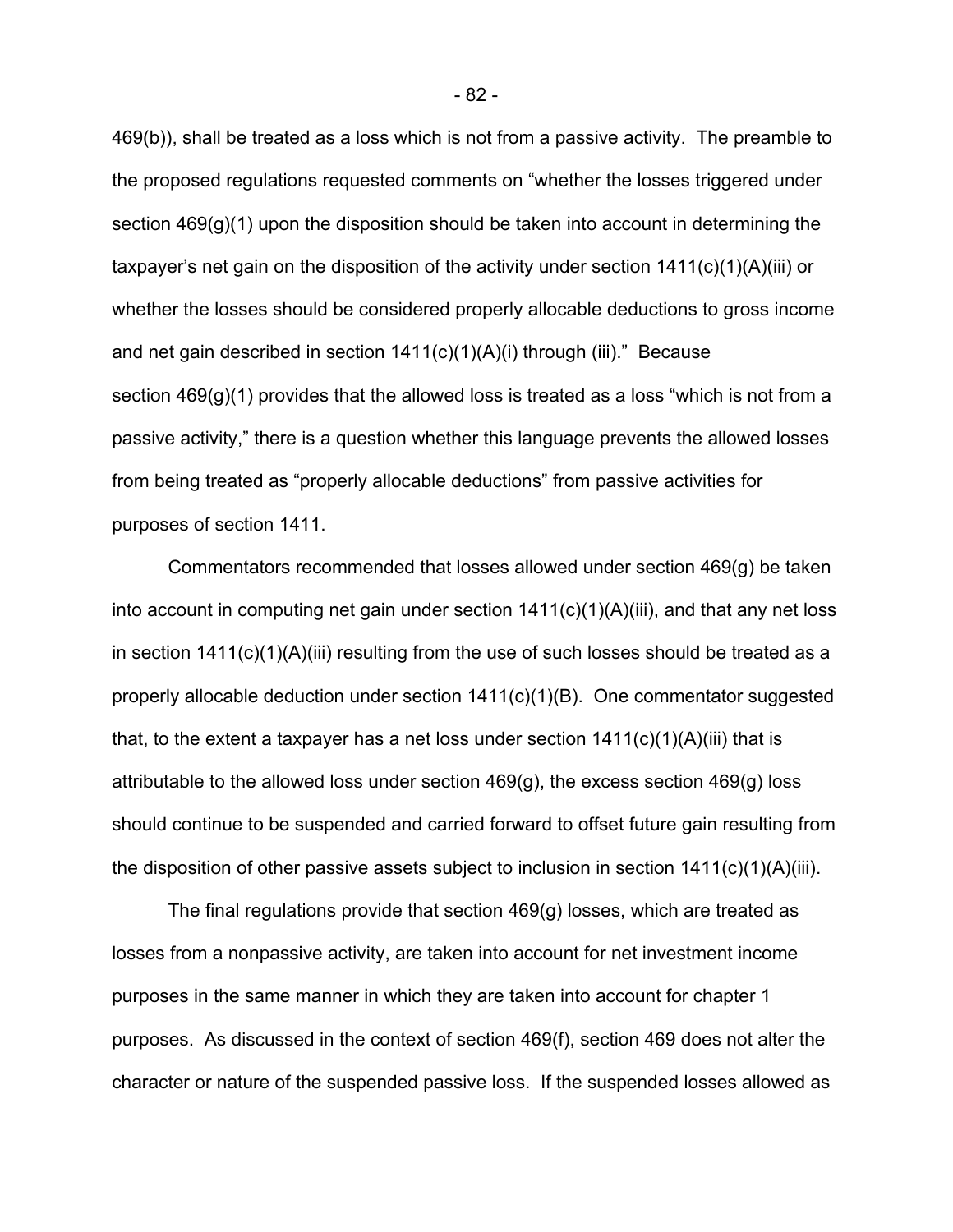a current year deduction by reason of section 469(g)(1) are attributable to operating deductions in excess of operating income, such suspended losses retain that character as, in most cases, deductions described in section 62(a)(1) or 62(a)(4). However, to the extent the suspended losses are comprised of losses originating from the disposition of property (such as ordinary section 1231 losses or capital losses), those losses also retain their character when they are ultimately allowed by section 469. Therefore, losses that are allowed by reason of section 469(g) may constitute properly allocable deductions under section  $1411(c)(1)(B)$  or may be included within the calculation of net gain in section  $1411(c)(1)(A)(iii)$  in the year they are allowed, depending on the underlying character and origin of such losses. The recommendations proposed by the commentators depart from the general operating principles in chapter 1 and add additional complexity. Therefore, the final regulations do not adopt the positions advanced by commentators that section 469(g)(1) suspended losses should offset the gain first, then be allowed as a properly allocable deduction or that it should continue to be suspended and carried forward.

Furthermore, section 469(g)(1) losses that are allowed by reason of a fully taxable disposition of a former passive activity are also fully taken into account for net investment income. As a result of the ordering rules in sections  $469(f)(1)$  and  $(g)(1)$ , any nonpassive gain realized on the disposition that causes passive losses to be allowed would be excluded from net investment income under the general former passive activity rules discussed in part 5.E.iv of this preamble. However, to the extent that any of the nonpassive gain is included in net investment income (for example, a portion of the gain remaining after the application of section 1411(c)(4)), the final

- 83 -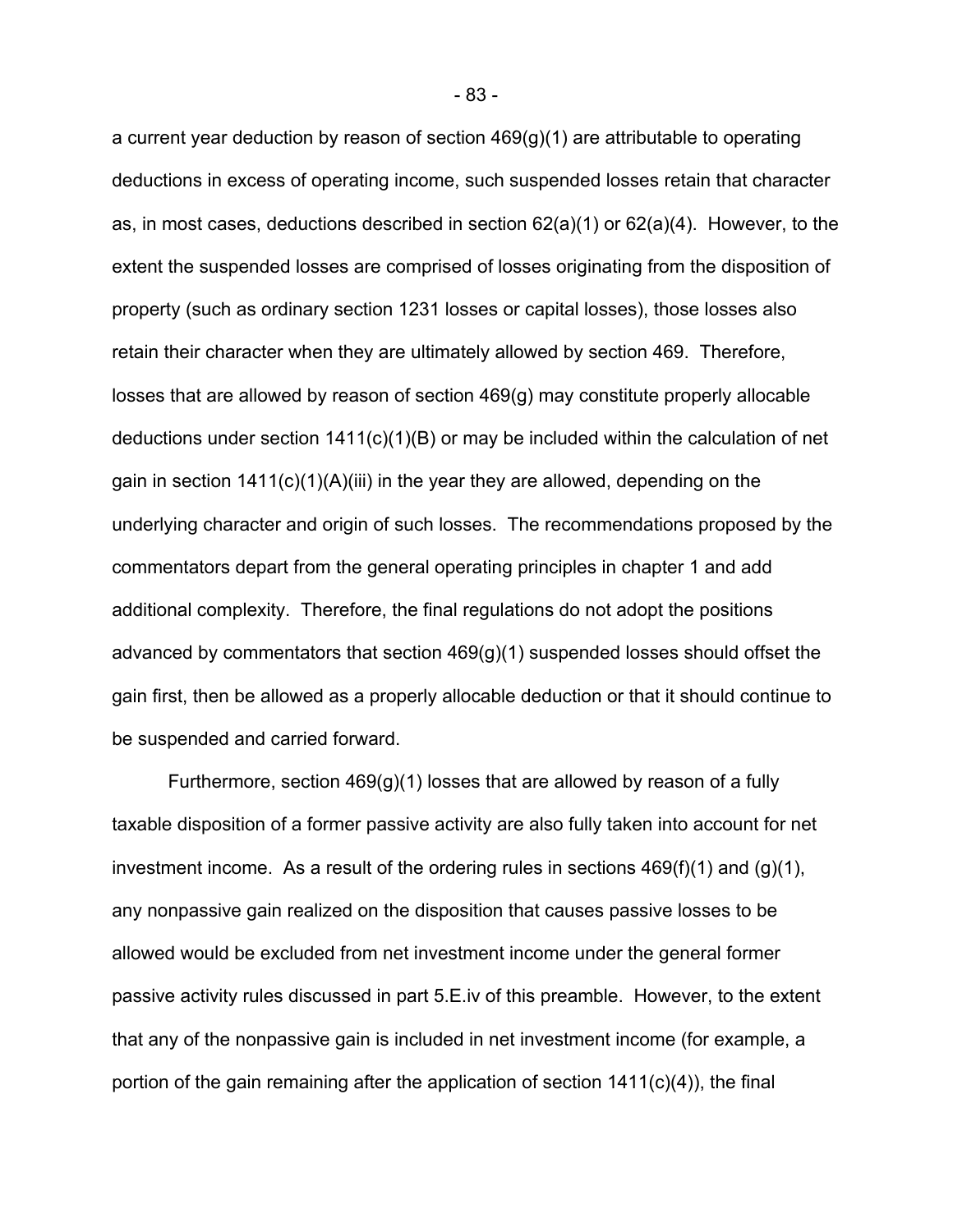regulations allow the same amount of suspended losses described in section 469(f)(1)(A) to be included in net investment income to offset the gain. The section 469(g)(1) losses allowed by reason of the disposition of the former passive activity are allowed in full because they relate to a period of time when the activity was a passive activity and represent true economic losses from a passive activity that do not materially differ from other section 469(g)(1) losses from non-former passive activities.

## F. Other comments relating to the calculation of net investment income

The Treasury Department and the IRS received comments requesting that these final regulations address the treatment for section 1411 purposes of section 707(c) guaranteed payments for capital, section 736 payments to retiring or deceased partners, Real Estate Mortgage Investment Conduits (REMICs), and certain notional principal contracts. After consideration of these comments, the Treasury Department and the IRS believe that it is appropriate to address the treatment of these payments in regulations. However, because such guidance was not included in the proposed regulations, these items are addressed in a companion notice of proposed rulemaking (REG-130843-13) relating to the Net Investment Income Tax.

#### 6. Section 1411 Trades or Businesses

Section 1411(c)(1)(A) defines net investment income, in part, by reference to trades or businesses described in section 1411(c)(2). The trades or businesses described in section  $1411(c)(2)$  are: (A) a passive activity (within the meaning of section 469) with respect to the taxpayer, and (B) trading in financial instruments or commodities (as defined in section 475(e)(2)).

# A. Passive activities

- 84 -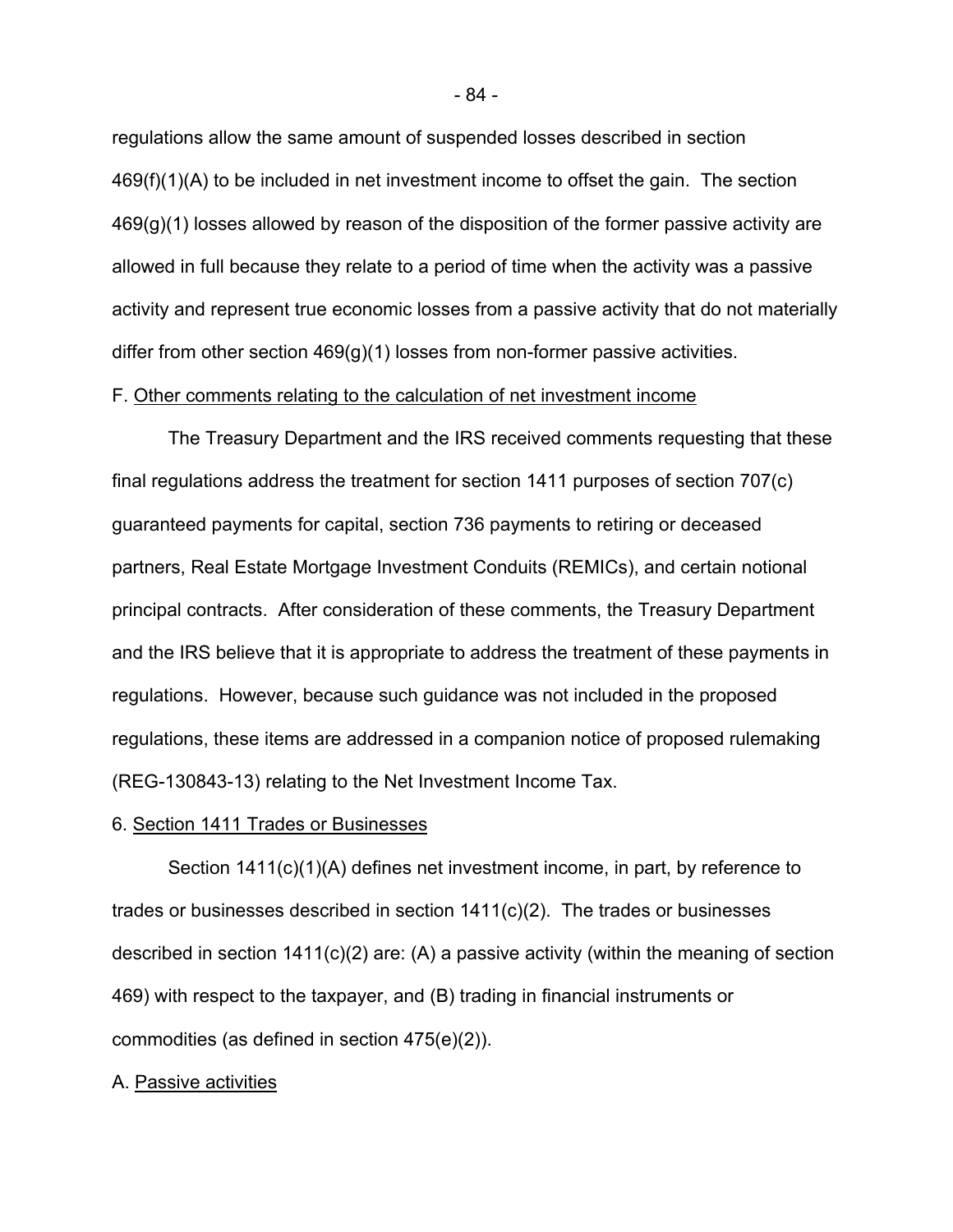The preamble to the proposed regulations stated that "the statutory language in sections 1411(c)(1)(A) and 1411(c)(2)(A) is intended to take into account only gross income from and net gain attributable to a passive activity that involves the conduct of a trade or business." The preamble to the proposed regulations acknowledged that, due to the differences in the definitions for purposes of section 1411 and section 469, gross income from some activities that are passive activities under section 469 will not be taken into account for purposes of section  $1411(c)(1)(A)(ii)$  because the gross income is derived from an activity that does not rise to the level of a trade or business (within the meaning of section 162). In such cases, the gross income will not be taken into account under section 1411 unless it is taken into account under section 1411(c)(1)(A)(i) or section 1411(c)(1)(A)(iii).

The Treasury Department and the IRS have received several comments and inquiries regarding the consequences of the income recharacterization rules. The regulations under section 469 provide special rules that treat income from certain passive activities as not from a passive activity. See §1.469-2T(f)(2) (special rule for significant participation); §1.469-2T(f)(3) (rental of nondepreciable property); §1.469- 2T(f)(4) (net interest income from passive equity-financed lending activity); §1.469- 2(f)(5) (net income from certain property rented incidental to development activity); §1.469-2(f)(6) (property rented to a nonpassive activity); §1.469-2T(f)(7) (special rules applicable to the acquisition of an interest in a passthrough entity engaged in the trade or business of licensing intangible property). In addition, the preamble to the proposed regulations highlighted a special gain recharacterization rule in §1.469-2(c)(2)(iii)

- 85 -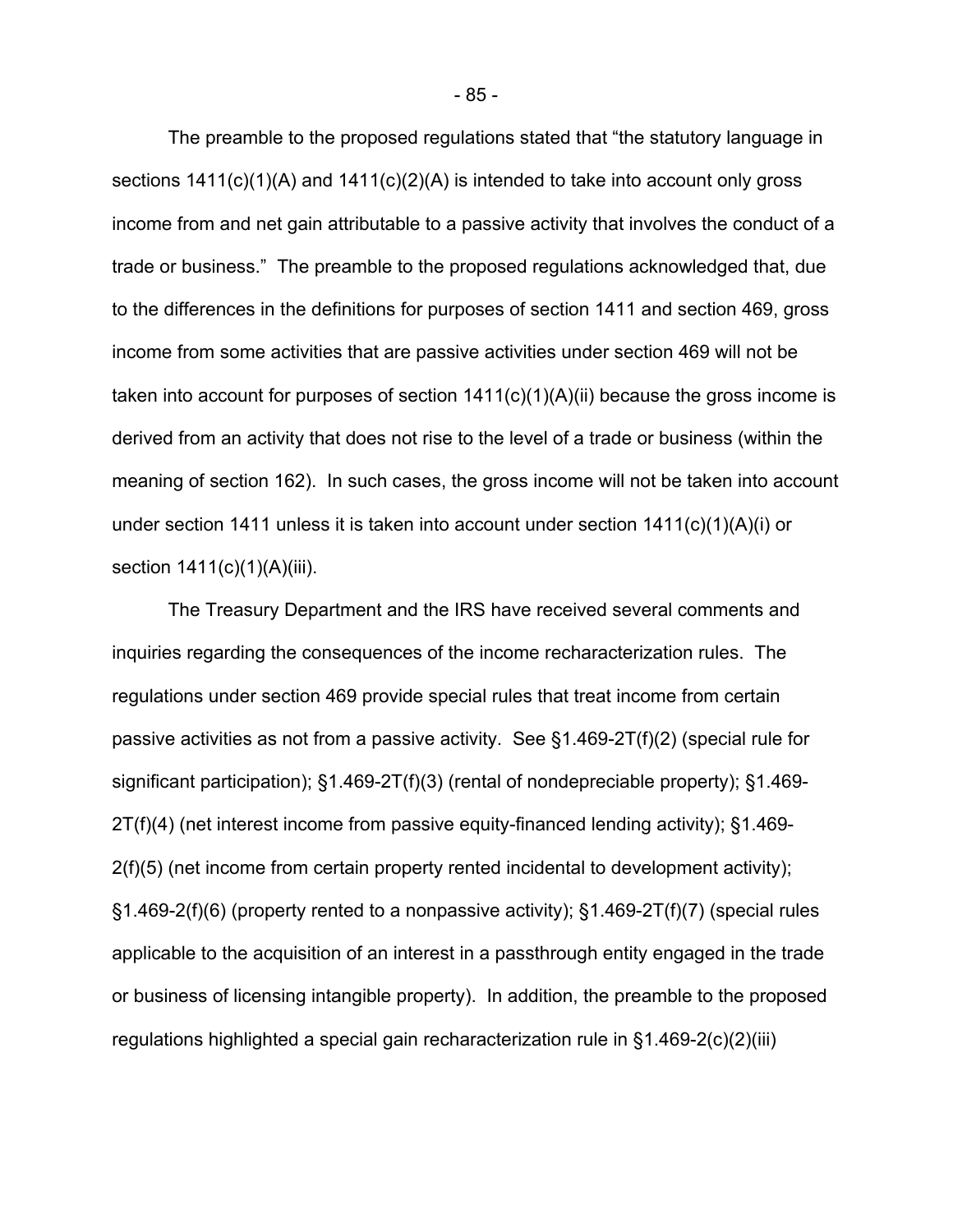applicable to gains attributable to the disposition of substantially appreciated property formerly used in a nonpassive activity.

 In order for these section 469 recharacterization rules to apply, the income or gain subject to recharacterization must be passive activity income under the general section 469 operating rules. If the income is nonpassive by reason of some other provision of section 469 (such as a taxpayer materially participating in the activity), the recharacterization rules are not applicable because there is no passive income to recharacterize.

In general, commentators had different opinions regarding the treatment under section 1411(c)(1) of income that is recharacterized under the rules in section 469. In the case of income from a passive activity trade or business, some commentators stated that net investment income does not include any amount of income or gain that is recharacterized as "not from a passive activity," either because it satisfies the ordinary course exception (derived in the ordinary course of a trade or business not described in section  $1411(c)(2)$ ) in section  $1411(c)(1)(A)(i)$  or (iii), or because such income is not income within the scope of section  $1411(c)(1)(A)(ii)$ . Other commentators stated that such nonpassive income qualifies as net investment income under section 1411(c)(1)(A) because the activity's status as a passive activity trade or business described in section  $1411(c)(2)(A)$  is unchanged, despite section 469's recharacterization of a portion of the income or gain to income "not from a passive activity."

Another commentator recommended that the final regulations not apply a single rule to all income recharacterization situations because the underlying section 469

- 86 -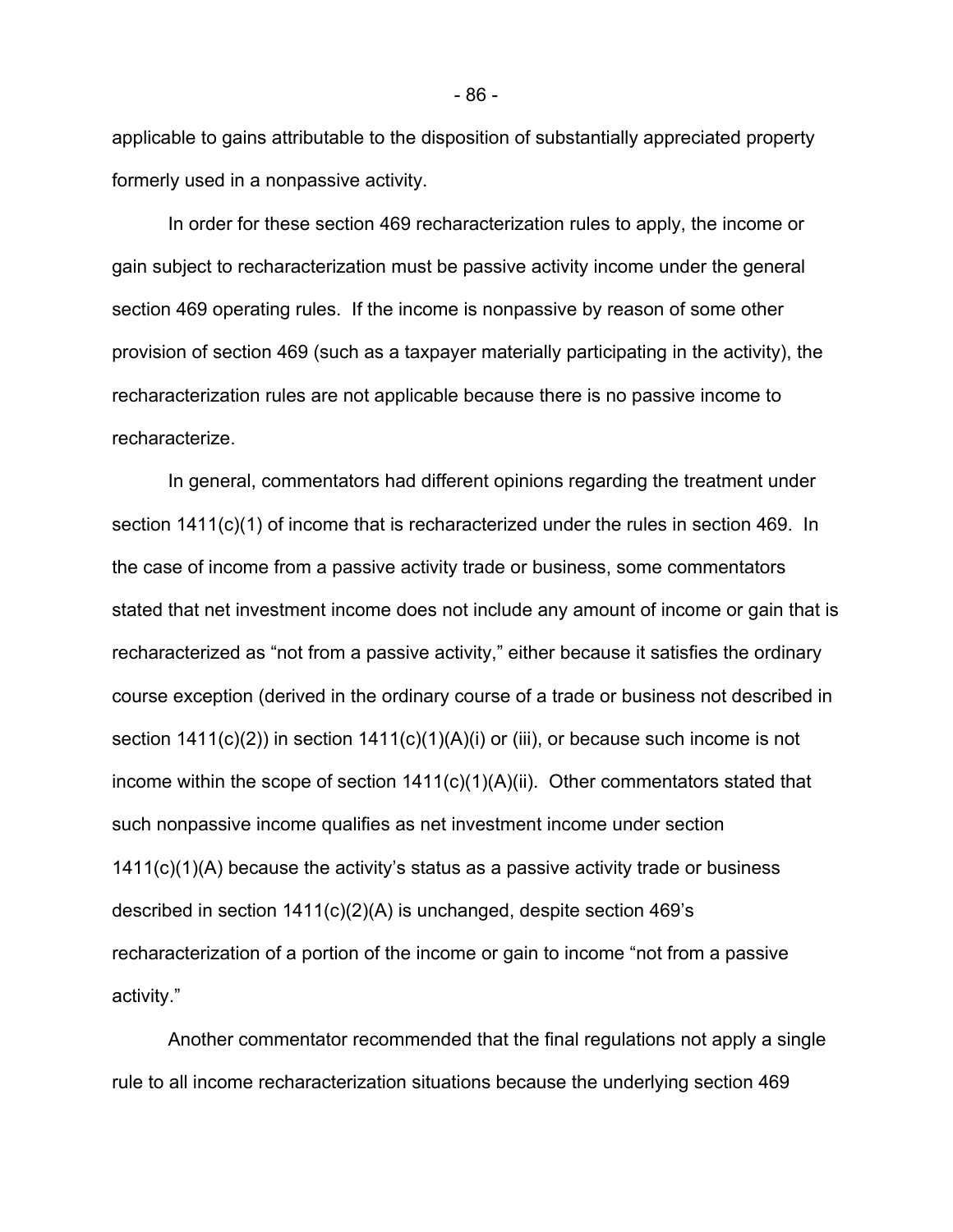rationale differs for each one. The commentator stated that the various income recharacterization rules do not recharacterize all the income and gains in the same way. In the case of income recharacterizations covered by  $\S$ §1.469-2T(f)(3), 1.469-2T(f)(4), and 1.469-2T(f)(7), such income is further characterized as portfolio income (within the meaning of section  $469(e)(1)(A)$  by  $§1.469-2T(f)(10)$ . In the case of the recharacterization of gains under §1.469-2(c)(2)(iii), the characterization of the gain as portfolio income is determined under §1.469-2(c)(2)(iii)(F) based on whether the property was held in an investment activity before it was used in a passive activity. The commentator recommended that the final regulations distinguish recharacterized income treated as portfolio income from recharacterized income not treated as portfolio income.

 Section 1.1411-5(b)(2) of the final regulations provides clarification regarding the interaction between the net income recharacterization rules under section 469 and the section 1411 rules. For purposes of section 1411, the final regulations generally follow the section 469 characterization of the income and gain, particularly the treatment of the items as portfolio income. Section 1.1411-5(b)(2) of the final regulations provides that, to the extent that income or gain from a trade or business is subject to a net income recharacterization rule described in §§1.469-2T(f)(2), §1.469-2(f)(5), or §1.469-2(f)(6), the gross income or gain treated as "not from a passive activity" will not be considered derived from a trade or business described in section 1411(c)(2)(A). In addition, any gain recharacterized as "not from a passive activity" by reason of §1.469-2(c)(2)(iii) is not derived from a trade or business described in section 1411(c)(2)(A) if the gain does not constitute portfolio income under  $\S1.469-2(c)(2)(iii)(F)$ . In the case of

- 87 -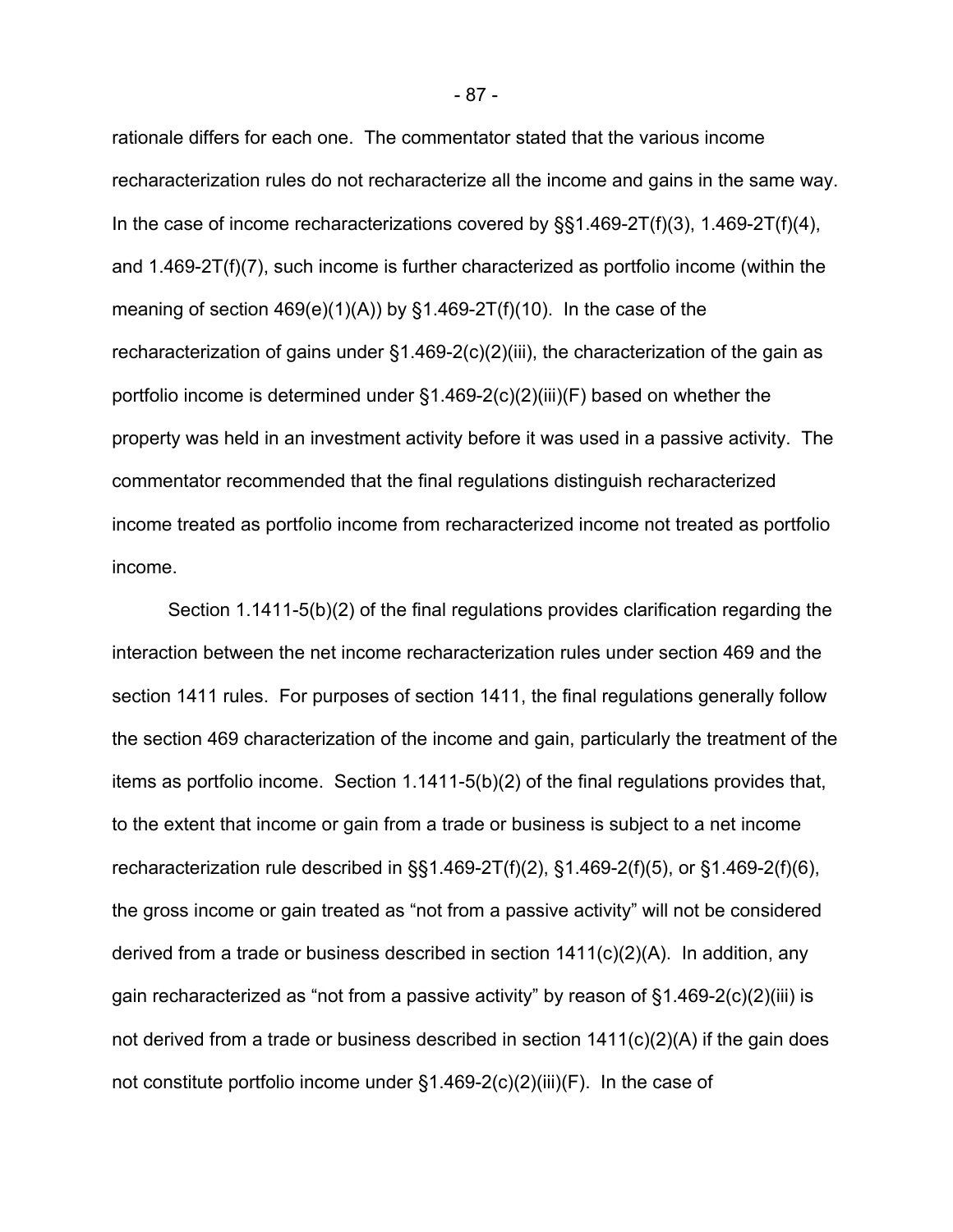recharacterization rules covered by §1.469-2T(f)(10) and §1.469-2(c)(2)(iii)(F), the underlying trade or business remains a passive activity within the meaning of section 1411(c)(1)(A) and §1.1411-5(a)(1).

#### B. Trading in financial instruments or commodities

The proposed regulations provided that, for purposes of section 1411(c)(2)(B), to determine whether gross income is derived from a section 162 trade or business of trading in financial instruments or commodities, the gross income must be derived from an activity that would constitute trading for purposes of chapter 1. Section 1.1411- 5(c)(1) of the proposed regulations defined the term financial instrument to include stocks and other equity interests, evidences of indebtedness, options, forward or futures contracts, notional principal contracts, any other derivatives, or any evidence of an interest in any of the listed items. An evidence of an interest in any of these listed items includes, but is not limited to, short positions or partial units in any of these listed items.

Two comments were received regarding the definition of a financial instrument in the proposed regulations. One commentator asked for explicit language that financial instruments that are used in a trade or business and produce foreign currency gain are exempt from section 1411. The same commentator requested that the proposed definition of a financial instrument be narrowed so that it would exclude "non-financial instruments," such as contracts that reference electricity or weather. Another commentator suggested that the term "stock" in the definition of a financial instrument be replaced with the phrase "security as defined in section 2(a)(1) of the Securities Act of 1933" to broaden the scope of the definition.

- 88 -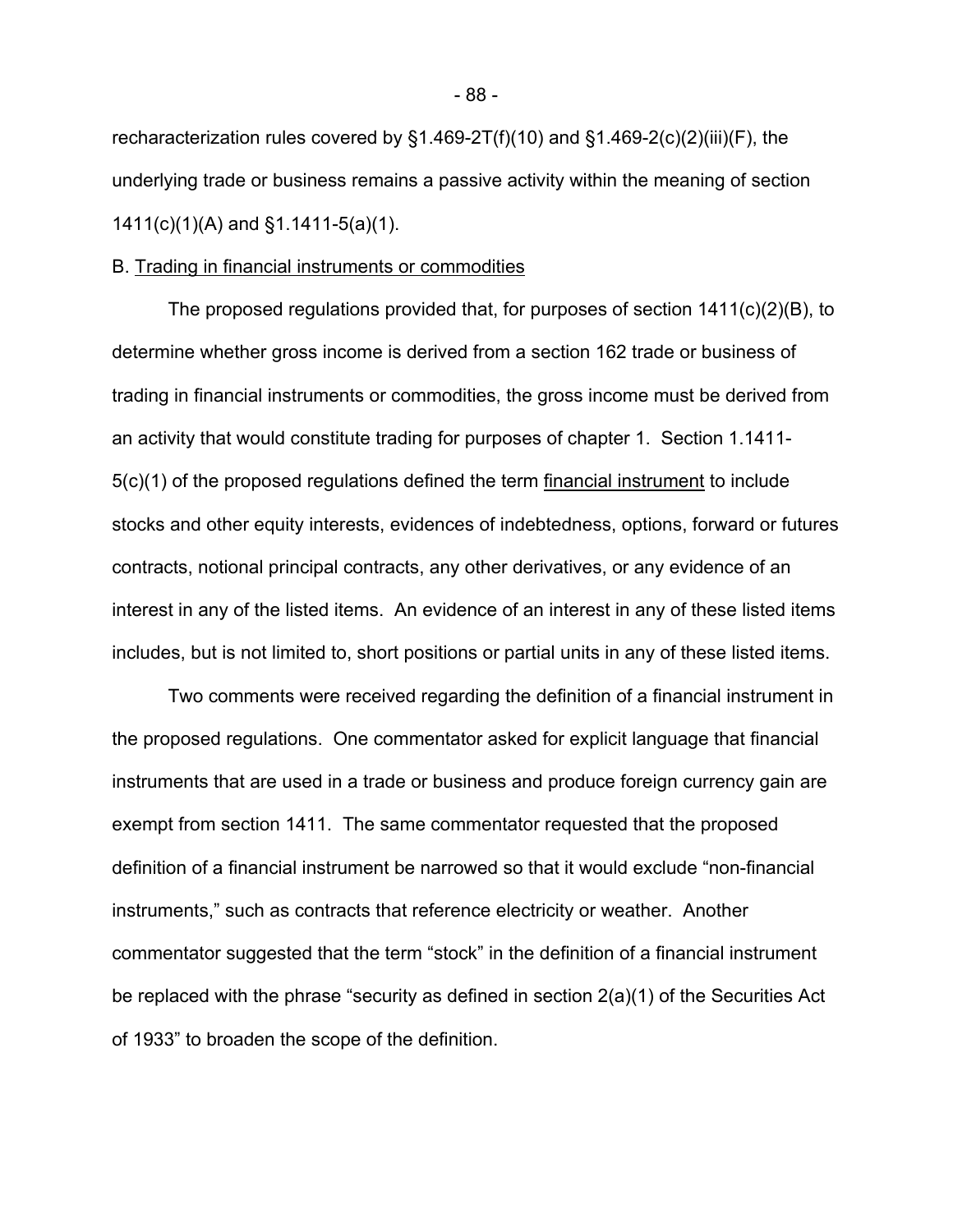With respect to the first comment, foreign currency gain or loss that otherwise is not subject to the Self-Employment Contribution Act is appropriately treated as net investment income. Regarding the definition of a financial instrument, the Treasury Department and the IRS believe that Congress chose that term to capture a broader class of instruments than the securities described in section 475. The suggestion to limit the definition of a "financial instrument" to exclude a derivative that is referenced to non-financial information, such as electricity or weather, would not be consistent with the intention to include in net investment income the income from all types of investment property. With respect to the second comment, there is no indication that Congress intended the definition of the term "financial instrument" to be coextensive with the definition of the term "security" used by the SEC, as evidenced by the fact that section 1411(c)(2)(B) uses the term "financial instrument," not "security." Accordingly, after consideration of both comments, neither suggestion was adopted in the final regulations.

#### 7. Comments Regarding Working Capital

Section 1411(c)(3) provides that a rule similar to the rule of section 469(e)(1)(B) (the working capital rule) applies for purposes of section 1411. Section 469(e)(1)(B) provides that, for purposes of determining whether income is treated as from a passive activity, any income or gain attributable to an investment of working capital is treated as not derived in the ordinary course of a trade or business. Section 1.469-2T(c)(3)(iii) provides an exception to the portfolio income characterization rule for items that are derived in the ordinary course of a trade or business. Section 1.1411-6(a) of the proposed regulations provided that, for purposes of section 1411(c)(3), working capital

- 89 -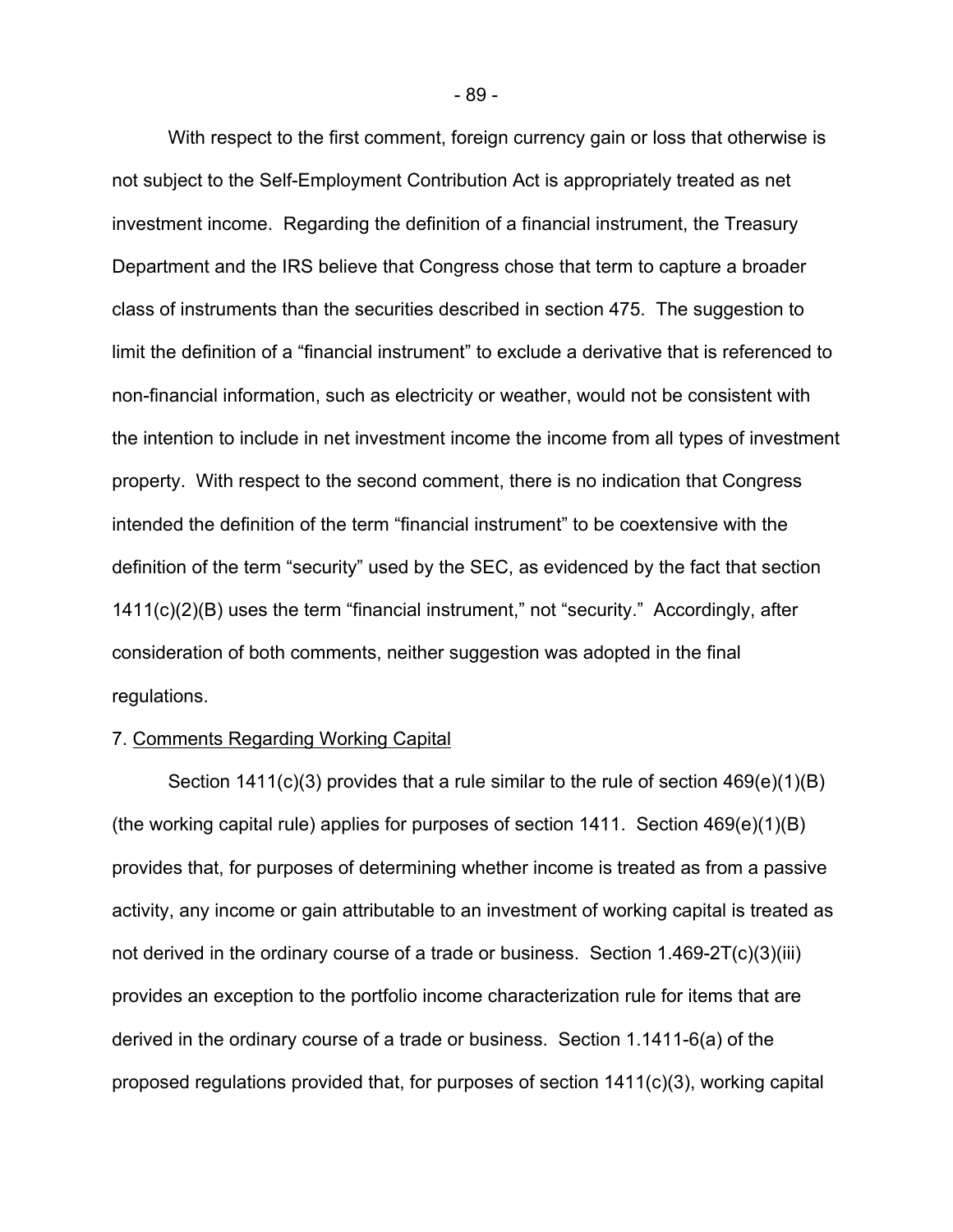and the income generated therefrom will be determined under principles similar to those described in §1.469-2T(c)(3)(ii).

Several commentators noted that the proposed regulations lack an adequate definition of "working capital" for purposes of section 1411. One commentator stated that the application of section 1411 is too restrictive because it taxes all working capital as income not derived in the ordinary course of business. Another commentator noted that the regulations should clearly define what property is considered working capital, particularly where capital is invested in a trade or business that either does not rise to the level of a trade or business under section  $1411(c)(2)(A)$  or a trading business described in section  $1411(c)(2)(B)$  that generates nonpassive income. One commentator noted that the cross-reference to working capital in section 469 does not account for the different purposes of the two statutory schemes. Commentators also stated that, if the final regulations do not elaborate on the definition of working capital, taxpayers must speculate where the dividing line is between active business assets and working capital.

Several commentators requested that the final regulations include a more comprehensive definition of working capital. One commentator recommended that proposed §1.1411-6 be withdrawn and replaced with industry-specific guidelines for a safe harbor. Another commentator suggested the final regulations exclude income generated from liquid, short-term investments, such as interest-bearing bank accounts, from the definition of working capital and further exclude a reasonable amount of working capital.

- 90 -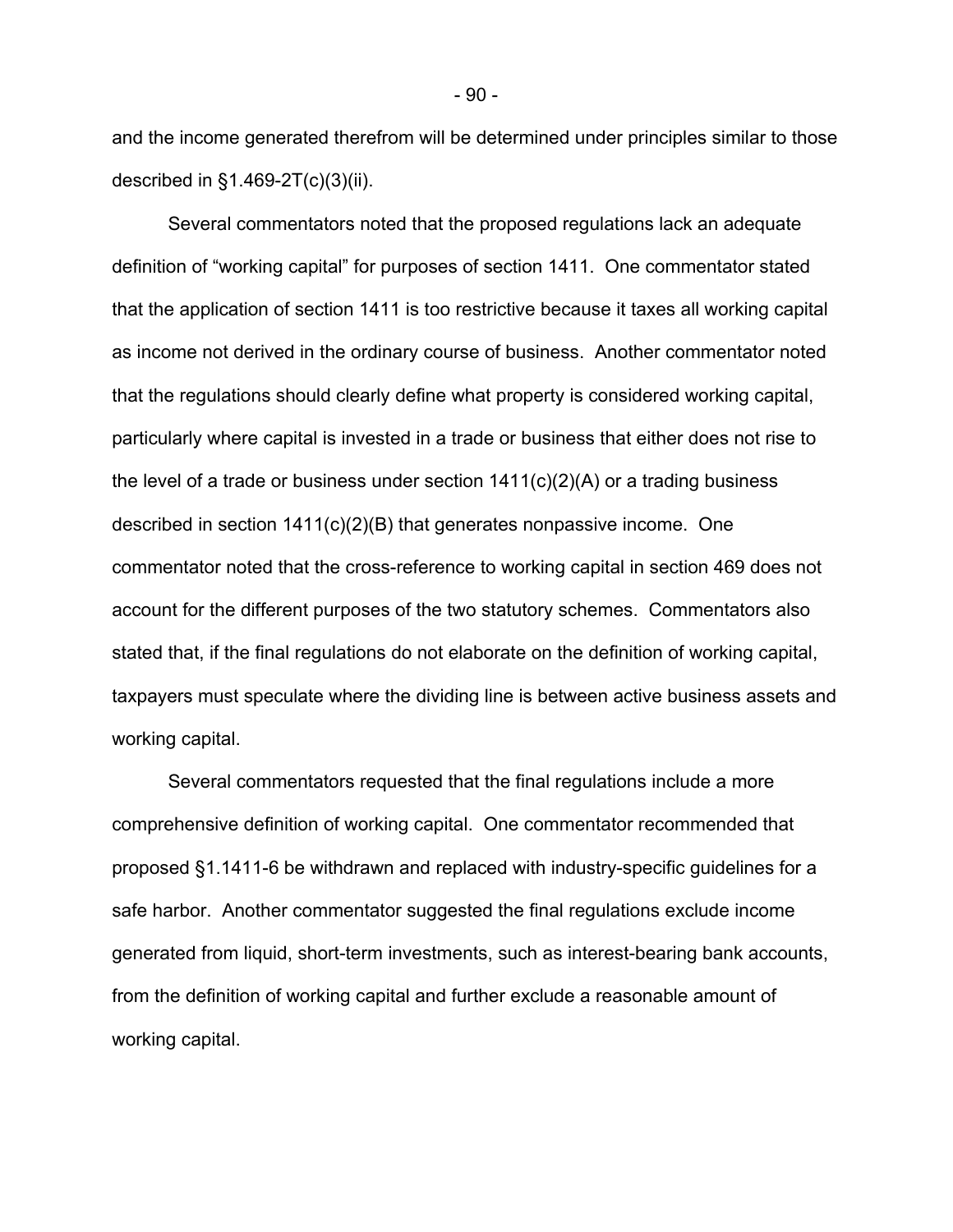The specific cross-reference in section  $1411(c)(3)$  to section  $469(e)(1)(B)$ indicates Congress' intent that the definition of working capital in §1.1411-6 be consistent with the rules in section  $469(e)(1)(B)$  and  $\S1.469-2T(c)(3)(ii)$ . Accordingly, the proposed regulations intentionally aligned the section 1411 treatment of working capital with the section 469 rules. In addition, the rule in the proposed regulations avoids complexity that divergent definitions would have on tax administration and compliance. The Treasury Department and the IRS appreciate that certain businesses require different amounts of working capital based on their industries or general business practices, but the Treasury Department and the IRS do not believe that the promulgation of working capital definitions based on industry-specific characteristics would be administrable. Further, if the rules on working capital were materially different for section 469 and section 1411 purposes, such items would have to be reevaluated annually and would require detailed accounting and reporting burdens for both the IRS and taxpayers. As a result, the final regulations retain the provisions in proposed §1.1411-6 without change. However, see part 5.A.ii.(b) of this preamble for a discussion of changes to the proposed regulations regarding items derived in the ordinary course of a trade or business.

# 8. Comments Regarding the Calculation of Gain or Loss Attributable to the Disposition of Interests in Partnerships and S Corporations

The proposed regulations described the method for adjusting a transferor's gain or loss from the disposition of a partnership interest or S corporation stock based on the entity's ownership of assets that are nonpassive with respect to the transferor. Under that method, a transferor first computes its gain (or loss) on disposition of its interest in the entity, and then reduces that gain (or loss) by the amount of nonpassive gain (or

- 91 -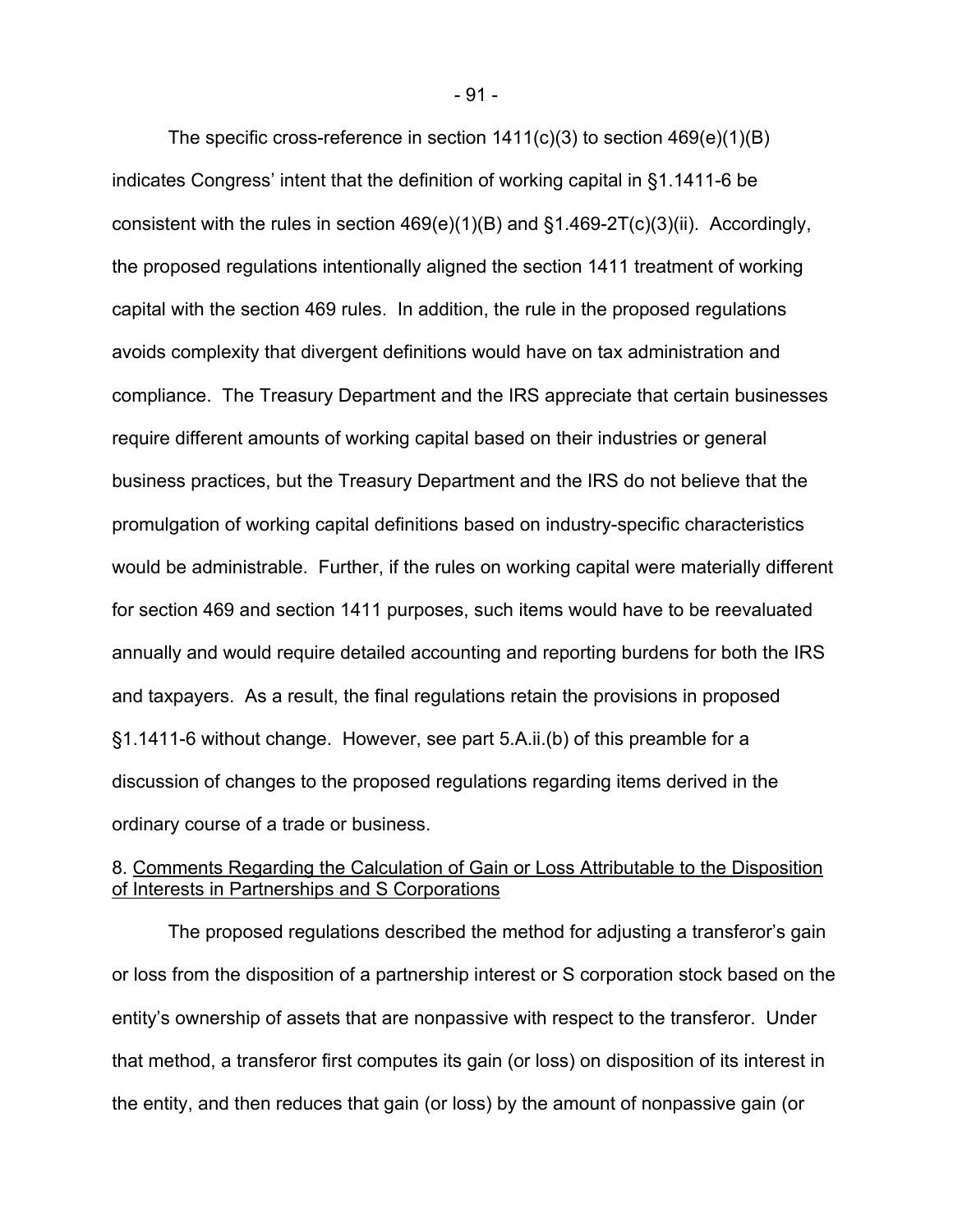loss) that would have been allocated to the transferor upon a hypothetical sale of all of the entity's assets for fair market value immediately before the transfer.

Several commentators questioned the proposed regulations' methodology for adjusting a transferor's gain or loss on the disposition of its partnership interest or S corporation stock. These commentators noted that section 1411(c)(4) requires that gain (or loss) from such dispositions be taken into account under section  $1411(c)(1)(A)(iii)$ "only to the extent of the net gain [or loss] which would be taken into account by the transferor if all property of the partnership or S corporation were sold for fair market value immediately before the disposition of such interest." The commentators suggested that section 1411(c)(4) therefore includes gain/loss from the disposition of a partnership interest or S corporation stock only to the extent of the transferor's share of gain/loss from the entity's passive assets. Thus, under the commentator's approach, the amount of gain or loss included in section  $1411(c)(A)(iii)$  is the lesser of a taxpayer's gain on the disposition of the interest or the taxpayer's share of gain or loss on the deemed sale of the entity's assets that would be included in calculating the taxpayer's net investment income. Commentators also discussed the complexity of the proposed regulations, stating that the regulations imposed a high compliance burden, including requiring a transferor to obtain information from the entity regarding valuation and tax basis.

After considering these comments, the Department of Treasury and the IRS are withdrawing the proposed regulations that address this issue and are issuing new proposed regulations under §1.1411-7 adopting the commentators' suggestion, which are being published contemporaneously with these final regulations (REG-130843-13).

- 92 -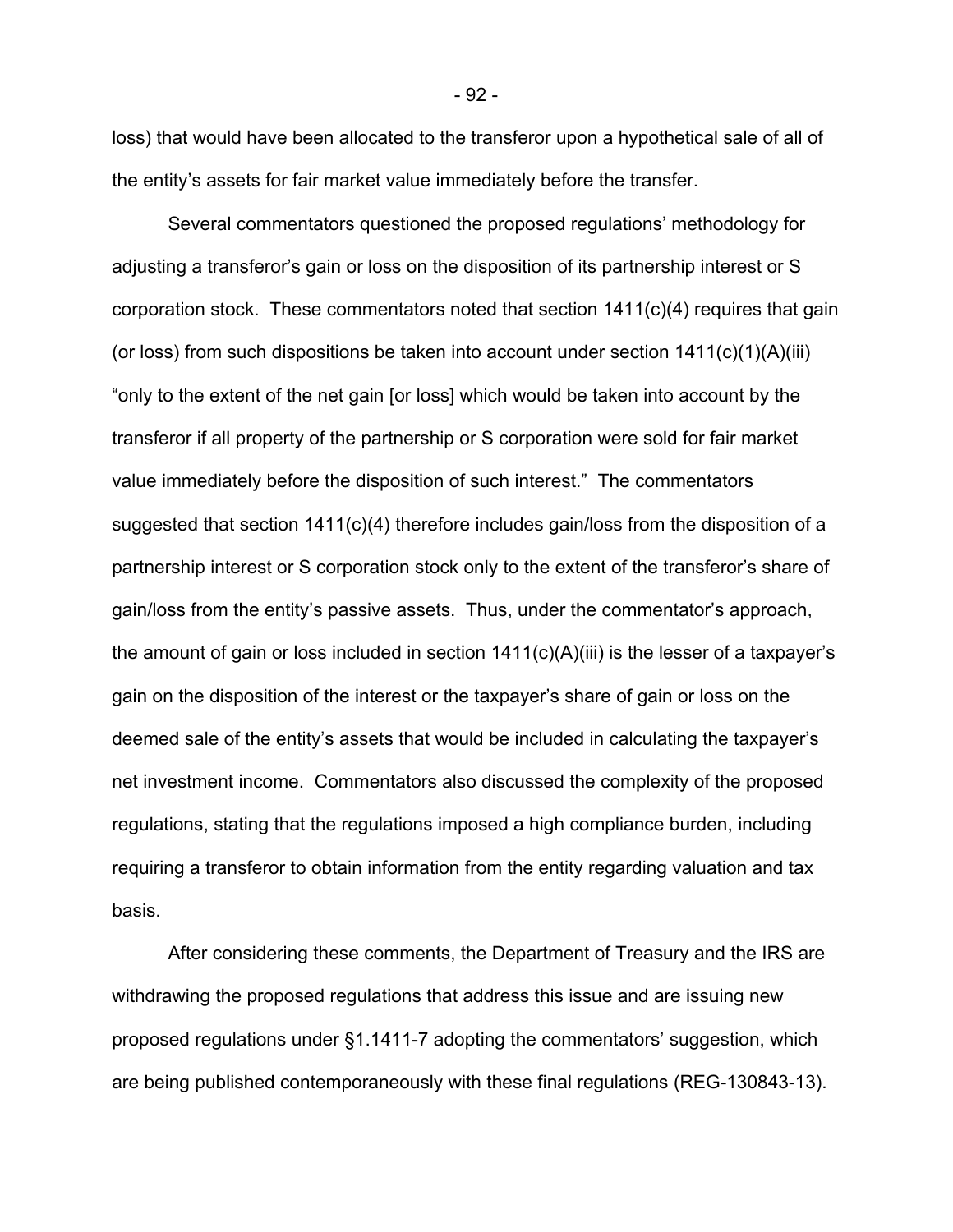### 9. Comments Regarding the Exclusion of Certain Income under Section 1411(c)(5)

Section 1411(c)(5) provides that net investment income does not include any distribution from the following plans or arrangements:

- (1) A qualified pension, stock bonus, or profit-sharing plan under section 401(a);
- (2) A qualified annuity plan under section 403(a);
- (3) A tax-sheltered annuity under section 403(b);
- (4) An individual retirement account (IRA) under section 408;
- (5) A Roth IRA under section 408A; or
- (6) A deferred compensation plan of a State and local government or a tax-exempt organization under section 457(b).

Section 1.1411-8(a) of the proposed regulations provided that, for purposes of section 1411, any amount actually distributed from a qualified plan or arrangement is a distribution within the meaning of section 1411(c)(5), and thus is not included in net investment income. The final regulations generally retain the rules in the proposed regulations relating to whether an amount is a distribution from a plan within the meaning of section 1411(c)(5) and, thus, excluded from net investment income. In addition, the final regulations retain the rule that, for purposes of section 1411, amounts that are deemed distributions under the Code for income tax purposes are distributions for purposes of section  $1411(c)(5)$ , even if these distributions are not treated as actual distributions for purposes of the qualification requirements under section 401(a). The final regulations also retain the rule in the proposed regulations that any amount that is not treated as a distribution for purposes of the qualification requirements under the Code, but is otherwise includible in gross income pursuant to a rule relating to amounts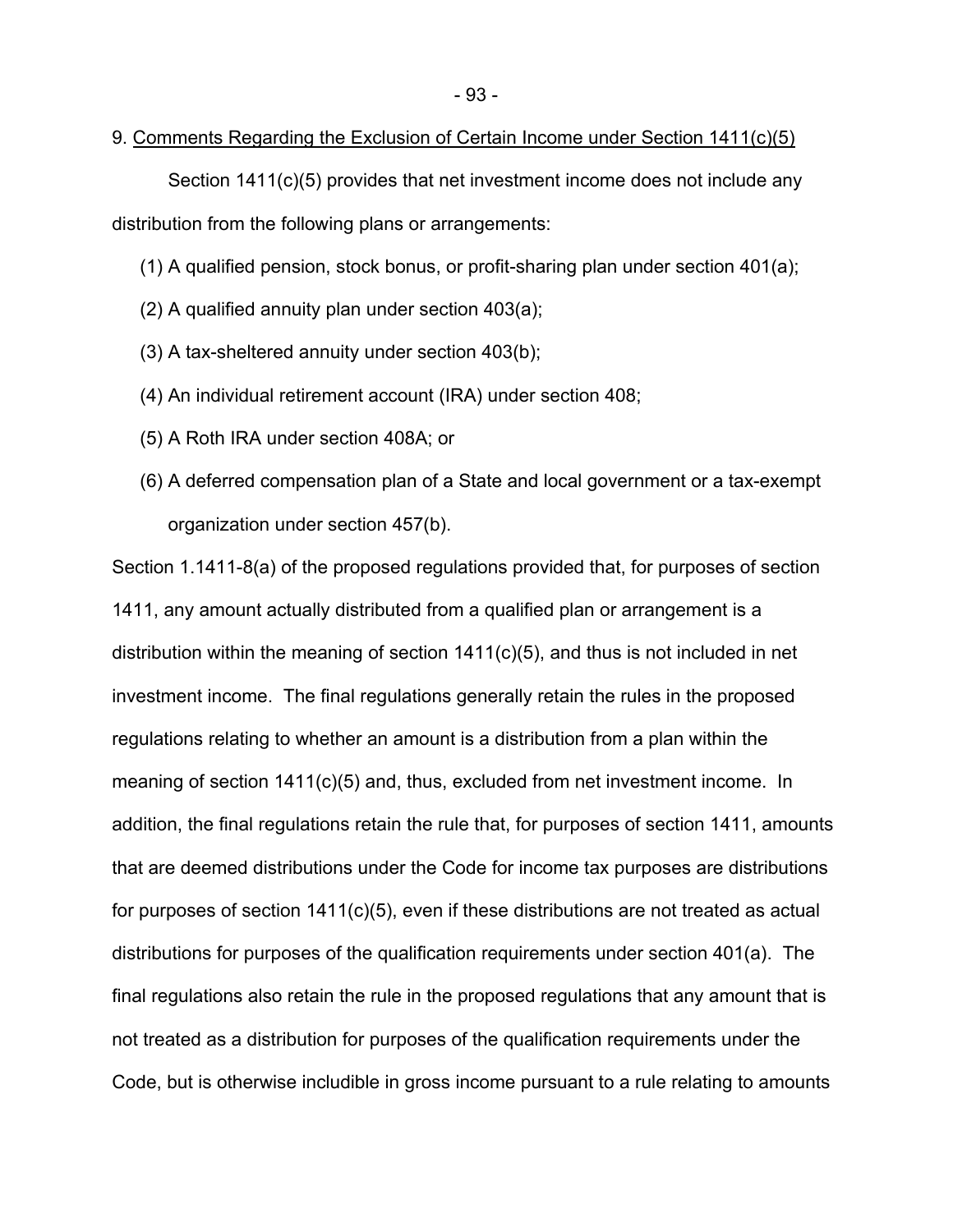held in a qualified plan or arrangement is a distribution within the meaning of section 1411(c)(5), and thus is not included in net investment income.

 One commentator asked for clarification on the application of section 1411 to employer securities. The commentator specifically asked for clarification on whether section 1411 applies to dividends on employer securities held by an employee stock ownership plan (as defined in section 4975(e)(7) of the Code) that are paid directly to plan participants. A-3 of §1.404(k)-1T provides that a deductible dividend under section 404(k) that is paid directly to a plan participant or beneficiary is treated as a distribution under the plan for purposes of sections 72, 401, and 402 of the Code. The final regulations clarify that any dividend that is deductible under section 404(k) and is paid in cash directly to a plan participant or beneficiary is a distribution within the meaning of section 1411(c)(5), and thus is not included in net investment income. This rule does not apply to amounts paid as a dividend after the employer securities have been distributed from a qualified plan. Those amounts paid as dividends are included in net investment income.

 The commentator also asked for clarification on whether section 1411 applies to the net unrealized appreciation realized on a disposition of employer securities that occurs after the securities were distributed from a qualified plan. Section 402(e)(4) provides that the net unrealized appreciation in employer securities that are distributed from a qualified plan is excluded from gross income in the year of the distribution in certain circumstances. In the case of a lump-sum distribution (within the meaning of section 402(e)(4)(D)), the net unrealized appreciation in the employer securities distributed is excluded from gross income. In the case of any other distribution (other

- 94 -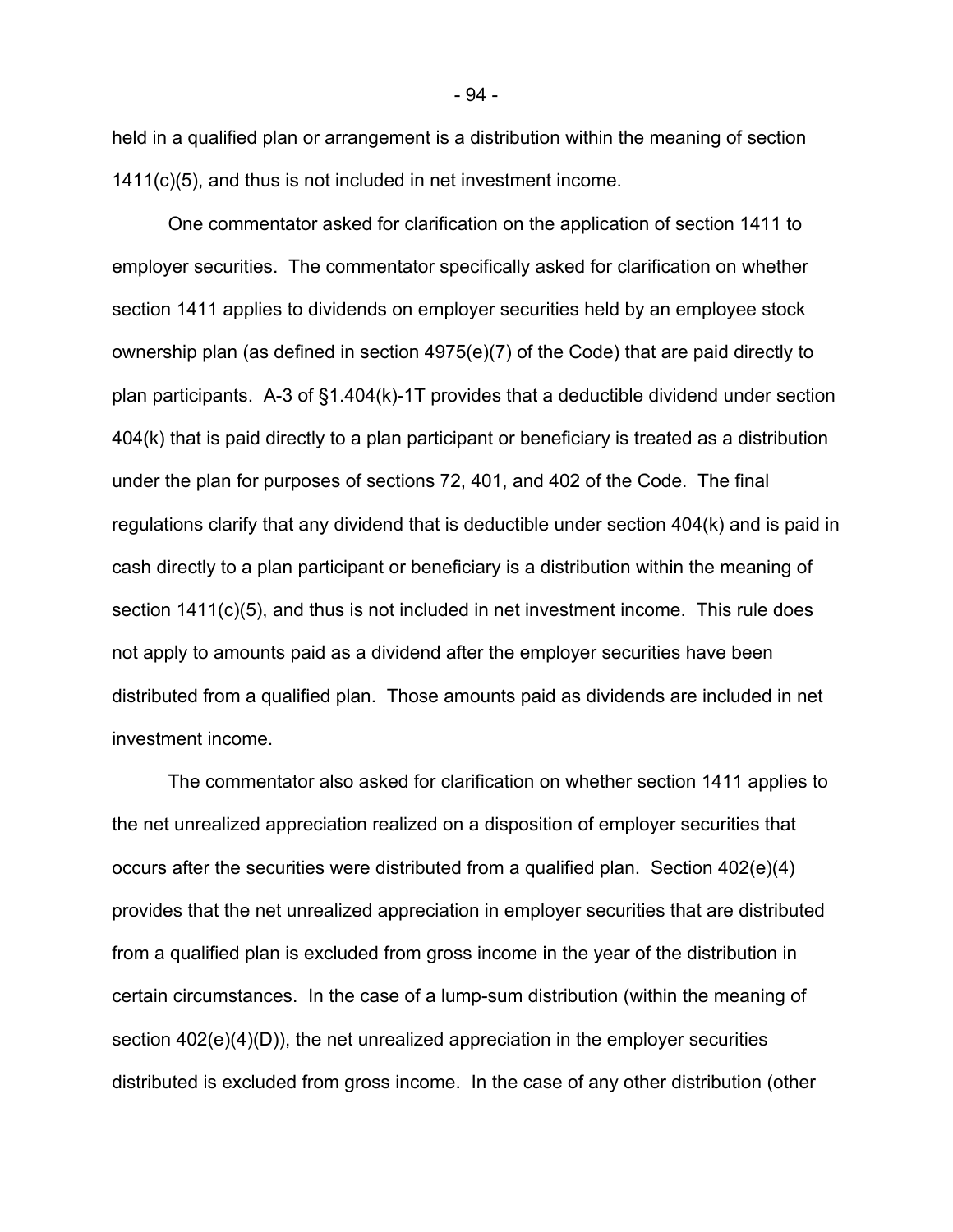than a distribution that is not currently taxable under the rollover rules), the net unrealized appreciation in the employer securities distributed is generally excluded from gross income only to the extent that it is attributable to after-tax employee contributions. Net unrealized appreciation is defined in  $\S1.402(a)-1(b)(2)(i)$  as the excess of the market value of employer securities at the time of distribution over the cost or other basis of such securities to the trust. The final regulations clarify that any such net unrealized appreciation in employer securities that is realized in a disposition of those employer securities is a distribution within the meaning of section 1411(c)(5), and thus is not included in net investment income. The regulations also provide that any appreciation in value that occurs subsequent to the distribution of the employer securities from a qualified plan is included in net investment income when realized. 10. Comments Regarding the Interaction between Section 1411 and Self-Employment Tax

Section 1411(c)(6) provides that net investment income does not include items taken into account in determining self-employment income for such taxable year on which a tax is imposed by section 1401(b). Several commentators, in considering the interaction of self-employment tax and section 1411, suggested that the regulations clarify that a taxpayer who is fully employed by a limited liability company (LLC) or a limited liability partnership (LLP) materially participates in that entity, and, therefore, the taxpayer's distributive share of income from the LLC or LLP is self-employment income for which a tax is imposed by section 1401. The final regulations do not adopt this suggestion because the imposition of self-employment taxes on LLC members and partners of an LLP is outside the scope of these regulations.

- 95 -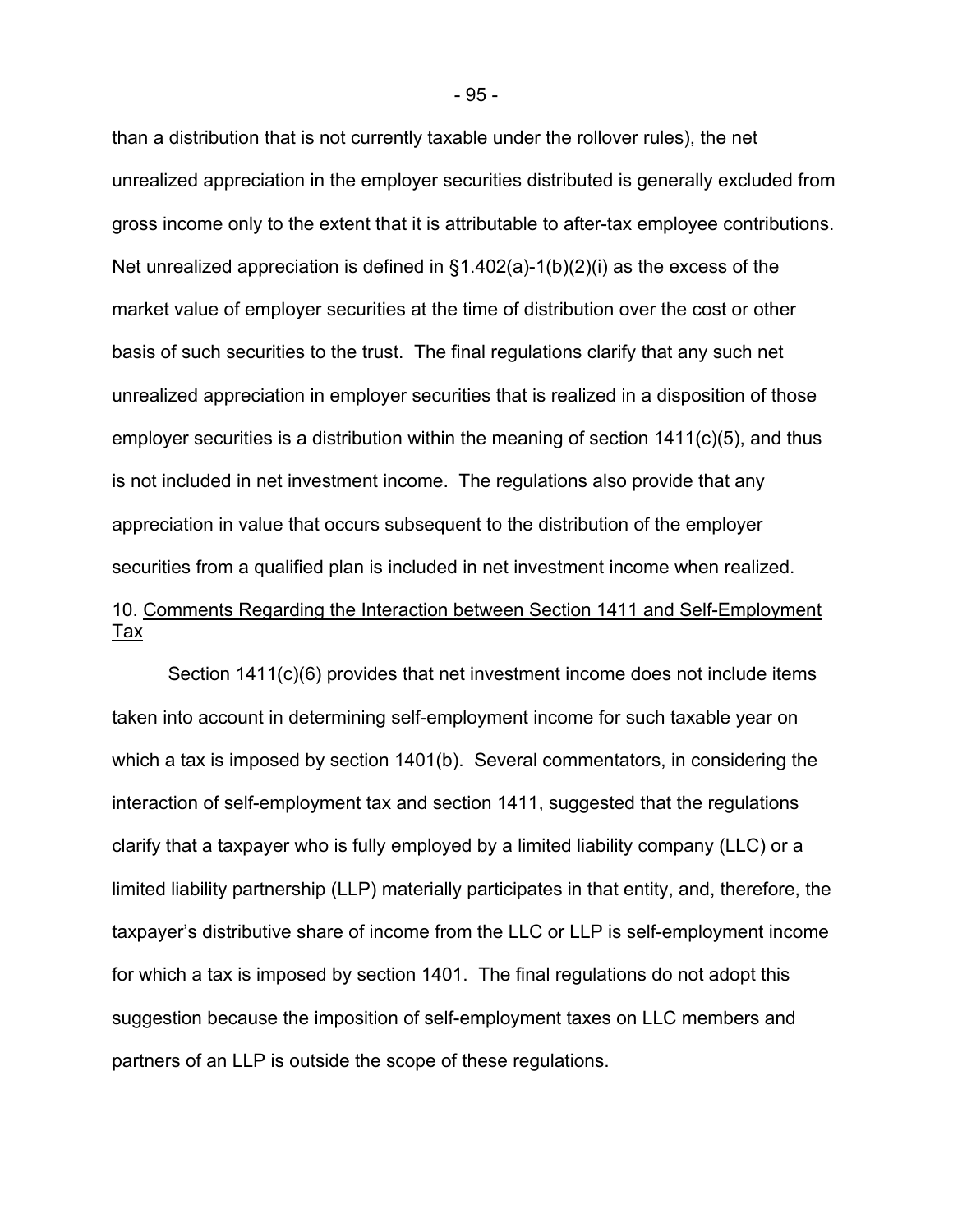Proposed §1.1411-9(b) provided a special rule for traders; specifically that deductions described in proposed §1.1411-4(f)(2)(ii) that do not reduce a taxpayer's net earnings from self-employment (after aggregating the net earnings from selfemployment from all of the taxpayer's trades or business) are not considered taken into account for purposes of section 1411(c)(6) and may be considered in determining the taxpayer's net investment income under section 1411. One commentator suggested that this rule be amended to provide that a taxpayer can elect whether properly allocable deductions related to the taxpayer's trade or business of trading in financial instruments or commodities reduce net earnings from self-employment. The expenses of a trader maintaining a trade or business of trading in financial instruments or commodities are taken into account for purposes of determining self-employment income. Thus, such expenses, but for the special rule in §1.1411-9(b), could not be used to reduce net investment income. The Treasury Department and the IRS believe that a trader should be able to reduce net investment income by amounts not used to reduce net earnings from self-employment income. Thus, the special rule is an exception under section 1411 for the benefit of taxpayers. The special rule was not intended to alter the result under the self-employment tax provisions. Accordingly, the final regulations do not adopt the commentator's suggestion.

# 11. Comments Regarding the Section 1411 Treatment of Controlled Foreign Corporations and Passive Foreign Investment Companies

# A. Income derived from a trade or business described in section 1411(c)(2)

Pursuant to section 1411(c)(1)(A)(ii), gross income derived from a trade or business described in section 1411(c)(2) is net investment income. A trade or business is described in section  $1411(c)(2)$  if it is a passive activity (within the meaning of section

- 96 -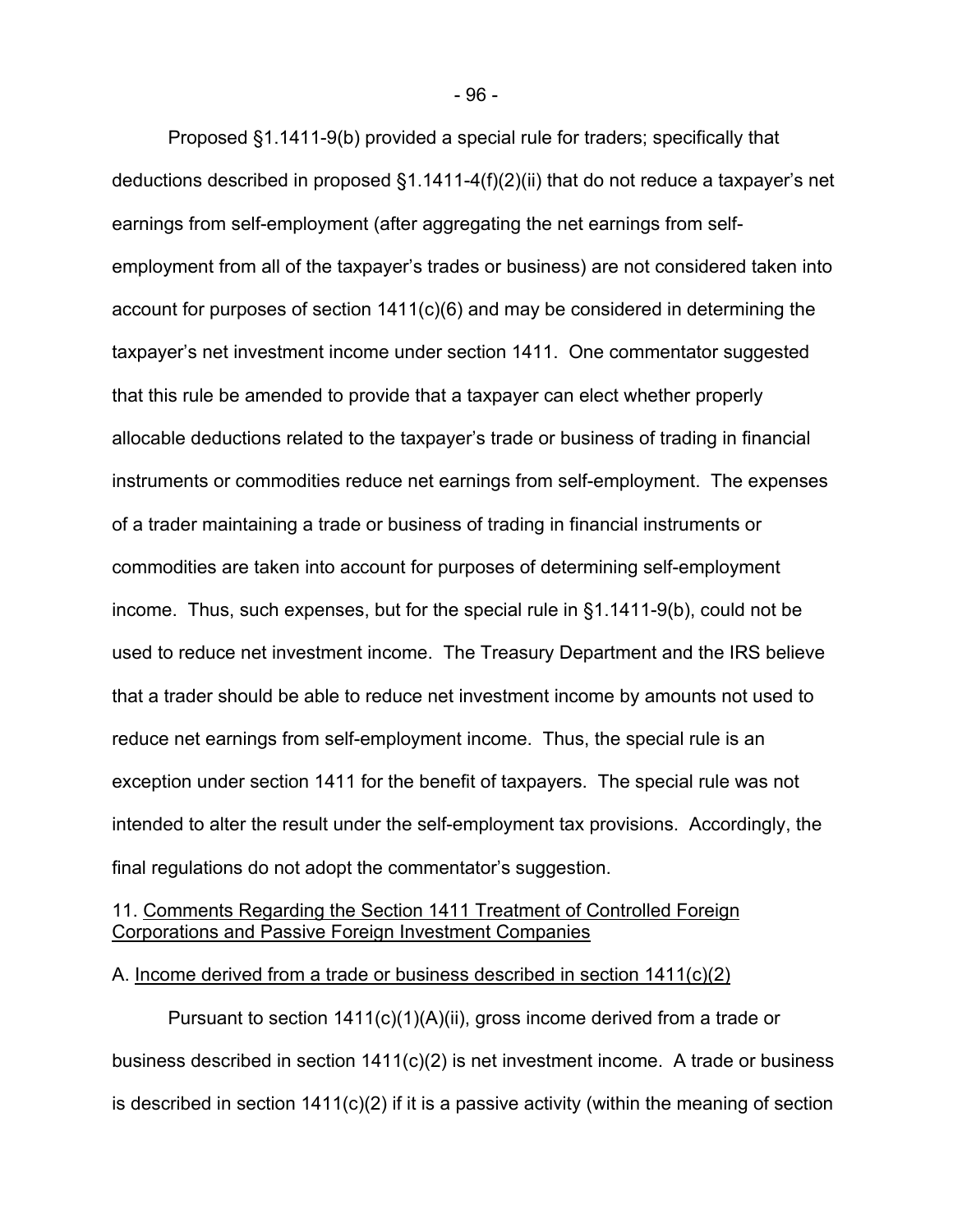469) with respect to the taxpayer or a trade or business of trading in financial instruments or commodities (as defined in section 475(e)(2)). Proposed §1.1411-10(b), which applies to certain owners of controlled foreign corporations (CFCs) and passive foreign investment companies (PFICs), provides that the special rules in proposed §1.1411-10 do not apply to income derived by those taxpayers from a trade or business described in section 1411(c)(2) and §1.1411-5. Instead, such income is included in net investment income under section  $1411(c)(1)(A)(ii)$  and  $§1.1411-4(a)(1)(ii)$ .

A commentator asked if the determination of whether income is "derived from" a trade or business described in section  $1411(c)(2)$  for §1.1411-10(b) purposes is made by reference to the trade or business of the CFC or the PFIC, or the trade or business of the taxpayer (or passthrough entity in which the taxpayer invests) that holds the CFC or PFIC. The commentator noted that the rules in proposed §1.1411-4(b) provided guidance on determining whether income is derived in a trade or business for purposes of section 1411(c)(1)(A)(ii). However, the commentator stated that the rule in proposed §1.1411-10(b) may be of limited applicability if the rules in §1.1411-4(b) apply for purposes of proposed §1.1411-10(b). Section 1.1411-10(b)(1) of these final regulations clarifies that the trade or business determination for purposes of §1.1411-10(b) is made pursuant to the rules set forth in §1.1411-4(b)(2), which provide that the determination is either based on the taxpayer's trade or business or the trade or business of the passthrough entity in which the taxpayer invests.

Commentators also recommended that guidance be provided regarding the application of §1.1411-10(b) to income derived from a trade or business that is a passive activity within the meaning of section 469 because of a concern that taxpayers

- 97 -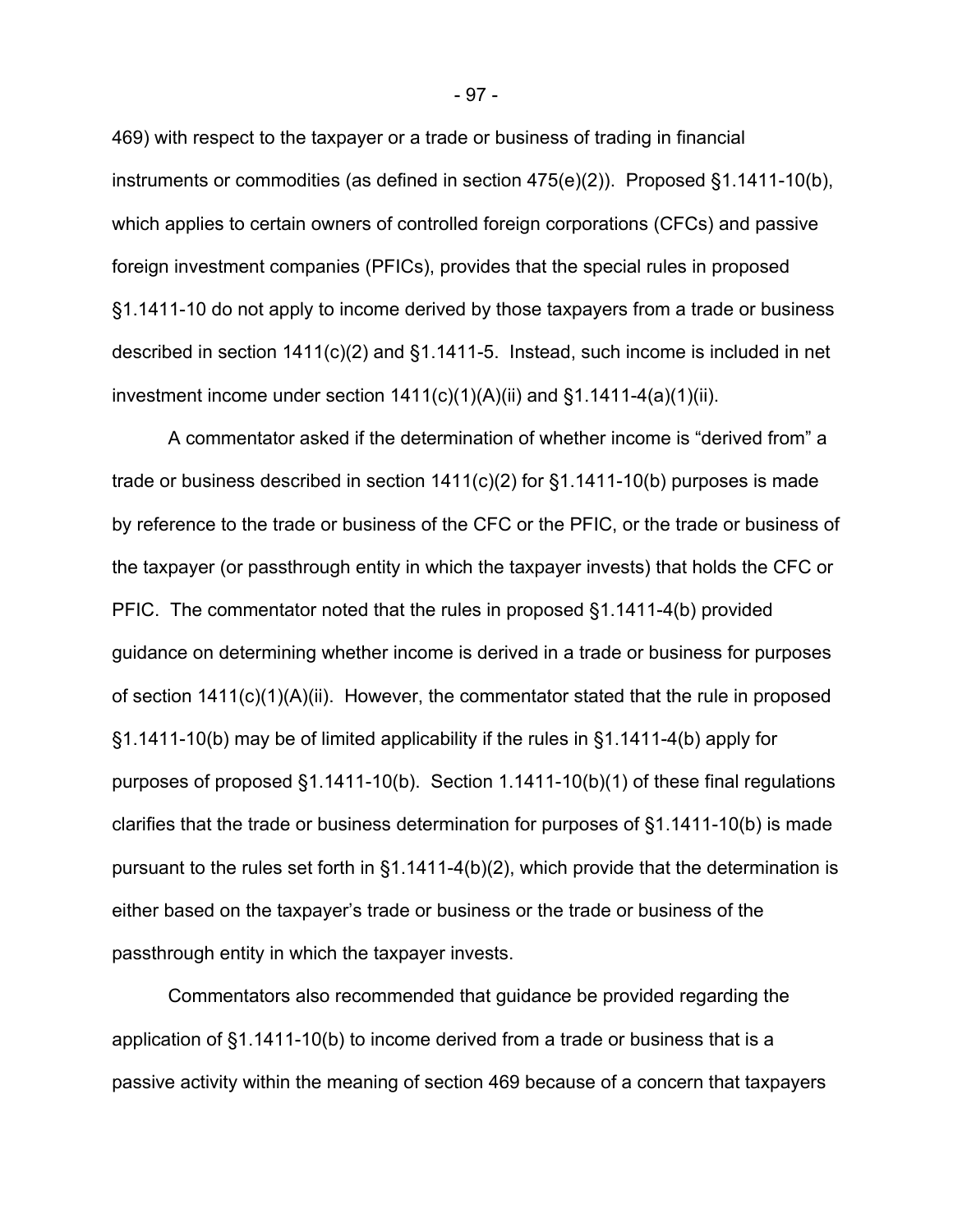may not be treated as engaged in a passive activity with respect to a CFC or qualified electing fund (QEF). Although theoretically the definition of "passive activity" under section 469 could include holding an interest in a CFC or PFIC, the commentators pointed out that amounts included in income under sections 951(a) (section 951 inclusions) and 1293(a) (section 1293 inclusions) are excluded from the definition of "passive income" for section 469 purposes, and, instead, are treated as portfolio income under §1.469-2T(c)(3)(i)(A). The commentators stated that the exclusion of these items from "passive income" may mean that income derived from CFCs and QEFs would never be treated as income derived from a "passive activity." In such a case, §1.1411- 10(b) would never apply to a section 951 inclusion or section 1293 inclusion even if the inclusion was derived from a CFC or QEF held in a trade or business that is a passive activity. After consideration of the comments, the Treasury Department and the IRS do not believe that the final regulations need to be clarified in order for §1.1411-10(b) to apply to a taxpayer that holds a CFC or QEF in a trade or business that is a passive activity with respect to the taxpayer. Section 1411(c)(2)(A) and the regulations promulgated thereunder cross-reference section 469 solely for purposes of defining "passive activity." Section 1.1411-10 does not cross-reference the section 469(e) rules, which provide guidance on whether income is treated as income from a passive activity, or the rule in §1.469-2T(c)(3)(i)(A), which addresses portfolio income. In addition, §1.469-1T(d)(1) provides that the characterization of items of income as passive activity gross income (within the meaning of §1.469-2T(c)) applies only for purposes of section 469. The rule in §1.1411-10(b) does not incorporate the section 469 rules on portfolio

- 98 -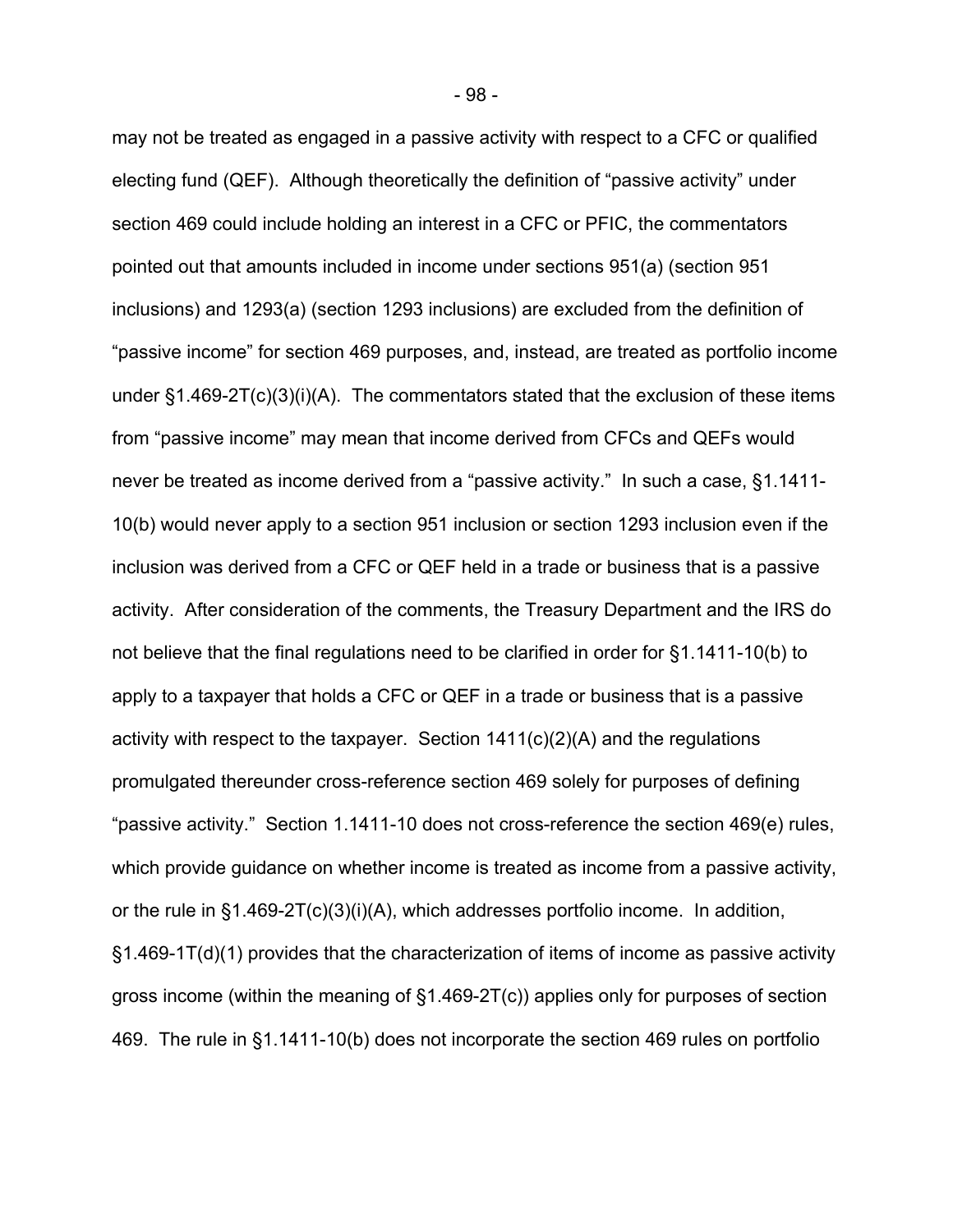income, and, thus, applies to income derived by a taxpayer from a CFC or QEF that is held in a trade or business that is a passive activity within the meaning of section 469.

The Treasury Department and the IRS also received a comment that addressed the application of the rules in §1.1411-10(b) when a taxpayer holds a CFC or PFIC in connection with a trade or business described in section 1411(c)(2) in some, but not all, years. The commentator explained that the trade or business determination is made on an annual basis, which creates the potential for taxpayers to alternate between being subject to the rules in §1.1411-10(b) and the other applicable rules in §1.1411-10 on an annual basis. As a result, when a taxpayer does not make an election under §1.1411- 10(g), a taxpayer could either be subject to double taxation under section 1411, or could avoid tax under section 1411, depending on the facts and circumstances. The commentator suggested that the trade or business determination that was in effect in the year in which the taxpayer acquired an interest in a CFC or PFIC should apply to all years in which the taxpayer holds the CFC or PFIC. Although the Treasury Department and the IRS do not adopt the commentator's suggested approach, the final regulations coordinate the application of the rules in §1.1411-10 when a taxpayer's trade or business determination, either as a trader or for passive activity purposes, causes the taxpayer to alternate between being subject to §1.1411-10(b) and the other applicable rules in §1.1411-10, to eliminate both the possibility of double taxation and the avoidance of taxation.

## B. Income derived from CFCs and QEFs

In general, the proposed regulations provided that distributions of previously taxed earnings and profits attributable to section 951 inclusions and section 1293

- 99 -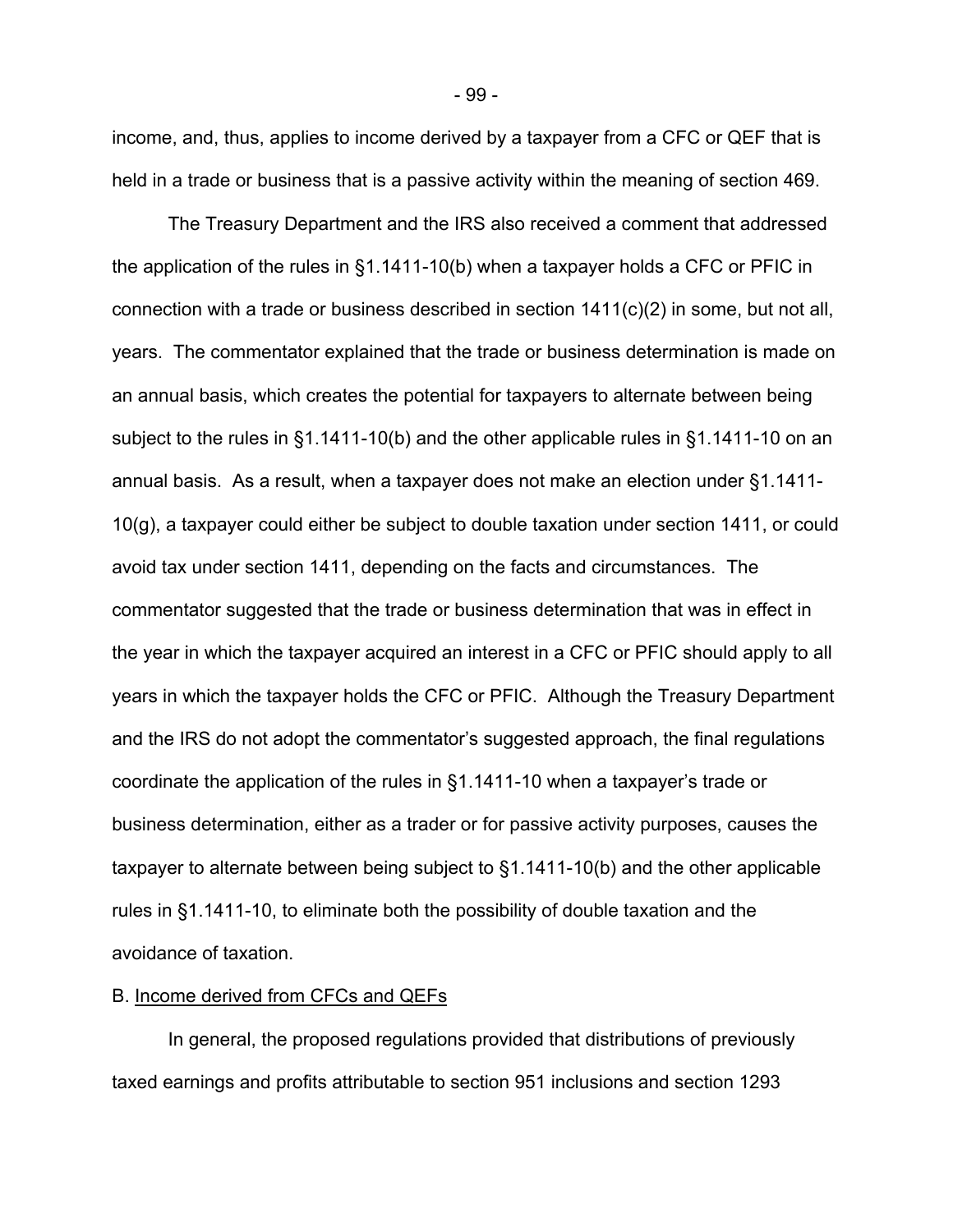inclusions are dividends for purposes of section 1411, absent an election under  $\S1.1411-10(g)$ . If a taxpayer made the  $\S1.1411-10(g)$  election, the proposed regulations provided that section 951 inclusions and section 1293 inclusions (rather than the distributions of previously taxed earnings and profits) are treated as dividends for purposes of section 1411.

Commentators recommended that the Treasury Department and the IRS revise the final regulations to treat section 951 inclusions and section 1293 inclusions as dividends for purposes of section 1411 (without regard to any election by the taxpayer), rather than treating the distributions of previously taxed earnings and profits attributable to section 951 inclusions or section 1293 inclusions (that were included in chapter 1 income in a taxable year beginning after December 31, 2012) as dividends. The commentators stated that the rules in the proposed regulations applicable to CFCs and QEFs when an election under §1.1411-10(g) is not in effect are unduly complicated and impose significant administrative burdens on taxpayers. A commentator also recommended modifying the regulations to generally impose section 1411 when section 951 inclusions and section 1293 inclusions are taxed for purposes of chapter 1, and permit taxpayers to elect to defer such tax until the distribution of the earnings and profits that previously were taxed pursuant to sections 951(a) or 1293(a) (in a taxable year beginning after December 31, 2012).

As set forth in the preamble to the proposed regulations, section 951 inclusions and section 1293 inclusions are not treated as dividends except when expressly provided for in the Code. See Rodriguez v. Commissioner, 137 T.C. 174 (2011), aff'd. 722 F.3d 306 (5th Cir. 2013). Accordingly, the Treasury Department and the IRS do not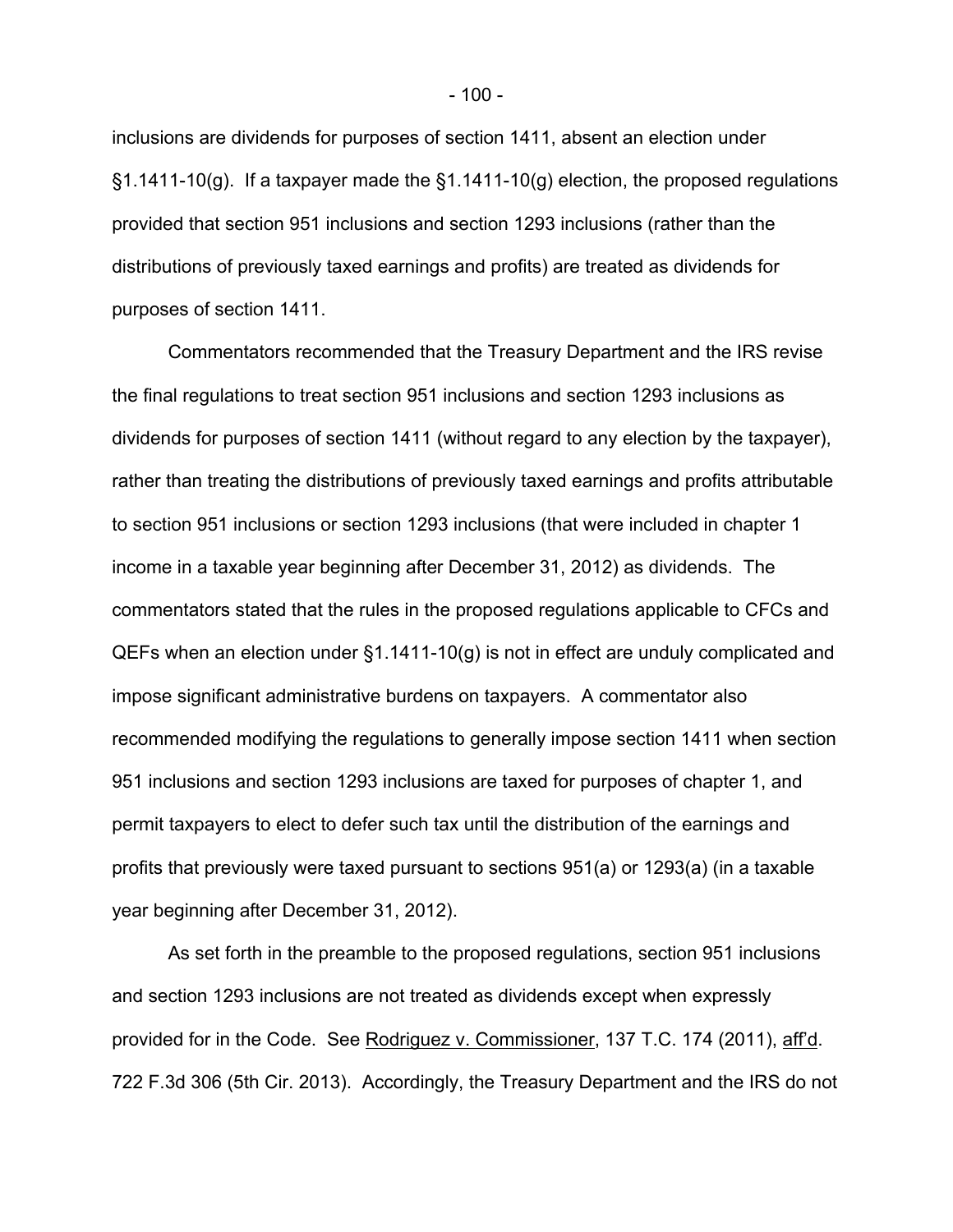adopt the commentators' recommendations to treat section 951 inclusions and section 1293 inclusions as dividends for purposes of section 1411. For the same reason, the Treasury Department and the IRS do not adopt the recommendation to provide a default rule that would treat section 951 inclusions and section 1293 inclusions as subject to section 1411 when the inclusions are taken into account for purposes of chapter 1, unless the taxpayer affirmatively elected to defer taxation under section 1411 until the distribution of earnings and profits related to the inclusions.

The Treasury Department and the IRS also received a comment that recommended the application of a look-through approach for determining whether income derived with respect to a CFC or QEF is included in net investment income. Pursuant to a look-through approach, taxpayers would determine whether section 1411 applied to a section 951 inclusion or section 1293 inclusion by analyzing the income earned directly by the CFC or QEF that gave rise to the inclusion. The Treasury Department and the IRS do not adopt this recommendation because the approach raises administrative and compliance concerns, including concerns regarding the ability of QEF shareholders to compel a QEF to provide them with the information necessary to comply with a look-through rule.

A commentator pointed out that the same earnings could be subject to section 1411 tax twice if a taxpayer that made an election under §1.1411-10(g) subsequently transfers CFC or QEF shares to a taxpayer that does not make the election. The Treasury Department and the IRS agree with the commentator that the earnings and profits of a CFC or QEF should be subject to tax under section 1411 only once. Accordingly, these final regulations provide that if earnings and profits of a CFC or QEF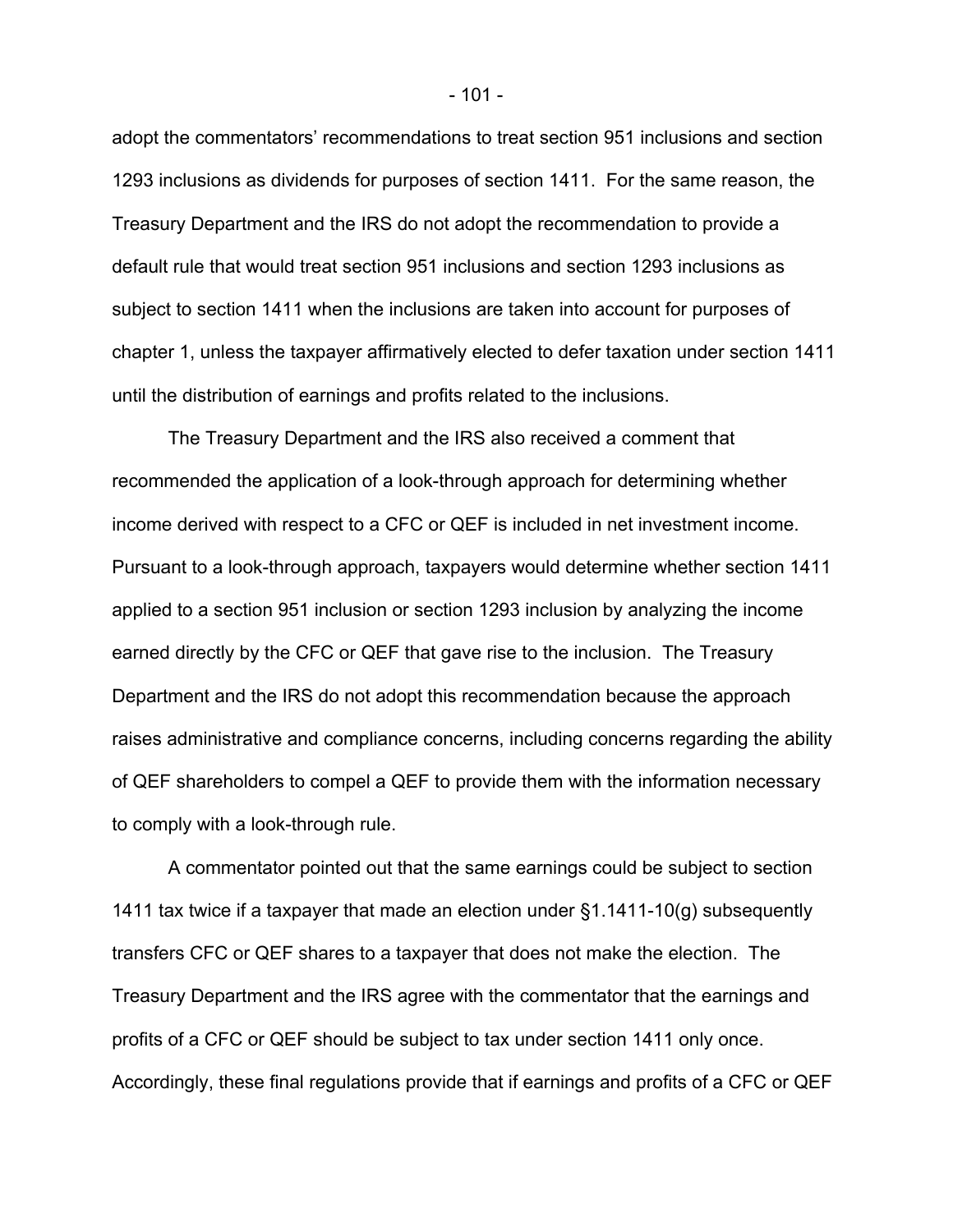were included in the net investment income of an individual, estate, or trust pursuant to a §1.1411-10(g) election, then a subsequent distribution of those earnings is excluded from the net investment income of any transferee, provided that the transferee can establish entitlement to the exclusion under rules similar to the rules in §1.959-1(d) (which establish a successor in interest's ability to exclude from chapter 1 income the previously taxed earnings and profits with respect to an interest in a CFC acquired from another person).

 In addition, the commentator noted a separate double counting issue with respect to earnings and profits that are included in income as a dividend under section 1248. For example, a seller would be subject to tax under section 1411 when it includes the earnings and profits in income as a dividend under section 1248, and a purchaser who did not make an election under §1.1411-10(g) also would be subject to tax under section 1411 on a subsequent distribution of the earnings and profits because the distribution would be treated as a dividend for purposes of section 1411. The Treasury Department and the IRS agree that it is appropriate to prevent double taxation in the section 1248 context, and these final regulations include a rule that prevents double taxation with respect to amounts treated as a dividend under section 1248 for purposes of section 1411.

The final regulations include a new rule that applies when a taxpayer makes an election under §1.1411-10(g) effective for taxable years beginning after December 31, 2013, but does not make an election under  $\S1.1411-10(g)(4)(iii)$  for a taxable year beginning before January 1, 2014 (2013 taxable year), and the taxpayer is subject to section 1411 in the 2013 taxable year. Under the new rule, any distributions of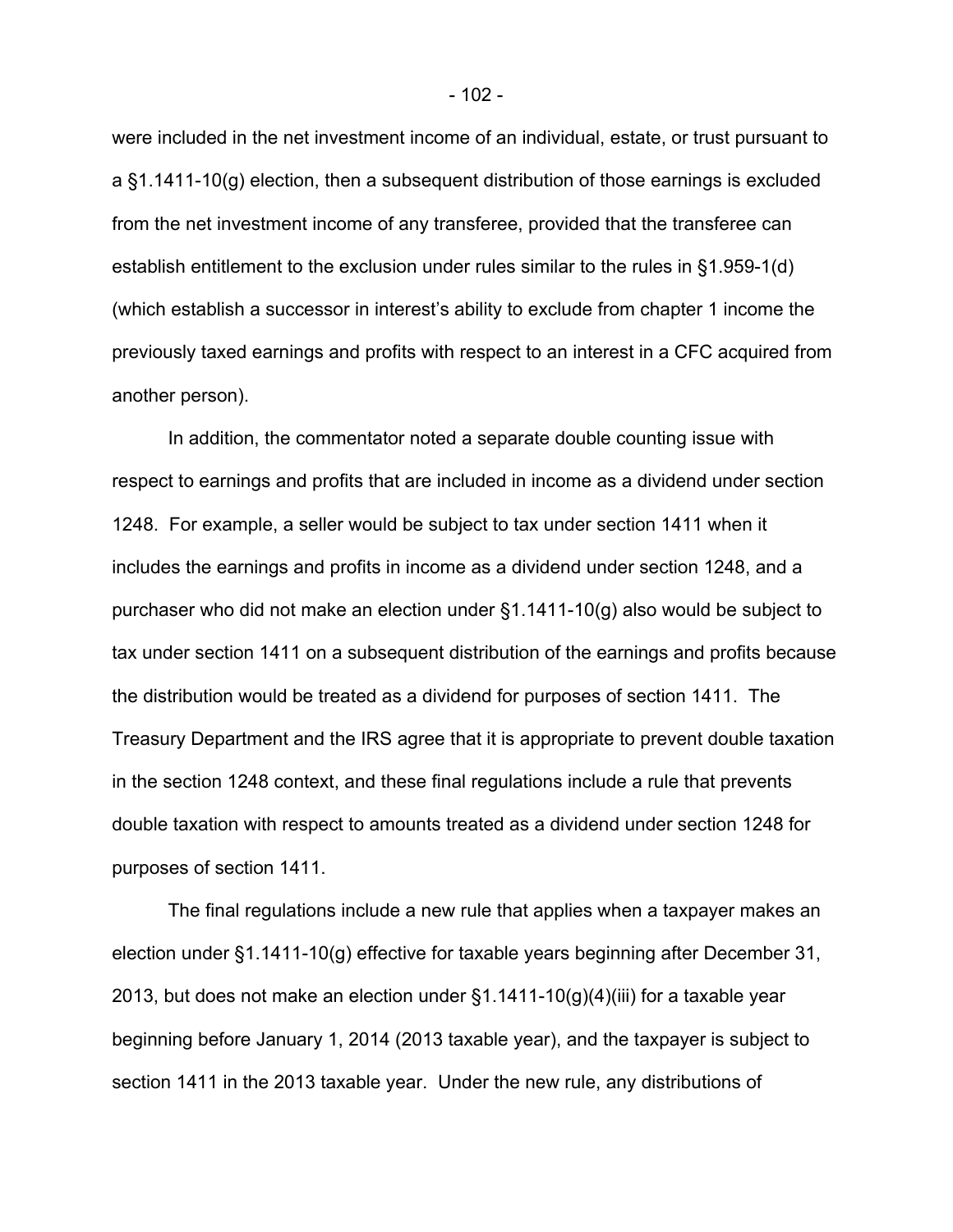previously taxed earnings and profits during taxable years beginning after December 31, 2013, that are attributable to section 951 and 1293 inclusions in the 2013 taxable year, will be treated as dividends for purposes of section 1411 notwithstanding the election under §1.1411-10(g). Without this rule, it may be possible to avoid taxation under section 1411 for any section 951 and 1293 inclusions during the 2013 taxable year. This is so because those inclusions would not be subject to tax under section 1411 during the 2013 taxable year in the absence of an election under §1.1411-10(g) and, as a result of the election under §1.1411-10(g) for taxable years beginning after December 31, 2013, distributions of previously taxed earnings and profits accrued in the 2013 taxable year would not be subject to section 1411. In order to simplify taxpayer record-keeping, for purposes of applying this special rule, distributions of previously taxed earnings and profits from the CFC or QEF during taxable years beginning after December 31, 2013, will be deemed to first come out of previously taxed earnings and profits attributable to section 951 and 1293 inclusions in the 2013 taxable year.

The Treasury Department and the IRS received a comment that suggested adding an example to the final regulations to illustrate a situation in which the earnings and profits of a CFC are never subject to section 1411 under section 1411(c)(1)(A)(i) and §1.1411-4(a)(1)(i). The suggested example would include a fact pattern in which a taxpayer that did not make an election under §1.1411-10(g) includes a section 951 inclusion in income for chapter 1 purposes. In the next year, and before the distribution of earnings and profits attributable to the section 951 inclusion, the taxpayer sells the CFC shares for no gain or loss (as computed for purposes of section 1411) to a taxpayer that makes an election under §1.1411-10(g) with respect to the CFC. Under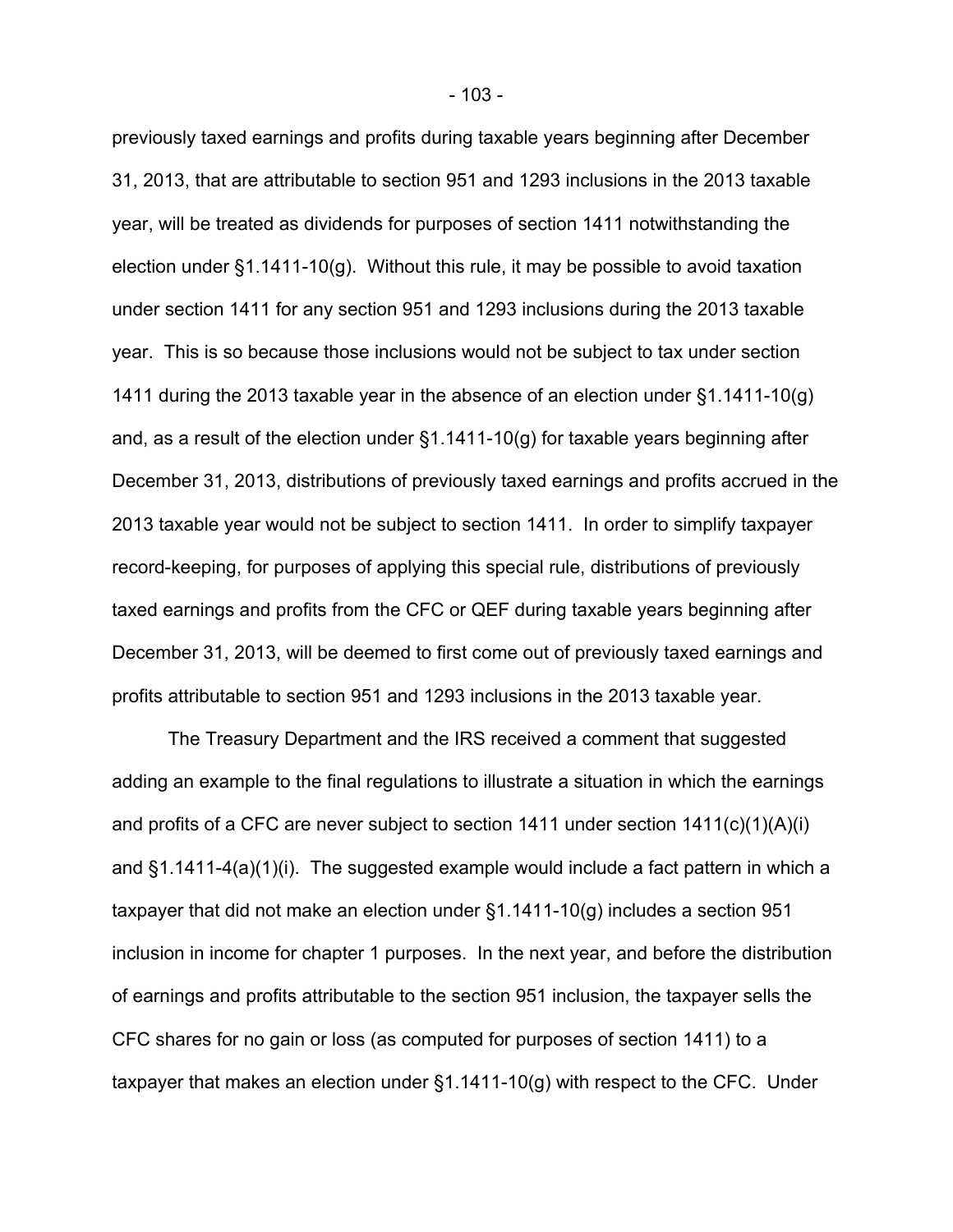these facts, the earnings and profits related to the section 951 inclusion are never subject to tax under section 1411. The Treasury Department and the IRS believe that the application of §1.1411-10 to this fact pattern is clear, and that an example is not necessary to illustrate the relevant provisions of §1.1411-10. The commentator also asked that the final regulations clarify the meaning of the phrase "with respect to which an election under paragraph (g) of this section is not in effect." The final regulations clarify that the references in §1.1411-10 to an election under paragraph (g) not being in effect refer to the person that is determining the section 1411 consequences with respect to holding a particular CFC or QEF.

The Treasury Department and the IRS requested comments on whether guidance is necessary to determine the deductions that are properly allocable to items of net investment income if the election under §1.1411-10(g) is not made. One such comment was received regarding the allocation of interest expense under section 163(d)(1). Section 1.1411-4(f)(3)(i) allows interest expense as a deduction against net investment income only to the extent allowed under section 163(d)(1), which limits investment interest expense in part based on a taxpayer's investment income. In the absence of an election under §1.1411-10(g), differences may occur in the timing of income derived with respect to CFCs and QEFs for chapter 1 and chapter 2A purposes. The commentator suggested that, where differences in timing occur, taxpayers should be allowed to calculate their section 163(d)(1) investment interest expense deduction based on amounts included in income for section 1411 purposes, in determining the amount of investment interest expense allocable to net investment income under section 1411. The Treasury Department and the IRS agree with this comment and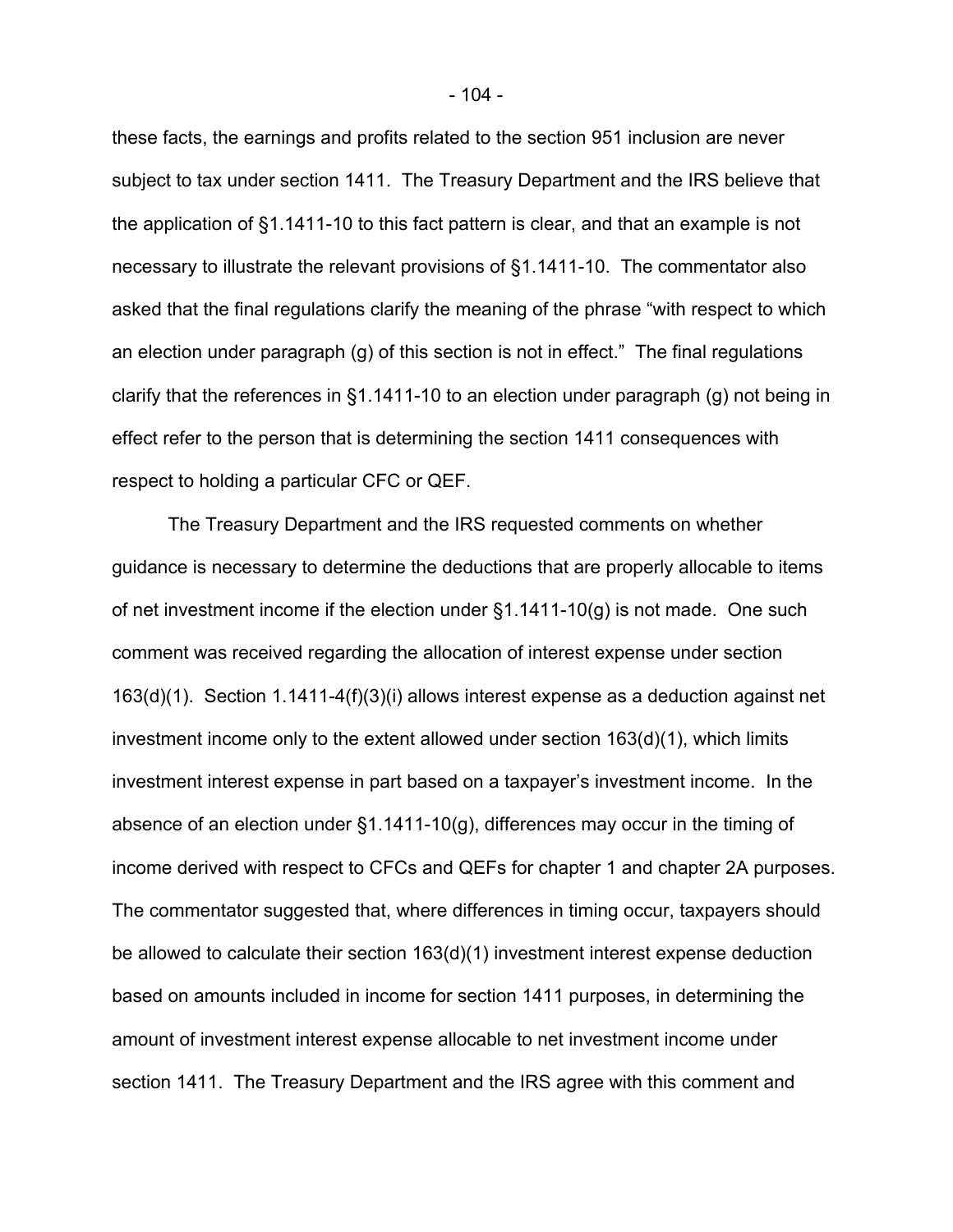these final regulations provide that the section 163(d)(1) investment interest expense deduction related to items of net investment income described in §1.1411-10(c) may be calculated for purposes of section 1411 by adjusting section 163(d)(1)(B) "investment income" for purposes of section 1411 to reflect the inclusions under section 951 and section 1293 that are not included in section 1411 net investment income, and the distributions of previously taxed earnings and profits that are included in section 1411 net investment income. To the extent that the taxpayer chooses to calculate any of these deductions based on the amount of net investment income described in §1.1411- 10(c), that method of calculation must be consistently applied for purposes of section 1411 and may only be changed with the consent of the IRS.

## C. CFCs and QEFs held through domestic partnerships and S corporations

A comment was received on the conforming basis adjustment rules in §1.1411- 10(d)(2) that apply to a taxpayer that owns an interest in a CFC or QEF through a domestic partnership and that does not make an election under §1.1411-10(g). The commentator stated that it was unclear whether basis adjustments pass through for both section 951 inclusions and distributions of previously taxed earnings and profits. The Treasury Department and the IRS believe that the rules in §1.1411-10(d), which apply only for purposes of section 1411, adequately address the basis consequences specific to section 1411 that occur when a domestic partnership receives a distribution of previously taxed earnings and profits. The Treasury Department and the IRS believe that general questions about basis adjustments in the context of CFCs and QEFs held through passthrough entities would be more appropriately addressed in guidance under chapter 1.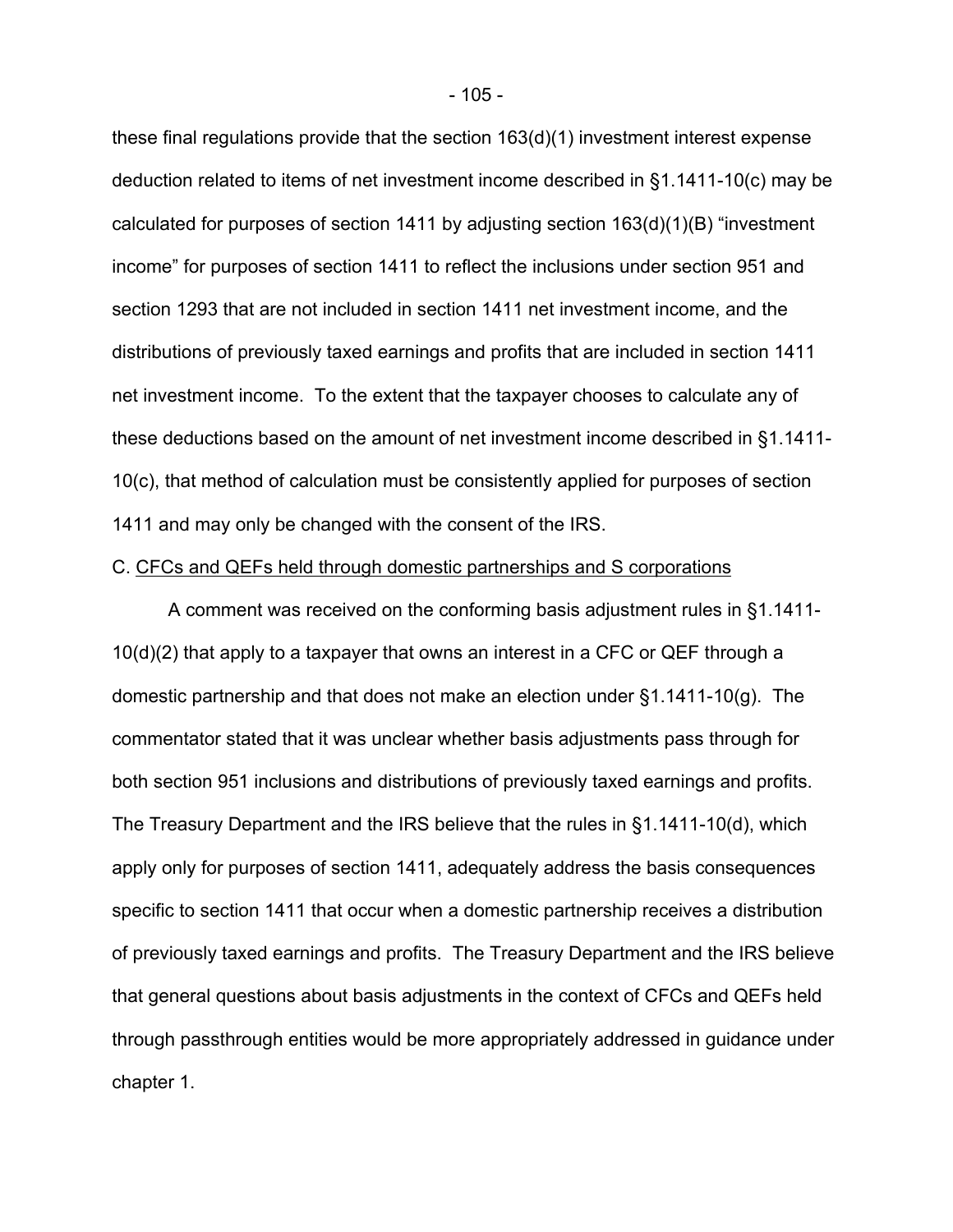The Treasury Department and the IRS received a comment that recommended issuing proposed rules regarding adjustments to basis under section 743 for section 1411 purposes. The commentator requested that the regulations clarify that basis adjustments under section 743 relate solely to the transferee and that transferee partners be permitted to adjust the basis of partnership property for purposes of section 1411 regardless of whether the partnership has elected under section 754 or has a substantial built-in loss. Under these regulations, except as otherwise provided, chapter 1 principles and rules apply in determining the tax under section 1411. Therefore, the Treasury Department and the IRS have determined that it is unnecessary to clarify that basis adjustments under section 743 relate solely to the transferee partner because this result is clear under existing law for purposes of chapter 1. The Treasury Department and the IRS have further determined that allowing a transferee partner to adjust its basis in partnership property when the partnership is not otherwise required to do so could create unnecessary administrative complexity for the partnership. Thus, the Treasury Department and the IRS have decided that additional rules relating to section 743 for section 1411 purposes are not necessary.

A comment was received that recommended that a rule be added to the final regulations to require partnerships to provide their partners with the information needed by the partners to compute their tax under section 1411 with respect to CFCs and PFICs held by the partnerships. The Treasury Department and the IRS do not adopt this recommendation. Rather, the IRS is in the process of revising the relevant IRS forms and instructions (such as Form 1065, "U.S. Return of Partnership Income," and the associated Schedule K-1) to require partnerships and S corporations to provide to

- 106 -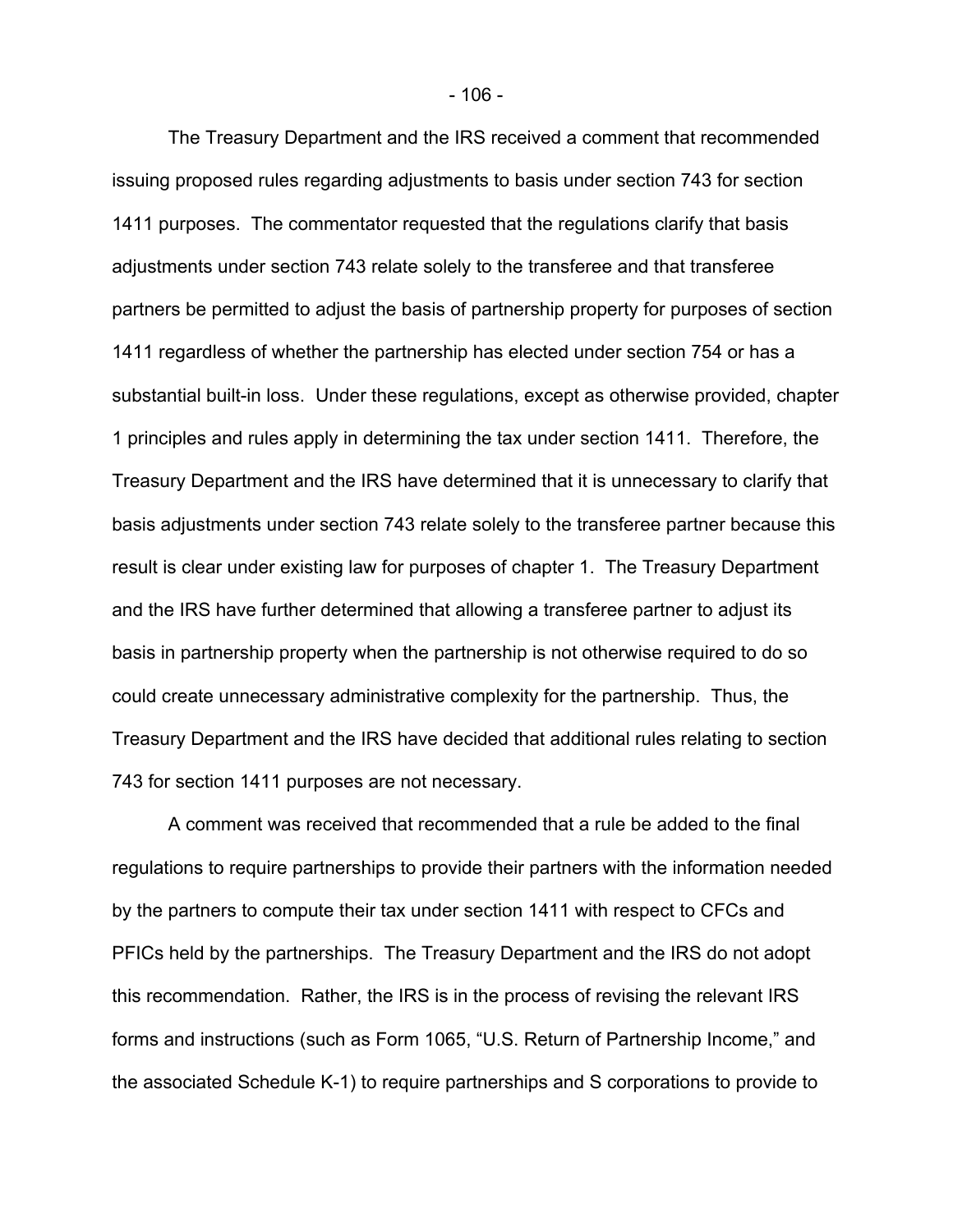their partners and shareholders the information necessary to compute their tax under section 1411 with respect to CFCs and PFICs held by partnerships and S corporations.

A commentator recommended that the final regulations include a rule to treat a section 751(c) amount corresponding to the amount included in income as a dividend under section 1248 for section 1411 purposes as net investment income under section 1411(c)(1)(A)(i) rather than under section 1411(c)(1)(A)(iii). In the alternative, the commentator requested that an example be added to the final regulations to illustrate the operation of section 751 (taking into account section 1248) when a partner sells an interest in a partnership that holds CFC stock. The Treasury Department and the IRS believe that the section 1411 characterization of the section 751(c) amount that corresponds to a section 1248 dividend should be consistent with the chapter 1 characterization and not treated as a dividend, and thus do not adopt the recommendation to treat the amount as net investment income under section 1411(c)(1)(A)(i) or add an example to the final regulation.

#### D. Section 1.1411-10(g) election applicable to CFCs and QEFs

The proposed regulations permitted individuals, estates, and trusts to make an election pursuant to §1.1411-10(g) to include section 951 inclusions and section 1293 inclusions in net investment income in the same manner and in the same taxable year as the amounts are included in income for chapter 1 purposes. Under the proposed regulations, the election was required to be made on or before the due date for filing the individual's, estate's, or trust's income tax return for the first taxable year that the individual, estate, or trust holds stock of a CFC or QEF and was subject to tax under section 1411 or would be subject to tax under section 1411 if the election were made.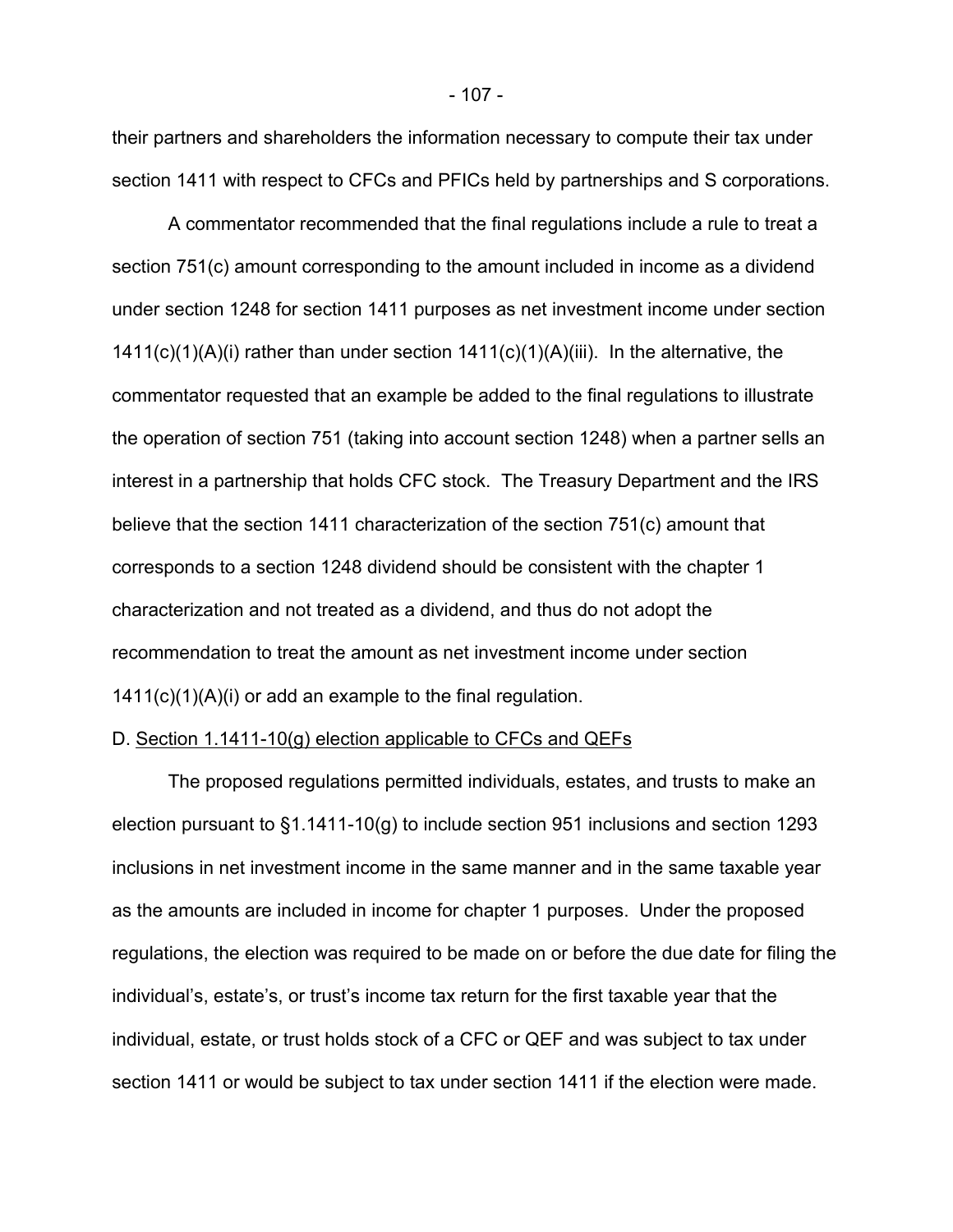Under the proposed regulations the election, if made, applied to all CFCs and QEFs held directly or indirectly by the individual, estate, or trust, regardless of whether the interest in the CFC or QEF is held in the year the election is made or is acquired subsequently.

Commentators suggested that the §1.1411-10(g) election should be permitted to be made on an entity-by-entity basis, rather than to all CFCs and QEFs held by the taxpayer, or subsequently acquired. The Treasury Department and the IRS adopt this recommendation, and these final regulations provide that the §1.1411-10(g) election is made on an entity-by-entity basis.

The Treasury Department and the IRS received comments recommending that domestic partnerships and S corporations be allowed to make the §1.1411-10(g) election. The commentators stated that the partner (or shareholder) level election would create an administrative burden for the partnership (or S corporation) because it would require the partnership (or S corporation) to maintain two sets of records with respect to its CFC and QEF investments: one for chapter 1 purposes and one for section 1411 purposes. In response to these comments, the final regulations include a rule that allows a domestic partnership, S corporation, or common trust fund to make the election in §1.1411-10(g) for taxable years that begin after December 31, 2013. In addition, a domestic partnership, S corporation, or common trust fund can make the election in §1.1411-10(g) for a taxable year beginning before January 1, 2014, if all of the partners, shareholders, or participants (as the case may be) consent to the election. The final regulations also provide that a  $\S1.1411-10(g)$  election may be made with respect to interests in CFCs or QEFs held indirectly through certain domestic entities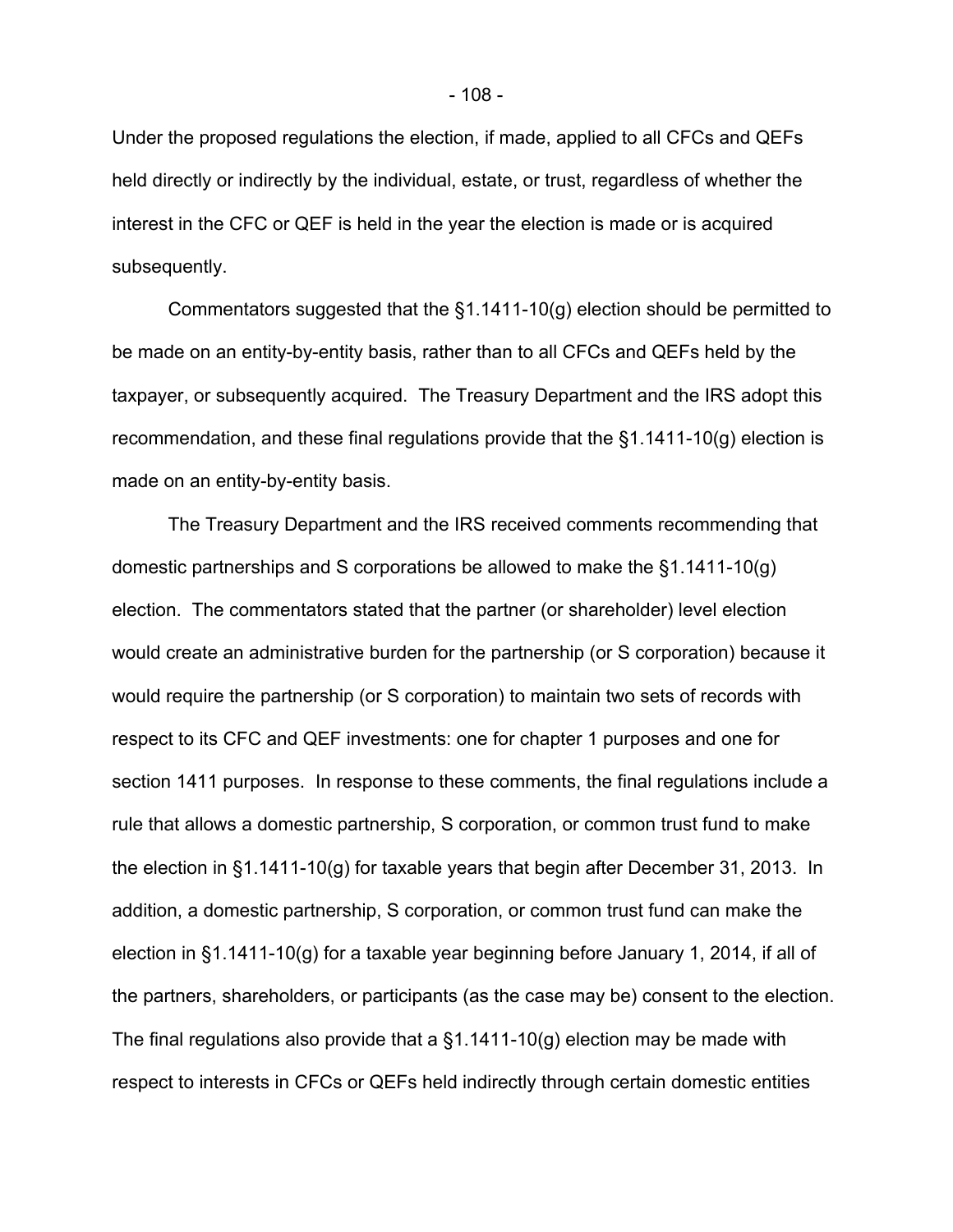such as domestic partnerships or S corporations if the domestic entity does not make a §1.1411-10(g) election.

A commentator requested that the rule regarding the time for making an election under §1.1411-10(g) election be revised so that taxpayers would not have to make an election until the first year in which they have a section 951 inclusion or section 1293 inclusion. The commentator stated that a rule based on ownership of a CFC or QEF, rather than a chapter 1 income inclusion, created a trap for the unwary because taxpayers may not consider the rules in §1.1411-10 until they have a chapter 1 income inclusion. The Treasury Department and the IRS adopt this comment, and the final regulations revise the rules for making a §1.1411-10(g) election to provide, in relevant part, that the election must be made no later than the first taxable year beginning after December 31, 2013, in which a person both has a section 951 or section 1293 inclusion under chapter 1 with respect to a CFC or QEF and is subject to section 1411 (or would be subject to tax under section 1411 if the election were made with respect to the CFC or QEF). Therefore, the final regulations permit a taxpayer to make the election in a year before the first year in which there is a chapter 1 inclusion under sections 951 or 1293 and the person is subject to tax under section 1411 (or would be subject to tax under section 1411 if the election were made). In addition, the final regulations provide that individuals, estates and trusts may make the election for a taxable year beginning before January 1, 2014.

A commentator suggested that the regulations be revised to allow taxpayers to make the §1.1411-10(g) election on an amended return. The Treasury Department and the IRS adopt this suggestion, and these final regulations provide that the initial election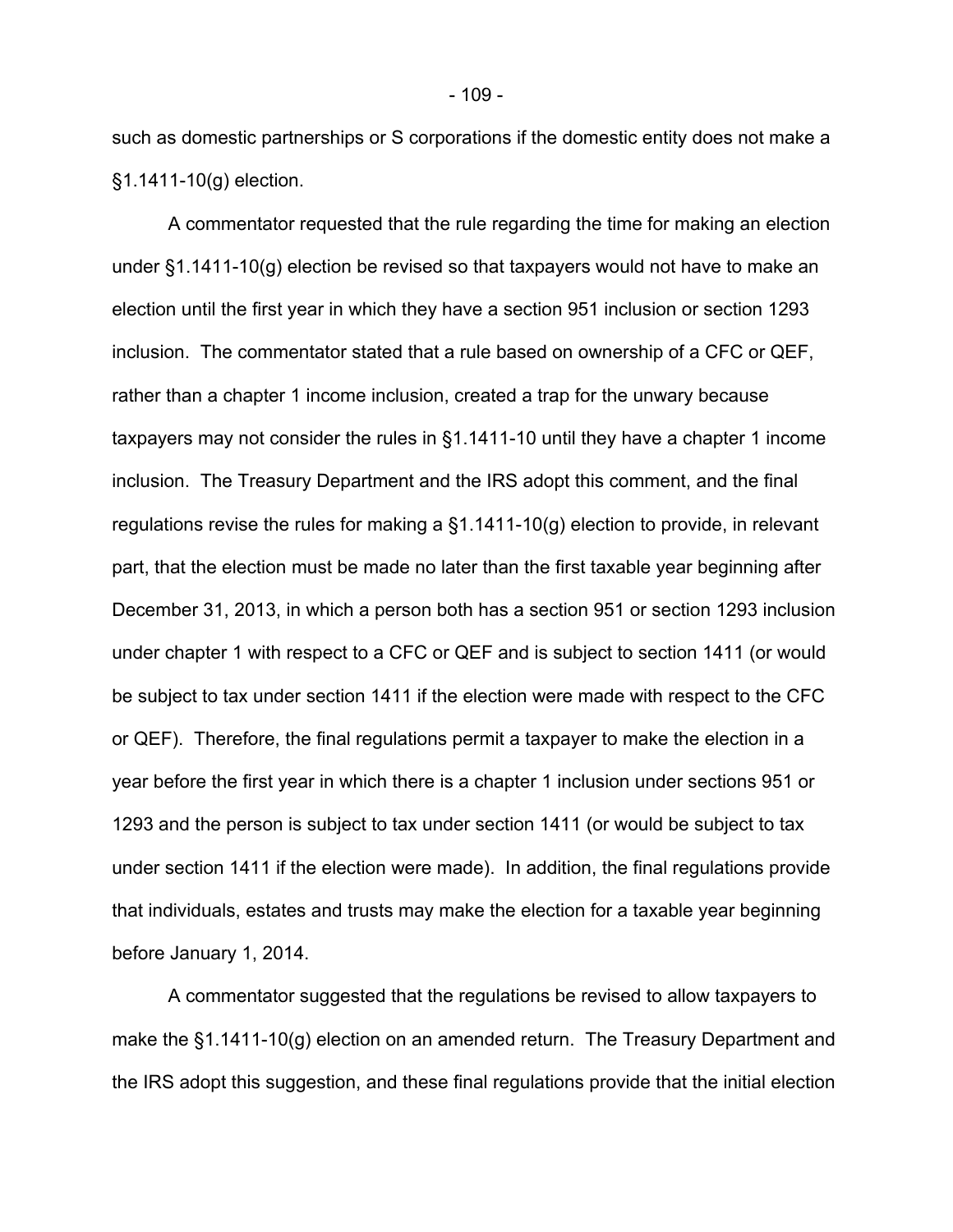can be made on an original or an amended return, provided that the year of the election, and all years affected by the election, are not closed by the period of limitations under section 6501.

The Treasury Department and the IRS also received comments suggesting the addition of certain procedural rules related to making §1.1411-10(g) elections. A comment requested that the final regulations set forth a procedure for taxpayers to make protective §1.1411-10(g) elections. In addition, a comment suggested that rules for making untimely §1.1411-10(g) elections should be added to the final regulations, and recommended that the rules be consistent with the rules for making untimely QEF elections. Moreover, a comment suggested that purging elections, similar to QEF purging elections, should be allowed with respect to §1.1411-10(g) elections. The Treasury Department and the IRS do not adopt these suggestions because they are not necessary in light of the changes these final regulations provide to increase the opportunities for the election to be made.

The §1.1411-10(g) election generally will be made by individuals, estates, and trusts on Form 8960, "Net Investment Income Tax – Individuals, Estates, and Trusts." Domestic partnerships, S corporations, and common trust funds will make the election on attachments to their relevant partnership or income tax returns.

#### 12. Taxpayer Reliance on Proposed and Final Regulations

These regulations are effective for taxable years beginning after December 31, 2013, except that §1.1411-3(d) applies to taxable years beginning after December 31, 2012. Taxpayers are reminded that section 1411 is effective for taxable years beginning after December 31, 2012.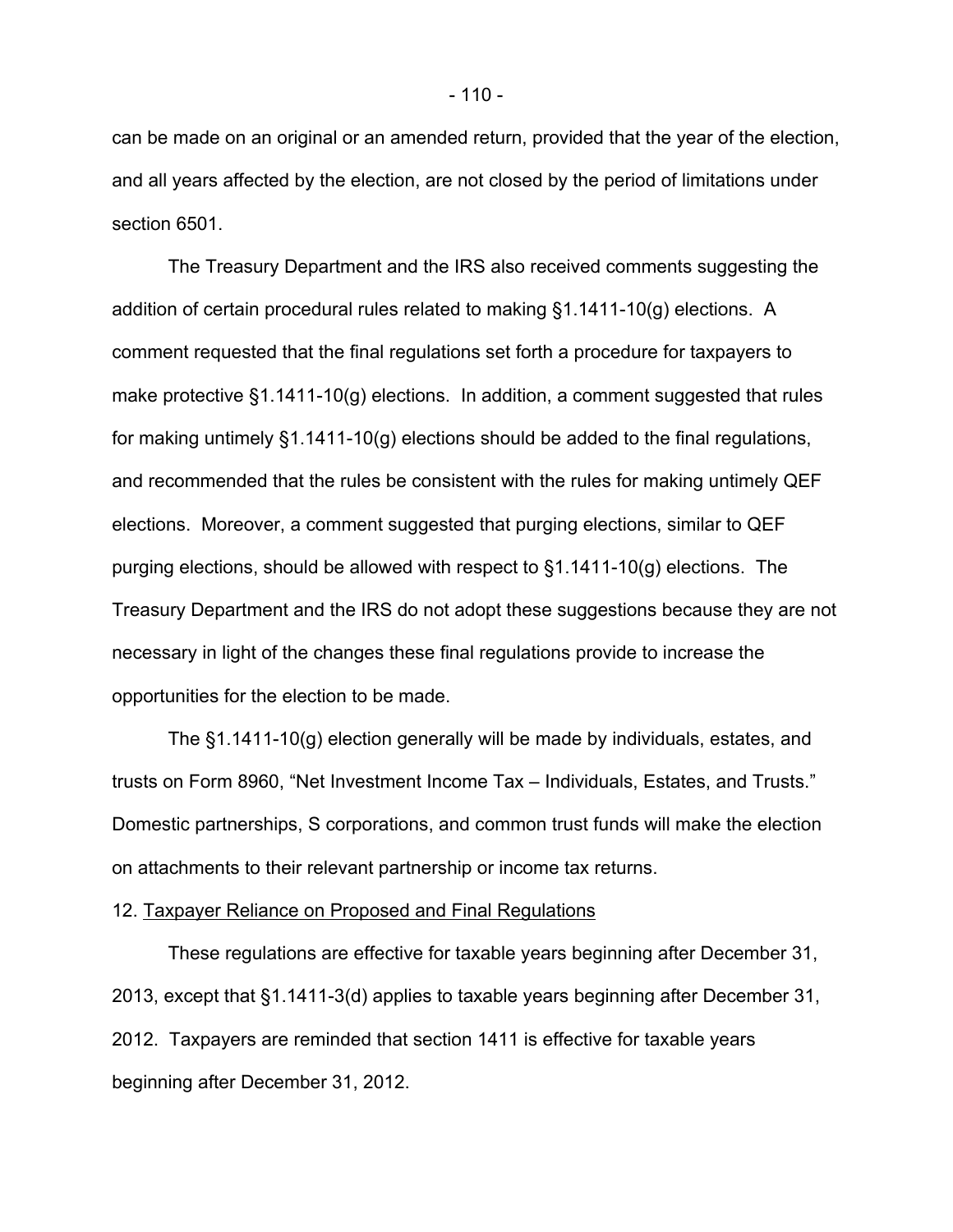Part 12 of the preamble to the proposed regulations stated that taxpayers may rely on the proposed regulations for purposes of compliance with section 1411 until the effective date of the final regulations. Furthermore, the preamble stated that any election made in reliance on the proposed regulations will be in effect for the year of the election, and will remain in effect for subsequent taxable years. In addition, taxpayers who opt not to make an election in reliance on the proposed regulations are not precluded from making that election pursuant to these final regulations.

For taxable years beginning before January 1, 2014, taxpayers may rely on either the proposed regulations or these final regulations for purposes of compliance with section 1411. See §1.1411-1(f). However, to the extent that taxpayers take a position in a taxable year beginning before January 1, 2014 that is inconsistent with these final regulations, and such position affects the treatment of one or more items in a taxable year beginning after December 31, 2013, then such taxpayer must make reasonable adjustments to ensure that their section 1411 tax liability in the taxable years beginning after December 31, 2013, is not inappropriately distorted. For example, reasonable adjustments may be required to ensure that no item of income or deduction is taken into account in computing net investment income more than once, and that carryforwards, basis adjustments, and other similar items are adjusted appropriately.

#### **Effective/Applicability Date**

These final regulations apply to taxable years beginning after December 31, 2013, except that §1.1411-3(d) applies to taxable years beginning after December 31, 2012.

- 111 -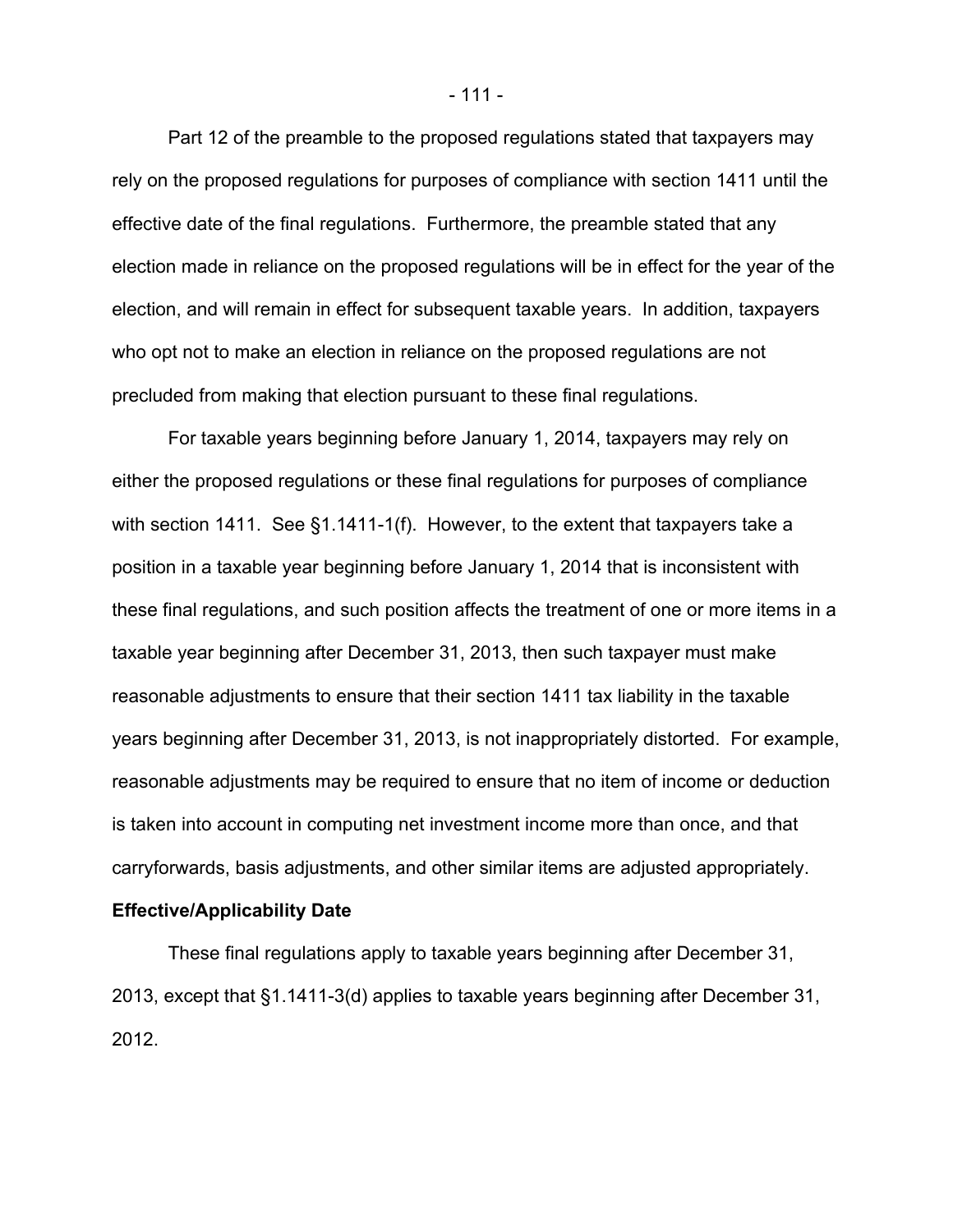- 112 -

### **Special Analyses**

It has been determined that this Treasury decision is not a significant regulatory action as defined in Executive Order 12866, as supplemented by Executive Order 13563. Therefore, a regulatory assessment is not required. It is hereby certified that the collection of information in  $\S1.1411-10(q)$  of these final regulations will not have a significant economic impact on a substantial number of small entities. Although a number of small entities may be subject to the requirements of this rule, any economic impact is minimal. This certification is based on the fact that the time required to secure and maintain the required information is minimal and taxpayers would ordinarily already collect and retain much of this information for other income tax and business purposes. The minimal information should be readily available to the parties and the professional skills that would be necessary to make the election would be the same as those required to prepare a return for the small business. Accordingly, a Regulatory Flexibility Analysis under the Regulatory Flexibility Act (5 U.S.C. chapter 6) is not required.

Pursuant to section 7805(f) of the Code, the notice of proposed rulemaking preceding these regulations was submitted to the Chief Counsel for Advocacy of the Small Business Administration for comment on its impact on small businesses, and no comments were received.

### **Drafting Information**

The principal authors of these regulations are David H. Kirk and Adrienne M. Mikolashek of the Office of the Associate Chief Counsel (Passthroughs and Special Industries). However, other personnel from the IRS and the Treasury Department participated in their development.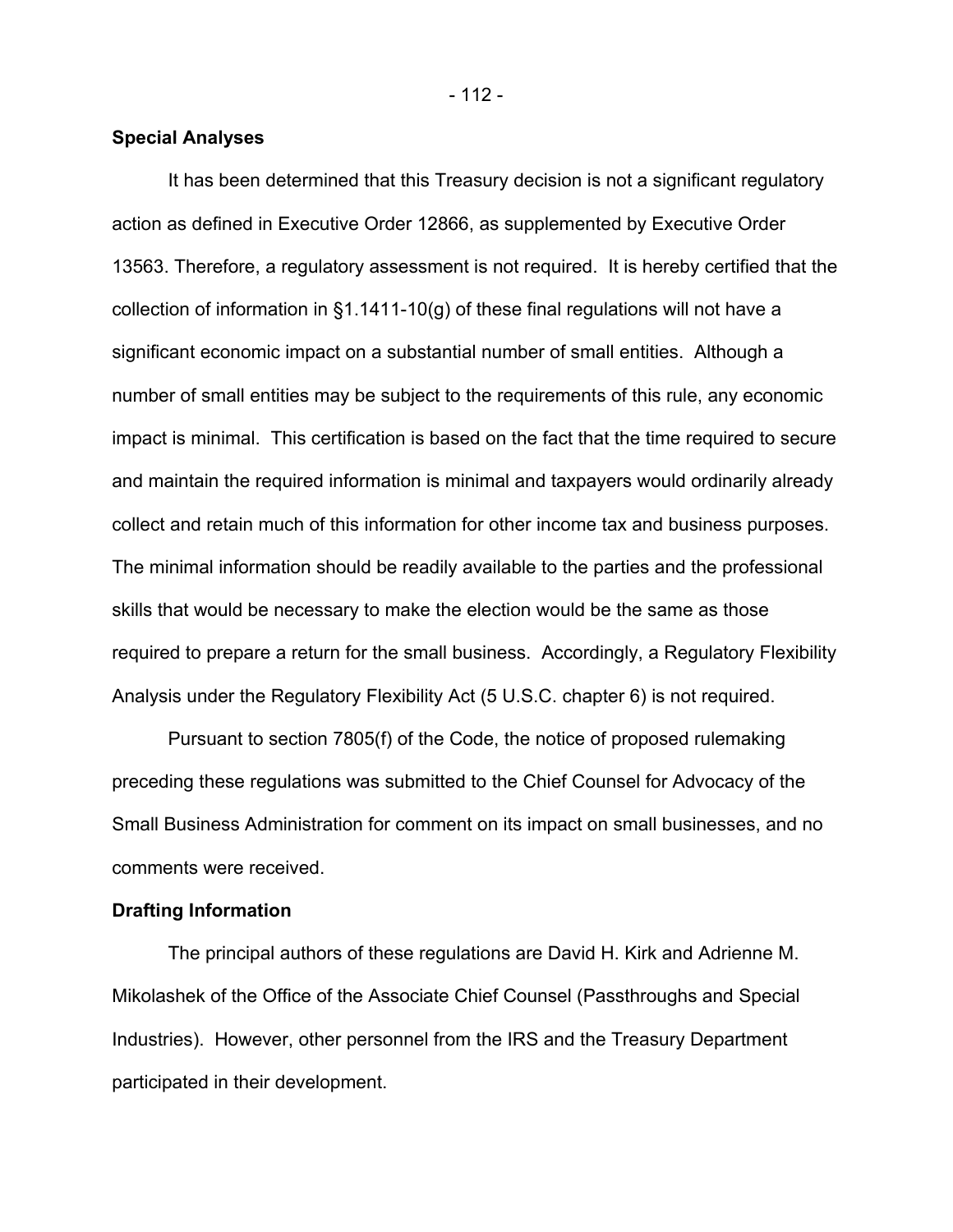## **List of Subjects**

## 26 CFR Part 1

Income taxes, Reporting and recordkeeping requirements.

## 26 CFR Part 602

Reporting and recordkeeping requirements.

# **Adoption of the Amendments to the Regulations**

Accordingly, 26 CFR parts 1 and 602 are amended as follows:

## PART 1--INCOME TAXES

Paragraph 1. The authority citation for part 1 continues to read in part as follows:

Authority: 26 U.S.C. 7805 \* \* \*

Par 2. Section 1.469-0 is amended by adding an entry for paragraph (b)(3)(iv) to

the §1.469-11 the table of contents to read as follows:

# §1.469-0 Table of contents.

\* \* \* \* \*

# §1.469-11 Effective date and transition rules.

\* \* \* \* \* (b) \* \* \*

 $(3)$  \* \* \*

- (iv) Regrouping for taxpayers subject to section 1411.
- (A) In general.
- (B) Eligibility criteria.
- (C) Consequences of amended returns and examination adjustments.
- (1) Taxpayers first subject to section 1411.
- (2) Taxpayers ceasing to be subject to section 1411.
- (3) Examples.
- (D) Effective/applicability date.

\* \* \* \* \*

Par 3. Section 1.469-11 is amended by adding paragraph (b)(3)(iv) to read as

follows: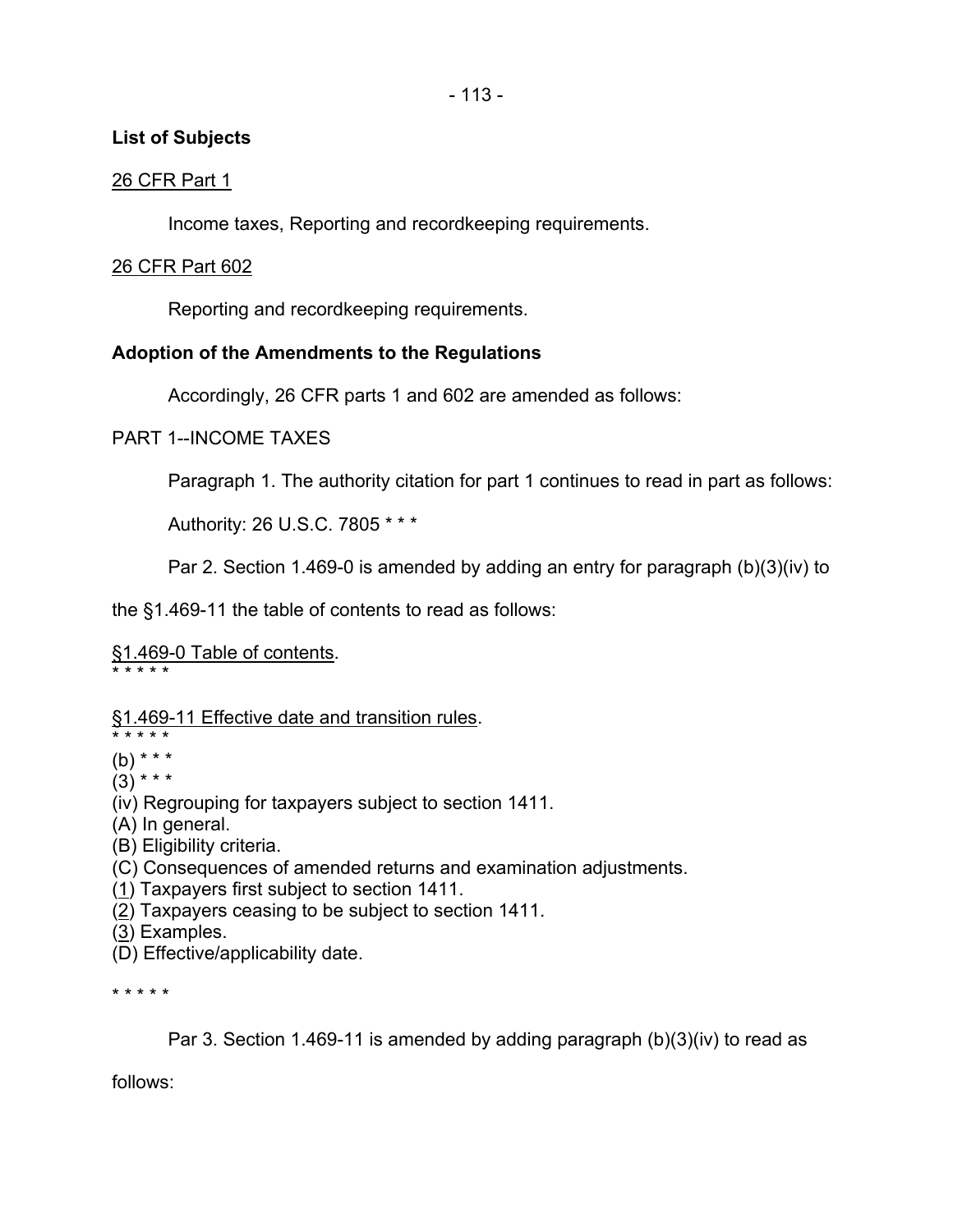\* \* \* \* \*

(b) \* \* \*

 $(3)$  \* \* \*

(iv) Regrouping for taxpayers subject to section 1411--(A) In general. If an individual, estate, or trust meets the Eligibility Criteria, as defined in paragraph  $(b)(3)(iv)(B)$  of this section, such individual, estate, or trust, in the first taxable year beginning after December 31, 2013, in which section 1411 would apply to such taxpayer, may regroup its activities without regard to the manner in which the activities were grouped in the preceding taxable year. For this purpose, the determination of whether a taxpayer meets the Eligibility Criteria is made without regard to the effect of regrouping. The regrouping must be made in the manner prescribed by forms, instructions, or in other guidance on an original return for the taxable year for which the regrouping is done. A taxpayer that is an individual, estate, or trust may regroup its activities for any taxable year that begins during 2013, if the individual, estate, or trust meets the Eligibility Criteria for such year. A taxpayer may regroup activities only once pursuant to this paragraph (b)(3)(iv), and a regrouping made pursuant to this paragraph (b)(3)(iv) will apply to the taxable year for which the regrouping is done and all subsequent years.

(B) Eligibility criteria. The term Eligibility Criteria means that an individual, estate, or trust has net investment income (as defined in §1.1411-4) and such individual's (as defined in §1.1411-2(a)) modified adjusted gross income (as defined in §1.1411-2(c)) exceeds the applicable threshold in §1.1411-2(d) or such estate's or trust's (as defined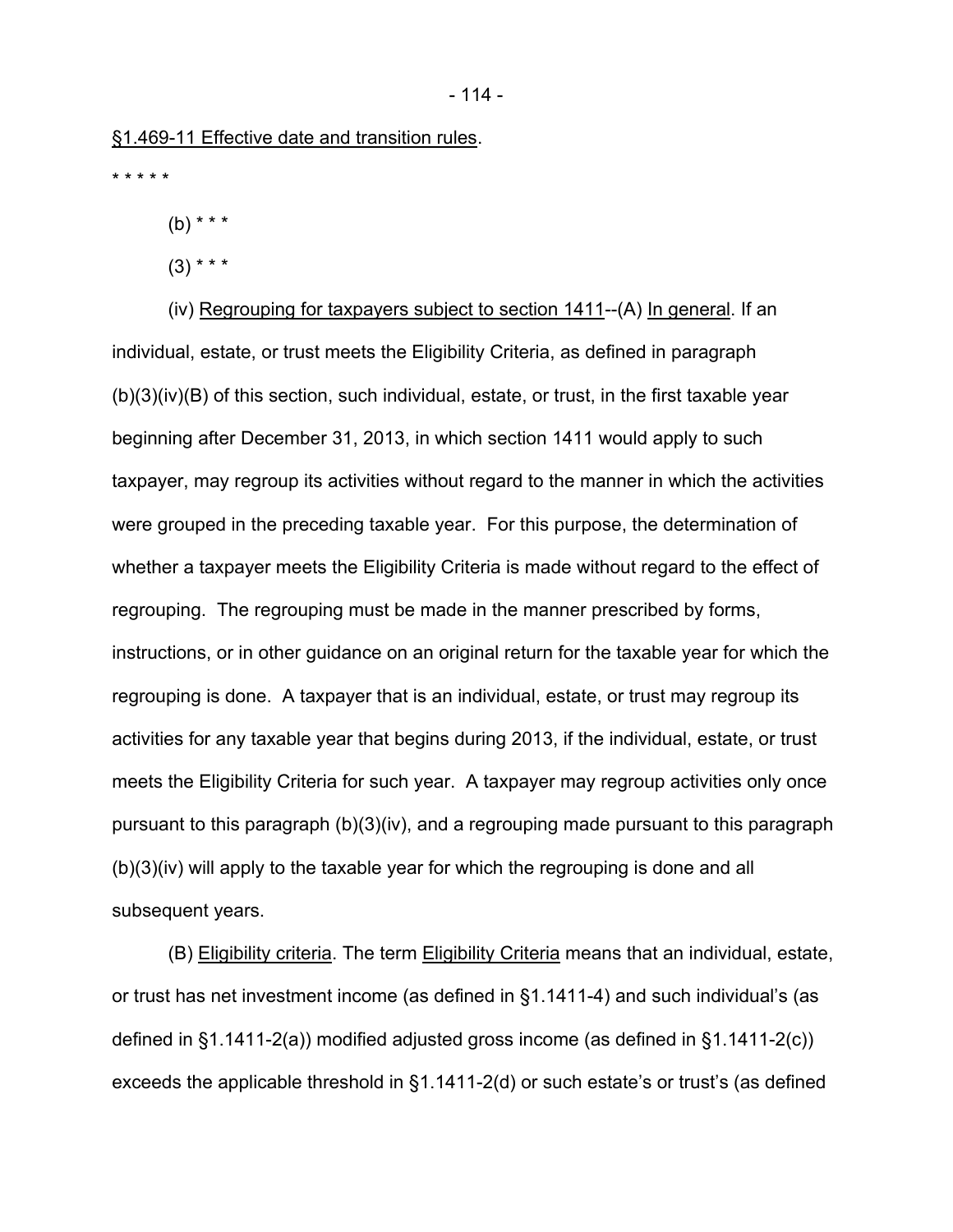in §1.1411-3(a)(1)(i)) adjusted gross income exceeds the amount described in §1.1411-  $3(a)(1)(ii)(B)(2)$ .

(C) Consequences of amended returns and examination adjustments--(1) Taxpayers first subject to section 1411. An individual, estate, or trust also may regroup activities, in the matter described in paragraph (b)(3)(iv)(A) of this section, on an amended return only if the changes reported on such amended return cause the taxpayer to meet the Eligibility Criteria for the first time beginning in the taxable year for which the amended return is applicable and the taxable year is not closed by the period of limitations on assessments under section 6501. If the amended return is for a tax year that precedes a tax year for which a taxpayer had regrouped its activities pursuant to paragraph (b)(3)(iv)(A) of this section, the regrouping on such amended return must be consistent with the taxpayer's subsequent year's regrouping. If a regrouping on an amended return is inconsistent with a subsequent year's grouping, the subsequent year's grouping is invalid under §1.469-4(e)(1) unless a material change in facts and circumstances occurred in the subsequent year such that the subsequent year's grouping constitutes a permissible regrouping under §1.469-4(e)(2). Similar rules also apply for any taxable year that begins during 2013.

(2) Taxpayers ceasing to be subject to section 1411. In the event a taxpayer regroups activities pursuant to paragraphs (b)(3)(iv)(A) or (C) of this section and it is subsequently determined that such taxpayer does not meet the Eligibility Criteria for the year of such regrouping, such regrouping will have no effect for that year and all future years. Appropriate adjustments should be made to reflect the voiding of the ineffective regrouping. However, notwithstanding the previous sentence, if an individual, estate, or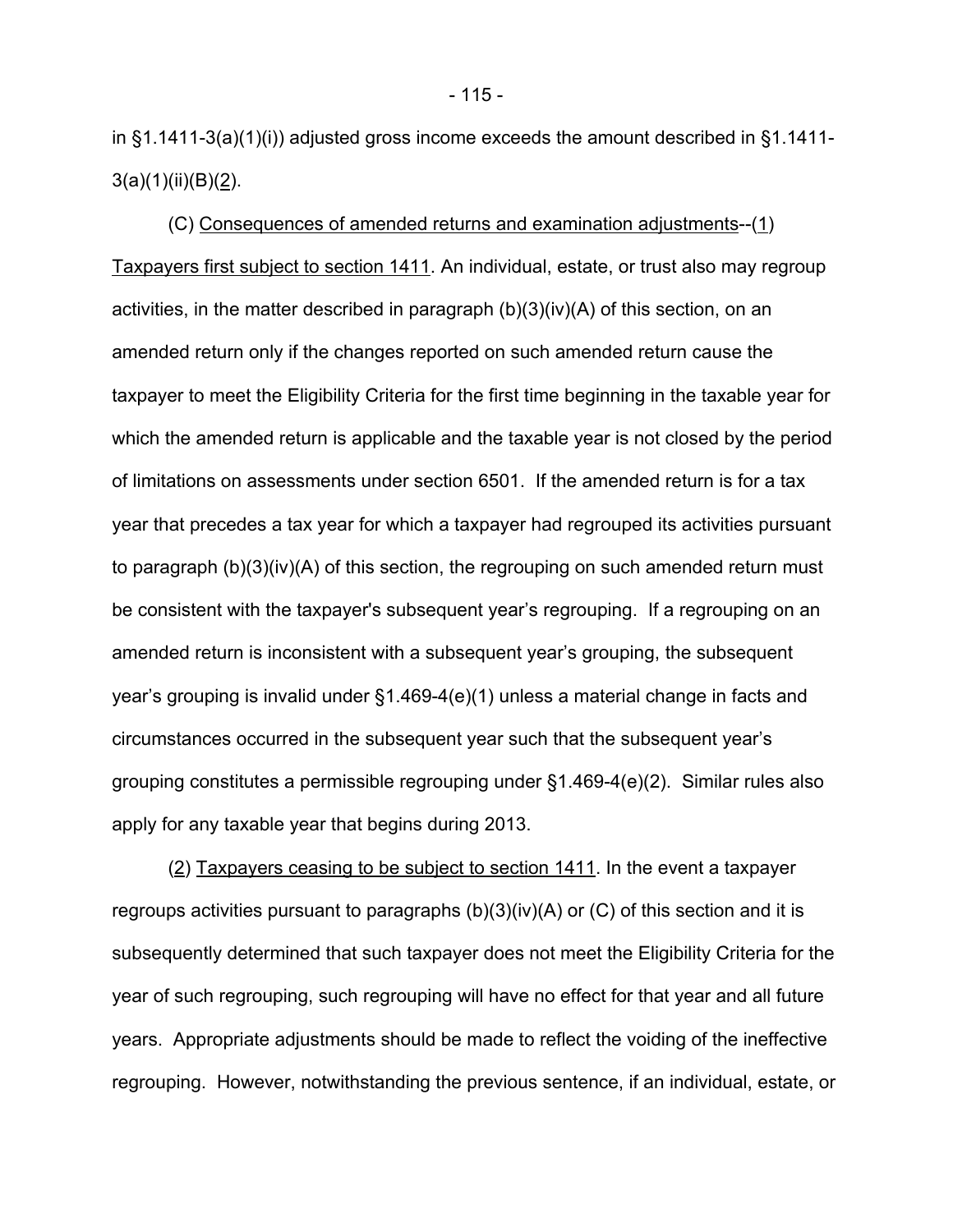trust meets the Eligibility Criteria in a subsequent year, such taxpayer is deemed to treat such regrouping as being made in such subsequent year unless the taxpayer either regroups in a different manner (so long as such alternative regrouping is permissible under §1.469-4) or properly reflects the ineffective regrouping in the previous year. The subsequent year's regrouping may be made on an original or on an amended return for that year. This paragraph  $(b)(3)(iv)(C)(2)$  shall not apply if a taxpayer does not meet the Eligibility Criteria for the year of such regrouping as a result of the carryback of a net operating loss pursuant to section 172. Similar rules also apply for any taxable year that begins during 2013.

(3) Examples. The following examples illustrate the principles of paragraph (b)(3)(iv)(C) of this section. In each example, unless otherwise indicated, the taxpayer uses a calendar taxable year, the taxpayer is a United States citizen, and Year 1 is a taxable year in which section 1411 is in effect:

Example 1. In Year 1, X, a single individual, reports modified adjusted gross income (as defined in §1.1411-2(c)) of \$198,000 (including \$12,000 of net investment income (as defined in  $\S1.1411-4$ )); thus is not subject to 1411. After X filed his original return, X receives a corrected Form 1099-DIV, which increases his modified adjusted gross income (as defined in §1.1411-2(c)) and his net investment income by \$2,500. X files an amended return for Year 1 in Year 2 reporting modified adjusted gross income of \$200,500 and net investment income of \$14,500. Pursuant to paragraph  $(b)(3)(iv)(C)(1)$  of this section, X may regroup his passive activities on an amended return, because X now has MAGI above the applicable threshold amount and net investment income.

Example 2. Same facts as Example 1, except that the \$2,500 increase to modified adjusted gross income and net investment income was a result of an examination of X's Year 1 return. Pursuant to paragraph  $(b)(3)(iv)(C)(1)$  of this section, X may regroup his passive activities on an amended return.

Example 3. In Year 1, Y, a single individual reported modified adjusted gross income (as defined in §1.1411-2(c)) of \$205,000 and net investment income (as defined in §1.1411-4) of \$500. Pursuant to paragraph (b)(3)(iv)(A) of this section, Y regrouped his four passive activities, A, B, C, and D, into a single activity group. Prior to the Year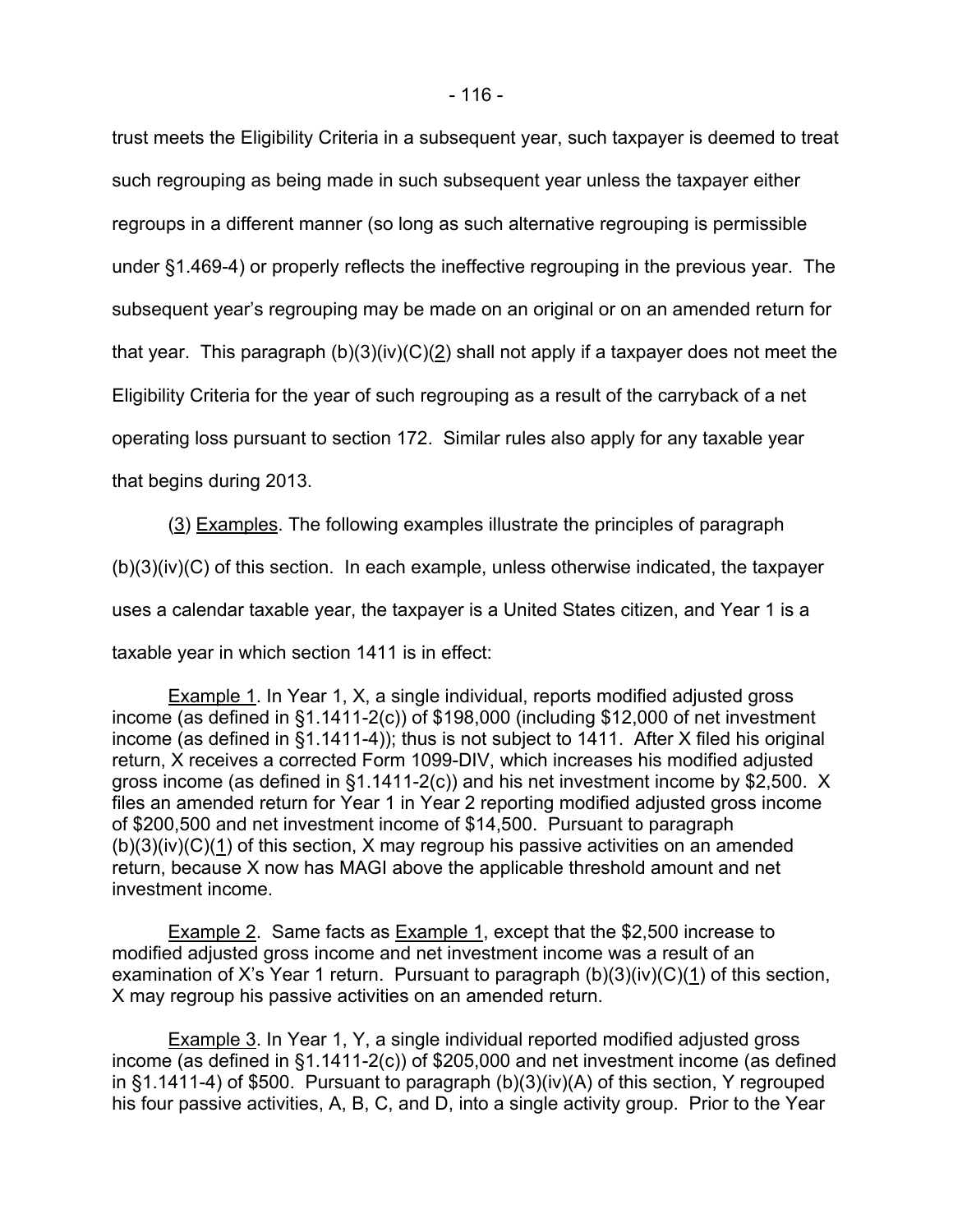1 regrouping, Y had grouped A and B into one group, and treated each of C and D as separate activities. Y did not meet the Eligibly Criteria in any year prior to Year 1 or Year 2. In Year 3, Y's employer issued Y a corrected Year 1 Form W-2, which reduced Y's taxable wages by \$6,000. As a result, Y no longer meets the Eligibility Criteria in Year 1 because Y's modified adjusted gross income is now \$199,000. Therefore, Y's Year 1 regrouping is no longer effective and the prior groupings are in effect (that is, Activity A and B are one group and Activity C and Activity D separately). Appropriate adjustments should be made to reflect the ineffective regrouping. However, if Y had a material change in facts and circumstances such that Y could regroup in Year 1 or a subsequent year, as applicable, by reason of §1.469-4(e)(2), then the regrouping will be deemed to occur. Y could designate a different regrouping for the year of the material change in facts and circumstances.

**Example 4. Same facts as Example 3, except that Y met the Eligibly Criteria in** Year 2. In this case, Y's Year 1 regrouping is no longer effective and Y must report his income consistent with the pre-Year 1 groupings. In Year 2, Y has three options. First, without any action by Y, Y's activities are regrouped as originally reported in Year 1. In this case, the regrouping from the Year 1 return is deemed to occur on the Year 2 return. This option is the default option. Second, pursuant to paragraph  $(b)(3)(iv)(C)(2)$ of this section, Y may file an amended return to report his income consistent with groupings in effect prior to Year 1. Third, Y may file an original or an amended return to regroup in a manner different from groupings in effect prior to Year 1 and different from the Year 1 groupings (for example, Y could choose to group Activity C and D into single activity, thus causing Y to have two groups; Group A-B and Group C-D).

(D) Effective/applicability date. This section applies to taxable years beginning

after December 31, 2013. However, taxpayers may apply this section to taxable years

beginning after December 31, 2012.

\* \* \* \* \*

Par. 4. An undesignated center heading and §1.1411-0 are added immediately

following §1.1403-1 to read as follows:

Net Investment Income Tax

§1.1411-0 Table of contents of provisions applicable to section 1411.

This section lists the table of contents for §§1.1411-1 through 1.1411-10.

§1.1411-1 General rules.

(a) General rule.

(b) Adjusted gross income.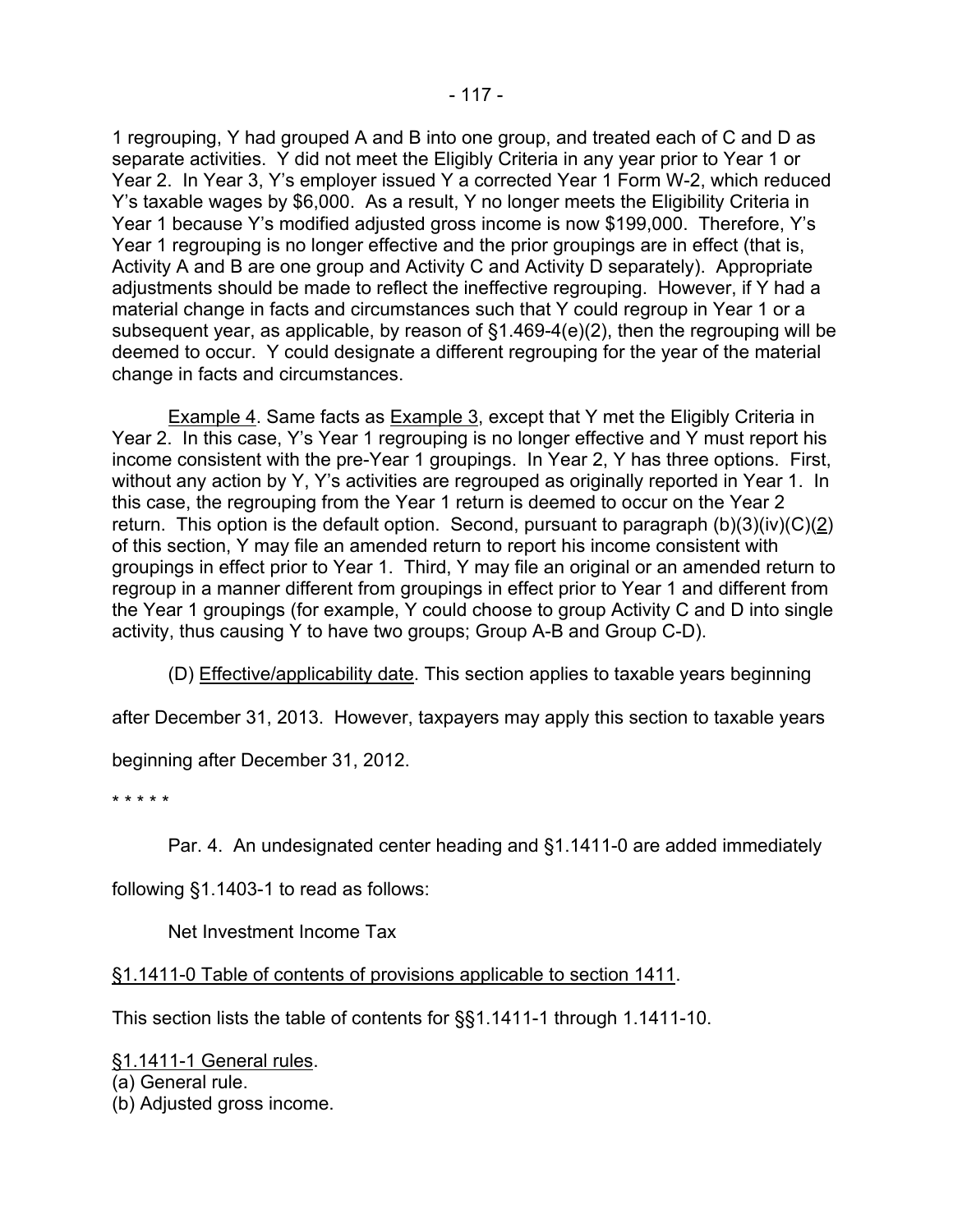(c) Effect of section 1411 and the regulations thereunder for other purposes.

(d) Definitions.

(e) Disallowance of certain credits against the section 1411 tax.

(f) Application to taxable years beginning before January 1, 2014.

(1) Retroactive application of regulations.

(2) Reliance and transitional rules.

(g) Effective/applicability date.

§1.1411-2 Application to individuals.

(a) Individual to whom tax applies.

(1) In general.

(2) Special rules.

(i) Dual resident individuals treated as residents of a foreign country under an income tax treaty.

(ii) Dual-status resident aliens.

(iii) Joint returns in the case of a nonresident alien individual married to a United States citizen or resident.

(A) Default treatment.

(B) Taxpayer election.

(1) Effect of election.

(2) Procedural requirements for making election.

(3) Ineffective elections.

(iv) Joint returns for a year in which nonresident alien married to a United States citizen or resident becomes a United States resident.

(A) Default treatment.

(B) Taxpayer election.

(1) Effect of election.

(2) Procedural requirements for making election.

(v) Grantor trusts.

(vi) Bankruptcy estates.

(vii) Bona fide residents of United States territories.

(A) Applicability.

(B) Coordination with exception for nonresident aliens.

(C) Definitions.

(1) Bona fide resident.

(2) United States territory.

(b) Calculation of tax.

(1) In general.

(2) Example.

(c) Modified adjusted gross income.

(1) General rule.

(2) Rules with respect to CFCs and PFICs.

(d) Threshold amount.

(1) In general.

(2) Taxable year of less than twelve months.

(i) General rule.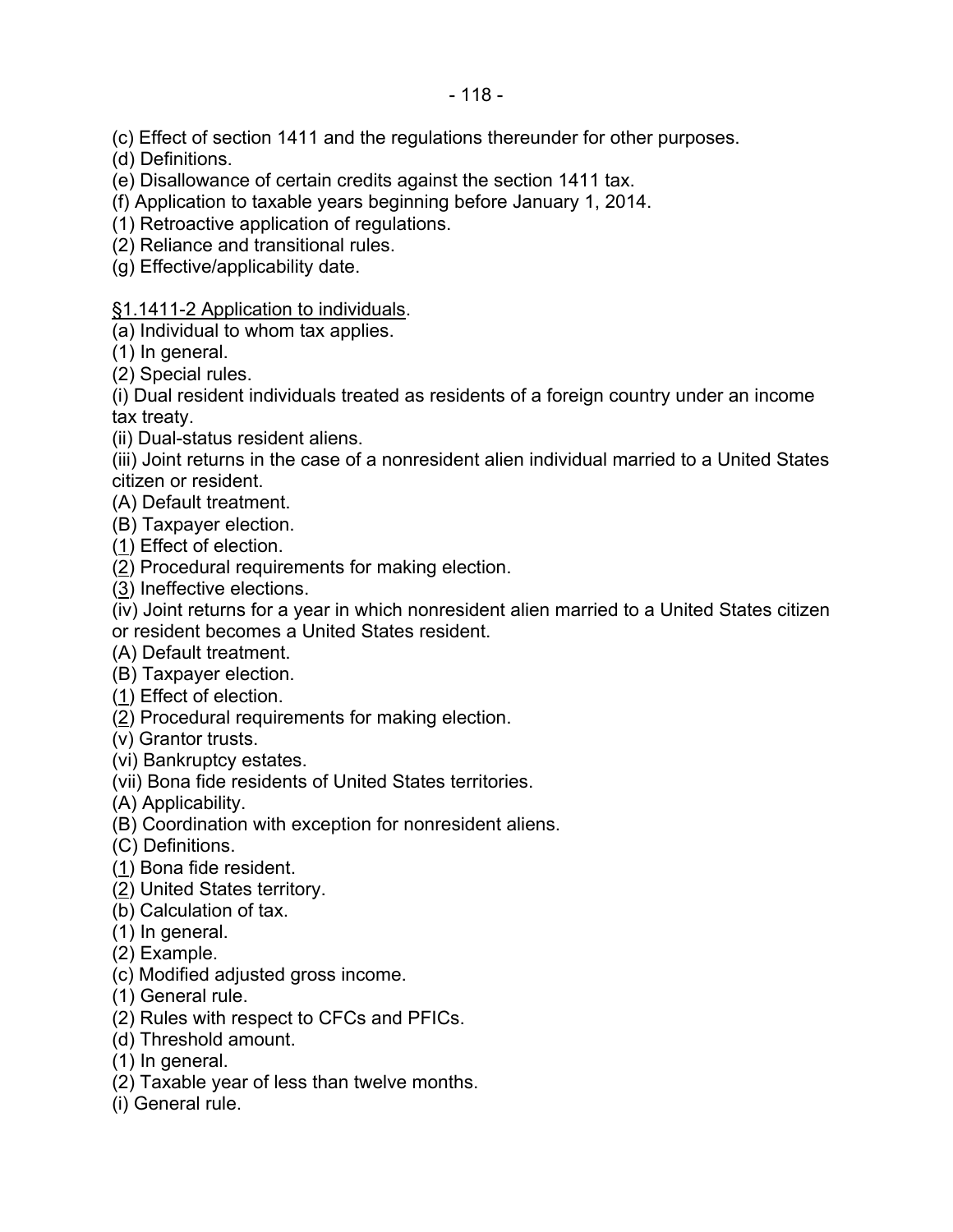- (ii) Change of annual accounting period.
- (e) Effective/applicability date.
- §1.1411-3 Application to estates and trusts.
- (a) Estates and trusts to which tax applies.
- (1) In general.
- (i) General application.
- (ii) Calculation of tax.
- (2) Taxable year of less than twelve months.
- (i) General rule.
- (ii) Change of annual accounting period.
- (3) Rules with respect to CFCs and PFICs.
- (b) Application to certain trusts and estates.
- (1) Exception for certain trusts and estates.
- (2) Special rules for certain taxable trusts and estates.
- (i) Qualified funeral trusts.
- (ii) Bankruptcy estates.
- (c) Application to electing small business trusts (ESBTs).
- (1) General application.
- (2) Computation of tax.
- (i) Step one.
- (ii) Step two.
- (ii) Step three.
- (3) Example.
- (d) Application to charitable remainder trusts (CRTs).
- (1) Operational rules.
- (i) Treatment of annuity or unitrust distributions.
- (ii) Apportionment among multiple beneficiaries.
- (iii) Accumulated net investment income.
- (2) Application of section 664.
- (i) General rule.
- (ii) Special rules for CRTs with income from CFCs or PFICs [Reserved]
- (iii) Examples.
- (3) Elective simplified method. [Reserved]
- (e) Calculation of undistributed net investment income.
- (1) In general.
- (2) Undistributed net investment income.
- (3) Distributions of net investment income to beneficiaries.
- (4) Deduction for amounts paid or permanently set aside for a charitable purpose.
- (5) Examples.
- (f) Effective/applicability date.

### §1.1411-4 Definition of net investment income.

- (a) In general.
- (b) Ordinary course of a trade or business exception.
- (c) Other gross income from a trade or business described in §1.1411-5.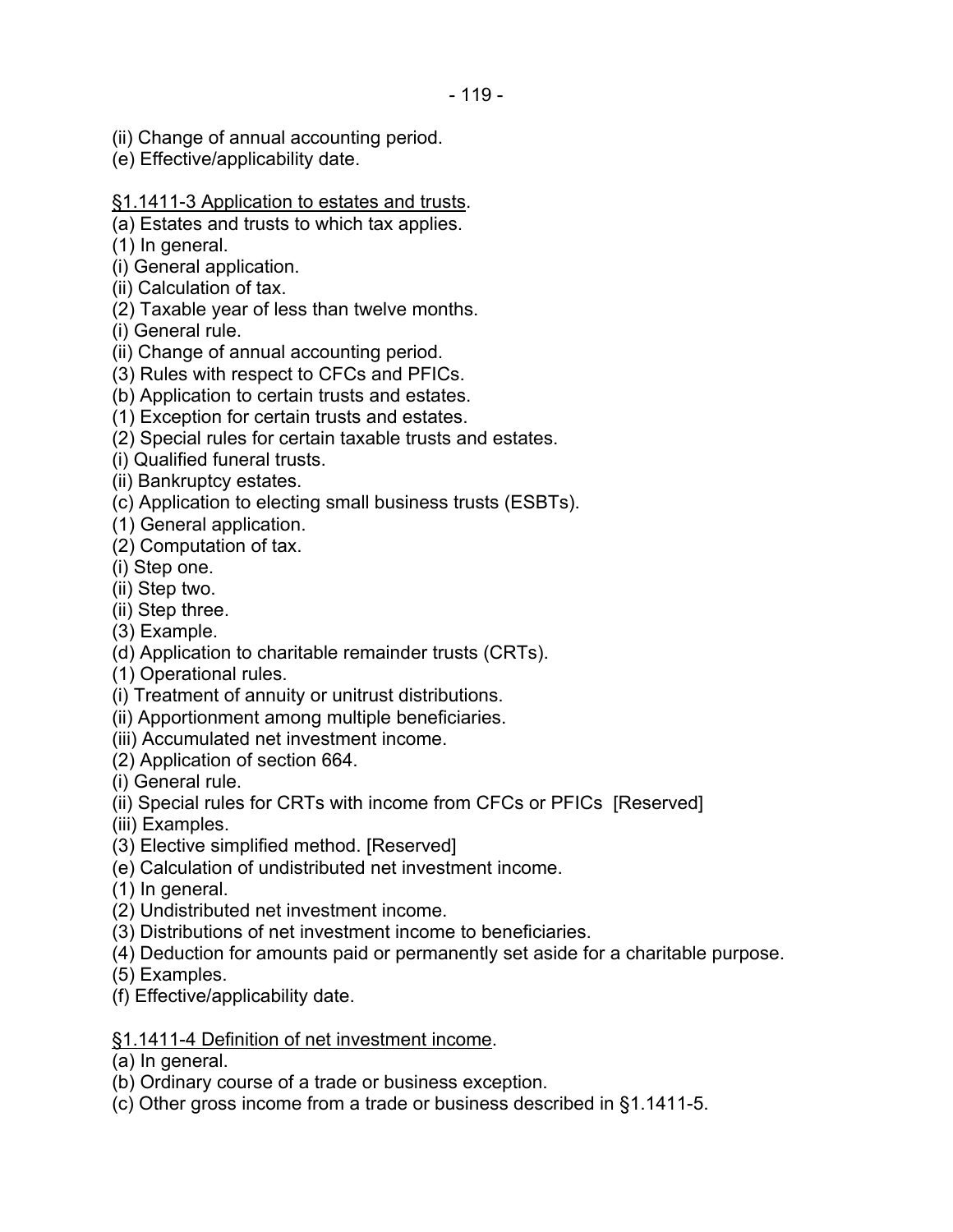(d) Net gain.

(1) Definition of disposition.

(2) Limitation.

(3) Net gain attributable to the disposition of property.

(i) General rule.

(ii) Examples.

(4) Gains and losses excluded from net investment income.

(i) Exception for gain or loss attributable to property held in a trade or business not described in §1.1411-5.

(A) General rule.

(B) Special rules for determining whether property is held in a trade or business.

(C) Examples.

(ii) Adjustments to gain or loss attributable to the disposition of interests in a partnership or S corporation.

(iii) Adjustment for capital loss carryforwards for previously excluded income.

[Reserved]

(e) Net investment income attributable to certain entities.

(1) Distributions from estates and trusts.

(i) In general.

(ii) Distributions of accumulated net investment income from foreign nongrantor trusts to United States beneficiaries. [Reserved]

(2) CFCs and PFICs.

(3) Treatment of income from common trust funds. [Reserved]

(f) Properly allocable deductions.

(1) General rule.

(i) In general.

(ii) Limitations.

(2) Properly allocable deductions described in section 62.

(i) Deductions allocable to gross income from rents and royalties.

(ii) Deductions allocable to gross income from trades or businesses described in

§1.1411-5.

(iii) Penalty on early withdrawal of savings.

(iv) Net operating loss.

(v) Examples.

(3) Properly allocable deductions described in section 63(d).

(i) Investment interest expense.

- (ii) Investment expenses.
- (iii) Taxes described in section 164(a)(3).
- $(iv)$  Items described in section  $72(b)(3)$ .
- (v) Items described in section 691(c).

(vi) Items described in section 212(3).

(vii) Amortizable bond premium.

(viii) Fiduciary expenses.

(4) Loss deductions.

(i) General rule.

(ii) Examples.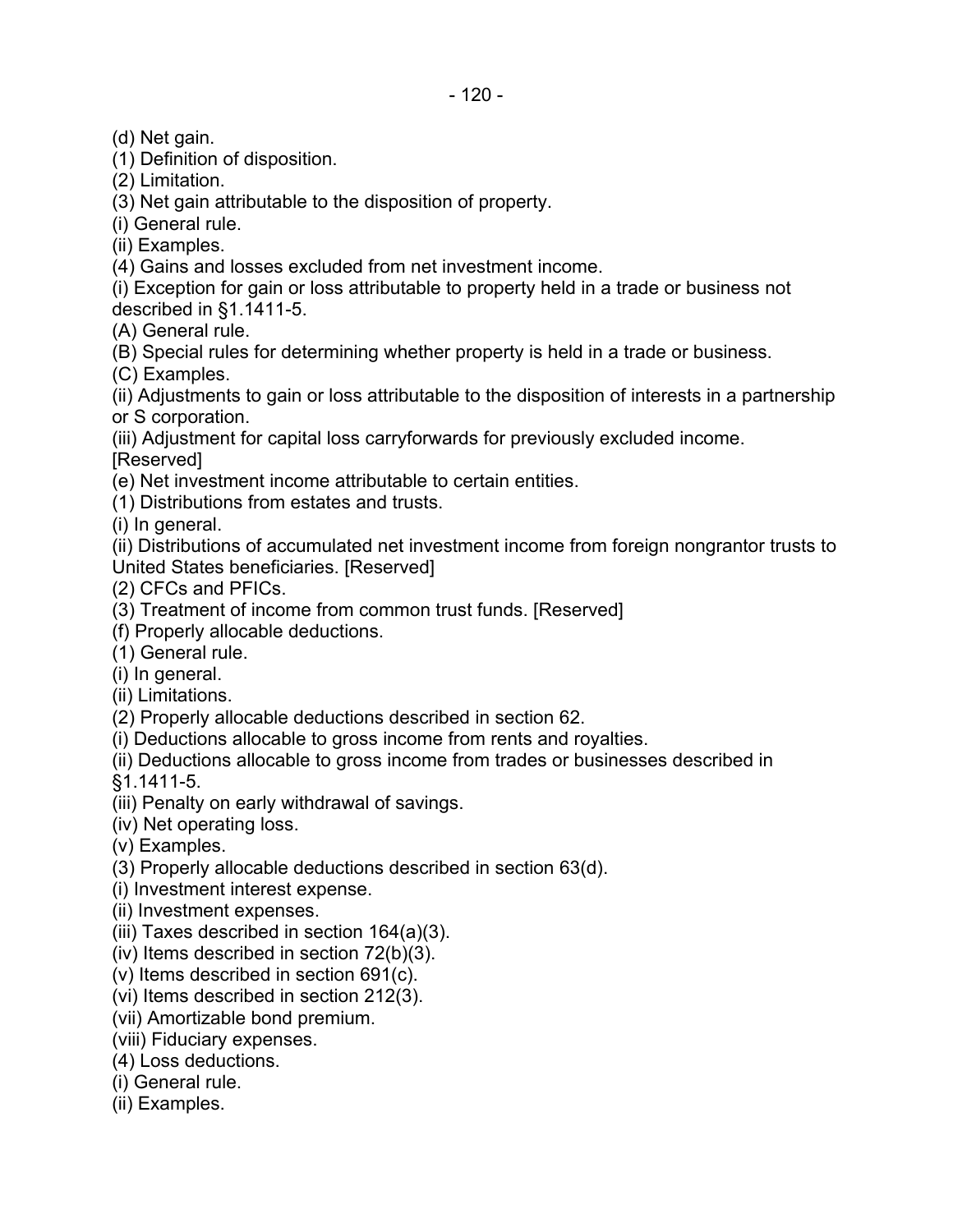- (5) Ordinary loss deductions for certain debt instruments.
- (6) Other deductions.
- (7) Application of limitations under sections 67 and 68.
- (i) Deductions subject to section 67.
- (ii) Deductions subject to section 68.
- (iii) Itemized deductions.
- (iv) Example.
- (g) Special rules.
- (1) Deductions allocable to both net investment income and excluded income.
- (2) Recoveries of properly allocable deductions.
- (i) General rule.
- (ii) Recoveries of items allocated between net investment income and excluded income.
- (iii) Recoveries with no prior year benefit.
- (iv) Examples.
- (3) Deductions described in section 691(b).
- (4) Amounts described in section 642(h).
- (5) Treatment of self-charged interest income.
- (6) Treatment of certain nonpassive rental activities.
- (i) Gross income from rents.
- (ii) Gain or loss from the disposition of property.
- (7) Treatment of certain real estate professionals.
- (i) Safe harbor.
- (ii) Definitions.
- (A) Participation.
- (B) Rental real estate activity.
- (iii) Effect of safe harbor.
- (8) Treatment of former passive activities.
- (i) Section  $469(f)(1)(A)$  losses.
- (ii) Section  $469(f)(1)(C)$  losses.
- (iii) Examples.
- (9) Treatment of section  $469(q)(1)$  losses.
- (10) Treatment of section 707(c) guaranteed payments. [Reserved]
- (11) Treatment of section 736 payments. [Reserved]
- (12) Income and deductions from certain notional principal contracts. [Reserved]
- (13) Treatment of income or loss from REMIC residual interests. [Reserved]
- (h) Net operating loss.
- (1) In general.
- (2) Applicable portion of a net operating loss.
- (3) Section 1411 NOL amount of a net operating loss carried to and deducted in a taxable year.
- (4) Total section 1411 NOL amount of a net operating loss deduction.
- (5) Examples.
- (i) Effective/applicability date.

§1.1411-5 Trades and businesses to which tax applies.

(a) In general.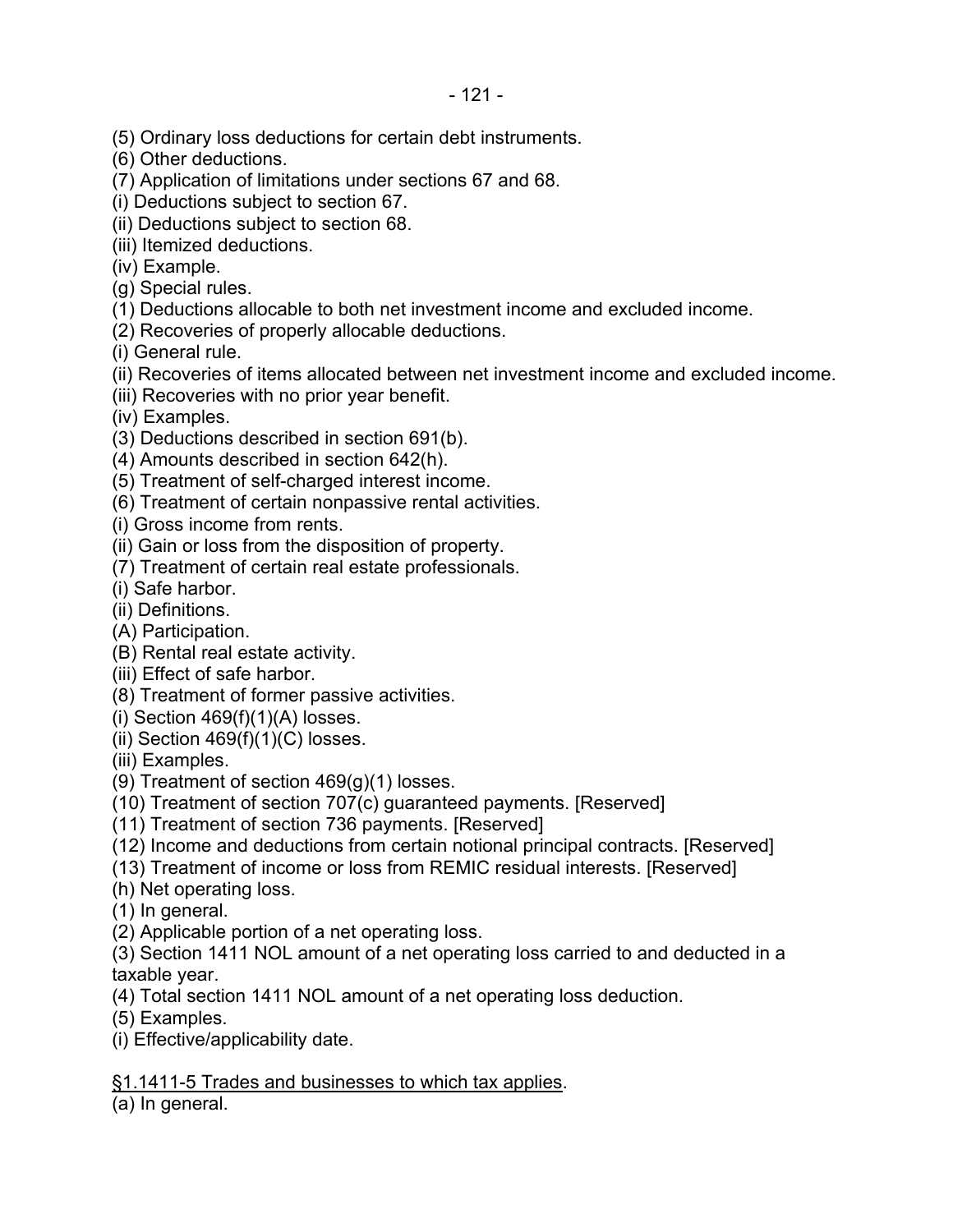- (b) Passive activity.
- (1) In general.
- (2) Application of income recharacterization rules.
- (i) Income and gain recharacterization.
- (ii) Gain recharacterization.
- (iii) Exception for certain portfolio recharacterizations.
- (3) Examples.
- (c) Trading in financial instruments or commodities.
- (1) Definition of financial instruments.
- (2) Definition of commodities.
- (d) Effective/applicability date.

## §1.1411-6 Income on investment of working capital subject to tax.

(a) General rule.

- (b) Example.
- (c) Effective/applicability date.

§1.1411-7 Exception for dispositions of certain active interests in partnerships and S corporations. [Reserved]

§1.1411-8 Exception for distributions from qualified plans.

- (a) General rule.
- (b) Rules relating to distributions.
- (1) Actual distributions.
- (2) Amounts treated as distributed.
- (3) Amounts includible in gross income.
- (4) Amounts related to employer securities.
- (i) Dividends related to employer securities.
- (ii) Amounts related to the net unrealized appreciation in employer securities.
- (c) Effective/applicability date.

## §1.1411-9 Exception for self-employment income.

- (a) General rule.
- (b) Special rule for traders.
- (c) Examples.
- (d) Effective/applicability date.

§1.1411-10 Controlled foreign corporations and passive foreign investment companies.

(a) In general.

- (b) Amounts derived from a trade or business described in §1.1411-5.
- (1) In general.
- (2) Coordination rule for changes in trade or business status.
- (c) Calculation of net investment income.

(1) Dividends.

(i) Distributions of previously taxed earnings and profits.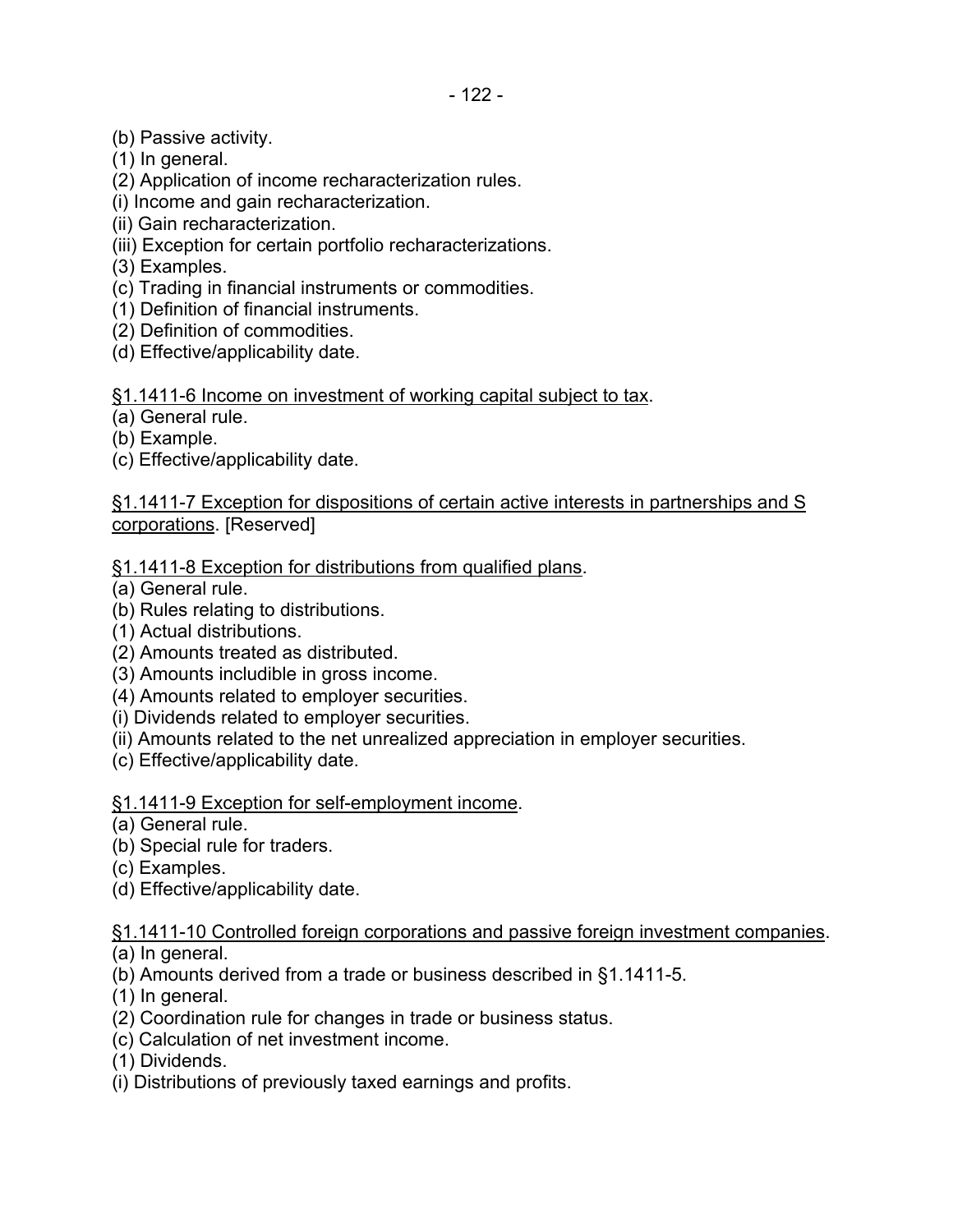(A) Rules when an election under paragraph (g) of this section is not in effect with respect to the shareholder.

(1) General rule.

(2) Exception for distributions attributable to earnings and profits previously taken into account for purposes of section 1411.

(B) Rule when an election under paragraph (g) of this section is in effect with respect to the shareholder.

(C) Special rule for certain distributions related to 2013 taxable years.

(1) Scope.

(2) Rule.

(3) Ordering rule.

(ii) Excess distributions that constitute dividends.

(2) Net gain.

(i) Gains treated as excess distributions.

(ii) Inclusions and deductions with respect to section 1296 mark to market elections.

(iii) Gain or loss attributable to the disposition of stock of CFCs and QEFs.

(iv) Gain or loss attributable to the disposition of interests in domestic partnerships or S corporations that own directly or indirectly stock of CFCs or QEFs.

(3) Application of section 1248.

(4) Amounts distributed by an estate or trust.

(5) Properly allocable deductions.

(i) General rule.

(ii) Additional rules.

(d) Conforming basis adjustments.

(1) Basis adjustments under sections 961 and 1293.

(i) Stock held by individuals, estates, or trusts.

(ii) Stock held by domestic partnerships or S corporations.

(A) Rule when an election under paragraph (g) of this section is not in effect.

(B) Rules when an election under paragraph (g) of this section is in effect.

(2) Special rules for partners that own interests in domestic partnerships that own directly or indirectly stock of CFCs or QEFs.

(3) Special rules for S corporation shareholders that own interests in S corporations that own directly or indirectly stock of CFCs or QEFs.

(4) Special rules for participants in common trust funds.

(e) Conforming adjustments to modified adjusted gross income and adjusted gross income.

(1) Individuals.

(2) Estates and trusts.

(f) Application to estates and trusts.

(g) Election with respect to CFCs and QEFs.

(1) Effect of election.

(2) Years to which election applies.

(i) In general.

(ii) Termination of interest in CFC or QEF.

(iii) Termination of partnership.

(3) Who may make the election.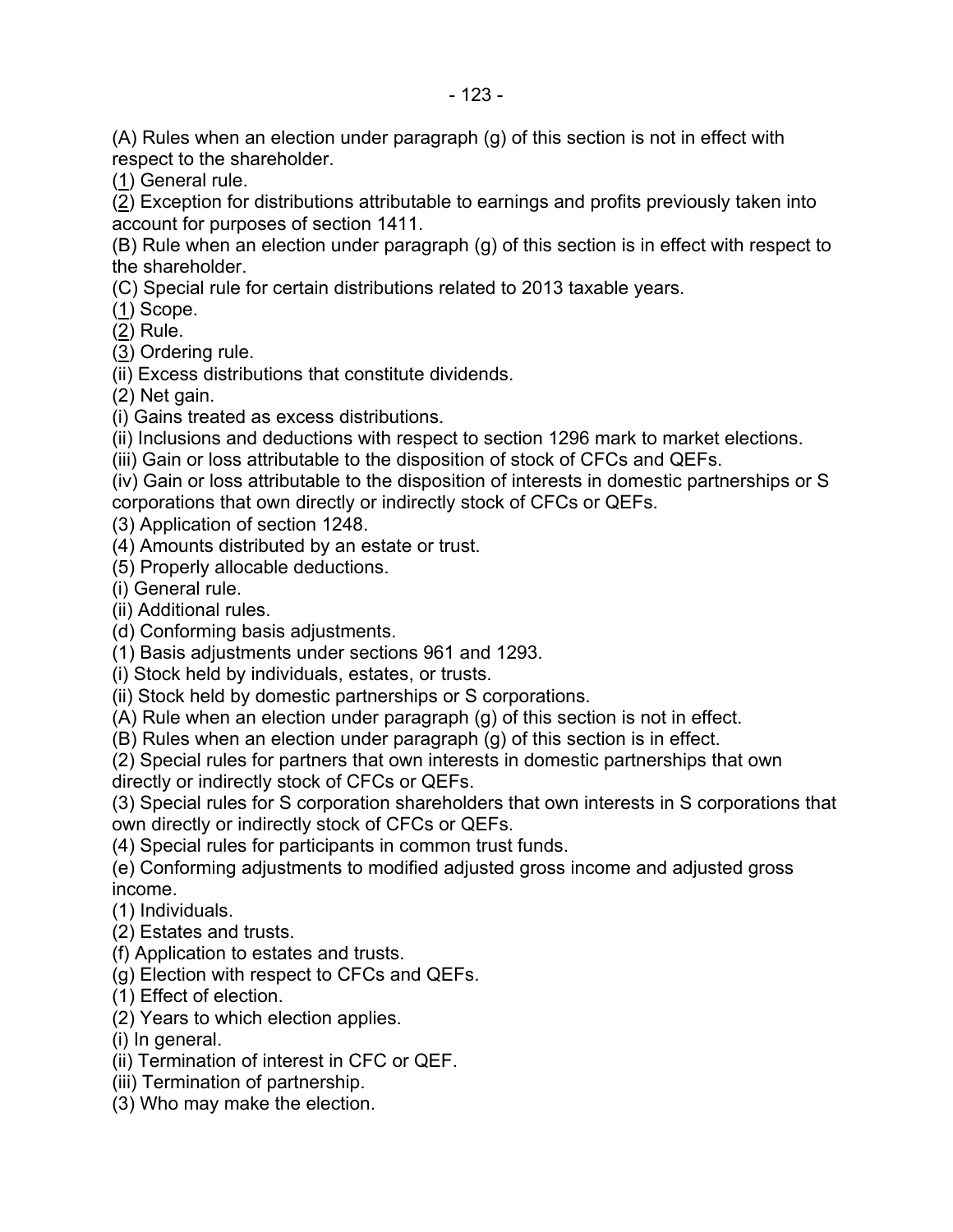(4) Time and manner for making the election.

(i) Individuals, estates, and trusts.

(A) General rule.

(B) Special rule for charitable remainder trusts (CRTs).

(ii) Certain domestic passthrough entities.

(iii) Taxable years that begin before January 1, 2014.

(A) Individuals, estates, or trusts.

(B) Certain domestic passthrough entities.

(iv) Time for making election.

(h) Examples.

(i) Effective/applicability date.

Par. 5. Sections 1.1411-1 through 1.1411-10 are added to read as follows:

\* \* \* \* \*

Sec.

1.1411-1 General rules.

1.1411-2 Application to individuals.

1.1411-3 Application to estates and trusts.

1.1411-4 Definition of net investment income.

1.1411-5 Trades or businesses to which tax applies.

1.1411-6 Income on investment of working capital subject to tax.

1.1411-7 [Reserved]

1.1411-8 Exception for distributions from qualified plans.

1.1411-9 Exception for self-employment income.

1.1411-10 Controlled foreign corporations and passive foreign investment companies.

\* \* \* \* \*

## §1.1411-1 General rules.

(a) General rule. Except as otherwise provided, all Internal Revenue Code

(Code) provisions that apply for chapter 1 purposes in determining taxable income (as

defined in section 63(a)) of a taxpayer also apply in determining the tax imposed by

section 1411.

(b) Adjusted gross income. All references to an individual's adjusted gross

income are treated as references to adjusted gross income as defined in section 62,

and all references to an estate's or trust's adjusted gross income are treated as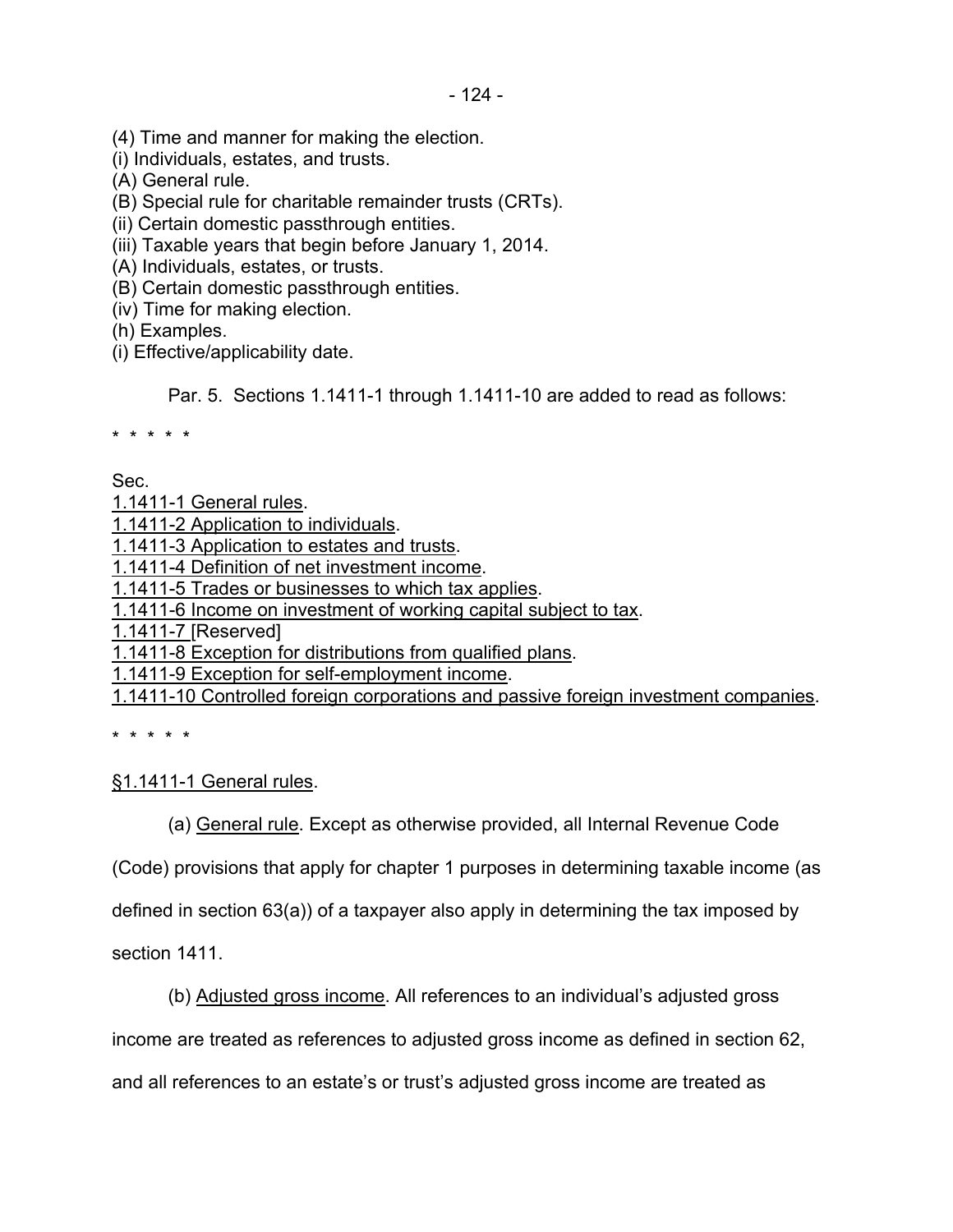references to adjusted gross income as defined in section 67(e). However, there may be additional adjustments to adjusted gross income because of investments in controlled foreign corporations (CFCs) or passive foreign investment companies (PFICs). See §1.1411-10(e).

(c) Effect of section 1411 and the regulations thereunder for other purposes. The inclusion or exclusion of items of income, gain, loss, or deduction in determining net investment income for purposes of section 1411, and the assignment of items of income, gain, loss, or deduction to a particular category of net investment income under section 1411(c)(1)(A), does not affect the treatment of any item of income, gain, loss, or deduction under any provision of the Code other than section 1411.

(d) Definitions. The following definitions apply for purposes of calculating net investment income under section 1411 and the regulations thereunder--

(1) The term gross income from annuities under section  $1411(c)(1)(A)$  includes the amount received as an annuity under an annuity, endowment, or life insurance contract that is includible in gross income as a result of the application of section 72(a) and section 72(b), and an amount not received as an annuity under an annuity contract that is includible in gross income under section 72(e). In the case of a sale of an annuity, to the extent the sales price of the annuity does not exceed its surrender value, the gain recognized would be treated as gross income from an annuity within the meaning of section  $1411(c)(1)(A)(i)$  and  $§1.1411-4(a)(1)(i)$ . However, if the sales price of the annuity exceeds its surrender value, the seller would treat the gain equal to the difference between the basis in the annuity and the surrender value as gross income from an annuity described in section  $1411(c)(1)(A)(i)$  and  $§1.1411-4(a)(1)(i)$  and the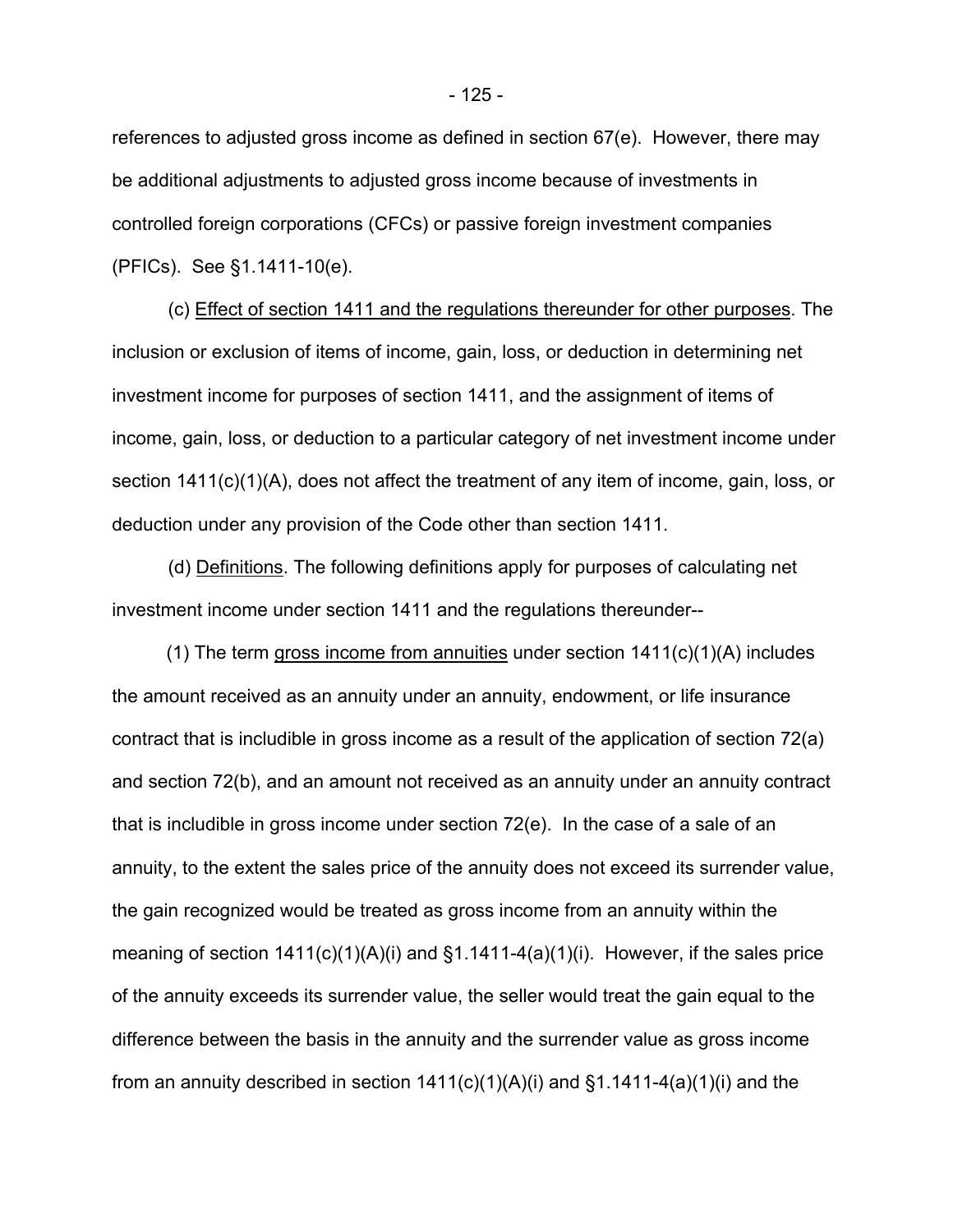excess of the sales price over the surrender value as gain from the disposition of property included in section  $1411(c)(1)(A)(iii)$  and  $§1.1411-4(a)(1)(iii)$ . The term gross income from annuities does not include amounts paid in consideration for services rendered. For example, distributions from a foreign retirement plan that are paid in the form of an annuity and include investment income that was earned by the retirement plan does not constitute income from an annuity within the meaning of section  $1411(c)(1)(A)(i)$ .

(2) The term controlled foreign corporation (CFC) is as defined in section 953(c)(1)(B) or 957(a).

(3) The term gross income from dividends includes any item treated as a dividend for purposes of chapter 1. See also §1.1411-10 for additional amounts that constitute gross income from dividends. The term gross income from dividends includes, but is not limited to, amounts treated as dividends--

(i) Pursuant to subchapter C that are included in gross income (including constructive dividends);

(ii) Pursuant to section 1248(a), other than as provided in §1.1411-10;

(iii) Pursuant to  $§1.367(b)-2(e)(2);$ 

(iv) Pursuant to section  $1368(c)(2)$ ; and

(v) Substitute dividends that represent payments made to the transferor of a security in a securities lending transaction or a sale-repurchase transaction.

(4) The term excluded income means:

(i) Items of income excluded from gross income in chapter 1. For example, interest on state and local bonds excluded from gross income under section 103 and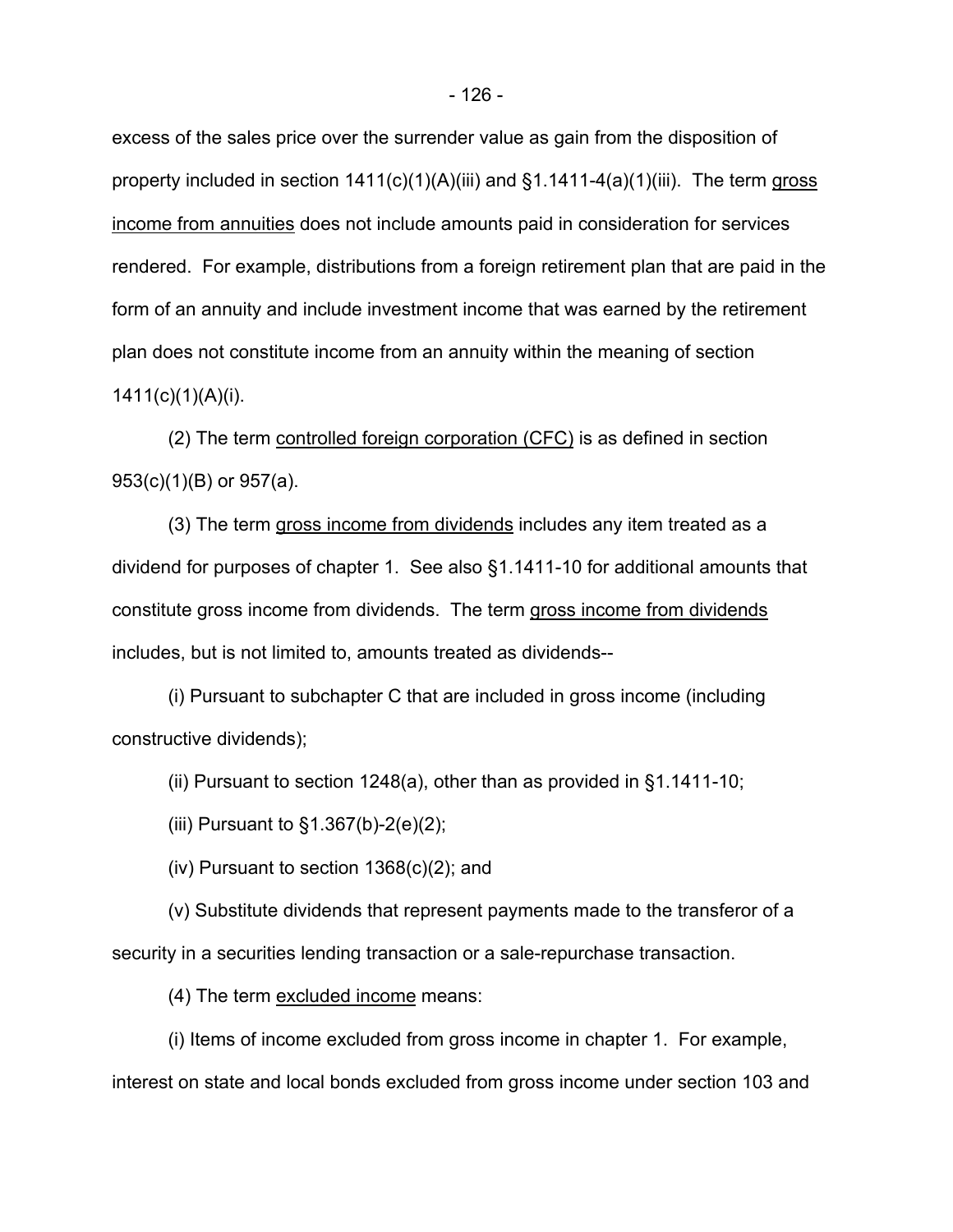gain from the sale of a principal residence excluded from gross income under section 121.

(ii) Items of income not included in net investment income, as determined under §§1.1411-4 and 1.1411-10. For example, wages, unemployment compensation, Alaska Permanent Fund Dividends, alimony, and Social Security Benefits.

(iii) Items of gross income and net gain specifically excluded by section 1411, the regulations thereunder, or other guidance published in the Internal Revenue Bulletin. For example, gains from the disposition of property used in a trade of business not described in section  $1411(c)(2)$  under §1.1411-4(d)(4)(i), distributions from certain Qualified Plans described in section 1411(c)(5) and §1.1411-8, income taken into account in determining self-employment income that is subject to tax under section 1401(b) described in section 1411(c)(6) and §1.1411-9, and section 951(a) inclusions from a CFC for which a §1.1411-10(g) election is not in effect.

(5) The term individual means any natural person.

(6) The term gross income from interest includes any item treated as interest income for purposes of chapter 1 and substitute interest that represents payments made to the transferor of a security in a securities lending transaction or a salerepurchase transaction.

(7) The term married and married taxpayer has the same meaning as in section 7703.

(8) The term net investment income (NII) means net investment income as defined in section 1411(c) and §1.1411-4, as adjusted pursuant to the rules described in §1.1411-10(c).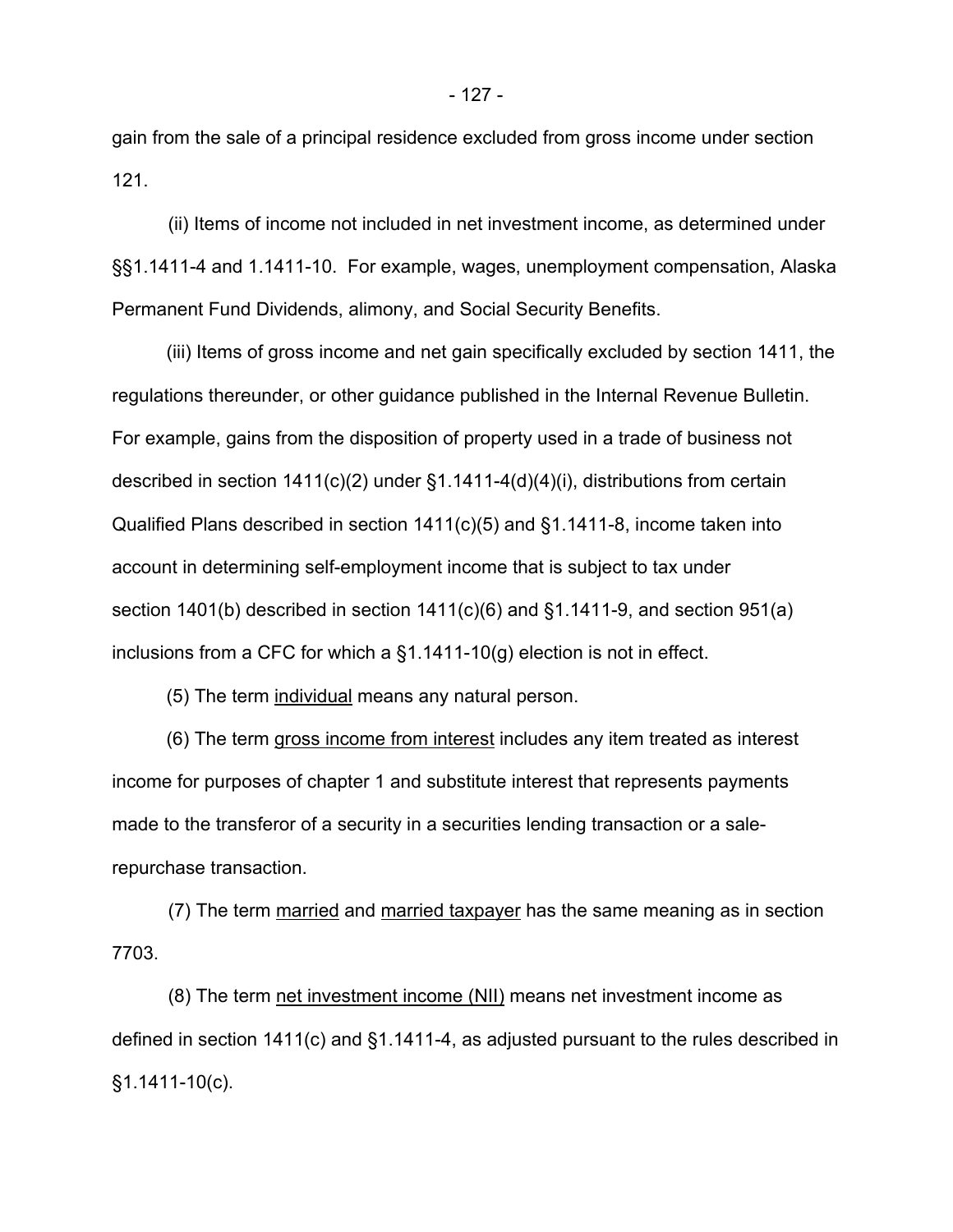(9) The term passive foreign investment company (PFIC) is as defined in section 1297(a).

(10) The term gross income from rents includes amounts paid or to be paid principally for the use of (or the right to use) tangible property.

(11) The term gross income from royalties includes amounts received from mineral, oil, and gas royalties, and amounts received for the privilege of using patents, copyrights, secret processes and formulas, goodwill, trademarks, tradebrands, franchises, and other like property.

(12) The term trade or business refers to a trade or business within the meaning of section 162.

(13) The term United States person is as defined in section 7701(a)(30).

(14) The term United States shareholder is as defined in section 951(b).

(e) Disallowance of certain credits against the section 1411 tax. Amounts that may be credited against only the tax imposed by chapter 1 of the Code may not be credited against the section 1411 tax imposed by chapter 2A of the Code unless specifically provided in the Code. For example, the foreign income, war profits, and excess profits taxes that are allowed as a foreign tax credit by section 27(a), section 642(a), and section 901, respectively, are not allowed as a credit against the section 1411 tax.

(f) Application to taxable years beginning before January 1, 2014--(1) Retroactive application of regulations. Taxpayers that are subject to section 1411, and any other taxpayer to which these regulations may apply (such as partnerships and S corporations), may apply §§1.1411-1 through 1.1411-10 (including the ability to make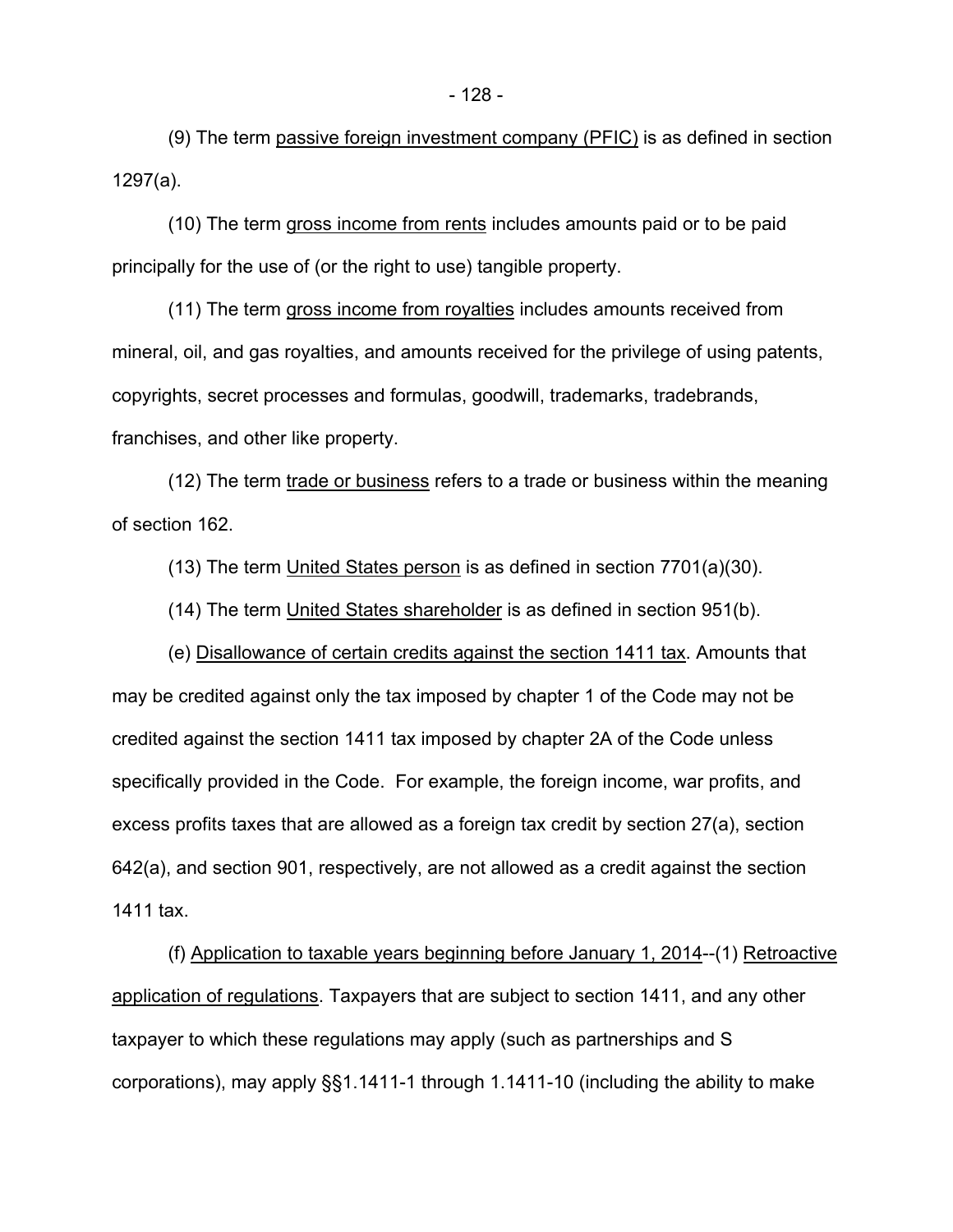any election(s) contained therein) in any taxable year that begins after December 31, 2012, but before January 1, 2014, for which the period of limitation under section 6501 has not expired.

(2) Reliance and transitional rules. For taxable years beginning before January 1, 2014, the Internal Revenue Service will not challenge a taxpayer's computation of tax under section 1411 if the taxpayer has made a reasonable, good faith effort to comply with the requirements of section 1411. For example, a taxpayer's compliance with the provisions of the proposed and final regulations under section 1411 (REG-130507-11 or REG-130843-13), generally, will be considered a reasonable, good faith effort to comply with the requirements of section 1411 if reliance on such regulation projects under section 1411 are applied in their entirety, and the taxpayer makes reasonable adjustments to ensure that their section 1411 tax liability in the taxable years beginning after December 31, 2013, is not inappropriately distorted by the positions taken in taxable years beginning after December 31, 2012, but before January 1, 2014. A similar rule applies to any other taxpayer to which these regulations may apply (such as partnerships and S corporations).

(g) Effective/applicability date. This section applies to taxable years beginning after December 31, 2013. However, taxpayers may apply this section to taxable years beginning after December 31, 2012, in accordance with paragraph (f) of this section. §1.1411-2 Application to individuals.

(a) Individual to whom tax applies--(1) In general. Section 1411 applies to an individual who is a citizen or resident of the United States (within the meaning of section 7701(a)(30)(A)). Section 1411 does not apply to nonresident alien individuals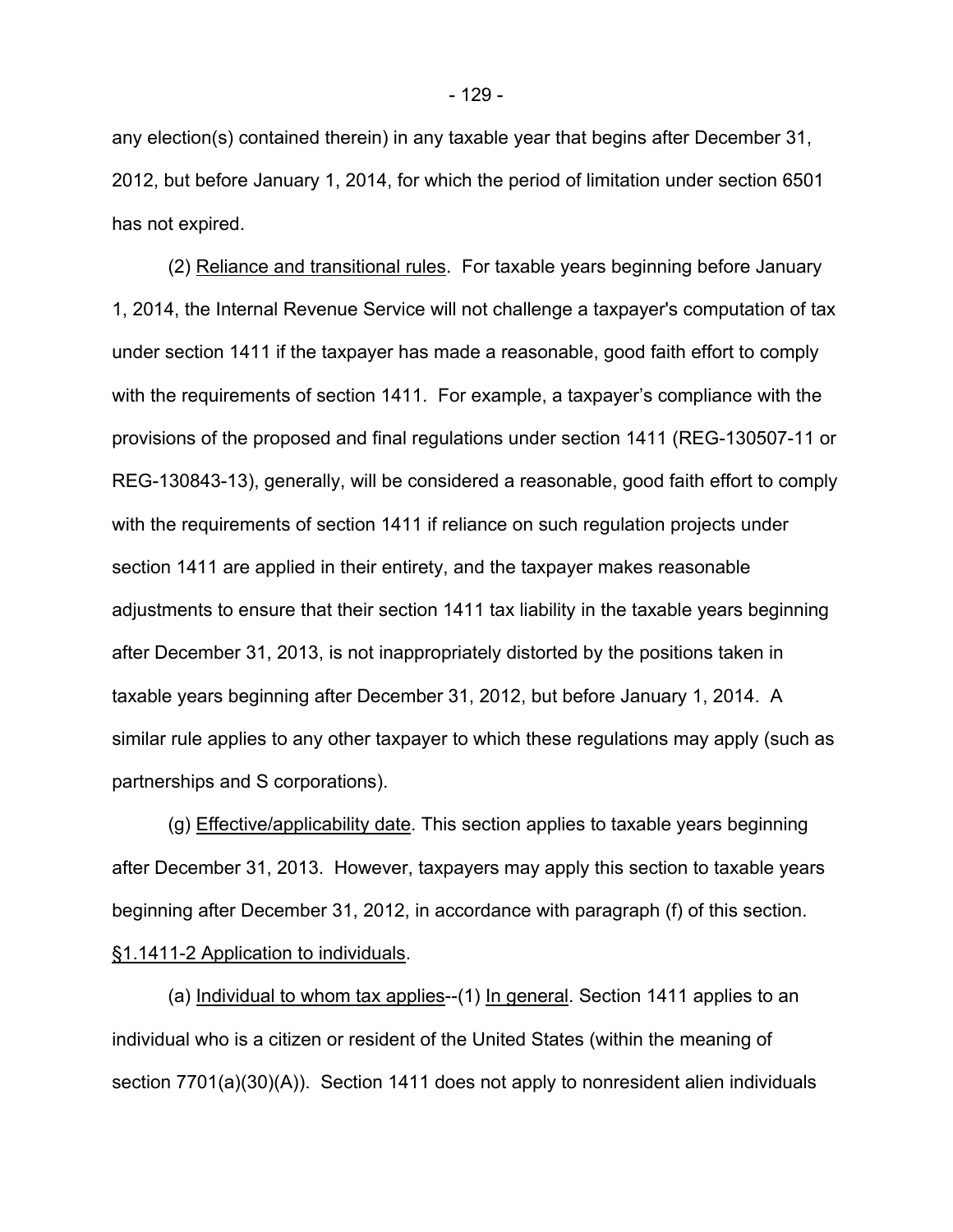(within the meaning of section  $7701(b)(1)(B)$ ). See paragraph  $(a)(2)(vi)$  of this section for special rules regarding bona fide residents of United States territories.

(2) Special rules--(i) Dual resident individuals treated as residents of a foreign country under an income tax treaty. A dual resident taxpayer (as defined in §301.7701(b)-7(a)(1)) who determines that he or she is a resident of a foreign country for treaty purposes pursuant to an income tax treaty between the United States and the foreign country and who claims benefits of the treaty as a nonresident of the United States will be treated as a nonresident alien of the United States for purposes of paragraph (a)(1) of this section.

(ii) Dual-status resident aliens. A dual-status individual who is a resident of the United States for a portion of a taxable year and a nonresident alien for the other portion of the taxable year will not be subject to section 1411 with respect to the portion of the year for which that individual is treated as a nonresident alien. The only income the individual must take into account for purposes of section 1411 is the income he or she receives during the portion of the year for which he or she is treated as a resident of the United States. The threshold amount under paragraph (d)(1) of this section applies.

(iii) Joint returns in the case of a nonresident alien individual married to a United States citizen or resident--(A) Default treatment. In the case of a United States citizen or resident who is married to a nonresident alien individual, the spouses will be treated as married filing separately for purposes of section 1411. For purposes of calculating the tax imposed under section 1411(a)(1), the United States citizen or resident spouse will be subject to the threshold amount for a married taxpayer filing a separate return in paragraph (d)(1)(ii) of this section, and the nonresident alien spouse will not be subject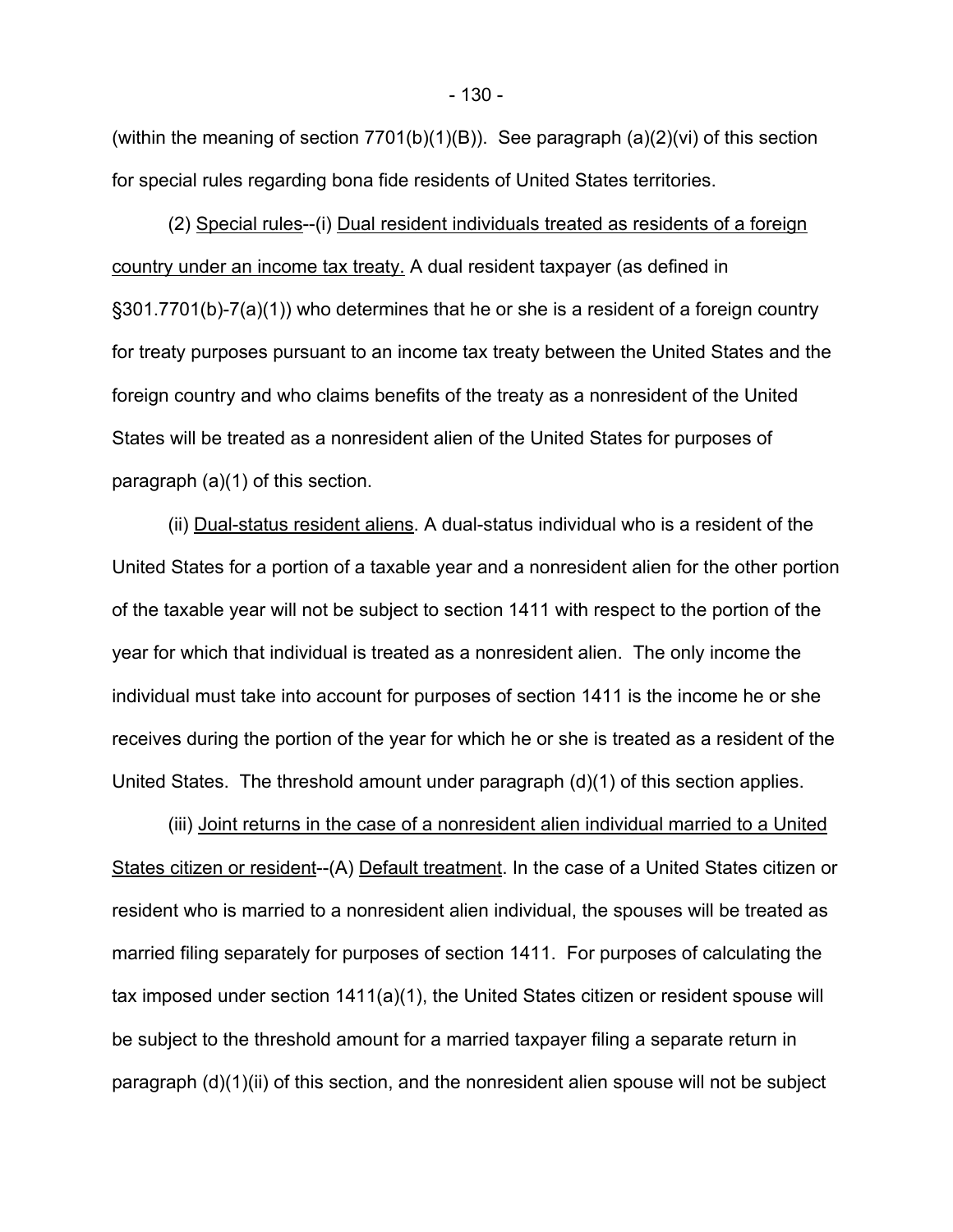to tax under section 1411. In accordance with the rules for married individuals filing separate returns, the spouse that is a United States citizen or resident must determine his or her own net investment income and modified adjusted gross income.

(B) Taxpayer election. Married taxpayers who file a joint Federal income tax return pursuant to a section 6013(g) election for purposes of chapter 1 and chapter 24 also may elect to be treated as making a section 6013(g) election for purposes of chapter 2A (relating to the tax imposed by section 1411).

(1) Effect of election. For purposes of calculating the tax imposed under section  $1411(a)(1)$ , the effect of an election under section  $6013(q)$  is to include the combined income of the United States citizen or resident spouse and the nonresident spouse in the section 1411(a)(1) calculation and to apply the threshold amount for a taxpayer making a joint return as set out in paragraph (d)(1)(i) of this section.

(2) Procedural requirements for making election. Taxpayers with a section 6013(g) election in effect for chapter 1 and chapter 24 purposes for any taxable year beginning after December 31, 2012, or taxpayers making a section 6013(g) election for chapter 1 and chapter 24 purposes in any taxable year beginning after December 31, 2012, who want to apply their section 6013(g) election for purposes of chapter 2A must make the election for the first taxable year beginning after December 31, 2013, in which the United States taxpayer is subject to tax under section 1411. The determination of whether the United States taxpayer is subject to tax under section 1411 is made without regard to the effect of the section  $6013(g)$  election described in paragraph  $(a)(2)(iii)(B)$ of this section. The election, if made, must be made in the manner prescribed by forms, instructions, or in other guidance on an original or amended return for the taxable year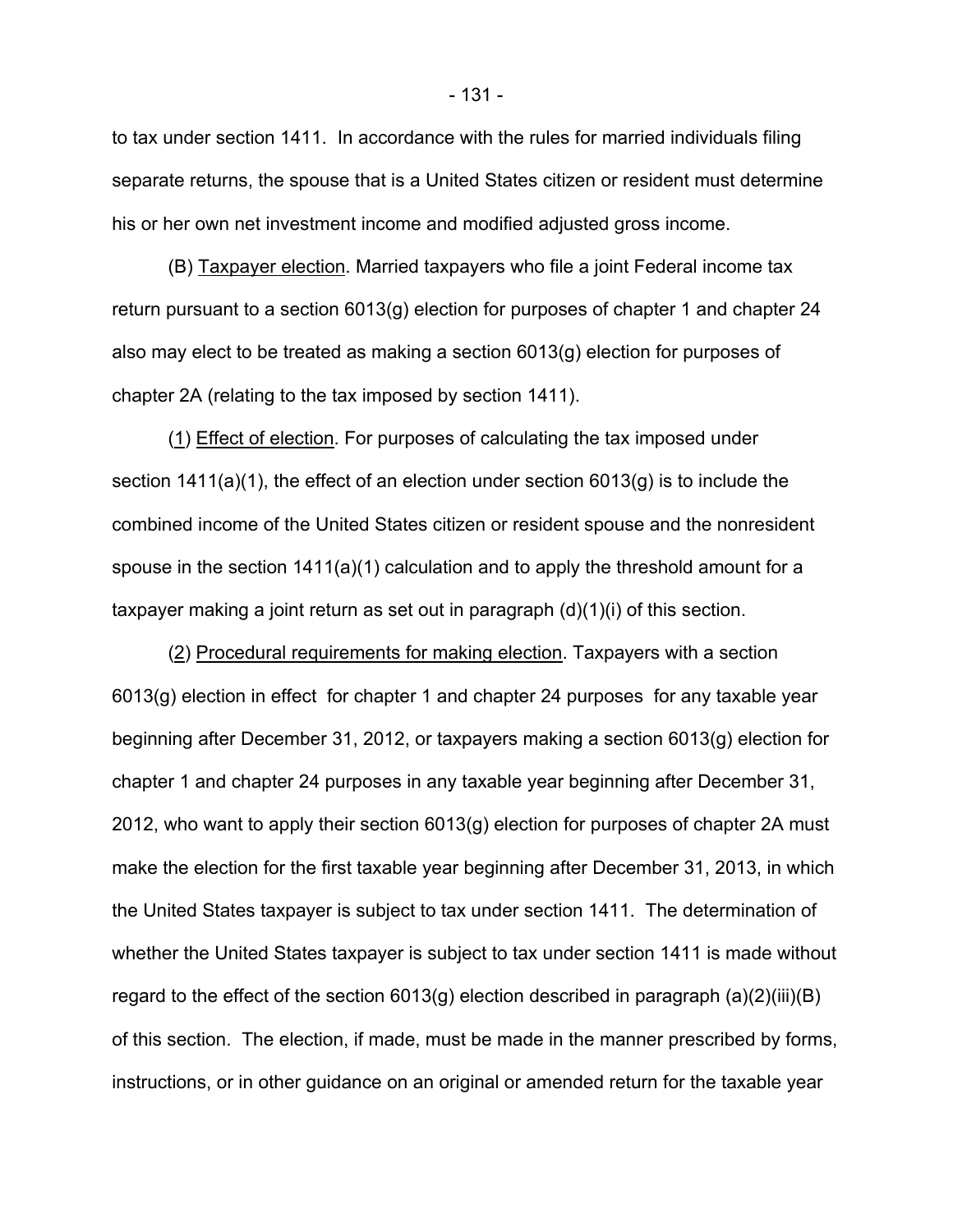for which the election is made. An election can be made on an amended return only if the taxable year for which the election is made, and all taxable years that are affected by the election, are not closed by the period of limitations on assessments under section 6501. Further, once made, the duration and termination of the section 6013(g) election for chapter 2A is governed by the rules of section  $6013(q)(2)$  through  $(q)(6)$  and the regulations thereunder.

(3) Ineffective elections. In the event a taxpayer makes an election described in paragraph (a)(2)(iii)(B) of this section and subsequently determines that such taxpayer does not meet the criteria for making such election in such tax year described in paragraph (a)(2)(iii)(B)(2) of this section, then such original election will have no effect for that year and all future years. In such a case, the taxpayer should make appropriate adjustments to properly reflect the ineffective election. However, notwithstanding the previous sentence, if a taxpayer meets the criteria for the same election in a subsequent year, such taxpayer is deemed to treat such original election as being made in that subsequent year unless the taxpayer files (or amends) the return for such subsequent year to report the taxpayer's net investment income tax without the original election. Furthermore, this paragraph (a)(2)(iii)(B)(3) shall not apply if a taxpayer does not meet the criteria described in paragraph  $(a)(2)(iii)(B)(2)$  of this section for making such election in such tax year solely as a result of the carryback of a net operating loss pursuant to section 172.

(iv) Joint returns for a year in which nonresident alien married to a United States citizen or resident becomes a United States resident--(A) Default treatment. In the case of a United States citizen or resident who is married to an individual who is a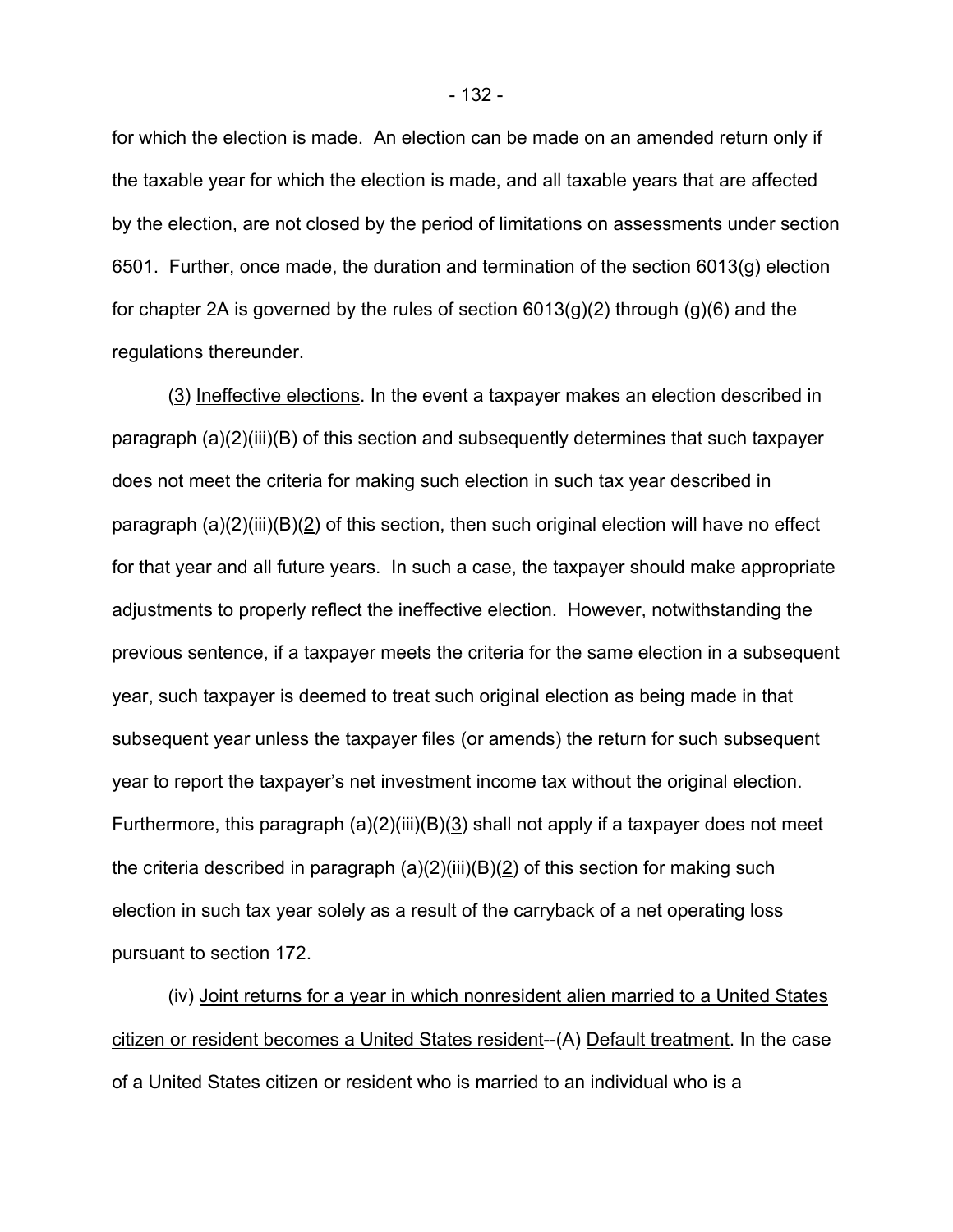nonresident alien individual at the beginning of any taxable year, but is a United States resident at the close of such taxable year, each spouse will be treated as married filing separately for the entire year for purposes of section 1411. For purposes of calculating the tax imposed under section 1411(a)(1), each spouse will be subject to the threshold amount for a married taxpayer filing a separate return in paragraph (d)(1)(ii) of this section. The spouse who becomes a United States resident during the tax year will be subject to section 1411 only with respect to income received for the portion of the year for which he or she is treated as a United States resident. Each spouse must determine his or her own net investment income and modified adjusted gross income.

(B) Taxpayer election. Married taxpayers who file a joint Federal income tax return pursuant to a section 6013(h) election for purposes of chapter 1 and chapter 24 also may elect to be treated as making a section 6013(h) election for purposes of chapter 2A for such tax year.

(1) Effect of election. For purposes of calculating the tax imposed under section 1411(a)(1), the effect of an election under section 6013(h) is to include the combined income of the United States citizen or resident spouse and the dual-status resident spouse in the section 1411(a)(1) calculation and to apply the threshold amount for a taxpayer making a joint return as set out in paragraph (d)(1)(i) of this section.

(2) Procedural requirements for making election. Taxpayers who make a section 6013(h) election for purposes of chapter 1 and chapter 24 for any taxable year beginning after December 31, 2012, may elect to have their section 6013(h) election apply for purposes of chapter 2A. The election, if made, must be made in the manner prescribed by forms, instructions, or in other guidance on an original or amended return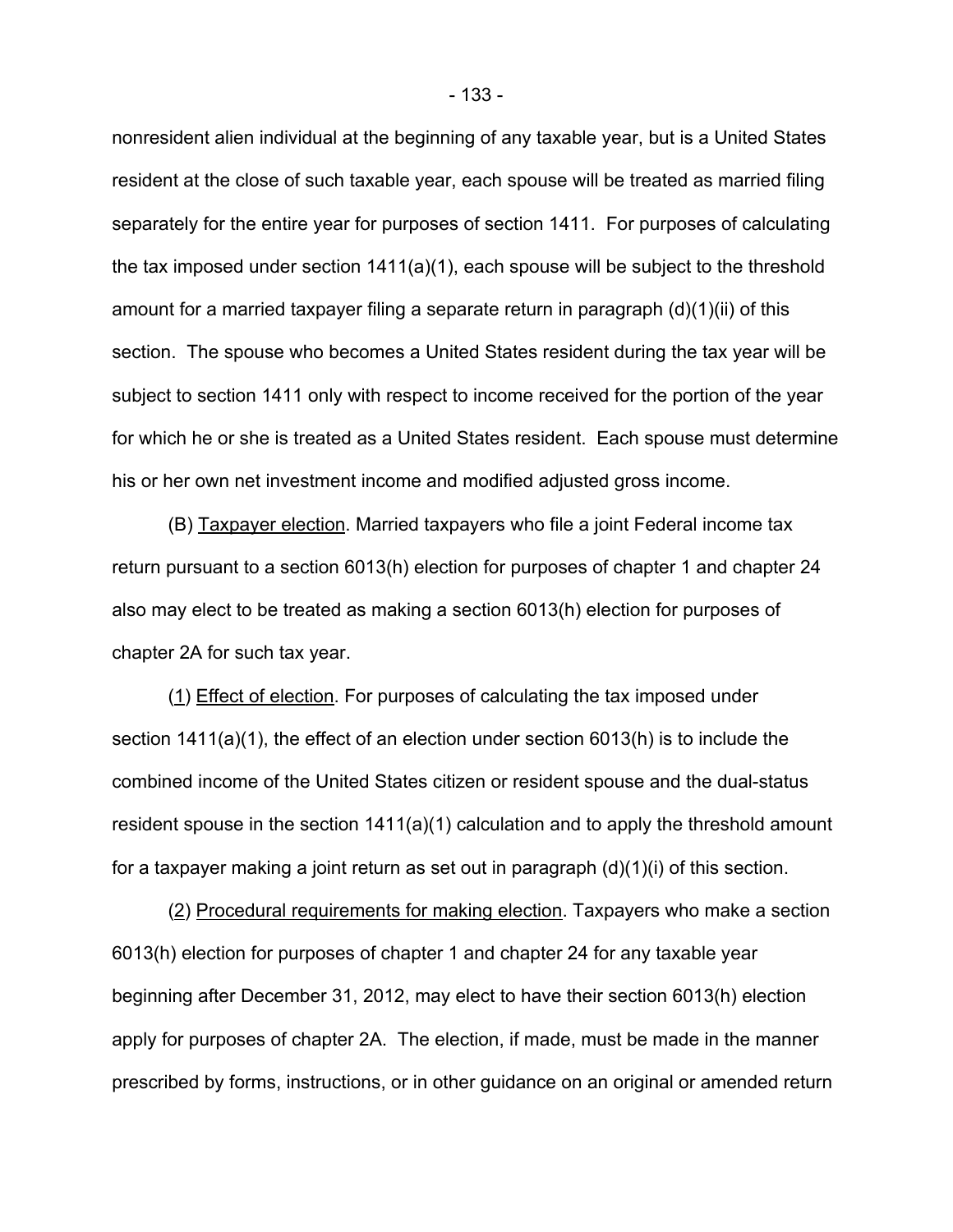for the taxable year for which the election is made. An election can be made on an amended return only if the taxable year for which the election is made, and all taxable years that are affected by the election, are not closed by the period of limitations on assessments under section 6501. Further, in all cases, once made, the section 6013(h) election is governed by the rules of section 6013(h)(2) and the regulations thereunder.

 (iv) Grantor trusts. For rules regarding the treatment of owners of grantor trusts, see §1.1411-3(b)(1)(v).

(v) Bankruptcy estates. A bankruptcy estate administered under chapter 7 (relating to liquidations) or chapter 11 (relating to reorganizations) of the Bankruptcy Code (Title 11 of the United States Code) of a debtor who is an individual is treated as a married taxpayer filing a separate return for purposes of section 1411. See §1.1411-  $2(d)(1)(ii)$ .

(vi) Bona fide residents of United States territories--(A) Applicability. An individual who is a bona fide resident of a United States territory is subject to the tax imposed by section 1411(a)(1) only if the individual is required to file an income tax return with the United States upon application of section 931, 932, 933, or 935 and the regulations thereunder. With respect to an individual described in this paragraph (a)(2)(vi)(A), the amount excluded from gross income under section 931 or 933 and any deduction properly allocable or chargeable against amounts excluded from gross income under section 931 or 933, respectively, is not taken into account in computing modified adjusted gross income under paragraph (c) of this section or net investment income (within the meaning of §1.1411-1(d)).

- 134 -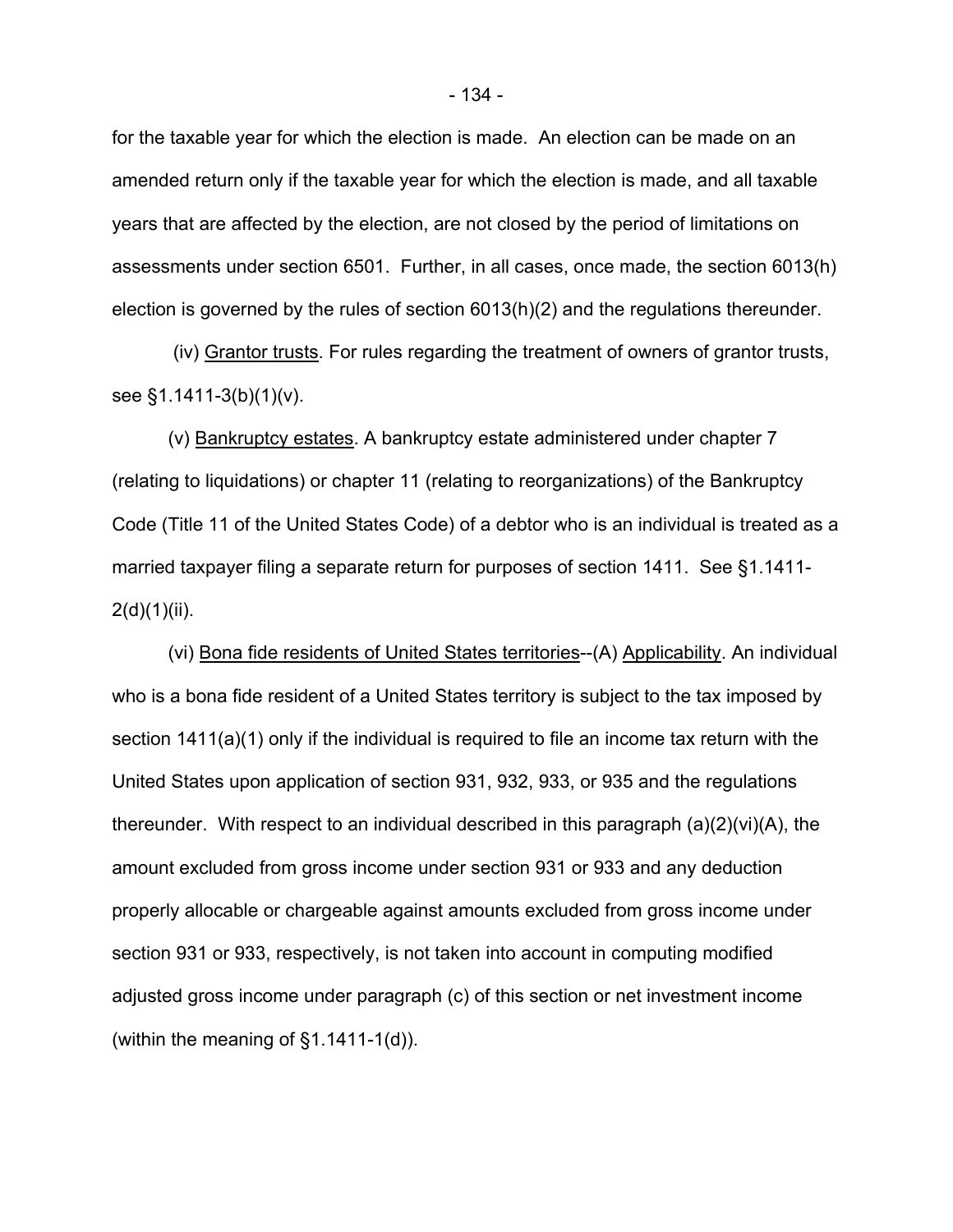(B) Coordination with exception for nonresident aliens. An individual who is both a bona fide resident of a United States territory and a nonresident alien individual with respect to the United States is not subject to taxation under section 1411(a)(1).

(C) Definitions. For purposes of this section--

(1) Bona fide resident. The term bona fide resident has the meaning provided under section 937(a).

(2) United States territory. The term United States territory means American Samoa, Guam, the Northern Mariana Islands, Puerto Rico, or the United States Virgin Islands.

(b) Calculation of tax--(1) In general. In the case of an individual described in

paragraph (a)(1) of this section, the tax imposed by section  $1411(a)(1)$  for each taxable

year is equal to 3.8 percent of the lesser of--

(i) Net investment income for such taxable year; or

(ii) The excess (if any) of--

(A) The modified adjusted gross income (as defined in paragraph (c) of this

section) for such taxable year; over

(B) The threshold amount (as defined in paragraph (d) of this section).

(2) Example. During Year 1 (at year in which section 1411 is in effect), A, an unmarried United States citizen, has modified adjusted gross income (as defined in paragraph (c) of this section) of \$190,000, which includes \$50,000 of net investment income. A has a zero tax imposed under section 1411 because the threshold amount for a single individual is \$200,000 (as provided in paragraph (d)(1)(iii) of this section). If during Year 2, A has modified adjusted gross income of \$220,000, which includes \$50,000 of net investment income, then the individual has a section 1411 tax of \$760 (3.8% multiplied by \$20,000, the lesser of \$50,000 net investment income or \$20,000 excess of modified adjusted gross income over the threshold amount).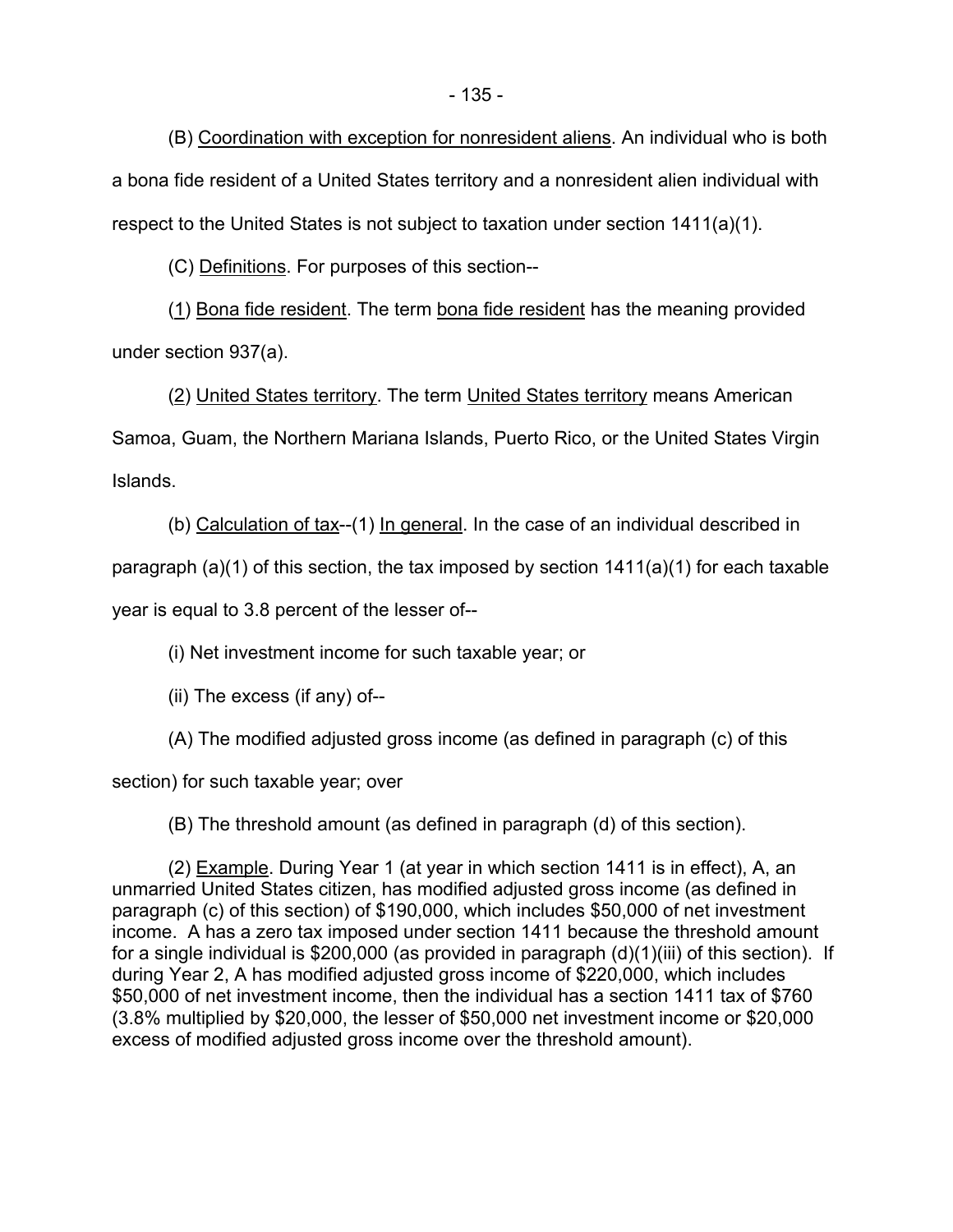(c) Modified adjusted gross income--(1) General rule. For purposes of section 1411, the term modified adjusted gross income means adjusted gross income increased by the excess of--

(i) The amount excluded from gross income under section 911(a)(1); over

(ii) The amount of any deductions (taken into account in computing adjusted gross income) or exclusions disallowed under section 911(d)(6) with respect to the amounts described in paragraph (c)(1)(i) of this section.

(2) Rules with respect to CFCs and PFICs. Additional rules in §1.1411-10(e)(1) apply to an individual that is a United States shareholder of a controlled foreign corporation (CFC) or that is a United States person that directly or indirectly owns an interest in a passive foreign investment company (PFIC).

(d) Threshold amount--(1) In general. The term threshold amount means--

(i) In the case of a taxpayer making a joint return under section 6013 or a surviving spouse (as defined in section 2(a)), \$250,000;

(ii) In the case of a married taxpayer filing a separate return, \$125,000; and

(iii) In the case of any other individual, \$200,000.

(2) Taxable year of less than twelve months--(i) General rule. In the case of an individual who has a taxable year consisting of less than twelve months (short taxable year), the threshold amount under paragraph (d)(1) of this section is not reduced or prorated. For example, in the case of an unmarried decedent who dies on June 1, the threshold amount is \$200,000 for the decedent's short taxable year that begins on January 1 and ends on June 1.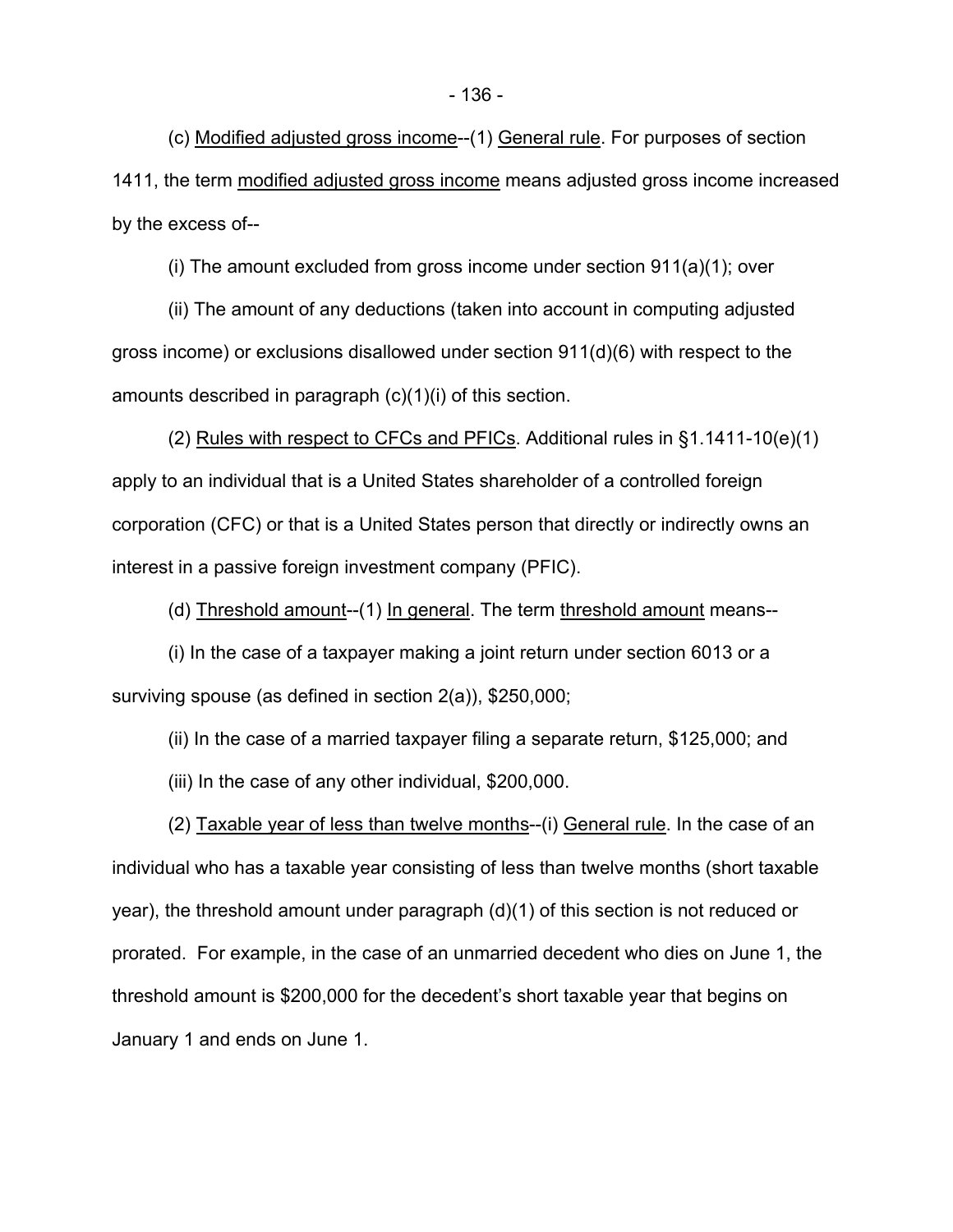(ii) Change of annual accounting period. Notwithstanding paragraph (d)(2)(i) of this section, an individual who has a short taxable year resulting from a change of annual accounting period reduces the threshold amount to an amount that bears the same ratio to the full threshold amount provided under paragraph (d)(1) of this section as the number of months in the short taxable year bears to twelve.

(e) Effective/applicability date. This section applies to taxable years beginning after December 31, 2013. However, taxpayers may apply this section to taxable years beginning after December 31, 2012, in accordance with §1.1411-1(f).

#### §1.1411-3 Application to estates and trusts.

(a) Estates and trusts to which tax applies--(1) In general--(i) General application. Section 1411 and the regulations thereunder apply to all estates and trusts that are subject to the provisions of part I of subchapter J of chapter 1 of subtitle A of the Internal Revenue Code, unless specifically exempted under paragraph (b) of this section.

(ii) Calculation of tax. The tax imposed by section  $1411(a)(2)$  for each taxable year is equal to 3.8 percent of the lesser of--

(A) The estate's or trust's undistributed net investment income for such taxable year; or

(B) The excess (if any) of--

(1) The estate's or trust's adjusted gross income (as defined in section 67(e) and as adjusted under §1.1411-10(e)(2), if applicable) for such taxable year; over

(2) The dollar amount at which the highest tax bracket in section 1(e) begins for such taxable year.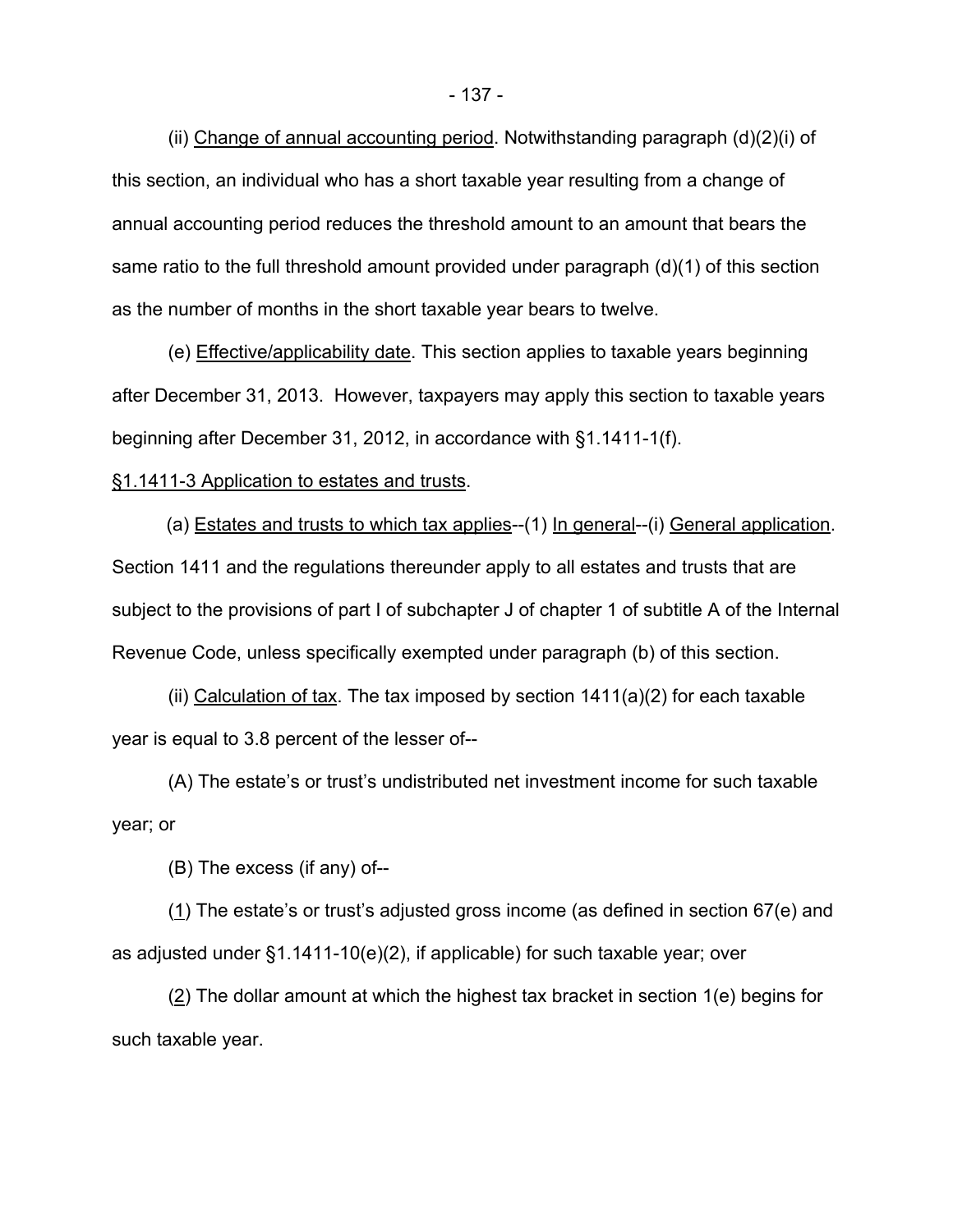(2) Taxable year of less than twelve months--(i) General rule. In the case of an estate or trust that has a taxable year consisting of less than twelve months (short taxable year), the dollar amount described in paragraph  $(a)(1)(ii)(B)(2)$  of this section is not reduced or prorated.

(ii) Change of annual accounting period. Notwithstanding paragraph (a)(2)(i) of this section, an estate or trust that has a short taxable year resulting from a change of annual accounting period (but not from an individual's death) reduces the dollar amount described in paragraph  $(a)(1)(ii)(B)(2)$  of this section to an amount that bears the same ratio to that dollar amount as the number of months in the short taxable year bears to twelve.

(3) Rules with respect to CFCs and PFICs. Additional rules in §1.1411-10 apply to an estate or trust that holds an interest in a controlled foreign corporation (CFC) or a passive foreign investment company (PFIC).

(b) Application to certain trusts and estates--(1) Exception for certain trusts and estates. The following trusts are not subject to the tax imposed by section 1411:

(i) A trust or decedent's estate all of the unexpired interests in which are devoted to one or more of the purposes described in section 170(c)(2)(B).

(ii) A trust exempt from tax under section 501.

(iii) A charitable remainder trust described in section 664. However, see paragraph (d) of this section for special rules regarding the treatment of annuity or unitrust distributions from such a trust to persons subject to tax under section 1411.

(iv) Any other trust, fund, or account that is statutorily exempt from taxes imposed in subtitle A. For example, see sections 220(e)(1), 223(e)(1), 529(a), and 530(a).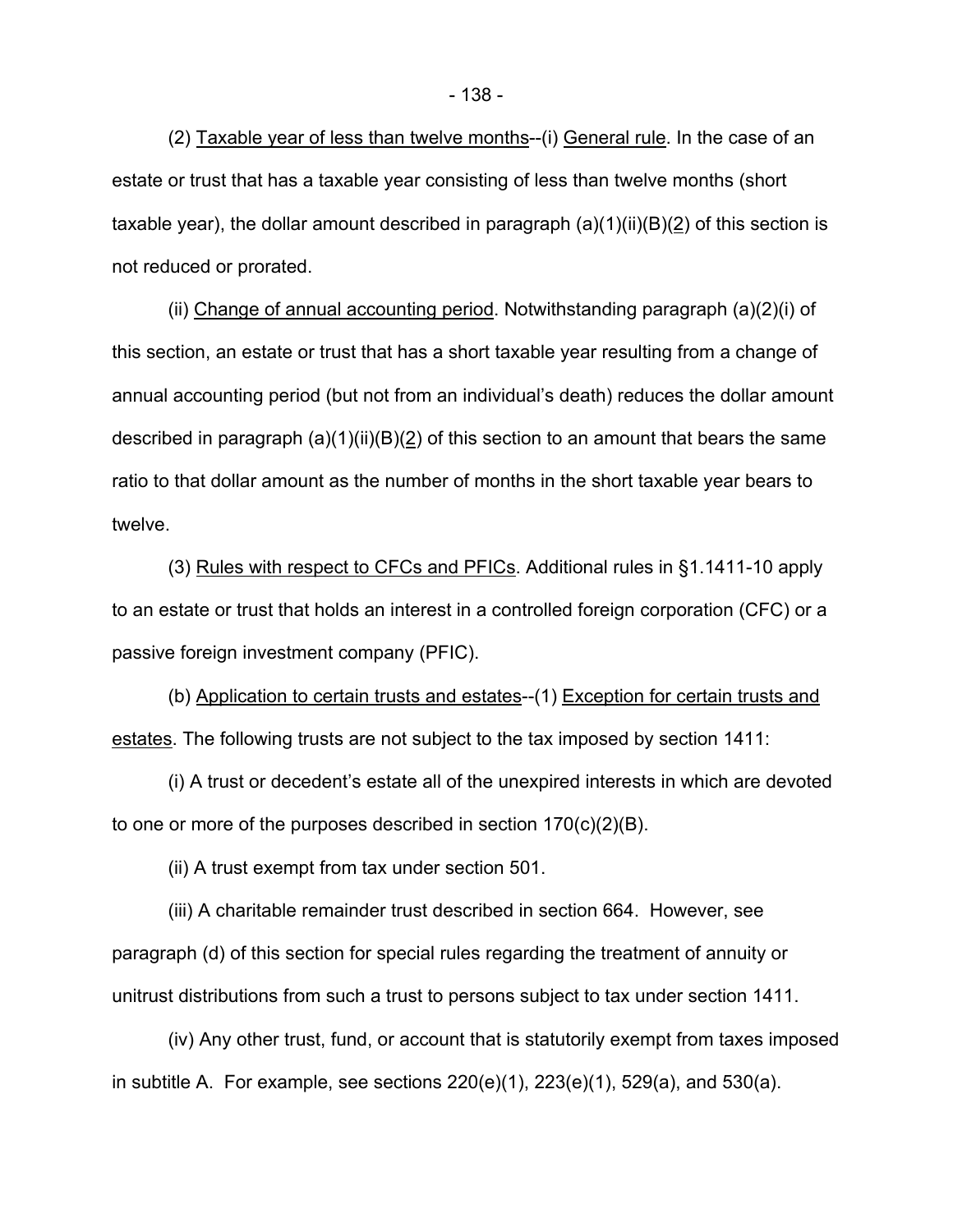(v) A trust, or a portion thereof, that is treated as a grantor trust under subpart E of part I of subchapter J of chapter 1. However, in the case of any such trust or portion thereof, each item of income or deduction that is included in computing taxable income of a grantor or another person under section 671 is treated as if it had been received by, or paid directly to, the grantor or other person for purposes of calculating such person's net investment income.

(vi) Electing Alaska Native Settlement Trusts subject to taxation under section 646.

(vii) Cemetery Perpetual Care Funds to which section 642(i) applies.

(viii) Foreign trusts (as defined in section  $7701(a)(31)(B)$  and  $\S301.7701-7(a)(2)$ ) (but see  $\S$ §1.1411-3(e)(3)(ii) and 1.1411-4(e)(1)(ii) for rules related to distributions from foreign trusts to United States beneficiaries).

 $(ix)$  Foreign estates (as defined in section 7701(a)(31)(A)) (but see §1.1411-3(e)(3)(ii) for rules related to distributions from foreign estates to United States beneficiaries).

(2) Special rules for certain taxable trusts and estates--(i) Qualified funeral trusts. For purposes of the calculation of any tax imposed by section 1411, section 1411 and the regulations thereunder are applied to each qualified funeral trust (within the meaning of section 685) by treating each beneficiary's interest in each such trust as a separate trust.

(ii) Bankruptcy estates. A bankruptcy estate in which the debtor is an individual is treated as a married taxpayer filing a separate return for purposes of section 1411. See  $\S1.1411 - 2(a)(2)(v)$  and  $(d)(1)(ii)$ .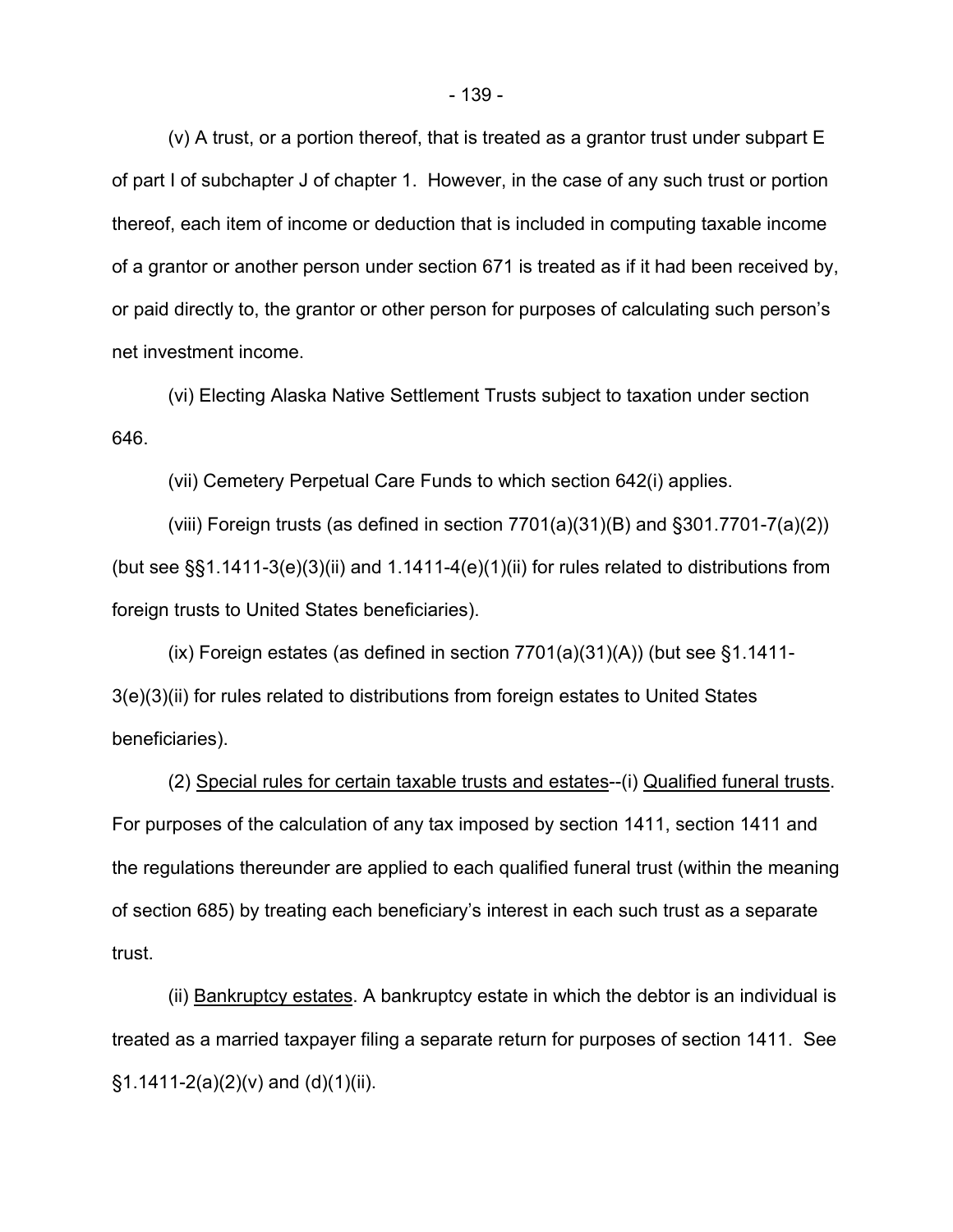(c) Application to electing small business trusts (ESBTs)--(1) General application. The S portion and non-S portion (as defined in §1.641(c)-1(b)(2) and (3), respectively) of a trust that has made an ESBT election under section 1361(e)(3) and §1.1361- 1(m)(2) are treated as separate trusts for purposes of the computation of undistributed net investment income in the manner described in paragraph (e) of this section, but are treated as a single trust for purposes of determining the amount subject to tax under section 1411. If a grantor or another person is treated as the owner of a portion of the ESBT, the items of income and deduction attributable to the grantor portion (as defined in §1.641(c)-1(b)(1)) are included in the grantor's calculation of net investment income and are not included in the ESBT's computation of tax described in paragraph (c)(1)(ii) of this section.

(2) Computation of tax. This paragraph (c)(2) provides the method for an ESBT to compute the tax under section 1411.

(i) Step one. The S portion and non-S portion computes each portion's undistributed net investment income as separate trusts in the manner described in paragraph (e) of this section and then combine these amounts to calculate the ESBT's undistributed net investment income.

(ii) Step two. The ESBT calculates its adjusted gross income (as defined in paragraph (a)(1)(ii)(B)(1) of this section). The ESBT's adjusted gross income is the adjusted gross income of the non-S portion, increased or decreased by the net income or net loss of the S portion, after taking into account all deductions, carryovers, and loss limitations applicable to the S portion, as a single item of ordinary income (or ordinary loss).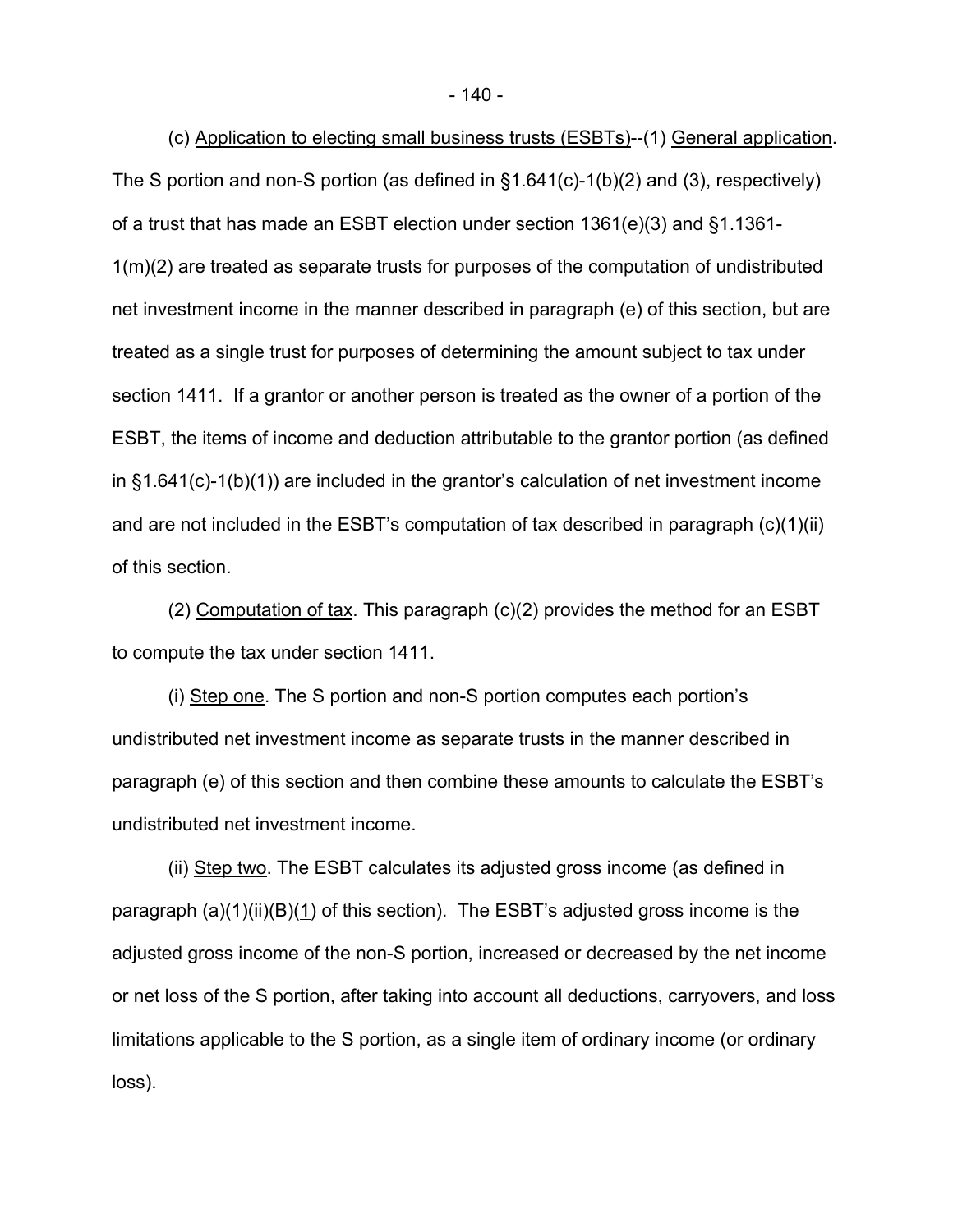- 141 -

(iii) Step three. The ESBT pays tax on the lesser of--

(A) The ESBT's total undistributed net investment income; or

(B) The excess of the ESBT's adjusted gross income (as calculated in paragraph

 $(c)(2)(ii)$  of this section) over the dollar amount at which the highest tax bracket in

section 1(e) begins for the taxable year.

(3) Example. (i) In Year 1 (a year that section 1411 is in effect), the non-S portion of Trust, an ESBT, has dividend income of \$15,000, interest income of \$10,000, and capital loss of \$5,000. Trust's S portion has net rental income of \$21,000 and a capital gain of \$7,000. The Trustee's annual fee of \$1,000 is allocated 60% to the non-S portion and 40% to the S portion. Trust makes a distribution from income to a single beneficiary of \$9,000.

(ii) Step one. (A) Trust must compute the undistributed net investment income for the S portion and non-S portion in the manner described in paragraph (c) of this section.

The undistributed net investment income for the S portion is \$20,600 and is determined as follows:

| Net Rental Income             | \$21,000   |
|-------------------------------|------------|
| <b>Capital Gain</b>           | \$7,000    |
| <b>Trustee Annual Fee</b>     | $($ \$400) |
| Total S portion undistributed |            |
| net investment income         | \$27,600   |

(B) The undistributed net investment income for the non-S portion is \$12,400 and is determined as follows:

| Dividend Income                       | \$15,000  |
|---------------------------------------|-----------|
| Interest Income                       | \$10,000  |
| <b>Deductible Capital Loss</b>        | (\$3,000) |
| <b>Trustee Annual Fee</b>             | (\$600)   |
| Distributable net income distribution | (\$9,000) |
| Total non-S portion undistributed     |           |
| net investment income                 | \$12,400  |

(C) Trust combines the undistributed net investment income of the S portion and non-S portion from (ii)(A) and (B) to arrive at Trust's combined undistributed net investment income.

| S portion's undistributed net investment income     | \$27,600 |
|-----------------------------------------------------|----------|
| Non-S portion's undistributed net investment income | \$12,400 |
| Combined undistributed net investment income        | \$40,000 |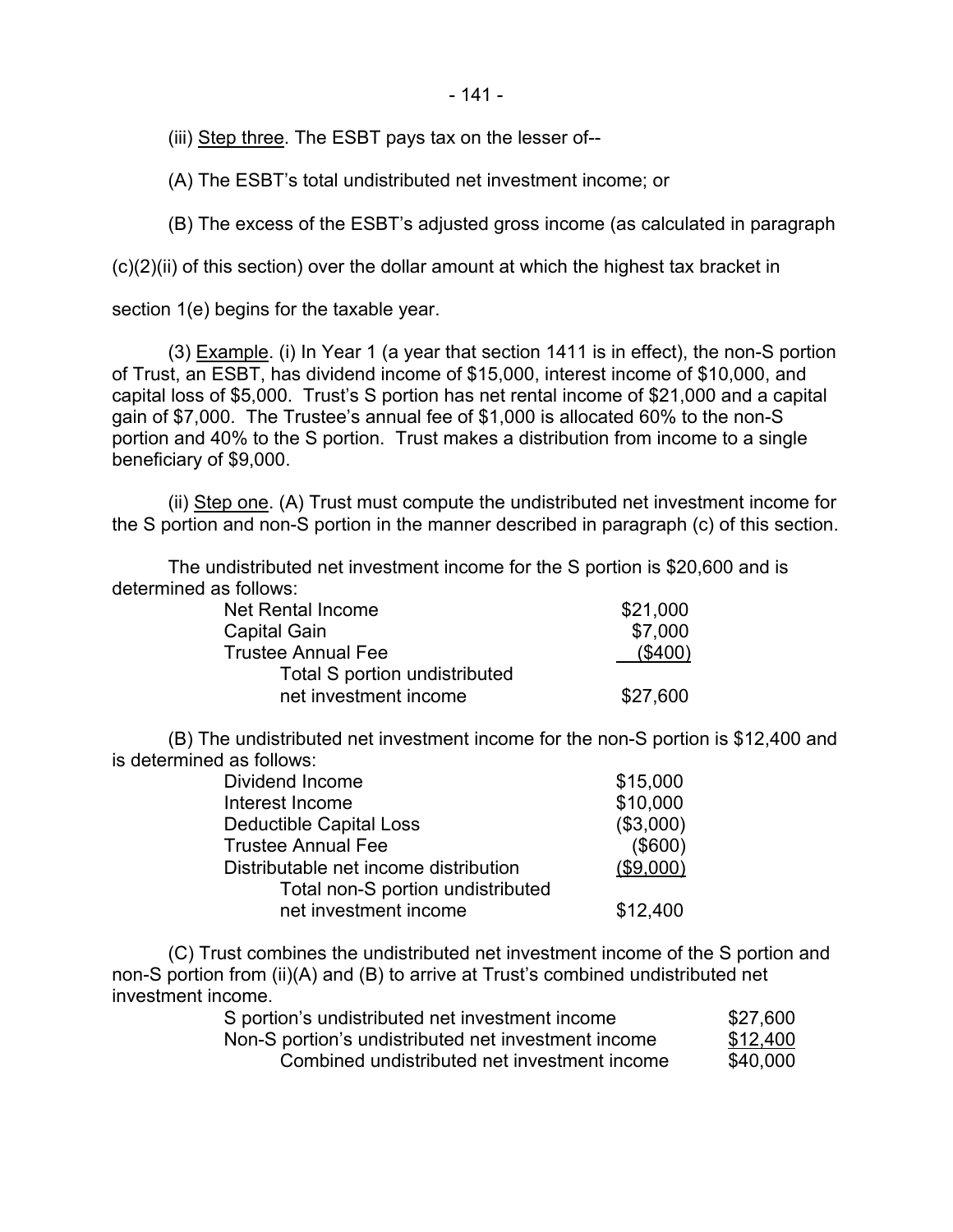(iii) Step two. (A) The ESBT calculates its adjusted gross income. Pursuant to paragraph (c)(2)(ii) of this section, the ESBT's adjusted gross income is the non-S portion's adjusted gross income increased or decreased by the net income or net loss of the S portion.

(B) The adjusted gross income for the ESBT is \$38,000 and is determined as follows:

| Dividend Income                       | \$15,000  |
|---------------------------------------|-----------|
| Interest Income                       | \$10,000  |
| Deductible Capital Loss               | (\$3,000) |
| <b>Trustee Annual Fee</b>             | (\$600)   |
| Distributable net income distribution | (\$9,000) |
| S Portion Income                      | \$27,600  |
| Adjusted gross income                 | \$40,000  |

(C) The S portion's single item of ordinary income used in the ESBT's adjusted gross income calculation is \$27,600. This item of income is determined by starting with net rental income of \$21,000 and capital gain of \$7,000 and reducing it by the S portion's \$400 share of the annual trustee fee.

(iv) Step three. Trust pays tax on the lesser of--

(A) The combined undistributed net investment income (\$40,000); or

(B) The excess of adjusted gross income (\$40,000) over the dollar amount at which the highest tax bracket in section 1(e) applicable to a trust begins for the taxable year.

(d) Application to charitable remainder trusts (CRTs)--(1) Operational rules--(i)

Treatment of annuity or unitrust distributions. If one or more items of net investment

income comprise all or part of an annuity or unitrust distribution from a CRT, such items

retain their character as net investment income in the hands of the recipient of that

annuity or unitrust distribution.

(ii) Apportionment among multiple beneficiaries. In the case of a CRT with more

than one annuity or unitrust beneficiary, the net investment income is apportioned

among such beneficiaries based on their respective shares of the total annuity or

unitrust amount paid by the CRT for that taxable year.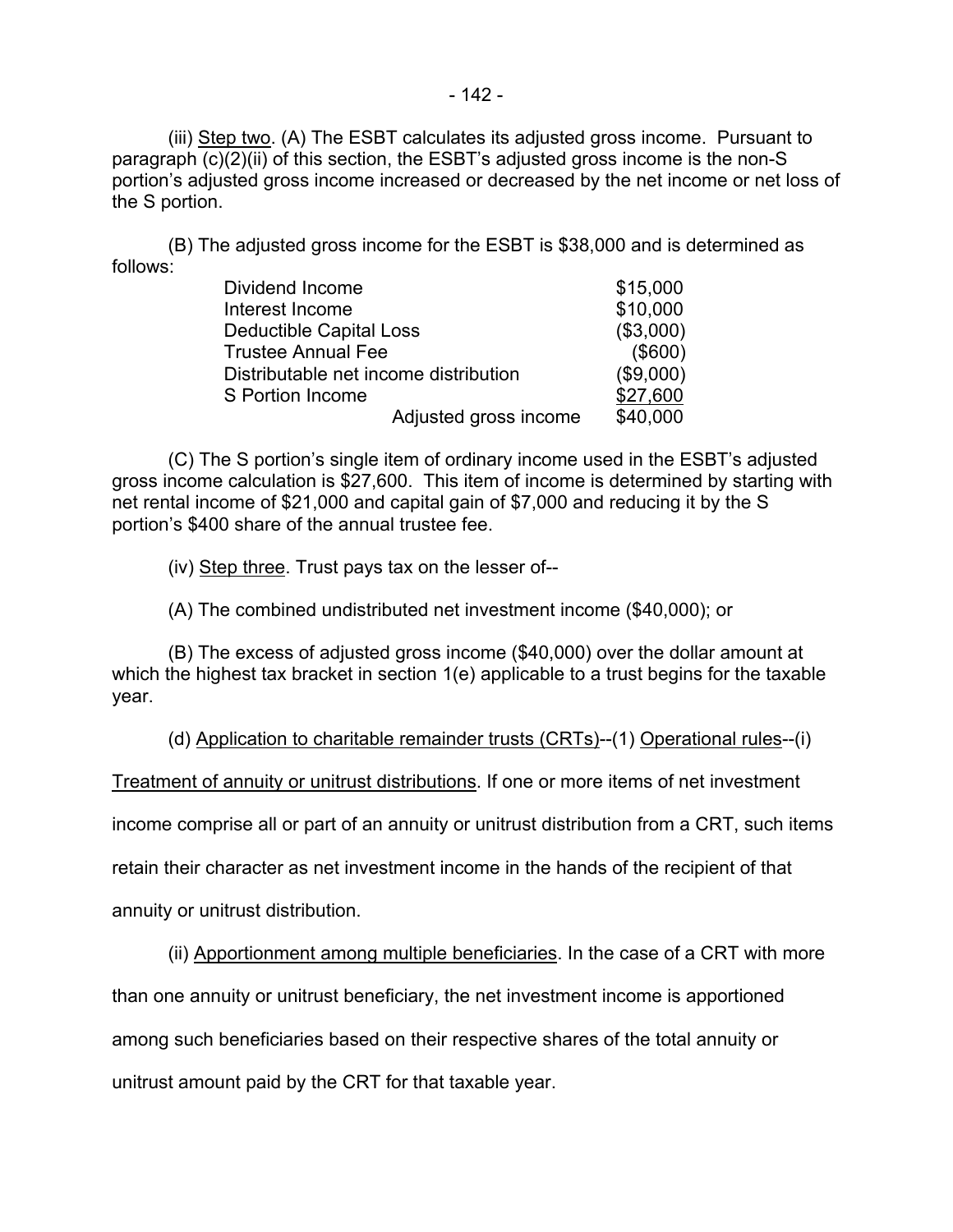(iii) Accumulated net investment income. The accumulated net investment income of a CRT is the total amount of net investment income received by a CRT for all taxable years that begin after December 31, 2012, less the total amount of net investment income distributed for all prior taxable years of the trust that begin after December 31, 2012.

(2) Application of Section 664--(i) General rule. The Federal income tax rate of the item of net investment income, to be used to determine the proper classification of that item within the appropriate income category as described in  $\S$ 1.664-1(d)(1)(i)(b), is the sum of the income tax rate applicable to that item under chapter 1 and the tax rate under section 1411. Thus, the accumulated net investment income and excluded income (as defined in  $\S1.1411-1(d)(4)$ ) of a CRT in the same income category constitute separate classes of income within that category as described in §1.664-1(d)(1)(i)(b).

### (ii) Special rules for CRTs with income from CFCs or PFICs. [Reserved]

(iii) Examples. The following examples illustrate the provisions of this paragraph

 $(d)(2)$ .

 Example 1. (i) In 2009, A formed CRT as a charitable remainder annuity trust. The trust document requires an annual annuity payment of \$50,000 to A for 15 years. For purposes of this example, assume that CRT is a valid charitable remainder trust under section 664 and has not received any unrelated business taxable income during any taxable year.

(ii) As of January 1, 2013, CRT has the following items of undistributed income within its §1.664-1(d)(1) categories and classes:

| Category            | Class                            | <b>Tax Rate</b> | Amount   |
|---------------------|----------------------------------|-----------------|----------|
| Ordinary Income     | Interest                         | 39.6%           | \$4,000  |
|                     | <b>Net Rental Income</b>         | 39.6%           | \$8,000  |
|                     | Non-Qualified Dividend<br>Income | 39.6%           | \$2,000  |
|                     | <b>Qualified Dividend Income</b> | 20.0%           | \$10,000 |
| <b>Capital Gain</b> | Short-Term                       | 39.6%           | \$39,000 |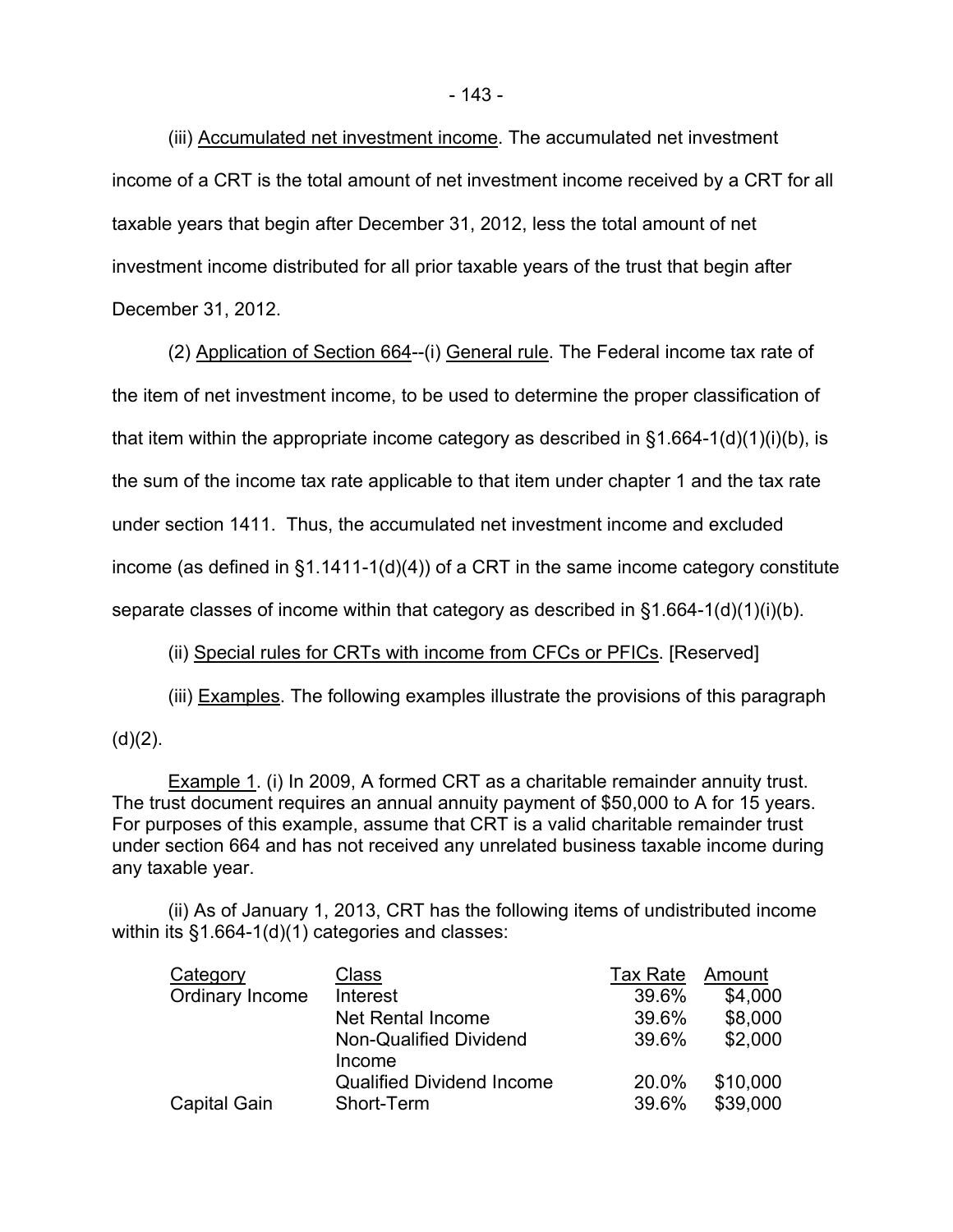|              | Unrecaptured Section 1250<br>Gain                | 25.0% | \$1,000                 |
|--------------|--------------------------------------------------|-------|-------------------------|
| Other Income | Long-Term                                        |       | 20.0% \$560,000<br>None |
|              | Total undistributed income as of January 1, 2013 |       | \$624,000               |

Pursuant to §1.1411-3(d)(1)(iii), none of the \$624,000 of undistributed income is accumulated net investment income (ANII) because none of it was received by CRT after December 31, 2012. Thus, the entire \$624,000 of undistributed income is excluded income (as defined in §1.1411-1(d)(4)).

(iii) During 2013, CRT receives \$7,000 of interest income, \$9,000 of qualified dividend income, \$4,000 of short-term capital gain, and \$11,000 of long-term capital gain. Prior to the 2013 distribution of \$50,000 to A, CRT has the following items of undistributed income within its §1.664-1(d)(1) categories and classes after the application of paragraph (d)(2) of this section:

| Category            | Class                            | Excluded / ANII | <b>Tax Rate</b> | Amount      |
|---------------------|----------------------------------|-----------------|-----------------|-------------|
| Ordinary Income     |                                  |                 |                 |             |
|                     | Interest                         | <b>NII</b>      | 43.4%           | \$7,000     |
|                     | Interest                         | Excluded        | 39.6%           | \$4,000     |
|                     | <b>Net Rental Income</b>         | <b>Excluded</b> | 39.6%           | \$8,000     |
|                     | Non-Qualified Dividend Income    | <b>Excluded</b> | 39.6%           | \$2,000     |
|                     | <b>Qualified Dividend Income</b> | <b>NII</b>      | 23.8%           | \$9,000     |
|                     | <b>Qualified Dividend Income</b> | Excluded        | 20.0%           | \$10,000    |
| <b>Capital Gain</b> |                                  |                 |                 |             |
|                     | Short-Term                       | <b>NII</b>      | 43.4%           | \$4,000     |
|                     | Short-Term                       | Excluded        | 39.6%           | \$39,000    |
|                     | Unrecaptured Section 1250 Gain   | Excluded        | 25.0%           | \$1,000     |
|                     | Long-Term                        | <b>NII</b>      | 23.8%           | \$11,000    |
|                     | Long-Term                        | Excluded        | 20.0%           | \$560,000   |
| Other Income        |                                  |                 |                 | <b>None</b> |

(iv) The \$50,000 distribution to A for 2013 will include the following amounts:

| Category            | <b>Class</b>                     | Excluded / ANII | Tax Rate | Amount   |
|---------------------|----------------------------------|-----------------|----------|----------|
| Ordinary Income     |                                  |                 |          |          |
|                     | Interest                         | NII             | 43.4%    | \$7,000  |
|                     | Interest                         | Excluded        | 39.6%    | \$4,000  |
|                     | Net Rental Income                | Excluded        | 39.6%    | \$8,000  |
|                     | Non-Qualified Dividend Income    | Excluded        | 39.6%    | \$2,000  |
|                     | <b>Qualified Dividend Income</b> | <b>NII</b>      | 23.8%    | \$9,000  |
|                     | <b>Qualified Dividend Income</b> | Excluded        | 20.0%    | \$10,000 |
| <b>Capital Gain</b> |                                  |                 |          |          |

- 144 -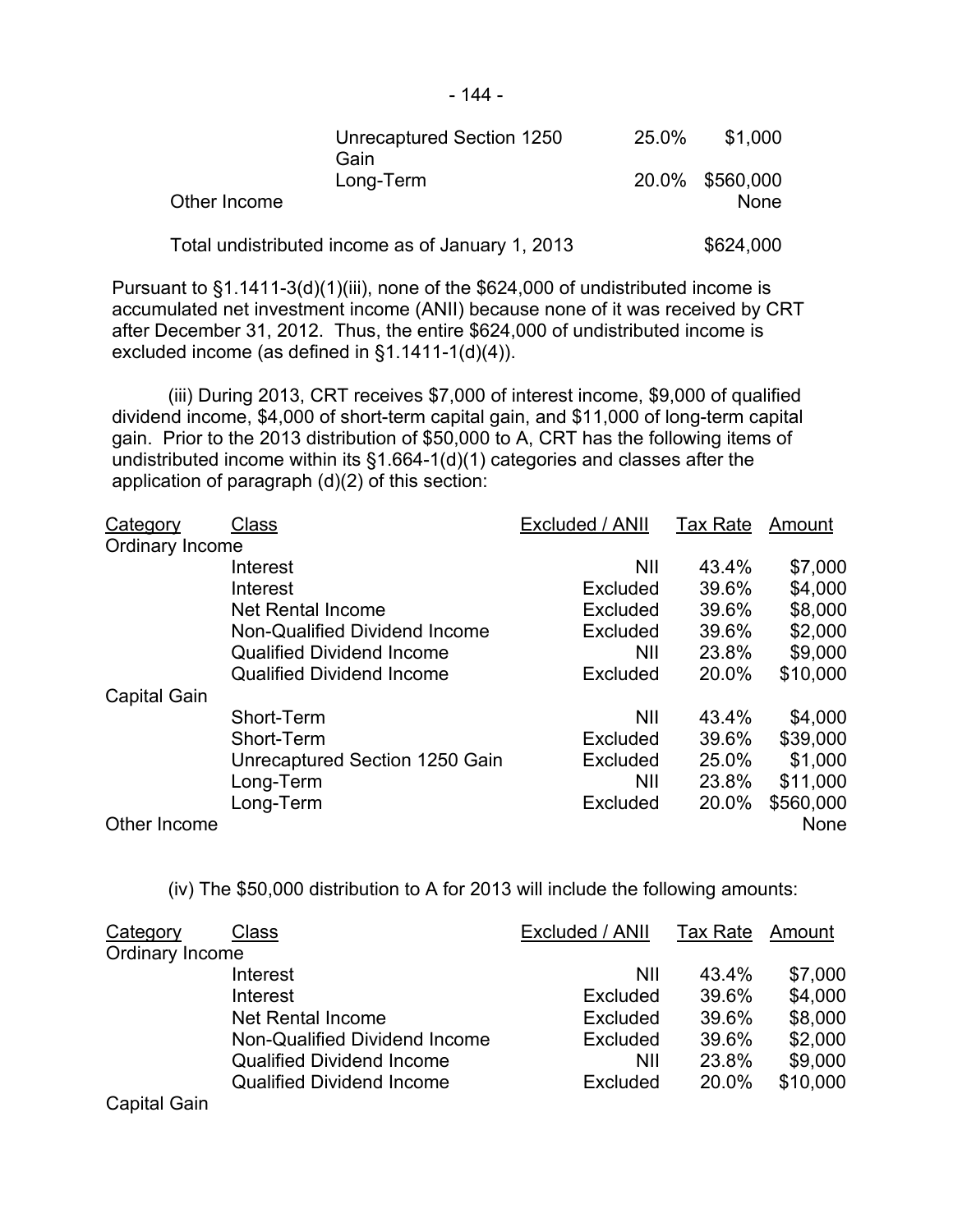| Short-Term                     | NII      | 43.4% | \$4,000     |
|--------------------------------|----------|-------|-------------|
| Short-Term                     | Excluded | 39.6% | \$6,000     |
| Unrecaptured Section 1250 Gain | Excluded | 25.0% | None        |
| Long-Term                      | ΝIΙ      | 23.8% | <b>None</b> |
| Long-Term                      | Excluded | 20.0% | <b>None</b> |

The amount included in A's 2013 net investment income is \$20,000. This amount is comprised of \$7,000 of interest income, \$9,000 of qualified dividend income, and \$4,000 of short-term capital gain.

(v) As a result, as of January 1, 2014, CRT has the following items of undistributed income within its §1.664-1(d)(1) categories and classes:

| Category        | Class                                                                                              | Excluded / ANII | Tax Rate | Amount                              |
|-----------------|----------------------------------------------------------------------------------------------------|-----------------|----------|-------------------------------------|
| Ordinary Income |                                                                                                    |                 |          |                                     |
|                 | Interest<br>Net Rental Income<br>Non-Qualified Dividend Income<br><b>Qualified Dividend Income</b> |                 |          | None<br>None<br><b>None</b><br>None |
| Capital Gain    |                                                                                                    |                 |          |                                     |
|                 | Short-Term                                                                                         | Excluded        | 39.6%    | \$33,000                            |
|                 | Unrecaptured Section 1250 Gain                                                                     | Excluded        | 25.0%    | \$1,000                             |
|                 | Long-Term                                                                                          | ANII            | 23.8%    | \$11,000                            |
|                 | Long-Term                                                                                          | <b>Excluded</b> | 20.0%    | \$560,000                           |
| Other Income    |                                                                                                    |                 |          | <b>None</b>                         |

Example 2 [Reserved].

(3) Elective simplified method. [Reserved]

(e) Calculation of undistributed net investment income--(1) In general. This

paragraph (e) provides special rules for the computation of certain deductions and for

the allocation of net investment income between an estate or trust and its beneficiaries.

Generally, an estate's or trust's net investment income is calculated in the same manner

as that of an individual. See §1.1411-10(c) for special rules regarding CFCs, PFICs,

and estates and trusts holding interests in such entities.

(2) Undistributed net investment income. An estate's or trust's undistributed net investment income is the estate's or trust's net investment income reduced by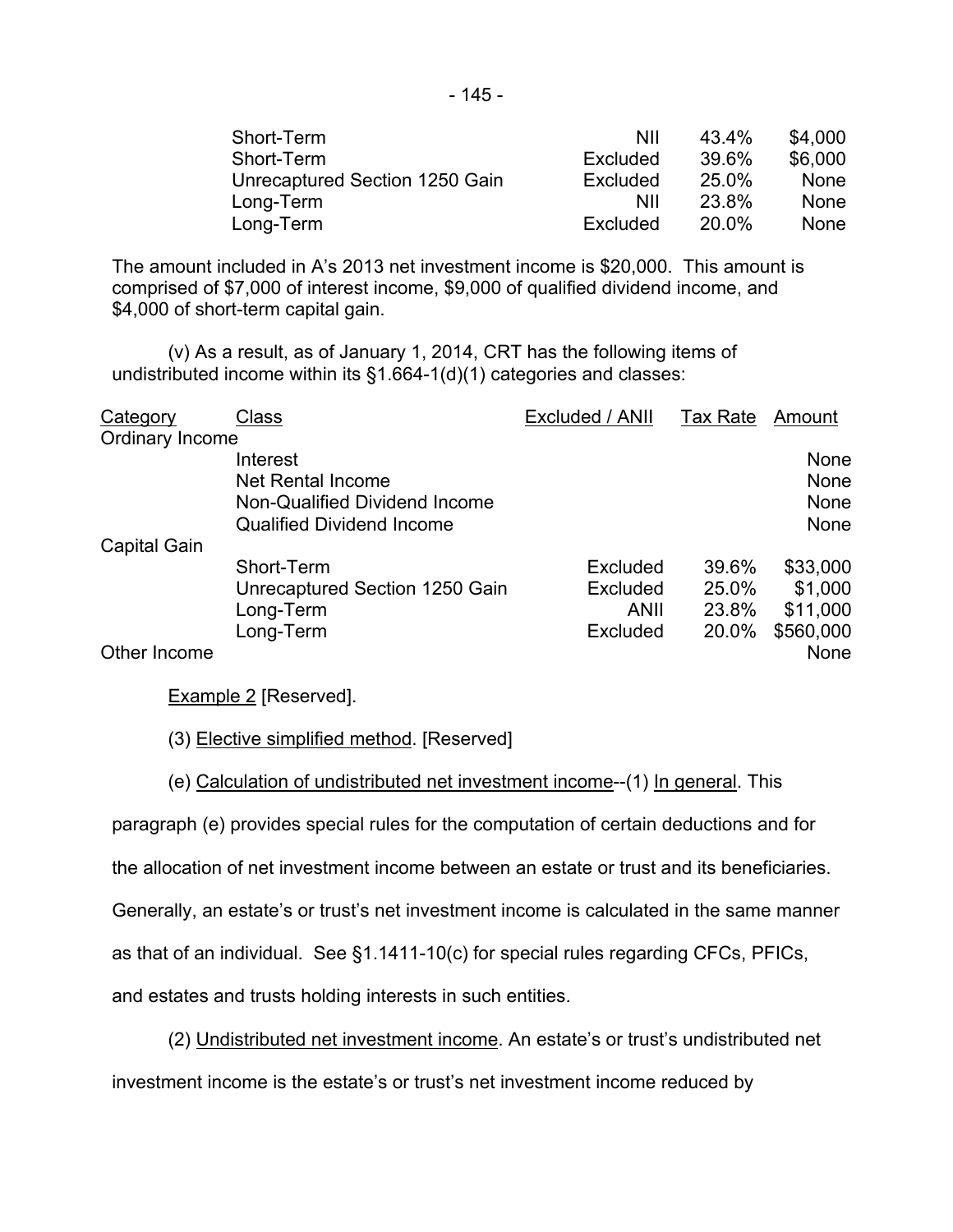distributions of net investment income to beneficiaries and by deductions under section  $642(c)$  in the manner described in paragraphs  $(e)(3)$  and  $(e)(4)$  of this section.

(3) Distributions of net investment income to beneficiaries. (i) In computing the estate's or trust's undistributed net investment income, net investment income is reduced by distributions of net investment income made to beneficiaries. The deduction allowed under this paragraph (e)(3) is limited to the lesser of the amount deductible to the estate or trust under section 651 or section 661, as applicable, or the net investment income of the estate or trust. In the case of a deduction under section 651 or section 661 that consists of both net investment income and excluded income (as defined in §1.1411-1(d)(4)), the distribution must be allocated between net investment income and excluded income in a manner similar to §1.661(b)-1 as if net investment income constituted gross income and excluded income constituted amounts not includible in gross income. See  $§1.661(c)$ -1 and **Example 1** in paragraph (e)(5) of this section.

(ii) If one or more items of net investment income comprise all or part of a distribution for which a deduction is allowed under paragraph (e)(3)(i) of this section, such items retain their character as net investment income under section 652(b) or section 662(b), as applicable, for purposes of computing net investment income of the recipient of the distribution who is subject to tax under section 1411. The provisions of this paragraph (e)(3)(ii) also apply to distributions to United States beneficiaries of current year income described in section 652 or section 662, as applicable, from foreign estates and foreign nongrantor trusts.

(4) Deduction for amounts paid or permanently set aside for a charitable purpose. In computing the estate's or trust's undistributed net investment income, the

- 146 -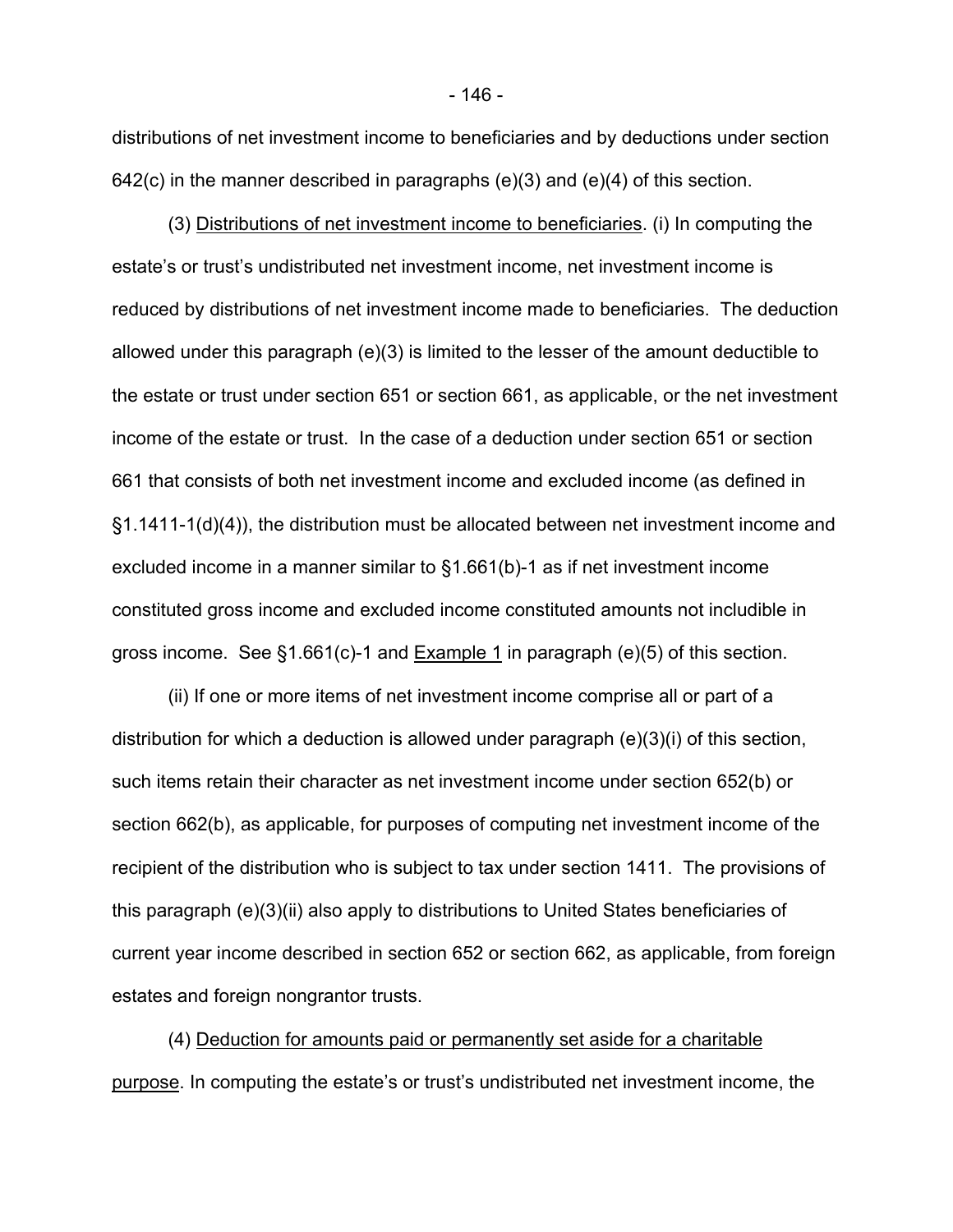estate or trust is allowed a deduction for amounts of net investment income that are allocated to amounts allowable under section 642(c). In the case of an estate or trust that has items of income consisting of both net investment income and excluded income, the allowable deduction under this paragraph (e)(4) must be allocated between net investment income and excluded income in accordance with §1.642(c)-2(b) as if net investment income constituted gross income and excluded income constituted amounts not includible in gross income. For an estate or trust with deductions under both sections 642(c) and 661, see §1.662(b)-2 and Example 2 in paragraph (e)(5) of this section.

(5) Examples. The following examples illustrate the provisions of this paragraph

(e). In each example, Year 1 is a year in which section 1411 is in effect and the

taxpayer is not a foreign estate or trust:

Example 1. Calculation of undistributed net investment income (with no deduction under section 642(c)). (i) In Year 1, Trust has dividend income of \$15,000, interest income of \$10,000, capital gain of \$5,000, and \$75,000 of taxable income relating to a distribution from an individual retirement account (as defined under section 408). Trust has no expenses. Trust distributes \$10,000 of its current year trust accounting income to A, a beneficiary of Trust.

(ii) Trust's distributable net income is \$100,000 (\$15,000 in dividends plus \$10,000 in interest plus \$75,000 of taxable income from an individual retirement account), from which the \$10,000 distribution to A is paid. Trust's deduction under section 661 is \$10,000. Under §1.662(b)-1, the deduction reduces each class of income comprising distributable net income on a proportional basis. The \$10,000 distribution equals 10% of distributable net income (\$10,000 divided by \$100,000). Therefore, the distribution consists of dividend income of \$1,500, interest income of \$1,000, and ordinary income attributable to the individual retirement account of \$7,500. Because the \$5,000 of capital gain allocated to principal for trust accounting purposes did not enter into distributable net income, no portion of that amount is included in the \$10,000 distribution, nor does it qualify for the deduction under section 661.

(iii) Trust's net investment income is \$30,000 (\$15,000 in dividends plus \$10,000 in interest plus \$5,000 in capital gain). Trust's \$75,000 of taxable income attributable to the individual retirement account is excluded income under §1.1411-1(d)(4). Trust's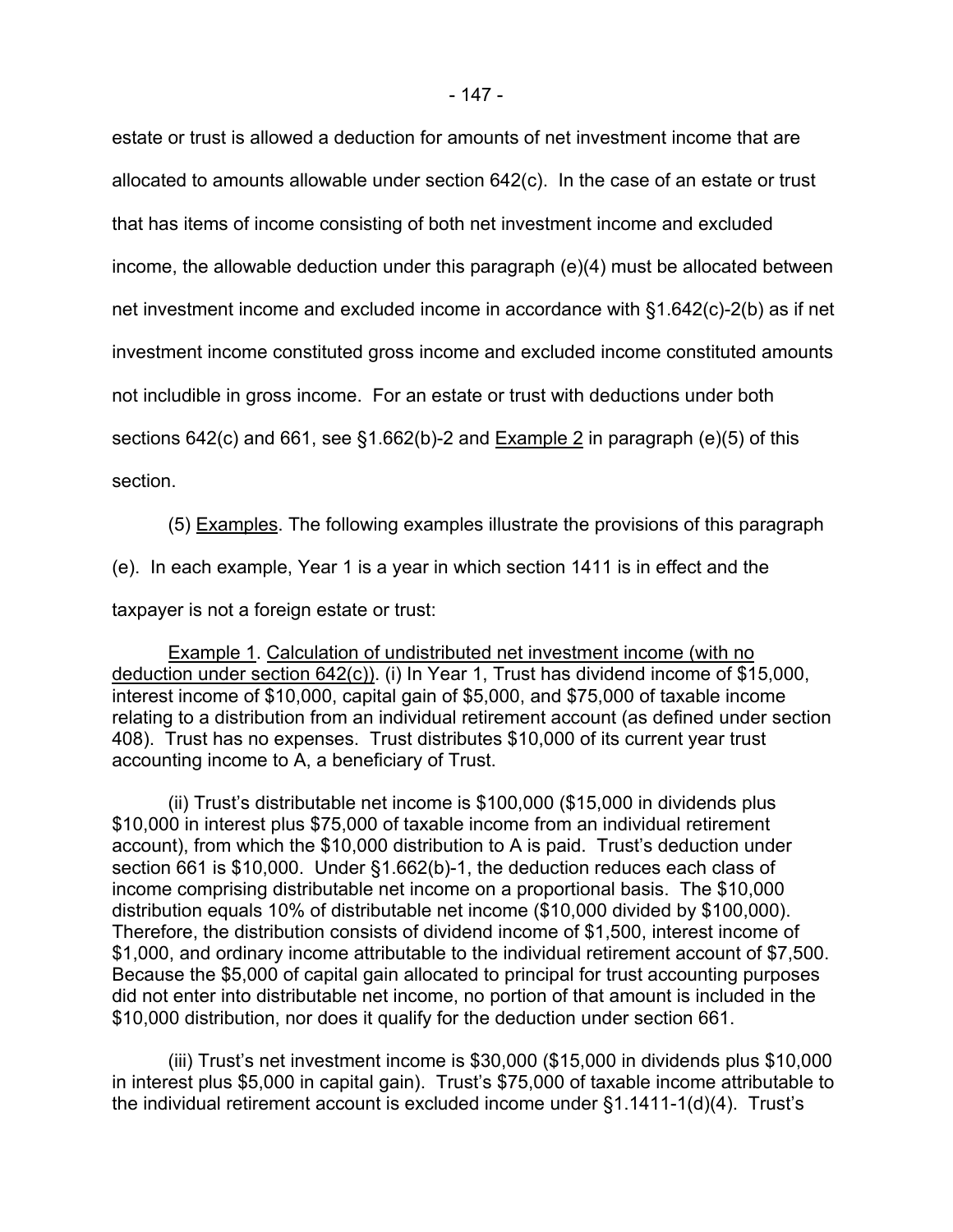undistributed net investment income under paragraph (e)(2) of this section is \$27,500, which is Trust's net investment income (\$30,000) less the amount of dividend income (\$1,500) and interest income (\$1,000) distributed to A. The \$27,500 of undistributed net investment income is comprised of the capital gain allocated to principal (\$5,000), the remaining undistributed dividend income (\$13,500), and the remaining undistributed interest income (\$9,000).

(iv) Under paragraph (e)(3) of this section and pursuant to  $\S1.1411-4(a)(1)$ , A's net investment income includes dividend income of \$1,500 and interest income of \$1,000, but does not include the \$7,500 of ordinary income attributable to the individual retirement account because it is excluded from net investment income under §1.1411-8.

Example 2. Calculation of undistributed net investment income (with deduction under section 642(c)). (i) Same facts as Example 1, except Trust is required to distribute \$30,000 to A. In addition, Trust has a \$10,000 deduction under section 642(c) (deduction for amounts paid for a charitable purpose). Trust also makes an additional discretionary distribution of \$20,000 to B, a beneficiary of Trust. As in Example 1, Trust's net investment income is \$30,000 (\$15,000 in dividends plus \$10,000 in interest plus \$5,000 in capital gain). In accordance with §§1.661(b)-2 and 1.662(b)-2, the items of income must be allocated between the mandatory distribution to A, the discretionary distribution to B, and the \$10,000 distribution to a charity.

(ii) For purposes of the mandatory distribution to A, Trust's distributable net income is \$100,000. See §1.662(b)-2, Example 1(b). Trust's deduction under section 661 for the distribution to A is \$30,000. Under §1.662(b)-1, the deduction reduces each class of income comprising distributable net income on a proportional basis. The \$30,000 distribution equals 30% of distributable net income (\$30,000 divided by \$100,000). Therefore, the distribution consists of dividend income of \$4,500, interest income of \$3,000, and ordinary income attributable to the individual retirement account of \$22,500. A's mandatory distribution thus consists of \$7,500 of net investment income and \$22,500 of excluded income.

(iii) Trust's remaining distributable net income is \$70,000. Trust's remaining undistributed net investment income is \$22,500. The \$10,000 deduction under section 642(c) is allocated in the same manner as the distribution to A, where the \$10,000 distribution equals 10% of distributable net income (\$10,000 divided by \$100,000). For purposes of determining undistributed net investment income, Trust's net investment income is reduced by \$2,500 under paragraph (e)(4) of this section (dividend income of \$1,500, interest income of \$1,000, but with no reduction for amounts attributable to the individual retirement account of \$7,500).

(iv) With respect to the discretionary distribution to B, Trust's remaining distributable net income is \$60,000. Trust's remaining undistributed net investment income is \$20,000. Trust's deduction under section 661 for the distribution to B is \$20,000. The \$20,000 distribution equals 20% of distributable net income (\$20,000 divided by \$100,000). Therefore, the distribution consists of dividend income of \$3,000,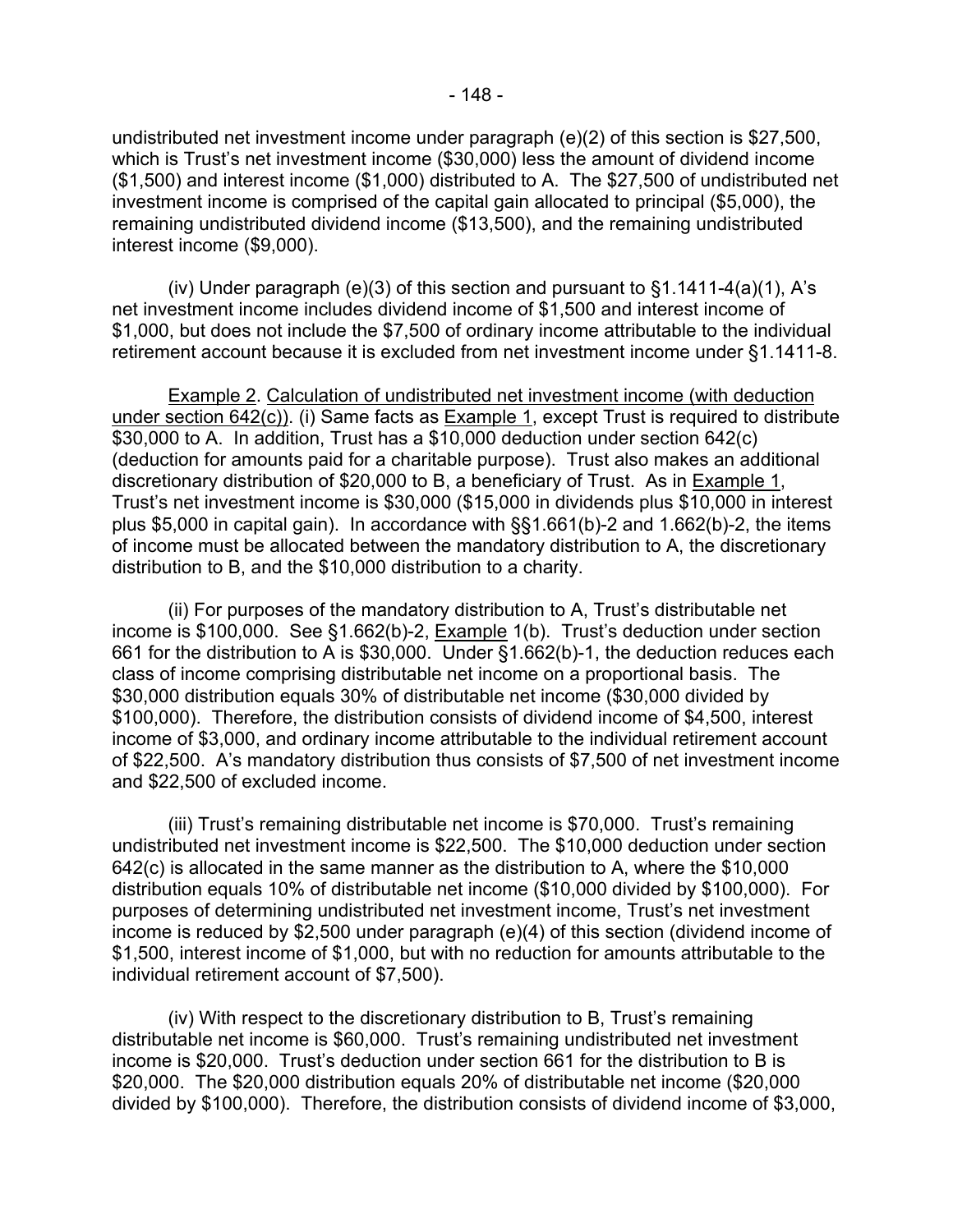interest income of \$2,000, and ordinary income attributable to the individual retirement account of \$15,000. B's distribution consists of \$5,000 of net investment income and \$15,000 of excluded income.

(v) Trust's undistributed net investment income is \$15,000 after taking into account distribution deductions and section 642(c) in accordance with paragraphs (e)(3) and (e)(4) of this section, respectively. To arrive at Trust's undistributed net investment income of \$15,000, Trust's net investment income of \$30,000 is reduced by \$7,500 of the mandatory distribution to A, \$2,500 of the section 642(c) deduction, and \$5,000 of the discretionary distribution to B. The undistributed net investment income consists of the remaining dividend income of \$6,000 (\$15,000 less \$4,500 less \$1,500 less \$3,000), interest income of \$4,000 (\$10,000 less \$1,000 less \$3,000 less \$2,000), and the \$5,000 of undistributed capital gain.

Example 3. Fiscal Year Estate. (i) D died in 2011. D's estate (Estate) filed its first return that established its fiscal year ending October 31, 2011. During Estate's fiscal year ending October 31, 2013, it earned \$10,000 of interest, \$1,000 of dividends, and \$15,000 of short-term gains. The Estate distributed its interest and dividends to S, D's spouse and sole beneficiary, on a quarterly basis; the last quarter's payment for that taxable year was made to S on December 5, 2013. Pursuant to §1.662(c)-1, S is deemed to have received the first three payments for that taxable year, regardless of the actual payment dates, on October 31, 2013, the last day of Estate's taxable year. Estate makes a timely section 663(b) election to treat the fourth quarter distribution to S as having been made on October 31, 2013, the last day of Estate's preceding taxable year. Accordingly, S is deemed to have received \$10,000 of interest and \$1,000 of dividends on October 31, 2013.

(ii) Because Estate's fiscal year ending October 31, 2013, began on November 1, 2012, the Estate is not subject to section 1411 on income received during that taxable year. Therefore, none of the income received by Estate during its fiscal year ending October 31, 2013, is net investment income. Pursuant to paragraph (e)(3)(ii) of this section, because none of the distributed interest or dividend income constituted net investment income to Estate, the \$10,000 of interest and \$1,000 of dividends that Estate distributed to S does not constitute net investment income to S.

(f) Effective/applicability date. This section applies to taxable years beginning

after December 31, 2013, except that paragraph (d) of this section applies to taxable

years of CRTs that begin after December 31, 2012. However, taxpayers other than

CRTs may apply this section to taxable years beginning after December 31, 2012, in

accordance with §1.1411-1(f).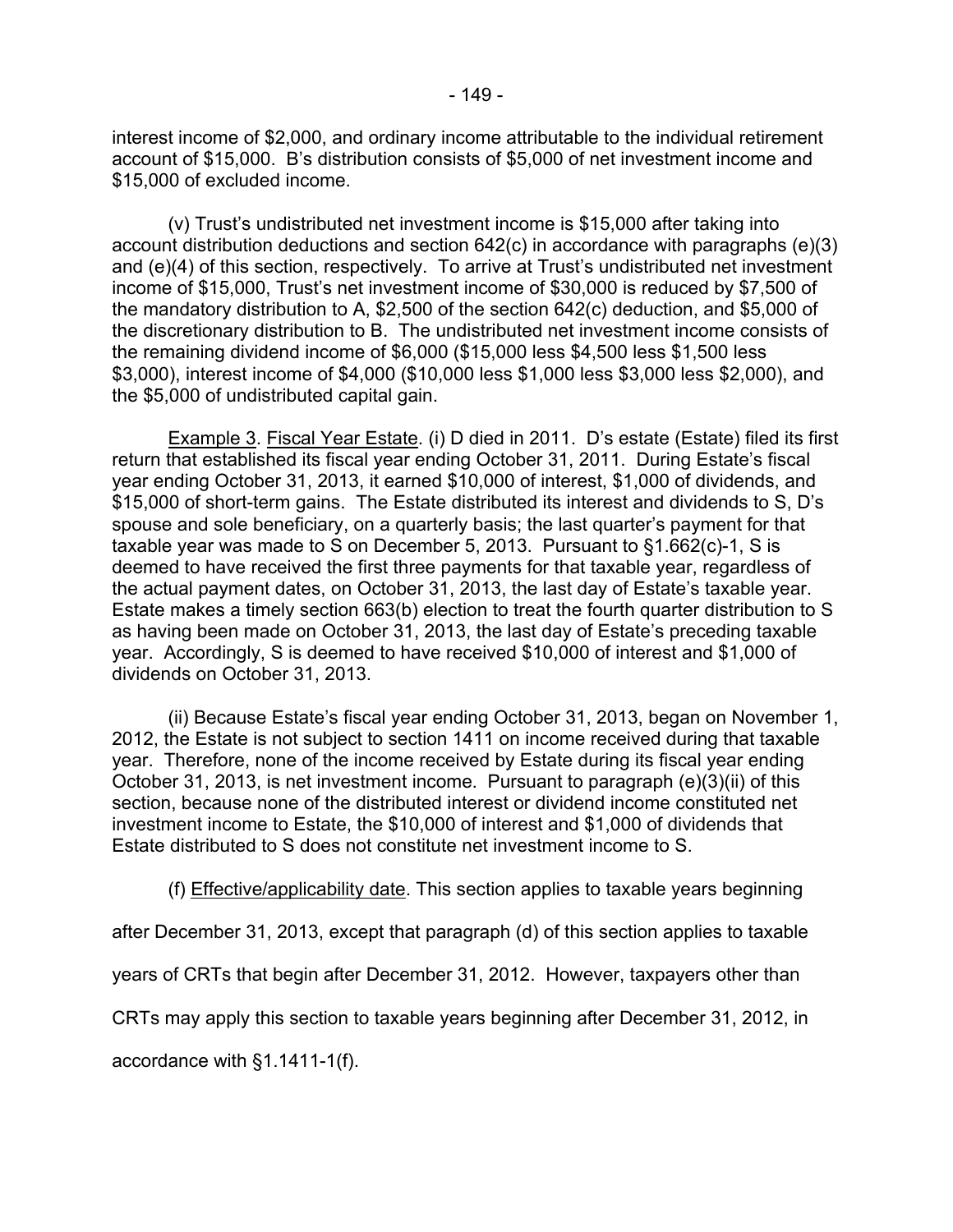## §1.1411-4 Definition of net investment income.

(a) In general. For purposes of section 1411 and the regulations thereunder, net investment income means the excess (if any) of--

(1) The sum of--

(i) Gross income from interest, dividends, annuities, royalties, and rents, except to the extent excluded by the ordinary course of a trade or business exception described in paragraph (b) of this section;

(ii) Other gross income derived from a trade or business described in §1.1411-5; and

(iii) Net gain (to the extent taken into account in computing taxable income) attributable to the disposition of property, except to the extent excluded by the exception described in paragraph (d)(4)(i)(A) of this section for gain or loss attributable to property held in a trade or business not described in §1.1411-5; over

(2) The deductions allowed by subtitle A that are properly allocable to such gross income or net gain (as determined in paragraph (f) of this section).

(b) Ordinary course of a trade or business exception. Gross income described in paragraph (a)(1)(i) of this section is excluded from net investment income if it is derived in the ordinary course of a trade or business not described in §1.1411-5. See §1.1411- 6 for rules regarding working capital. To determine whether gross income described in paragraph (a)(1)(i) of this section is derived in a trade or business, the following rules apply.

(1) In the case of an individual, estate, or trust that owns or engages in a trade or business directly (or indirectly through ownership of an interest in an entity that is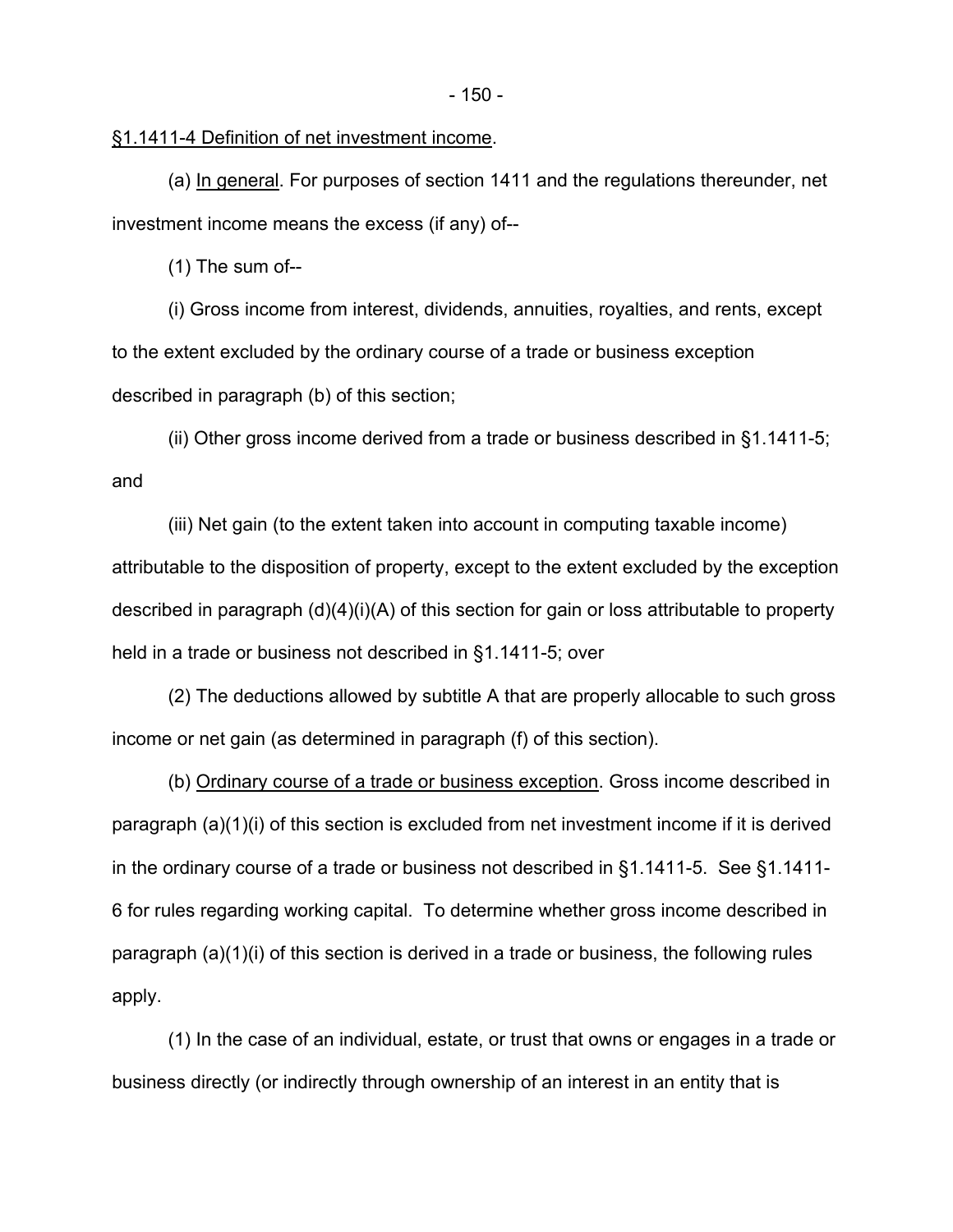disregarded as an entity separate from its owner under §301.7701-3), the determination of whether gross income described in paragraph (a)(1)(i) of this section is derived in a trade or business is made at the individual, estate, or trust level.

(2) In the case of an individual, estate, or trust that owns an interest in a passthrough entity (for example, a partnership or S corporation), and that entity is engaged in a trade or business, the determination of whether gross income described in paragraph (a)(1)(i) of this section is--

(i) Derived in a trade or business described in  $\S1.1411-5(a)(1)$  is made at the owner level; and

(ii) Derived in a trade or business described in  $\S1.1411-5(a)(2)$  is made at the entity level.

(3) The following examples illustrate the provisions of this paragraph (b). For purposes of these examples, assume that the taxpayer is a United States citizen, uses a calendar taxable year, and Year 1 and all subsequent years are taxable years in which section 1411 is in effect:

Example 1. Multiple passthrough entities. A, an individual, owns an interest in UTP, a partnership, which is engaged in a trade or business. UTP owns an interest in LTP, also a partnership, which is not engaged in a trade or business. LTP receives \$10,000 in dividends, \$5,000 of which is allocated to A through UTP. The \$5,000 of dividends is not derived in a trade or business because LTP is not engaged in a trade or business. This is true even though UTP is engaged in a trade or business. Accordingly, the ordinary course of a trade or business exception described in paragraph (b) of this section does not apply, and A's \$5,000 of dividends is net investment income under paragraph (a)(1)(i) of this section.

Example 2. Multiple passthrough entities. B, an individual, owns an interest in UTP2, a partnership, which is not engaged in a trade or business. UTP2 owns an interest in LTP2, also a partnership, which is engaged in a commercial lending trade or business. LTP2 is not engaged in a trade or business described in §1.1411-5(a)(2). LTP2's trade or business is not a passive activity (within the meaning of section 469) with respect to B. LTP2 earns \$10,000 of interest income from its trade or business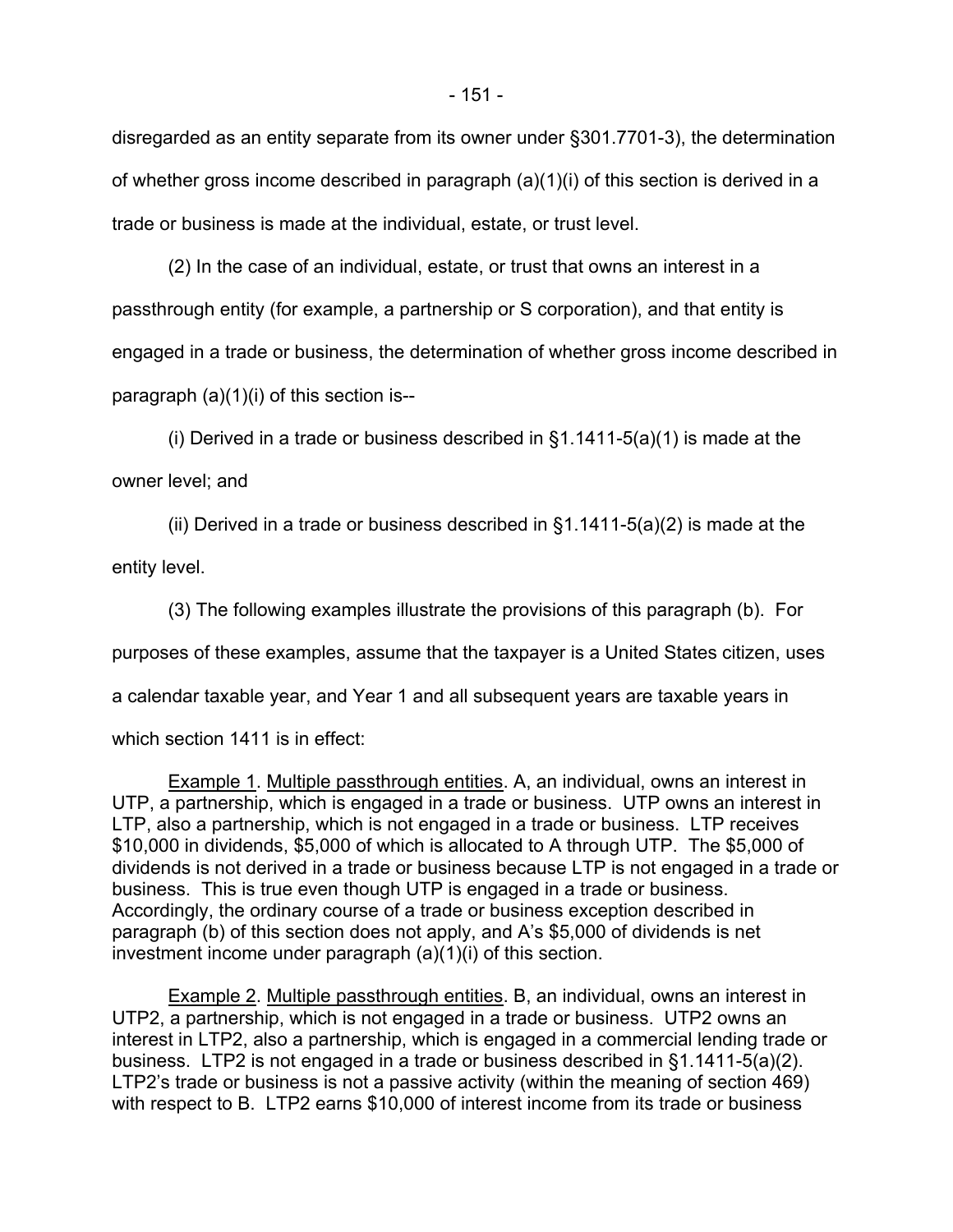which is allocated to B through UTP2. Although UTP2 is not engaged in a trade or business, the \$10,000 of interest income is derived in the ordinary course of LTP2's lending trade or business. Because LTP2 is not engaged in a trade or business described in §1.1411-5(a)(2) and because LTP2's trade or business is not a passive activity with respect to B (as described in §1.1411-5(a)(1)), the ordinary course of a trade or business exception described in paragraph (b) of this section applies, and B's \$10,000 of interest is not included as net investment income under paragraph (a)(1)(i) of this section.

Example 3. Entity engaged in trading in financial instruments. C, an individual, owns an interest in PRS, a partnership, which is engaged in a trade or business of trading in financial instruments (as defined in §1.1411-5(a)(2)). PRS' trade or business is not a passive activity (within the meaning of section 469) with respect to C. In addition, C is not directly engaged in a trade or business of trading in financial instruments or commodities. PRS earns interest of \$50,000, and C's distributive share of the interest is \$25,000. Because PRS is engaged in a trade or business described in §1.1411-5(a)(2), the ordinary course of a trade or business exception described in paragraph (b) of this section does not apply, and C's \$25,000 distributive share of the interest is net investment income under paragraph (a)(1)(i) of this section.

Example 4. Application of ordinary course of a trade or business exception. D, an individual, owns stock in S corporation, S. S is engaged in a banking trade or business (that is not a trade or business of trading in financial instruments or commodities), and S's trade or business is not a passive activity (within the meaning of section 469) with respect to D because D materially participates in the activity. S earns \$100,000 of interest in the ordinary course of its trade or business, of which \$5,000 is D's pro rata share. For purposes of paragraph (b) of this section, the interest income is derived in the ordinary course of S's banking business because it is not working capital under section 1411(c)(3) and §1.1411-6(a) (because it is considered to be derived in the ordinary course of a trade or business under the principles of §1.469-2T(c)(3)(ii)(A)). Because S is not engaged in a trade or business described in §1.1411-5(a)(2) and because S's trade or business is not a passive activity with respect to D (as described in §1.1411-5(a)(1)), the ordinary course of a trade or business exception described in paragraph (b) of this section applies, and D's \$5,000 of interest is not included under paragraph  $(a)(1)(i)$  of this section.

## (c) Other gross income from a trade or business described in §1.1411-5. For a

trade or business described in §1.1411-5, paragraph (a)(1)(ii) of this section includes all

other gross income (within the meaning of section 61) that is not gross income

described in paragraph  $(a)(1)(i)$  of this section or net gain described in paragraph

 $(a)(1)(iii)$  of this section.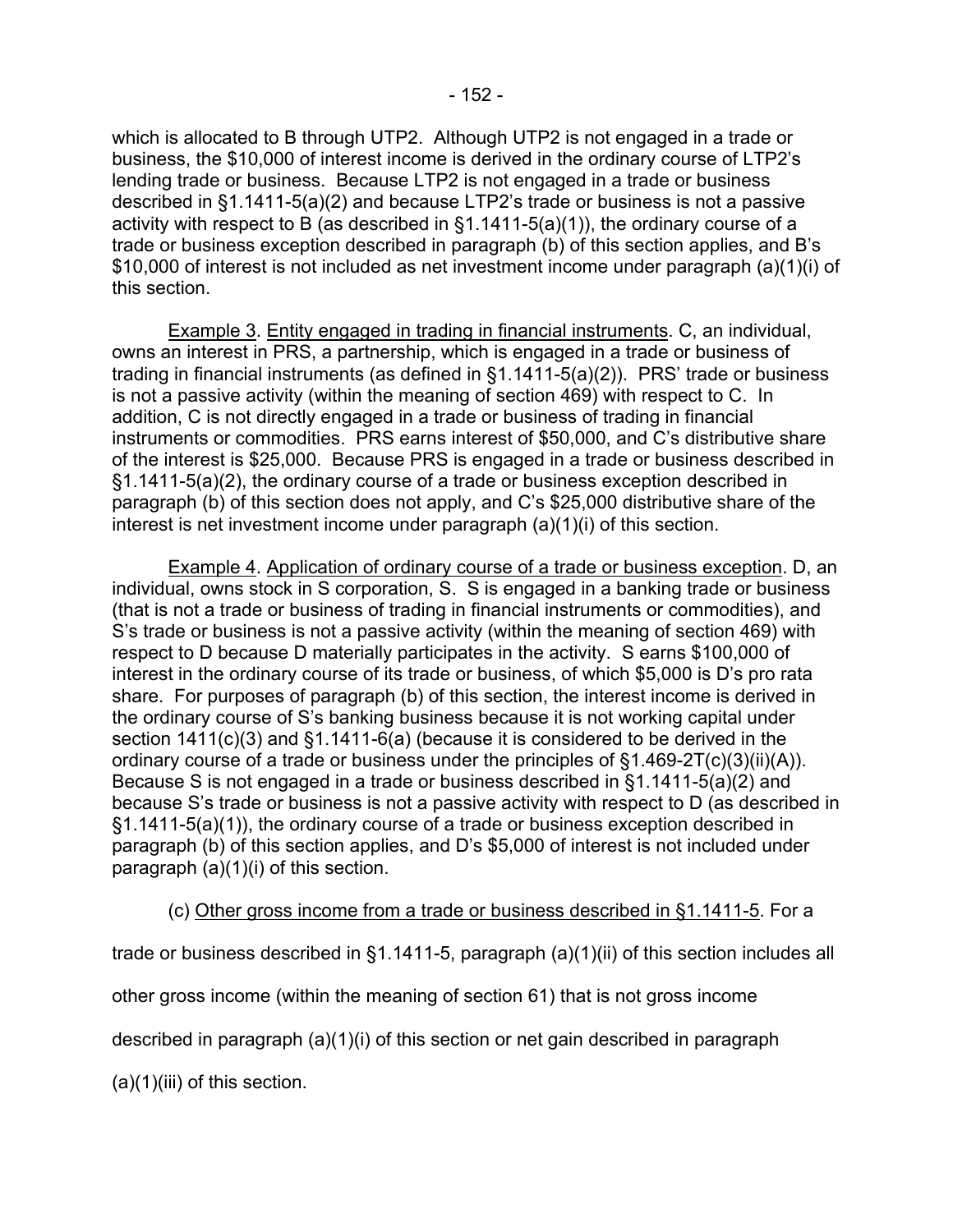(d) Net gain. This paragraph (d) describes special rules for purposes of paragraph (a)(1)(iii) of this section.

(1) Definition of disposition. For purposes of section 1411 and the regulations thereunder, the term disposition means a sale, exchange, transfer, conversion, cash settlement, cancellation, termination, lapse, expiration, or other disposition (including a deemed disposition, for example, under section 877A).

(2) Limitation. The calculation of net gain may not be less than zero. Losses allowable under section 1211(b) are permitted to offset gain from the disposition of assets other than capital assets that are subject to section 1411.

(3) Net gain attributable to the disposition of property--(i) General rule. Net gain attributable to the disposition of property is the gain described in section 61(a)(3) recognized from the disposition of property reduced, but not below zero, by losses deductible under section 165, including losses attributable to casualty, theft, and abandonment or other worthlessness. The rules in subchapter O of chapter 1 and the regulations thereunder apply. See, for example, §1.61-6(b). For purposes of this paragraph, net gain includes, but is not limited to, gain or loss attributable to the disposition of property from the investment of working capital (as defined in §1.1411-6); gain or loss attributable to the disposition of a life insurance contract; and gain attributable to the disposition of an annuity contract to the extent the sales price of the annuity exceeds the annuity's surrender value.

(ii) Examples. The following examples illustrate the provisions of this paragraph (d)(3). For purposes of these examples, assume that the taxpayer is a United States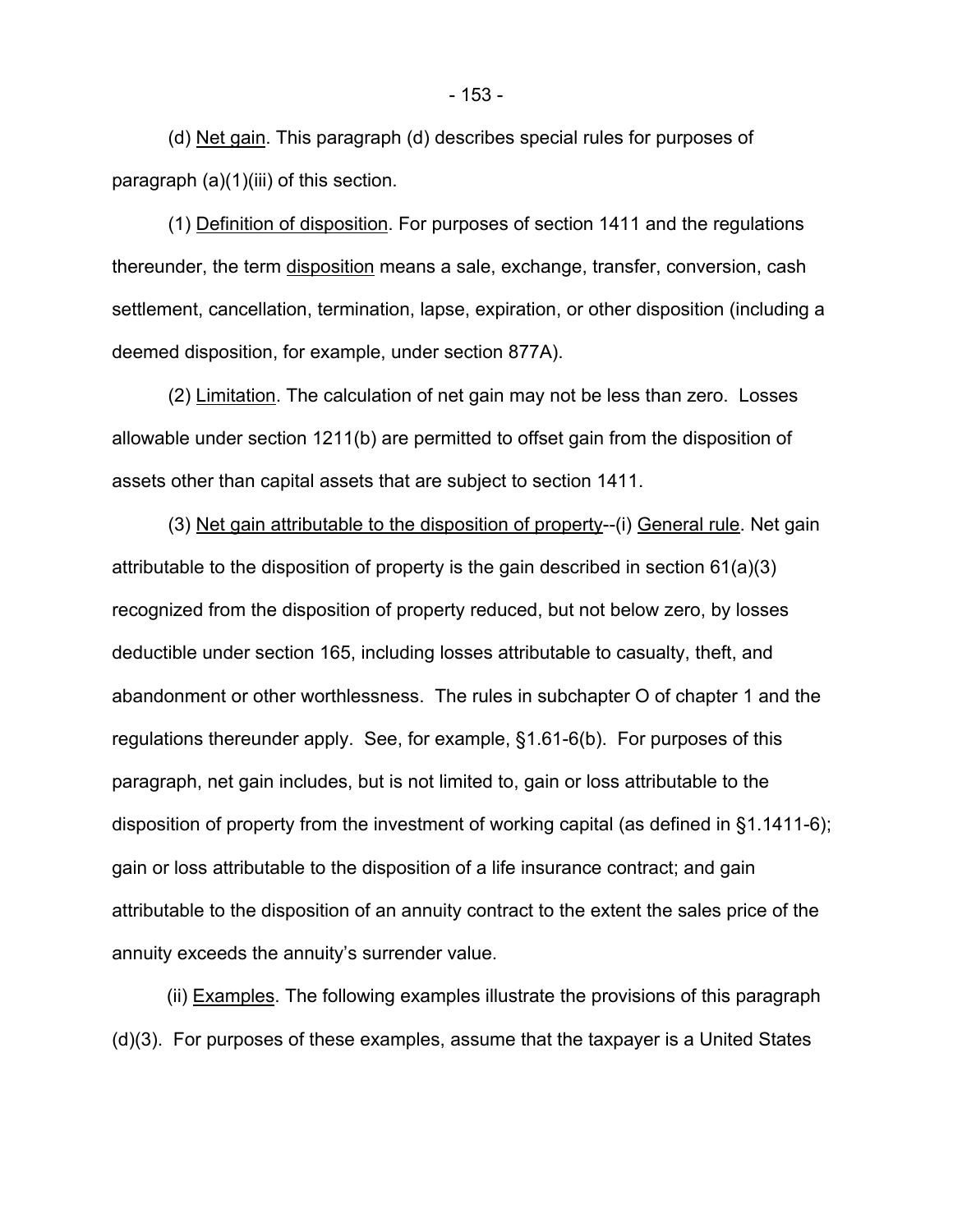citizen, uses a calendar taxable year, and Year 1 and all subsequent years are taxable

years in which section 1411 is in effect:

Example 1. Calculation of net gain. (i) In Year 1, A, an unmarried individual, realizes a capital loss of \$40,000 on the sale of P stock and realizes a capital gain of \$10,000 on the sale of Q stock, resulting in a net capital loss of \$30,000. Both P and Q are C corporations. A has no other capital gain or capital loss in Year 1. In addition, A receives wages of \$300,000 and earns \$5,000 of gross income from interest. For income tax purposes, under section 1211(b), A may use \$3,000 of the net capital loss against other income. Under section 1212(b)(1), the remaining \$27,000 is a capital loss carryover. For purposes of determining A's Year 1 net gain under paragraph (a)(1)(iii) of this section, A's gain of \$10,000 on the sale of the Q stock is reduced by A's loss of \$40,000 on the sale of the P stock. In addition, A may reduce net investment income by the \$3,000 of the excess of capital losses over capital gains allowed for income tax purposes under section 1211(b).

(ii) In Year 2, A has a capital gain of \$30,000 on the sale of Y stock. Y is a C corporation. A has no other capital gain or capital loss in Year 2. For income tax purposes, A may reduce the \$30,000 gain by the Year 1 section 1212(b) \$27,000 capital loss carryover. For purposes of determining A's Year 2 net gain under paragraph (a)(1)(iii) of this section, A's \$30,000 gain may also be reduced by the \$27,000 capital loss carryover from Year 1. Therefore, in Year 2, A has \$3,000 of net gain for purposes of paragraph (a)(1)(iii) of this section.

Example 2. Calculation of net gain. The facts are the same as in Example 1, except that in Year 1, A also realizes a gain of \$20,000 on the sale of Rental Property D, all of which is treated as ordinary income under section 1250. For income tax purposes, under section 1211(b), A may use \$3,000 of the net capital loss against other income. Under section 1212(b)(1) the remaining \$27,000 is a capital loss carryover. For purposes of determining A's net gain under paragraph (a)(1)(iii) of this section, A's gain of \$10,000 on the sale of the Q stock is reduced by A's loss of \$40,000 on the sale of the P stock. A's \$20,000 gain on the sale of Rental Property D is reduced to the extent of the \$3,000 loss allowed under section 1211(b). Therefore, A's net gain for Year 1 is \$17,000 (\$20,000 gain treated as ordinary income on the sale of Rental Property D reduced by \$3,000 loss allowed under section 1211).

Example 3. Section 121(a) exclusion. (i) In Year 1, A, an unmarried individual, sells a house that A has owned and used as A's principal residence for the five years preceding the sale and realizes \$200,000 in gain. In addition to the gain realized from the sale of A's principal residence, A also realizes \$7,000 in long-term capital gain. A has a \$5,000 short-term capital loss carryover from a year preceding the effective date of section 1411.

(ii) For income tax purposes, under section 121(a), A excludes the \$200,000 gain realized from the sale of A's principal residence from A's Year 1 gross income. In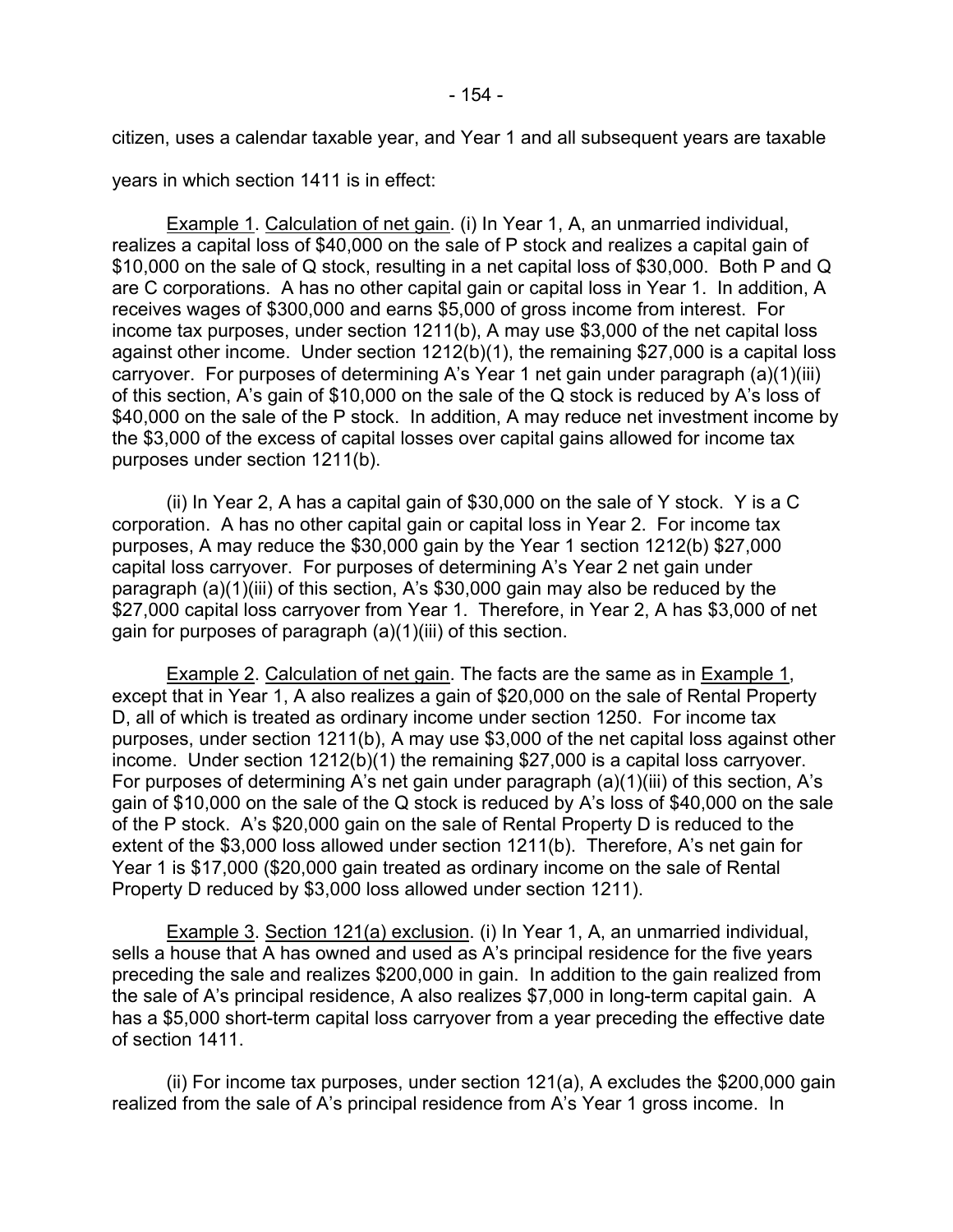determining A's Year 1 adjusted gross income, A also reduces the \$7,000 capital gain by the \$5,000 capital loss carryover allowed under section 1211(b).

(iii) For section 1411 purposes, under section 121(a), A excludes the \$200,000 gain realized from the sale of A's principal residence from A's Year 1 gross income and, consequently, from A's net investment income. In determining A's Year 1 net gain under paragraph (a)(1)(iii) of this section, A reduces the \$7,000 capital gain by the \$5,000 capital loss carryover allowed under section 1211(b).

Example 4. Section 1031 like-kind exchange. (i) In Year 1, A, an unmarried individual who is not a dealer in real estate, purchases Greenacre, a piece of undeveloped land, for \$10,000. A intends to hold Greenacre for investment.

(ii) In Year 3, A enters into an exchange in which A transfers Greenacre, now valued at \$20,000, and \$5,000 cash for Blackacre, another piece of undeveloped land, which has a fair market value of \$25,000. The exchange is a transaction for which no gain or loss is recognized under section 1031.

(iii) In Year 3, for income tax purposes, A does not recognize any gain from the exchange of Greenacre for Blackacre. A's basis in Blackacre is \$15,000 (\$10,000 substituted basis in Greenacre plus \$5,000 additional cost of acquisition). For purposes of section 1411, A's net investment income for Year 3 does not include any realized gain from the exchange of Greenacre for Blackacre.

(iv) In Year 5, A sells Blackacre to an unrelated party for \$35,000 in cash.

(v) In Year 5, for income tax purposes, A recognizes capital gain of \$20,000 (\$35,000 sale price minus \$15,000 basis). For purposes of section 1411, A's net investment income includes the \$20,000 gain recognized from the sale of Blackacre.

(4) Gains and losses excluded from net investment income--(i) Exception for gain

## or loss attributable to property held in a trade or business not described in §1.1411-5--

(A) General rule. Net gain does not include gain or loss attributable to property (other

than property from the investment of working capital (as described in §1.1411-6)) held in

a trade or business not described in §1.1411-5.

(B) Special rules for determining whether property is held in a trade or business.

To determine whether net gain described in paragraph (a)(1)(iii) of this section is from

property held in a trade or business--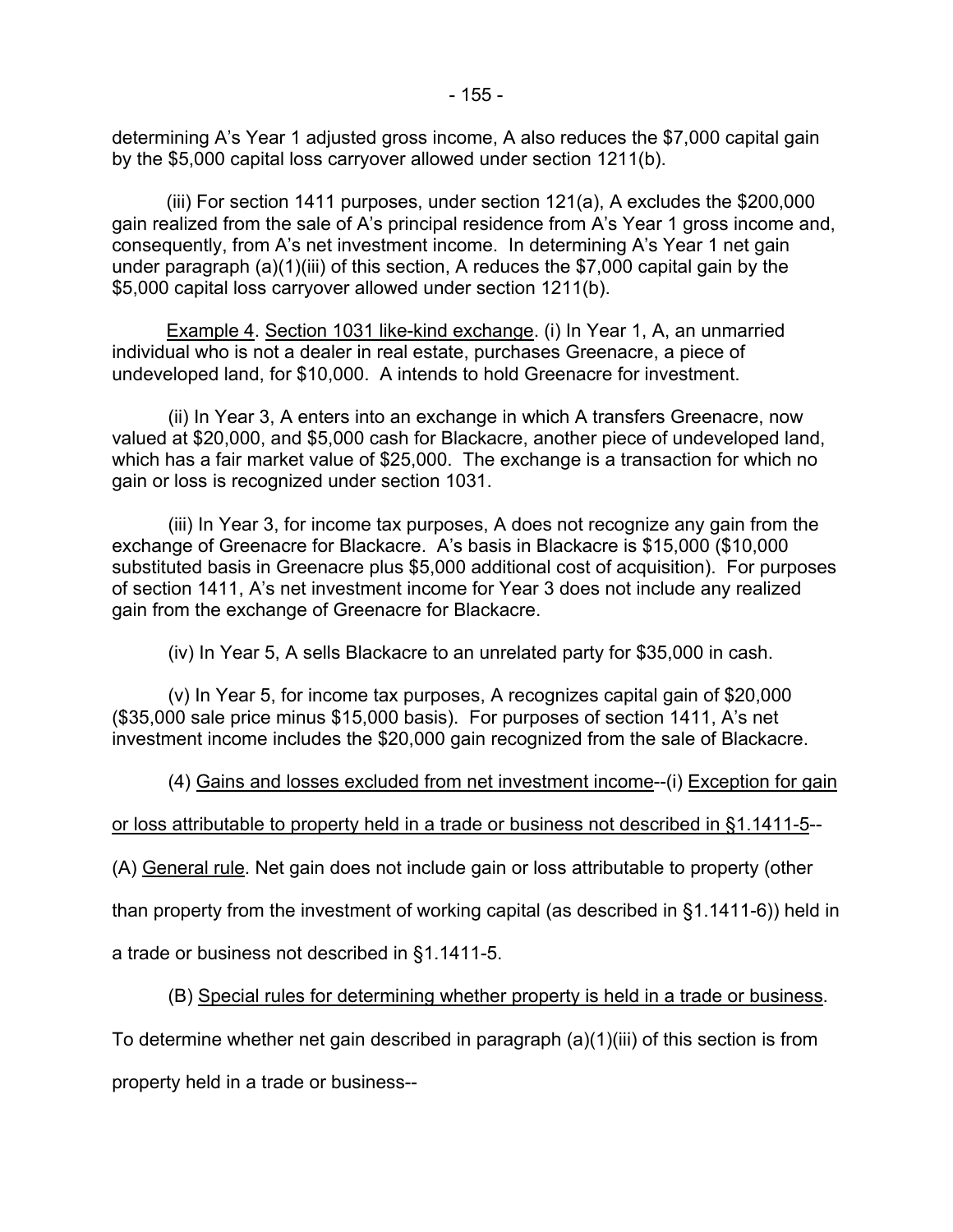(1) A partnership interest or S corporation stock generally is not property held in a trade or business. Therefore, gain from the sale of a partnership interest or S corporation stock is generally gain described in paragraph (a)(1)(iii) of this section. However, net gain does not include certain gain or loss attributable to the disposition of certain interests in partnerships and S corporations as provided in §1.1411-7.

(2) In the case of an individual, estate, or trust that owns or engages in a trade or business directly (or indirectly through ownership of an interest in an entity that is disregarded as an entity separate from its owner under §301.7701-3), the determination of whether net gain described in paragraph (a)(1)(iii) of this section is attributable to property held in a trade or business is made at the individual, estate, or trust level.

(3) In the case of an individual, estate, or trust that owns an interest in a passthrough entity (for example, a partnership or S corporation), and that entity is engaged in a trade or business, the determination of whether net gain described in paragraph (a)(1)(iii) of this section from such entity is attributable to--

(i) Property held in a trade or business described in §1.1411-5(a)(1) is made at the owner level; and

(ii) Property held in a trade or business described in §1.1411-5(a)(2) is made at the entity level.

(C) Examples. The following examples illustrate the provisions of this paragraph  $(d)(4)(i)$ . For purposes of these examples, assume the taxpayer is a United States citizen, uses a calendar taxable year, and Year 1 and all subsequent years are taxable years in which section 1411 is in effect:

Example 1. Gain from rental activity. A, an unmarried individual, rents a boat to B for \$100,000 in Year 1. A's rental activity does not involve the conduct of a section 162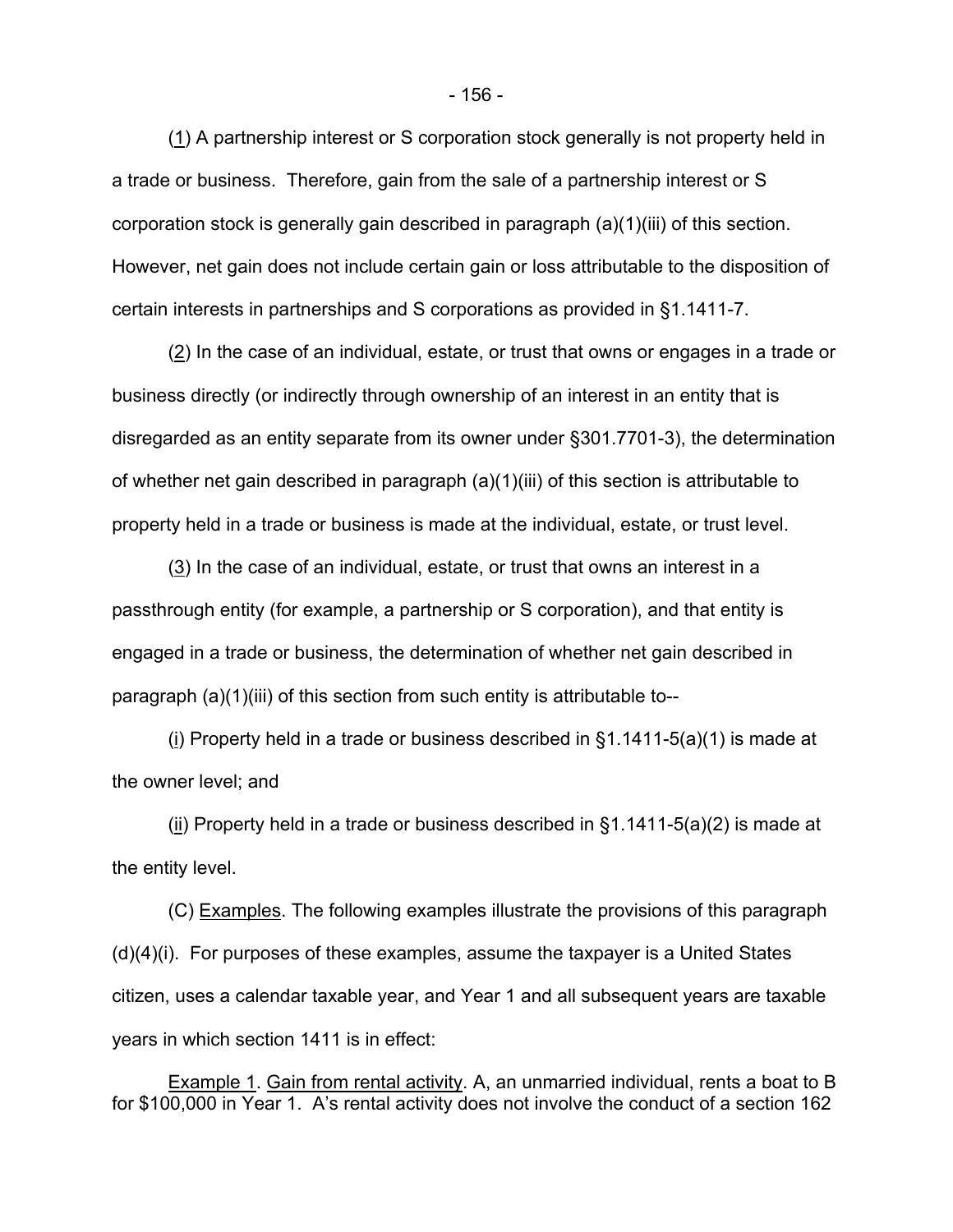trade or business, and under section 469(c)(2), A's rental activity is a passive activity. In Year 2, A sells the boat to B, and A realizes and recognizes taxable gain attributable to the disposition of the boat of \$500,000. Because the exception provided in paragraph (d)(4)(i)(A) of this section requires a trade or business, this exception is inapplicable, and therefore, A's \$500,000 gain will be taken into account under §1.1411-  $4(a)(1)(iii)$ .

Example 2. Installment sale. (i) PRS, partnership for Federal income tax purposes, operates an automobile dealership. B and C, unmarried individuals, each own a 40% interest in PRS and both materially participate in the activities of PRS for all relevant years. Therefore, with respect to B and C, PRS is not a trade or business described in section 1411(c)(2) and §1.1411-5. D owns the remaining 20% of PRS. Assume, for purposes of this example, that PRS is a passive activity with respect to D, and therefore is a trade or business described in section 1411(c)(2)(A) and §1.1411-  $5(a)(1)$ .

(ii)(A) In Year 0, a year preceding the effective date of section 1411, PRS relocates its dealership to a larger location. As a result of the relocation, PRS sells its old dealership facility to a real estate developer in exchange for \$1,000,000 cash and a \$4,500,000 promissory note, fully amortizing over the subsequent 15 years, and bearing adequate stated interest. PRS reports the sale transaction under section 453. PRS's adjusted tax basis in the old dealership facility is \$1,075,000. Assume for purposes of this example that PRS has \$300,000 of recapture income (within the meaning of section 453(i)); the buyer is not related to PRS, B, C, or D; and the buyer is not assuming any liabilities of PRS in the transaction.

(B) For chapter 1 purposes, PRS has realized gain on the transaction of \$4,425,000 (\$5,500,000 less \$1,075,000). Pursuant to section 453(i), PRS will take into account \$300,000 of the recapture income in Year 0, and the gain in excess of the recapture income (\$4,125,000) will be taken into account under the installment method. For purposes of section 453, PRS's profit percentage is 75% (\$4,125,000 gain divided by \$5,500,000 gross selling price). In Year 0, PRS will take into account \$750,000 of capital gain attributable to the \$1,000,000 cash payment. In the subsequent 15 years, PRS will receive annual payments of \$300,000 (plus interest). Each payment will result in PRS recognizing \$225,000 of capital gain (75% of \$300,000).

(iii)(A) In Year 1, PRS receives a payment of \$300,000 plus the applicable amount of interest. For purposes of chapter 1, PRS recognizes \$225,000 of capital gain. B and C's distributive share of the gain is \$90,000 each and D's distributive share of the gain is \$45,000.

(B) The old dealership facility constituted property held in PRS's trade or business. In the case of section 453 installment sales, section 453 governs the timing of the gain recognition, but does not alter the character of the gain. See §1.1411-1(a). The determination of whether the gain is attributable to the disposition of property used in a trade or business described in paragraph (d)(4)(i) of this section constitutes an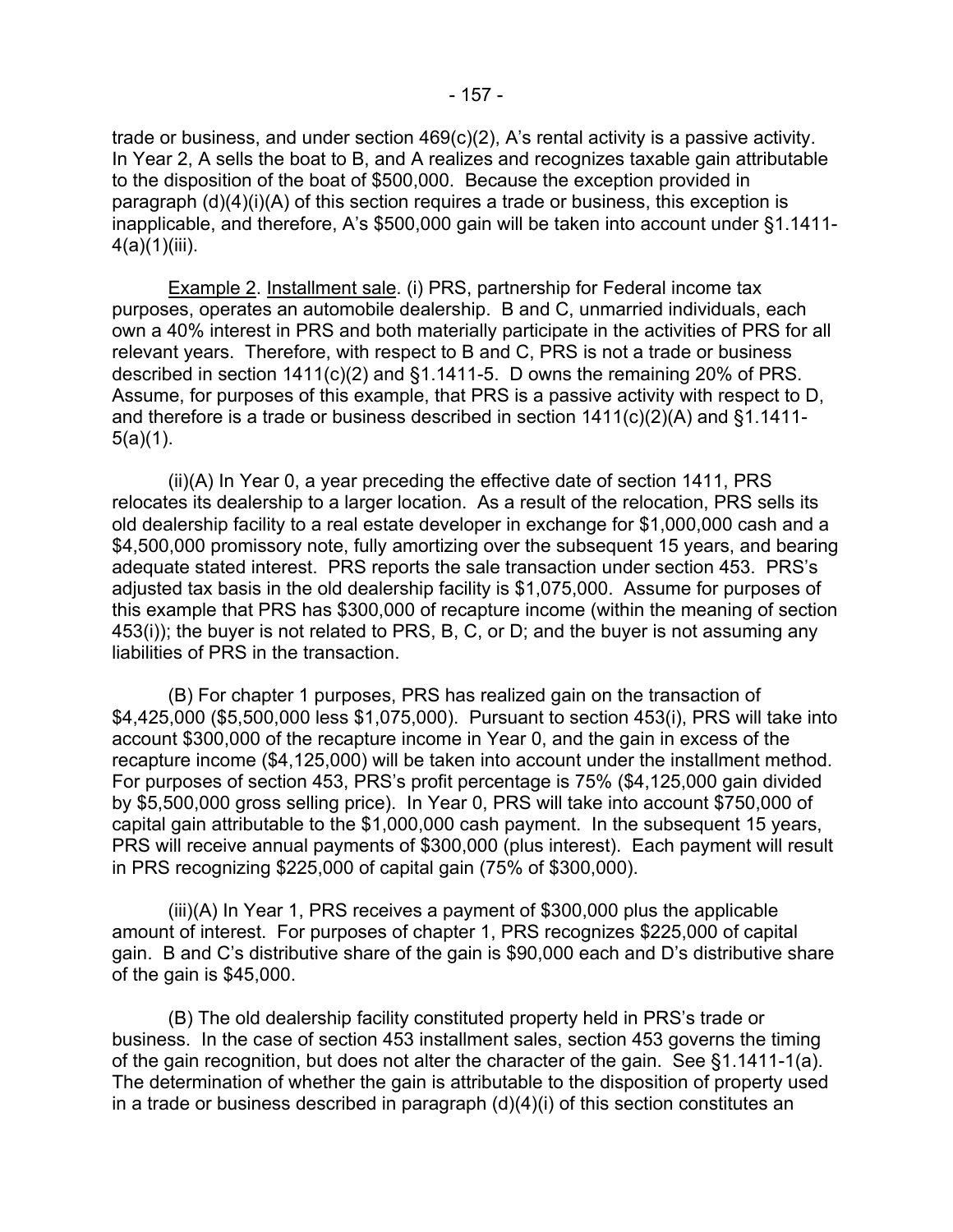element of the gain's character for Federal tax purposes. As a result, the applicability of paragraph (d)(4)(i) of this section is determined in Year 0 and applies to all gain received on the promissory note during the 15 year payment period. This result is consistent with the section 469 determination of the passive or nonpassive classification of the gain under  $\S1.469-2T(c)(2)(i)(A)$ .

(C) In the case of D, PRS's trade or business is described in section  $1411(c)(2)(A)$  and  $§1.1411-5(a)(1)$ . Therefore, the exclusion in paragraph  $(d)(4)(i)$  of this section does not apply, and D must include the \$45,000 of gain in D's net investment income.

(D) In the case of B and C, PRS's trade or business is not described in section 1411(c)(2) or §1.1411-5. Therefore, B and C exclude the \$90,000 gain from net investment income pursuant to paragraph (d)(4)(i) of this section.

(iv) In Year 2, C dies and C's 40% interest in PRS passes to Estate.

(v)(A) In Year 3, PRS receives a payment of \$300,000 plus the applicable amount of interest. For purposes of chapter 1, PRS recognizes \$225,000 of capital gain. B and Estate each have a distributive share of the gain equal to \$90,000 and D's distributive share of the gain is \$45,000.

(B) The calculation of net investment income for B and D in Year 3 is the same as in (iii) for Year 1.

(C) In the case of Estate, the distributive share of the \$90,000 gain constitutes income in respect of a decedent (IRD) under section 691(a)(4) and subchapter K. See §1.1411-1(a). Assume that Estate paid estate taxes of \$5,000 that were attributable to the \$90,000 of IRD. Pursuant to section 691(c)(4), the amount of gain taken into account in computing Estate's taxable income in Year 3 is \$85,000 (\$90,000 reduced by the \$5,000 of allocable estate taxes). Pursuant to section  $691(a)(3)$  and  $§1.691(a)-3(a)$ , the character of the gain to the Estate is the same character as the gain would have been if C had survived to receive it. Although the amount of taxable gain for chapter 1 has been reduced, the remaining \$85,000 retains its character attributable to the disposition of property used in a trade or business described in paragraph (d)(4)(i) of this section. Therefore, Estate may exclude the \$85,000 gain from net investment income pursuant to paragraph (d)(4)(i) of this section.

(ii) (ii) Other gains and losses excluded from net investment income. Net gain, as

determined under paragraph (d) of this section, does not include gains and losses

excluded from net investment income by any other provision in §§1.1411-1 through

1.1411-10. For example, see §1.1411-7 (certain gain or loss attributable to the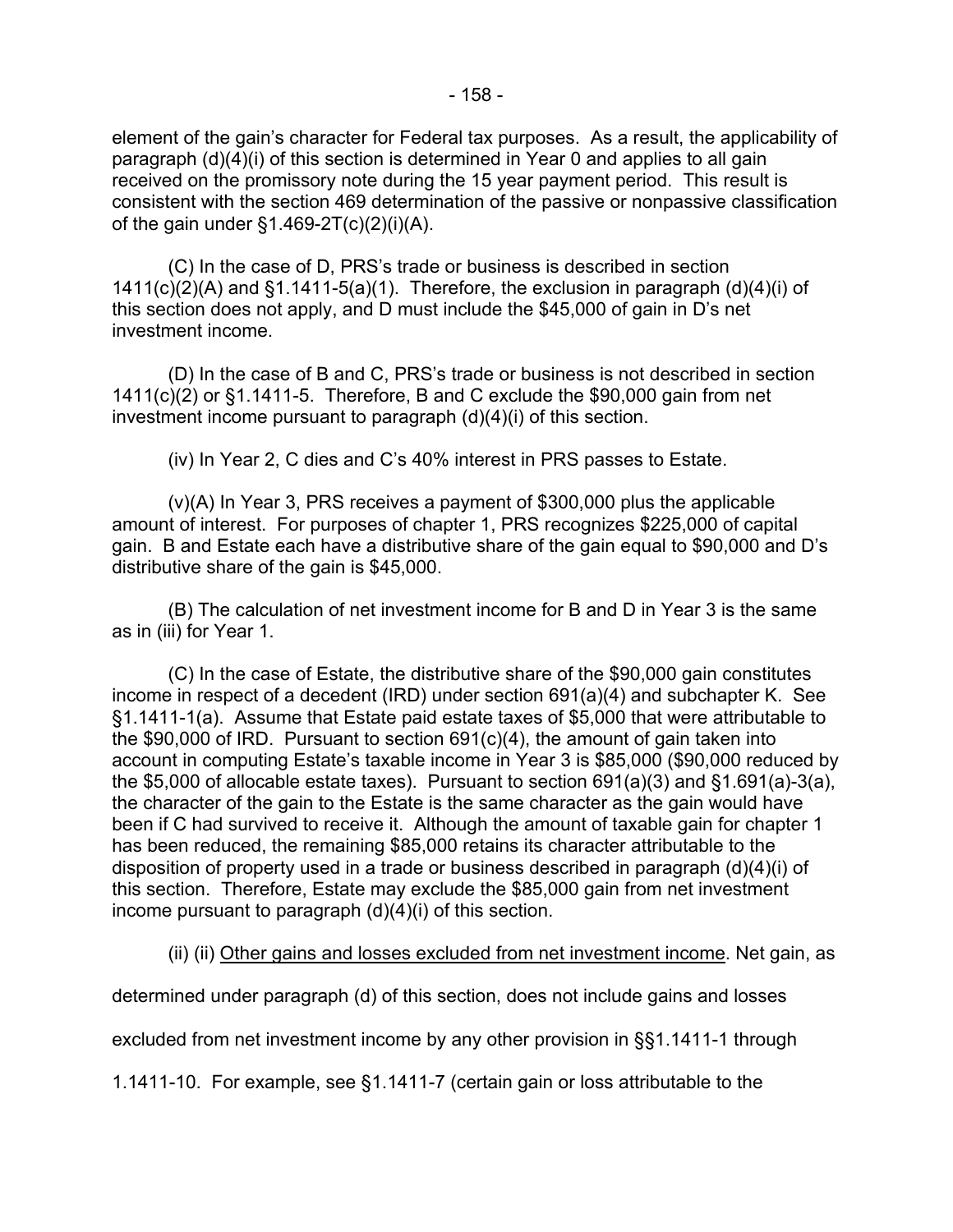disposition of certain interests in partnerships and S corporations) and §1.1411- 8(b)(4)(ii) (net unrealized appreciation attributable to employer securities realized on a disposition of those employer securities).

(iii) Adjustment for capital loss carryforwards for previously excluded income. [Reserved]

(e) Net investment income attributable to certain entities--(1) Distributions from estates and trusts--(i) In general. Net investment income includes a beneficiary's share of distributable net income, as described in sections 652(a) and 662(a), to the extent that, under sections 652(b) and 662(b), the character of such income constitutes gross income from items described in paragraphs (a)(1)(i) and (ii) of this section or net gain attributable to items described in paragraph (a)(1)(iii) of this section, with further computations consistent with the principles of this section, as provided in §1.1411-3(e).

(ii) Distributions of accumulated net investment income from foreign nongrantor trusts to United States beneficiaries. [Reserved]

(2) CFCs and PFICs. For purposes of calculating net investment income, additional rules in §1.1411-10(c) apply to an individual, an estate, or a trust that is a United States shareholder that owns an interest in a controlled foreign corporation (CFC) or that is a United States person that directly or indirectly owns an interest in a passive foreign investment company (PFIC).

(3) Treatment of income from common trust funds. [Reserved]

(f) Properly allocable deductions--(1) General rule--(i) In general. Unless provided elsewhere in §§1.1411-1 through 1.1411-10, only properly allocable deductions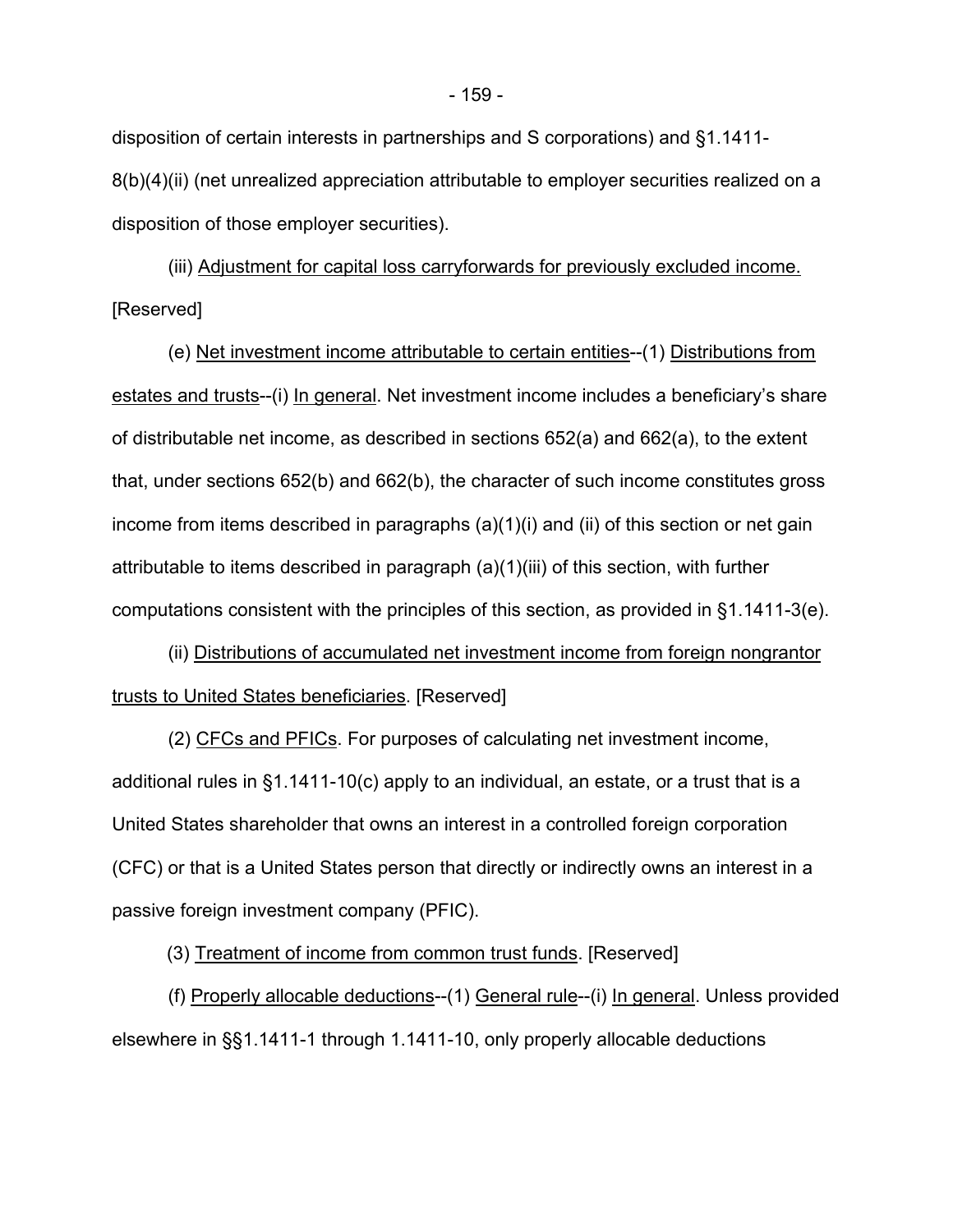described in this paragraph (f) may be taken into account in determining net investment income.

(ii) Limitations. Any deductions described in this paragraph (f) in excess of gross income and net gain described in section  $1411(c)(1)(A)$  are not taken into account in determining net investment income in any other taxable year, except as allowed under chapter 1.

(2) Properly allocable deductions described in section 62--(i) Deductions allocable to gross income from rents and royalties. Deductions described in section  $62(a)(4)$  allocable to rents and royalties described in paragraph  $(a)(1)(i)$  of this section are taken into account in determining net investment income.

(ii) Deductions allocable to gross income from trades or businesses described in §1.1411-5. Deductions described in section 62(a)(1) allocable to income from a trade or business described in §1.1411-5 are taken into account in determining net investment income to the extent the deductions have not been taken into account in determining self-employment income within the meaning of §1.1411-9.

(iii) Penalty on early withdrawal of savings. Deductions described in section 62(a)(9) are taken into account in determining net investment income.

(iv) Net operating loss. The total section 1411 NOL amount of a net operating loss deduction allowed under section 172 is allowed as a properly allocable deduction in determining net investment income for any taxable year. See paragraph (h) of this section for the calculation of the total section 1411 NOL amount of a net operating loss deduction.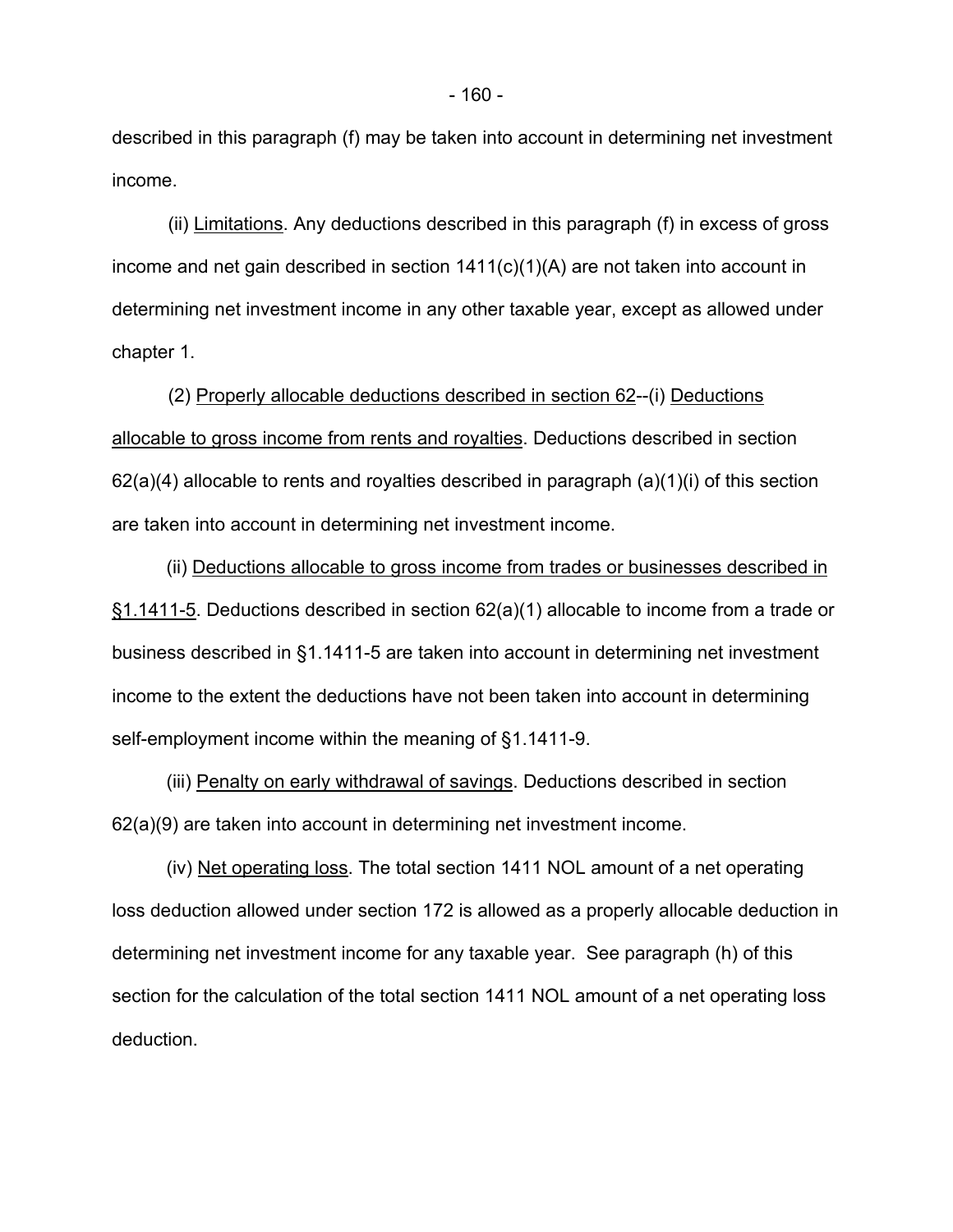(v) Examples. The following examples illustrate the provisions of this paragraph

(f)(2). For purposes of these examples, assume the taxpayer is a United States citizen,

uses a calendar taxable year, and Year 1 and all subsequent years are taxable years in

which section 1411 is in effect:

Example 1. (i) A, an individual, is a 40% shareholder in SCo, an S corporation. SCo is engaged in a trade or business described in section 1411(c)(2)(A). SCo is the only passive activity owned by A. In Year 1, SCo reported a loss of \$11,000 to A which was comprised of gross operating income of \$29,000 and operating deductions of \$40,000. A's at risk amount at the beginning of Year 1 is \$7,000. There were no other events that affected A's at risk amount in Year 1.

(ii) For purposes of calculating A's net investment income, A's \$29,000 distributive share of SCo's gross operating income is income within the meaning of section  $1411(c)(1)(A)(ii)$ .

(iii) As a result of A's at risk limitation, for chapter 1 purposes, A may only deduct \$7,000 of the operating deductions in excess of the gross operating income. The remaining \$4,000 deductions are suspended because A's amount at risk at the end of Year 1 is zero.

(iv) For purposes of section 469, A has passive activity gross income of \$29,000 and passive activity deductions of \$36,000 (\$40,000 of operating deductions allocable to A less \$4,000 suspended under section 465). Because A has no other passive activity income from any other source, section 469 limits A's passive activity deductions to A's passive activity gross income. As a result, section 469 allows A to deduct \$29,000 of SCo's operating deduction and suspends the remaining \$7,000.

(v) For purposes of calculating A's net investment income, A has \$29,000 of properly allocable deductions allowed by section 1411(c)(1)(B) and paragraph (f)(2)(ii) of this section.

Example 2. (i) Same facts as Example 1. In Year 2, SCo reported net income of \$13,000 to A, which was comprised of gross operating income of \$43,000 and operating deductions of \$30,000. There were no other events that affected A's at risk amount in Year 2.

(ii) For purposes of calculating A's net investment income, A's \$43,000 distributive share of gross operating income is income within the meaning of section 1411(c)(1)(A)(ii).

(iii) Pursuant to section 465(a)(2), A's deductions attributable to the gross income of SCo include the \$30,000 deduction allocable to A in Year 2 plus the \$4,000 loss that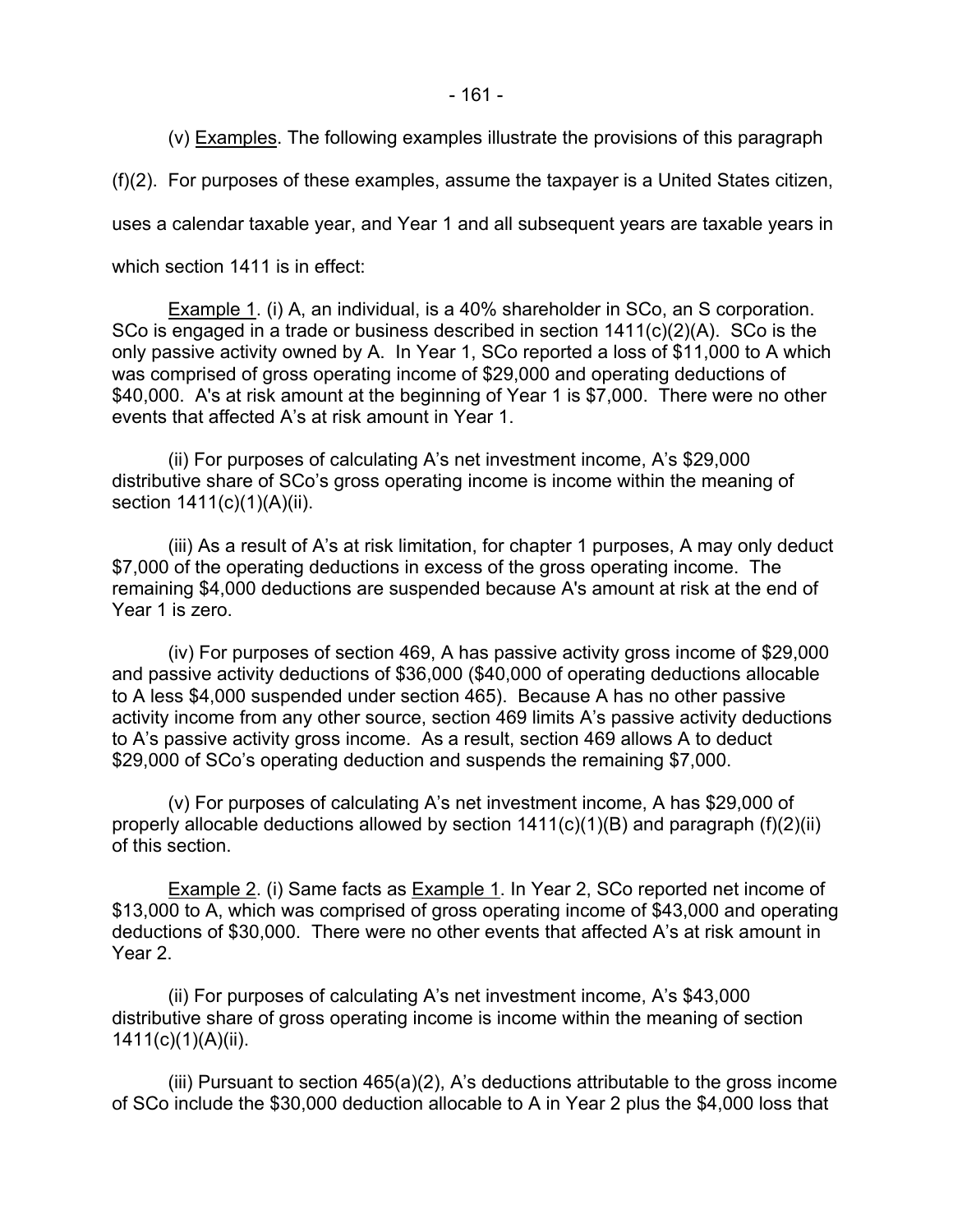was suspended and carried over to Year 2 from Year 1 pursuant to section 465(a)(2). Under section 465(a)(2), the \$4,000 of losses from Year 1 are treated as deductions from the activity in Year 2. As a result, A net operating income from SCo in Year 2 is \$9,000 (\$43,000 - \$30,000 - \$4,000) in Year 2. A's amount at risk at the end of Year 2 is \$9,000.

(iv) For purposes of section 469, A has passive activity gross income of \$43,000. A's passive activity deductions attributable to SCo are the sum of the Year 2 operating deductions allocable to A from S (\$30,000), deductions formerly suspended by section 465 (\$4,000), and passive activity losses suspended by section 469 (\$7,000). Therefore, in Year 2, A has passive activity deductions of \$41,000. Because A's passive activity gross income exceeds A's passive activity deductions, section 469 does not limit any of the deductions in Year 2. At the end of Year 2, A has no suspended passive activity losses.

(v) Although A's distributive share of Year 2 deductions allocable to SCo's operating income was \$30,000; the operative provisions of sections 465 and 469 do not change the character of the deductions when such amounts are suspended under either section. Furthermore, section 465(a)(2) and §§1.469-1(f)(4) and 1.469-2T(d)(1) treat amounts suspended from prior years as deductions in the current year. See §1.1411- 1(a). Therefore, for purposes of calculating A's net investment income, A has \$41,000 of properly allocable deductions allowed by section 1411(c)(1)(B) and paragraph (f)(2)(ii) of this section.

(3) Properly allocable deductions described in section 63(d). In determining net

investment income, the following itemized deductions are taken into account:

(i) Investment interest expense. Investment interest (as defined in section

163(d)(3)) to the extent allowed under section 163(d)(1). Any investment interest not

allowed under section 163(d)(1) is treated as investment interest paid or accrued by the

taxpayer in the succeeding taxable year. The following example illustrates the

provisions of this paragraph. For purposes of this example, assume that the taxpayer

uses a calendar taxable year, and Year 1 and all subsequent years are taxable years in

which section 1411 is in effect:

(A) In Year 1, A, an unmarried individual, pays interest of \$4,000 on debt incurred to purchase stock. Under §1.163-8T, this interest is allocable to the stock and is investment interest within the meaning of section 163(d)(3). A has no investment income as defined by section 163(d)(4). A has \$10,000 of income from a trade or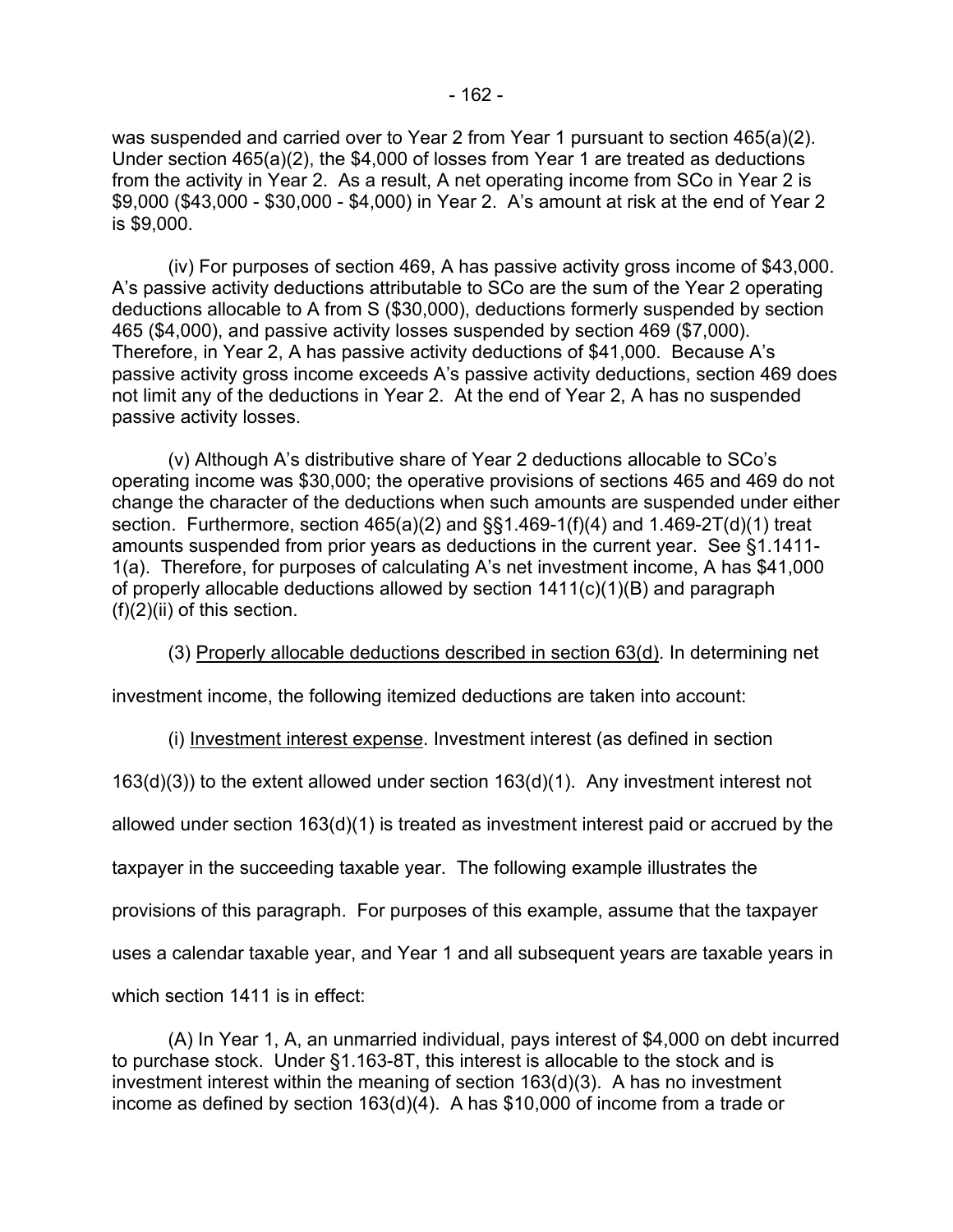business that is a passive activity (as defined in §1.1411-5(a)(1)) with respect to A. For income tax purposes, under section 163(d)(1), A may not deduct the \$4,000 investment interest in Year 1 because A does not have any section 163(d)(4) net investment income. Under section 163(d)(2), the \$4,000 investment interest is a carryforward of disallowed interest that is treated as investment interest paid by A in the succeeding taxable year. Similarly, for purposes of determining A's Year 1 net investment income, A may not deduct the \$4,000 investment interest.

(B) In Year 2, A has \$5,000 of section 163(d)(4) net investment income. For both income tax purposes and for determining section 1411 net investment income, A's \$4,000 carryforward of interest expense disallowed in Year 1 may be deducted in Year 2.

(ii) Investment expenses. Investment expenses (as defined in section

163(d)(4)(C)).

(iii) Taxes described in section 164(a)(3). Taxes imposed on income described in section 164(a)(3) that are allocable to net investment income pursuant to paragraph (g)(1) of this section. Foreign income, war profits, and excess profits taxes are allowable as deductions under section 164(a)(3) in determining net investment income only if the taxpayer does not choose to take any foreign tax credits under section 901 with respect to the same taxable year. See section 275(a)(4). For rules applicable to refunds of taxes described in this paragraph, see paragraph (g)(2) of this section.

(iv) Items described in section  $72(b)(3)$ . In the case of an amount allowed as a deduction to the annuitant for the annuitant's last taxable year under section 72(b)(3), such amount is allowed as a properly allocable deduction in the same taxable year if the income from the annuity (had the annuitant lived to receive such income) would have been included in net investment income under paragraph (a)(1)(i) of this section (and not excluded from net investment income by reason of §1.1411-8).

(v) Items described in section 691(c). Deductions for estate and generationskipping taxes allowed by section 691(c) that are allocable to net investment income;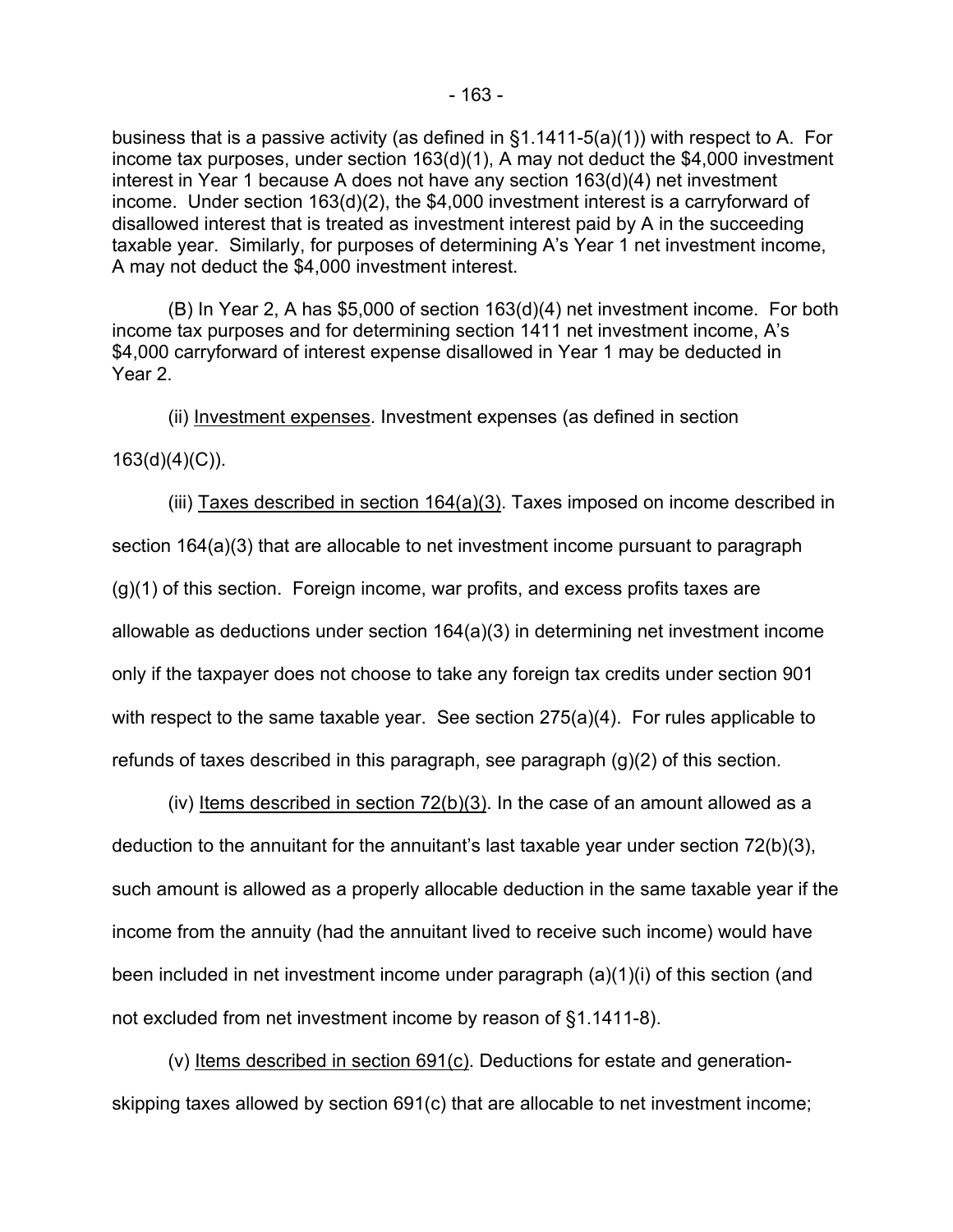provided, however, that any portion of the section 691(c) deduction described in section 691(c)(4) is taken into account instead in computing net gain under paragraph (d) and not under this paragraph  $(f)(3)(v)$ .

(vi) Items described in section 212(3). Amounts described in section 212(3) and §1.212-1(l) to the extent they are allocable to net investment income pursuant to paragraph (g)(1) of this section.

(vii) Amortizable bond premium. A deduction allowed under section 171(a)(1) for the amortizable bond premium on a taxable bond (for example, see §1.171-  $2T(a)(4)(i)(C)$  for the treatment of a bond premium carryforward as a deduction under section 171(a)(1)).

(viii) Fiduciary expenses. In the case of an estate or trust, amounts described in §1.212-1(i) to the extent they are allocable to net investment income pursuant to paragraph (g)(1) of this section.

(4) Loss deductions--(i) General rule. Losses described in section 165, whether described in section 62 or section 63(d), are allowed as properly allocable deductions to the extent such losses exceed the amount of gain described in section 61(a)(3) and are not taken into account in computing net gain by reason of paragraph (d) of this section.

(ii) Examples. The following examples illustrate the provisions of this paragraph (f)(4). For purposes of these examples, assume the taxpayer is a United States citizen, uses a calendar taxable year, and Year 1 and all subsequent years are taxable years in which section 1411 is in effect:

Example 1. (i) A, an unmarried individual, owns an interest in PRS, a partnership for Federal income tax purposes. PRS is engaged in a trading business described in section 1411(c)(2)(B) and §1.1411-5(a)(2) and has made a valid and timely election under section 475(f)(2). A's distributive share from PRS in Year 1 consists of \$125,000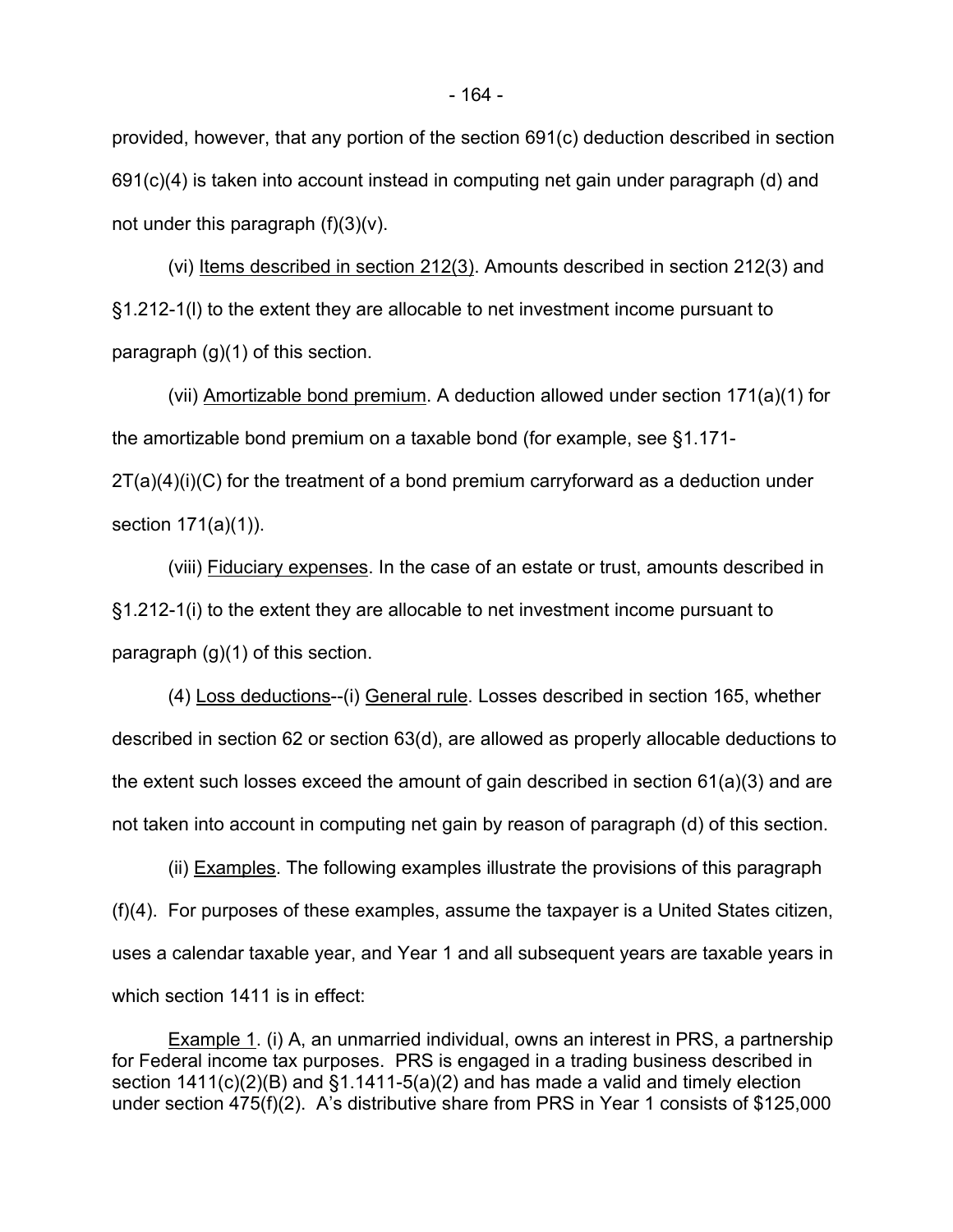of interest and dividends and \$60,000 of ordinary losses from the trading business. In addition to A's investment in PRS, A sold undeveloped land in Year 1 for a long-term capital gain of \$50,000. A has no capital losses carried over from a preceding year.

(ii) For purposes of chapter 1, A includes the \$125,000 of interest and dividends, \$60,000 of ordinary loss, and \$50,000 of long-term capital gain in the computation of A's adjusted gross income.

(iii) For purposes of calculating net investment income, A includes the \$125,000 of interest and dividends. Pursuant to paragraph (d) of this section, A takes into account the \$60,000 ordinary loss from PRS and the \$50,000 of long-term capital gain in the computation of A's net gain. A's losses (\$60,000) exceed A's gains (\$50,000). Therefore, A's net gain under paragraph (d) of this section is zero. Additionally, A is allowed a deduction under paragraph (f)(4)(i) of this section for \$10,000 (the amount of ordinary losses that were allowable under chapter 1 in excess of the amounts taken into account in computing net gain). A's net investment income in Year 1 is \$115,000.

Example 2. (i) In Year 1, T, a nongrantor trust, incurs a capital loss of \$5,000 on the sale of publicly traded stocks. In addition, T receives \$17,000 of interest and dividend income. T has no capital losses carried over from a preceding year.

(ii) For purposes of chapter 1, T includes the \$17,000 of interest and dividends and only \$3,000 of the capital loss in the computation of adjusted gross income. The remaining \$2,000 capital loss is carried over to Year 2.

(iii) For purposes of calculating net investment income, T includes the \$17,000 of interest and dividends in net investment income. Pursuant to paragraph (d) of this section, T takes into account the \$3,000 capital loss allowed by chapter 1. T's losses (\$3,000) exceed T's gains (\$0). Therefore, T's net gain under paragraph (d) of this section is zero. However, T is allowed a deduction under paragraph (f)(4)(i) of this section for \$3,000 (the amount of losses that were allowable under chapter 1 in excess of the amounts taken into account in computing net gain). T's net investment income in Year 1 is \$14,000.

Example 3. (i) In Year 1, B, an unmarried individual, incurs a short-term capital loss of \$15,000 on the sale of publicly traded stocks. B also receives annuity income of \$50,000. In addition, B disposes of property used in his sole proprietorship (which is not a trade or business described in section 1411(c)(2) or §1.1411-5(a) for a gain of \$21,000. Pursuant to section 1231, the gain of \$21,000 is treated as a long-term capital gain for purposes of chapter 1. B has no capital losses carried over from a preceding year.

(ii) For purposes of chapter 1, B includes the \$50,000 of annuity income in the computation of adjusted gross income. The \$21,000 long-term capital gain is offset by the \$15,000 short-term capital loss, so B includes \$6,000 of net long-term capital gain in the computation of adjusted gross income.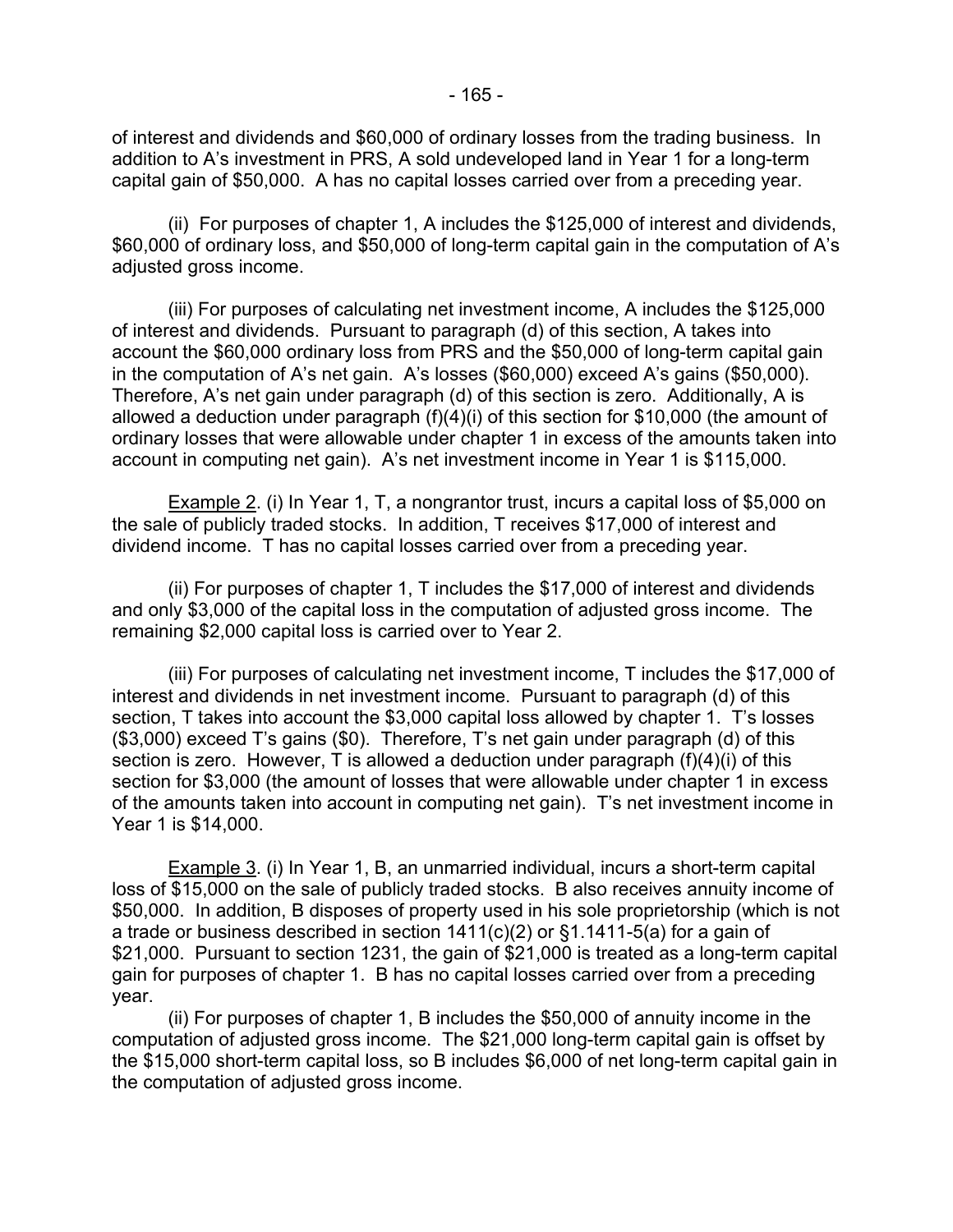(iii) For purposes of calculating net investment income, B includes the \$50,000 of annuity income in net investment income. Pursuant to paragraph (d)(4)(i) of this section, B's net gain does not include the \$21,000 long-term capital gain because it is attributable to property held in B's sole proprietorship (a nonpassive activity). Pursuant to paragraph (d) of this section, T takes into account the \$15,000 capital loss allowed by chapter 1. B's losses (\$15,000) exceed B's gains (\$0). Therefore, A's net gain under paragraph (d) of this section is zero. However, B is allowed a deduction under paragraph (f)(4)(i) of this section for \$15,000 (the amount of losses that were allowable under chapter 1 in excess of the amounts taken into account in computing net gain). B's net investment income in Year 1 is \$35,000.

(5) Ordinary loss deductions for certain debt instruments. An amount treated as

an ordinary loss by a holder of a contingent payment debt instrument under §1.1275-

4(b) or an inflation-indexed debt instrument under §1.1275-7(f)(1).

(6) Other deductions. Any other deduction allowed by subtitle A that is identified in published guidance in the **Federal Register** or in the Internal Revenue Bulletin (see  $§601.601(d)(2)(ii)(b)$  of this chapter) as properly allocable to gross income or net gain under this section.

(7) Application of limitations under sections 67 and 68. Any deductions described in this paragraph (f) that are subject to section 67 (the 2-percent floor on miscellaneous itemized deductions) or section 68 (the overall limitation on itemized deductions) are allowed in determining net investment income only to the extent the items are deductible for chapter 1 purposes after the application of sections 67 and 68. For this purpose, section 67 applies before section 68. The amount of deductions subject to sections 67 and 68 that may be deducted in determining net investment income after the application of sections 67 and 68 is determined as described in paragraph (f)(7)(i) and (f)(7)(ii) of this section.

(i) Deductions subject to section 67. The amount of miscellaneous itemized deductions (as defined in section 67(b)) tentatively deductible in determining net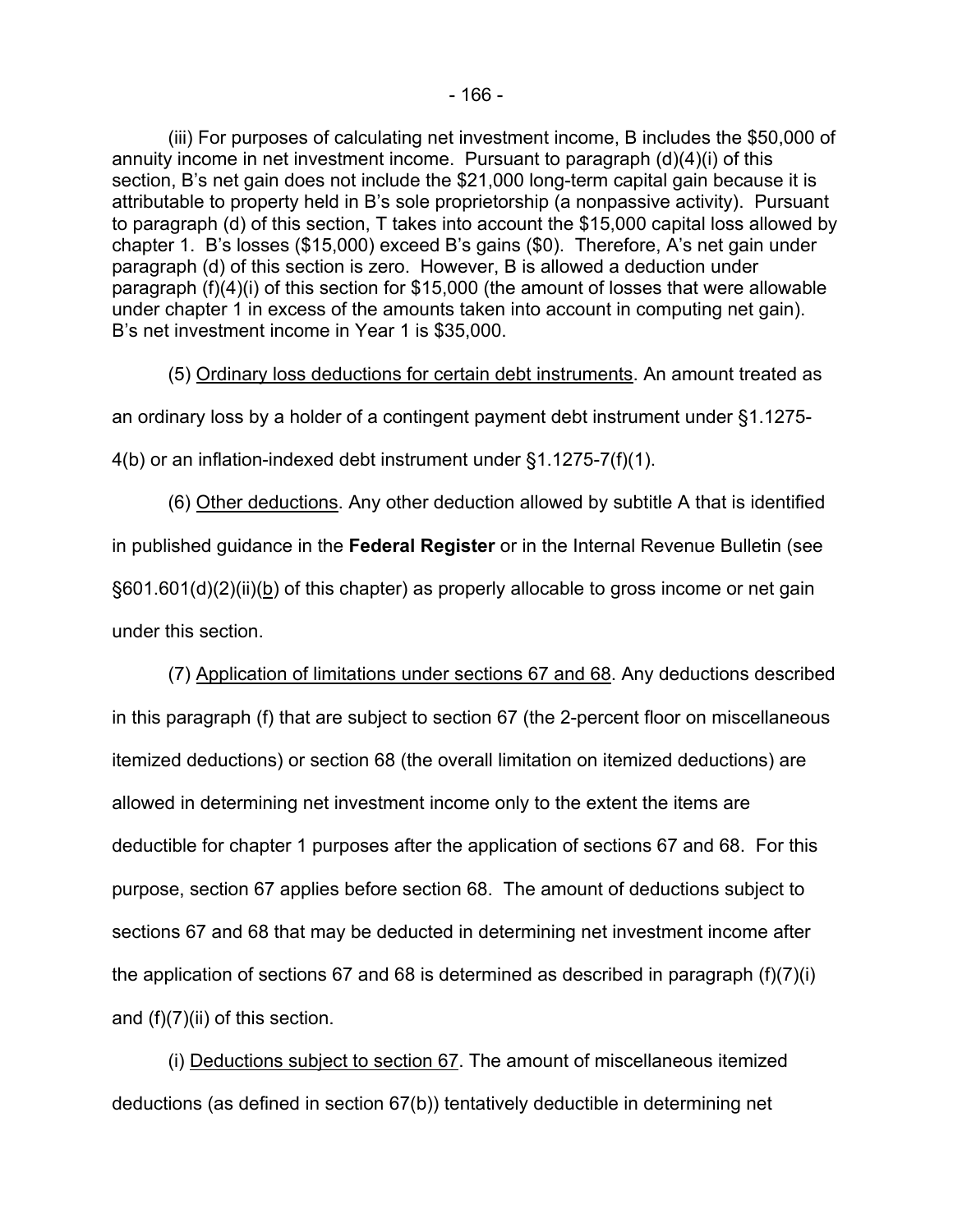investment income after applying section 67 (but before applying section 68) is the lesser of:

(A) The portion of the taxpayer's miscellaneous itemized deductions (before the application of section 67) that is properly allocable to items of income or net gain included in determining net investment income, or

(B) The taxpayer's total miscellaneous itemized deductions allowed after the application of section 67, but before the application of section 68.

(ii) Deductions subject to section 68. The amount of itemized deductions allowed in determining net investment income after applying sections 67 and 68 is the lesser of:

(A) The sum of the amount determined under paragraph (f)(7)(i) of this section and the amount of itemized deductions not subject to section 67 that are properly allocable to items of income or net gain included in determining net investment income, or

(B) The total amount of itemized deductions allowed after the application of sections 67 and 68.

(iii) Itemized deductions. For purposes of paragraph (f)(7)(ii), itemized deductions do not include any deduction described in section 68(c).

(iv) Example. The following example illustrates the provisions of this paragraph (f)(7). For purposes of these examples, assume the taxpayer is a United States citizen, uses a calendar taxable year, and Year 1 and all subsequent years are taxable years in which section 1411 is in effect: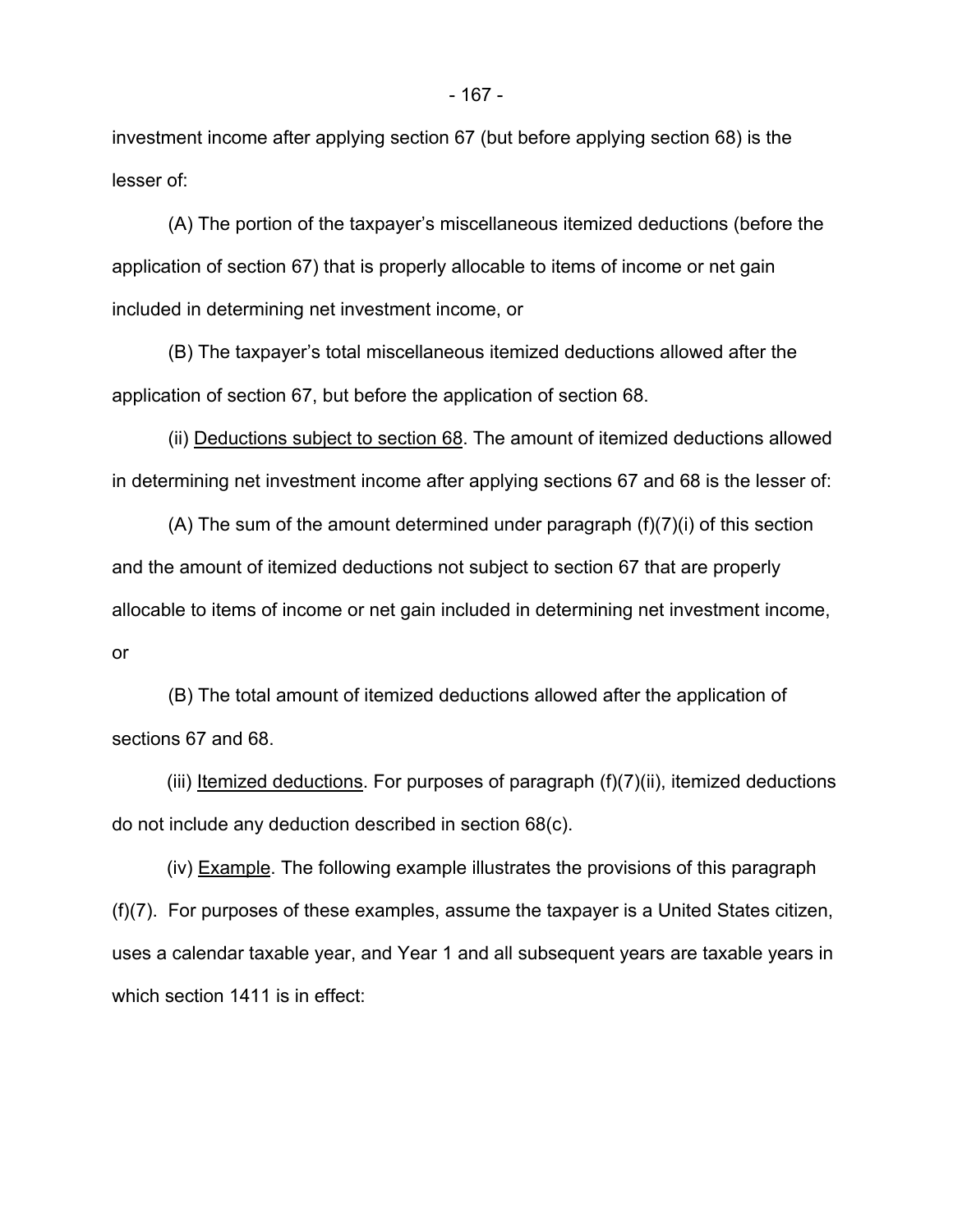- 168 -

(A) A, an unmarried individual, has adjusted gross income in Year 1 as follows:

| Wages                 | \$1,600,000 |
|-----------------------|-------------|
| Interest income       | 400,000     |
| Adjusted gross income | \$2,000,000 |

In addition, A has the following items of expense qualifying as itemized deductions:

| Investment expenses         | \$70,000 |
|-----------------------------|----------|
| Job-related expenses        | 30,000   |
| Investment interest expense | 75,000   |
| State income taxes          | 120,000  |

A's investment expenses and job-related expenses are miscellaneous itemized deductions. In addition, A's investment interest expense and investment expenses are properly allocable to net investment income (within the meaning of this section). A's job-related expenses are not properly allocable to net investment income. Of the state income tax expense, A applied a reasonable method pursuant to paragraph (g)(1) of this section to properly allocate \$20,000 to net investment income.

(B) A's 2-percent floor under section 67 is \$40,000 (2% of \$2,000,000). For Year 1, assume the section 68 limitation starts at adjusted gross income of \$200,000. The section 68 overall limitation disallows \$54,000 of A's itemized deductions that are subject to section 68 (3% of the excess of the \$2,000,000 adjusted gross income over the \$200,000 limitation threshold).

(C)(1) A's total miscellaneous itemized deductions allowable before the application of section 67 is \$100,000 (\$70,000 in investment expenses plus \$30,000 in job-related expenses), and the total miscellaneous deductions allowed after the application of section 67 is \$60,000 (\$100,000 minus \$40,000).

(2) The amount of the miscellaneous itemized deductions properly allocable to net investment income after the application of section 67 is \$60,000 (the lesser of \$70,000 in investment expenses that are deductible as a miscellaneous itemized deduction and properly allocable to net investment income or \$60,000 of miscellaneous itemized deductions allocable to net investment income allowed after the application of section 67).

(D)(1) The amount of itemized deductions allocable to net investment income after applying section 67 to deductions that are also miscellaneous itemized deductions but before applying section 68 is \$155,000. This amount is the sum of \$60,000 of miscellaneous itemized deductions determined in (C)(2), plus \$20,000 in state income tax properly allocable to net investment income, plus \$75,000 of investment interest expense. However, under section 68(c)(2), the \$75,000 deduction for investment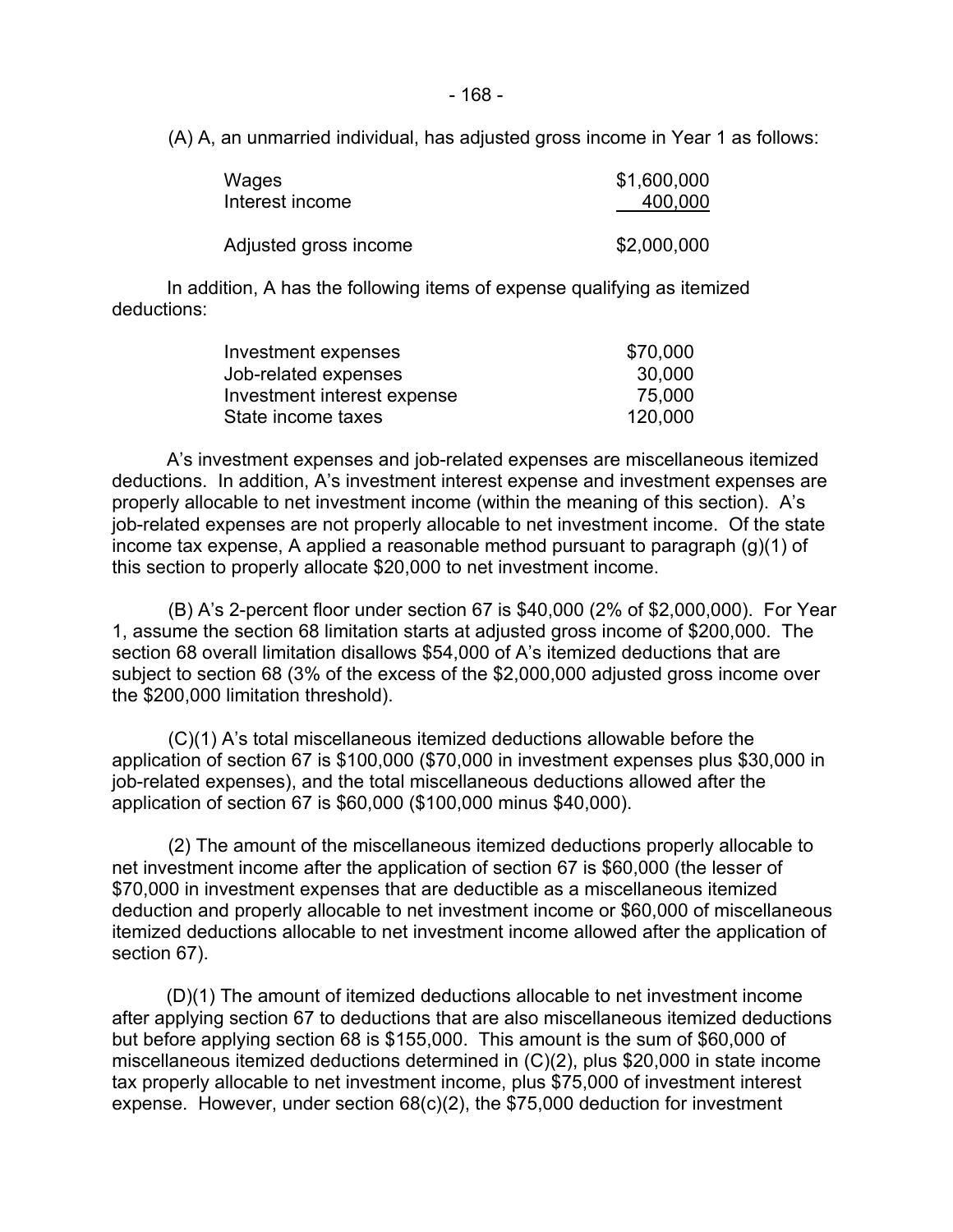interest expenses is not subject to the section 68 limitation on itemized deductions and is excluded from the computation under §1.1411-4(f)(7). Thus, the amount of itemized deductions allocable to net investment income and subject to section 68, after applying section 67 but before applying section 68, is \$80,000.

(2) A's total itemized deductions allowed subject to the limitation under section 68 and after application of section 67, but before the application of section 68, are the following:

| Miscellaneous itemized deductions | \$60,000  |
|-----------------------------------|-----------|
| State income tax                  | \$120,000 |
|                                   |           |
| Deductions subject to section 68  | \$180,000 |

(3) Of A's itemized deductions that are subject to the limitation under section 68, the amount allowed after the application of section 68 is \$126,000 (\$180,000 minus the \$54,000 disallowed in (B)).

(E) Under paragraph (f)(7)(ii) of this section, the amount of itemized deductions allowed in determining net investment income after applying sections 67 and 68 is the lesser of \$80,000 (the sum of \$60,000 determined under paragraph (C)(2) and \$20,000 state income tax allocable to net investment income) or \$126,000 (determined under (D)(3)). Therefore, A's itemized deductions that are properly allocable to net investment income are \$155,000 (\$80,000 of properly allocable itemized deductions subject to section 67 or 68 plus \$75,000 of investment interest expense (which is not subject to either section 67 or section 68 limitations)).

(g) Special rules--(1) Deductions allocable to both net investment income and

excluded income. In the case of a properly allocable deduction described in section

1411(c)(1)(B) and paragraph (f) of this section that is allocable to both net investment

income and excluded income, the portion of the deduction that is properly allocable to

net investment income may be determined by taxpayers using any reasonable method.

Examples of reasonable methods of allocation include, but are not limited to, an

allocation of the deduction based on the ratio of the amount of a taxpayer's gross

income (including net gain) described in §1.1411-4(a)(1) to the amount of the taxpayer's

adjusted gross income (as defined under section 62 (or section 67(e) in the case of an

estate or trust)). In the case of an estate or trust, an allocation of a deduction pursuant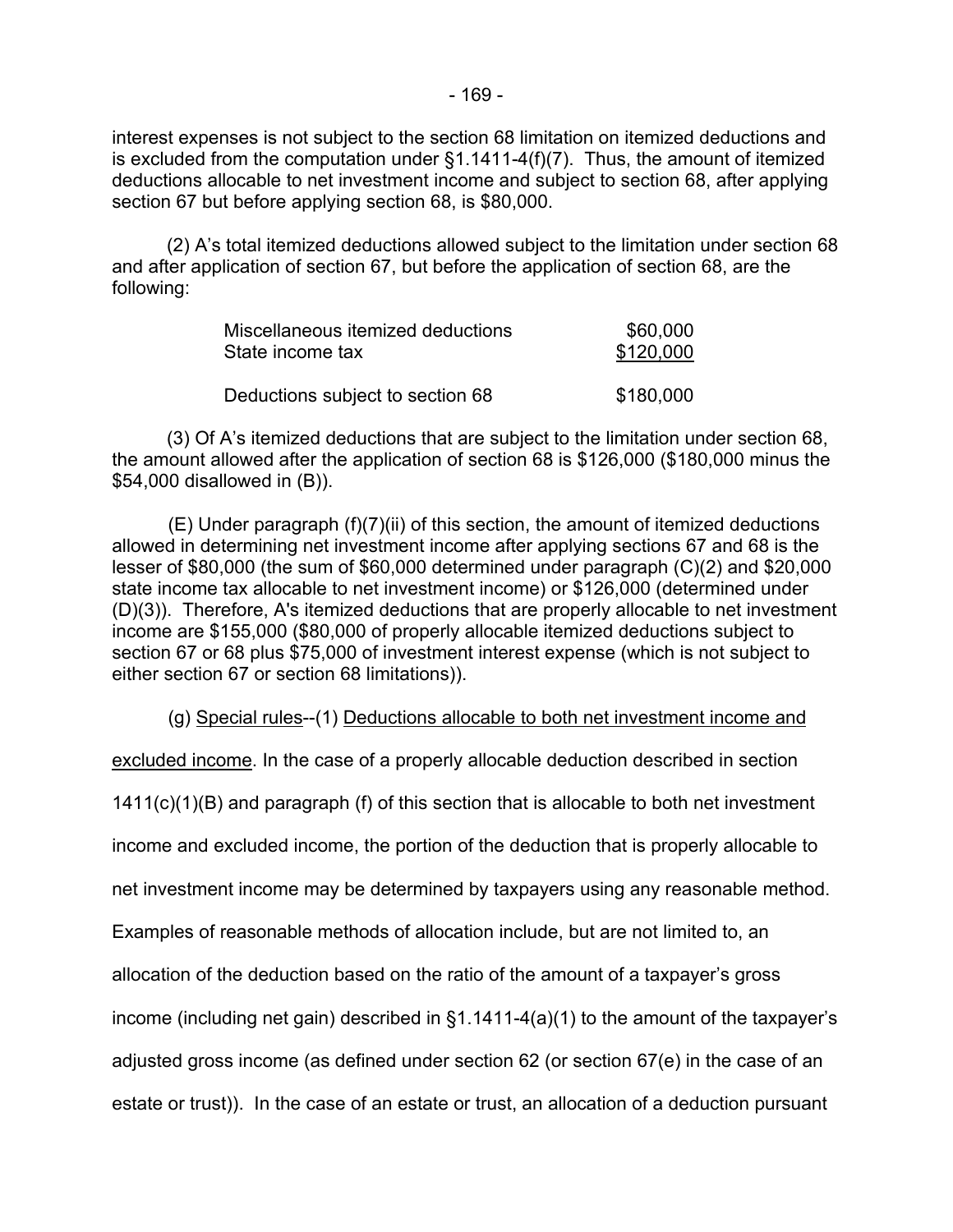to rules described in §1.652(b)-3(b) (and §1.641(c)-1(h) in the case of an ESBT) is also a reasonable method.

(2) Recoveries of properly allocable deductions--(i) General rule. If a taxpayer is refunded, reimbursed, or otherwise recovers any portion of an amount deducted as a section 1411(c)(1)(B) properly allocable deduction in a prior year, and such amount is not otherwise included in net investment income in the year of recovery under section 1411(c)(1)(A), the amount of the recovery will reduce the taxpayer's total section 1411(c)(1)(B) properly allocable deductions in the year of recovery (but not below zero). The preceding sentence applies regardless of whether the amount of the recovery is excluded from gross income by reason of section 111.

(ii) Recoveries of items allocated between net investment income and excluded income. In the case of a refund of any item that was deducted under section  $1411(c)(1)(B)$  in a prior year and the gross amount of the deduction was allocated between items of net investment income and excluded income pursuant to paragraph  $(g)(1)$  of this section, the amount of the reduction in section  $1411(c)(1)(B)$  properly allocable deductions in the year of receipt under this paragraph (g)(2) is the total amount of the refund multiplied by a fraction. The numerator of the fraction is the amount of the total deduction allocable to net investment income in the prior year to which the refund relates. The denominator of the fraction is the total amount of the deduction in the prior year to which the refund relates.

(iii) Recoveries with no prior year benefit. For purposes of this paragraph  $(g)(2)$ , section 111 applies to reduce the amount of any reduction required by paragraph (g)(2)(i) of this section to the extent that such previously deducted amount did not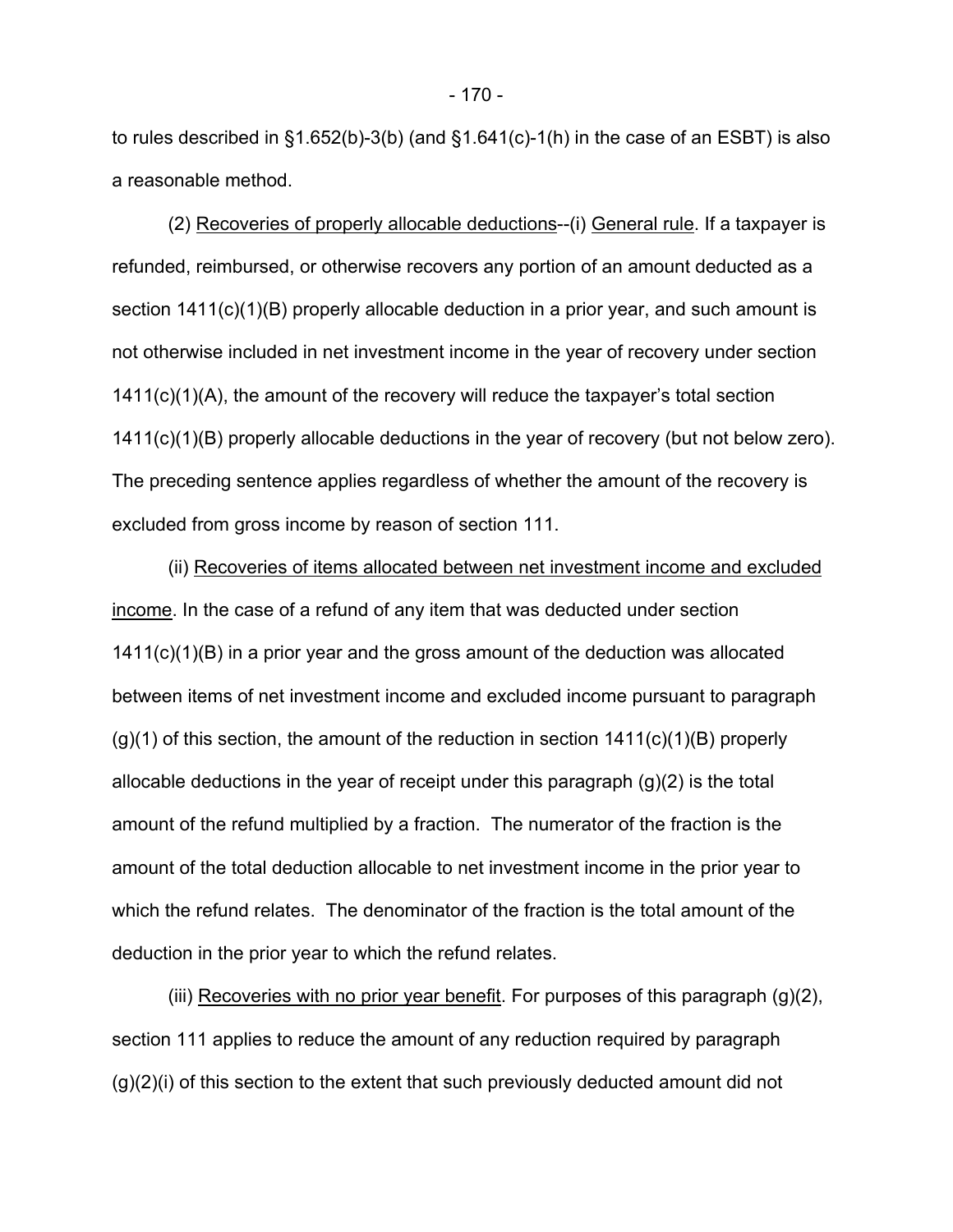reduce the tax imposed by section 1411. To the extent a deduction is taken into account in computing a taxpayer's net operating loss deduction under paragraph (h) of this section, section 111(c) applies. Except as provided in the preceding sentence, for purposes of this paragraph (g)(2), no reduction of section  $1411(c)(1)(B)$  properly allocable deductions is required in a year when such recovered item is attributable to an amount deducted in a taxable year--

(A) Preceding the effective date of section 1411, or

(B) In which the taxpayer was not subject to section 1411 solely because that individual's (as defined in §1.1411-2(a)) modified adjusted gross income (as defined in §1.1411-2(c)) does not exceed the applicable threshold in §1.1411-2(d) or such estate's or trust's (as defined in §1.1411-3(a)(1)(i)) adjusted gross income does not exceed the amount described in section  $1411(a)(2)(B)(ii)$  and  $§1.1411-3(a)(1)(ii)(B)(2)$ .

(iv) Examples. The following examples illustrate the provisions of this paragraph (g)(2). For purposes of these examples, assume the taxpayer is a United States citizen, uses a calendar taxable year, and Year 1 and all subsequent years are taxable years in which section 1411 is in effect:

Example 1. Recovery of amount included in income. A, an individual, is a 40% limited partner in LP. LP is a passive activity to A. In Year 1, A's distributable share of section 1411(c)(1)(A)(ii) income and properly allocable deductions described in §1.1411-4(f)(2)(ii) were \$50,000 and \$37,000, respectively. In Year 2, LP received a refund of a properly allocable deduction described in §1.1411-4(f)(2)(ii). A's distributable share of the recovered deduction is \$2,000. Since the \$2,000 recovery constitutes gross income described in section 1411(c)(1)(A)(ii) in Year 2, A does not reduce any properly allocable deductions attributable to Year 2.

Example 2. State income tax refund. In Year 1, D, an individual, allocated \$15,000 of taxes out of a total of \$75,000 to net investment income under paragraph (f)(3)(iii) of this section. D received no tax benefit from the deduction in Year 1 for chapter 1 purposes due to the alternative minimum tax, but it did reduce D's section 1411 tax. In Year 3, D received a refund of \$5,000. For chapter 1 purposes, D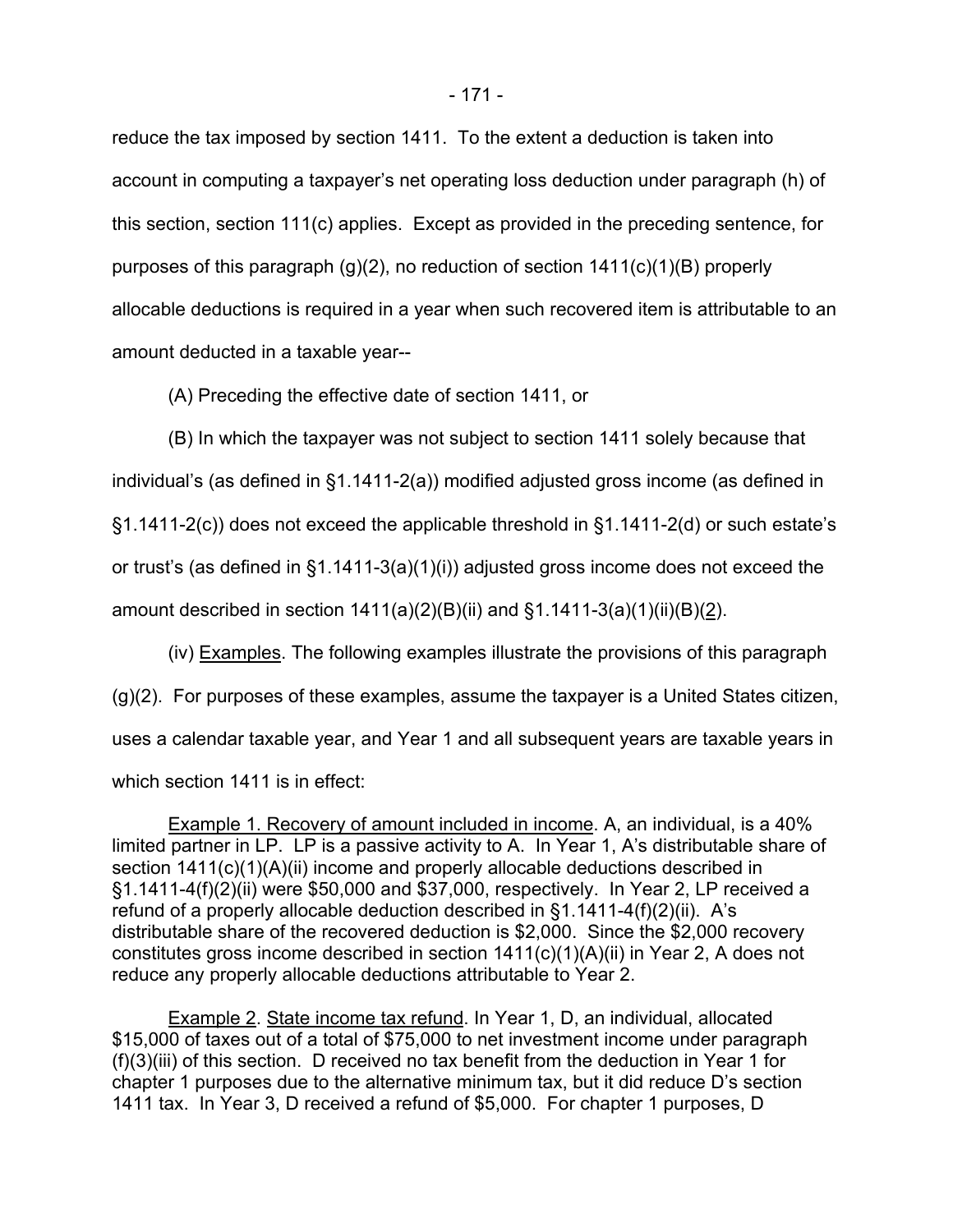excludes the \$5,000 refund from gross income in Year 3 by reason of section 111. In Year 3, D allocated \$30,000 of state income taxes out of a total of \$90,000 to net investment income under paragraph (f)(3)(iii) of this section. Although the refund is excluded from D's gross income, D must nonetheless reduce Year 3's section 1411(c)(1)(B) properly allocable deductions by \$1,000 (\$5,000 x (\$15,000/\$75,000)). D's allocation of 33 1/3% of section 164(a)(3) taxes in Year 3 to net investment income is irrelevant to the calculation of the amount of the reduction required by this paragraph  $(g)(2)$ .

Example 3. State income tax refund with no prior year benefit. Same facts as Example 2, except in Year 1, D's section 1411(c)(1)(B) properly allocable deductions exceeded D's section 1411(c)(1)(A) income by \$300. As a result, D was not subject to section 1411 in Year 1. Pursuant to paragraph (g)(2)(iii) of this section, D does not reduce Year 3's section 1411(c)(1)(B) properly allocable deductions for recoveries of amounts to the extent that such deductions did not reduce the tax imposed by section 1411. Therefore, D must reduce Year 3's section 1411(c)(1)(B) properly allocable deductions by \$700 (\$1,000 less \$300).

(3) Deductions described in section 691(b). For purposes of paragraph (f) of this

section, properly allocable deductions include items of deduction described in section 691(b), provided that the item otherwise would have been deductible to the decedent under §1.1411-4(f). For example, an estate may deduct the decedent's unpaid investment interest expense in computing its net investment income because section 691(b) specifically allows the deduction under section 163, and §1.1411-4(f)(3)(i) allows those deductions as well. However, an estate or trust may not deduct a payment of real estate taxes on the decedent's principal residence that were unpaid at death in computing its net investment income because, although real estate taxes are deductible under section 164 and specifically are allowed by section 691(b), the real estate taxes would not have been a properly allocable deduction of the decedent under §1.1411-4(f).

(4) Amounts described in section 642(h). For purposes of the calculation of net investment income under this section, one or more beneficiaries succeeding to the property of the estate or trust, within the meaning of section 642(h), shall--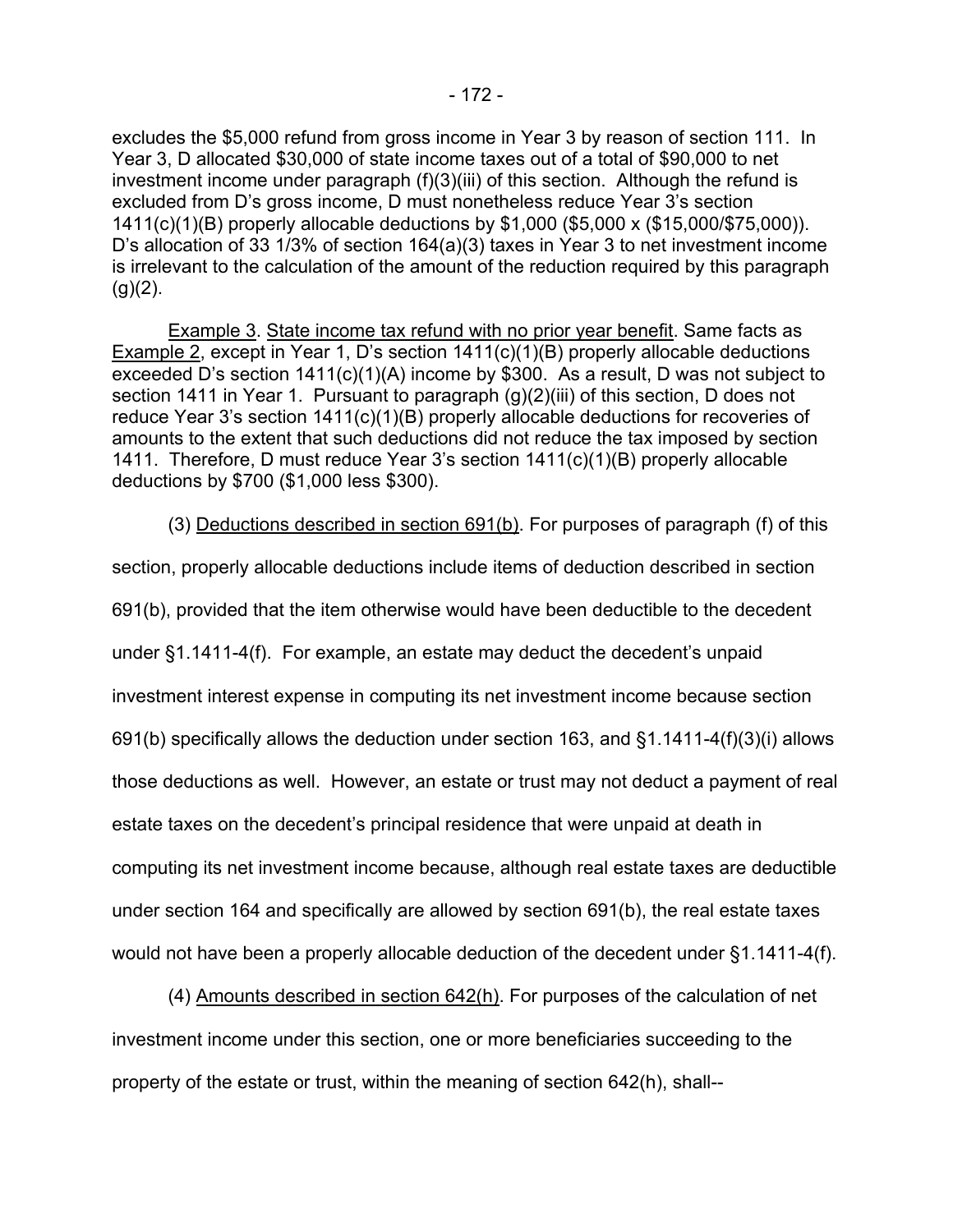(i) Treat excess capital losses of the estate or trust described in section 642(h)(1) as capital losses of the beneficiary in the calculation of net gain in paragraph (d) and paragraph (f)(4) of this section, as applicable, in a manner consistent with section  $642(h)(1)$ ;

(ii) Treat excess net operating losses of the estate or trust described in section 642(h)(1) as net operating losses of the beneficiary in the calculation of net investment income in paragraphs (f)(2)(iv) and (h) of this section in a manner consistent with section  $642(h)(1)$ ; and

(iii) Treat the deductions described in paragraph (f) of this section (other than those taken into account under paragraph (g)(4)(i) or (ii) of this section) that exceed the gross investment income described in paragraph (a)(1) of this section (after taking into account any modifications, adjustments, and special rules for calculating net investment income in section 1411 and the regulations thereunder) of a terminating estate or trust as a section 1411(c)(1)(B) deduction of the beneficiary in a manner consistent with section 642(h)(2).

(5) Treatment of self-charged interest income. Gross income from interest (within the meaning of section  $1411(c)(1)(A)(i)$  and paragraph  $(a)(1)(i)$  of this section) that is received by the taxpayer from a nonpassive activity of such taxpayer, solely for purposes of section 1411, is treated as derived in the ordinary course of a trade or business not described in §1.1411-5. The amount of interest income that is treated as derived in the ordinary course of a trade or business not described in §1.1411-5, and thus excluded from the calculation of net investment income, under this paragraph (g)(5) is limited to the amount that would have been considered passive activity gross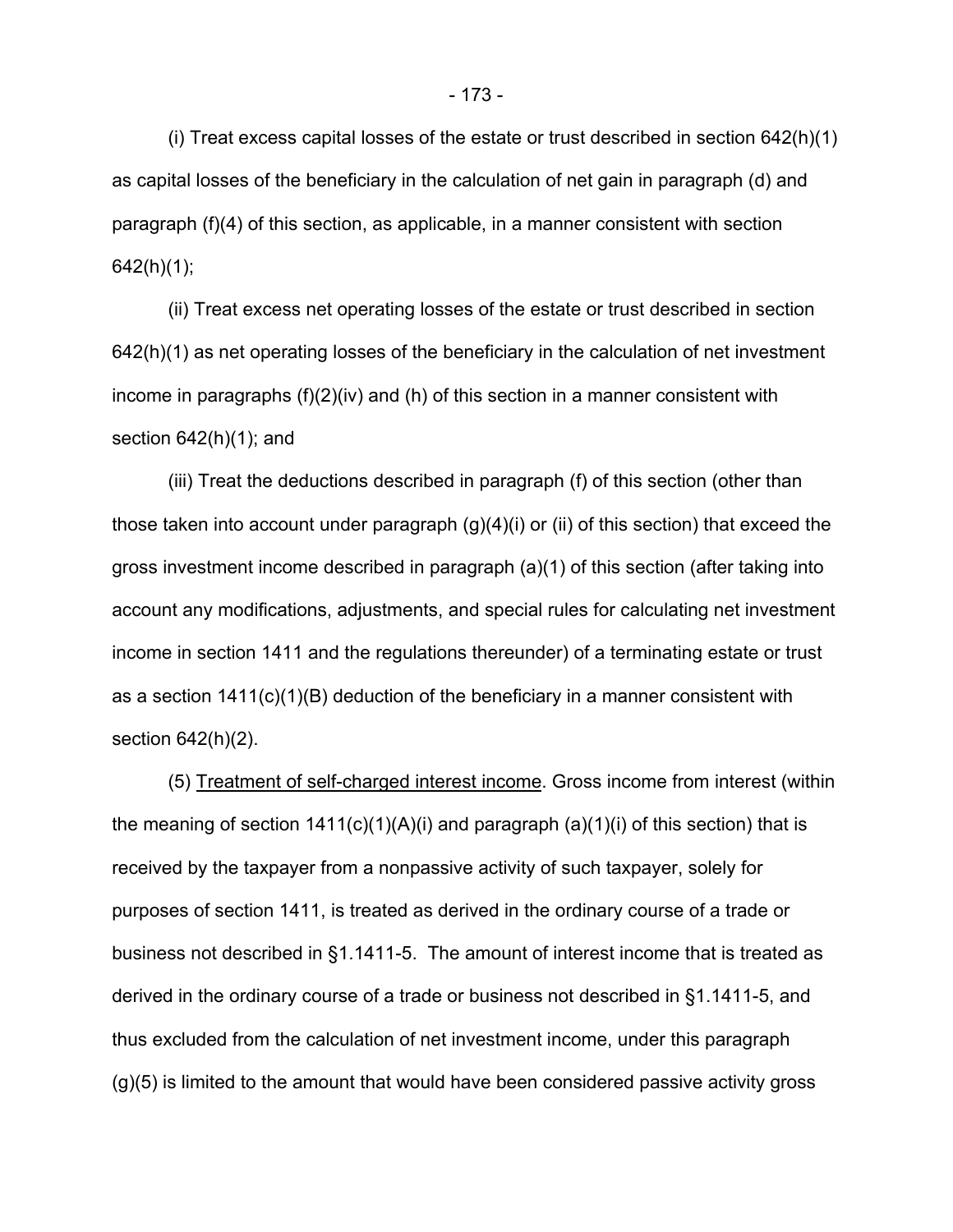income under the rules of §1.469-7 if the payor was a passive activity of the taxpayer. For purposes of this rule, the term nonpassive activity does not include a trade or business described in §1.1411-5(a)(2). However, this rule does not apply to the extent the corresponding deduction is taken into account in determining self-employment income that is subject to tax under section 1401(b).

(6) Treatment of certain nonpassive rental activities--(i) Gross income from rents. To the extent that gross rental income described in paragraph (a)(1)(i) of this section is treated as not derived from a passive activity by reason of §1.469-2(f)(6) or as a consequence of a taxpayer grouping a rental activity with a trade or business activity under §1.469-4(d)(1), such gross rental income is deemed to be derived in the ordinary course of a trade or business within the meaning of paragraph (b) of this section.

(ii) Gain or loss from the disposition of property. To the extent that gain or loss resulting from the disposition of property is treated as nonpassive gain or loss by reason of §1.469-2(f)(6) or as a consequence of a taxpayer grouping a rental activity with a trade or business activity under §1.469-4(d)(1), then such gain or loss is deemed to be derived from property used in the ordinary course of a trade or business within the meaning of paragraph (d)(4)(i) of this section.

(7) Treatment of certain real estate professionals--(i) Safe Harbor. In the case of a real estate professional (as defined in section 469(c)(7)(B)) that participates in one or more rental real estate activities for more than 500 hours during such year, or has participated in such real estate activities for more than 500 hours in any five taxable years (whether or not consecutive) during the ten taxable years that immediately precede the taxable year, then--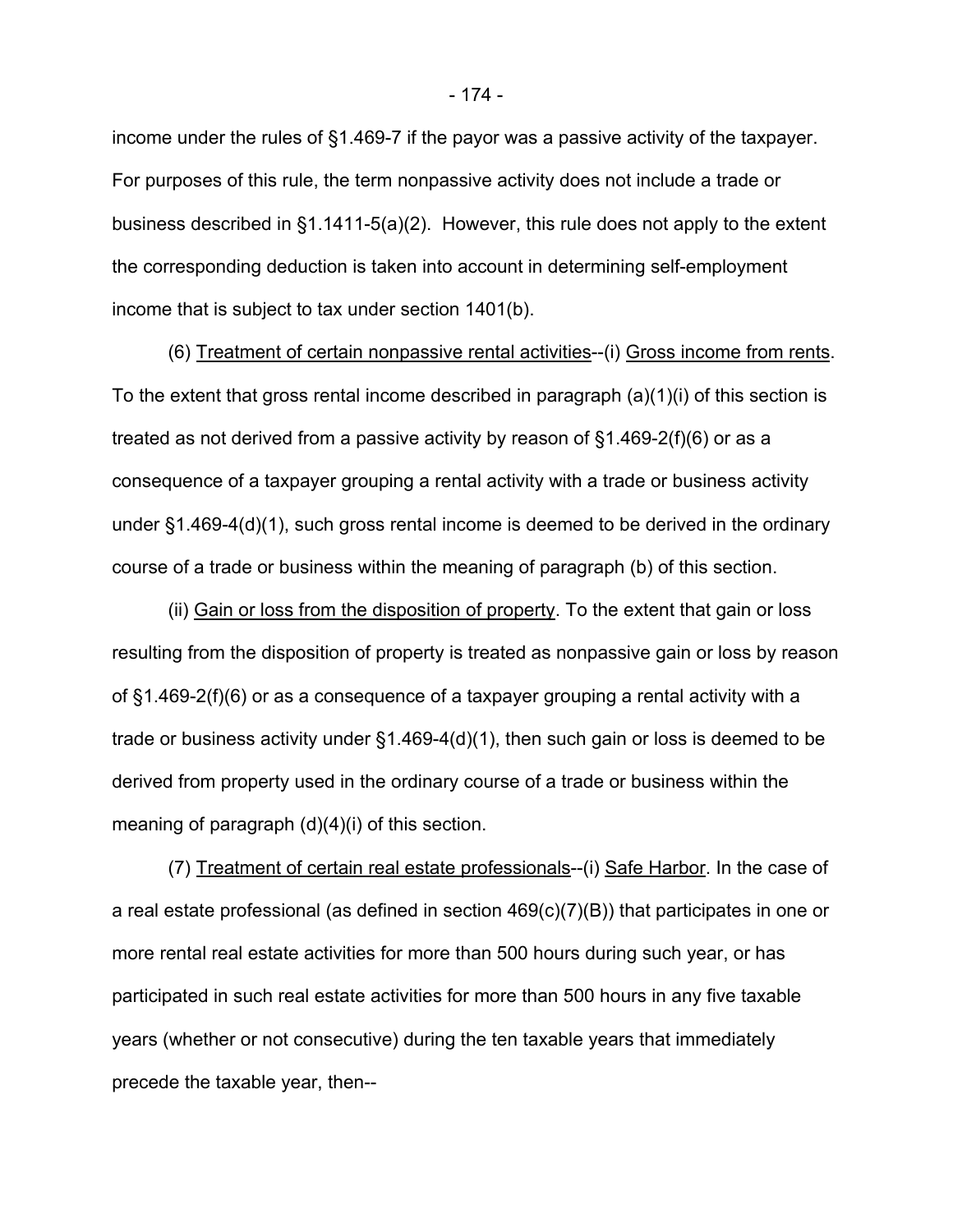(A) Such gross rental income from that rental activity is deemed to be derived in the ordinary course of a trade or business within the meaning of paragraph (b) of this section; and

(B) Gain or loss resulting from the disposition of property used in such rental real estate activity is deemed to be derived from property used in the ordinary course of a trade or business within the meaning of paragraph (d)(4)(i) of this section.

(ii) Definitions--(A) Participation. For purposes of establishing participation under this paragraph (g)(7), any participation in the activity that would count towards establishing material participation under section 469 shall be considered.

(B) Rental real estate activity. The term rental real estate activity used in this paragraph  $(g)(7)$  is a rental activity within the meaning of  $§1.469-1T(e)(3)$ . An election to treat all rental real estate as a single rental activity under §1.469-9(g) also applies for purposes of this paragraph (g)(7). However, any rental real estate that the taxpayer grouped with a trade or business activity under  $\S1.469-4(d)(1)(i)(A)$  or  $(d)(1)(i)(C)$  is not a rental real estate activity.

(iii) Effect of safe harbor. The inability of a real estate professional to satisfy the safe harbor in this paragraph (g)(7) does not preclude such taxpayer from establishing that such gross rental income and gain or loss from the disposition of property, as applicable, is not included in net investment income under any other provision of section 1411.

(8) Treatment of former passive activities--(i) Section 469(f)(1)(A) losses. Losses allowed in computing taxable income by reason of the rules governing former passive activities in section 469(f)(1)(A) are taken into account in computing net gain under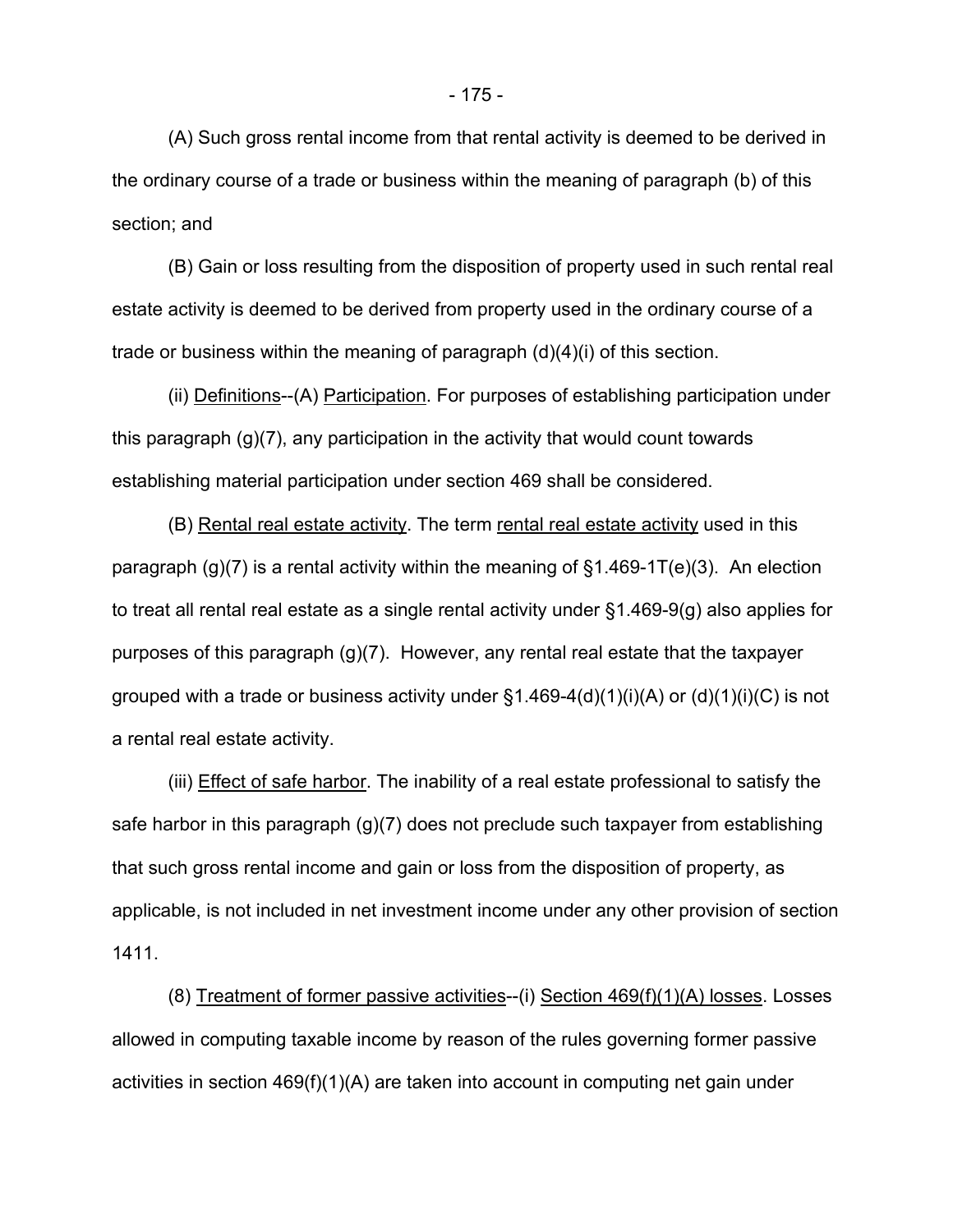paragraph (d) of this section or as properly allocable deductions under paragraph (f) of this section, as applicable, in the same manner as such losses are taken into account in computing taxable income (as defined in section 63). The preceding sentence applies only to the extent the net income or net gain from the former passive activity (as defined in section 469(f)(3)) is included in net investment income.

(ii) Section 469(f)(1)(C) losses. Losses allowed in computing taxable income by reason of section 469(f)(1)(C) are taken into account in computing net gain under paragraph (d) of this section or as properly allocable deductions under paragraph (f) of this section, as applicable, in the same manner as such losses are taken into account in computing taxable income (as defined in section 63).

(iii) Examples. The following examples illustrate the provisions of this paragraph (g)(8). For purposes of these examples, assume the taxpayer is a United States citizen, uses a calendar taxable year, and Year 1 and all subsequent years are taxable years in which section 1411 is in effect:

Example 1. (i) B, an individual taxpayer, owns a 50% interest in SCorp, an S corporation engaged in the trade or business of retail clothing sales. B also owns a single family rental property, a passive activity. B materially participates in the retail sales activity of SCorp, but B has \$10,000 of suspended losses from prior years when the retail sales activity of SCorp was a passive activity of B. Therefore, the retail sales activity of SCorp is a former passive activity within the meaning of section 469(f)(3).

(ii) In Year 1, B reports \$205,000 of wages, \$7,000 of nonpassive net income, \$500 of interest income (attributable to working capital) from SCorp's retail sales activity, and \$1,000 of net rental income from the single family rental property. B's Year 1 modified adjusted gross income (as defined in §1.1411-2(c)) is \$205,500; which includes \$205,000 of wages, \$500 of interest income, \$7,000 of nonpassive income from SCorp, \$7,000 of section 469(f)(1)(A) losses, \$1,000 of passive income from the single family rental property and \$1,000 of section 469(f)(1)(C) losses.

(iii) For purposes of the calculation of B's Year 1 net investment income, B includes the \$500 of interest income and \$1,000 of net passive income from the single family rental property. The \$7,000 of nonpassive income from SCorp's retail sales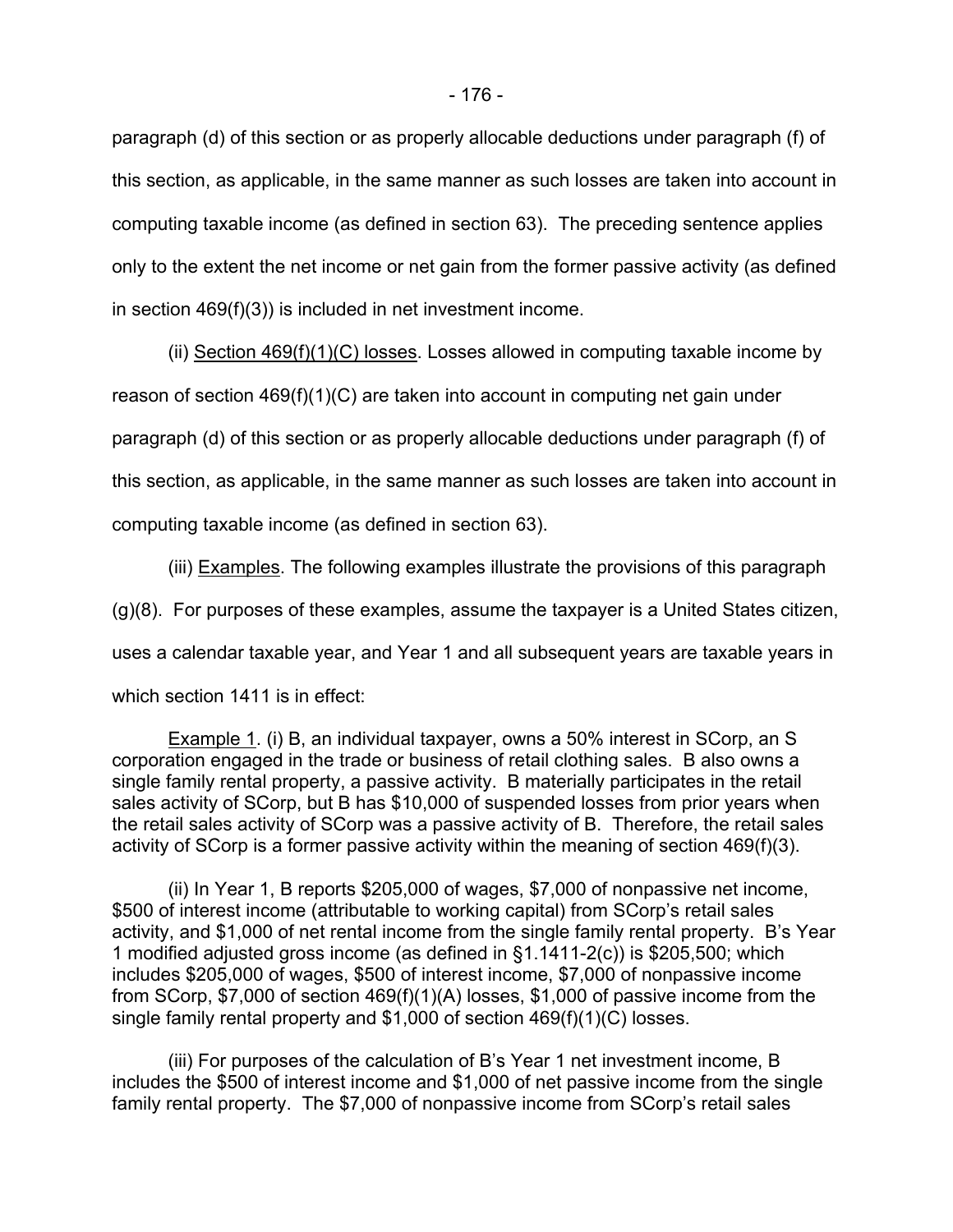activity is excluded from net investment income because the income is not attributable to a trade or business described in §1.1411-5. Therefore, pursuant to the rules of paragraph (g)(8)(i) of this section, the \$7,000 of section 469(f)(1)(A) losses are not taken into account in computing B's net investment income. However, pursuant to the rules of paragraph  $(g)(8)(ii)$  of this section, the \$1,000 of passive losses allowed by reason of section 469(f)(1)(C), which are allowed as a deduction in Year 1 by reason of B's \$1,000 of passive income from the single family rental property are allowed in computing B's net investment income. As a result, B's net investment income is \$500 (\$500 of interest income plus \$1,000 of passive rental income less \$1,000 of section 469(f)(1)(C) losses). Although the \$500 of interest income is attributable to SCorp and includable in B's net investment income, such income is not taken into account when calculating the amount of section 469(f)(1)(A) losses allowed in the current year. Therefore, such income is not taken into account in computing the amount of section 469(f)(1)(A) losses allowed by reason of paragraph (g)(8)(i) of this section. Pursuant to section 469(b), B carries forward \$2,000 of suspended passive losses attributable to SCorp's retail sales activity to Year 2.

Example 2. Same facts as Example 1. In Year 2, B materially participates in the retail sales activity of SCorp, and disposes of his entire interest in SCorp for a \$9,000 long-term capital gain. Pursuant to §1.469-2T(e)(3), the \$9,000 gain is characterized as nonpassive income. Pursuant to section 469(f)(1)(A), the remaining \$2,000 of suspended passive loss is allowed because the \$9,000 gain is treated as nonpassive income. Assume that under section 1411(c)(4) and §1.1411-7, B takes into account only \$700 of the \$9,000 gain in computing net investment income for Year 2. Pursuant to paragraph (g)(8)(i) of this section, B may take into account \$700 of the \$2,000 loss allowed by section 469(f)(1)(A) in computing net investment income for Year 2. Pursuant to paragraph (g)(8)(i) of this section, B may not deduct the remaining \$1,300 passive loss allowed for chapter 1 in calculating net investment income for Year 2.

(9) Treatment of section  $469(g)(1)$  losses. Losses allowed in computing taxable

income by reason of section 469(g) are taken into account in computing net gain under

paragraph (d) of this section or as properly allocable deductions under paragraph (f) of

this section, as applicable, in the same manner as such losses are taken into account in

computing taxable income (as defined in section 63).

## (10) Treatment of section 707(c) guaranteed payments. [Reserved]

- (11) Treatment of section 736 payments. [Reserved]
- (12) Income and deductions from certain notional principal contracts. [Reserved]
- (13) Treatment of income or loss from REMIC residual interests. [Reserved]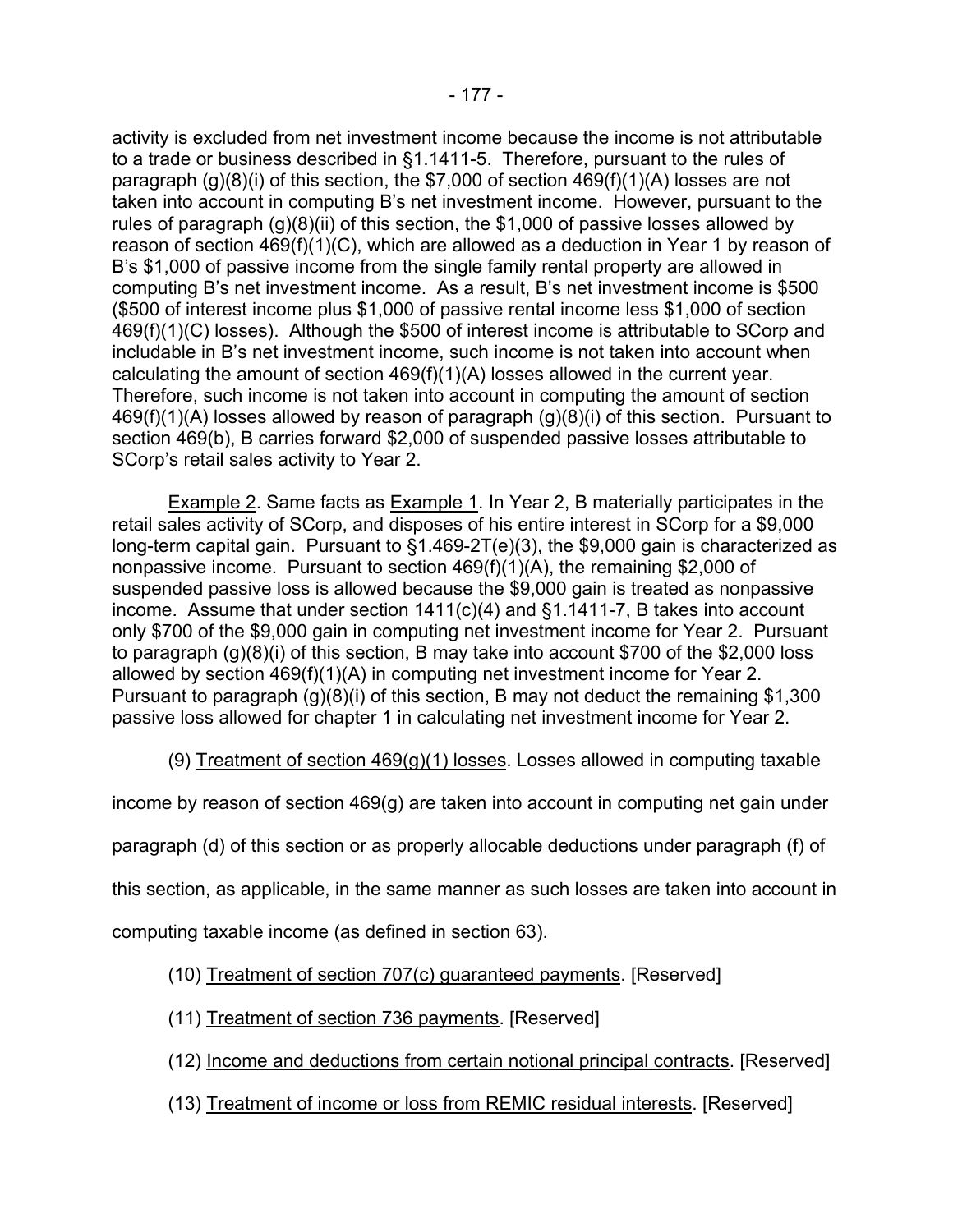(h) Net operating loss--(1) General rule. For purposes of paragraph (f)(2)(iv) of this section, the total section 1411 NOL amount of a net operating loss deduction for a taxable year is calculated by first determining the applicable portion of the taxpayer's net operating loss for each loss year under paragraph (h)(2) of this section. Next, the applicable portion for each loss year is used to determine the section 1411 NOL amount for each net operating loss carried from a loss year and deducted in the taxable year as provided in paragraph (h)(3) of this section. The section 1411 NOL amounts of each net operating loss carried from a loss year and deducted in the taxable year are then added together as provided in paragraph (h)(4) of this section. This sum is the total section 1411 NOL amount of the net operating loss deduction for the taxable year that is allowed as a properly allocable deduction in determining net investment income for the taxable year. For purposes of this paragraph (h), both the amount of a net operating loss for a loss year and the amount of a net operating loss deduction refer to such amounts as determined for purposes of chapter 1.

(2) Applicable portion of a net operating loss. In any taxable year in which a taxpayer incurs a net operating loss, the applicable portion of such loss is the lesser of:

(i) The amount of the net operating loss for the loss year that the taxpayer would incur if only items of gross income that are used to determine net investment income and only properly allocable deductions are taken into account in determining the net operating loss in accordance with section 172(c) and (d); or

(ii) The amount of the taxpayer's net operating loss for the loss year.

(3) Section 1411 NOL amount of a net operating loss carried to and deducted in a taxable year. The section 1411 NOL amount of each net operating loss that is carried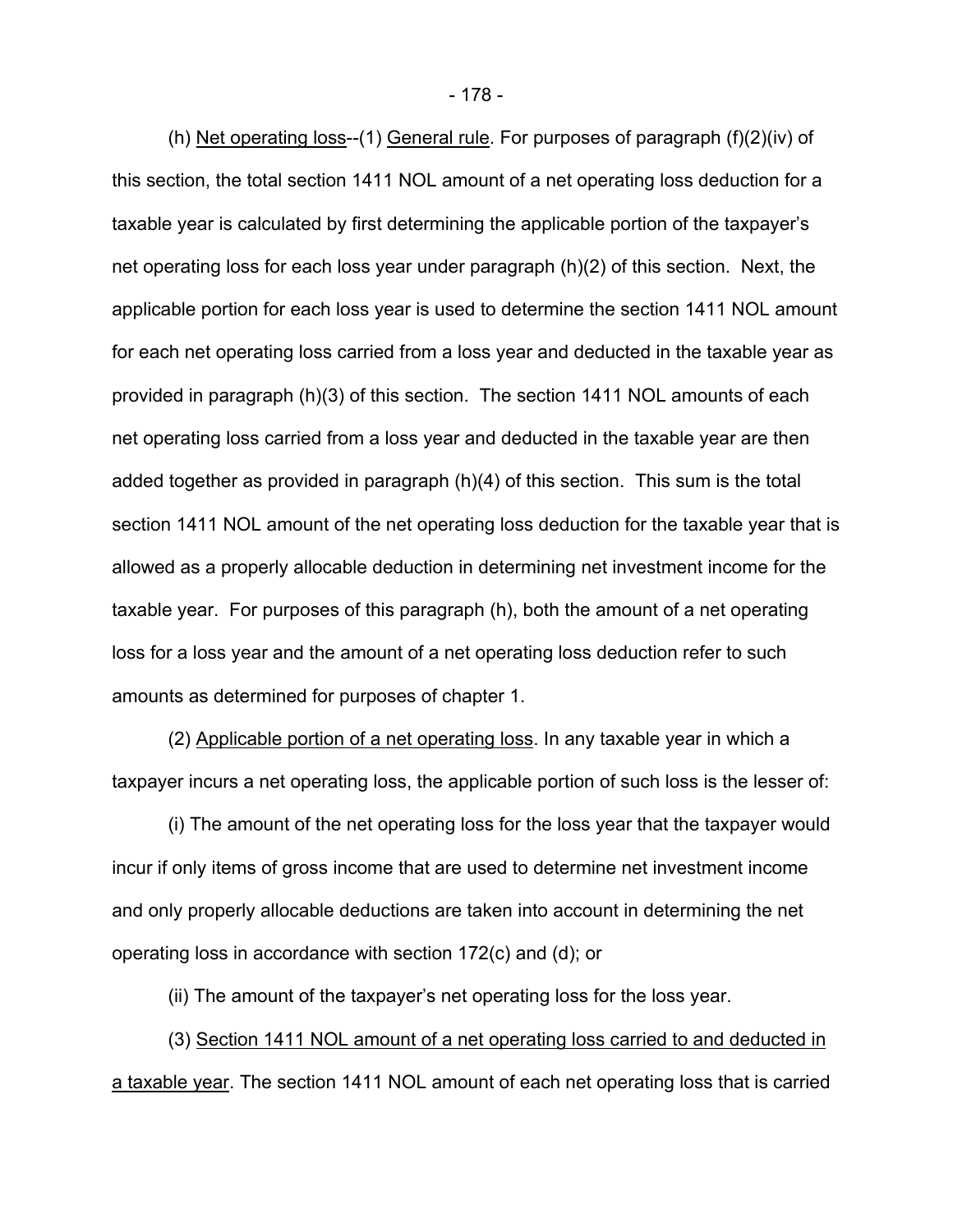from a loss year that is allowed as a deduction is the total amount of such net operating loss carried from the loss year allowed as a deduction under section 172(a) in the taxable year multiplied by a fraction. The numerator of the fraction is the applicable portion of the net operating loss for that loss year, as determined under paragraph (h)(2) of this section. The denominator of the fraction is the total amount of the net operating loss for the same loss year.

(4) Total section 1411 NOL amount of a net operating loss deduction. The section 1411 NOL amounts of each net operating loss carried to and deducted in the taxable year as determined under paragraph (h)(3) of this section are added together to determine the total section 1411 NOL amount of the net operating loss deduction for the taxable year that is properly allocable to net investment income.

(5) Examples. The following examples illustrate the provisions of this paragraph (h). For purposes of these examples, assume the taxpayer is a United States citizen, uses a calendar taxable year, and Year 1 and all subsequent years are taxable years in which section 1411 is in effect:

Example 1. (i)(A) In Year 1, A, an unmarried individual, has the following items of income and deduction: \$200,000 in wages, \$50,000 in gross income from a trade or business of trading in financial instruments or commodities (as defined in §1.1411- 5(a)(2)) (trading activity), \$10,000 of dividends, \$1,000,000 in loss from his sole proprietorship (which is not a trade or business described in §1.1411-5), \$12,000 of non-business investment expenses, and \$250,000 in trading loss deductions. As a result, for income tax purposes A sustains a section 172(c) net operating loss of \$1,000,000. A makes an election under section 172(b)(3) to waive the carryback period for this net operating loss.

(B) For purposes of section 1411, A's net investment income for Year 1 is the excess (if any) of \$60,000 (\$50,000 trading activity gross income plus \$10,000 dividend income) over \$262,000 (\$250,000 trading loss deductions plus \$12,000 nonbusiness expenses).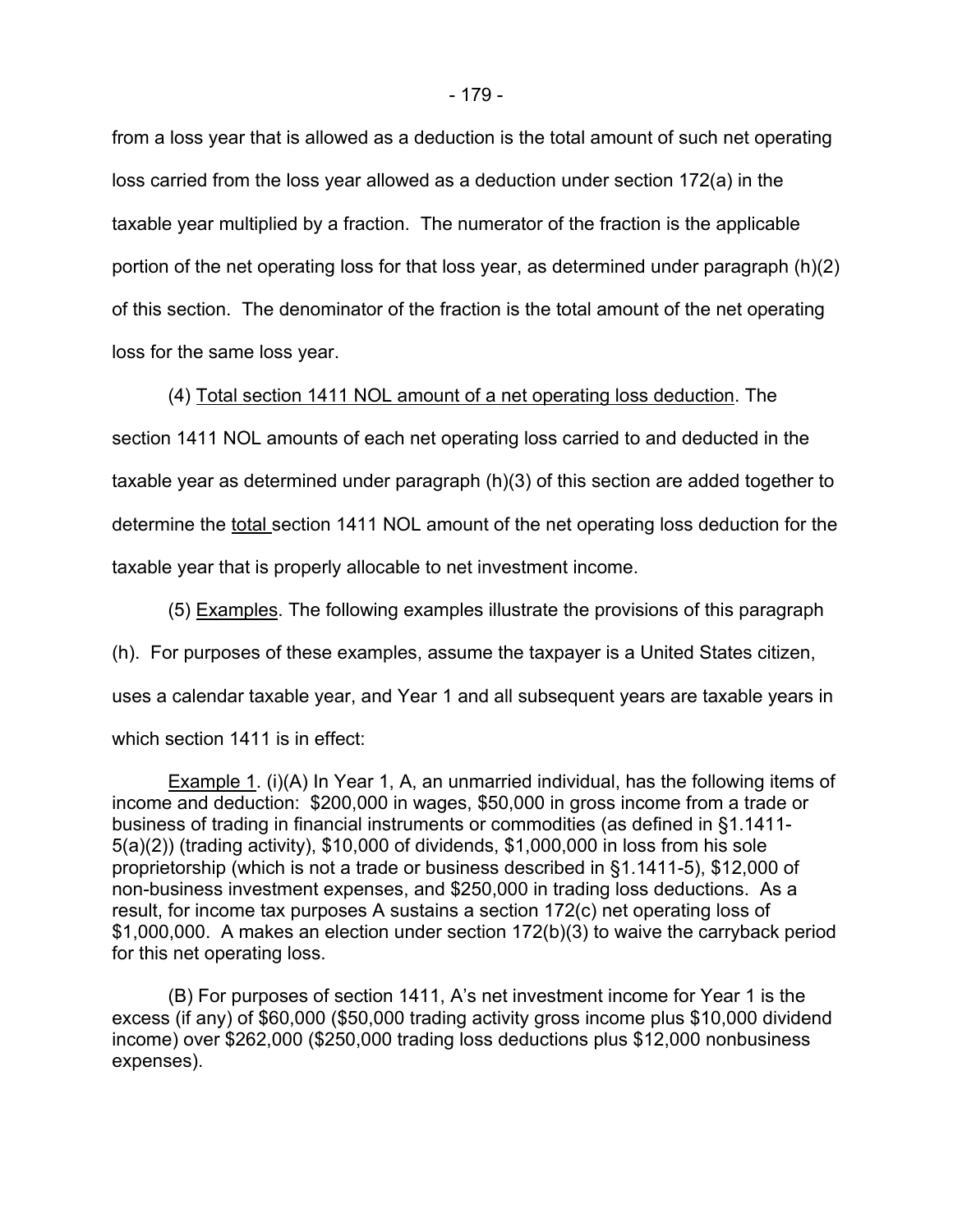(C) The amount of the net operating loss for Year 1 determined under section 172 that A would incur if only items of gross income that are used to determine net investment income and only properly allocable deductions are taken into account is \$200,000. This amount is the excess of \$250,000 trading loss deductions, over \$50,000 trading activity gross income. Under section 172(d)(4), in determining the net operating loss, the \$12,000 nonbusiness expenses are allowed only to the extent of the \$10,000 dividend income. The \$200,000 net operating loss determined using only properly allocable deductions and gross income items used in determining net investment income is less than A's actual net operating loss for Year 1 of \$1,000,000, and accordingly the applicable portion for Year 1 is \$200,000. The ratio used to calculate section 1411 NOL amounts of A's Year 1 net operating loss is \$200,000 (net operating loss determined using only properly allocable deductions and gross income items used in determining net investment income)/\$1,000,000 (net operating loss), or 0.2.

(ii) For Year 2, A has \$250,000 of wages, no gross income from the trading activity, \$300,000 of income from his sole proprietorship, and \$10,000 in trading loss deductions. For income tax purposes, A deducts \$540,000 of the net operating loss carried over from Year 1. In addition, under §1.1411-2(c), the \$540,000 net operating loss will be allowed as a deduction in computing A's Year 2 modified adjusted gross income. Because A's modified adjusted gross income is \$0, A is not subject to net investment income tax. For purposes of A's net investment income calculation, the section 1411 NOL amount of the \$540,000 net operating loss from Year 1 that A deducts in Year 2 is \$108,000 (\$540,000 multiplied by .2 (the fraction determined based on the applicable portion of the net operating loss in the loss year)). The amount of the Year 1 net operating loss carried over to Year 3 is \$460,000. For purposes of A's net investment income calculation, this net operating loss carryover amount includes a section 1411 NOL amount of \$92,000 (\$460,000 multiplied by 0.2). The section 1411 NOL amount may be applied in determining A's net investment income in Year 3.

(iii)(A) For Year 3, A has \$400,000 of wages, \$200,000 in trading gains which are gross income from the trading activity, \$250,000 of income from his sole proprietorship, and \$10,000 in trading loss deductions. For income tax purposes, A deducts the remaining \$460,000 of the net operating loss from Year 1. In addition, under §1.1411- 2(c), the \$460,000 net operating loss deduction reduces A's Year 3 modified adjusted gross income to \$380,000.

(B) A's section 1411 NOL amount of the net operating loss deduction for Year 3 is \$92,000, which is the \$460,000 net operating loss deduction for Year 3 multiplied by 0.2.

(C) A's net investment income for Year 3 before the application of paragraph (f)(2)(iv) of this section is \$190,000 (\$200,000 in gross income from the trading activity, minus \$10,000 in trading loss deductions). After the application of paragraph (f)(2)(iv) of this section, A's net investment income for Year 3 is \$98,000 (\$190,000 minus \$92,000, the total section 1411 NOL amount of the net operating loss deduction).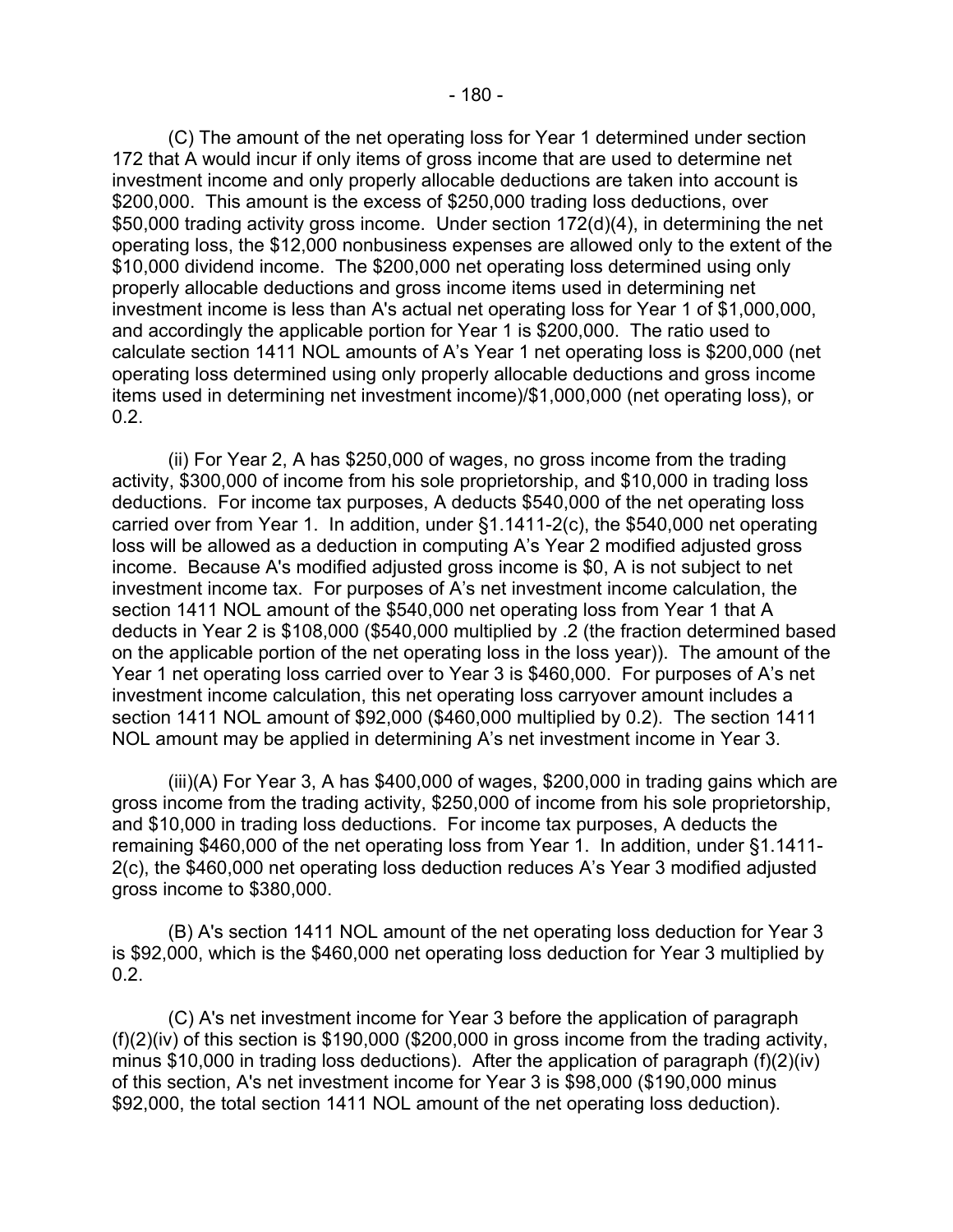Example 2. (i) The facts for Year 1 are the same as in Example 1.

 (ii)(A) For Year 2, A has \$100,000 in wages, \$200,000 in gross income from the trading activity, \$15,000 of dividends, \$250,000 in losses from the sole proprietorship, \$10,000 of non-business investment expenses, and \$355,000 in trading loss deductions. As a result, for income tax purposes A sustains a section 172(c) net operating loss of \$300,000. A makes an election under section 172(b)(3) to waive the carryback period for the Year 2 net operating loss.

(B) For purposes of section 1411, A's net investment income for Year 2 is the excess (if any) of \$215,000 (\$200,000 trading activity gross income plus \$15,000 dividend income) over \$365,000 (\$355,000 trading loss deductions plus \$10,000 nonbusiness expenses).

(C) The amount of the net operating loss for Year 2 determined under section 172 that A would incur if only items of gross income that are used to determine net investment income and only properly allocable deductions are taken into account is \$150,000. This amount is the excess of \$365,000 (\$355,000 trading loss deductions plus \$10,000 nonbusiness expenses) over \$215,000 (\$200,000 trading activity gross income plus \$15,000 dividend income). Under section 172(d)(4), in determining the net operating loss, the \$10,000 nonbusiness expenses are allowed in full against the \$15,000 dividend income. The \$150,000 net operating loss determined using only properly allocable deductions and gross income items used in determining net investment income is less than A's actual net operating loss for Year 2 of \$300,000, and accordingly the applicable portion is \$150,000. The ratio used to calculate the section 1411 NOL amount of A's Year 2 net operating loss is \$150,000 (the applicable portion)/\$300,000 (net operating loss), or 0.5.

(iii) For Year 3, A has \$250,000 of wages, no gross income from the trading activity, \$300,000 of income from his sole proprietorship, and \$10,000 in trading loss deductions. For income tax purposes, A deducts \$540,000 of the net operating loss from Year 1. In addition, under §1.1411-2(c), the \$540,000 net operating loss will be allowed as a deduction in computing A's Year 3 modified adjusted gross income. Because A's modified adjusted gross income is \$0, A is not subject to net investment income tax. The section 1411 NOL amount of the \$540,000 net operating loss from Year 1 that A deducts in Year 3 is \$108,000 (\$540,000 multiplied by 0.2 (the fraction used to calculate the section 1411 NOL amount of the net operating loss)), and this is also the total section 1411 NOL amount for Year 3. The amount of the Year 1 net operating loss carried over to Year 4 is \$460,000. This net operating loss carryover amount includes a section 1411 NOL amount of \$92,000 (\$460,000 multiplied by 0.2) that may be applied in determining net investment income in Year 4. None of the Year 2 net operating loss is deducted in Year 3 so that the \$300,000 Year 2 net operating loss (including the section 1411 NOL amount of \$150,000) is carried to Year 4.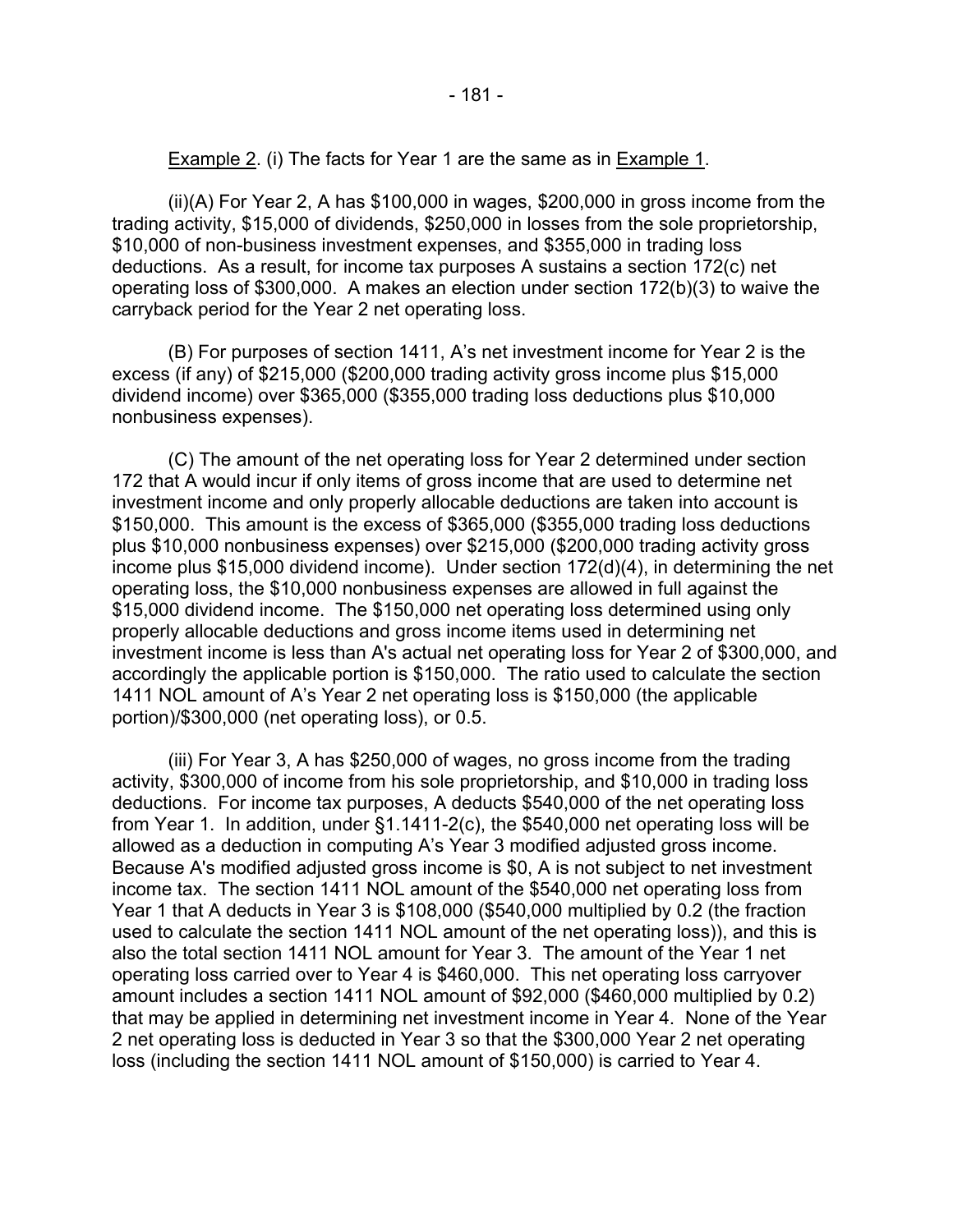(iv)(A) For Year 4, A has \$150,000 of wages, \$450,000 in trading gains which are gross income from the trading activity, \$250,000 of income from his sole proprietorship, and \$10,000 in trading loss deductions. For income tax purposes, A deducts the remaining \$460,000 of the net operating loss carryover from Year 1 and the \$300,000 net operating loss carryover from Year 2, for a total net operating loss deduction in Year 4 of \$760,000. In addition, under §1.1411-2(c), the \$760,000 net operating loss deduction reduces A's Year 4 modified adjusted gross income to \$80,000.

(B) A's total section 1411 NOL amount of the net operating loss deduction for Year 4 is \$242,000, which is the sum of the \$92,000 (\$460,000 net operating loss carryover from Year 1 and deducted in Year 4 multiplied by 0.2 (the ratio used to calculate the section 1411 NOL amount of the Year 1 net operating loss)) plus \$150,000 (\$300,000 net operating loss carryover from Year 2 and deducted in Year 4 multiplied by 0.5 (the ratio used to calculate the section 1411 NOL amount of the Year 2 net operating loss)).

(C) A's net investment income for Year 4 before the application of paragraph (f)(2)(iv) of this section is \$440,000 (\$450,000 in gross income from the trading activity, minus \$10,000 in trading loss deductions). After the application of paragraph (f)(2)(iv) of this section, A's net investment income for Year 4 is \$198,000 (\$440,000 minus \$242,000, the total section 1411 NOL amount of the Year 4 net operating loss deduction).

(i) Effective/applicability date. This section applies to taxable years beginning

after December 31, 2013. However, taxpayers may apply this section to taxable years

beginning after December 31, 2012, in accordance with §1.1411-1(f).

# §1.1411-5 Trades or businesses to which tax applies.

(a) In general. A trade or business is described in this section if such trade or

business involves the conduct of a trade or business, and such trade or business is

either--

(1) A passive activity (within the meaning of paragraph (b) of this section) with

respect to the taxpayer; or

(2) The trade or business of a trader trading in financial instruments (as defined

in paragraph (c)(1) of this section) or commodities (as defined in paragraph (c)(2) of this section).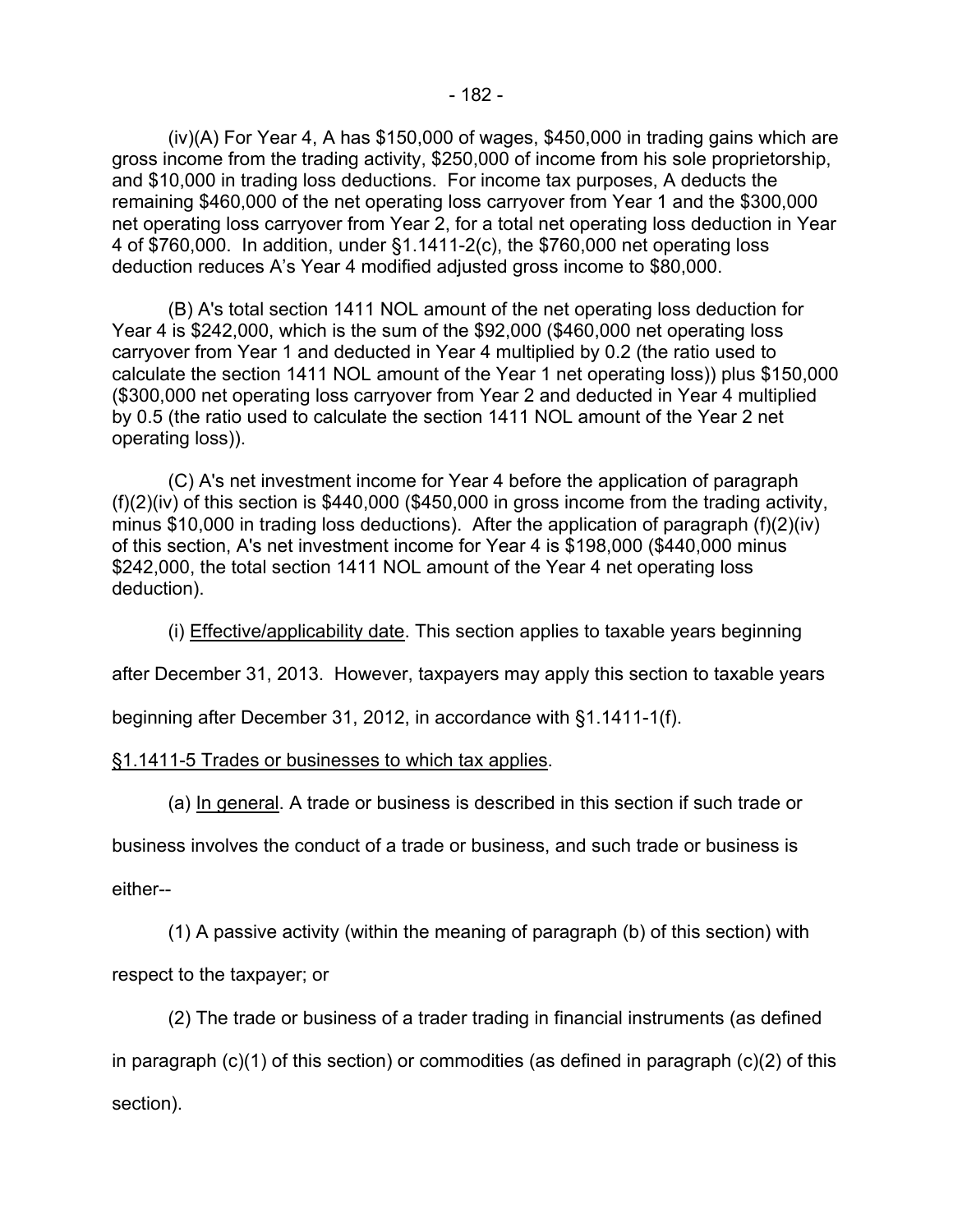(b) Passive activity--(1) In general. A passive activity is described in this section if--

(i) Such activity is a trade or business; and

(ii) Such trade or business is a passive activity with respect to the taxpayer within the meaning of section 469 and the regulations thereunder.

(2) Application of income recharacterization rules--(i) Income and gain recharacterization. To the extent that any income or gain from a trade or business is recharacterized as "not from a passive activity" by reason of §§1.469-2T(f)(2), §1.469-  $2(f)(5)$ , or §1.469-2(f)(6), such trade or business does not constitute a passive activity within the meaning of paragraph (b)(1)(ii) of this section solely with respect to such recharacterized income or gain.

(ii) Gain recharacterization. To the extent that any gain from a trade or business is recharacterized as "not from a passive activity" by reason of §1.469-2(c)(2)(iii) and does not constitute portfolio income under §1.469-2(c)(2)(iii)(F), such trade or business does not constitute a passive activity within the meaning of paragraph (b)(1)(ii) of this section solely with respect to such recharacterized gain.

(iii) Exception for certain portfolio recharacterizations. To the extent that any income or gain from a trade or business is recharacterized as "not from a passive activity" and is further characterized as portfolio income under §1.469-2T(f)(10) or §1.469-2(c)(2)(iii)(F), then such trade or business constitutes a passive activity within the meaning of paragraph (b)(1)(ii) of this section solely with respect to such recharacterized income or gain.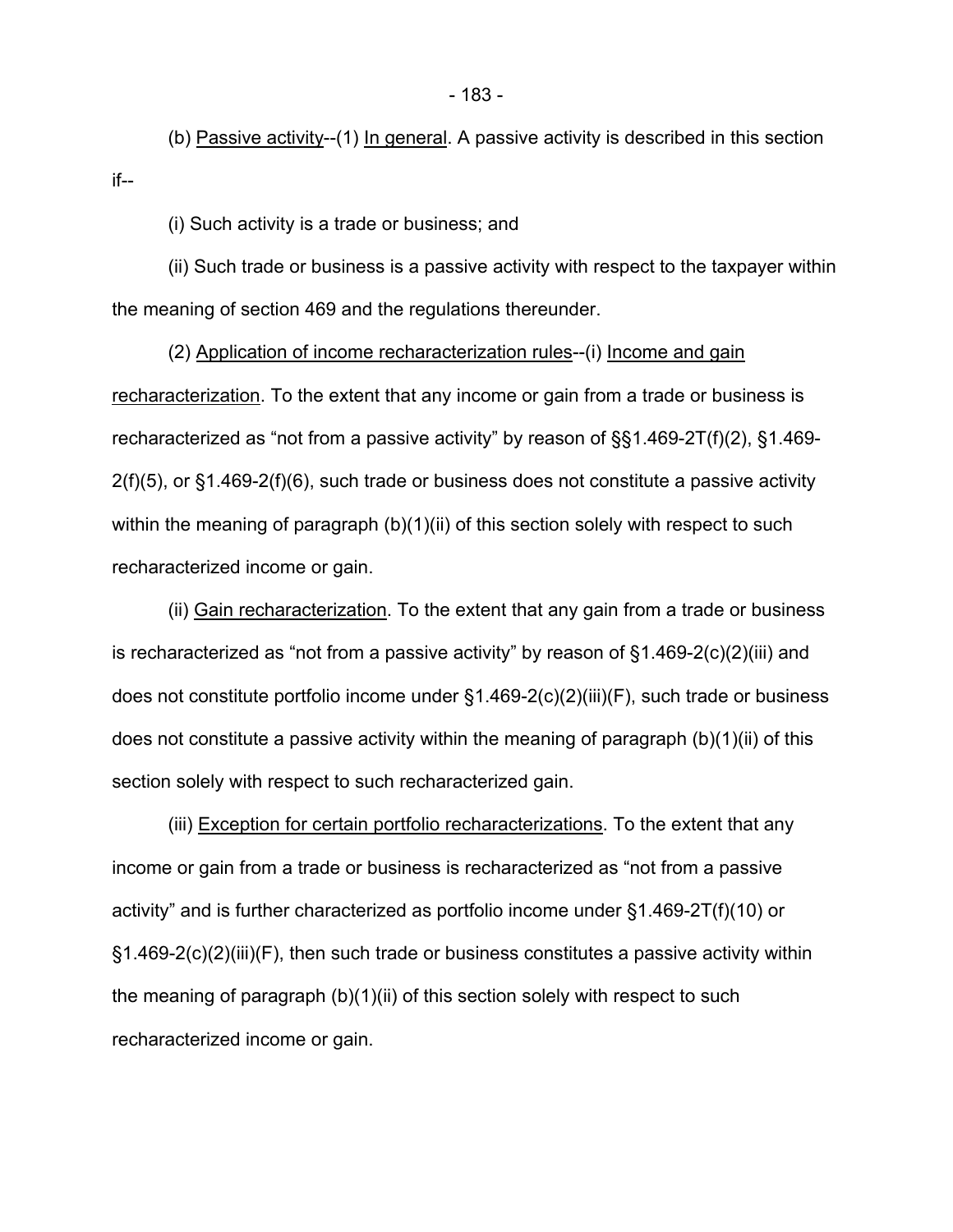- 184 -

(3) Examples. The following examples illustrate the principles of paragraph (b)(1)

of this section and the ordinary course of a trade or business exception in §1.1411-4(b).

In each example, unless otherwise indicated, the taxpayer uses a calendar taxable

year, the taxpayer is a United States citizen, and Year 1 and all subsequent years are

taxable years in which section 1411 is in effect:

Example 1. Rental activity. A, an unmarried individual, rents a commercial building to B for \$50,000 in Year 1. A is not involved in the activity of the commercial building on a regular and continuous basis, therefore, A's rental activity does not involve the conduct of a trade or business, and under section 469(c)(2), A's rental activity is a passive activity. Because paragraph (b)(1)(i) of this section is not satisfied, A's rental income of \$50,000 is not derived from a trade or business described in paragraph (b)(1) of this section. However, A's rental income of \$50,000 still constitutes gross income from rents within the meaning of §1.1411-4(a)(1)(i) because rents are included in the determination of net investment income under §1.1411-4(a)(1)(i) whether or not derived from a trade or business described in paragraph (b)(1) of this section.

Example 2. Application of grouping rules under section 469. In Year 1, A, an unmarried individual, owns an interest in PRS, a partnership for Federal income tax purposes. PRS is engaged in two activities, X and Y, which constitute trades or businesses, and neither of which constitute trading in financial instruments or commodities (within the meaning of paragraph (a)(2) of this section). Pursuant to §1.469-4, A has properly grouped X and Y together as one activity (the grouped activity). A participates in X for more than 500 hours during Year 1 and would be treated as materially participating in activity X within the meaning of §1.469-5T(a)(1) if A's material participation were determined only with respect to activity X. A only participates in Y for 50 hours during Year 1. If not for the grouping of the X and Y activities together, A would not be treated as materially participating in Y within the meaning of §1.469-5T(a). However, pursuant to §§1.469-4 and 1.469-5T(a)(1), A materially participates in the grouped activity. Therefore, for purposes of paragraph  $(b)(1)(ii)$  of this section, neither X nor Y is a passive activity with respect to A. Accordingly, with respect to A, neither X nor Y is a trade or business described in paragraph (b)(1) of this section.

Example 3. Application of the rental activity exceptions. B, an unmarried individual, is a partner in PRS, which is engaged in an equipment leasing activity. The average period of customer use of the equipment is seven days or less (and therefore meets the exception in §1.469-1T(e)(3)(ii)(A)). B materially participates in the equipment leasing activity (within the meaning of §1.469-5T(a)). The equipment leasing activity constitutes a trade or business. In Year 1, B has modified adjusted gross income (as defined in §1.1411-2(c)) of \$300,000, all of which is derived from PRS. All of the income from PRS is derived in the ordinary course of the equipment leasing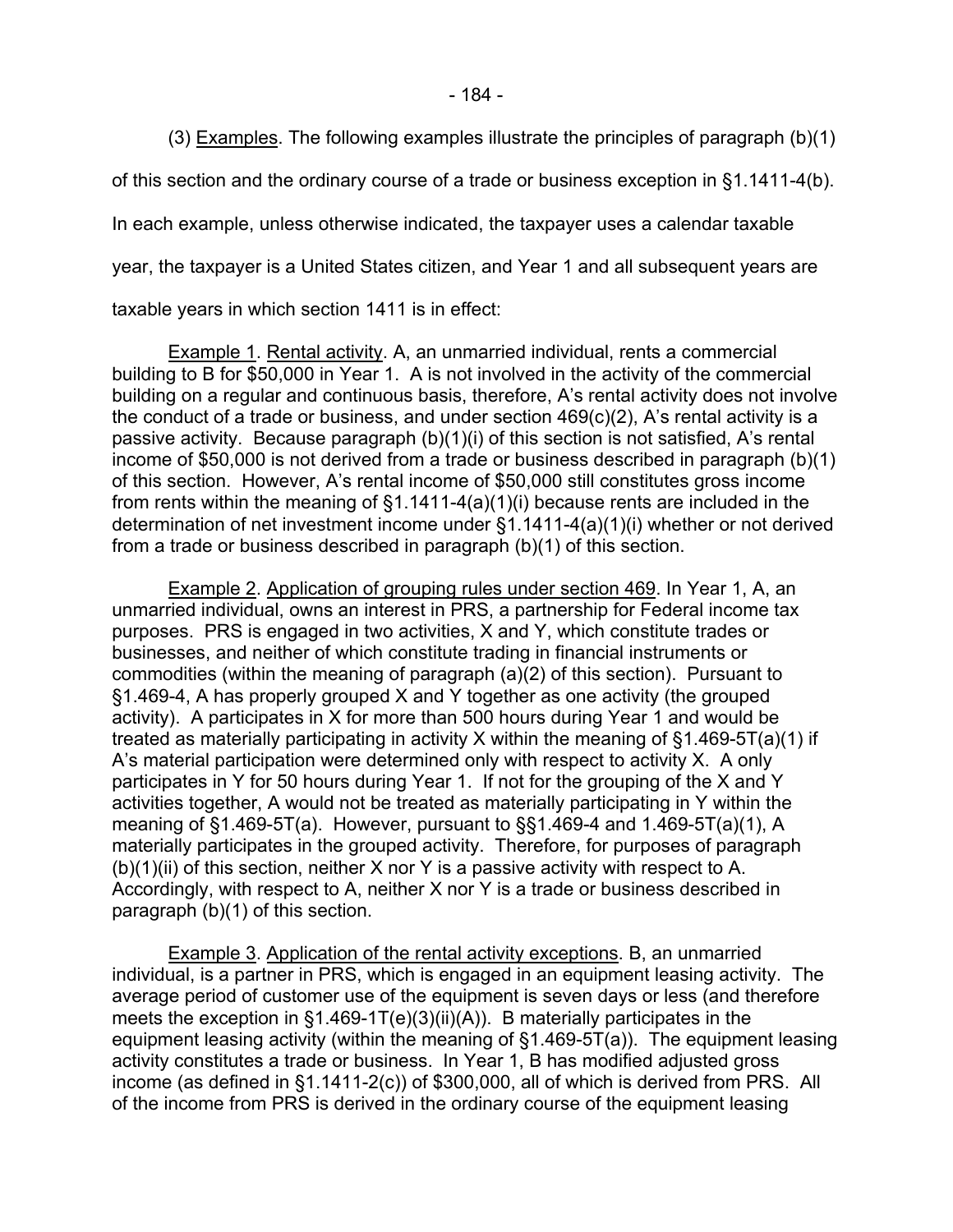activity, and all of PRS's property is held in the equipment leasing activity. Of B's allocable share of income from PRS, \$275,000 constitutes gross income from rents (within the meaning of  $\S1.1411-4(a)(1)(i)$ ). While  $\S275,000$  of the gross income from the equipment leasing activity meets the definition of rents in §1.1411-4(a)(1)(i), the activity meets one of the exceptions to rental activity in §1.469-1T(e)(3)(ii) and B materially participates in the activity. Therefore, the trade or business is not a passive activity with respect to B for purposes of paragraph (b)(1)(ii) of this section. Because the rents are derived in the ordinary course of a trade or business not described in paragraph (a) of this section, the ordinary course of a trade or business exception in §1.1411-4(b) applies, and the rents are not described in  $\S1.1411-4(a)(1)(i)$ . Furthermore, because the equipment leasing trade or business is not a trade or business described in paragraph (a)(1) or (a)(2) of this section, the \$25,000 of other gross income is not net investment income under §1.1411-4(a)(1)(ii). However, the \$25,000 of other gross income may be net investment income by reason of section 1411(c)(3) and §1.1411-6 if it is attributable to PRS's working capital. Finally, gain or loss from the sale of the property held in the equipment leasing activity will not be subject to §1.1411-4(a)(1)(iii) because, although it is attributable to a trade or business, it is not a trade or business to which the section 1411 tax applies.

Example 4. Application of section 469 and other gross income under §1.1411- 4(a)(1)(ii). Same facts as Example 3, except B does not materially participate in the equipment leasing trade or business and therefore the trade or business is a passive activity with respect to B for purposes of paragraph (b)(1)(ii) of this section. Accordingly, the \$275,000 of gross income from rents is described in §1.1411-4(a)(1)(i) because the rents are derived from a trade or business that is a passive activity with respect to B. Furthermore, the \$25,000 of other gross income from the equipment leasing trade or business is described in §1.1411-4(a)(1)(ii) because the gross income is derived from a trade or business described in paragraph (a)(1) of this section. Finally, gain or loss from the sale of the property used in the equipment leasing trade or business is subject to §1.1411-4(a)(1)(iii) because the trade or business is a passive activity with respect to B, as described in paragraph (b)(1)(ii) of this section.

Example 5. Application of the portfolio income rule and section 469. C, an unmarried individual, is a partner in PRS, a partnership engaged in a trade or business that does not involve a rental activity. C does not materially participate in PRS within the meaning of §1.469-5T(a). Therefore, the trade or business of PRS is a passive activity with respect to C for purposes of paragraph (a)(1) of this section. C's \$500,000 allocable share of PRS's income consists of \$450,000 of gross income from a trade or business and \$50,000 of gross income from dividends and interest (within the meaning of §1.1411-4(a)(1)(i)) that is not derived in the ordinary course of the trade or business of PRS. Therefore, C's \$500,000 allocable share of PRS's income is subject to section 1411. C's \$50,000 allocable share of PRS's income from dividends and interest is subject to §1.1411-4(a)(1)(i) because the share is gross income from dividends and interest that is not derived in the ordinary course of a trade or business (that is, the ordinary course of a trade or business exception in §1.1411-4(b) is inapplicable). C's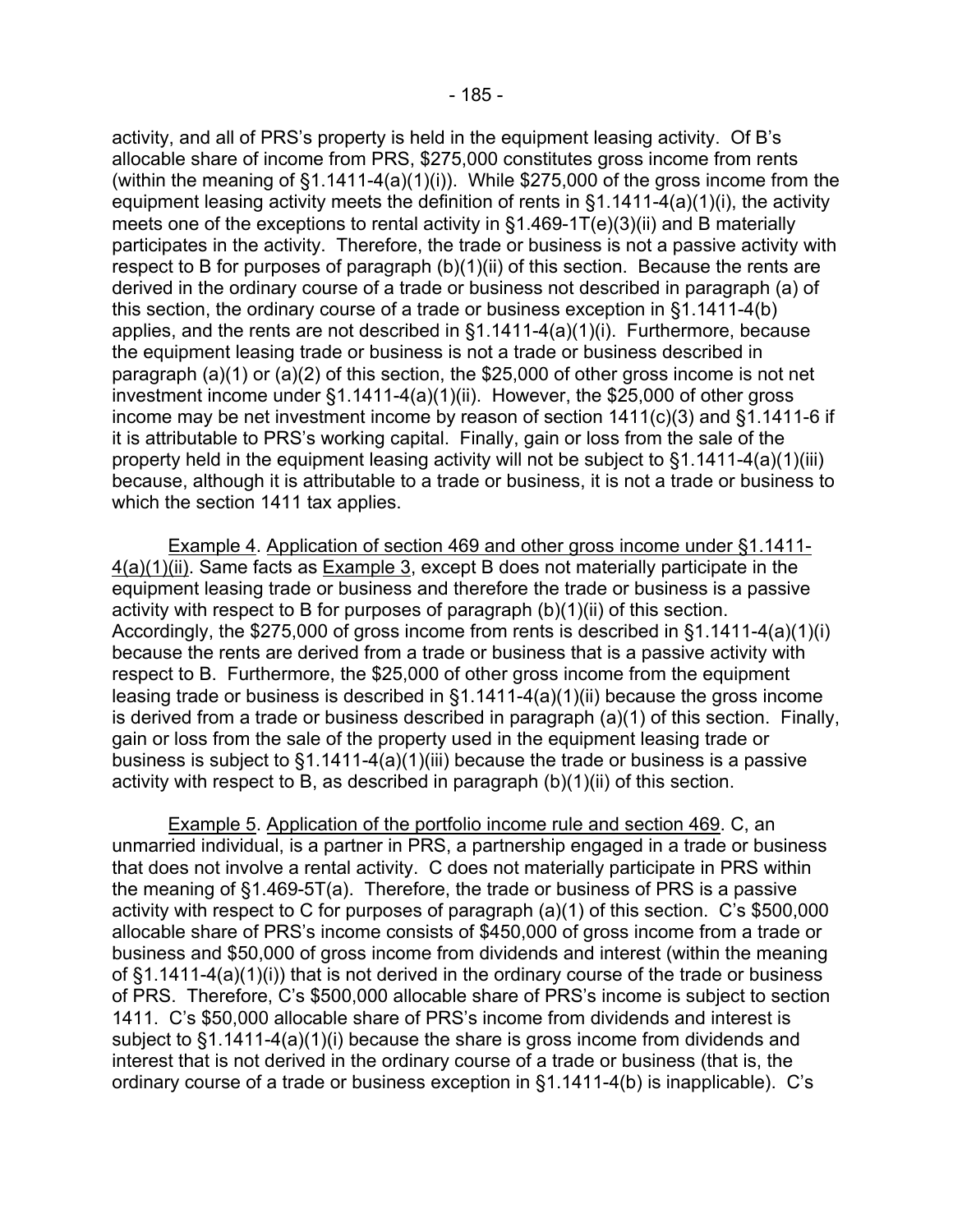\$450,000 allocable share of PRS's income is subject to §1.1411-4(a)(1)(ii) because it is gross income from a trade or business that is a passive activity.

(c) Trading in financial instruments or commodities--(1) Definition of financial instruments. For purposes of section 1411 and the regulations thereunder, the term financial instruments includes stocks and other equity interests, evidences of indebtedness, options, forward or futures contracts, notional principal contracts, any other derivatives, or any evidence of an interest in any of the items described in this paragraph (c)(1). An evidence of an interest in any of the items described in this paragraph (c)(1) includes, but is not limited to, short positions or partial units in any of the items described in this paragraph (c)(1).

(2) Definition of commodities. For purposes of section 1411 and the regulations thereunder, the term commodities refers to items described in section 475(e)(2).

(d) Effective/applicability date. This section applies to taxable years beginning after December 31, 2013. However, taxpayers may apply this section to taxable years beginning after December 31, 2012, in accordance with §1.1411-1(f).

#### §1.1411-6 Income on investment of working capital subject to tax.

(a) General rule. For purposes of section 1411, any item of gross income from the investment of working capital will be treated as not derived in the ordinary course of a trade or business, and any net gain that is attributable to the investment of working capital will be treated as not derived in the ordinary course of a trade or business. In determining whether any item is gross income from or net gain attributable to an investment of working capital, principles similar to those described in §1.469-2T(c)(3)(ii) apply. See §1.1411-4(f) for rules regarding properly allocable deductions with respect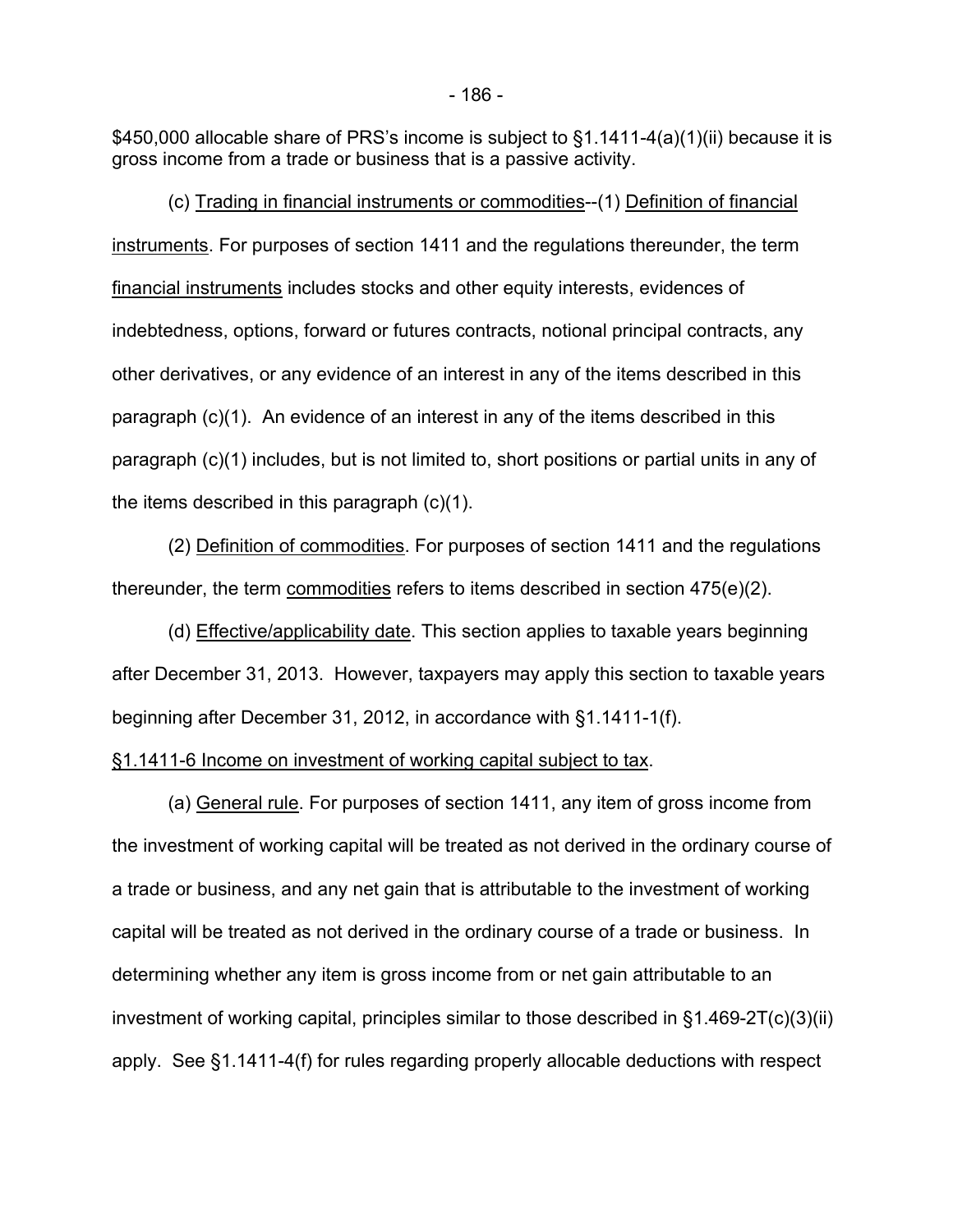to an investment of working capital and §1.1411-7 for rules relating to the adjustment to

net gain on the disposition of interests in a partnership or S corporation.

(b) Example. The following example illustrates the principles of this section.

Assume for purposes of the example that the taxpayer uses a calendar taxable year,

the taxpayer is a United States citizen, and Year 1 and all subsequent years are taxable

years in which section 1411 is in effect:

Example. (i) A, an unmarried individual, operates a restaurant, which is a section 162 trade or business but is not a trade or business described in §1.1411-5(a)(1) with respect to A. A owns and conducts the restaurant business through S, an S corporation wholly-owned by A. S is able to pay all of the restaurant's current obligations with cash flow generated by the restaurant. S utilizes an interest-bearing checking account at a local bank to make daily deposits of cash receipts generated by the restaurant, and also to pay the recurring ordinary and necessary business expenses of the restaurant. The average daily balance of the checking account is approximately \$2,500, but at any given time the balance may be significantly more or less than this amount depending on the short-term cash flow needs of the business. In addition, S has set aside \$20,000 for the potential future needs of the business in case the daily cash flow into and from the checking account becomes insufficient to pay the restaurant's recurring business expenses. S does not currently need to spend or use the \$20,000 capital to conduct the restaurant business, and S deposits and maintains the \$20,000 in an interest-bearing savings account at a local bank.

(ii) Both the \$2,500 average daily balance of the checking account and the \$20,000 savings account balance constitute working capital under §1.469-2T(c)(3)(ii) and, pursuant to paragraph (a) of this section, the interest generated by this working capital will not be treated as derived in the ordinary course of S's restaurant business. Accordingly, the interest income derived by S from its checking and savings accounts and allocated to A under section 1366 constitutes gross income from interest under §1.1411-4(a)(1)(i).

(c) Effective/applicability date. This section applies to taxable years beginning

after December 31, 2013. However, taxpayers may apply this section to taxable years

beginning after December 31, 2012, in accordance with §1.1411-1(f).

§1.1411-7 Exception for dispositions of interests in partnerships and S corporations. [Reserved]

§1.1411-8 Exception for distributions from qualified plans.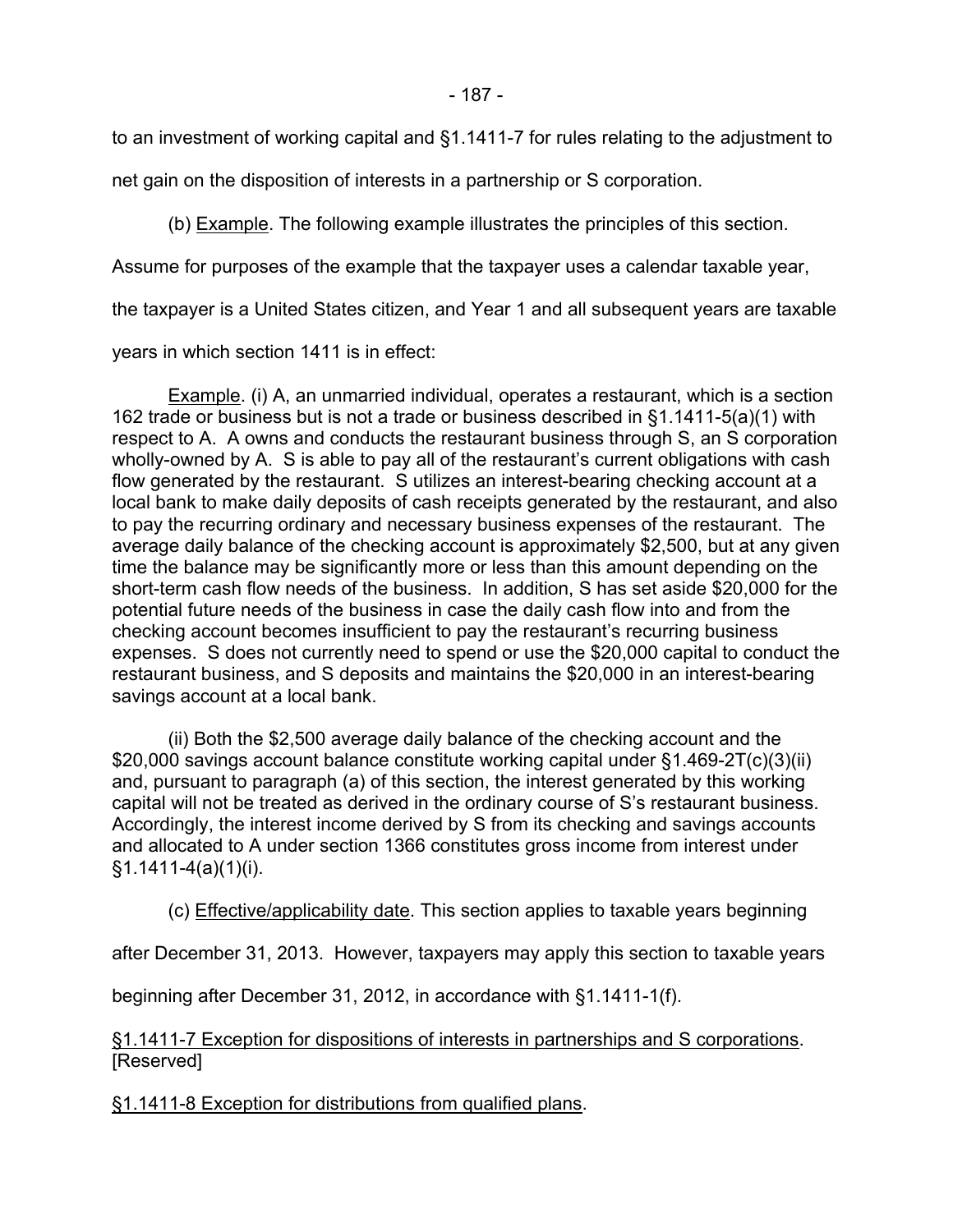(a) General rule. Net investment income does not include any distribution from a qualified plan or arrangement. For this purpose, the term qualified plan or arrangement means any plan or arrangement described in section 401(a), 403(a), 403(b), 408, 408A, or 457(b).

(b) Rules relating to distributions. This paragraph (b) provides rules for purposes of paragraph (a) of this section. For purposes of section  $1411(c)(5)$  and this section, a distribution means the following:

(1) Actual distributions. Any amount actually distributed from a qualified plan or arrangement, as defined in paragraph (a) of this section, is a distribution within the meaning of section 1411(c)(5), and thus is not included in net investment income. Examples include a rollover to an eligible retirement plan within the meaning of section 402(c)(8)(B), a distribution of a plan loan offset amount within the meaning of Q&A-13(b) of §1.72(p)-1, and certain corrective distributions under the Internal Revenue Code (Code).

(2) Amounts treated as distributed. Any amount that is treated as distributed from a qualified plan or arrangement under the Code for purposes of income tax is a distribution within the meaning of section 1411(c)(5), and thus is not included in net investment income. Examples include a conversion to a Roth IRA described in section 408A and a deemed distribution under section 72(p).

(3) Amounts includible in gross income. Any amount that is not treated as a distribution but is otherwise includible in gross income pursuant to a rule relating to amounts held in a qualified plan or arrangement described in paragraph (a) of this section is a distribution within the meaning of section  $1411(c)(5)$ , and thus is not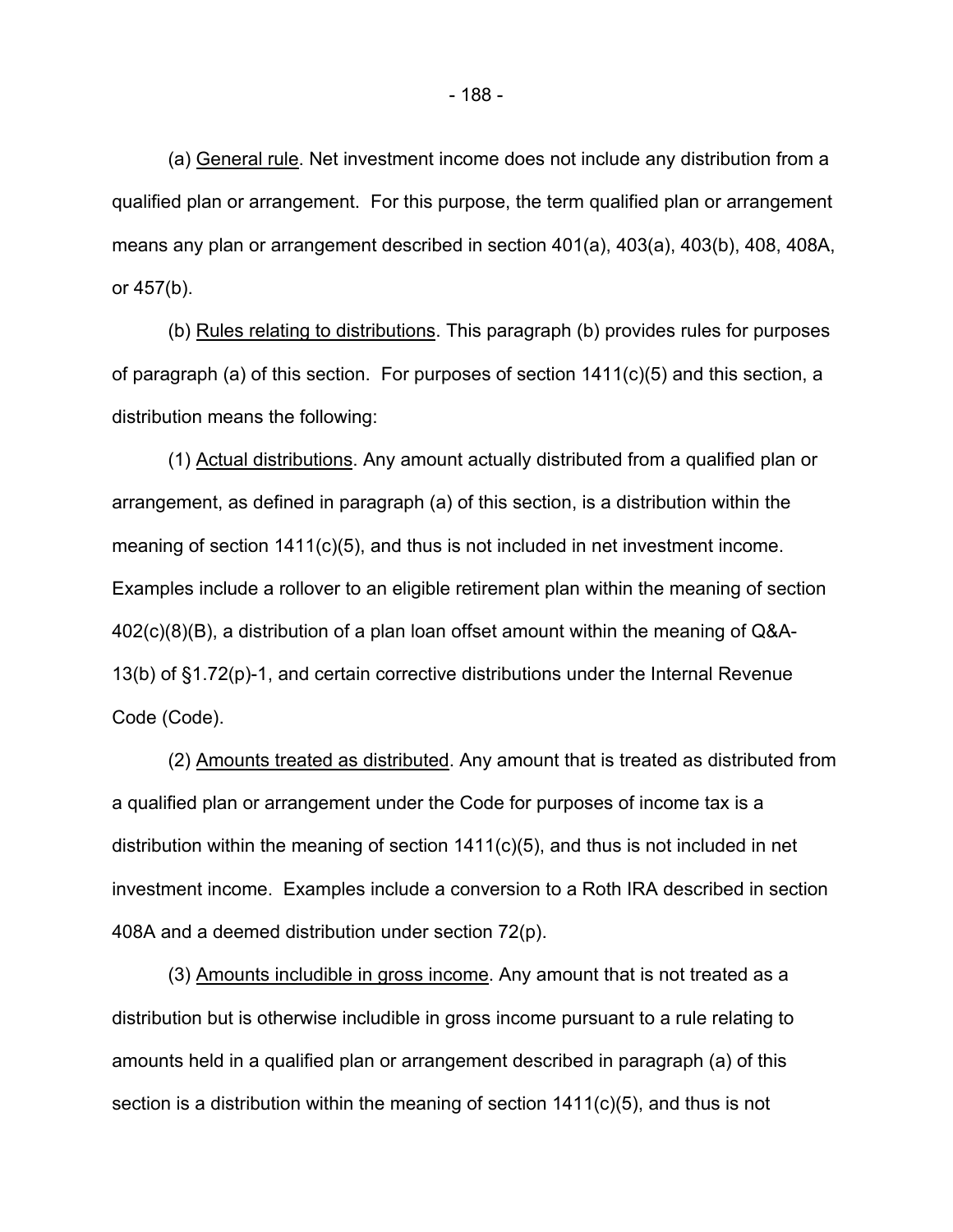included in net investment income. For example, any income of the trust of a qualified plan or arrangement that is applied to purchase a participant's life insurance coverage (the P.S. 58 costs) is a distribution within the meaning of section  $1411(c)(5)$ , and thus is not included in net investment income.

(4) Amounts related to employer securities--(i) Dividends related to employer securities. Any dividend that is deductible under section 404(k) and is paid in cash directly to plan participants or beneficiaries is a distribution within the meaning of section 1411(c)(5), and thus is not included in net investment income. However, any amount paid as a dividend after the employer securities have been distributed from a qualified plan is not a distribution within the meaning of section 1411(c)(5), and thus is included in net investment income.

(ii) Amounts related to the net unrealized appreciation in employer securities. The amount of any net unrealized appreciation attributable to employer securities (within the meaning of section 402(e)(4)) realized on a disposition of those employer securities is a distribution within the meaning of section 1411(c)(5), and thus is not included in net investment income. However, any appreciation in value of the employer securities after the distribution from the qualified plan is not a distribution within the meaning of section 1411(c)(5), and is included in net investment income.

(c) Effective/applicability date. This section applies to taxable years beginning after December 31, 2013. However, taxpayers may apply this section to taxable years beginning after December 31, 2012, in accordance with §1.1411-1(f).

§1.1411-9 Exception for self-employment income.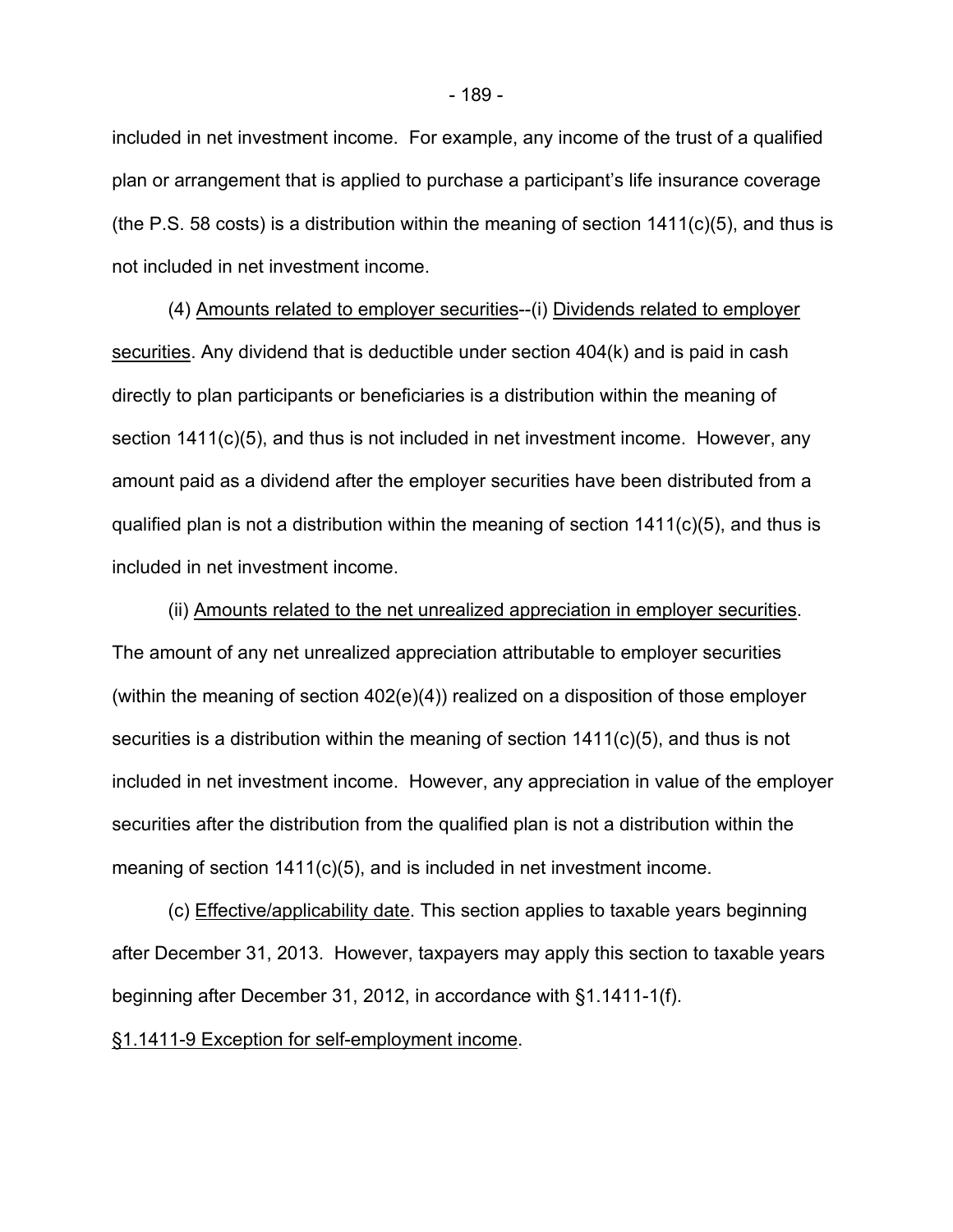(a) General rule. Except as provided in paragraph (b) of this section, net investment income does not include any item taken into account in determining selfemployment income that is subject to tax under section 1401(b) for such taxable year. For purposes of section 1411(c)(6) and this section, taken into account means income included and deductions allowed in determining net earnings from self-employment. However, amounts excepted in determining net earnings from self-employment under section 1402(a)(1)-(17), and thus excluded from self-employment income under section 1402(b), are not taken into account in determining self-employment income and thus may be included in net investment income if such amounts are described in §1.1411-4. Except as provided in paragraph (b) of this section, if net earnings from selfemployment consist of income or loss from more than one trade or business, all items taken into account in determining the net earnings from self-employment with respect to these trades or businesses (see §1.1402(a)-2(c)) are considered taken into account in determining the amount of self-employment income that is subject to tax under section 1401(b) and therefore not included in net investment income.

(b) Special rule for traders. In the case of gross income described in §§1.1411-  $4(a)(1)(ii)$  and  $(a)(1)(iii)$  derived from a trade or business of trading in financial instruments or commodities (as described in §1.1411-5(a)(2)), the deductions described in §1.1411-4(f)(2)(ii) properly allocable to the taxpayer's trade or business of trading in financial instruments or commodities are taken into account in determining the taxpayer's self-employment income only to the extent that such deductions reduce the taxpayer's net earnings from self-employment (after aggregating under §1.1402(a)-2(c) the net earnings from self-employment from any trade or business carried on by the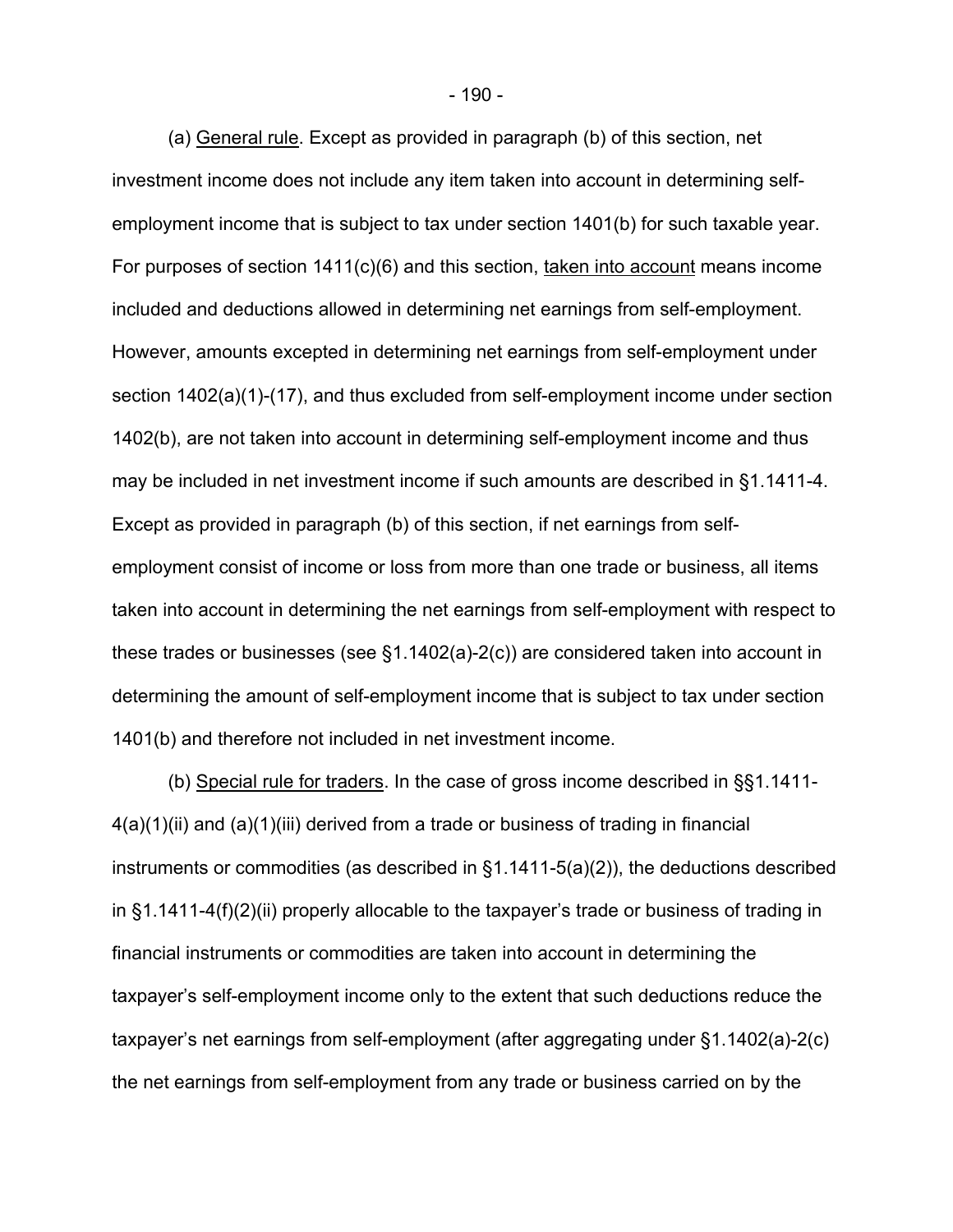taxpayer as an individual or as a member of a partnership). Any deductions described

in §1.1411-4(f)(2)(ii) that exceed the amount of net earnings from self-employment, in

the aggregate (if applicable), are allowed in determining the taxpayer's net investment

income under section 1411 and the regulations thereunder.

(c) Examples. The following examples illustrate the provisions of this section.

For purposes of these examples, assume the taxpayer is a United States citizen, uses a

calendar taxable year, and Year 1 and all subsequent years are taxable years in which

section 1411 is in effect:

Example 1. Exclusion from self-employment income. A is a general partner in PRS, a partnership carrying on a trade or business that is not a trade or business of trading in financial instruments or commodities (within the meaning of §1.1411-5(a)(2)). During Year 1, A's distributive share from PRS is \$1 million, \$300,000 of which is attributable to the gain on the sale of PRS's capital assets. Section 1402(a)(3)(A) provides an exclusion from net earnings from self-employment for any gain or loss from the sale or exchange of a capital asset. For Year 1, A has \$700,000 self-employment income subject to self-employment tax. This \$700,000 subject to self-employment tax is not included as part of net investment income under paragraph (a) of this section. However, the \$300,000 attributable to the gain on PRS's sale of a capital asset is excluded from net earnings from self-employment, and from self-employment income, and thus is not covered by the exception in section 1411(c)(6). Therefore, the \$300,000 attributable to the gain on PRS's sale of a capital asset is included as net investment income if the other requirements of section 1411 are satisfied.

Example 2. Two trades or businesses. B is an individual engaged in two trades or businesses, Business X and Business Y, neither of which is the trade or business of trading in financial instruments or commodities (as described in §1.1411-5(a)(2)). B carries on Business X as a sole proprietor and B is also a general partner in a partnership that carries on Business Y. Business Y is a nonpassive activity of B. During Year 1, B had net earnings from self-employment consisting of the aggregate of a \$50,000 loss (that is, after application of the exclusions under section 1402(a)(1)-(17)) from Business X, and \$70,000 in income (after application of the exclusions under section 1402(a)(1)-(17)) from B's distributive share from the partnership from carrying on Business Y. Thus, B's net earnings from self-employment in Year 1 are \$20,000. For Year 1, all of B's income, deductions, gains, and losses from Business X and distributive share from the partnership carrying on Business Y, other than those amounts excluded due to application of section 1402(a)(1)-(17), are taken into account in determining B's net earnings from self-employment and self-employment income for such taxable year. Accordingly, in calculating B's net investment income (as defined in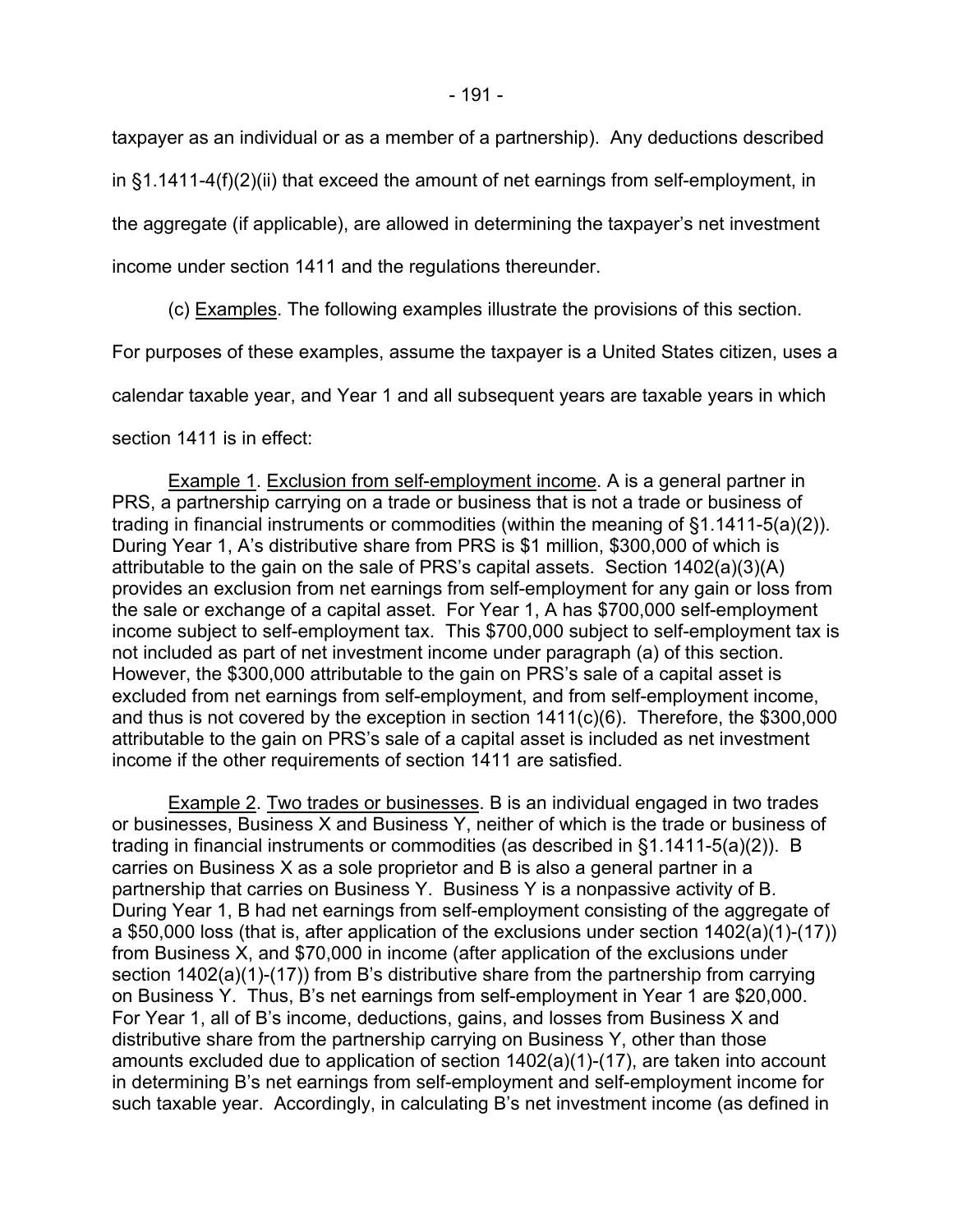§1.1411-4) for Year 1, B will not take into account the items of income, loss, gain, and deduction that comprise B's \$50,000 loss attributable to Business X (after application of the exclusions under section 1402(a)(1)-(17)), and the items of income, loss, gain, and deduction that comprise B's \$70,000 distributable share attributable to B's general partnership interest (after application of the exclusions under section 1402(a)(1)-(17)). Rather, only items of income, loss, gain, and deduction from the two separate businesses that were excluded from the calculation of B's net earnings from selfemployment income due to the application of the exclusions under section 1402(a)(1)-  $(17)$ , such as any capital gains and losses excluded under section  $1402(a)(3)$ , are considered for purposes of calculating B's net investment income for Year 1 in connection with these two trades or businesses.

Example 3. Special rule for trader with single trade or business. D is an individual engaged in the trade or business of trading in commodities (as described in §1.1411- 5(a)(2)). D made a valid and timely election under section 475(f)(2). D derives \$400,000 of trading gains, which are gross income described in §1.1411-4(a)(1) and \$15,000 of expenses described in §1.1411-4(f)(2)(ii) from carrying on the trade or business. Pursuant to sections 475(f)(1)(D) and 1402(a)(3)(A), none of the gross income is taken into account in determining D's net earnings from self-employment and self-employment income. Therefore, under paragraph (a) of this section, the \$400,000 of gross income is not covered by the exception in section 1411(c)(6). Because D had \$0 net earnings from self-employment, the \$15,000 of deductions did not reduce D's net earnings from self-employment under paragraph (b) of this section and §1.1411-  $(4)(f)(2)(ii)$ . Therefore, the \$15,000 of deductions may reduce D's gross income of \$400,000 for purposes of section 1411.

Example 4. Special rule for trader with multiple trades or businesses. E is an individual engaged in two trades or businesses, Business X (which is not a trade or business of trading in financial instruments or commodities) and Business Y (which is a trade or business of trading in financial instruments or commodities (as described in §1.1411-5(a)(2)). E made a valid and timely election under section 475(f) with respect to Business Y. During Year 1, E had net earnings from self-employment from Business X of \$35,000. During Year 1, E also had \$300,000 of trading gains, which are gross income described in §1.1411-4(a)(1) and \$40,000 of expenses described in §1.1411- 4(f)(2)(ii) from Business Y. E's \$300,000 of gross income from Business Y is excluded from net earnings from self-employment and self-employment income pursuant to sections 475(f)(1)(D) and 1402(a)(3)(A). E's \$40,000 of deductions from Business Y reduce E's \$35,000 of net earnings from self-employment from Business X to \$0. Pursuant to paragraph (b) of this section and §1.1411-4(f)(2)(ii), the remaining \$5,000 of deductions from Business Y are taken into account in determining E's net investment income (by reducing E's gross income of \$300,000 from Business Y to \$295,000) for purposes of section 1411.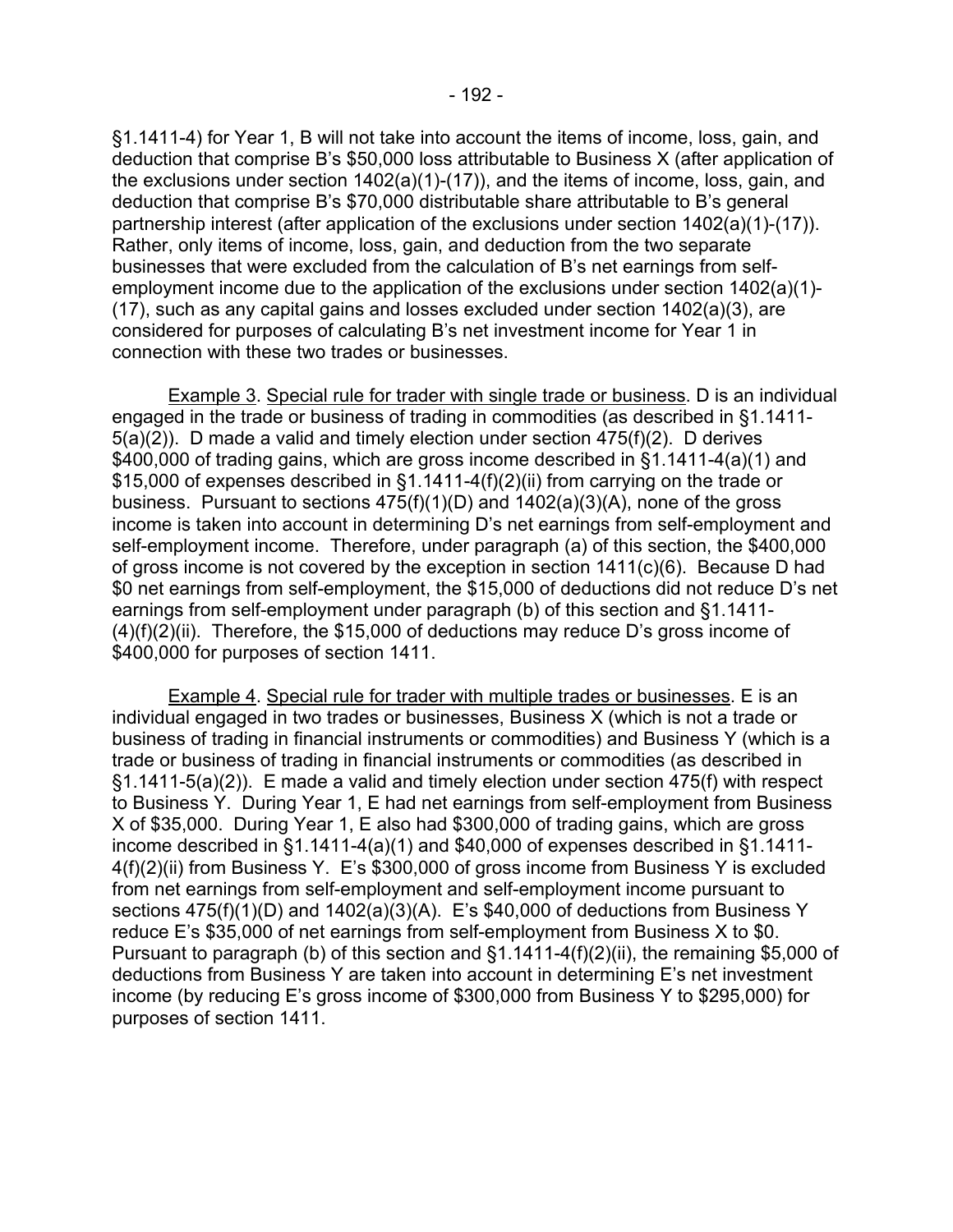(d) Effective/applicability date. This section applies to taxable years beginning after December 31, 2013. However, taxpayers may apply this section to taxable years beginning after December 31, 2012, in accordance with §1.1411-1(f).

### §1.1411-10 Controlled foreign corporations and passive foreign investment companies.

(a) In general. This section provides rules that apply to an individual, estate, or trust that is a United States shareholder of a controlled foreign corporation (CFC), or that is a United States person that directly or indirectly owns an interest in a passive foreign investment company (PFIC). In addition, this section provides rules that apply to an individual, estate, or trust that owns an interest in a domestic partnership or an S corporation that is either a United States shareholder of a CFC or that has made an election under section 1295 to treat a PFIC as a qualified electing fund (QEF). References in this section to an election under paragraph (g) of this section being in effect relate to an election that is applicable to the person that is determining the section 1411 consequences with respect to holding a particular CFC or QEF.

(b) Amounts derived from a trade or business described in §1.1411-5--(1) In general. Except as provided in paragraph (b)(2) of this section, an amount included in gross income under section 951(a) or section 1293(a) that is also income derived from a trade or business described in section 1411(c)(2) and §1.1411-5 (applying the relevant rules in §1.1411-4(b)) is taken into account as net investment income under section  $1411(c)(1)(A)(ii)$  and  $§1.1411-4(a)(1)(ii)$  for purposes of section 1411 and the regulations thereunder when it is taken into account for purposes of chapter 1, and the rules in paragraphs (c) through (g) of this section do not apply to that amount. For purposes of section 1411 and the regulations thereunder, an amount included in gross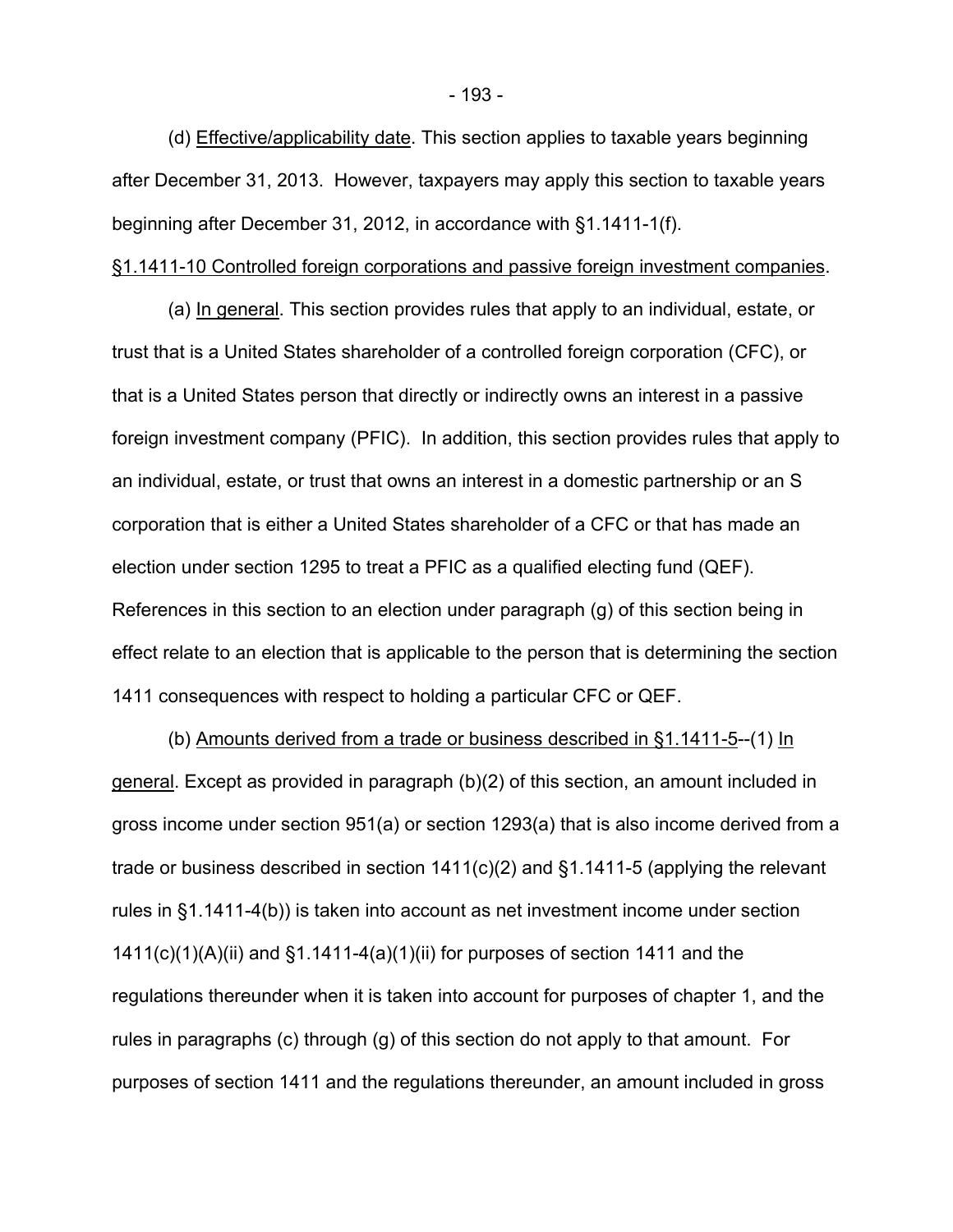income under section 1296(a) that is also income derived from a trade or business described in section 1411(c)(2) and §1.1411-5 (applying the relevant rules in §1.1411- 4(b)), is net investment income within the meaning of section 1411(c)(1)(A)(ii) and §1.1411-4(a)(1)(ii), and the rules in paragraph (c)(2)(ii) of this section do not apply to that amount.

(2) Coordination rule for changes in trade or business status. With respect to stock of a CFC or QEF for which an election under paragraph (g) of this section is not in effect, the rules in paragraphs (c) through (f) of this section apply to a distribution of earnings and profits described in paragraph  $(c)(1)(i)(A)$  of this section that was not taken into account as net investment income under paragraph (b) of this section.

(c) Calculation of net investment income--(1) Dividends. For purposes of section  $1411(c)(1)(A)(i)$  and  $§1.1411-4(a)(1)(i)$ , net investment income is calculated by taking into account the amount of dividends described in this paragraph  $(c)(1)$ .

(i) Distributions of previously taxed earnings and profits--(A) Rules when an election under paragraph (g) of this section is not in effect with respect to the shareholder--(1) General rule. Except as otherwise provided in this paragraph (c)(1)(i), with respect to stock of a CFC or QEF for which an election under paragraph (g) of this section is not in effect, a distribution of earnings and profits that is not treated as a dividend for chapter 1 purposes under section 959(d) or section 1293(c) is a dividend for purposes of section  $1411(c)(1)(A)(i)$  and  $§1.1411-4(a)(1)(i)$  if the distribution is attributable to amounts that are or have been included in gross income for chapter 1 purposes under section 951(a) or section 1293(a) in a taxable year beginning after December 31, 2012. Solely, for this purpose, distributions of earnings and profits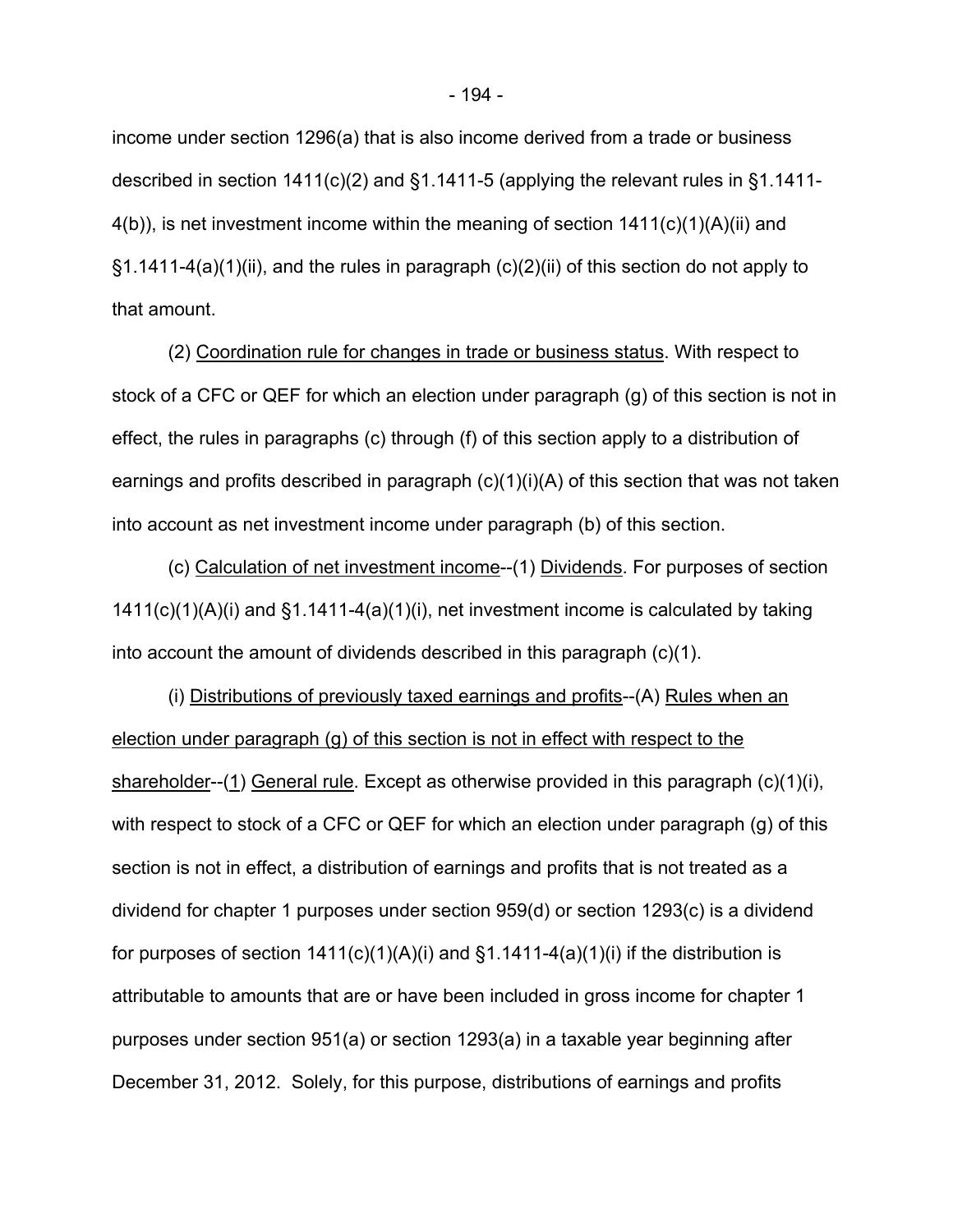attributable to amounts that are or have been included in gross income for chapter 1 purposes under section 951(a) or section 1293(a) are considered first attributable to those earnings and profits, if any, derived from the current taxable year, and then from prior taxable years beginning with the most recent prior taxable year, and with respect to amounts included under section 951(a), without regard to whether the earnings and profits are described in section 959(c)(1) or section 959(c)(2).

(2) Exception for distributions attributable to earnings and profits previously taken into account for purposes of section 1411. A distribution of earnings and profits that is not treated as a dividend for chapter 1 purposes under section 959(d) or section 1293(c) is not treated as a dividend for purposes of section  $1411(c)(1)(A)(i)$  and §1.1411-4(a)(1)(i), to the extent that an individual, estate, or trust establishes, by providing information that is similar to, and in the same manner as, the information described in §1.959-1(d) (relating to previously taxed earnings and profits), that the distribution is attributable to--

(i) Amounts included in gross income by any person for chapter 1 purposes under section 951(a) or section 1293(a) that have been taken into account by any person as net investment income by reason of paragraph (b) of this section or an election under paragraph (g) of this section; or

(ii) Amounts included in gross income by any person as a dividend pursuant to section 1248(a) that, by reason of paragraph (c)(3)(ii) of this section, have been taken into account by any person as net investment income under section  $1411(c)(1)(A)(i)$  and  $§1.1411-4(a)(1)(i).$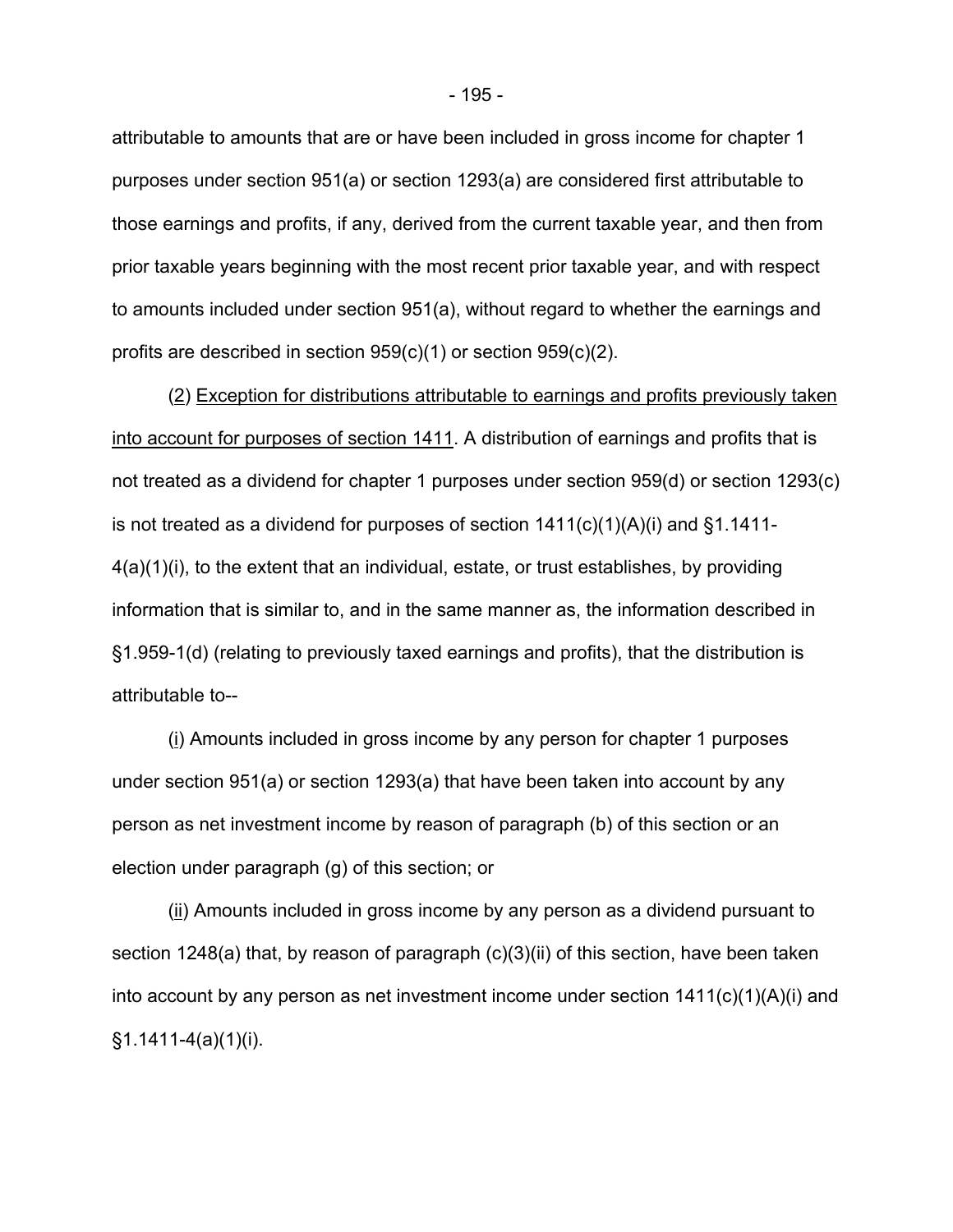(B) Rule when an election under paragraph (g) of this section is in effect with respect to the shareholder. Except as otherwise provided in this paragraph (c)(1)(i), if an election under paragraph (g) of this section is in effect, a distribution of earnings and profits that is not treated as a dividend for chapter 1 purposes under section 959(d) or section 1293(c) is not treated as a dividend for purposes of section 1411(c)(1)(A)(i) and  $§1.1411-4(a)(1)(i).$ 

(C) Special rule for certain distributions related to 2013 taxable years—(1) Scope. The rule in this paragraph (c)(1)(i)(C) applies to individuals, estates, and trusts that were subject to section 1411 during a taxable year that began after December 31, 2012, and before January 1, 2014, and that satisfy all of the conditions set forth in paragraph  $(c)(1)(i)(C)(2)$  of this section. This rule also applies to all domestic partnerships and S corporations that satisfy all of the conditions set forth in paragraph  $(c)(1)(i)(C)(2)$  of this section.

(2) Rule. A distribution of earnings and profits from a CFC or QEF, with respect to which an election under paragraph (g) is in effect, that is not treated as a dividend for chapter 1 purposes under section 959(d) or section 1293(c) is a dividend for purposes of section  $1411(c)(1)(A)(i)$  and  $§1.1411-4(a)(1)(i)$  to the extent that--

(i) The distribution of earnings and profits is attributable to an amount included by an individual, estate, trust, domestic partnership, S corporation or common trust fund in gross income for chapter 1 purposes under section 951(a) or section 1293(a) with respect to the CFC or QEF for a taxable year that began after December 31, 2012, and before January 1, 2014;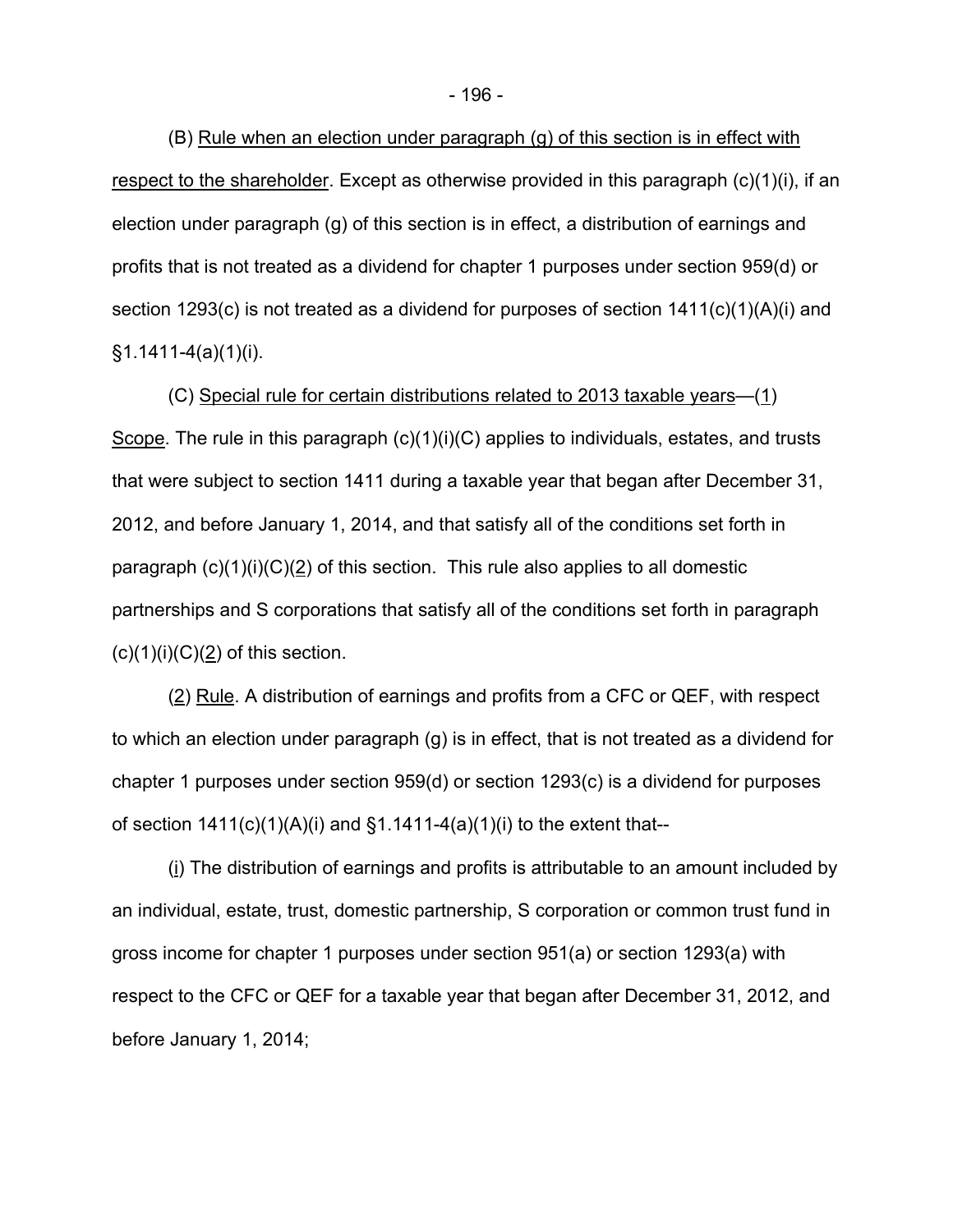(ii) The individual, estate, trust, domestic partnership, S corporation, or common trust fund made the election under paragraph (g) of this section with respect to the CFC or QEF in a taxable year that began after December 31, 2013; and

(iii) The individual, estate, trust, domestic partnership, S corporation, or common trust fund did not make the election described in paragraph (g)(4)(iii) of this section (concerning making an election under paragraph (g) of this section for a taxable year that begins before January 1, 2014).

(3) Ordering rule. Solely, for purposes of this paragraph  $(c)(1)(i)(C)(3)$ , distributions of earnings and profits attributable to amounts that have been included in gross income for chapter 1 purposes under section 951(a) or section 1293(a) are considered first attributable to the earnings and profits derived from a taxable year that began after December 31, 2012, and before January 1, 2014.

(ii) Excess distributions that constitute dividends. To the extent an excess distribution within the meaning of section 1291(b) constitutes a dividend within the meaning of section 316(a), the amount is included in net investment income for purposes of section  $1411(c)(1)(A)(i)$  and  $§1.1411-4(a)(1)(i)$ .

(2) Net gain. For purposes of section  $1411(c)(1)(A)(iii)$  and  $§1.1411-4(a)(1)(iii)$ , the rules in this paragraph (c)(2) apply in determining net gain attributable to the disposition of property.

(i) Gains treated as excess distributions. Gains treated as excess distributions under section 1291(a)(2) are included in determining net gain attributable to the disposition of property for purposes of section  $1411(c)(1)(A)(iii)$  and  $§1.1411-4(a)(1)(iii)$ .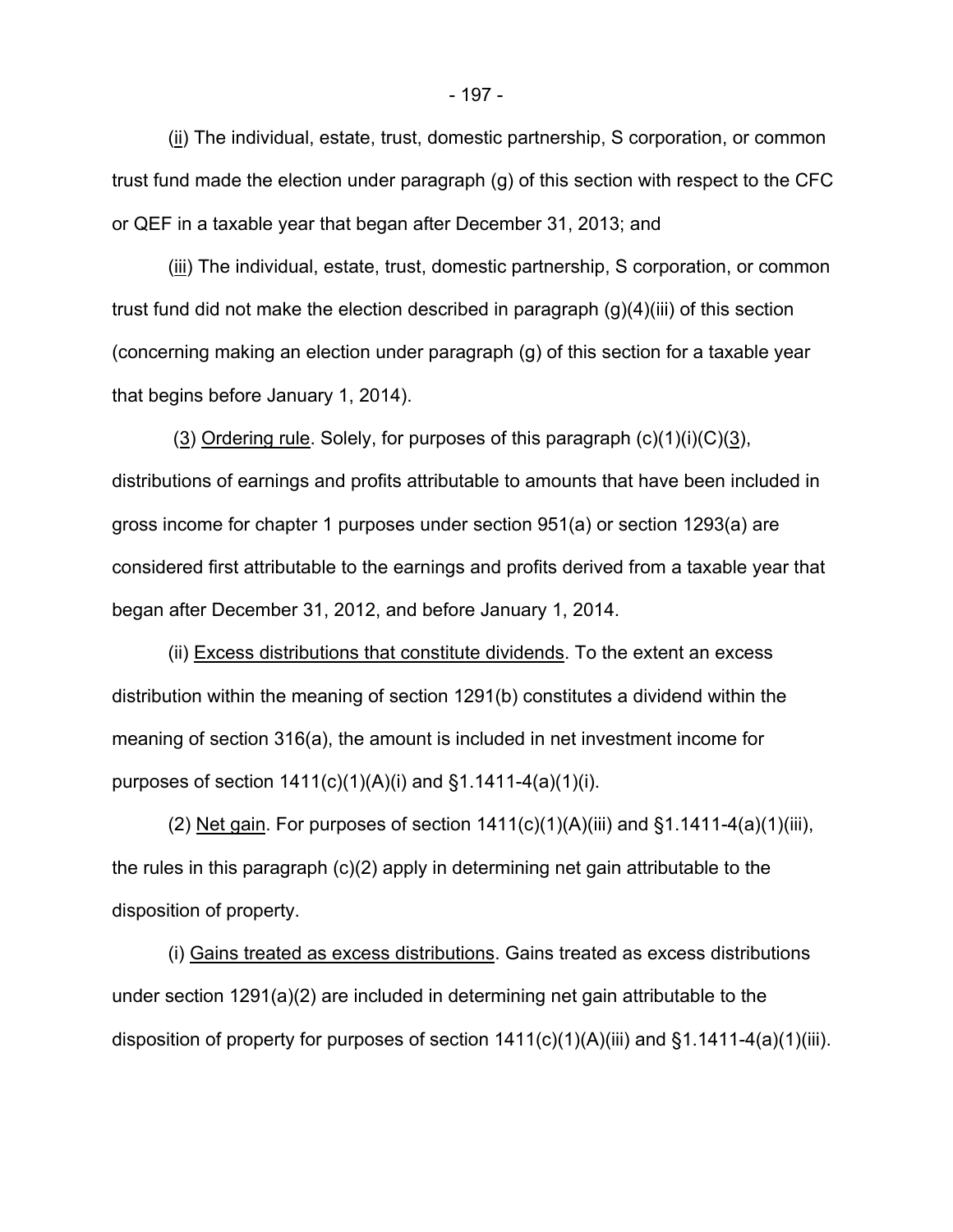(ii) Inclusions and deductions with respect to section 1296 mark to market elections. Amounts included in gross income under section 1296(a)(1) and amounts allowed as a deduction under section 1296(a)(2) are taken into account in determining net gain attributable to the disposition of property for purposes of section 1411(c)(1)(A)(iii) and §1.1411-4(a)(1)(iii).

(iii) Gain or loss attributable to the disposition of stock of CFCs and QEFs. With respect to stock of a CFC or QEF for which an election under paragraph (g) of this section is not in effect, for purposes of calculating the net gain under §§1.1411- 4(a)(1)(iii) and 1.1411-4(d) that is attributable to the direct or indirect disposition of that stock (including for purposes of determining gain or loss on the direct or indirect disposition of that stock by a domestic partnership, S corporation, or common trust fund), basis is determined in accordance with the provisions of paragraph (d) of this section.

(iv) Gain or loss attributable to the disposition of interests in domestic partnerships or S corporations that own directly or indirectly stock of CFCs or QEFs. With respect to stock of a CFC or QEF for which an election under paragraph (g) of this section is not in effect, for purposes of calculating the net gain under §§1.1411- 4(a)(1)(iii) and 1.1411-4(d) that is attributable to the disposition of an interest in a domestic partnership or S corporation that directly or indirectly owns that stock, basis is determined in accordance with the provisions of paragraph (d) of this section.

(3) Application of section 1248. With respect to stock of a CFC or QEF for which an election under paragraph (g) of this section is not in effect, for purposes of section 1411 and §1.1411-4--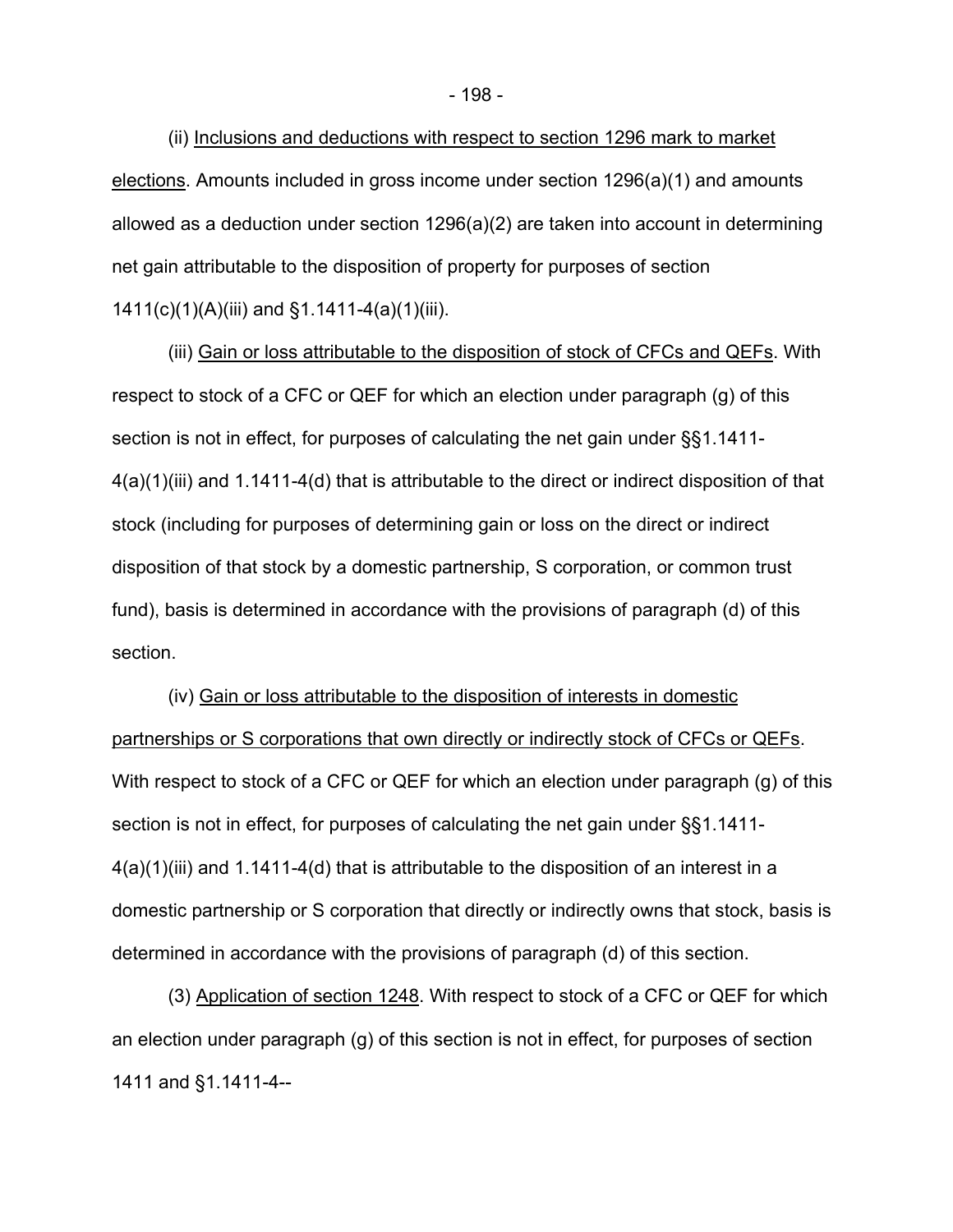(i) In determining the gain recognized on the sale or exchange of stock of a foreign corporation for section 1248(a) purposes, basis is determined in accordance with the provisions of paragraph (d) of this section; and

(ii) Section 1248(a) applies without regard to the exclusion for certain earnings and profits under sections  $1248(d)(1)$  and  $(d)(6)$ , except that those exclusions will apply with respect to the earnings and profits of a foreign corporation that are attributable to:

(A) Amounts taken into account as net investment income under paragraph (b) of this section; and

(B) Amounts previously included in gross income for chapter 1 purposes under section 951(a) or section 1293(a) in a taxable year beginning before December 31, 2012, and that have not yet been distributed. For this purpose, the determination of whether earnings and profits that are attributable to amounts previously taxed in a taxable year beginning before December 31, 2012, have been distributed is determined based on the rules described in paragraph (c)(1)(i) of this section.

(4) Amounts distributed by an estate or trust. Net investment income of a beneficiary of an estate or trust includes the beneficiary's share of distributable net income, as described in sections 652 and 662 and as modified by paragraph (f) of this section, to the extent that the beneficiary's share of distributable net income includes items that, if they had been received directly by the beneficiary, would have been described in this paragraph (c).

(5) Properly allocable deductions--(i) General rule. For purposes of section 1411(c)(1)(B) and §1.1411-4(f), the section 163(d)(1) investment expense deduction may be calculated by--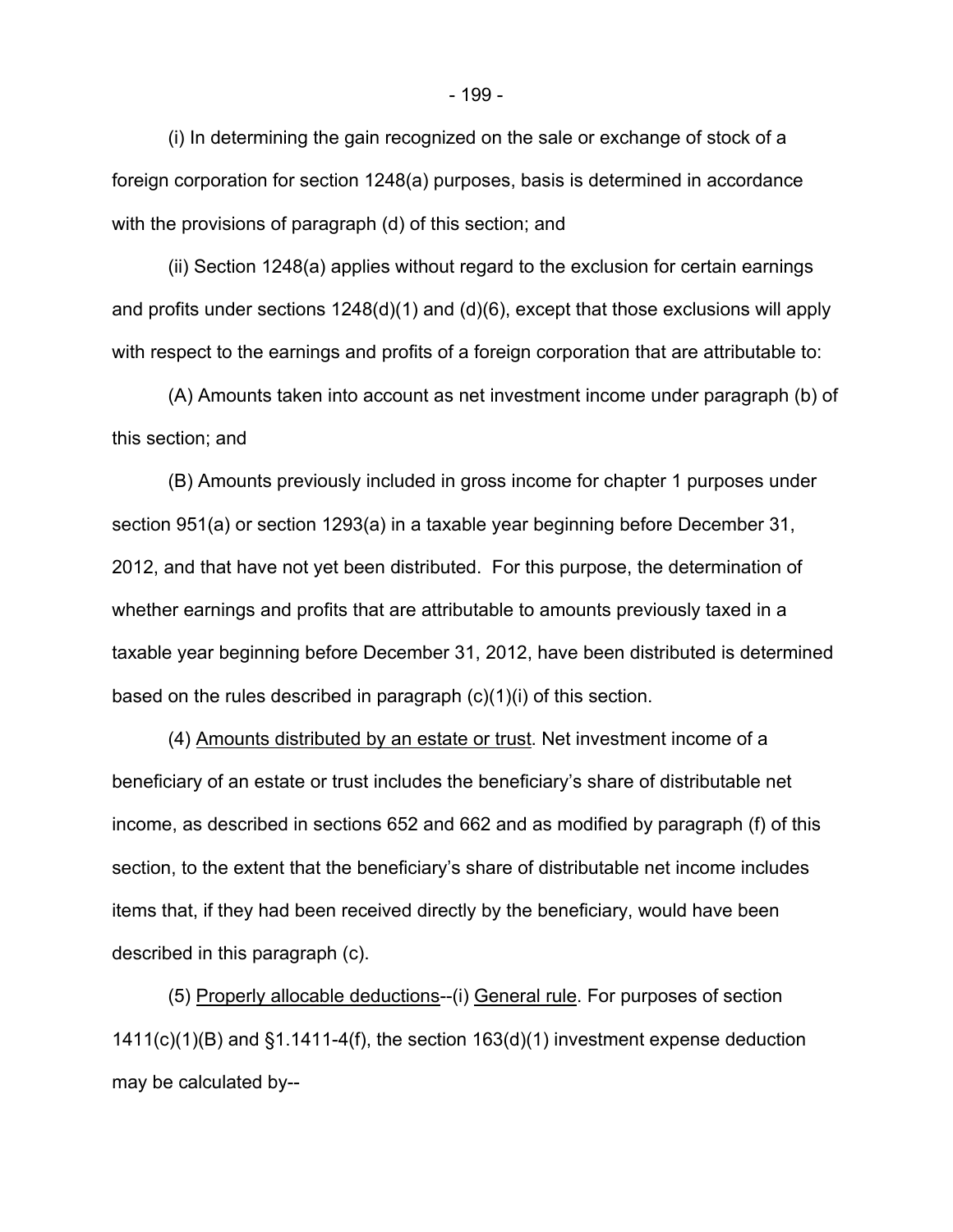(A) Increasing the amount of investment income determined for chapter 1 purposes under section 163(d)(4)(B) by the amount of dividends described in §1.1411- 10(c) that are derived from a CFC or QEF with respect to which an election under paragraph (g) of this section is not in effect;

(B) Decreasing the amount of investment income for determined chapter 1 purposes under section 163(d)(4)(B) by the amount included in gross income for chapter 1 purposes under section 951(a) or section 1293(a) that is attributable to a CFC or QEF with respect to which an election under paragraph (g) of this section is not in effect; and

(C) Increasing or decreasing, as applicable, the amount of investment income for chapter 1 purposes under section 163(d)(4)(B) by the difference between the amount calculated with respect to a disposition under paragraphs  $(c)(2)(iii)$  and  $(c)(2)(iv)$  of this section and the amount of the gain or loss attributable to the relevant disposition as calculated for chapter 1 purposes.

(ii) Additional rules. For purposes of section  $1411(c)(1)(B)$  and  $§1.1411-4(f)$ , if the method of calculation described in paragraph (c)(5)(i) of this section is applied:

(A) The amount of investment interest not allowed as a deduction under section 163(d)(2) must be calculated consistent with the method of calculation described in paragraph (c)(5)(i).

(B) The method of calculation must be adopted by an individual, estate, or trust no later than the first year in which the individual, estate, or trust is subject to section 1411.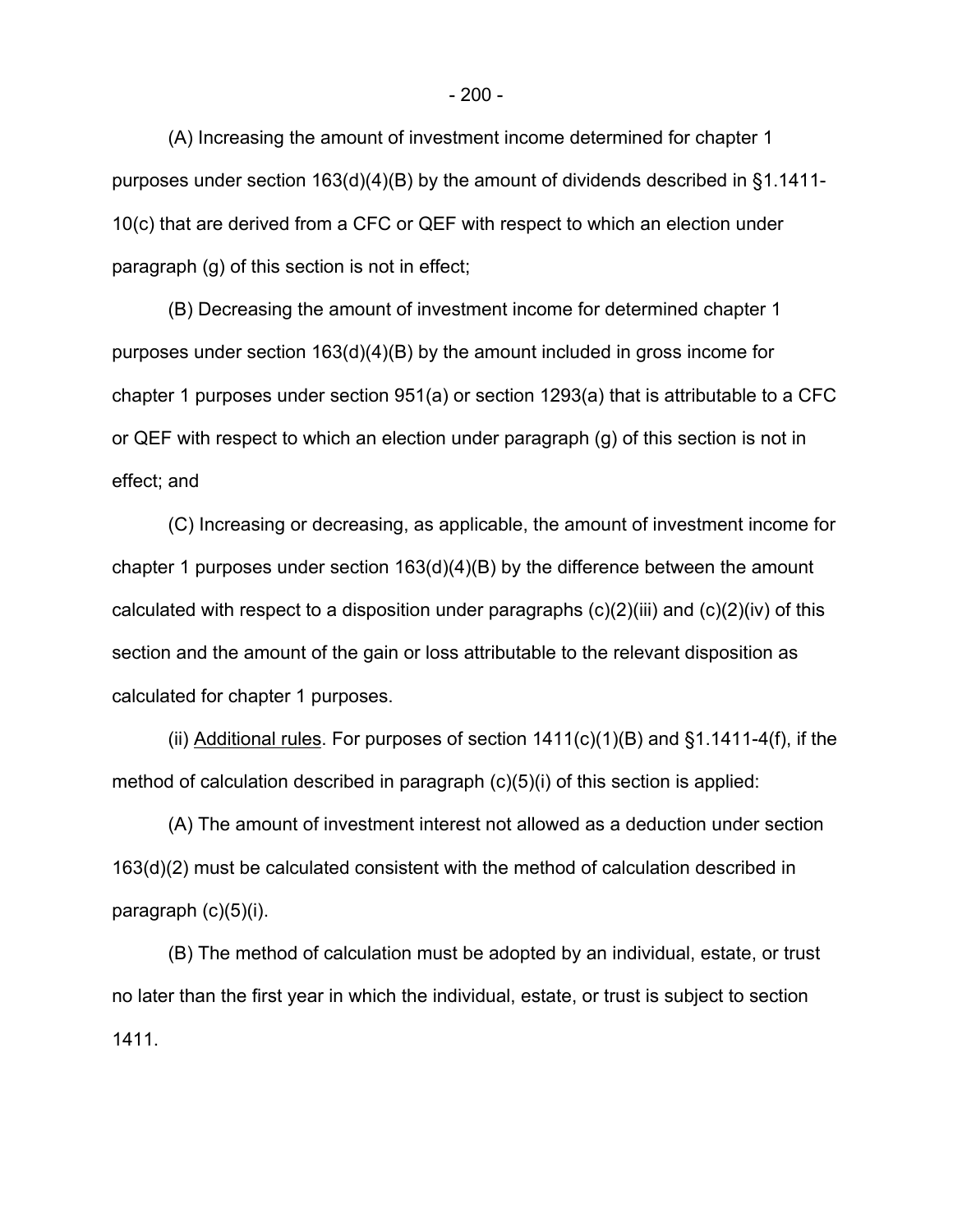(C) The method of calculation must be applied with respect to all CFCs and QEFs for all taxable years with respect to which an election under paragraph (g) of this section is not in effect.

(D) A method of calculation under this paragraph is a method of accounting, which must be applied consistently, and may only be changed by the taxpayer by securing the consent of the Commissioner in accordance with §1.446-1(e) and following the administrative procedures issued under §1.446-1(e)(3)(ii).

(d) Conforming basis adjustments--(1) Basis adjustments under sections 961 and 1293--(i) Stock held by individuals, estates, or trusts. With respect to stock of a CFC or QEF which is held by an individual, estate, or trust, either directly or indirectly through one or more entities each of which is foreign, for which an election under paragraph (g) of this section is not in effect--

(A) The basis increases made pursuant to sections 961(a) and 1293(d) for amounts included in gross income for chapter 1 purposes under sections 951(a) and 1293(a) in taxable years beginning after December 31, 2012, are not taken into account for purposes of section 1411 and the regulations thereunder; and

(B) The basis decreases made pursuant to sections 961(b) and 1293(d) attributable to amounts treated as dividends for purposes of section 1411 under paragraph (c)(1)(i) of this section are not taken into account for purposes of section 1411 and the regulations thereunder.

(ii) Stock held by domestic partnerships or S corporations--(A) Rule when an election under paragraph (g) of this section is not in effect. The rules of this paragraph  $(d)(1)(ii)(A)$  apply with respect to stock of a CFC or QEF held directly by a domestic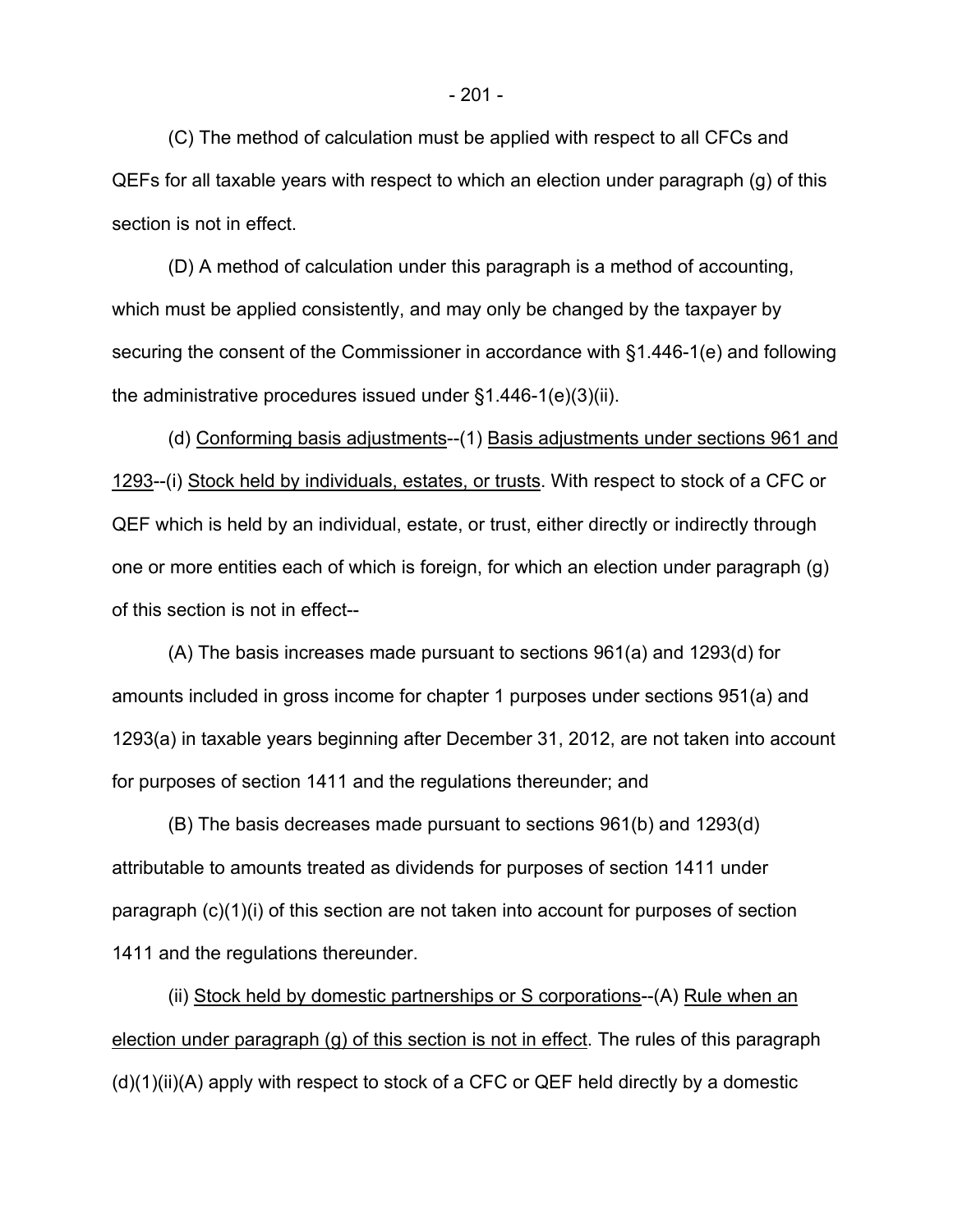partnership or S corporation, or indirectly through one or more entities each of which is foreign, for which an election under paragraph (g) of this section is not in effect. If an individual, estate, or trust is a shareholder of an S corporation, or if an individual, estate, or trust directly, or through one or more tiers of passthrough entities (including an S corporation), owns an interest in a domestic partnership, the S corporation or domestic partnership, as the case may be, will not take into account for purposes of section 1411 and the regulations thereunder the basis increases made by the domestic partnership or S corporation pursuant to sections 961(a) and 1293(d) for amounts included in gross income for chapter 1 purposes under sections 951(a) and 1293(a) for taxable years beginning after December 31, 2012, and the basis decreases made by the domestic partnership or S corporation pursuant to sections 961(b) and 1293(d) attributable to amounts treated as dividends for purposes of section 1411 under paragraph (c)(1)(i) of this section (the section 1411 recalculated basis). If the domestic partnership or S corporation disposes of the stock of a CFC or QEF, the section 1411 recalculated basis will be used to determine the distributive share or pro rata share of the gain or loss for purposes of section 1411 for partners or shareholders.

(B) Rules when an election under paragraph (g) of this section is in effect. If an election under paragraph (g) of this section is in effect with respect to stock of a CFC or QEF held directly or indirectly by a domestic partnership or S corporation, the partner's distributive share or the shareholder's pro rata share of the gain or loss for purposes of section 1411 is the same as the distributive share or pro rata share of the gain or loss for purposes of chapter 1. See Example 6 of paragraph (h) of this section.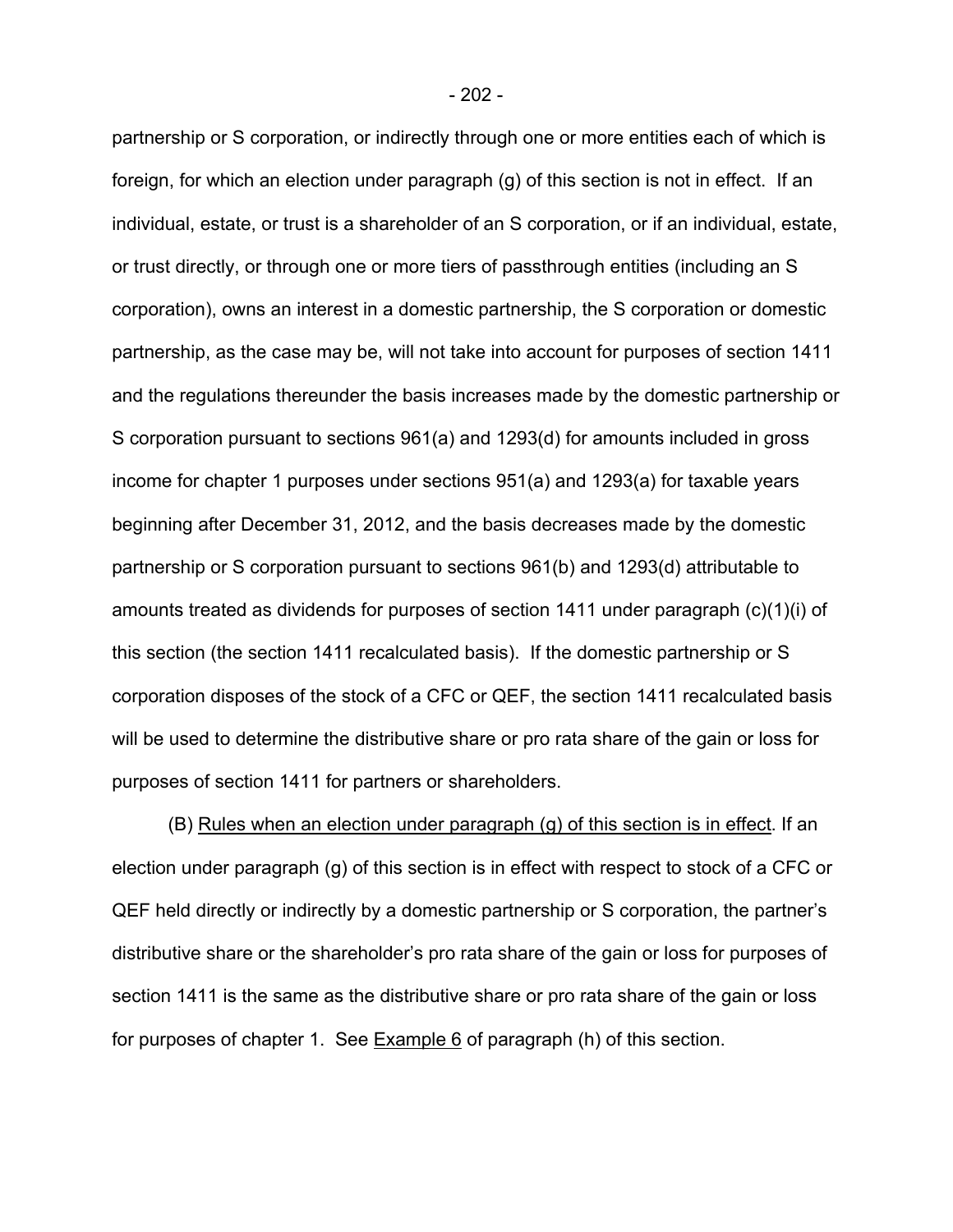(2) Special rules for partners that own interests in domestic partnerships that own directly or indirectly stock of CFCs or QEFs. The rules of this paragraph (d)(2) apply with respect to stock of a CFC or QEF for which an election under paragraph (g) of this section is not in effect, and that is held by a domestic partnership, either directly or indirectly through one or more entities each of which is foreign. In such a case, the basis increases provided under section 705(a)(1)(A) to the partners for purposes of chapter 1 that are attributable to amounts that the domestic partnership includes or included in gross income under section 951(a) or section 1293(a) for a taxable year beginning after December 31, 2012, are not taken into account for purposes of section 1411. Instead, each partner's adjusted basis in the partnership interest is increased by its share of any distributions to the partnership from the CFC or QEF that are treated as dividends for purposes of section 1411 under paragraph (c)(1)(i) of this section. Similar rules apply when the stock of the CFC or QEF is held in a tiered partnership structure. For purposes of determining net investment income under section 1411 and the regulations thereunder, the partner's adjusted basis in the partnership interest as calculated under this paragraph (d)(2) is used to determine all tax consequences related to tax basis (for example, loss limitation rules and the characterization of partnership distributions).

(3) Special rules for S corporation shareholders that own interests in S corporations that own directly or indirectly stock of CFCs or QEFs. The rules of this paragraph (d)(3) apply with respect to stock of a CFC or QEF for which an election under paragraph (g) of this section is not in effect, and that is held by an S corporation, directly or indirectly through one or more entities each of which is foreign. In such case,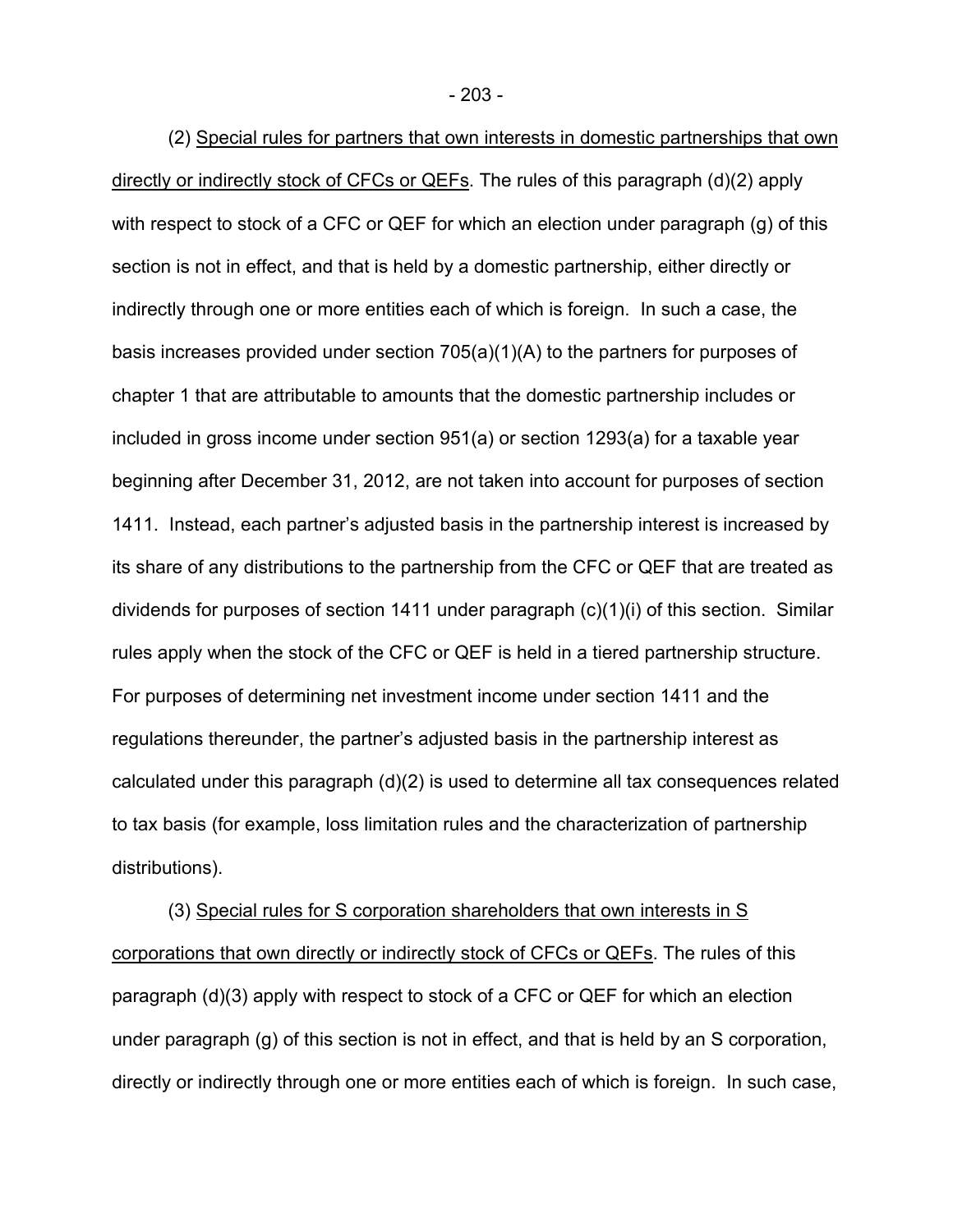the basis increases provided in section 1367(a)(1)(A) to its shareholders for chapter 1 purposes that are attributable to amounts that the S corporation includes or included in gross income for chapter 1 purposes under section 951(a) or section 1293(a) for taxable years beginning after December 31, 2012, are not taken into account for purposes of section 1411. Instead, each shareholder's adjusted basis of stock in the S corporation is increased by its share of the distributions to the S corporation from the CFC or QEF that are treated as dividends for purposes of section 1411 under paragraph (c)(1)(i) of this section. Similar rules apply when the S corporation holds an interest in a CFC or QEF through a partnership. For purposes of determining net investment income under section 1411 and the regulations thereunder, the shareholder's adjusted basis in the stock of the S corporation as calculated under this paragraph (d)(3) is used to determine all tax consequences related to tax basis (for example, loss limitation rules and the characterization of S corporation distributions).

(4) Special rules for participants in common trust funds. Rules similar to the rules in paragraphs (d)(2) and (3) of this section apply to ownership interests in common trust funds (as defined in section 584).

(e) Conforming adjustments to modified adjusted gross income and adjusted gross income--(1) Individuals. Solely for purposes of section 1411(a)(1)(B)(i) and the regulations thereunder, the term modified adjusted gross income means modified adjusted gross income as defined in §1.1411-2(c)(1)--

(i) Increased by amounts included in net investment income under paragraphs  $(c)(1)(i)$ ,  $(c)(1)(ii)$ ,  $(c)(2)(i)$ , and  $(c)(4)$  of this section that are not otherwise included in gross income for chapter 1 purposes;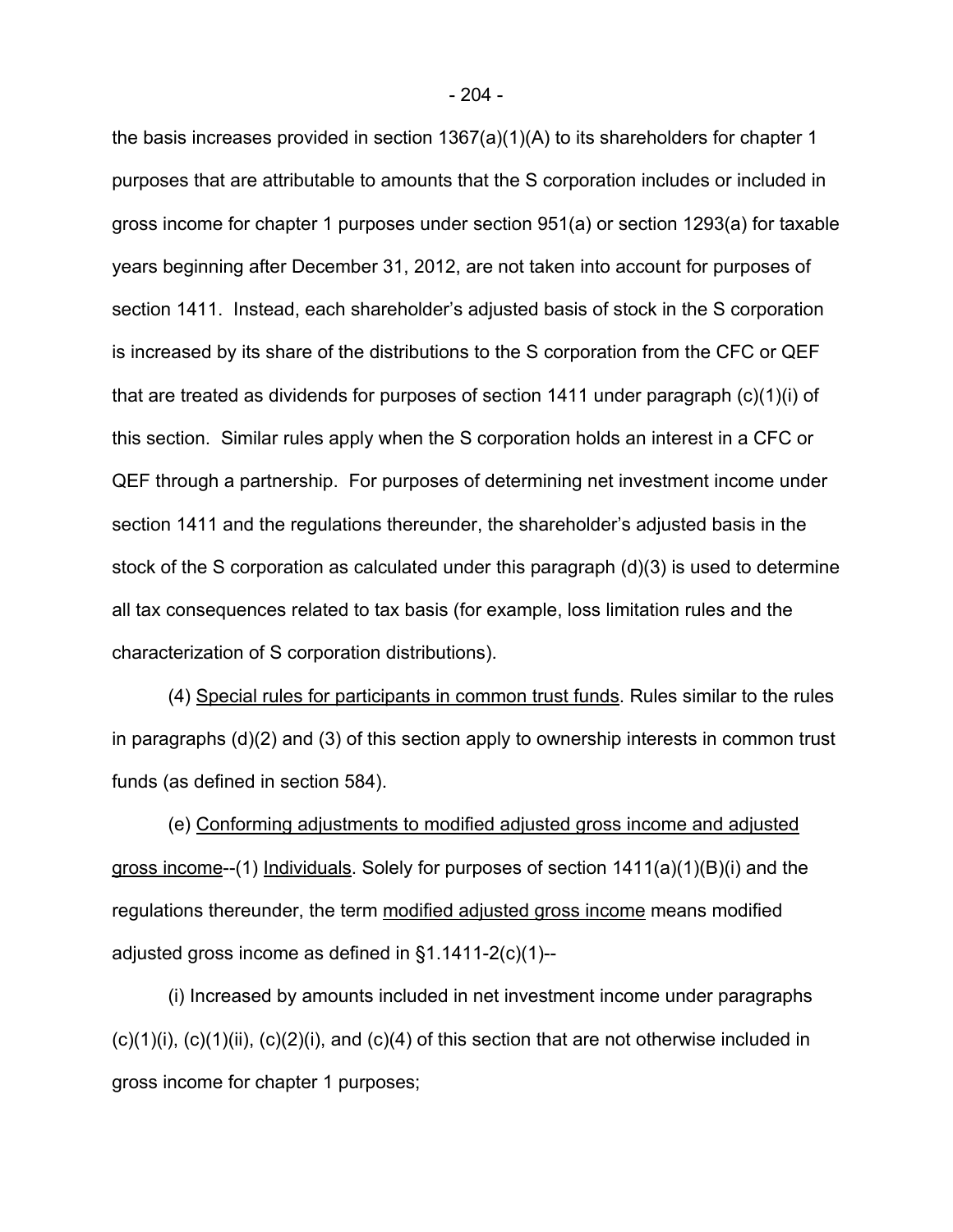(ii) Increased or decreased, as applicable, by the difference between the amount calculated with respect to a disposition under paragraphs (c)(2)(iii) and (iv) of this section and the amount of the gain or loss attributable to the relevant disposition as calculated for chapter 1 purposes;

(iii) Decreased by any amount included in gross income for chapter 1 purposes under section 951(a) or section 1293(a) attributable to a CFC or QEF with respect to which no election under paragraph (g) of this section is in effect; and

(iv) To the extent the section 163(d)(1) investment interest expense deduction is calculated using the method of calculation set forth in paragraph (c)(5) of this section and the deduction is taken into account under §1.1411-4(f)(2), increased or decreased, as appropriate, by the difference between the amount of the section 163(d)(1) investment interest expense deduction calculated under paragraph (c)(5) of this section and the amount calculated for chapter 1 purposes.

 (2) Estates and trusts. Solely for purposes of section 1411(a)(2)(B)(i) and the regulations thereunder, the term adjusted gross income means adjusted gross income as defined in  $\S1.1411-3(a)(1)(ii)(B)(1)$  adjusted by the following amounts to the extent those amounts are not distributed by the estate or trust--

(i) Increased by amounts included in net investment income under paragraphs  $(c)(1)(i)$ ,  $(c)(1)(ii)$ ,  $(c)(2)(i)$ , and  $(c)(4)$  of this section that are not otherwise included in gross income for chapter 1 purposes;

(ii) Increased or decreased, as applicable, by the difference between the amount calculated with respect to a disposition under paragraphs (c)(2)(iii) and (iv) of this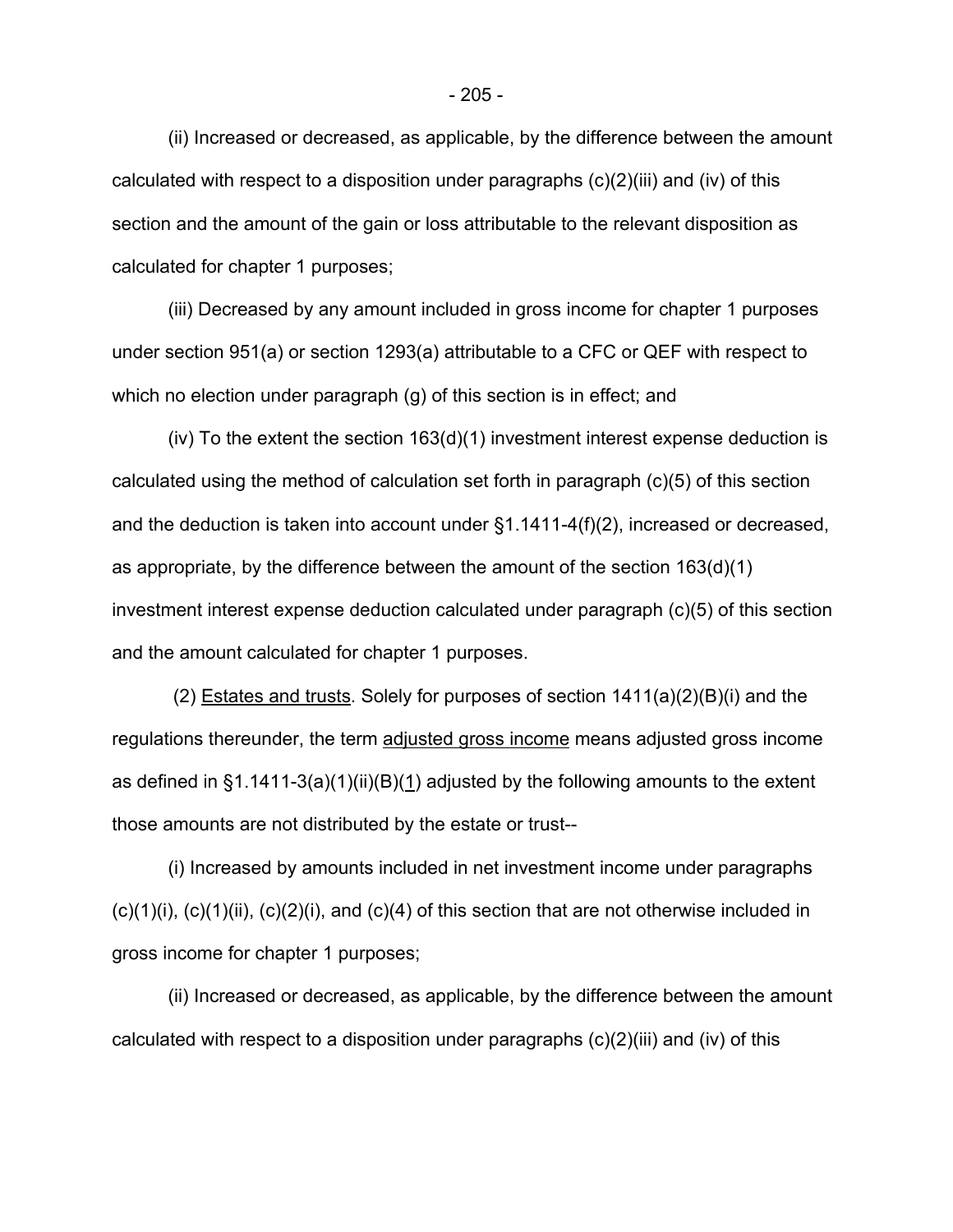section and the amount of the gain or loss attributable to the relevant disposition as calculated for chapter 1 purposes;

(iii) Decreased by any amount included in gross income for chapter 1 purposes under section 951(a) or section 1293(a) attributable to a CFC or QEF with respect to which no election under paragraph (g) of this section is in effect; and

(iv) To the extent the section 163(d)(1) investment interest expense deduction is calculated using the method of calculation set forth in paragraph (c)(5) of this section and taken into account under §1.1411-4(f)(2), increased or decreased, as appropriate, by the difference between the amount of the section 163(d)(1) investment interest expense deduction calculated under paragraph (c)(5) of this section and the amount calculated for chapter 1 purposes.

(f) Application to estates and trusts. All of the items described in paragraph (c) of this section are included in the net investment income of an estate or trust or its beneficiaries. The amounts described in paragraphs (e)(2)(i) through (iv) of this section, regardless of whether the estate or trust receives those amounts directly or indirectly through another estate or trust, increase or decrease, as applicable, the estate's or trust's distributable net income for purposes of section 1411. The estate or trust, or the beneficiaries thereof, must take those amounts into account in a manner reasonably consistent with the general operating rules for estates and trusts in §1.1411-3 and subchapter J in computing the undistributed net investment income of the estate or trust and the net investment income of the beneficiaries.

(g) Election with respect to CFCs and QEFs--(1) Effect of election. If an election under paragraph (g) of this section is made with respect to a CFC or QEF, amounts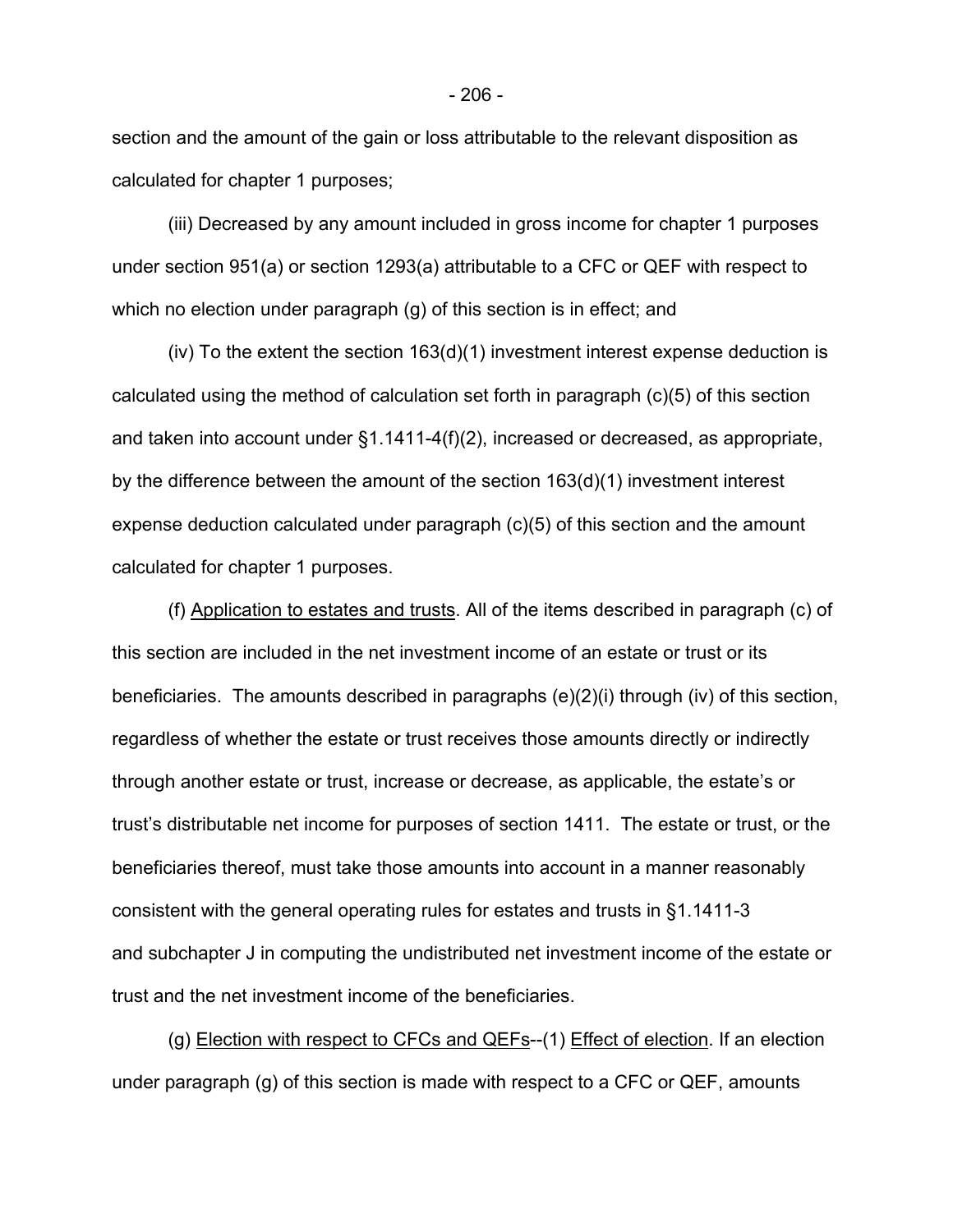included in gross income for chapter 1 purposes under section 951(a) or section 1293(a)(1)(A) with respect to the CFC or QEF in taxable years beginning with the taxable year for which the election is made are treated as net investment income for purposes of §1.1411-4(a)(1)(i), and amounts included in gross income under section 1293(a)(1)(B) with respect to the QEF in taxable years beginning with the taxable year for which the election is made are taken into account in calculating net gain attributable to the disposition of property under  $\S1.1411-4(a)(1)(iii)$ . See paragraphs  $(c)(1)(i)(B)$  and (c)(1)(i)(C) of this section for the effect of this election on certain distributions of previously taxed earnings and profits.

(2) Years to which election applies--(i) In general. An election under paragraph (g) of this section applies to the taxable year for which it is made and all subsequent taxable years, and applies to all subsequently acquired interests in the CFC or QEF. An election under paragraph (g) of this section is irrevocable.

(ii) Termination of interest in CFC or QEF. Complete termination of a person's interest in the CFC or QEF does not terminate the person's election under paragraph (g) of this section with respect to the CFC or QEF. Thus, if the person reacquires stock of the CFC or QEF, that stock is considered to be stock for which an election under paragraph (g) of this section has been made and is in effect.

(iii) Termination of partnership. If a domestic partnership that makes the election under paragraph (g) of this section is terminated pursuant to section  $708(b)(1)(B)$ , the election is binding on the new partnership.

(3) Who may make the election. An individual, estate, trust, domestic partnership, S corporation, or common trust fund may make an election under paragraph (g) of this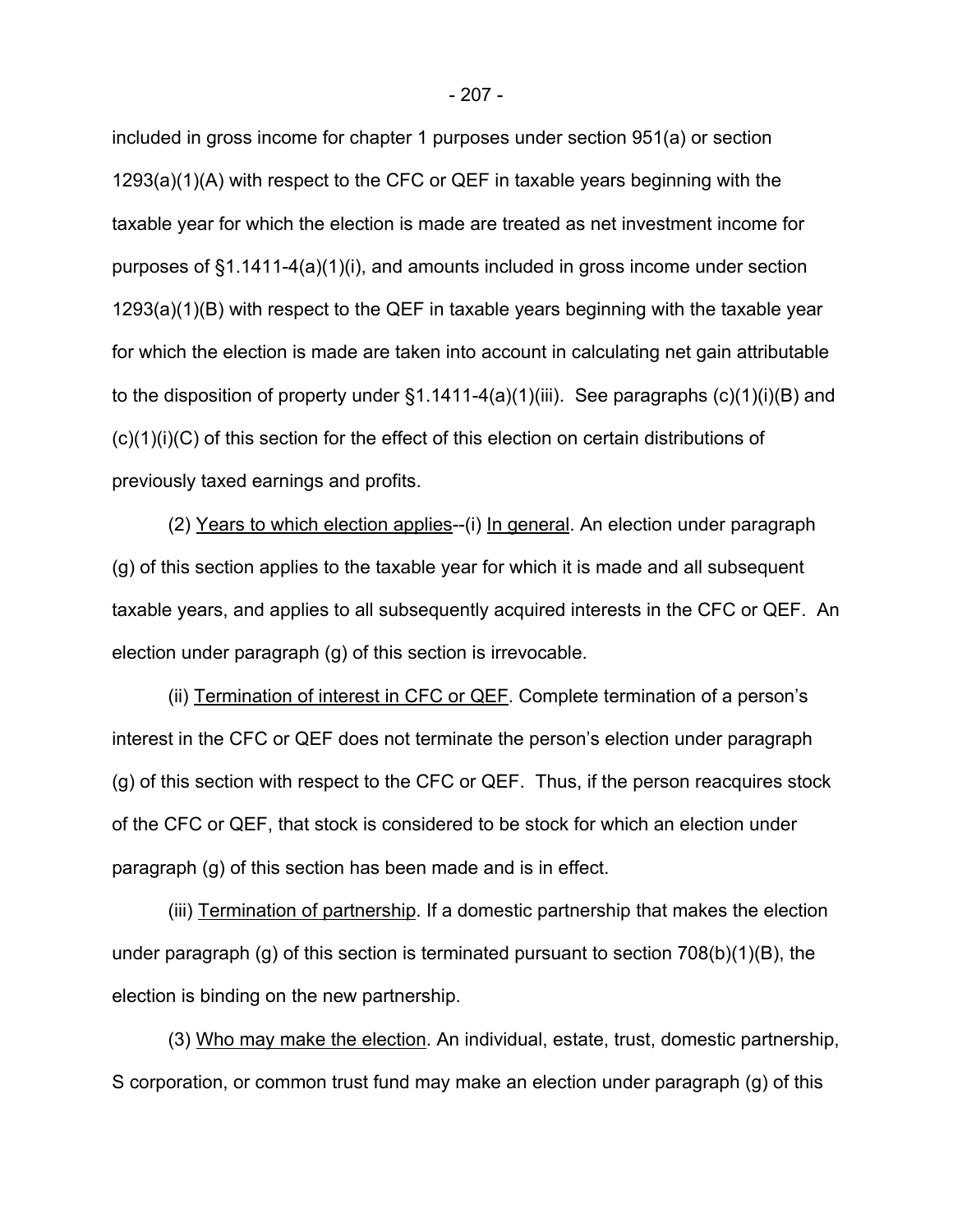section with respect to each CFC or QEF that it holds directly or indirectly through one or more entities, each of which is foreign. In addition, an individual, estate, trust, domestic partnership, S corporation, or common trust fund may make an election under paragraph (g) of this section with respect to a CFC or QEF that it holds indirectly through a domestic partnership, S corporation, estate, trust, or common trust fund if the domestic partnership, S corporation, estate, trust, or common trust fund does not make the election. The election, if made, for an estate or trust must be made by the fiduciary of that estate or trust.

(4) Time and manner for making the election--(i) Individuals, estates, and trusts-- (A) General rule. Except as otherwise provided in this paragraph, in order for an election under paragraph (g) of this section by an individual, estate, or trust (other than a CRT) with respect to a CFC or QEF to be effective, the election must be made no later than the first taxable year beginning after December 31, 2013, during which the individual, estate, or trust--

(1) Includes an amount in gross income for chapter 1 purposes under section 951(a) or section 1293(a) with respect to the CFC or QEF; and

(2) Is subject to tax under section 1411 or would be subject to tax under section 1411 if the election were made with respect to the stock of the CFC or QEF.

(B) Special rule for charitable remainder trusts (CRTs). Except as otherwise provided in this paragraph, in order for an election under paragraph (g) of this section by a CRT with respect to a CFC or QEF to be effective, the election must be made no later than the first taxable year beginning after December 31, 2013, during which the CRT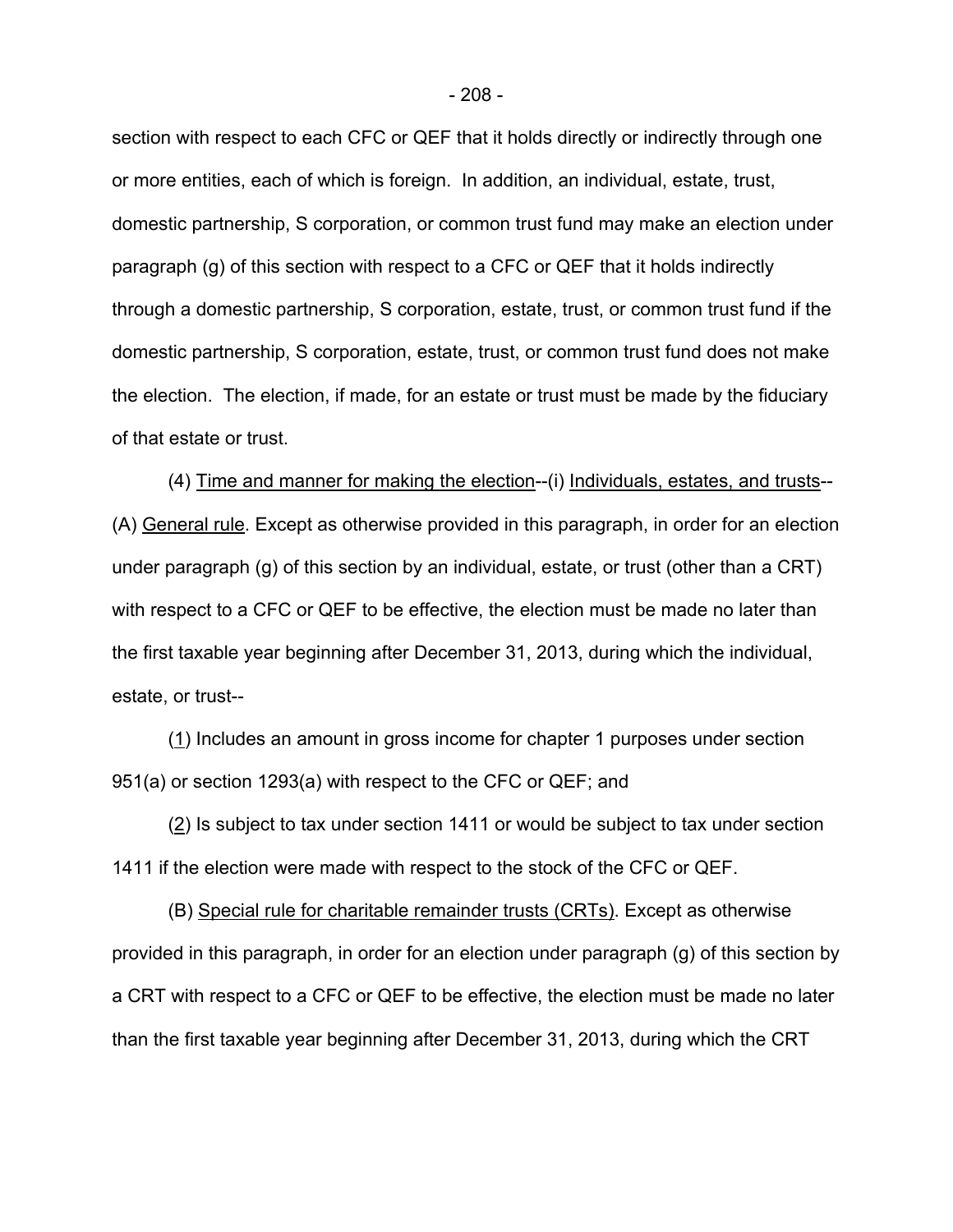includes an amount in gross income for chapter 1 purposes under section 951(a) or section 1293(a) with respect to the CFC or QEF.

(ii) Certain domestic passthrough entities. Except as otherwise provided in this paragraph, in order for an election under paragraph (g) of this section by a domestic partnership, S corporation, or common trust fund with respect to a CFC or a QEF to be effective, the election must be made no later than the first taxable year beginning after December 31, 2013, during which the domestic partnership S corporation, or common trust fund--

(A) Includes an amount in gross income for chapter 1 purposes under section 951(a) or section 1293(a) with respect to the CFC or QEF; and

(B) Has a direct or indirect owner that is subject to tax under section 1411 or would be subject to tax under section 1411 if the election were made.

(iii) Taxable years that begin before January 1, 2014--(A) Individuals, estates, or trusts. An individual, estate, or trust may make an election under paragraph (g) of this section for a taxable year that begins before January 1, 2014.

(B) Certain domestic passthrough entities. A domestic partnership, S corporation, or common trust fund may make an election under paragraph (g) of this section for a taxable year that begins before January 1, 2014, provided that all of its partners, shareholders, or participants, as the case may be, consent to the election. In the case of a partner, shareholder, or participant that is a partnership, S corporation, or common trust fund, all of the partners, shareholders, and participants also must consent to the election.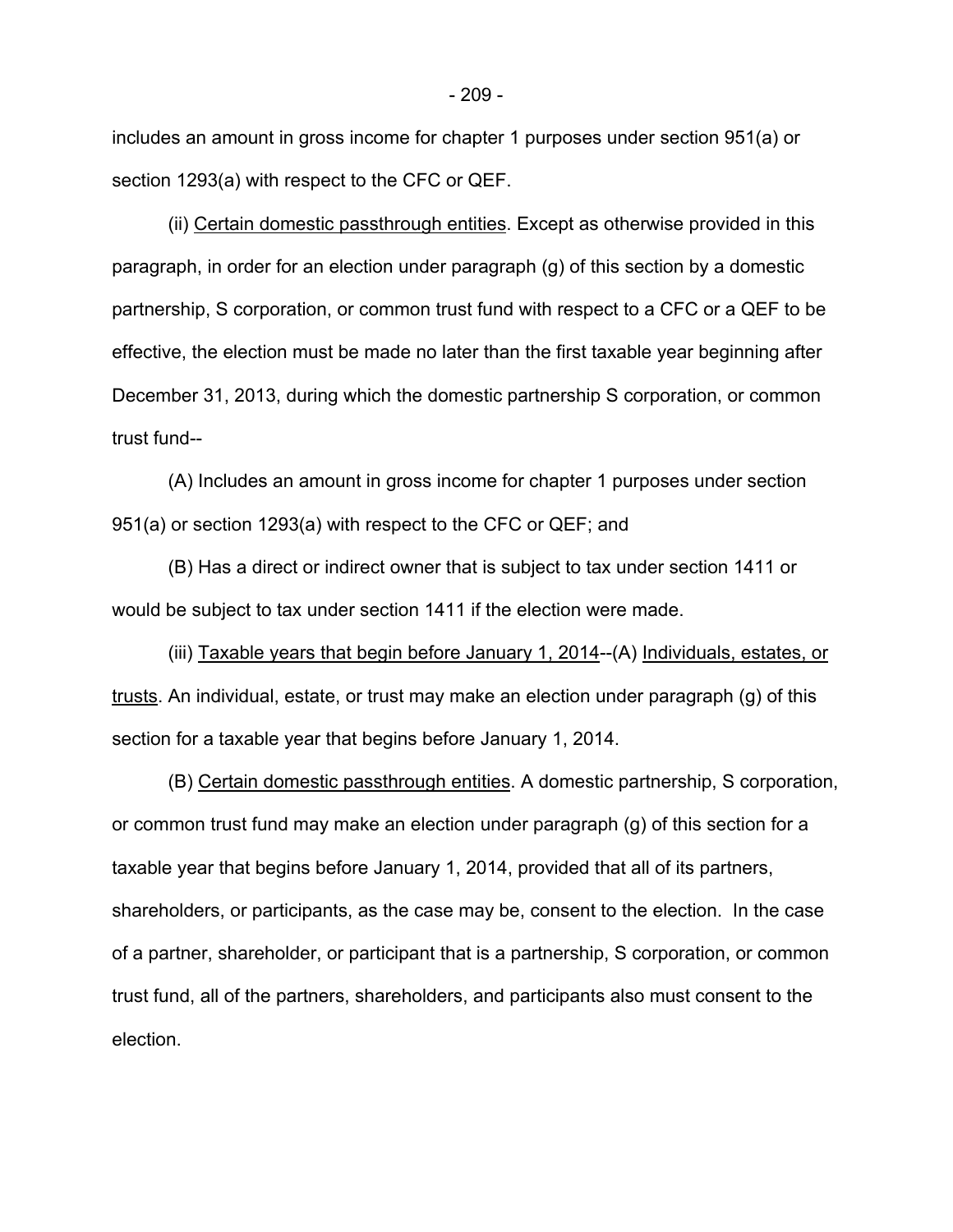(iv) Time for making election. In all cases, the election under paragraph (g) of this section must be made in the manner prescribed by forms, instructions, or in other guidance on the individual's, estate's, trust's, domestic partnership's, S corporation's, or common trust fund's original or amended return for the taxable year for which the election is made. An election can be made on an amended return only if the taxable year for which the election is made, and all taxable years that are affected by the election, are not closed by the period of limitations on assessments under section 6501. An individual, estate, trust, domestic partnership, S corporation, or common trust fund may not seek an extension of time to make the election under any other provision of the law, including §301.9100 of this chapter.

(h) Examples. The following examples illustrate the rules of this section. In each example, unless otherwise indicated, the individuals, the foreign corporation (FC), the QEF (QEF), and the partnership (PRS) use a calendar taxable year. Further, the gross income or gain with respect to an interest in FC is not derived in a trade or business described in §1.1411-5.

Example 1. (i) Facts. A, a United States citizen, is the sole shareholder of FC, a controlled foreign corporation (within the meaning of section 957). A is a United States shareholder (within the meaning of section 951(b)) with respect to FC. In 2012, A includes \$40,000 in gross income for chapter 1 purposes under section 951(a)(1)(A) with respect to FC. On December 31, 2012, A's basis in the stock of FC for chapter 1 purposes is \$500,000, which includes an increase to basis under section 961(a) of \$40,000. The amount of FC's earnings and profits that are described in section 959(c)(2) is \$40,000, the amount of FC's earnings and profits that are described in section 959(c)(3) is \$20,000, and FC does not have any earnings and profits that are described in section 959(c)(1). No election is made under paragraph (g) of this section. During 2013, A does not include any amounts in income under section 951(a) with respect to FC, A does not receive any distributions from FC, and there is no change in the amount of FC's earnings and profits. In 2014, A includes \$10,000 in gross income for chapter 1 purposes under section 951(a)(1)(A) with respect to FC. As a result, A's basis in the stock of FC for chapter 1 purposes increases by \$10,000 to \$510,000 pursuant to section 961(a). During 2015, FC distributes \$30,000 to A, which is not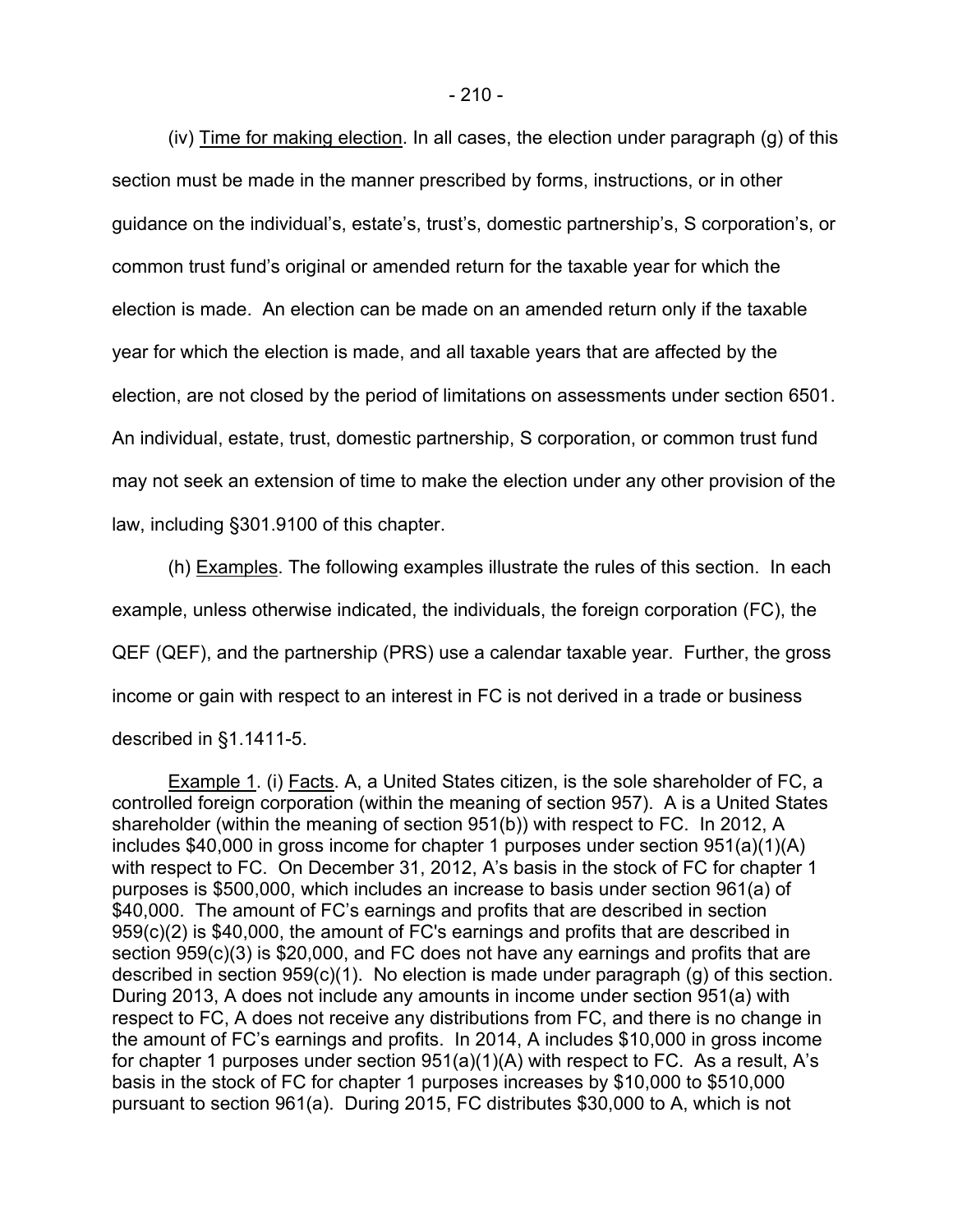treated as a dividend for purposes of chapter 1 under section 959(d). As a result, A's basis in the stock of FC for chapter 1 purposes is decreased by \$30,000 to \$480,000 pursuant to section 961(b).

(ii) Results for section 1411 purposes. In 2014, A does not include the \$10,000 section 951(a) income inclusion in A's net investment income under section  $1411(c)(1)(A)(i)$  and  $§1.1411-4(a)(1)(i)$ . Pursuant to paragraph (e)(1)(iii) of this section, A decreases A's modified adjusted gross income for section 1411 purposes by \$10,000 in 2014, and pursuant to paragraph (d)(1)(i) of this section, A's adjusted basis is not increased by \$10,000 and remains at \$500,000. In 2015, pursuant to paragraph (c)(2)(i) of this section, A includes \$10,000 of the distribution of previously taxed earnings and profits as a dividend for purposes of determining A's net investment income because \$10,000 of the \$30,000 distribution is attributable to amounts that A included in gross income for chapter 1 purposes under section 951(a) in a tax year that began after December 31, 2012. Pursuant to paragraph (e)(1)(i) of this section, A increases A's modified adjusted gross income for section 1411 purposes by \$10,000 in 2015. Under paragraph (d)(1)(i) of this section, A's adjusted basis is not decreased by the \$10,000 that is treated as a dividend for section 1411 purposes, and thus, A's adjusted basis in FC for section 1411 purposes is decreased under section 961 only by \$20,000 to \$480,000.

**Example 2.** (i) Facts. Same facts as **Example 1.** In addition, during 2016, A includes \$15,000 in gross income for chapter 1 purposes under section 951(a)(1)(A) with respect to FC. As a result, A's basis in the stock of FC for chapter 1 purposes increases by \$15,000 to \$495,000 pursuant to section 961(a). During 2017, A sells all of A's shares of FC for \$550,000 and, prior to the application of section 1248, recognizes \$55,000 (\$550,000 minus \$495,000) of long-term capital gain for chapter 1 purposes. For purposes of calculating the amount included in income as a dividend pursuant to section 1248(a) for chapter 1 purposes, the earnings and profits of FC attributable to A's shares in FC which were accumulated after December 31,1962 and during the period which A held the stock while FC was a controlled foreign corporation is \$55,000, \$35,000 of which is excluded pursuant to section 1248(d)(1). Therefore, after the application of section 1248, for chapter 1 purposes, upon the sale of the FC stock, A recognizes \$35,000 of long-term capital gain and a \$20,000 dividend.

(ii) Results for section 1411 purposes. (A) In 2016, A does not include the \$15,000 section 951(a)(1)(A) income inclusion in A's net investment income under section  $1411(c)(1)(A)(i)$  and  $§1411(c)(1)(A)(i)$ . Pursuant to paragraph (e)(1)(ii) of this section, A decreases A's modified adjusted gross income for section 1411 purposes by \$15,000, and, pursuant to paragraph (d)(1)(i) of this section, A's adjusted basis remains at \$480,000.

(B) During 2017, prior to the application of section 1248, A recognizes \$70,000 (\$550,000 minus \$480,000) of gain for section 1411 purposes. Pursuant to paragraph (c)(3) of this section, for section 1411 purposes, section 1248(a) applies to the gain on the sale of FC calculated for section 1411 purposes (\$70,000) and section 1248(d)(1)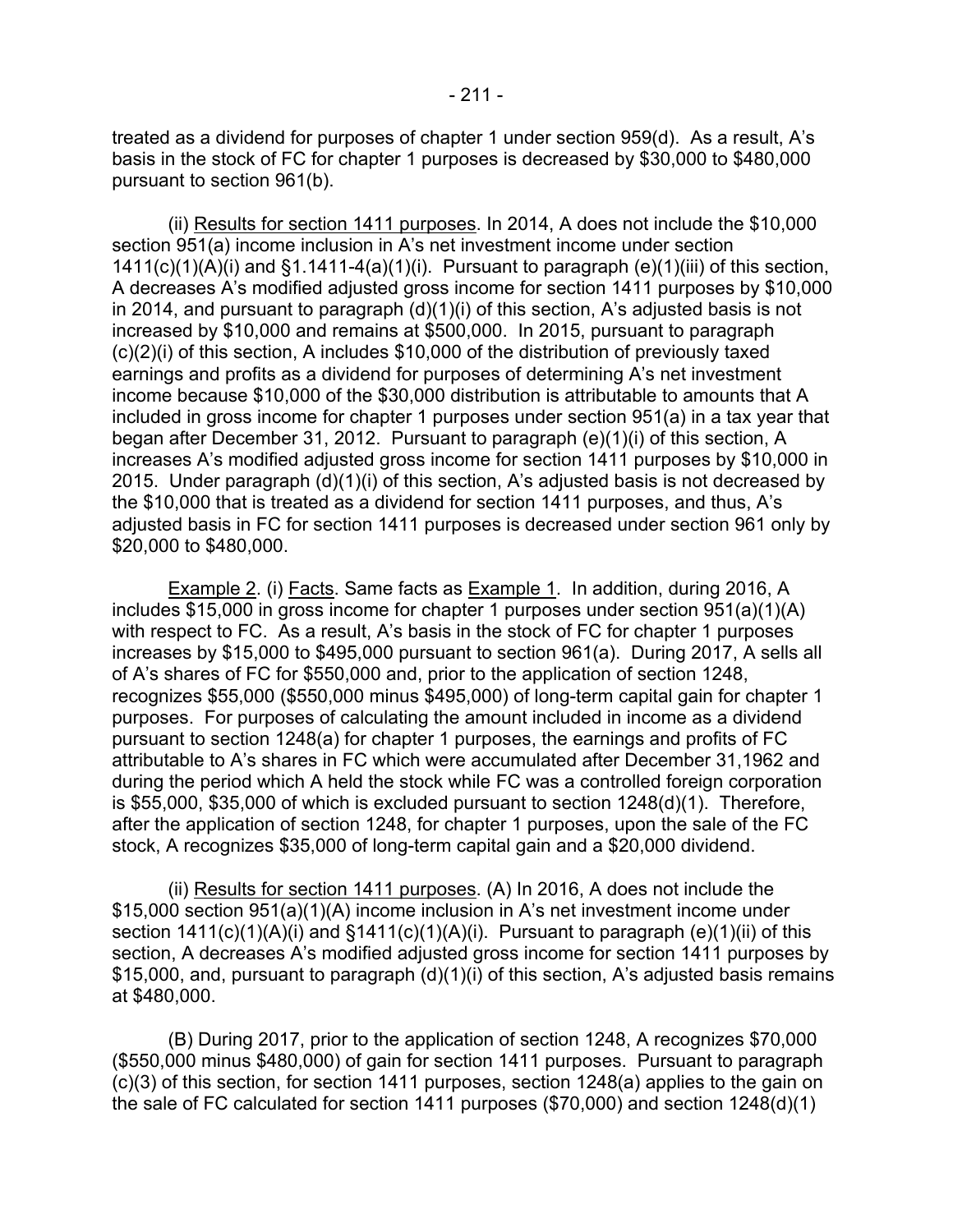does not apply, except with respect to the \$20,000 of earnings and profits of FC that are attributable to amounts previously included in income for chapter 1 purposes under section 951 for a taxable year beginning before December 31, 2012. Accordingly, for purposes of calculating the amount of income includible as a dividend under section 1248(a), A has \$55,000 of earnings and profits, \$20,000 of which is excluded pursuant to section 1248(d)(1). Therefore, after the application of section 1248, for section 1411 purposes A has \$35,000 of long-term capital gain and a \$35,000 dividend. For purposes of calculating net investment income in 2017, A includes \$35,000 as a dividend under section  $1411(c)(1)(A)(i)$  and  $§1.1411-4(a)(1)(i)$  and \$35,000 as a gain under section 1411(c)(1)(A)(iii) and §1.1411-4(a)(1)(iii).

Example 3. (i) Facts. Same facts as Example 2, except that A timely makes an election under paragraph (g)(4)(i) of this section for 2014 (and thus for all subsequent years).

(ii) Results for section 1411 purposes. A does not have any adjustments to A's modified adjusted gross income for section 1411 purposes for 2014, 2015, 2016 or 2017 because the election under paragraph (g)(4)(i) of this section was timely made. Pursuant to paragraph (g)(2) of this section, for purposes of calculating A's net investment income in 2014, the \$10,000 that A included in income for chapter 1 purposes under section 951(a) is net investment income for purposes of section  $1411(c)(1)(A)(i)$  and  $§1.1411-4(a)(1)(i)$ . A has no amount of net investment income with respect to FC in 2015. Pursuant to paragraph (g)(2) of this section, for purposes of calculating A's net investment income in 2016, the \$15,000 that A included in income for chapter 1 purposes under section 951(a) is net investment income for purposes of section 1411(c)(1)(A)(i) and §1.1411-4(a)(1)(i). For purposes of calculating A's net investment income in 2017, the amount of gain on the disposition of the FC shares is the same as the amount calculated for chapter 1 purposes. Applying section 1248, A includes \$35,000 as a gain under section  $1411(c)(1)(A)(iii)$  and  $§1.1411-4(a)(1)(iii)$ , and \$20,000 as a dividend under section 1411(c)(1)(A)(i) and §1.1411-4(a)(1)(i).

Example 4. Domestic partnership holding QEF stock. (i) Facts. (A) C, a United States citizen, owns a 50% interest in PRS, a domestic partnership. D, a United States citizen, and E, a United States citizen, each own a 25% interest in PRS. All allocations of partnership income and losses are pro rata based on ownership interests. PRS owns an interest in QEF, a foreign corporation that is a passive foreign investment company (within the meaning of section 1297(a)). PRS, a United States person, made an election under section 1295 with respect to QEF applicable to the first year of its holding period in QEF. As of December 31, 2012, for chapter 1 purposes, C's basis in his partnership interest is \$100,000, D's basis in his partnership interest is \$50,000, E's basis in his partnership interest is \$50,000, and PRS's adjusted basis in its QEF stock is \$80,000, which includes an increase in basis under section 1293(d) of \$40,000. As of December 31, 2012, the amount of QEF's earnings that have been included in income by PRS under section 1293(a), but have not been distributed by QEF, is \$40,000. PRS also has cash of \$60,000 and domestic C corporation stock with an adjusted basis of \$60,000. During 2013, PRS does not include any amounts in income under section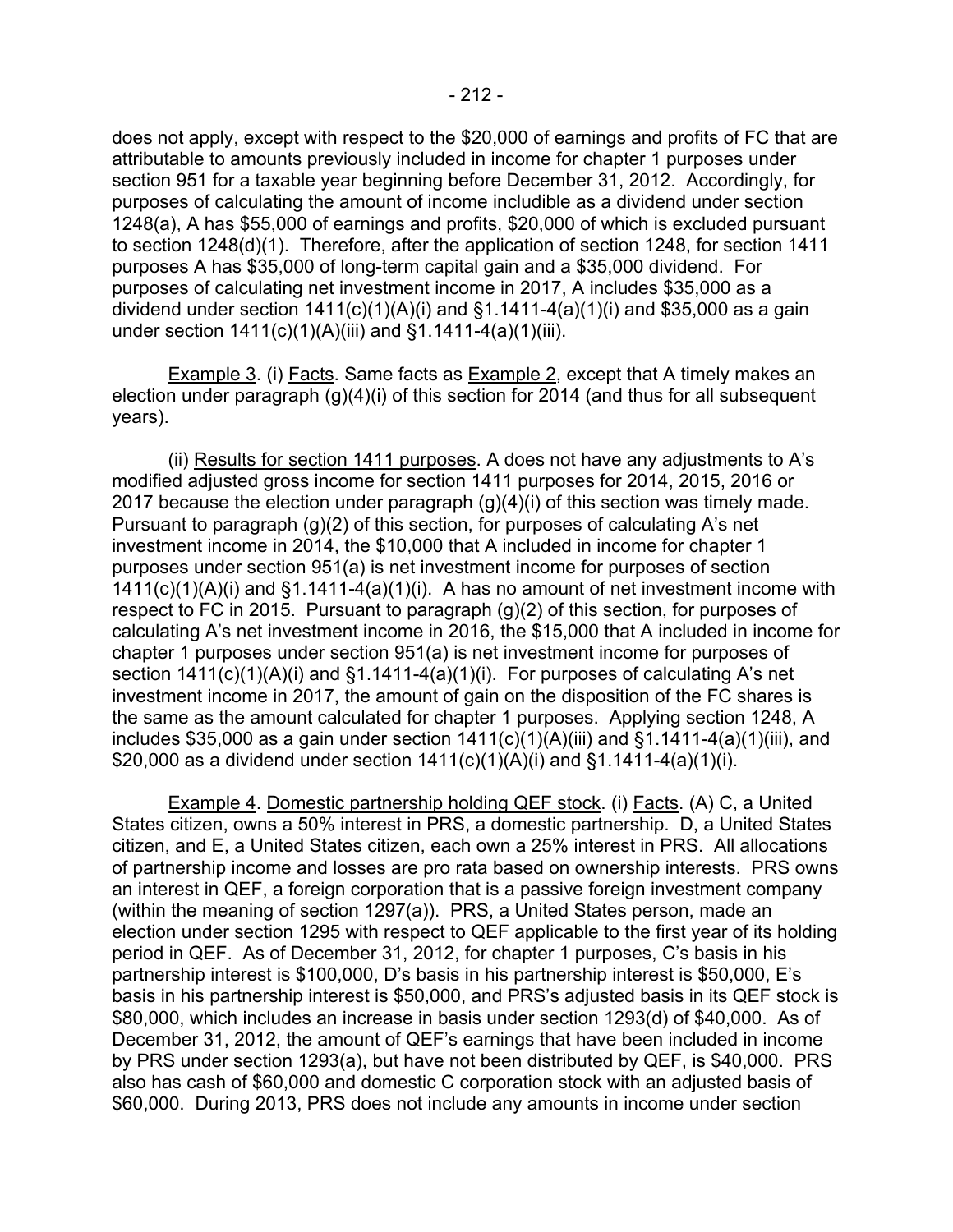1293(a) with respect to QEF, PRS does not receive any distributions from QEF, and there are no adjustments to the basis of C, D, or E in their interests in PRS.

(B) During 2014, PRS has income of \$40,000 under section 1293(a) with respect to QEF and has no other partnership income. PRS does not make an election under paragraph (g) of this section.

(C) During 2015, QEF distributes \$60,000 to PRS. PRS has no income for the year.

(ii) Results for 2014. (A) For chapter 1 purposes, as a result of the \$40,000 income inclusion under section 1293(a), PRS's basis in its QEF stock is increased by \$40,000 under section 1293(d)(1) to \$120,000. Under §1.1293-1(c)(1) and section 702, C's, D's, and E's distributive shares of the section 1293(a) income inclusion are \$20,000, \$10,000, and \$10,000, respectively. Under section 705(a)(1)(A), C increases his adjusted basis in his partnership interest by \$20,000 to \$120,000, and D and E each increase his adjusted basis in his partnership interest by \$10,000 to \$60,000.

(B) For section 1411 purposes, pursuant to paragraph (d)(1)(ii) of this section, PRS's basis in QEF is not increased by the \$40,000 income inclusion (it remains at \$80,000). Because PRS did not make an election under paragraph (g) of this section, C, D and E do not have net investment income with respect to the income inclusion, and pursuant to paragraph (d)(2) of this section, they do not increase their adjusted bases in their interests in PRS (each remains at \$50,000). Pursuant to paragraph (e)(1)(ii) of this section, C reduces his modified adjusted gross income by \$20,000, and D and E each reduce their modified adjusted gross income by \$10,000.

(iii) Results for 2015. (A) For chapter 1 purposes, the distribution of \$60,000 from QEF to PRS is not a dividend under section 1293(c), and PRS decreases its basis in QEF by \$60,000 under section 1293(d)(2) to \$60,000.

(B) Pursuant to paragraph (c)(1)(i) of this section, \$40,000 of the distribution is a dividend for section 1411 purposes because PRS included \$40,000 in gross income for chapter 1 purposes under section 1293(a) in a tax year that began after December 31, 2012. For section 1411 purposes, pursuant to paragraph (d)(1)(ii) of this section, section 1293(d) will not apply to reduce PRS's basis in QEF to the extent of the \$40,000 of the distribution that is treated as a dividend under paragraph (c)(2)(i) of this section. Thus, PRS's basis in QEF is decreased only by \$20,000 for purposes of section 1411 and is \$60,000. The \$40,000 distribution of previously taxed earnings and profits that is treated as a dividend for section 1411 purposes is allocated \$20,000 to C, \$10,000 to D, and \$10,000 to E. Because PRS did not make an election under paragraph (g) of this section, pursuant to paragraph (c)(2)(i) of this section, C has \$20,000 of net investment income, and D and E each has \$10,000 of net investment income as a result of the distribution by QEF, and pursuant to paragraph (d)(2) of this section, C increases his adjusted basis in PRS by \$20,000 to \$120,000, and D and E each increases his adjusted basis in PRS by \$10,000 to \$60,000. Pursuant to paragraph (e)(1)(i) of this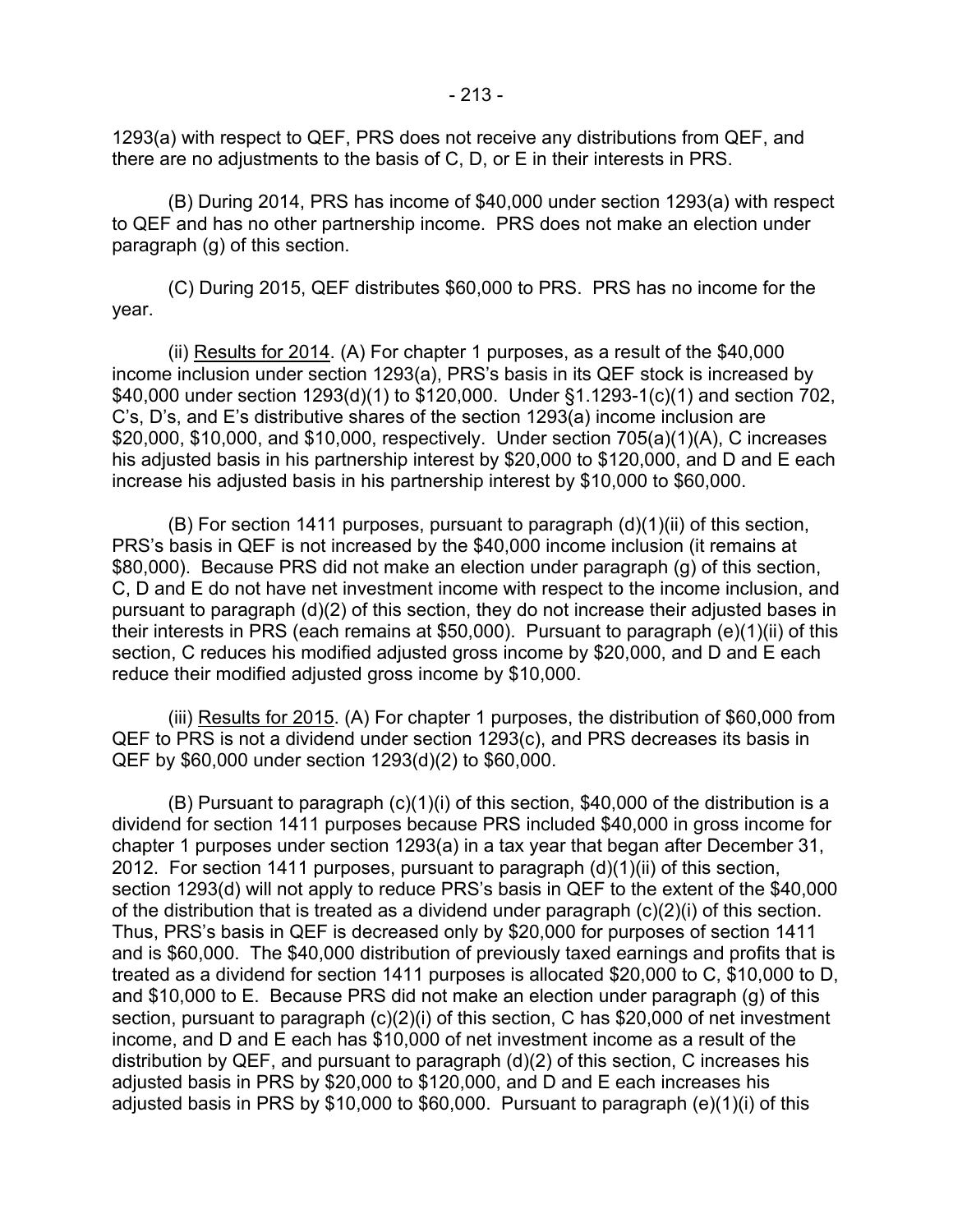section, C increases his modified adjusted gross income by \$20,000, and D and E each increases his modified adjusted gross income by \$10,000.

Example 5. Sale of partnership interest. (i) Facts. Same facts as Example 4. In addition, in 2016, D sells his entire interest in PRS to F for \$100,000.

(ii) Results for 2016. For chapter 1 purposes, D has a gain of \$40,000 (\$100,000 minus \$60,000). For section 1411 purposes, D has a gain of \$40,000 (\$100,000 minus \$60,000), and thus, has net investment income of \$40,000. No adjustments to modified adjusted gross income are necessary under paragraph (e) of this section.

Example 6. Domestic partnership's sale of QEF stock. (i) Facts. Same facts as Example 4. In addition, in 2016 PRS has income of \$60,000 under section 1293(a) with respect to QEF, and in 2017, PRS sells its entire interest in QEF for \$170,000.

(ii) Results for 2016. (A) For chapter 1 purposes, as a result of the \$60,000 income inclusion under section 1293(a), PRS's basis in its QEF stock is increased by \$60,000 under section 1293(d)(1) to \$120,000. Under §1.1293-1(c)(1) and section 702, C's, D's, and E's distributive shares of the section 1293(a) income inclusion are \$30,000, \$15,000, and \$15,000 respectively. Under section 705(a)(1)(A), C increases his adjusted basis in his partnership interest by \$30,000 to \$150,000, and D and E each increases his adjusted basis in his partnership interest by \$15,000 to \$75,000.

(B) For section 1411 purposes, pursuant to paragraph (d)(1)(ii) of this section, PRS's basis in QEF is not increased by the \$60,000 income inclusion (it remains at \$60,000). Because PRS did not make an election under paragraph (g) of this section, C, D and E do not have net investment income with respect to the income inclusion, and pursuant to paragraph (d)(2) of this section, they do not increase their adjusted bases in their interests in PRS (C remains at \$120,000, and D and E each remain at \$60,000). Pursuant to paragraph (e)(1)(ii) of this section, C reduces his modified adjusted gross income by \$30,000, and D and E each reduce their modified adjusted gross income by \$15,000.

(iii) Results for 2017. (A) For chapter 1 purposes, PRS has a gain of \$50,000 (\$170,000 minus \$120,000), which is allocated 50% (\$25,000) to C, 25% (\$12,500) to D, and 25% (\$12,500) to E.

(B) Based on PRS's basis in the stock of QEF for section 1411 purposes, PRS has a gain for section 1411 purposes of \$110,000 (\$170,000 minus \$60,000), which in the absence of an election by PRS under paragraph (g) of this section, results in gain of \$55,000 to C, \$27,500 to D, and \$27,500 to E. Therefore, C has net investment income of \$55,000, and D and E each have net investment income of \$27,500. Pursuant to paragraph (e)(1)(ii) of this section, C increases his modified adjusted gross income by \$30,000, and D and E each increase their modified adjusted gross income by \$15,000.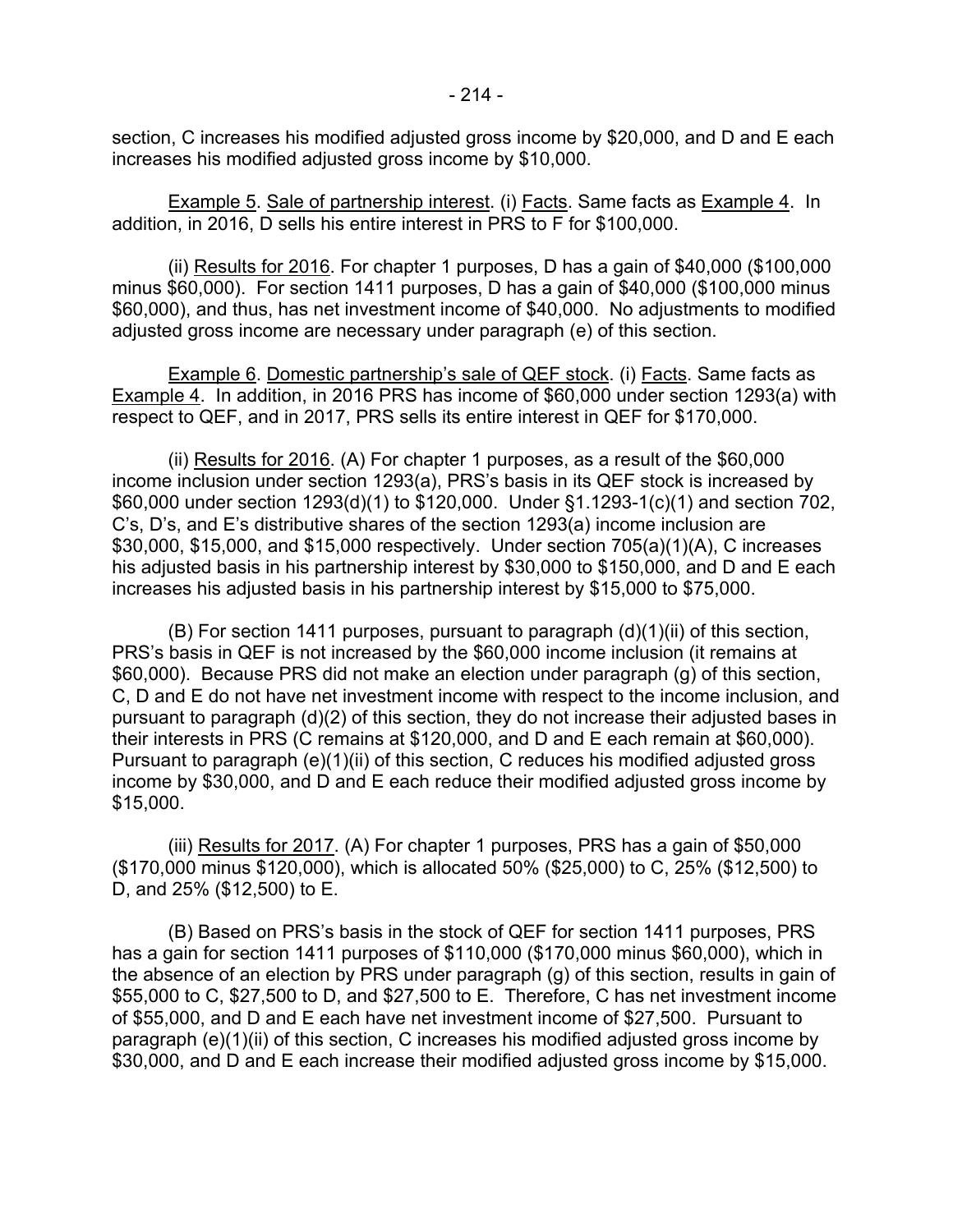(i) Effective/applicability date. This section applies to taxable years beginning after December 31, 2013. However, taxpayers may apply this section to taxable years beginning after December 31, 2012, in accordance with §1.1411-1(f).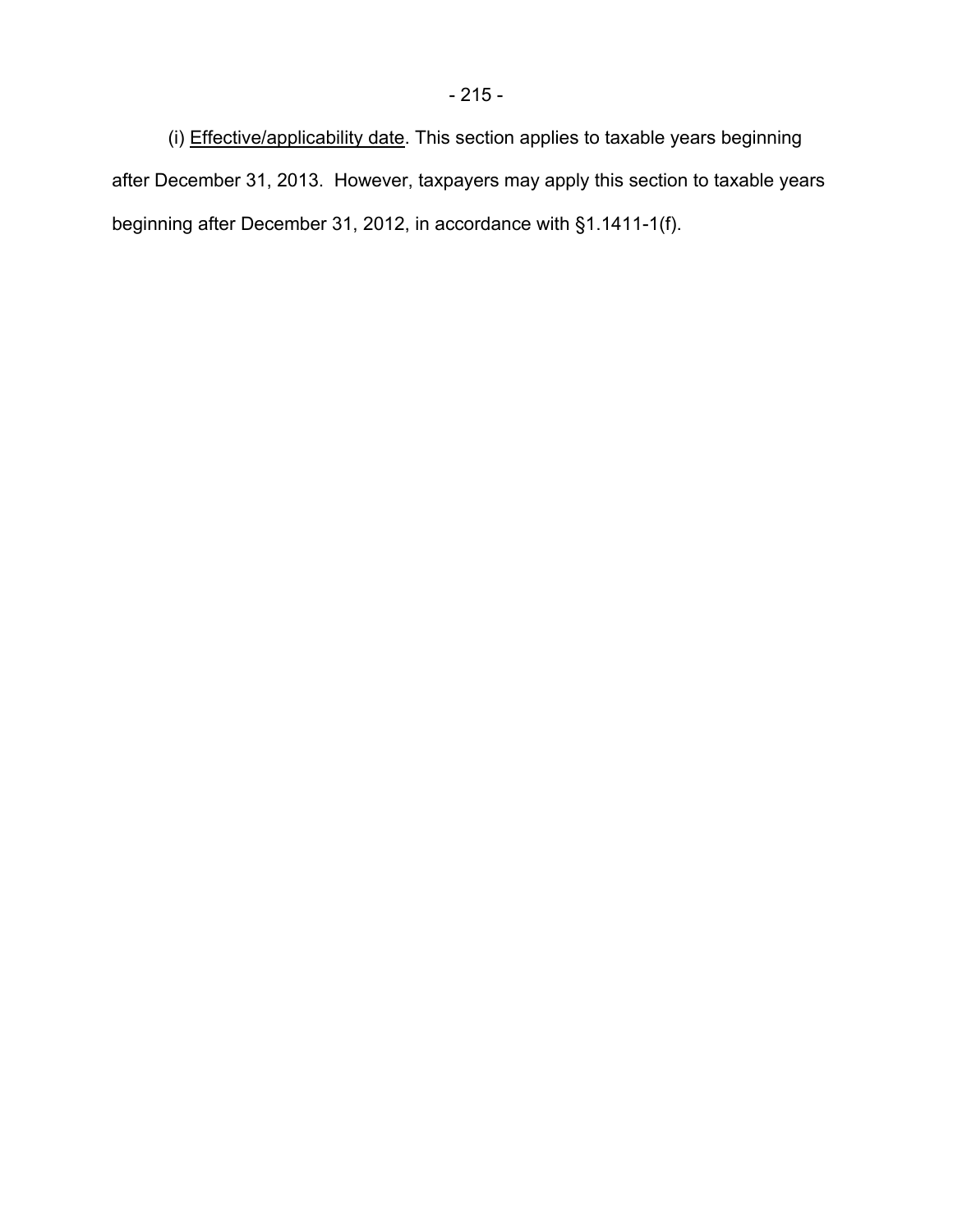## PART 602 -- OMB CONTROL NUMBERS UNDER THE PAPERWORK

# REDUCTION ACT

Par. 6. The authority citation for part 602 continues to read as follows:

Authority: 26 U.S.C. 7805\*\*\*

Par. 7. In § 602.101, paragraph (b) is amended by adding the following entry to the table in numerical order to read as follows:

\_\_\_\_\_\_\_\_\_\_\_\_\_\_\_\_\_\_\_\_\_\_\_\_\_\_\_\_\_\_\_\_\_\_\_\_\_\_\_\_\_\_\_\_\_\_\_\_\_\_\_\_\_\_\_\_\_\_\_\_\_\_\_\_\_\_\_\_\_

### § 602.101 OMB Control numbers.

\* \* \* \* \*

 $(b)$  \* \* \*

CFR part or section where identified and described in the current OMB control No.

\* \* \* \* \* \* \*

1.1411-10(g) 1545-2227

\* \* \* \* \* \* \*

John Dalrymple

Deputy Commissioner for Services and Enforcement.

Approved: November 14, 2013

Mark J. Mazur

Assistant Secretary of the Treasury (Tax Policy).